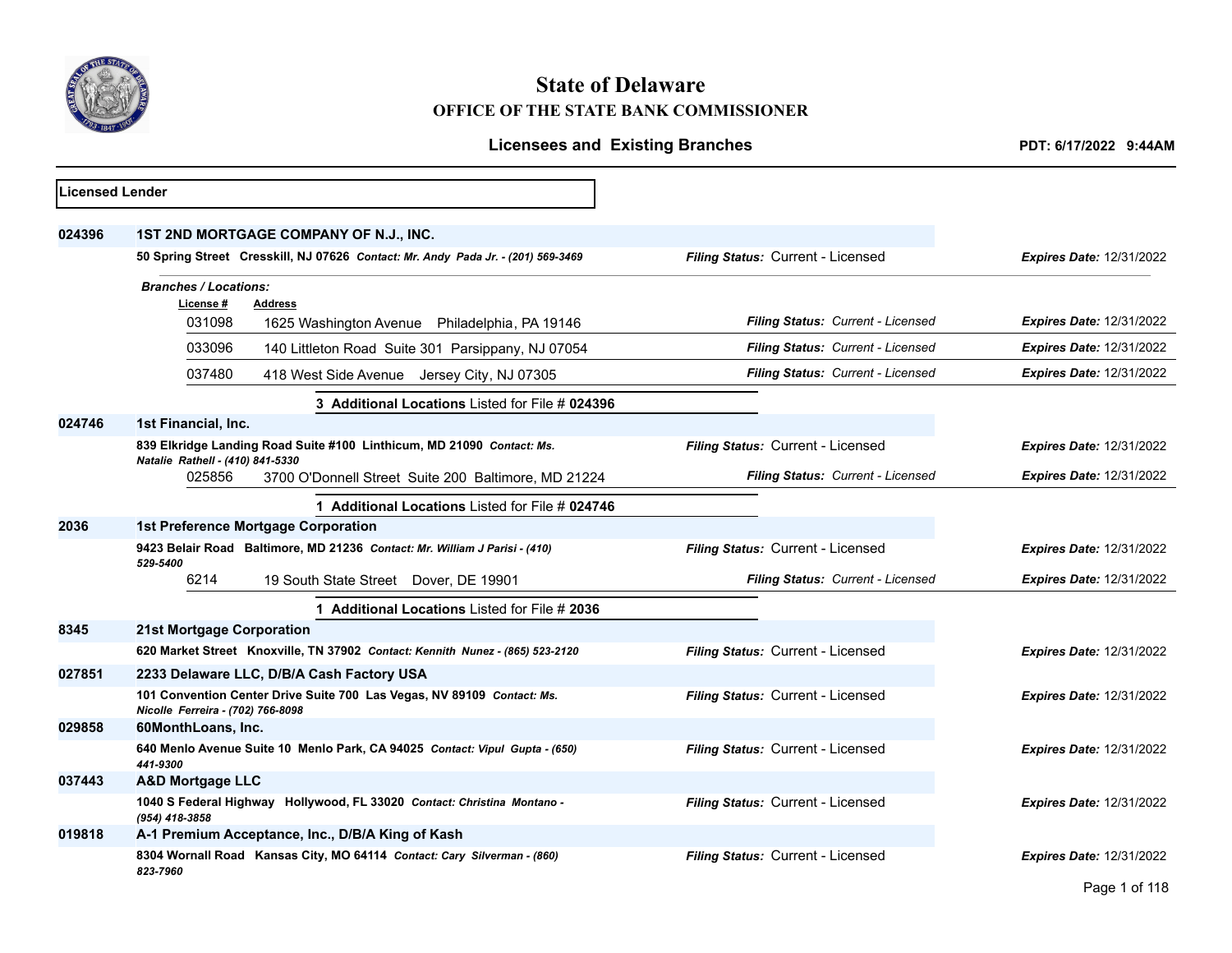| Licensed Lender |                                                                                                   |                                                                                                   |                                          |                                 |
|-----------------|---------------------------------------------------------------------------------------------------|---------------------------------------------------------------------------------------------------|------------------------------------------|---------------------------------|
| 029414          |                                                                                                   | AA Home Loans, LLC, D/B/A Preferred Home Loans                                                    |                                          |                                 |
|                 | 627-8010                                                                                          | 514 Oldham Street Baltimore, MD 21224 Contact: Mr. Aaron Burke - (410)                            | Filing Status: Current - Licensed        | <b>Expires Date: 12/31/2022</b> |
| 024333          | <b>AAFMAA Mortgage Services LLC</b>                                                               |                                                                                                   |                                          |                                 |
|                 | (202) 702-2061                                                                                    | One Copley Parkway Suite 420 Morrisville, NC 27560 Contact: David Duarte -                        | Filing Status: Current - Licensed        | <b>Expires Date: 12/31/2022</b> |
|                 | <b>Branches / Locations:</b><br>License#                                                          | <b>Address</b>                                                                                    |                                          |                                 |
|                 | 027299                                                                                            | Convergence Center Three 272 Bendix Road, Suite 580 Virginia<br>Beach, VA 23452                   | Filing Status: Current - Licensed        | Expires Date: 12/31/2022        |
|                 |                                                                                                   | 1 Additional Locations Listed for File # 024333                                                   |                                          |                                 |
| 028446          | Above Lending, Inc.                                                                               |                                                                                                   |                                          |                                 |
|                 | 7322 Southwest Freeway Suite 900 Houston, TX 77074 Contact: Ms. Connie<br>Kondik - (617) 648-2566 |                                                                                                   | Filing Status: Current - Licensed        | <b>Expires Date: 12/31/2022</b> |
| 025694          |                                                                                                   | Absolute Home Mortgage Corporation, D/B/A Crown Home Mortgage, D/B/A Direct Access Funding, D/B/A |                                          |                                 |
|                 | <b>Home Team Mortgage</b>                                                                         |                                                                                                   |                                          |                                 |
|                 | Herghelegiu - (0.0) -                                                                             | 330 Passaic Avenue Suite 204 Fairfield, NJ 07004 Contact: Mr. George                              | Filing Status: Current - Licensed        | <b>Expires Date: 12/31/2022</b> |
|                 | <b>Branches / Locations:</b>                                                                      |                                                                                                   |                                          |                                 |
|                 | License #                                                                                         | <b>Address</b>                                                                                    |                                          |                                 |
|                 | 026614                                                                                            | 2600 Philmont Avenue Suite 212 Huntingdon Valley, PA 19006                                        | Filing Status: Current - Licensed        | Expires Date: 12/31/2022        |
|                 | 030224                                                                                            | 1516 N. 5th Street Unit 404 Philadelphia, PA 19122                                                | <b>Filing Status: Current - Licensed</b> | <b>Expires Date: 12/31/2022</b> |
|                 | 033521                                                                                            | 1 Eves Drive Suite 101 Marlton, NJ 08053                                                          | Filing Status: Current - Licensed        | Expires Date: 12/31/2022        |
|                 | 034308                                                                                            | 755 N. Broad Street Suite 755A Middletown, DE 19709                                               | Filing Status: Current - Licensed        | Expires Date: 12/31/2022        |
|                 | 034544                                                                                            | 1567 Rt 517<br>Hackettstown, NJ 07840                                                             | Filing Status: Current - Licensed        | <b>Expires Date: 12/31/2022</b> |
|                 | 035662                                                                                            | 1239 Old Lancaster Pike 1st Floor Hockessin, DE 19707                                             | Filing Status: Current - Licensed        | Expires Date: 12/31/2022        |
|                 | 035919                                                                                            | 411 Hackensack Avenue Suite 709 Hackensack, NJ 07601                                              | Filing Status: Current - Licensed        | Expires Date: 12/31/2022        |
|                 | 037175                                                                                            | 119 N. Main Street Building F, Suite 2 Galena, MD 21635                                           | Filing Status: Current - Licensed        | <b>Expires Date: 12/31/2022</b> |
|                 | 037376                                                                                            | 1447 York Road Suite 400 Lutherville, MD 21093                                                    | Filing Status: Current - Licensed        | <b>Expires Date: 12/31/2022</b> |
|                 | 037445                                                                                            | 6 Century Drive Suite 180 Parsippany, NJ 07054                                                    | Filing Status: Current - Licensed        | <b>Expires Date: 12/31/2022</b> |
|                 |                                                                                                   | 10 Additional Locations Listed for File # 025694                                                  |                                          |                                 |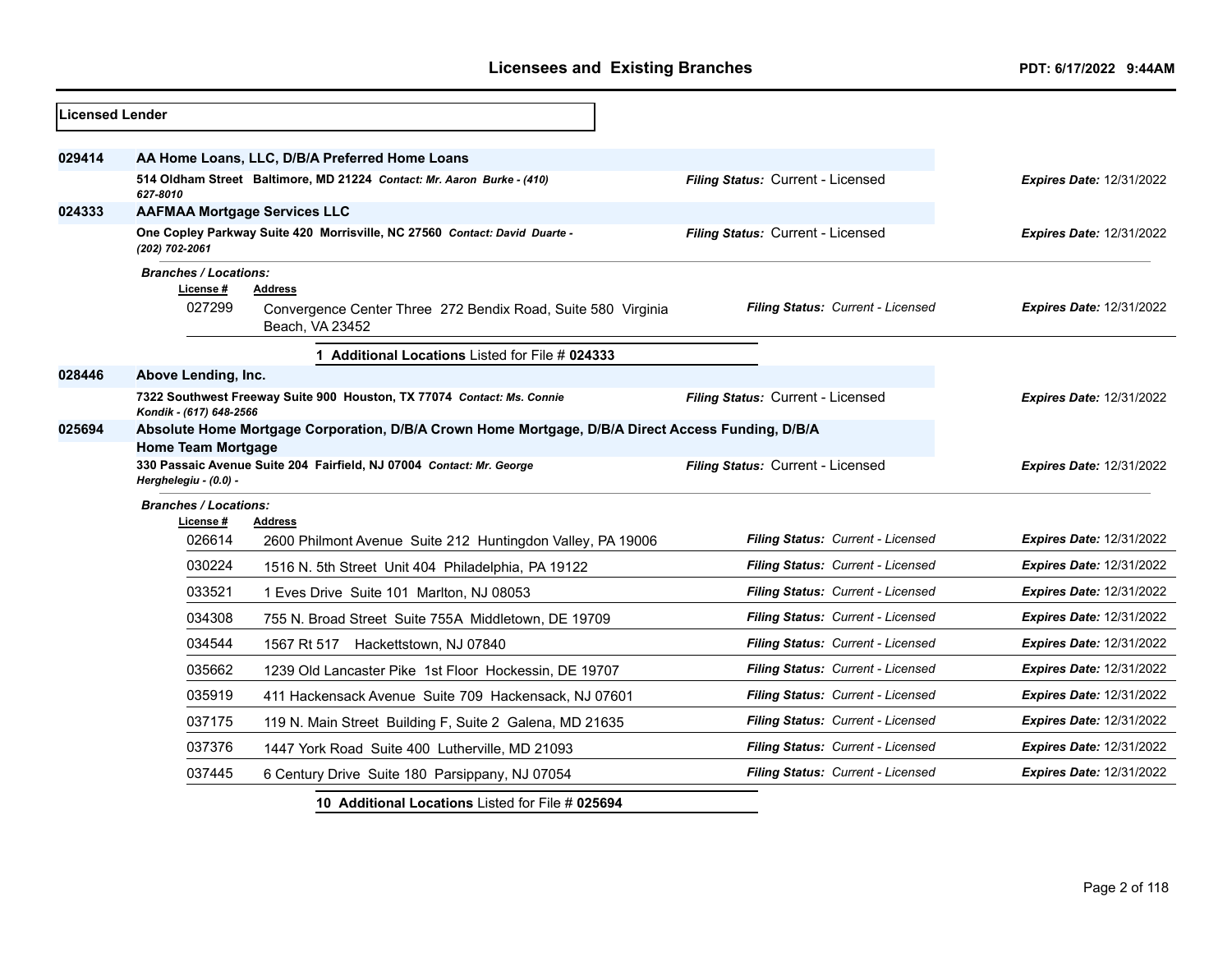| Licensed Lender |                                     |                                                                                             |                                   |                                 |
|-----------------|-------------------------------------|---------------------------------------------------------------------------------------------|-----------------------------------|---------------------------------|
| 010825          |                                     | Academy Mortgage Corporation of Utah, D/B/A The Legacy Group of Academy Mortgage            |                                   |                                 |
|                 |                                     | 339 West 13490 South Draper, UT 84020 Contact: Mike Jensen - (801) 233-3767                 | Filing Status: Current - Licensed | <b>Expires Date: 12/31/2022</b> |
|                 | <b>Branches / Locations:</b>        |                                                                                             |                                   |                                 |
|                 | License#<br>010972                  | <b>Address</b><br>6960 Aviation Blvd. Suite E Suite 410, 4th Floor Glen Burnie, MD<br>21061 | Filing Status: Current - Licensed | <b>Expires Date: 12/31/2022</b> |
|                 | 023100                              | 114 S. Washington Street Suite 203 Easton, MD 21601                                         | Filing Status: Current - Licensed | <b>Expires Date: 12/31/2022</b> |
|                 | 024215                              | 404 West Pulaski Highway Suite B Elkton, MD 21921                                           | Filing Status: Current - Licensed | <b>Expires Date: 12/31/2022</b> |
|                 | 033195                              | 415 S. Talbot Street St. Michaels, MD 21663                                                 | Filing Status: Current - Licensed | <b>Expires Date: 12/31/2022</b> |
|                 | 033234                              | 10 South Market Street Frederick, MD 21701                                                  | Filing Status: Current - Licensed | <b>Expires Date: 12/31/2022</b> |
|                 | 036279                              | 711 W Pickard Street Suite C Mt. Pleasant, MI 48858                                         | Filing Status: Current - Licensed | <b>Expires Date: 12/31/2022</b> |
|                 | 037377                              | 6411 Ivy Lane Suite 300 Greenbelt, MD 20770                                                 | Filing Status: Current - Licensed | Expires Date: 12/31/2022        |
|                 |                                     | 7 Additional Locations Listed for File # 010825                                             |                                   |                                 |
| 029723          | AccessOne MedCard, Inc.             |                                                                                             |                                   |                                 |
|                 | Geis - (980) 233-3102               | 360 Kingsley Park Drive Suite 300 Fort Mill, SC 29715 Contact: Ms. Tammy T                  | Filing Status: Current - Licensed | <b>Expires Date: 12/31/2022</b> |
|                 | 029724                              | 400 International Way Suite 220 Springfield, OR 97477                                       | Filing Status: Current - Licensed | <b>Expires Date: 12/31/2022</b> |
|                 |                                     | 1 Additional Locations Listed for File # 029723                                             |                                   |                                 |
| 020745          |                                     | Acopia, LLC, D/B/A Acopia Home Loans                                                        |                                   |                                 |
|                 | Miller - (615) 543-3315             | 306 Northcreek Boulevard Suite 100 Goodlettsville, TN 37072 Contact: Craig                  | Filing Status: Current - Licensed | Expires Date: 12/31/2022        |
| 7695            |                                     | Acre Mortgage & Financial, Inc., D/B/A Nation One Mortgage                                  |                                   |                                 |
|                 | $-$ (856) 810-1000                  | 70 East Main Street Suite 100 Marlton, NJ 08053 Contact: Mr. Joseph DiCriscio               | Filing Status: Current - Licensed | <b>Expires Date: 12/31/2022</b> |
| 010560          | <b>Advisors Mortgage Group, LLC</b> |                                                                                             |                                   |                                 |
|                 |                                     | 1411 Highway 35 Ocean, NJ 07712 Contact: Sean M. Clark - (732) 292-3133                     | Filing Status: Current - Licensed | <b>Expires Date: 12/31/2022</b> |
|                 | 020059                              | 25 West Winona Avenue Norwood, PA 19074                                                     | Filing Status: Current - Licensed | <b>Expires Date: 12/31/2022</b> |
|                 |                                     | 1 Additional Locations Listed for File # 010560                                             |                                   |                                 |
| 029659          | <b>Affirm Loan Services LLC</b>     |                                                                                             |                                   |                                 |
|                 | Linford - (415) 984-0490            | 650 California Street 12th Floor San Francisco, CA 94108 Contact: Mr. Michael               | Filing Status: Current - Licensed | Expires Date: 12/31/2022        |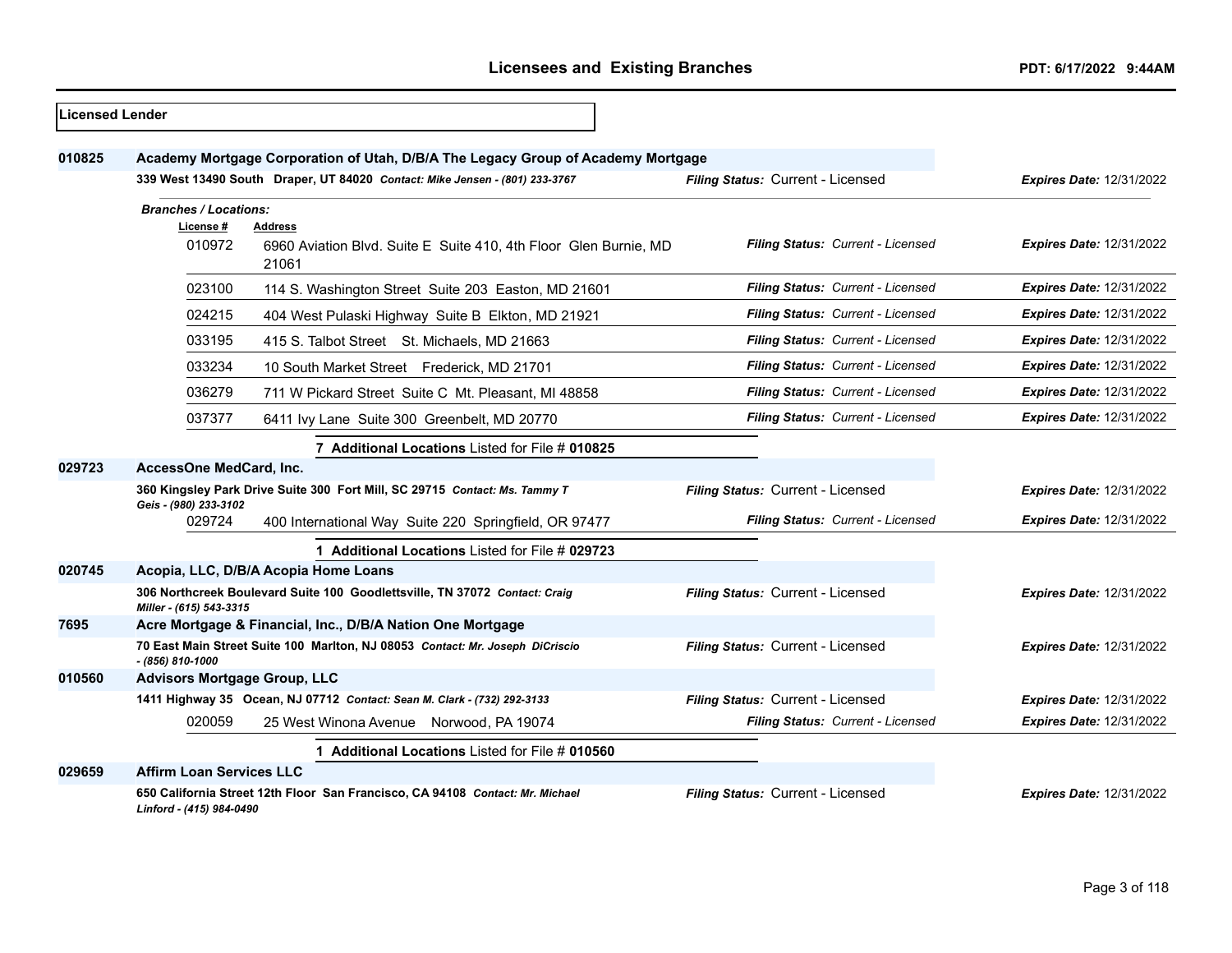| <b>Licensed Lender</b> |                                                                                                                                                       |                                                                                |                                          |                                 |
|------------------------|-------------------------------------------------------------------------------------------------------------------------------------------------------|--------------------------------------------------------------------------------|------------------------------------------|---------------------------------|
| 031197                 |                                                                                                                                                       | AHP Servicing LLC, D/B/A AHP Mortgage Direct                                   |                                          |                                 |
|                        | - (312) 763-6285                                                                                                                                      | 440 S. La Salle Street Suite 1110 Chicago, IL 60605 Contact: Christine Sahyers | Filing Status: Current - Licensed        | <b>Expires Date: 12/31/2022</b> |
|                        | <b>Branches / Locations:</b><br>License#<br>031640                                                                                                    | <b>Address</b><br>915 W. Imperial Highway Suite 230 Brea, CA 92821             | Filing Status: Current - Licensed        | <b>Expires Date: 12/31/2022</b> |
|                        |                                                                                                                                                       | 1 Additional Locations Listed for File # 031197                                |                                          |                                 |
| 020786                 |                                                                                                                                                       | All Credit Considered Mortgage, Inc., D/B/A ACC Mortgage                       |                                          |                                 |
|                        | 1801 Research Boulevard Suite 410 Rockville, MD 20850                                                                                                 |                                                                                | Filing Status: Current - Licensed        | <b>Expires Date: 12/31/2022</b> |
| 1696                   | Allied Mortgage Group, Inc., D/B/A Allied Mortgage Direct                                                                                             |                                                                                |                                          |                                 |
|                        | 225 City Avenue Suite 102 Bala Cynwyd, PA 19004 Contact: Kyle Manseau -<br>(610) 660-4721                                                             |                                                                                | <b>Filing Status: Current - Licensed</b> | <b>Expires Date: 12/31/2022</b> |
|                        | 019593                                                                                                                                                | 2003 Lower State Road Suite 322 Doylestown, PA 18901                           | Filing Status: Current - Licensed        | <b>Expires Date: 12/31/2022</b> |
|                        | 035451                                                                                                                                                | 3411 Silverside Road Suite 233 Wilmington, DE 19810                            | Filing Status: Current - Licensed        | <b>Expires Date: 12/31/2022</b> |
|                        | 7728                                                                                                                                                  | 1000 Haddonfield-Berlin Road Suite 204 Voorhees, NJ 08043                      | Filing Status: Current - Licensed        | <b>Expires Date: 12/31/2022</b> |
|                        |                                                                                                                                                       |                                                                                |                                          |                                 |
| 023072                 | Amcap Mortgage, Ltd., D/B/A AmCap Home Loans, D/B/A Capital Home Mortgage, D/B/A Major Mortgage                                                       |                                                                                |                                          |                                 |
|                        | 9999 Bellaire Boulevard Suite 700 Houston, TX 77036 Contact: Mr. R.<br><b>Filing Status: Current - Licensed</b><br>Christopher Baker - (512) 687-0747 |                                                                                | <b>Expires Date: 12/31/2022</b>          |                                 |
| 036230                 | America One Mortgage, LLC                                                                                                                             |                                                                                |                                          |                                 |
|                        | 15 East High Street Suite G Glassboro, NJ 08028                                                                                                       | <b>Expires Date: 12/31/2022</b>                                                |                                          |                                 |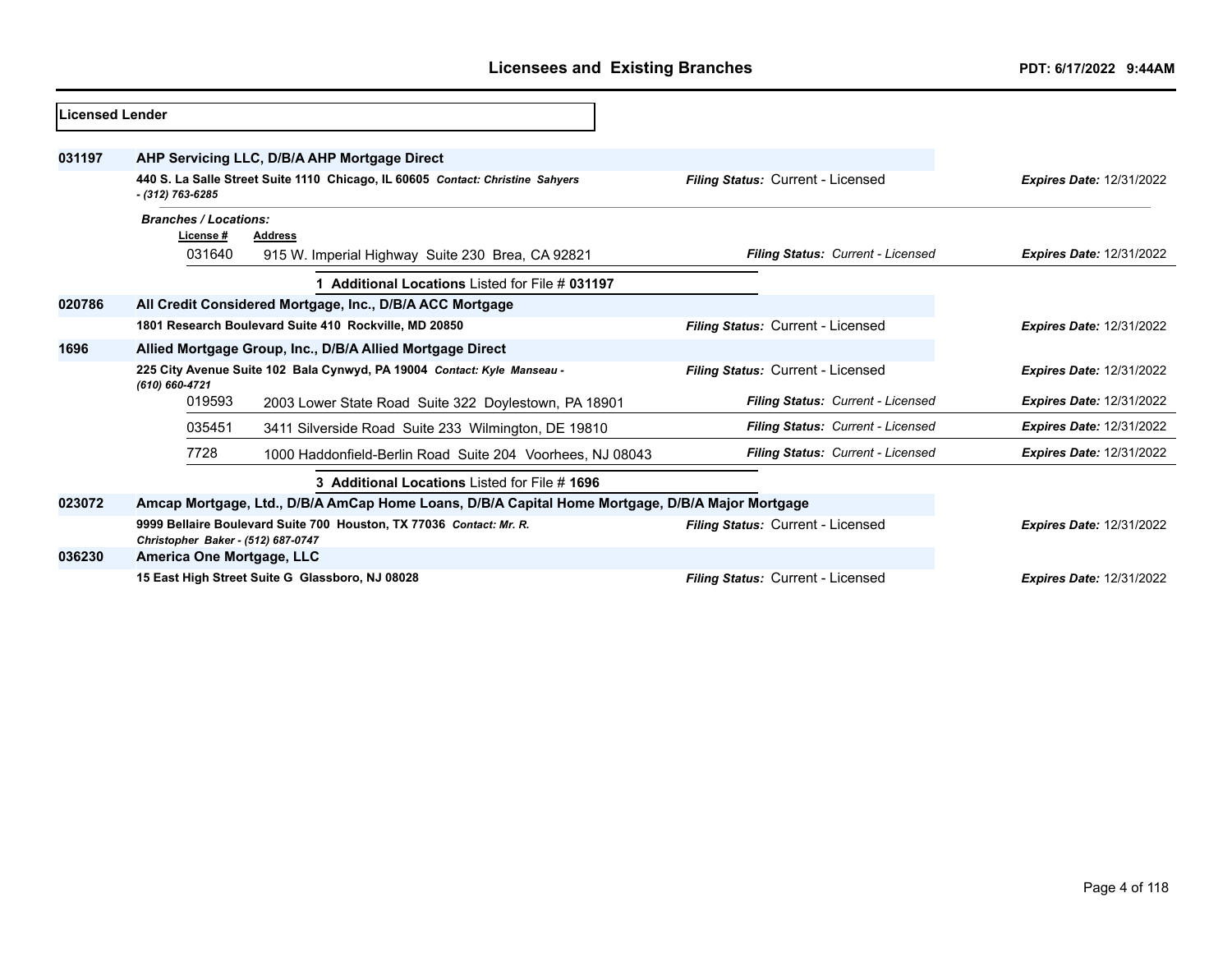| Licensed Lender |                                                                                                  |                                                                              |                                   |                                 |
|-----------------|--------------------------------------------------------------------------------------------------|------------------------------------------------------------------------------|-----------------------------------|---------------------------------|
| 010444          |                                                                                                  | American Advisors Group Inc., D/B/A AAG                                      |                                   |                                 |
|                 | 18200 Von Karman Avenue Suite 300 Irvine, CA 92612 Contact: Michael<br>Bourland - (866) 948-0003 |                                                                              | Filing Status: Current - Licensed | <b>Expires Date: 12/31/2022</b> |
|                 | <b>Branches / Locations:</b>                                                                     |                                                                              |                                   |                                 |
|                 | License#<br>011857                                                                               | <b>Address</b>                                                               | Filing Status: Current - Licensed | <b>Expires Date: 12/31/2022</b> |
|                 |                                                                                                  | 600 Townpark Lane Suite 300 Kennesaw, GA 30144                               |                                   |                                 |
|                 | 017945                                                                                           | 5949 Iron Frame Way Suite 300 Columbia, MD 21044                             | Filing Status: Current - Licensed | <b>Expires Date: 12/31/2022</b> |
|                 | 019576                                                                                           | 2150 Highway 35 Suite 250, Office 20 Sea Girt, NJ 08750                      | Filing Status: Current - Licensed | <b>Expires Date: 12/31/2022</b> |
|                 | 021207                                                                                           | 58 South Service Road Suite 210 Melville, NY 11747                           | Filing Status: Current - Licensed | <b>Expires Date: 12/31/2022</b> |
|                 | 025150                                                                                           | 9601 Amberglen Boulevard Suite 260 Austin, TX 78729                          | Filing Status: Current - Licensed | <b>Expires Date: 12/31/2022</b> |
|                 | 025502                                                                                           | 18200 Von Karman Avenue Suite 1000 Irvine, CA 92612                          | Filing Status: Current - Licensed | <b>Expires Date: 12/31/2022</b> |
|                 | 029142                                                                                           | 9711 Washingtonian Boulevard Suite 550, Office 545<br>Gaithersburg, MD 20878 | Filing Status: Current - Licensed | <b>Expires Date: 12/31/2022</b> |
|                 | 029757                                                                                           | 3707 E Southern Avenue Office 2034 Mesa, AZ 85206                            | Filing Status: Current - Licensed | <b>Expires Date: 12/31/2022</b> |
|                 | 032711                                                                                           | 5930 Pebble Creek Drive Rocklin, CA 95765                                    | Filing Status: Current - Licensed | <b>Expires Date: 12/31/2022</b> |
|                 |                                                                                                  | 9 Additional Locations Listed for File # 010444                              |                                   |                                 |
| 022390          |                                                                                                  | American Bancshares Mortgage, LLC, D/B/A ABSM                                |                                   |                                 |
|                 | Cosculluela - (305) 826-4500                                                                     | 14261 Commerce Way Suite 100 Miami Lakes, FL 33016 Contact: Mr. John         | Filing Status: Current - Licensed | <b>Expires Date: 12/31/2022</b> |
|                 | <b>Branches / Locations:</b><br>License #                                                        | Address                                                                      |                                   |                                 |
|                 | 026697                                                                                           | 3701 SW 87 Avenue Miami, FL 33165                                            | Filing Status: Current - Licensed | <b>Expires Date: 12/31/2022</b> |
|                 |                                                                                                  | 1 Additional Locations Listed for File # 022390                              |                                   |                                 |
| 017925          |                                                                                                  | <b>American Federal Mortgage Corporation</b>                                 |                                   |                                 |
|                 | 360 Route 24 Chester, NJ 07930                                                                   |                                                                              | Filing Status: Current - Licensed | <b>Expires Date: 12/31/2022</b> |
| 5776            | <b>American Finance, LLC</b>                                                                     |                                                                              |                                   |                                 |
|                 | Moore - (302) 674-0365                                                                           | 17507 South DuPont Highway Harrington, DE 19952 Contact: Mr. Frank R         | Filing Status: Current - Licensed | <b>Expires Date: 12/31/2022</b> |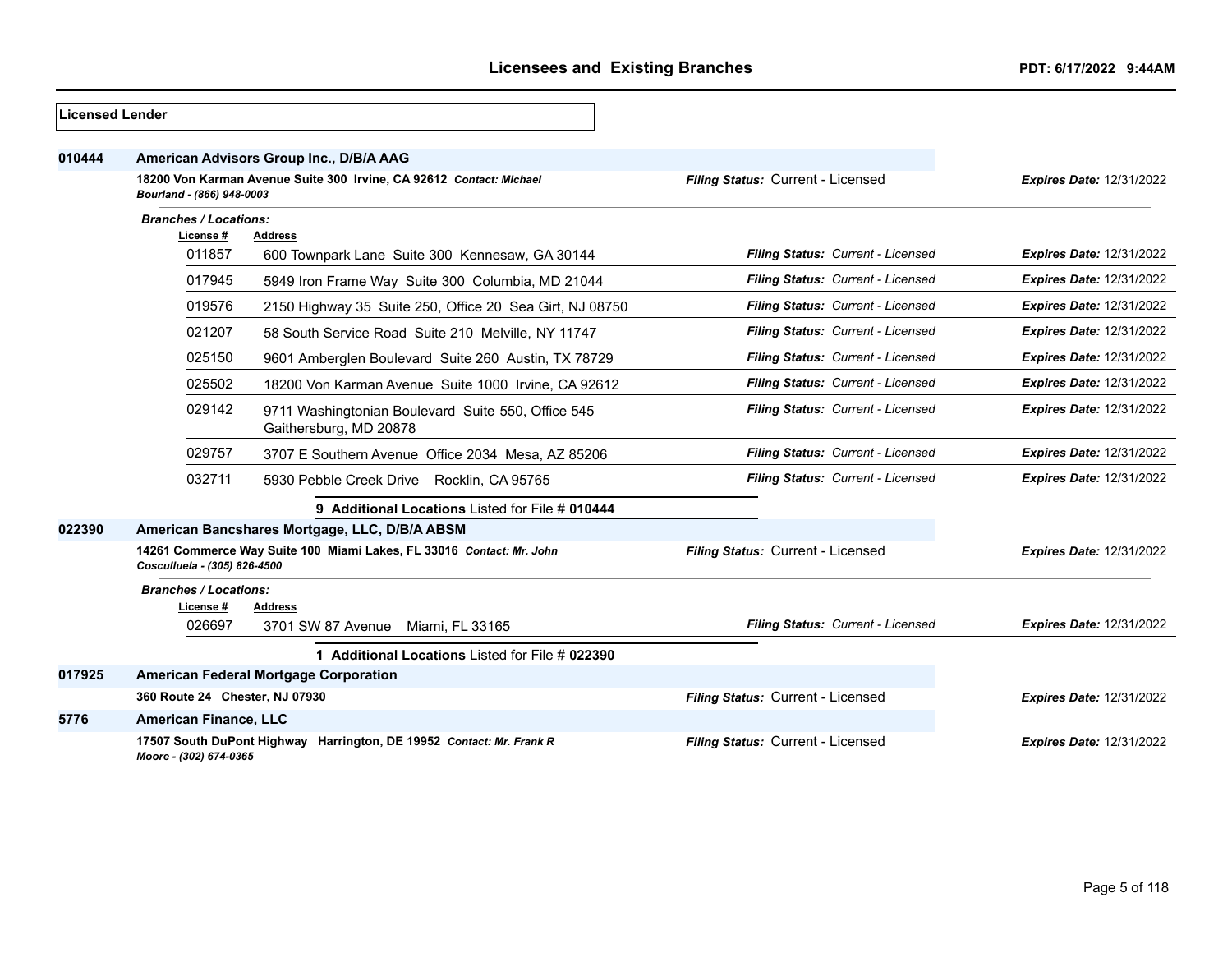| <b>Licensed Lender</b> |          |                                                                             |                                   |                                 |
|------------------------|----------|-----------------------------------------------------------------------------|-----------------------------------|---------------------------------|
| 018102                 |          | American Financial Network, Inc., D/B/A Loan Pro Direct, Inc.               |                                   |                                 |
|                        | 287-7685 | 10 Pointe Drive Suite 330 Brea, CA 92821 Contact: Mr. Jonathan Gwin - (909) | Filing Status: Current - Licensed | <b>Expires Date: 12/31/2022</b> |
|                        | 020304   | 906 MacDade Boulevard Suite 2 Folsom, PA 19033                              | Filing Status: Current - Licensed | <b>Expires Date: 12/31/2022</b> |
|                        | 021069   | 2021 Hartel Street Suite 100 Levittown, PA 19057                            | Filing Status: Current - Licensed | <b>Expires Date: 12/31/2022</b> |
|                        | 021407   | 770 The City Drive Suite 1100 Orange, CA 92868                              | Filing Status: Current - Licensed | <b>Expires Date: 12/31/2022</b> |
|                        | 022888   | 500 Craig Road Suite 202 & 201 Manalapan, NJ 07726                          | Filing Status: Current - Licensed | <b>Expires Date: 12/31/2022</b> |
|                        | 027544   | 100 B. Street Suite 330 Santa Rosa, CA 95401                                | Filing Status: Current - Licensed | <b>Expires Date: 12/31/2022</b> |
|                        | 028287   | 5701 Route 42 Second Floor Washington Township, NJ 08012                    | Filing Status: Current - Licensed | <b>Expires Date: 12/31/2022</b> |
|                        | 029351   | 15991 Red Hill Avenue Suite 230 Tustin, CA 92780                            | Filing Status: Current - Licensed | <b>Expires Date: 12/31/2022</b> |
|                        | 029696   | 15991 Redhill Avenue Suite 200 Tustin, CA 92780                             | Filing Status: Current - Licensed | <b>Expires Date: 12/31/2022</b> |
|                        | 030789   | 3302 Old Bridge Road Suite A Woodbridge, VA 22192                           | Filing Status: Current - Licensed | <b>Expires Date: 12/31/2022</b> |
|                        | 032741   | 90 Painters Mill Road Suites 210-213 Owings Mills, MD 21117                 | Filing Status: Current - Licensed | <b>Expires Date: 12/31/2022</b> |
|                        | 032963   | 1600 S. Beacon Boulevard Suite 240 Grand Havens, MI 49417                   | Filing Status: Current - Licensed | <b>Expires Date: 12/31/2022</b> |
|                        | 033799   | 600 S. Lehigh Street Baltimore, MD 21224                                    | Filing Status: Current - Licensed | <b>Expires Date: 12/31/2022</b> |
|                        | 035902   | 1533-1571 Postal Road, STE 1551D Chester, MD 21619                          | Filing Status: Current - Licensed | <b>Expires Date: 12/31/2022</b> |
|                        | 036000   | 9200 Corporate Boulevard Suite 320 Rockville, MD 20850                      | Filing Status: Current - Licensed | <b>Expires Date: 12/31/2022</b> |
|                        | 036657   | 9638 Sunset Drive<br>Miami, FL 33173                                        | Filing Status: Current - Licensed | <b>Expires Date: 12/31/2022</b> |
|                        |          | 15 Additional Locations Listed for File # 018102                            |                                   |                                 |

**American Financial Resources, Inc., D/B/A E-Lend**

**7 Entin Road Suite 202 Parsippany, NJ 07054** *Contact: Mr. Richard Dubnoff - (973) 585-3221*

*Filing Status:* Current - Licensed *Expires Date:* 12/31/2022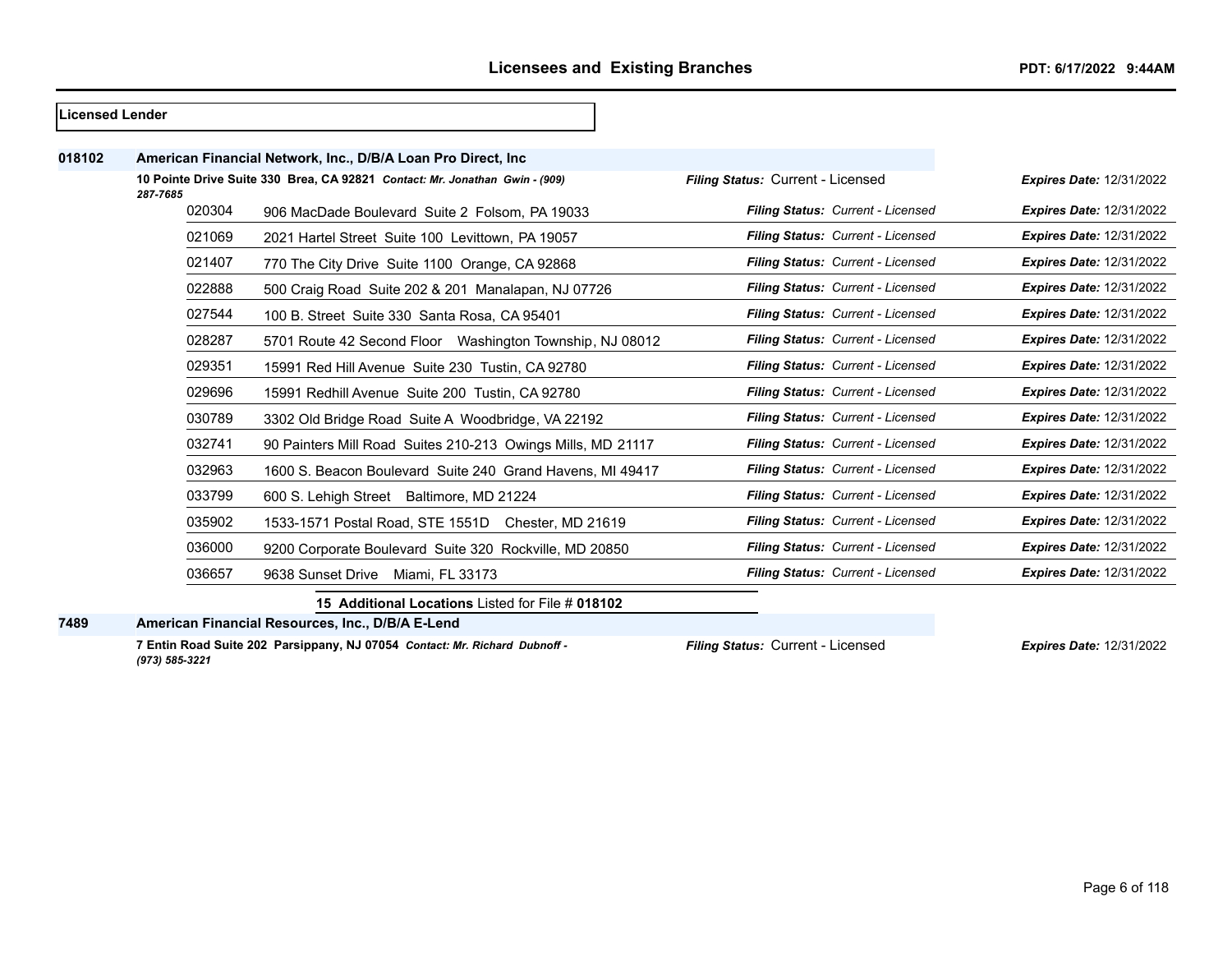| <b>Licensed Lender</b> |                                                         |                                                                                                                                                                           |                                   |                                 |
|------------------------|---------------------------------------------------------|---------------------------------------------------------------------------------------------------------------------------------------------------------------------------|-----------------------------------|---------------------------------|
| 012840                 | <b>Financing Corporation</b><br>Potter - (303) 695-7000 | American Financing Corporation d/b/a AFC American Financing Corporationsandn, D/B/A AFC American<br>3045 South Parker Road Suite 100 Aurora, CO 80014 Contact: Mr. Jeremy | Filing Status: Current - Licensed | <b>Expires Date: 12/31/2022</b> |
|                        | <b>Branches / Locations:</b>                            |                                                                                                                                                                           |                                   |                                 |
|                        | License #<br>027923                                     | <b>Address</b><br>1216 S. Quail Court Gilbert, AZ 85233                                                                                                                   | Filing Status: Current - Licensed | <b>Expires Date: 12/31/2022</b> |
|                        | 030961                                                  | 2372 Carmines Island Road Hayes, VA 23072                                                                                                                                 | Filing Status: Current - Licensed | <b>Expires Date: 12/31/2022</b> |
|                        | 033168                                                  | 1115 Bay Court Unit 3A Destin, FL 32541                                                                                                                                   | Filing Status: Current - Licensed | <b>Expires Date: 12/31/2022</b> |
|                        | 033632                                                  | 7230 33rd Square Vero Beach, FL 32967                                                                                                                                     | Filing Status: Current - Licensed | Expires Date: 12/31/2022        |
|                        | 034306                                                  | 11919 Catbird San Antonio, TX 78221                                                                                                                                       | Filing Status: Current - Licensed | Expires Date: 12/31/2022        |
|                        | 035040                                                  | 6141 Bayberry Avenue<br>Manheim, PA 17545                                                                                                                                 | Filing Status: Current - Licensed | <b>Expires Date: 12/31/2022</b> |
|                        | 037580                                                  | 8705 Silvercrest Court Albuquerque, NM 87114                                                                                                                              | Filing Status: Current - Licensed | <b>Expires Date: 12/31/2022</b> |
|                        | 037599                                                  | 1998 Maple Hollow Way<br>Bountiful, UT 84010                                                                                                                              | Filing Status: Current - Licensed | <b>Expires Date: 12/31/2022</b> |
|                        | 037633                                                  | 40114 Watford Way Palmdale, CA 93551                                                                                                                                      | Filing Status: Current - Licensed | Expires Date: 12/31/2022        |
|                        | 037662                                                  | 6908 Springwater Street Smyrna, TN 37167                                                                                                                                  | Filing Status: Current - Licensed | <b>Expires Date: 12/31/2022</b> |
|                        | 037763                                                  | 3032 Sunwatch Drive Wesley Chapel, FL 33544                                                                                                                               | Filing Status: Current - Licensed | Expires Date: 12/31/2022        |
|                        | 037858                                                  | 2413 Brantwood Drive<br>Neenah, WI 54956                                                                                                                                  | Filing Status: Current - Licensed | <b>Expires Date: 12/31/2022</b> |
|                        | 038326                                                  | 12324 Stone Bark Trail<br>Orlando, FL 32824                                                                                                                               | Filing Status: Current - Licensed | <b>Expires Date: 12/31/2022</b> |
|                        | 038453                                                  | 311 Overlook Ridge Court Canton, GA 30114                                                                                                                                 | Filing Status: Current - Licensed | Expires Date: 12/31/2022        |
|                        |                                                         | 14 Additional Locations Listed for File # 012840                                                                                                                          |                                   |                                 |
| 010357                 | American Internet Mortgage, Inc.                        |                                                                                                                                                                           |                                   |                                 |
|                        | (619) 814-8282                                          | 4121 Camino Del Rio South San Diego, CA 92108 Contact: Vincent Kasperick -                                                                                                | Filing Status: Current - Licensed | <b>Expires Date: 12/31/2022</b> |
|                        | <b>Branches / Locations:</b>                            |                                                                                                                                                                           |                                   |                                 |
|                        | License #<br>029692                                     | <b>Address</b><br>4141 Camino Del Rio S San Diego, CA 92108                                                                                                               | Filing Status: Current - Licensed | Expires Date: 12/31/2022        |
|                        |                                                         | 1 Additional Locations Listed for File # 010357                                                                                                                           |                                   |                                 |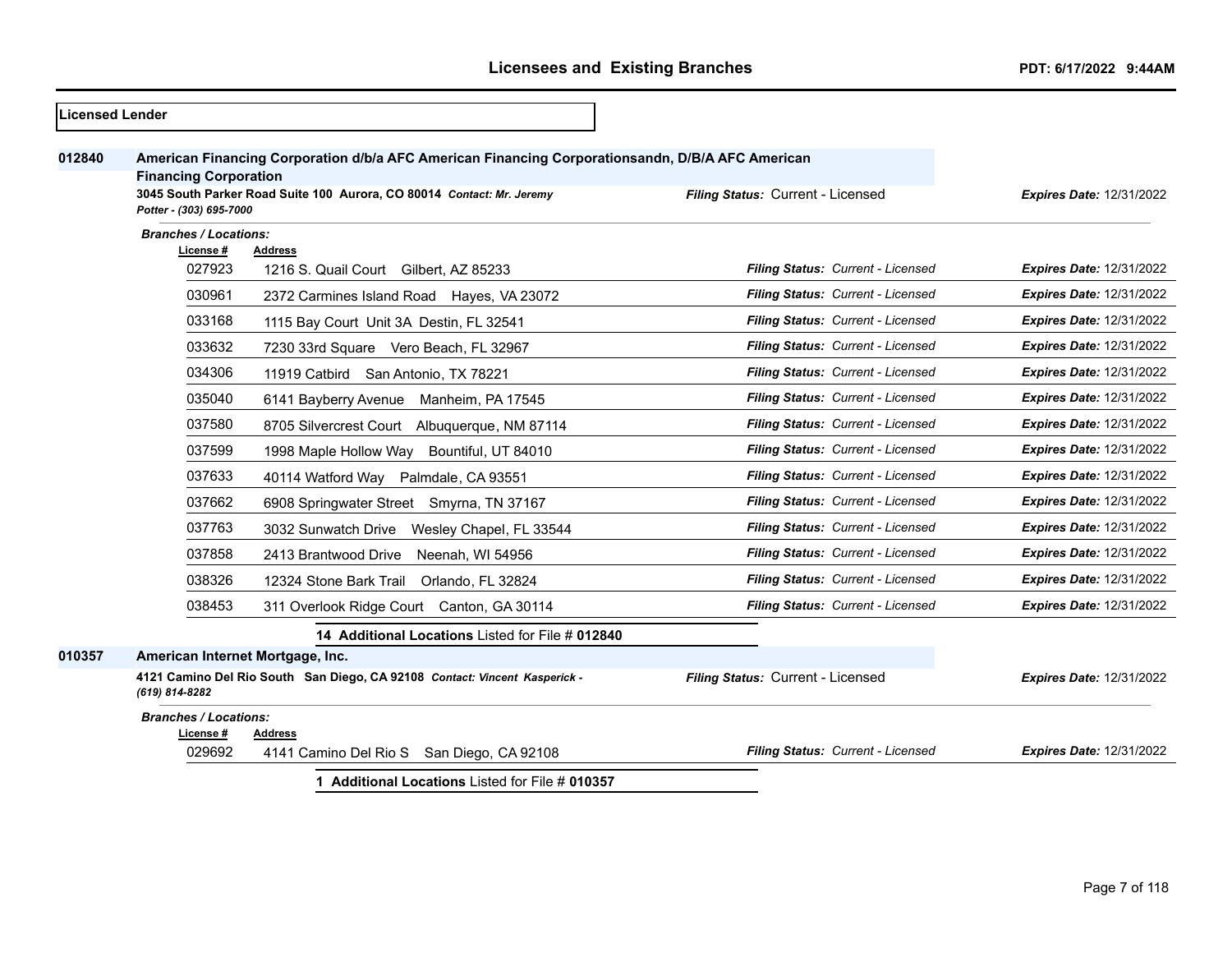| 011546 |                                                 | American Neighborhood Mortgage Acceptance Company LLC, D/B/A AnnieMac Home Mortgage, D/B/A                            |                                   |                                 |
|--------|-------------------------------------------------|-----------------------------------------------------------------------------------------------------------------------|-----------------------------------|---------------------------------|
|        |                                                 | LOFIDIRECT, D/B/A The Mortgage Company<br>700 East Gate Drive Suite 400 Mount Laurel, NJ 08054 Contact: Michele Mount | Filing Status: Current - Licensed | <b>Expires Date: 12/31/2022</b> |
|        | - (856) 252-1196<br>012288                      | 4839 Limestone Road Wilmington, DE 19808                                                                              | Filing Status: Current - Licensed | <b>Expires Date: 12/31/2022</b> |
|        | 018371                                          | 470 South Cedar Crest Boulevard Suite 200 Allentown, PA 18103                                                         | Filing Status: Current - Licensed | <b>Expires Date: 12/31/2022</b> |
|        | 028154                                          | 513 W. Market Street Pocomoke, MD 21851                                                                               | Filing Status: Current - Licensed | <b>Expires Date: 12/31/2022</b> |
|        | 029619                                          | 1546 Savannah Road Lewes, DE 19958                                                                                    | Filing Status: Current - Licensed | <b>Expires Date: 12/31/2022</b> |
|        | 029658                                          | 2200 Defense Highway Suite 202 Crofton, MD 21114                                                                      | Filing Status: Current - Licensed | <b>Expires Date: 12/31/2022</b> |
|        | 032235                                          | 1205 -1207 Penn Avenue 1st Floor Office Wyomissing, PA 19610                                                          | Filing Status: Current - Licensed | <b>Expires Date: 12/31/2022</b> |
|        | 035055                                          | 222 Severn Avenue Building 14, Suite 101 Annapolis, MD 21403                                                          | Filing Status: Current - Licensed | <b>Expires Date: 12/31/2022</b> |
|        | 035537                                          | 612 Hamilton Street Suite 501 Allentown, PA 18101                                                                     | Filing Status: Current - Licensed | <b>Expires Date: 12/31/2022</b> |
|        | 035809                                          | 421 Hurffville-Cross Keys Road Unit 1 Sewell, NJ 08080                                                                | Filing Status: Current - Licensed | <b>Expires Date: 12/31/2022</b> |
|        | 036417                                          | 306 South New Street Office 212 Bethlehem, PA 18015                                                                   | Filing Status: Current - Licensed | <b>Expires Date: 12/31/2022</b> |
|        | 037418                                          | 736-C N. Dupont Highway Dover, DE 19901                                                                               | Filing Status: Current - Licensed | <b>Expires Date: 12/31/2022</b> |
|        | 037912                                          | 5717 Legacy Drive Suite 250 Plano, TX 75024                                                                           | Filing Status: Current - Licensed | <b>Expires Date: 12/31/2022</b> |
|        |                                                 | 12 Additional Locations Listed for File # 011546                                                                      |                                   |                                 |
| 028810 |                                                 | American Pacific Mortgage Corporation, D/B/A American Pacific Mortgage, D/B/A APM, D/B/A Coast 2 Coast                |                                   |                                 |
|        | Lending, D/B/A Preferred Rate<br>(916) 960-1325 | 3000 Lava Ridge Court Unit 200 Roseville, CA 95661 Contact: Marty Allred -                                            | Filing Status: Current - Licensed | Expires Date: 12/31/2022        |
|        | <b>Branches / Locations:</b><br>License #       | Address                                                                                                               |                                   |                                 |
|        | 030382                                          | 725 Cool Springs Suite 600 Office 6101 Franklin, TN 37067                                                             | Filing Status: Current - Licensed | <b>Expires Date: 12/31/2022</b> |
|        | 035017                                          | 1801 S. Meyers Road Suites 500 & 550 Oakbrook Terrace, IL<br>60181                                                    | Filing Status: Current - Licensed | <b>Expires Date: 12/31/2022</b> |
|        | 036329                                          | 93 King Street St. Augustine, FL 32084                                                                                | Filing Status: Current - Licensed | <b>Expires Date: 12/31/2022</b> |
|        |                                                 | 3 Additional Locations Listed for File # 028810                                                                       |                                   |                                 |
| 029047 |                                                 | <b>American Portfolio Mortgage Corporation</b>                                                                        |                                   |                                 |
|        | (847) 348-8124                                  | 2401 Plum Grove Road Suite 202 Palatine, IL 60067 Contact: Jerry Frost -                                              | Filing Status: Current - Licensed | <b>Expires Date: 12/31/2022</b> |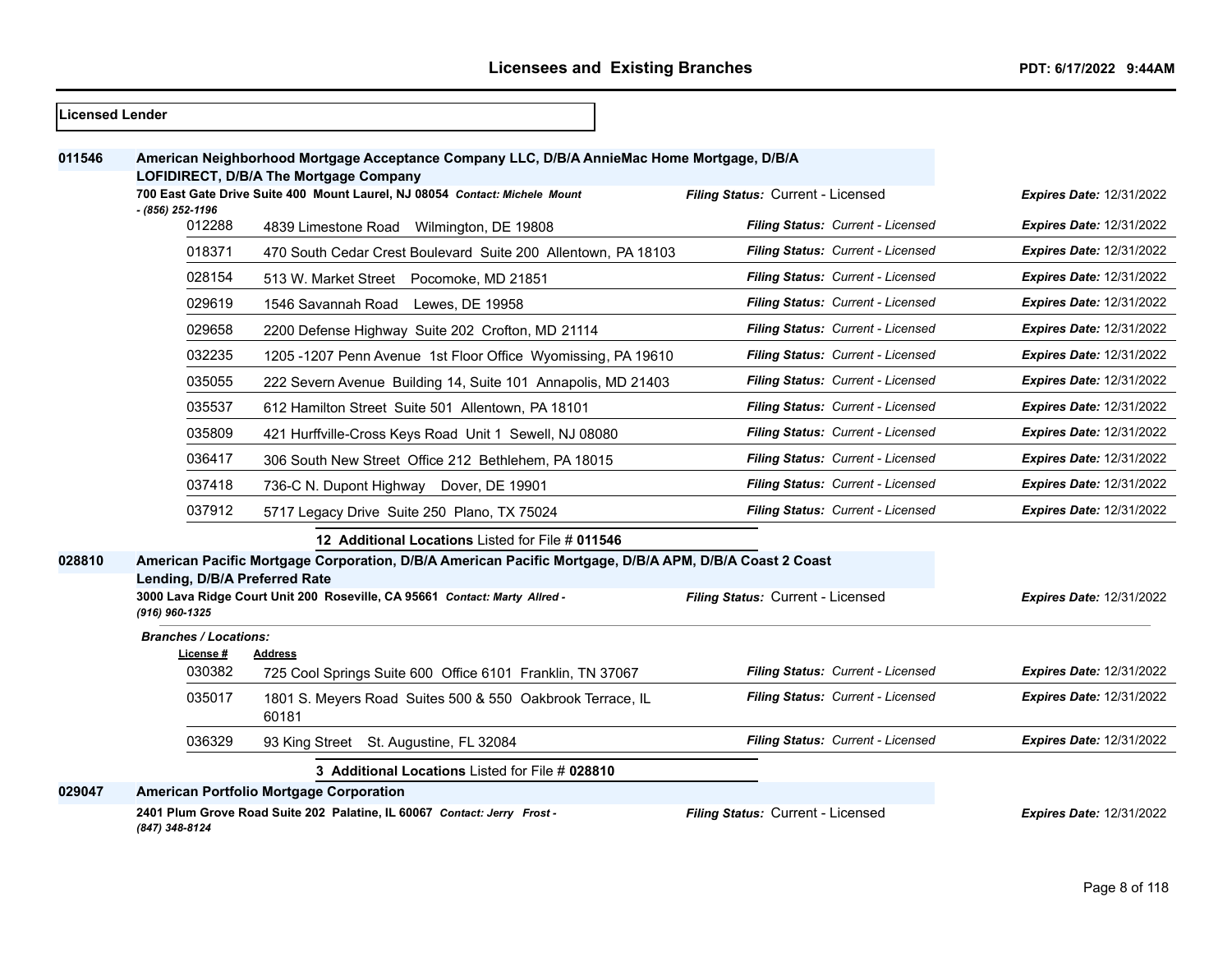| Licensed Lender |                                                                                                                                                                                                                                                                                                                                             |                                                                             |                                   |                                 |
|-----------------|---------------------------------------------------------------------------------------------------------------------------------------------------------------------------------------------------------------------------------------------------------------------------------------------------------------------------------------------|-----------------------------------------------------------------------------|-----------------------------------|---------------------------------|
| 026365          | AmeriCredit Financial Services, Inc., D/B/A Buick Financial, D/B/A Cadillac Financial, D/B/A Chevrolet<br>Financial, D/B/A GM Financial, D/B/A GMC Financial, D/B/A Mode, D/B/A Mode by GM Financial<br>801 Cherry Street Suite 3600 Fort Worth, TX 76102 Contact: Susan Sheffield -<br>Filing Status: Current - Licensed<br>(817) 302-7000 |                                                                             |                                   | <b>Expires Date: 12/31/2022</b> |
|                 | <b>Branches / Locations:</b>                                                                                                                                                                                                                                                                                                                |                                                                             |                                   |                                 |
|                 | License #<br>026366                                                                                                                                                                                                                                                                                                                         | <b>Address</b><br>4001 Embarcadero Drive Arlington, TX 76014                | Filing Status: Current - Licensed | <b>Expires Date: 12/31/2022</b> |
|                 | 026367                                                                                                                                                                                                                                                                                                                                      | 4000 Embarcadero Drive Arlington, TX 76014                                  | Filing Status: Current - Licensed | <b>Expires Date: 12/31/2022</b> |
|                 | 026368                                                                                                                                                                                                                                                                                                                                      | 3801 S. Collins Street Arlington, TX 76014                                  | Filing Status: Current - Licensed | <b>Expires Date: 12/31/2022</b> |
|                 | 026369                                                                                                                                                                                                                                                                                                                                      | 1975 South Price Road Chandler, AZ 85286                                    | Filing Status: Current - Licensed | <b>Expires Date: 12/31/2022</b> |
|                 | 026370                                                                                                                                                                                                                                                                                                                                      | 110 Gibraltar Road Suite 200 Horsham, PA 19044                              | Filing Status: Current - Licensed | <b>Expires Date: 12/31/2022</b> |
|                 | 026371                                                                                                                                                                                                                                                                                                                                      | 1400 Computer Drive Suite 202 Westborough, MA 01581                         | Filing Status: Current - Licensed | <b>Expires Date: 12/31/2022</b> |
|                 | 026372                                                                                                                                                                                                                                                                                                                                      | 15 E. Midland Avenue Suite 3B Paramus, NJ 07652                             | Filing Status: Current - Licensed | <b>Expires Date: 12/31/2022</b> |
|                 | 026821                                                                                                                                                                                                                                                                                                                                      | 4100 Embarcadero Drive Arlington, TX 76014                                  | Filing Status: Current - Licensed | <b>Expires Date: 12/31/2022</b> |
|                 | 028747                                                                                                                                                                                                                                                                                                                                      | 220 East Las Colinas Boulevard Suite 500 Irving, TX 75039                   | Filing Status: Current - Licensed | <b>Expires Date: 12/31/2022</b> |
|                 |                                                                                                                                                                                                                                                                                                                                             | 9 Additional Locations Listed for File # 026365                             |                                   |                                 |
| 028371          |                                                                                                                                                                                                                                                                                                                                             | <b>AmeriFirst Home Improvement Finance, LLC</b>                             |                                   |                                 |
|                 | 505-6556                                                                                                                                                                                                                                                                                                                                    | 11171 Mill Valley Road Omaha, NE 68154 Contact: Mr. Donald D Kluthe - (402) | Filing Status: Current - Licensed | <b>Expires Date: 12/31/2022</b> |
| 022456          |                                                                                                                                                                                                                                                                                                                                             | AmeriHome Mortgage Company, LLC                                             |                                   |                                 |
|                 |                                                                                                                                                                                                                                                                                                                                             | 1 Baxter Way Suite 300 Thousand Oaks, CA 91362                              | Filing Status: Current - Licensed | <b>Expires Date: 12/31/2022</b> |
|                 | <b>Branches / Locations:</b><br>License #                                                                                                                                                                                                                                                                                                   | <b>Address</b>                                                              |                                   |                                 |
|                 | 027985                                                                                                                                                                                                                                                                                                                                      | 17885 Von Karman Avenue, Suite 100 Irvine, CA 92614                         | Filing Status: Current - Licensed | <b>Expires Date: 12/31/2022</b> |
|                 |                                                                                                                                                                                                                                                                                                                                             | 1 Additional Locations Listed for File # 022456                             |                                   |                                 |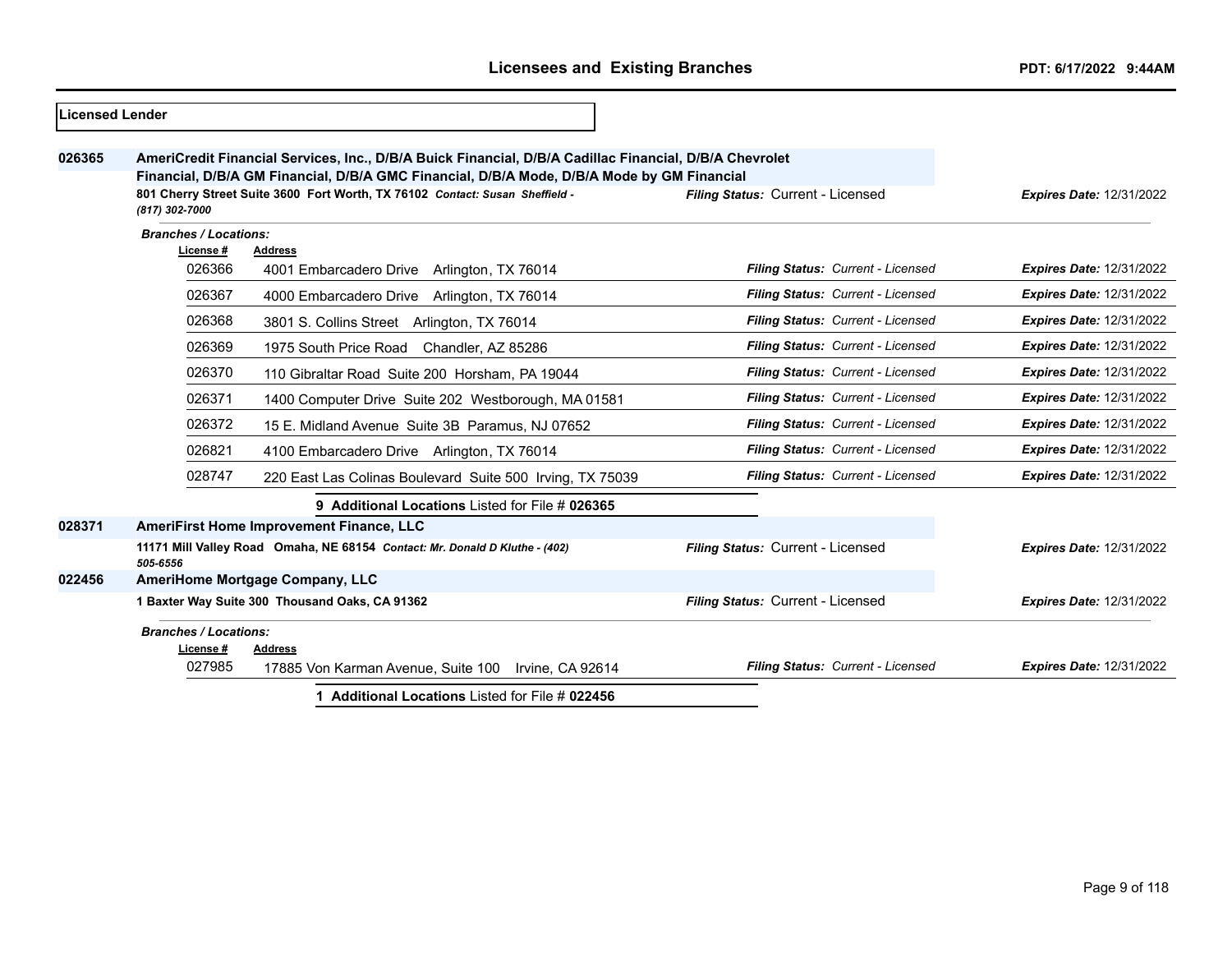| Licensed Lender |                                           |                                                                                                                        |                                   |                                 |
|-----------------|-------------------------------------------|------------------------------------------------------------------------------------------------------------------------|-----------------------------------|---------------------------------|
| 5936            |                                           | Amerisave Mortgage Corporation, D/B/A AmeriSave Wholesale Mortgage Solutions                                           |                                   |                                 |
|                 |                                           | 3525 Piedmont Road NE 8 Piedmont Center - Suite 600 Atlanta, GA 30305<br>Contact: Ms. Maggie Powelson - (404) 503-9339 | Filing Status: Current - Licensed | <b>Expires Date: 12/31/2022</b> |
|                 | 019027                                    | 700 Tower Drive Suite 610 Troy, MI 48098                                                                               | Filing Status: Current - Licensed | <b>Expires Date: 12/31/2022</b> |
|                 | 020547                                    | 9721 Ormsby Station Road Suite 107 Louisville, KY 40223                                                                | Filing Status: Current - Licensed | <b>Expires Date: 12/31/2022</b> |
|                 | 024579                                    | 100 Chesterfield Business Parkway 2nd Floor, Suites 202 & 283<br>Saint Louis, MO 63005                                 | Filing Status: Current - Licensed | <b>Expires Date: 12/31/2022</b> |
|                 | 027577                                    | 2222 East Yeager Drive Suite 150 Chandler, AZ 85286                                                                    | Filing Status: Current - Licensed | <b>Expires Date: 12/31/2022</b> |
|                 | 027584                                    | 5201 Tennyson Parkway Suites 256 & 260 Plano, TX 75024                                                                 | Filing Status: Current - Licensed | <b>Expires Date: 12/31/2022</b> |
|                 | 030331                                    | 3033 Campus Drive Suite W230 Minneapolis, MN 55441                                                                     | Filing Status: Current - Licensed | <b>Expires Date: 12/31/2022</b> |
|                 | 031908                                    | 8701 E. Hartford Drive Suite 210 Scottsdale, AZ 85255                                                                  | Filing Status: Current - Licensed | <b>Expires Date: 12/31/2022</b> |
|                 | 036089                                    | 3853 Taylor Road Suite 700 Loomis, CA 95650                                                                            | Filing Status: Current - Licensed | <b>Expires Date: 12/31/2022</b> |
|                 | 038103                                    | 100 International Drive 23rd Floor Baltimore, MD 21202                                                                 | Filing Status: Current - Licensed | <b>Expires Date: 12/31/2022</b> |
|                 |                                           | 9 Additional Locations Listed for File # 5936                                                                          |                                   |                                 |
| 029817          | <b>AmNet ESOP Corporation</b>             |                                                                                                                        |                                   |                                 |
|                 | (877) 354-1110                            | 347 3rd Avenue 2nd Floor Chula Vista, CA 91910 Contact: Mr. Joseph Restivo -                                           | Filing Status: Current - Licensed | <b>Expires Date: 12/31/2022</b> |
|                 | <b>Branches / Locations:</b><br>License # | <b>Address</b>                                                                                                         |                                   |                                 |
|                 | 029925                                    | 1825 E Northern Avenue Suite 275 Phoenix, AZ 85020                                                                     | Filing Status: Current - Licensed | <b>Expires Date: 12/31/2022</b> |
|                 |                                           | 1 Additional Locations Listed for File # 029817                                                                        |                                   |                                 |
| 023727          | <b>D/B/A Fusion Mortgage</b>              | AmRes Corporation, D/B/A AmBridge, D/B/A American Bridge Lending, D/B/A American Residential Lending,                  |                                   |                                 |
|                 | Mr. Stephen Mark Wilson - (610) 813-6550  | One Neshaminy Interplex Third Floor, Suite 310 Trevose, PA 19053 Contact:                                              | Filing Status: Current - Licensed | <b>Expires Date: 12/31/2022</b> |
| 026035          | <b>AmWest Funding Corp.</b>               |                                                                                                                        |                                   |                                 |
|                 |                                           | 6 Pointe Drive Suite 300 Brea, CA 92821 Contact: Michael Martin - (714) 831-3534                                       | Filing Status: Current - Licensed | <b>Expires Date: 12/31/2022</b> |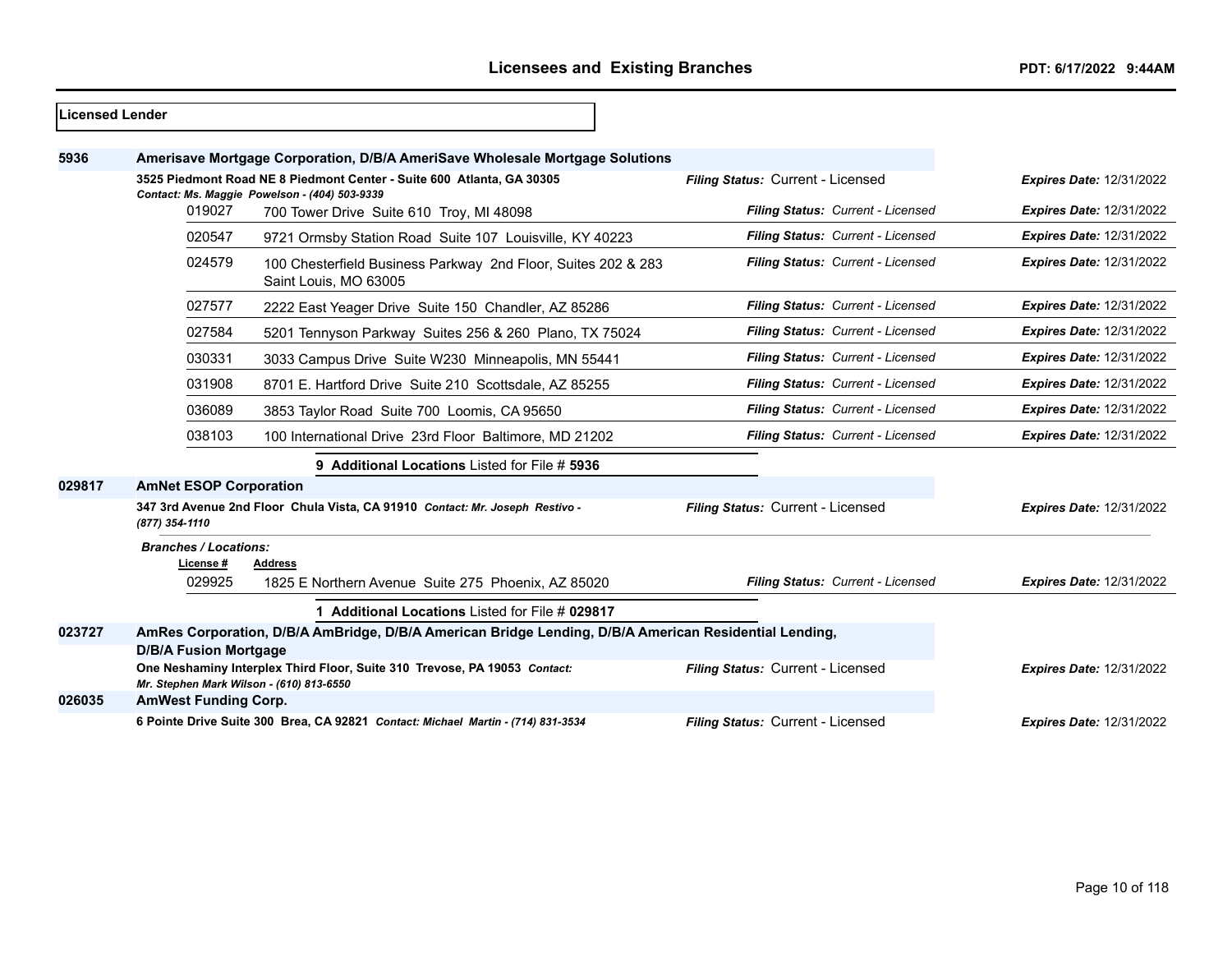| Licensed Lender |                                                                                                                                      |                                                                             |                                   |                                 |
|-----------------|--------------------------------------------------------------------------------------------------------------------------------------|-----------------------------------------------------------------------------|-----------------------------------|---------------------------------|
| 031534          | <b>Angel Oak Home Loans LLC</b>                                                                                                      |                                                                             |                                   |                                 |
|                 | 637-0435                                                                                                                             | 980 Hammond Drive Suite 200 Atlanta, GA 30328 Contact: Leonie Allen - (404) | Filing Status: Current - Licensed | <b>Expires Date: 12/31/2022</b> |
|                 | <b>Branches / Locations:</b><br>License #                                                                                            | Address                                                                     |                                   |                                 |
|                 | 032638                                                                                                                               | 4600 Park Road Suite 350 Charlotte, NC 28209                                | Filing Status: Current - Licensed | <b>Expires Date: 12/31/2022</b> |
|                 |                                                                                                                                      | 1 Additional Locations Listed for File # 031534                             |                                   |                                 |
| 019971          |                                                                                                                                      | <b>Angel Oak Mortgage Solutions LLC</b>                                     |                                   |                                 |
|                 | (404) 751-2965                                                                                                                       | 980 Hammond Drive Suite 850 Atlanta, GA 30328 Contact: Stacey Rayburn -     | Filing Status: Current - Licensed | <b>Expires Date: 12/31/2022</b> |
| 011603          | Apex Home Loans, Inc.                                                                                                                |                                                                             |                                   |                                 |
|                 | 2400 Research Boulevard Suite 400 Rockville, MD 20850 Contact: Mr. Eric                                                              |                                                                             | Filing Status: Current - Licensed | <b>Expires Date: 12/31/2022</b> |
|                 | Gates - (301) 610-5393<br>028269                                                                                                     | 140 Terry Dr. Suite 105 Newtown, PA 18940                                   | Filing Status: Current - Licensed | <b>Expires Date: 12/31/2022</b> |
|                 | 029453                                                                                                                               | 15245 Shady Grove Road Suite 430 Rockville, MD 20850                        | Filing Status: Current - Licensed | Expires Date: 12/31/2022        |
|                 | 032695                                                                                                                               | 2470 Longstone Lane, Suite J Office #1 Marriottsville, MD 21104             | Filing Status: Current - Licensed | <b>Expires Date: 12/31/2022</b> |
|                 | 033752                                                                                                                               | 193 Ralls Apple Lane Madison Heights, VA 24572                              | Filing Status: Current - Licensed | <b>Expires Date: 12/31/2022</b> |
|                 | 037017                                                                                                                               | 6300 Trail Boulevard Suite 1 Naples, FL 34108                               | Filing Status: Current - Licensed | <b>Expires Date: 12/31/2022</b> |
|                 | 038132                                                                                                                               | 1215 W. Baltimore Pike Suite 14 Media, PA 19063                             | Filing Status: Current - Licensed | <b>Expires Date: 12/31/2022</b> |
|                 |                                                                                                                                      | 6 Additional Locations Listed for File # 011603                             |                                   |                                 |
| 011729          |                                                                                                                                      | Arc Home LLC, D/B/A Excellence by Arc                                       |                                   |                                 |
|                 | 3001 Leadenhall Road Suite 301 Mount Laurel, NJ 08054 Contact: Leith<br>Filing Status: Current - Licensed<br>Kaplan - (215) 360-3805 |                                                                             |                                   | <b>Expires Date: 12/31/2022</b> |
|                 | 029296                                                                                                                               | 2010 Corporate Ridge Suite 140 McLean, VA 22102                             | Filing Status: Current - Licensed | <b>Expires Date: 12/31/2022</b> |
|                 |                                                                                                                                      | 1 Additional Locations Listed for File # 011729                             |                                   |                                 |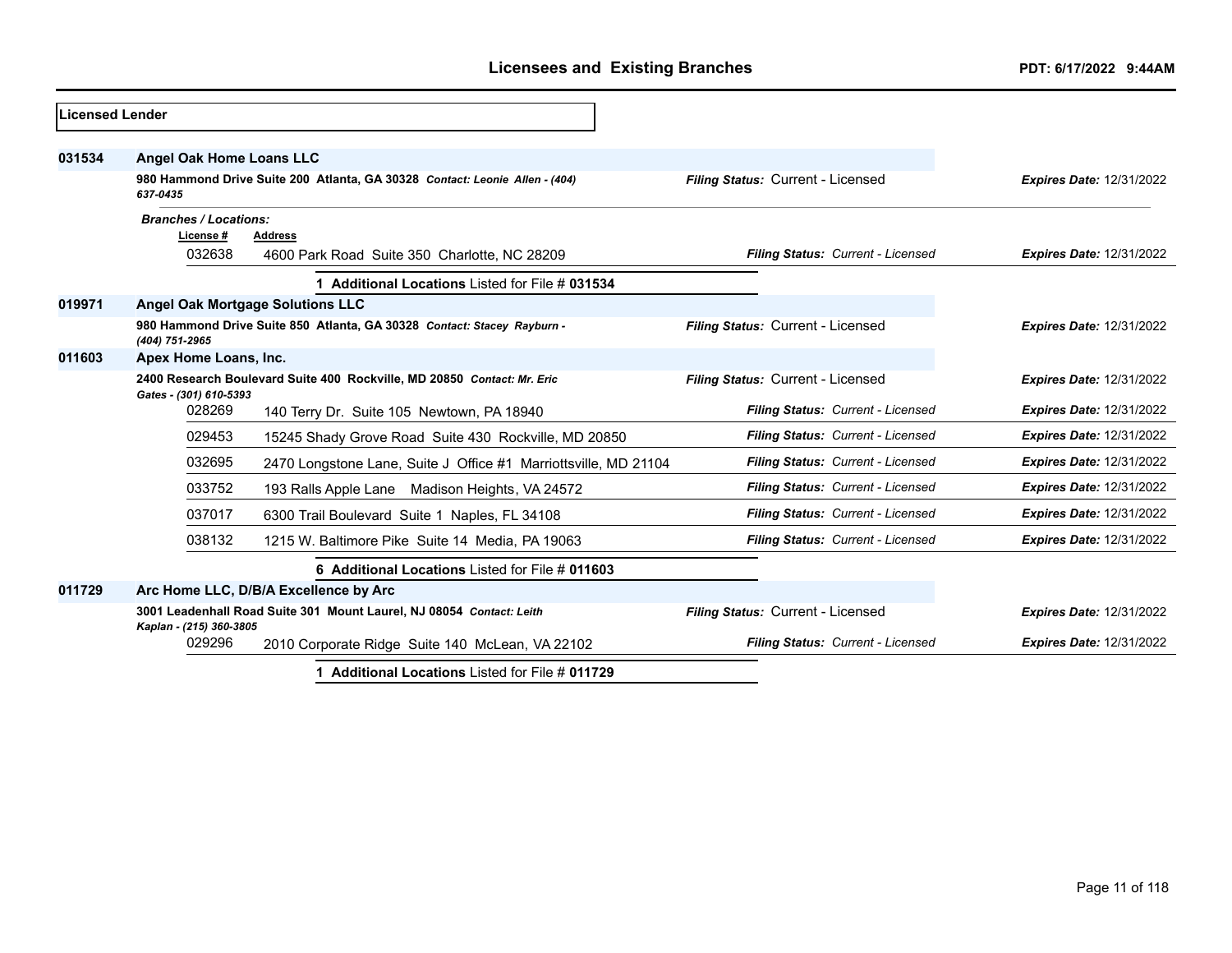| Licensed Lender |                                                                                                                                                                |                                                                                                        |                                   |                                 |  |
|-----------------|----------------------------------------------------------------------------------------------------------------------------------------------------------------|--------------------------------------------------------------------------------------------------------|-----------------------------------|---------------------------------|--|
| 012254          |                                                                                                                                                                | Ark-La-Tex Financial Services, LLC, D/B/A 11 Mortgage, D/B/A Benchmark Mortgage, D/B/A Eleven Mortgage |                                   |                                 |  |
|                 | 5160 Tennyson Parkway Suite 1000 Plano, TX 75024 Contact: Mr. Joseph<br>Mirabella - (973) 398-7676<br>030414<br>201 King Street Suite 200 Alexandria, VA 22314 |                                                                                                        | Filing Status: Current - Licensed | <b>Expires Date: 12/31/2022</b> |  |
|                 |                                                                                                                                                                |                                                                                                        | Filing Status: Current - Licensed | <b>Expires Date: 12/31/2022</b> |  |
|                 | 032615                                                                                                                                                         | 8400 Miramar Road Suite 224a San Diego, CA 92126                                                       | Filing Status: Current - Licensed | <b>Expires Date: 12/31/2022</b> |  |
|                 | 034307                                                                                                                                                         | 447 Chestnut Street Emmaus, PA 18049                                                                   | Filing Status: Current - Licensed | <b>Expires Date: 12/31/2022</b> |  |
|                 | 036771                                                                                                                                                         | 672 South River Street Suite 310 Plains, PA 18705                                                      | Filing Status: Current - Licensed | <b>Expires Date: 12/31/2022</b> |  |
|                 | 038216                                                                                                                                                         | 4763 Farmingdale Drive Colorado Springs, CO 80918                                                      | Filing Status: Current - Licensed | <b>Expires Date: 12/31/2022</b> |  |
|                 |                                                                                                                                                                | 5 Additional Locations Listed for File # 012254                                                        |                                   |                                 |  |
| 024975          |                                                                                                                                                                | Aspen Financial Solutions, Inc., D/B/A Aspen Financial, D/B/A Aspen Financial Direct, D/B/A Centz      |                                   |                                 |  |
|                 | 74 E. Swedesford Road Suite 150 Malvern, PA 19355 Contact: Centz, Attention:<br>Customer Service - (888) 293-2987                                              |                                                                                                        | Filing Status: Current - Licensed | Expires Date: 12/31/2022        |  |
| 026576          |                                                                                                                                                                | <b>Assurance Financial Group, L.L.C.</b>                                                               |                                   |                                 |  |
|                 | 9029 Jefferson Highway Suite 100 Baton Rouge, LA 70809 Contact: Mr.<br>Michael Davis - (225) 367-6954                                                          |                                                                                                        | Filing Status: Current - Licensed | <b>Expires Date: 12/31/2022</b> |  |
|                 | 037889                                                                                                                                                         | 500 Office Park Drive Suite 410 Birmingham, AL 35223                                                   | Filing Status: Current - Licensed | <b>Expires Date: 12/31/2022</b> |  |
|                 |                                                                                                                                                                | Additional Locations Listed for File # 026576                                                          |                                   |                                 |  |
| 027238          | Athas Capital Group, Inc.                                                                                                                                      |                                                                                                        |                                   |                                 |  |
|                 | O'Shaughnessy - (877) 877-1477                                                                                                                                 | 27001 Agoura Road Suite 200 Calabasas, CA 91301 Contact: Mr. Kevin                                     | Filing Status: Current - Licensed | <b>Expires Date: 12/31/2022</b> |  |
| 024369          |                                                                                                                                                                | Athena Finance, LLC, D/B/A Advance Financial                                                           |                                   |                                 |  |
|                 | 100 Oceanside Drive Nashville, TN 37204 Contact: Shelby Patterson - (615)<br>306-5519                                                                          |                                                                                                        | Filing Status: Current - Licensed | <b>Expires Date: 12/31/2022</b> |  |
| 020001          |                                                                                                                                                                | Atlantic Bay Mortgage Group, L.L.C., D/B/A Atlantic Bay Mortgage Group, D/B/A Atlantic Bay Mortgage    |                                   |                                 |  |
|                 | Group, LLC                                                                                                                                                     |                                                                                                        |                                   |                                 |  |
|                 |                                                                                                                                                                | 600 Lynnhaven Parkway Suite 100 Virginia Beach, VA 23452                                               | Filing Status: Current - Licensed | <b>Expires Date: 12/31/2022</b> |  |
|                 | 024075                                                                                                                                                         | 600 Lynnhaven Parkway Suite 100 Virginia Beach, VA 23452                                               | Filing Status: Current - Licensed | <b>Expires Date: 12/31/2022</b> |  |
|                 | 038231                                                                                                                                                         | 431A Fourth Street Annapolis, MD 21403                                                                 | Filing Status: Current - Licensed | <b>Expires Date: 12/31/2022</b> |  |
|                 | 2 Additional Locations Listed for File # 020001                                                                                                                |                                                                                                        |                                   |                                 |  |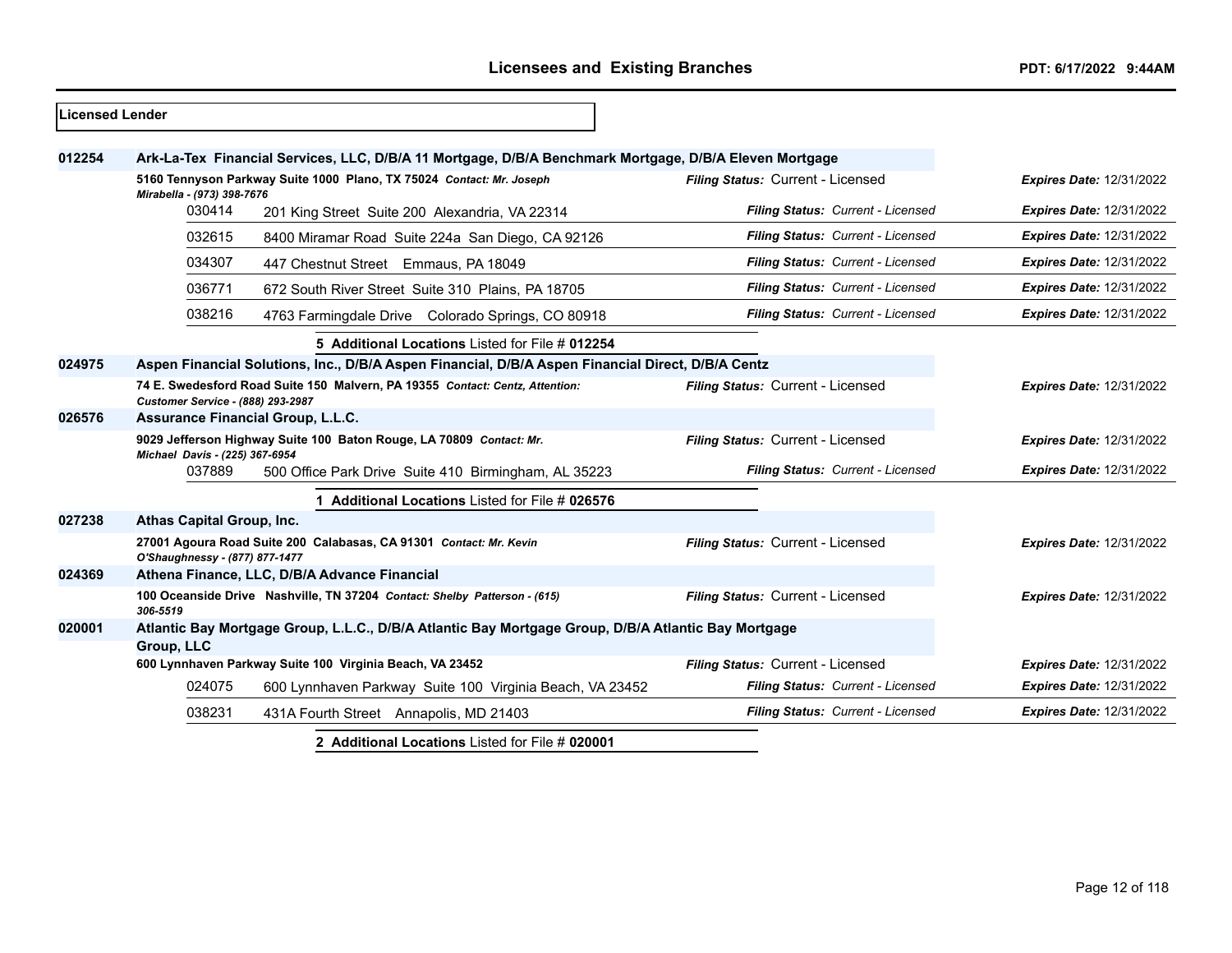| <b>Licensed Lender</b> |                                                                                                   |                                                                           |                                   |                                 |
|------------------------|---------------------------------------------------------------------------------------------------|---------------------------------------------------------------------------|-----------------------------------|---------------------------------|
| 018266                 |                                                                                                   | Atlantic Coast Mortgage, LLC, D/B/A NuCasa Mortgage                       |                                   |                                 |
|                        |                                                                                                   | 4097 Monument Corner Drive Suite 600 Fairfax, VA 22030                    | Filing Status: Current - Licensed | <b>Expires Date: 12/31/2022</b> |
|                        | 024360                                                                                            | 10461 Mill Run Circle Suite 250 Owings Mills, MD 21117                    | Filing Status: Current - Licensed | <b>Expires Date: 12/31/2022</b> |
|                        | 027742                                                                                            | 440 Main Street Unit 112 Stevensville, MD 21666                           | Filing Status: Current - Licensed | <b>Expires Date: 12/31/2022</b> |
|                        | 028332                                                                                            | 1441 L Street NW Suite 510 Washington, DC 20005                           | Filing Status: Current - Licensed | <b>Expires Date: 12/31/2022</b> |
|                        | 032817                                                                                            | 20365 Exchange Street Suite 300 Ashburn, VA 20147                         | Filing Status: Current - Licensed | <b>Expires Date: 12/31/2022</b> |
|                        |                                                                                                   | 4 Additional Locations Listed for File # 018266                           |                                   |                                 |
| 034723                 | <b>Atlantic Prime Mortgage, LLC</b>                                                               |                                                                           |                                   |                                 |
|                        | (301) 529-9894                                                                                    | 77 West Street Suite 310 Annapolis, MD 21401 Contact: Mr. David A Jones - | Filing Status: Current - Licensed | <b>Expires Date: 12/31/2022</b> |
| 030760                 | <b>Aura Mortgage Advisors LLC</b>                                                                 |                                                                           |                                   |                                 |
|                        | 10 Malcolm X Boulevard Ground Floor Roxbury, MA 02119 Contact: Elyse<br>Cherry - (617) 427-9300   |                                                                           | Filing Status: Current - Licensed | <b>Expires Date: 12/31/2022</b> |
| 010851                 | <b>Aurora Financial, LLC</b>                                                                      |                                                                           |                                   |                                 |
|                        | 2010 Corporate Ridge Road Suite 420 McLean, VA 22102 Contact: S Prince<br>Aurora - (703) 962-1678 |                                                                           | Filing Status: Current - Licensed | Expires Date: 12/31/2022        |
| 011364                 | <b>Auto Equity Loans of DE, LLC</b>                                                               |                                                                           |                                   |                                 |
|                        | (602) 757-8208                                                                                    | 4701 Kirkwood Highway Wilmington, DE 19808 Contact: Mr. David J. Levi -   | Filing Status: Current - Licensed | <b>Expires Date: 12/31/2022</b> |
|                        | 011366                                                                                            | 1241 Churchmans Road Newark, DE 19713                                     | Filing Status: Current - Licensed | <b>Expires Date: 12/31/2022</b> |
|                        | 011795                                                                                            | 1812 Marsh Road<br>Wilmington, DE 19810                                   | Filing Status: Current - Licensed | <b>Expires Date: 12/31/2022</b> |
|                        |                                                                                                   | 2 Additional Locations Listed for File # 011364                           |                                   |                                 |
| 012691                 |                                                                                                   | Avant of Delaware, LLC, D/B/A Avant                                       |                                   |                                 |
|                        | Andris - (312) 966-8040                                                                           | 222 North LaSalle Street Suite 1600 Chicago, IL 60601 Contact: Karoline   | Filing Status: Current - Licensed | <b>Expires Date: 12/31/2022</b> |
| 011830                 |                                                                                                   | <b>Bay Capital Mortgage Corporation</b>                                   |                                   |                                 |
|                        | (410) 974-6044                                                                                    | 2553 Housley Road Suite 200 Annapolis, MD 21401 Contact: Daniel Spotts -  | Filing Status: Current - Licensed | <b>Expires Date: 12/31/2022</b> |
|                        | <b>Branches / Locations:</b><br>License #                                                         | <b>Address</b>                                                            |                                   |                                 |
|                        | 012033                                                                                            | 115 East Dover Street Suite 3 Easton, MD 21601                            | Filing Status: Current - Licensed | <b>Expires Date: 12/31/2022</b> |
|                        |                                                                                                   | 1 Additional Locations Listed for File # 011830                           |                                   |                                 |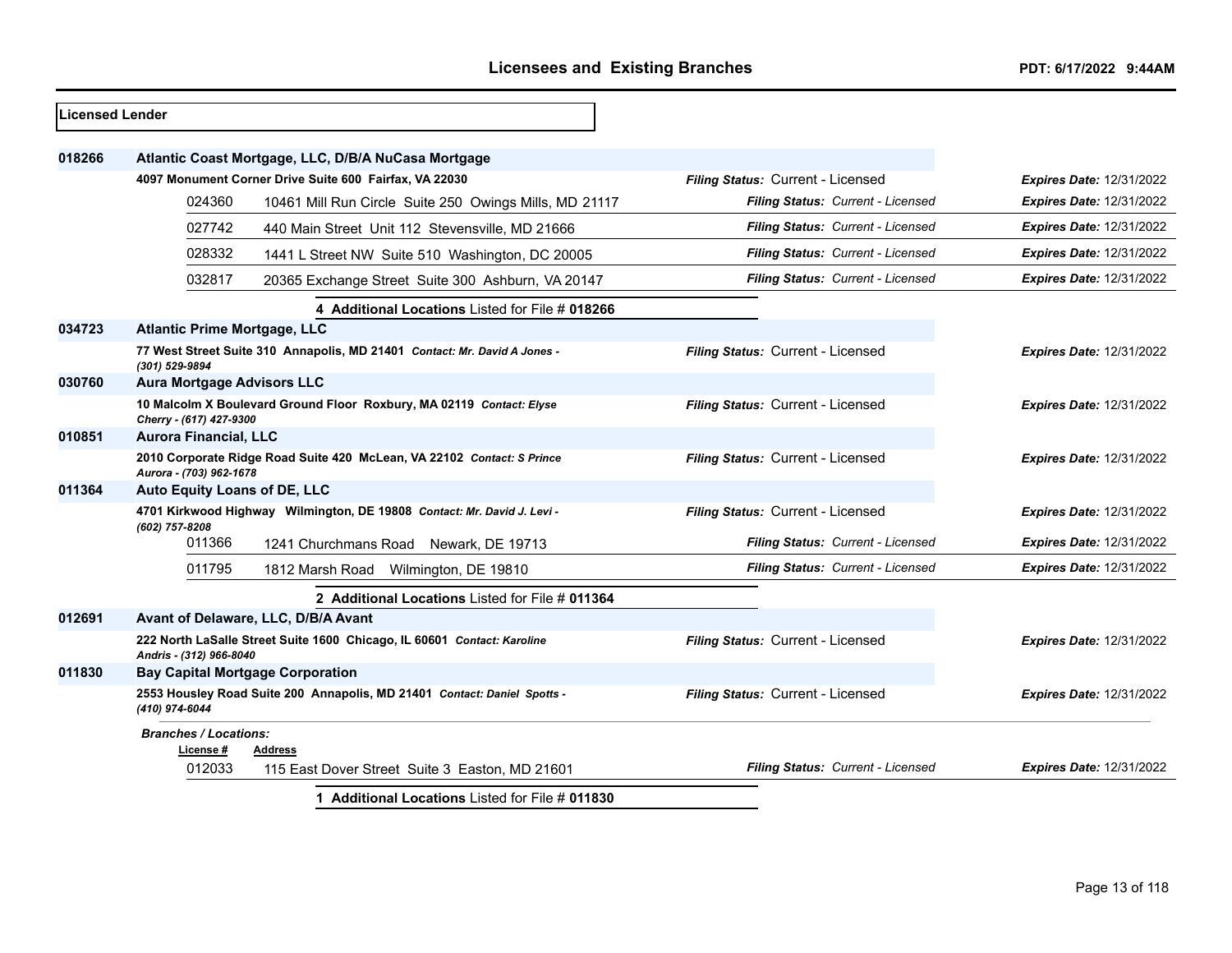| Licensed Lender |                              |                                                                                                |                                   |                                 |
|-----------------|------------------------------|------------------------------------------------------------------------------------------------|-----------------------------------|---------------------------------|
| 037120          |                              | Bay Equity LLC, D/B/A Bay Equity Home Loans                                                    |                                   |                                 |
|                 | Melnick - (415) 632-5150     | 770 Tamalpais Drive Suite 207 Corte Madera, CA 94925 Contact: Ms. Sue                          | Filing Status: Current - Licensed | <b>Expires Date: 12/31/2022</b> |
|                 | <b>Branches / Locations:</b> |                                                                                                |                                   |                                 |
|                 | License #<br>037611          | <b>Address</b><br>3110 Fairview Park Drive Suite 200 Falls Church, VA 22042                    | Filing Status: Current - Licensed | <b>Expires Date: 12/31/2022</b> |
|                 | 038201                       |                                                                                                | Filing Status: Current - Licensed |                                 |
|                 |                              | 993 Old Eagle School Road Suite 417 Wayne, PA 19087                                            |                                   | <b>Expires Date: 12/31/2022</b> |
|                 |                              | 2 Additional Locations Listed for File # 037120                                                |                                   |                                 |
| 025396          |                              | Bay-Valley Mortgage Group, D/B/A Pacific Bay Lending Group, D/B/A Valley View Home Loans       |                                   |                                 |
|                 | 367-5125                     | 7390 Lincoln Way Garden Grove, CA 92841 Contact: Summer Eun Lee - (714)                        | Filing Status: Current - Licensed | <b>Expires Date: 12/31/2022</b> |
| 019400          |                              | Bayshore Mortgage Funding, LLC, D/B/A Bayshore Mortgage Funding, D/B/A Mortgage Doctors, D/B/A |                                   |                                 |
|                 |                              | Surge Mortgage Advisors, D/B/A The Mortgage Collective                                         |                                   |                                 |
|                 | Swan - (410) 882-1777        | 1920 Greenspring Drive Suite 140 Timonium, MD 21093 Contact: Mr. Roderick                      | Filing Status: Current - Licensed | <b>Expires Date: 12/31/2022</b> |
|                 | 028962                       | 600 Creekside Drive Ste 615 Pottstown, PA 19464                                                | Filing Status: Current - Licensed | <b>Expires Date: 12/31/2022</b> |
|                 | 031682                       | 10055 Red Run Boulevard Suite 210 Owings Mill, MD 21117                                        | Filing Status: Current - Licensed | <b>Expires Date: 12/31/2022</b> |
|                 | 032946                       | 51 Salter Place Maplewood, NJ 07040                                                            | Filing Status: Current - Licensed | <b>Expires Date: 12/31/2022</b> |
|                 | 036494                       | 119 Wind Chime Court Suite 1 Raleigh, NC 27615                                                 | Filing Status: Current - Licensed | <b>Expires Date: 12/31/2022</b> |
|                 | 037243                       | 6048 Towncenter Circle Naples, FL 34119                                                        | Filing Status: Current - Licensed | <b>Expires Date: 12/31/2022</b> |
|                 | 038232                       | 2011 Singing Palm Loop Little River, SC 29566                                                  | Filing Status: Current - Licensed | <b>Expires Date: 12/31/2022</b> |
|                 |                              | 6 Additional Locations Listed for File # 019400                                                |                                   |                                 |
| 035661          | Beeline Loans, Inc.          |                                                                                                |                                   |                                 |
|                 | (212) 731-9545               | 188 Valley Street Suite 225 Providence, RI 02909 Contact: Mr. Peter Gonzalez -                 | Filing Status: Current - Licensed | Expires Date: 12/31/2022        |
|                 | <b>Branches / Locations:</b> |                                                                                                |                                   |                                 |
|                 | License #                    | <b>Address</b>                                                                                 |                                   |                                 |
|                 | 035676                       | 3440 Toringdon Way, Suite 205 Charlotte, NC 28277                                              | Filing Status: Current - Licensed | <b>Expires Date: 12/31/2022</b> |
|                 | 037751                       | 90 South Washington Street Suite B Oxford, MI 48371                                            | Filing Status: Current - Licensed | <b>Expires Date: 12/31/2022</b> |
|                 |                              | 2 Additional Locations Listed for File # 035661                                                |                                   |                                 |
| 035291          | <b>Bespin Capital LLC</b>    |                                                                                                |                                   |                                 |
|                 | Erwin - (678) 230-9540       | 12545 Riata Vista Circle MS 184-APFI Austin, TX 78727 Contact: Mr. Kevin                       | Filing Status: Current - Licensed | <b>Expires Date: 12/31/2021</b> |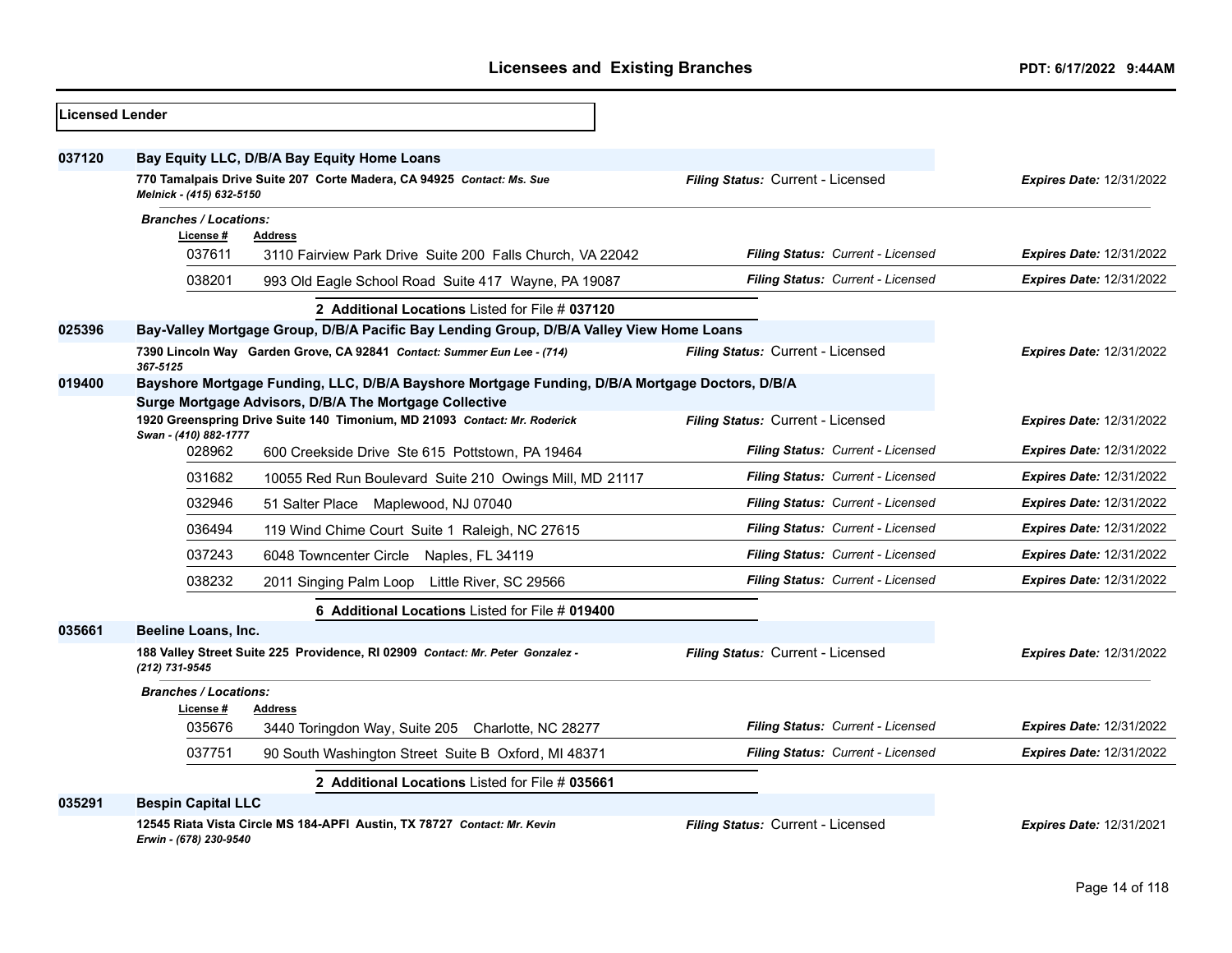| <b>Licensed Lender</b> |                                                     |                                                                                                                        |                                   |                                 |
|------------------------|-----------------------------------------------------|------------------------------------------------------------------------------------------------------------------------|-----------------------------------|---------------------------------|
| 033348                 | <b>Better Lending LLC</b>                           |                                                                                                                        |                                   |                                 |
|                        | (630) 974-7324                                      | 2700 S River Road Suite 206 Des Plaines, IL 60018 Contact: Redi Gjojdeshi -                                            | Filing Status: Current - Licensed | <b>Expires Date: 12/31/2022</b> |
|                        | <b>Branches / Locations:</b><br>License #<br>037866 | <b>Address</b><br>3530 S. Val Vista Drive Suite 211 Gilbert, AZ 85297                                                  | Filing Status: Current - Licensed | <b>Expires Date: 12/31/2022</b> |
|                        |                                                     | 1 Additional Locations Listed for File # 033348                                                                        |                                   |                                 |
| 026589                 |                                                     | Better Mortgage Corporation, D/B/A Better Finance, D/B/A Better Financial, D/B/A Better Mortgage, D/B/A                |                                   |                                 |
|                        | Better.com                                          | 3 World Trade Center 175 Greenwich Street, 57th Floor New York, NY 10007<br>Contact: Ms. Paula Tuffin - (646) 791-9477 | Filing Status: Current - Licensed | <b>Expires Date: 12/31/2022</b> |
|                        | <b>Branches / Locations:</b><br>License #<br>027276 | <b>Address</b><br>2201 Broadway 2nd Floor Oakland, CA 94612                                                            | Filing Status: Current - Licensed | <b>Expires Date: 12/31/2022</b> |
|                        | 028228                                              | 210 SW Market Street Suite 124 Lee's Summit. MO 64063                                                                  | Filing Status: Current - Licensed | <b>Expires Date: 12/31/2022</b> |
|                        | 028437                                              | 128 South Tryon Street Office 13-100 Charlotte, NC 28202                                                               | Filing Status: Current - Licensed | <b>Expires Date: 12/31/2022</b> |
|                        | 029477                                              | 128 South Tryon Street Office 14-100 Charlotte, NC 28202                                                               | Filing Status: Current - Licensed | <b>Expires Date: 12/31/2022</b> |
|                        | 029717                                              | 5 Park Plaza Suite No. 700 and 800 Irvine, CA 92614                                                                    | Filing Status: Current - Licensed | <b>Expires Date: 12/31/2022</b> |
|                        | 036683                                              | 708 Main Street Office 02-100 Houston, TX 77002                                                                        | Filing Status: Current - Licensed | <b>Expires Date: 12/31/2022</b> |
|                        |                                                     | 6 Additional Locations Listed for File # 026589                                                                        |                                   |                                 |
| 8599                   |                                                     | BHP Industries, Inc., D/B/A United Check Cashing                                                                       |                                   |                                 |
|                        | - (302) 677-0070                                    | 155 N. DuPont Highway Unit 1 Dover, Delaware 19901 Contact: Tracey Wessell                                             | Filing Status: Current - Licensed | <b>Expires Date: 12/31/2022</b> |
| 025855                 |                                                     | <b>BM REAL ESTATE SERVICES, INC., D/B/A Priority Financial Network</b>                                                 |                                   |                                 |
|                        | Navarro - (818) 853-9395                            | 5016 N. Parkway Calabasas Suite 200 Calabasas, CA 91302 Contact: Salva                                                 | Filing Status: Current - Licensed | <b>Expires Date: 12/31/2022</b> |
| 027522                 | <b>BMG Money, Inc.</b>                              |                                                                                                                        |                                   |                                 |
|                        | (305) 851-6137                                      | 444 Brickell Avenue Suite 250 Miami, FL 33131 Contact: Thomas McCormick -                                              | Filing Status: Current - Licensed | <b>Expires Date: 12/31/2022</b> |
| 011226                 | <b>Bond Street Mortgage, LLC</b>                    |                                                                                                                        |                                   |                                 |
|                        | Gargano - (201) 254-3420                            | 115 West Century Road Suite 115 Paramus, NJ 07652 Contact: Maurice J                                                   | Filing Status: Current - Licensed | <b>Expires Date: 12/31/2022</b> |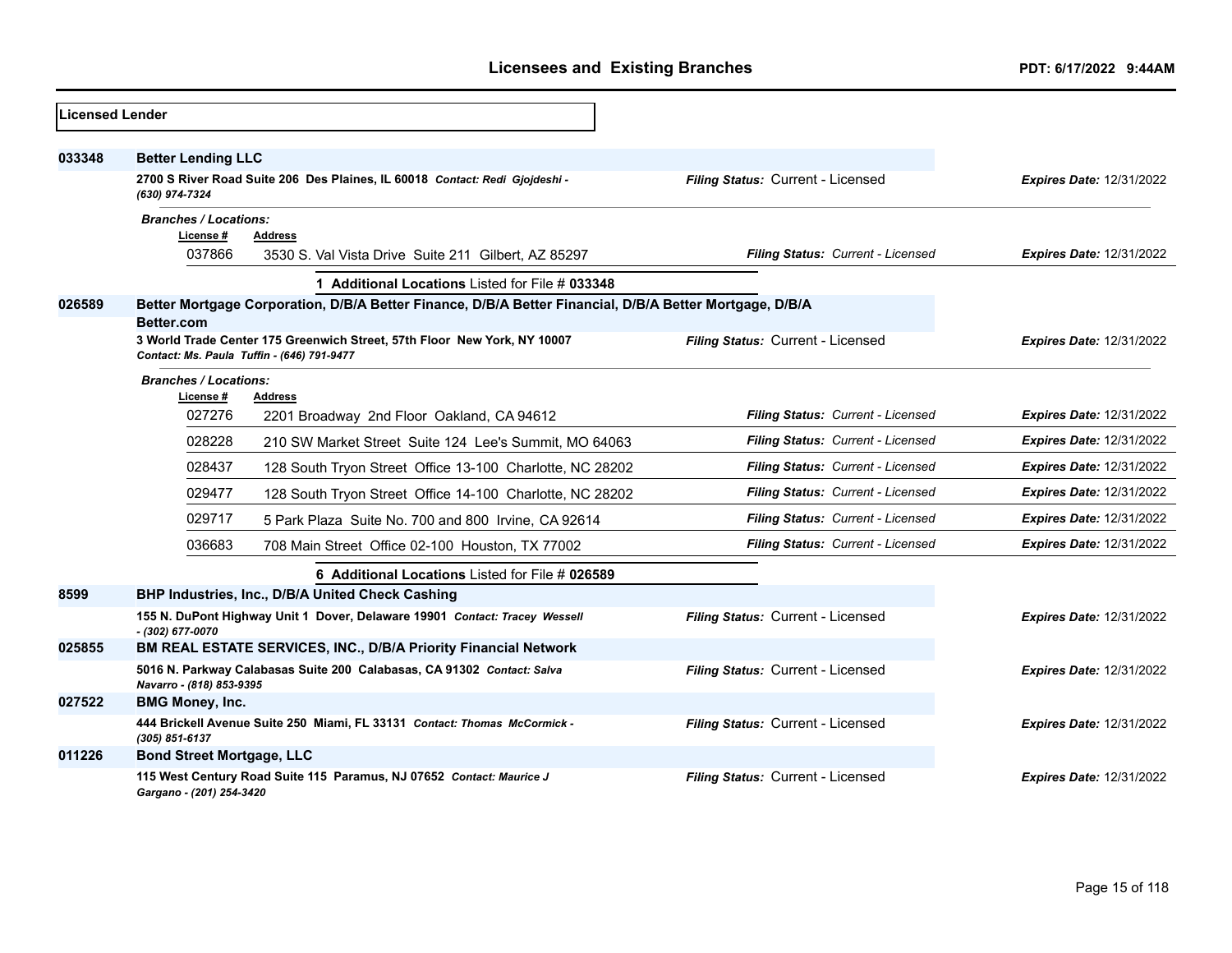| <b>Licensed Lender</b> |                                                                                                        |                                                                                 |                                          |                                 |
|------------------------|--------------------------------------------------------------------------------------------------------|---------------------------------------------------------------------------------|------------------------------------------|---------------------------------|
| 019474                 |                                                                                                        | Broker Solutions, Inc., D/B/A New American Funding, D/B/A Zigzy                 |                                          |                                 |
|                        | 14511 Myford Road Suite 100 Tustin, CA 92780 Contact: David Graef - (800)<br>450-2010                  |                                                                                 | Filing Status: Current - Licensed        | <b>Expires Date: 12/31/2022</b> |
|                        | <b>Branches / Locations:</b>                                                                           |                                                                                 |                                          |                                 |
|                        | License #<br>019608                                                                                    | <b>Address</b><br>41050 West 11 Mile Road, ste 100 Suite 120 Novi, MI 48375     | <b>Filing Status: Current - Licensed</b> | <b>Expires Date: 12/31/2022</b> |
|                        | 020701                                                                                                 | 6504 International Parkway Suite 1300 Plano, TX 75093                           | Filing Status: Current - Licensed        | <b>Expires Date: 12/31/2022</b> |
|                        | 021842                                                                                                 | 11820 Pierce Street Suite 100 Riverside, CA 92505                               | <b>Filing Status: Current - Licensed</b> | <b>Expires Date: 12/31/2022</b> |
|                        | 023728                                                                                                 | 4415 South Wendler Drive Tempe, AZ 85282                                        | Filing Status: Current - Licensed        | <b>Expires Date: 12/31/2022</b> |
|                        | 026922                                                                                                 | 177 Defense Highway Suite 4 Annapolis, MD 21401                                 | Filing Status: Current - Licensed        | <b>Expires Date: 12/31/2022</b> |
|                        | 027562                                                                                                 | 111 Continental Drive Suite 211 Newark, DE 19713                                | <b>Filing Status: Current - Licensed</b> | <b>Expires Date: 12/31/2022</b> |
|                        | 028227                                                                                                 | 100 Century Parkway Suite 250 Mt. Laurel, NJ 08054                              | <b>Filing Status: Current - Licensed</b> | <b>Expires Date: 12/31/2022</b> |
|                        | 028353                                                                                                 | 11001 Lakeline Boulevard Suite 325 Austin, TX 78717                             | Filing Status: Current - Licensed        | Expires Date: 12/31/2022        |
|                        | 029284                                                                                                 | 2550 W Tyvola Road Suite 500 Charlotte, NC 28217                                | <b>Filing Status: Current - Licensed</b> | <b>Expires Date: 12/31/2022</b> |
|                        | 034584                                                                                                 | 1200 Route 22 East Suite 2000 Office A-20 Bridgewater, NJ<br>08807              | <b>Filing Status: Current - Licensed</b> | <b>Expires Date: 12/31/2022</b> |
|                        | 037765                                                                                                 | 111 S Main Street, Office 114 North East, MD 21901                              | Filing Status: Current - Licensed        | <b>Expires Date: 12/31/2022</b> |
|                        |                                                                                                        | 11 Additional Locations Listed for File # 019474                                |                                          |                                 |
| 028749                 | <b>Buckingham Mortgage LLC</b>                                                                         |                                                                                 |                                          |                                 |
|                        |                                                                                                        | 1593 Spring Hill Road Suite 100 Vienna, VA 22182                                | Filing Status: Current - Licensed        | Expires Date: 12/31/2022        |
| 2402                   | <b>C &amp; F Mortgage Corporation</b>                                                                  |                                                                                 |                                          |                                 |
|                        | 858-8300                                                                                               | 1400 Alverser Drive Midlothian, VA 23113 Contact: Ms. Madeline M. Witty - (804) | Filing Status: Current - Licensed        | Expires Date: 12/31/2022        |
| 034417                 | <b>Cake Mortgage Corp.</b>                                                                             |                                                                                 |                                          |                                 |
|                        | Abelyan - (818) 812-5150                                                                               | 9200 Oakdale Avenue Suite 501 Chatsworth, CA 91311 Contact: David               | Filing Status: Current - Licensed        | <b>Expires Date: 12/31/2022</b> |
| 032047                 |                                                                                                        | CalCon Mutual Mortgage LLC, D/B/A Warp Speed Mortgage                           |                                          |                                 |
|                        | 3131 Camino Del Rio North Suite 1680 San Diego, CA 92108 Contact: Mr. Kirk<br>Erskine - (858) 373-2167 |                                                                                 | Filing Status: Current - Licensed        | <b>Expires Date: 12/31/2022</b> |
|                        | <b>Branches / Locations:</b><br>License #                                                              | <b>Address</b>                                                                  |                                          |                                 |
|                        | 032640                                                                                                 | 11451 Katy Freeway Suite 360 Houston, TX 77079                                  | Filing Status: Current - Licensed        | <b>Expires Date: 12/31/2022</b> |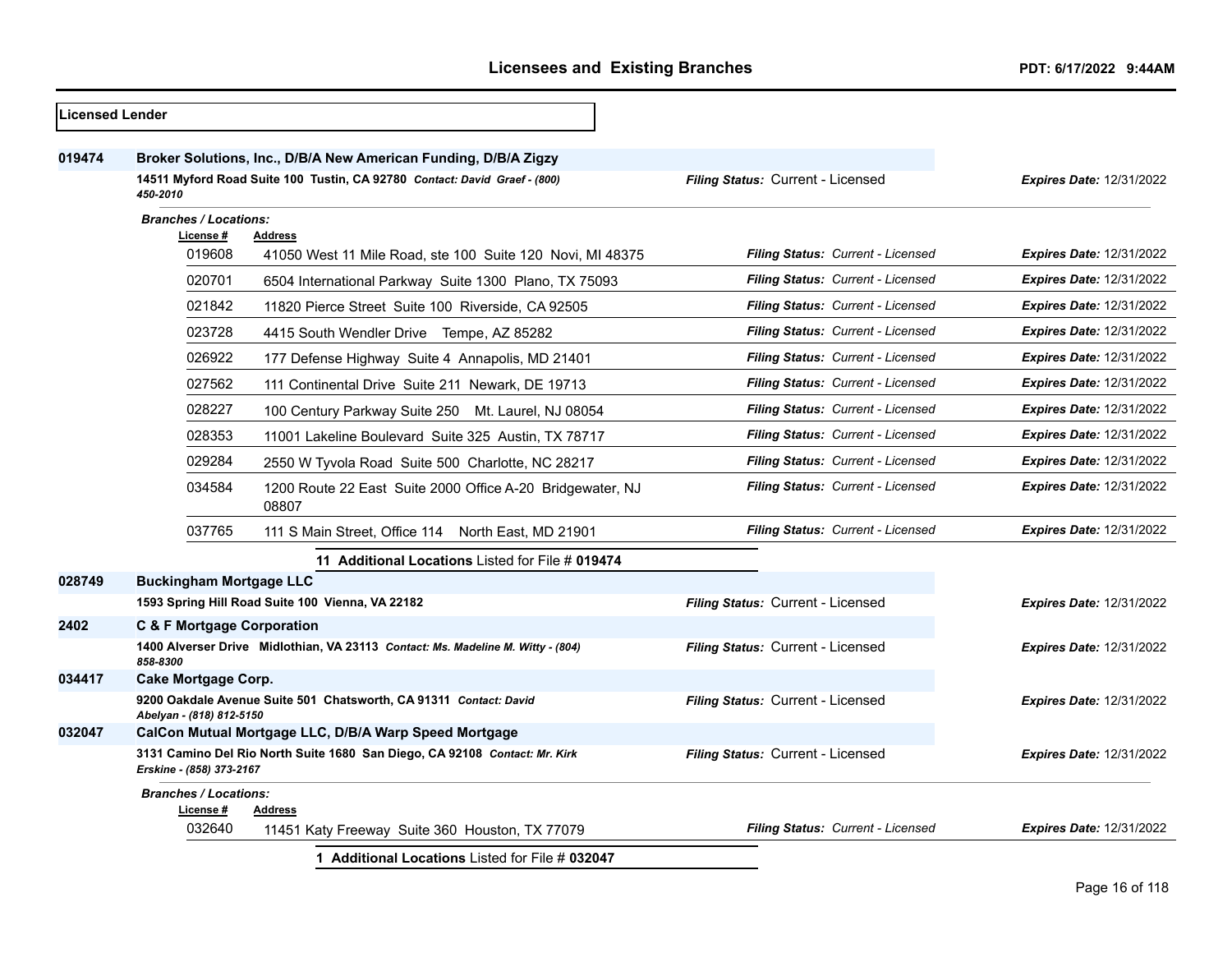|      | Licensed Lender    |                                                                            |                                   |                                 |
|------|--------------------|----------------------------------------------------------------------------|-----------------------------------|---------------------------------|
| 5202 |                    | Caliber Home Loans, Inc., D/B/A NewRez                                     |                                   |                                 |
|      |                    | 1525 South Belt Line Road Coppell, TX 75019 Contact: Elise Chilton - (405) | Filing Status: Current - Licensed | <b>Expires Date: 12/31/2022</b> |
|      | 252-5374<br>012627 | 13801 Wireless Way Suite 100 Oklahoma City, OK 73134                       | Filing Status: Current - Licensed | <b>Expires Date: 12/31/2022</b> |
|      | 012628             | 16745 West Bernardo Drive Suites 140 and 300 San Diego, CA<br>92127        | Filing Status: Current - Licensed | <b>Expires Date: 12/31/2022</b> |
|      | 012630             | 200 Continental Drive Suite 201 Newark, DE 19713                           | Filing Status: Current - Licensed | <b>Expires Date: 12/31/2022</b> |
|      | 012632             | 17252 N. Village Main Boulevard Suite 16 Lewes, DE 19958                   | Filing Status: Current - Licensed | <b>Expires Date: 12/31/2022</b> |
|      | 012635             | 10500 Little Patuxent Parkway Suite 750 Columbia, MD 21044                 | Filing Status: Current - Licensed | <b>Expires Date: 12/31/2022</b> |
|      | 012636             | 2600 Tower Oaks Boulevard Suite 100 Rockville, MD 20852                    | Filing Status: Current - Licensed | <b>Expires Date: 12/31/2022</b> |
|      | 018120             | 343 Thornall Street Suite 550 Edison, NJ 08837                             | Filing Status: Current - Licensed | Expires Date: 12/31/2022        |
|      | 019990             | One Pierce Place Suite 255C Itasca, IL 60143                               | Filing Status: Current - Licensed | <b>Expires Date: 12/31/2022</b> |
|      | 021444             | 185 Admiral Cochrane Drive Suite 205 Annapolis, MD 21401                   | Filing Status: Current - Licensed | <b>Expires Date: 12/31/2022</b> |
|      | 021653             | 225 Schilling Circle Suites 190-195 Hunt Valley, MD 21031                  | Filing Status: Current - Licensed | <b>Expires Date: 12/31/2022</b> |
|      | 021687             | 525 Route 73 North Suite 309 Marlton, NJ 08053                             | Filing Status: Current - Licensed | <b>Expires Date: 12/31/2022</b> |
|      | 023437             | 3101 Emrick Boulevard Suite 210 Bethlehem, PA 18020                        | Filing Status: Current - Licensed | <b>Expires Date: 12/31/2022</b> |
|      | 023862             | 12010 Sunset Hills Road Suite 200 Reston, VA 20190                         | Filing Status: Current - Licensed | <b>Expires Date: 12/31/2022</b> |
|      | 024535             | 3401 Olympus Boulevard Suite 200 Coppell, TX 75019                         | Filing Status: Current - Licensed | <b>Expires Date: 12/31/2022</b> |
|      | 025094             | 5 Mount Royal Avenue Suite 10 Marlborough, MA 01752                        | Filing Status: Current - Licensed | <b>Expires Date: 12/31/2022</b> |
|      | 025758             | 32183 Dupont Boulevard Suite D8 Dagsboro, DE 19939                         | Filing Status: Current - Licensed | <b>Expires Date: 12/31/2022</b> |
|      | 025826             | 1829 Reisterstown Road Suite 150 Pikesville, MD 21208                      | Filing Status: Current - Licensed | <b>Expires Date: 12/31/2022</b> |
|      | 028388             | 200 Somerset Corporate Boulevard Suite 1003 Bridgewater, NJ<br>08807       | Filing Status: Current - Licensed | <b>Expires Date: 12/31/2022</b> |
|      | 031415             | 1277 S. Governors Avenue Dover, DE 19904                                   | Filing Status: Current - Licensed | Expires Date: 12/31/2022        |
|      | 032983             | 6404 Ivy Lane Suite 700 Greenbelt, MD 20770                                | Filing Status: Current - Licensed | <b>Expires Date: 12/31/2022</b> |
|      | 033847             | 11255 Kirkland Way Suites 100, 110 & 200 Kirkland, WA 98033                | Filing Status: Current - Licensed | <b>Expires Date: 12/31/2022</b> |
|      | 033919             | 1327 14th Street NW Suite 101 Washington, DC 20005                         | Filing Status: Current - Licensed | <b>Expires Date: 12/31/2022</b> |
|      |                    | 22 Additional Locations Listed for File # 5202                             |                                   |                                 |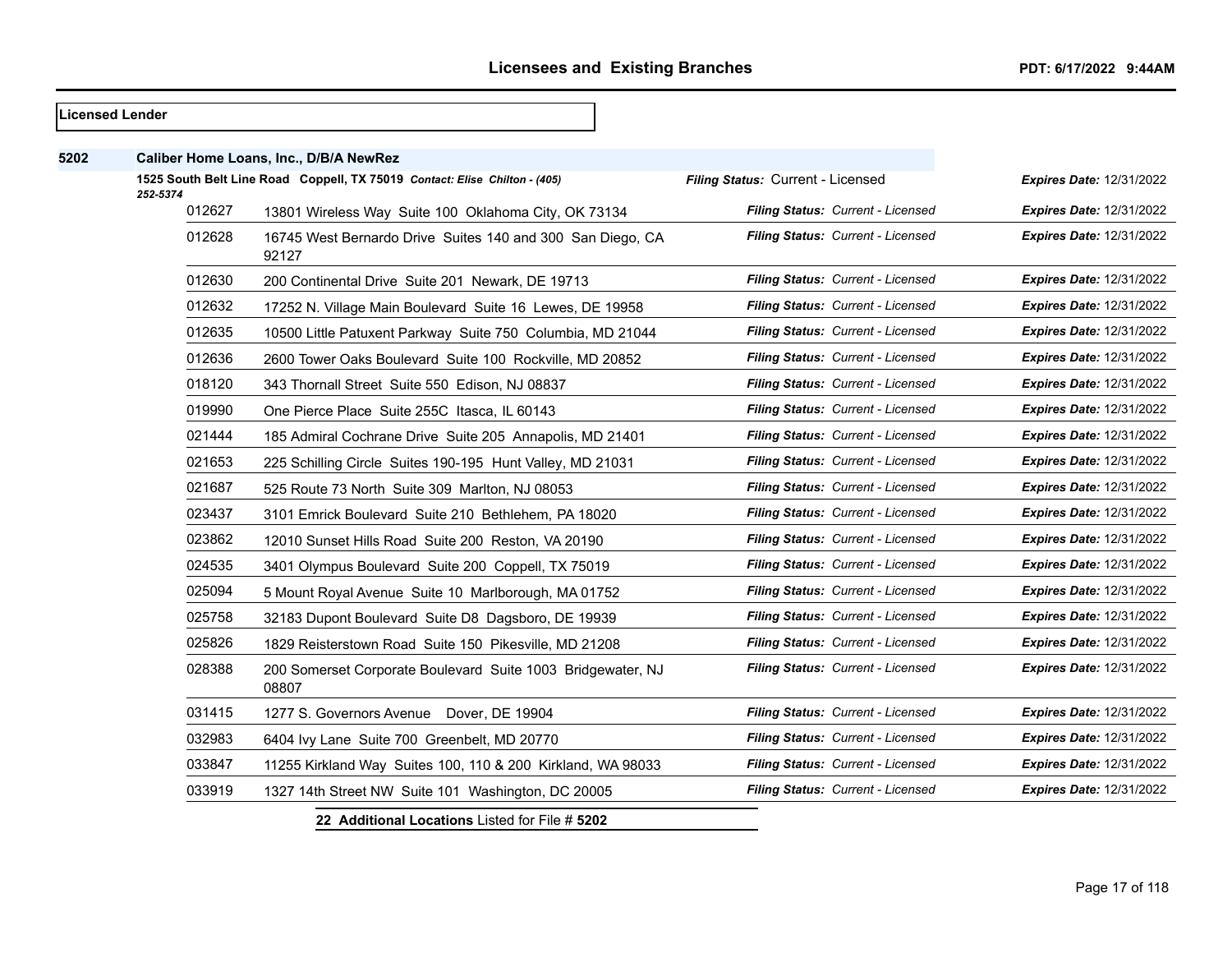| <b>Licensed Lender</b> |                                                                                                                                                                               |                                                                                                                                                        |                                          |                                 |
|------------------------|-------------------------------------------------------------------------------------------------------------------------------------------------------------------------------|--------------------------------------------------------------------------------------------------------------------------------------------------------|------------------------------------------|---------------------------------|
| 031829                 | Canopy Mortgage, LLC, D/B/A Box Home Loans<br>Filing Status: Current - Licensed<br>360 Technology Courts Suite 200 Lindon, UT 84042 Contact: Kally Squire -<br>(801) 851-1484 |                                                                                                                                                        |                                          | <b>Expires Date: 12/31/2022</b> |
|                        | <b>Branches / Locations:</b><br>License #<br>037507                                                                                                                           | <b>Address</b><br>9620 NE Tanasbourne Dr Ste 300 Office 11 Hillsboro, OR 97124                                                                         | Filing Status: Current - Licensed        | <b>Expires Date: 12/31/2022</b> |
| 1666                   |                                                                                                                                                                               | 1 Additional Locations Listed for File # 031829<br>Cardinal Financial Company, Limited Partnership, D/B/A Peoples Home Equity, D/B/A Sebonic Financial |                                          |                                 |
|                        | Wiederspahn - (704) 594-5530                                                                                                                                                  | 3701 Arco Corporate Drive Suite 200 Charlotte, NC 28273 Contact: Ms. Briana                                                                            | Filing Status: Current - Licensed        | <b>Expires Date: 12/31/2022</b> |
|                        | 012814                                                                                                                                                                        | 901 North Green Valley Parkway Suite 190 Henderson, NV 89074                                                                                           | Filing Status: Current - Licensed        | <b>Expires Date: 12/31/2022</b> |
|                        | 012833                                                                                                                                                                        | 9201 Corporate Boulevard Suite 210 Rockville, MD 20850                                                                                                 | <b>Filing Status: Current - Licensed</b> | <b>Expires Date: 12/31/2022</b> |
|                        | 021758                                                                                                                                                                        | 3500 Winchester Road Suites 105 & 141 Allentown, PA<br>18104-2263                                                                                      | Filing Status: Current - Licensed        | <b>Expires Date: 12/31/2022</b> |
|                        | 022528                                                                                                                                                                        | 1301 Corlies Avenue Suite 6-E Neptune, NJ 07753                                                                                                        | <b>Filing Status: Current - Licensed</b> | <b>Expires Date: 12/31/2022</b> |
|                        | 023074                                                                                                                                                                        | 41 Pinelawn Road Suite 100 Melville, NY 11747                                                                                                          | <b>Filing Status: Current - Licensed</b> | <b>Expires Date: 12/31/2022</b> |
|                        | 027215                                                                                                                                                                        | 2650 S McCall Road Suite A Englewood, FL 34224                                                                                                         | Filing Status: Current - Licensed        | <b>Expires Date: 12/31/2022</b> |
|                        | 027934                                                                                                                                                                        | 115 River Road Suite 109 Edgewater, NJ 07020                                                                                                           | <b>Filing Status: Current - Licensed</b> | <b>Expires Date: 12/31/2022</b> |
|                        | 028090                                                                                                                                                                        | 10 Fairway Drive Suite 305 Deerfield Beach, FL 33441                                                                                                   | <b>Filing Status: Current - Licensed</b> | Expires Date: 12/31/2022        |
|                        | 028257                                                                                                                                                                        | 102 Pickering Way Suite 500 Exton, PA 19341                                                                                                            | Filing Status: Current - Licensed        | <b>Expires Date: 12/31/2022</b> |
|                        | 028957                                                                                                                                                                        | 2710 Centerville Road Suite 205 Wilmington, DE 19808                                                                                                   | Filing Status: Current - Licensed        | <b>Expires Date: 12/31/2022</b> |
|                        | 029141                                                                                                                                                                        | 490 N. DuPont Highway Dover, DE 19901                                                                                                                  | <b>Filing Status: Current - Licensed</b> | <b>Expires Date: 12/31/2022</b> |
|                        | 029274                                                                                                                                                                        | 3302 Concord Pike Wilmington, DE 19803                                                                                                                 | Filing Status: Current - Licensed        | <b>Expires Date: 12/31/2022</b> |
|                        | 029395                                                                                                                                                                        | 228 Suburban Drive Newark, DE 19711                                                                                                                    | <b>Filing Status: Current - Licensed</b> | <b>Expires Date: 12/31/2022</b> |
|                        | 029528                                                                                                                                                                        | 231 13th Avenue PL NW Ste D Hickory, NC 28601                                                                                                          | <b>Filing Status: Current - Licensed</b> | <b>Expires Date: 12/31/2022</b> |
|                        | 030482                                                                                                                                                                        | 32630 Cedar Drive Unit C Millville, DE 19967                                                                                                           | <b>Filing Status: Current - Licensed</b> | <b>Expires Date: 12/31/2022</b> |
|                        | 030668                                                                                                                                                                        | 30 The Green Unit #2 Dover, DE 19901                                                                                                                   | Filing Status: Current - Licensed        | <b>Expires Date: 12/31/2022</b> |
|                        | 034681                                                                                                                                                                        | 11 N. Main Street Suite 3 Marion, NC 28752                                                                                                             | Filing Status: Current - Licensed        | <b>Expires Date: 12/31/2022</b> |
|                        | 036415                                                                                                                                                                        | 1835 Iron Point Road Suite 100 Folsom, CA 95630                                                                                                        | Filing Status: Current - Licensed        | <b>Expires Date: 12/31/2022</b> |
|                        |                                                                                                                                                                               | 18 Additional Locations Listed for File #1666                                                                                                          |                                          |                                 |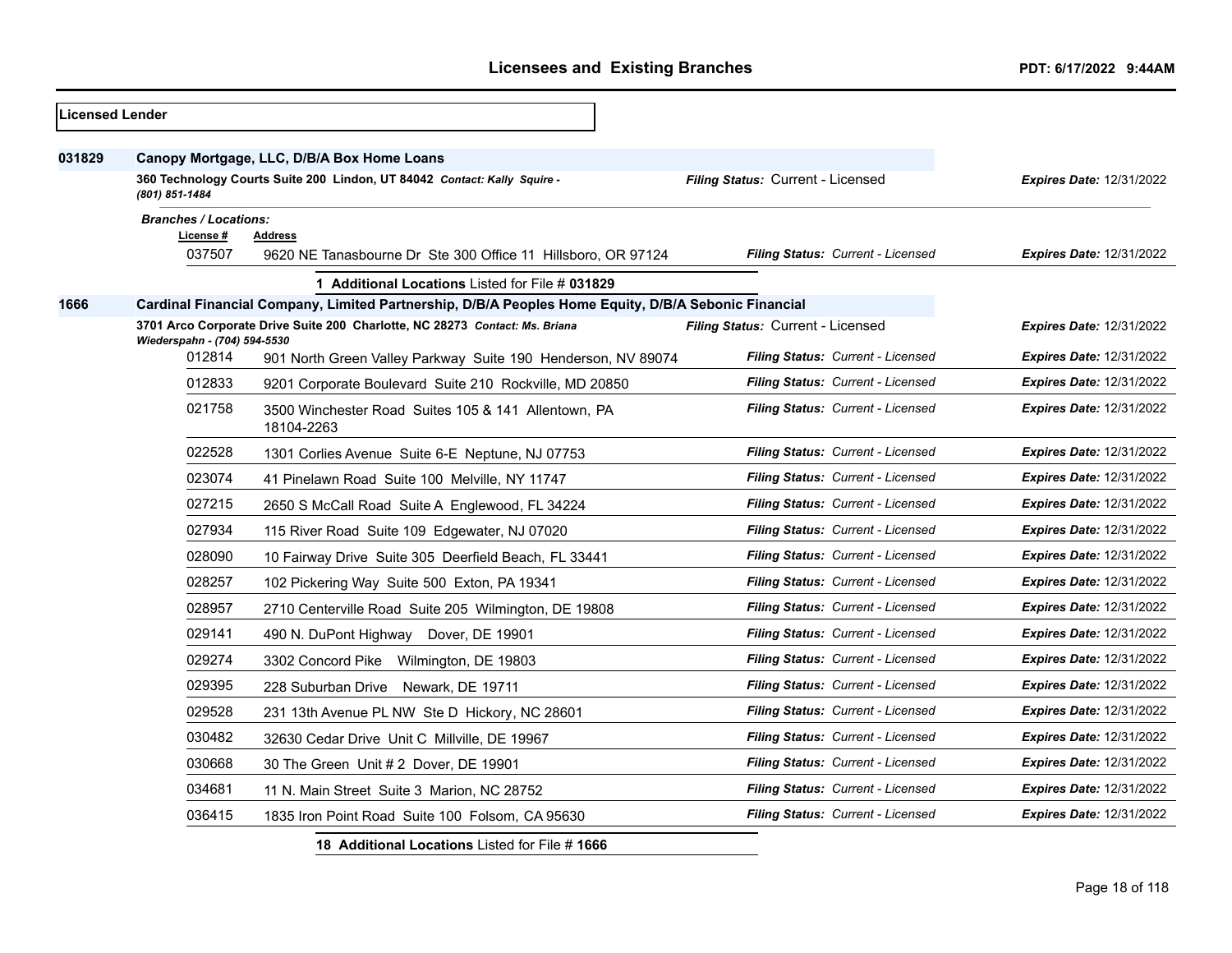| <b>Licensed Lender</b> |                                           |                                                                                                                              |                                   |                                 |
|------------------------|-------------------------------------------|------------------------------------------------------------------------------------------------------------------------------|-----------------------------------|---------------------------------|
| 012752                 | Elizabeth Balce - (0.0) 800-5614          | Carrington Mortgage Services, LLC, D/B/A Vylla Loan<br>1600 South Douglass Road Suites 110 & 200A Anaheim, CA 92806 Contact: | Filing Status: Current - Licensed | <b>Expires Date: 12/31/2022</b> |
|                        | <b>Branches / Locations:</b><br>License # | <b>Address</b>                                                                                                               |                                   |                                 |
|                        | 012753                                    | 2100 East 196th Street Suites 100 & 200 Westfield. IN 46074                                                                  | Filing Status: Current - Licensed | <b>Expires Date: 12/31/2022</b> |
|                        | 012754                                    | 10 Griffin Road North Suite 200 Windsor, CT 06095                                                                            | Filing Status: Current - Licensed | <b>Expires Date: 12/31/2022</b> |
|                        | 019874                                    | 11701-32 San Jose Boulevard Suites 201 Jacksonville, FL 32223                                                                | Filing Status: Current - Licensed | <b>Expires Date: 12/31/2022</b> |
|                        | 020136                                    | 10200 Grand Central Avenue, Suite 220 Suite 400 Owings Mills,<br>MD 21117                                                    | Filing Status: Current - Licensed | <b>Expires Date: 12/31/2022</b> |
|                        | 020236                                    | 585 N. Juniper Drive Suite 100 Chandler, AZ 85226                                                                            | Filing Status: Current - Licensed | <b>Expires Date: 12/31/2022</b> |
|                        | 020522                                    | 8101 North High Street Suite 40 Columbus, OH 43235                                                                           | Filing Status: Current - Licensed | <b>Expires Date: 12/31/2022</b> |
|                        | 021658                                    | 6200 Tennyson Parkway Suite 210 & 110-B Plano, TX 75024                                                                      | Filing Status: Current - Licensed | <b>Expires Date: 12/31/2022</b> |
|                        | 029722                                    | 4000 Midlantic Drive Suite 101 Mt. Laurel, NJ 08054                                                                          | Filing Status: Current - Licensed | <b>Expires Date: 12/31/2022</b> |
|                        | 034418                                    | 25 Enterprise Drive Suite 500 Aliso Viejo, CA 92656                                                                          | Filing Status: Current - Licensed | <b>Expires Date: 12/31/2022</b> |
|                        | 035452                                    | 800 Crescent Centre Drive Suite 300 Franklin, TN 37067                                                                       | Filing Status: Current - Licensed | <b>Expires Date: 12/31/2022</b> |
|                        |                                           | 10 Additional Locations Listed for File # 012752                                                                             |                                   |                                 |
| 027667                 |                                           | <b>CashMax LLC, D/B/A Boost Finance</b>                                                                                      |                                   |                                 |
|                        | (903) 791-0151                            | 5940 Summerhill Road Texarkana, TX 75503 Contact: Ms. Deana Landreth -                                                       | Filing Status: Current - Licensed | <b>Expires Date: 12/31/2022</b> |
| 027405                 | Castle & Cooke Mortgage, LLC              |                                                                                                                              |                                   |                                 |
|                        | Edmonson - (801) 461-7154                 | 13751 S Wadsworth Park Drive Suite 101 Draper, UT 84020 Contact: Kellie                                                      | Filing Status: Current - Licensed | <b>Expires Date: 12/31/2022</b> |
|                        | <b>Branches / Locations:</b>              |                                                                                                                              |                                   |                                 |
|                        | License #<br>032200                       | <b>Address</b><br>6191 N State Highway 161 Suite 340 Irving, TX 75038                                                        | Filing Status: Current - Licensed | <b>Expires Date: 12/31/2022</b> |
|                        | 034758                                    | 1001 E. 101st Terrace Suite 210 Kansas City, MO 64131                                                                        | Filing Status: Current - Licensed | <b>Expires Date: 12/31/2022</b> |
|                        | 035179                                    | 4 Campus Drive Suite 200 Parsippany, NJ 07054                                                                                | Filing Status: Current - Licensed | <b>Expires Date: 12/31/2022</b> |
|                        |                                           | 3 Additional Locations Listed for File # 027405                                                                              |                                   |                                 |
| 023869                 |                                           | Castle Mortgage Corporation, D/B/A Excelerate Capital                                                                        |                                   |                                 |
|                        | Anna Martinez - (858) 914-4825            | 4000 MacArthur Boulevard Suite 300 Newport Beach, CA 92660 Contact:                                                          | Filing Status: Current - Licensed | <b>Expires Date: 12/31/2022</b> |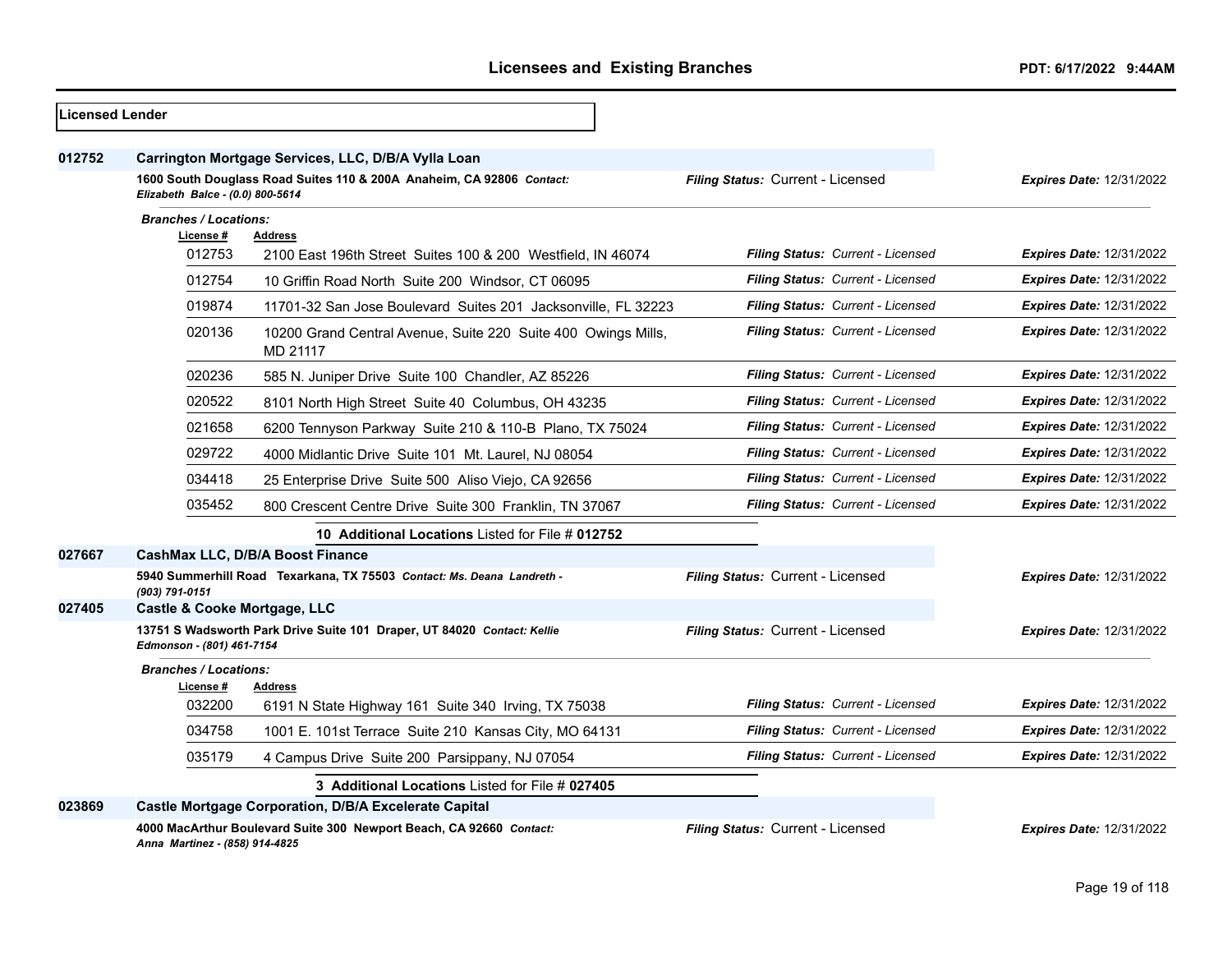| Licensed Lender |                                           |                                                                            |                                   |                                 |
|-----------------|-------------------------------------------|----------------------------------------------------------------------------|-----------------------------------|---------------------------------|
| 012789          | <b>Cavalry Investments, LLC</b>           |                                                                            |                                   |                                 |
|                 | Thomas - (914) 742-4382                   | 500 Summit Lake Drive Suite 400 Valhalla, NY 10595 Contact: Ms. Anne       | Filing Status: Current - Licensed | <b>Expires Date: 12/31/2022</b> |
| 012431          | <b>Cavalry SPV I, LLC</b>                 |                                                                            |                                   |                                 |
|                 | (914) 742-4382                            | 500 Summit Lake Drive Suite 400 Valhalla, NY 10595 Contact: Anne Thomas -  | Filing Status: Current - Licensed | <b>Expires Date: 12/31/2022</b> |
| 012790          | Cavalry SPV II, LLC                       |                                                                            |                                   |                                 |
|                 | Thomas - (914) 742-4382                   | 500 Summit Lake Drive Suite 400 Valhalla, NY 10595 Contact: Ms. Anne       | Filing Status: Current - Licensed | <b>Expires Date: 12/31/2022</b> |
| 011734          | Cazle Mortgage, Inc.                      |                                                                            |                                   |                                 |
|                 | Diggins - (410) 238-3600                  | 6211 Greenleigh Avenue Suite 145-155 Baltimore, MD 21220 Contact: Barry C  | Filing Status: Current - Licensed | <b>Expires Date: 12/31/2022</b> |
| 037102          | <b>CBM Mortgage, Inc.</b>                 |                                                                            |                                   |                                 |
|                 | 660-3088                                  | 912 Hometown Way Front Royal, VA 22630 Contact: Glen Haddock - (540)       | Filing Status: Current - Licensed | <b>Expires Date: 12/31/2022</b> |
|                 | <b>Branches / Locations:</b>              |                                                                            |                                   |                                 |
|                 | License#                                  | <b>Address</b>                                                             |                                   |                                 |
|                 | 038478                                    | 5300 Westview Drive, Suite #305 Frederick, MD 21701                        | Filing Status: Current - Licensed | <b>Expires Date: 12/31/2022</b> |
|                 |                                           | 1 Additional Locations Listed for File # 037102                            |                                   |                                 |
| 023205          |                                           | CCF of Delaware, LLC, D/B/A Cash Central, D/B/A Community Choice Financial |                                   |                                 |
|                 | (614) 760-2191                            | 5165 Emerald Parkway Suite 100 Dublin, OH 43017 Contact: Sean O'Brien -    | Filing Status: Current - Licensed | <b>Expires Date: 12/31/2022</b> |
| 030958          |                                           | Celebrity Home Loans, LLC, D/B/A Neo Home Loans, D/B/A Robert Coomer Group |                                   |                                 |
|                 | Easter - (910) 520-8814                   | One Mid America Plaza Suite 800 Oakbrook Terrace, IL 60181 Contact: Andrea | Filing Status: Current - Licensed | <b>Expires Date: 12/31/2022</b> |
|                 | <b>Branches / Locations:</b><br>License # | <b>Address</b>                                                             |                                   |                                 |
|                 | 032049                                    | 11715 Administration Drive Suite 102 St. Louis, MO 63146                   | Filing Status: Current - Licensed | <b>Expires Date: 12/31/2022</b> |
|                 | 032521                                    | 2063 East 3900 South Suite 500 Office 569a Salt Lake City, UT<br>84124     | Filing Status: Current - Licensed | <b>Expires Date: 12/31/2022</b> |
|                 | 033043                                    | 3145 St. Rose Parkway Suite 201 Henderson, NV 89052                        | Filing Status: Current - Licensed | <b>Expires Date: 12/31/2022</b> |
|                 | 035239                                    | 9 Thurber Boulevard Suite D Smithfield, RI 02917                           | Filing Status: Current - Licensed | <b>Expires Date: 12/31/2022</b> |
|                 |                                           | 4 Additional Locations Listed for File # 030958                            |                                   |                                 |
| 030689          |                                           | <b>Center City Mortgage and Investments LLC</b>                            |                                   |                                 |
|                 | Hackett-Cole - (215) 360-4792             | 225 E. City Avenue Suite 103 Bala Cynwyd, PA 19004 Contact: Dorothy        | Filing Status: Current - Licensed | <b>Expires Date: 12/31/2022</b> |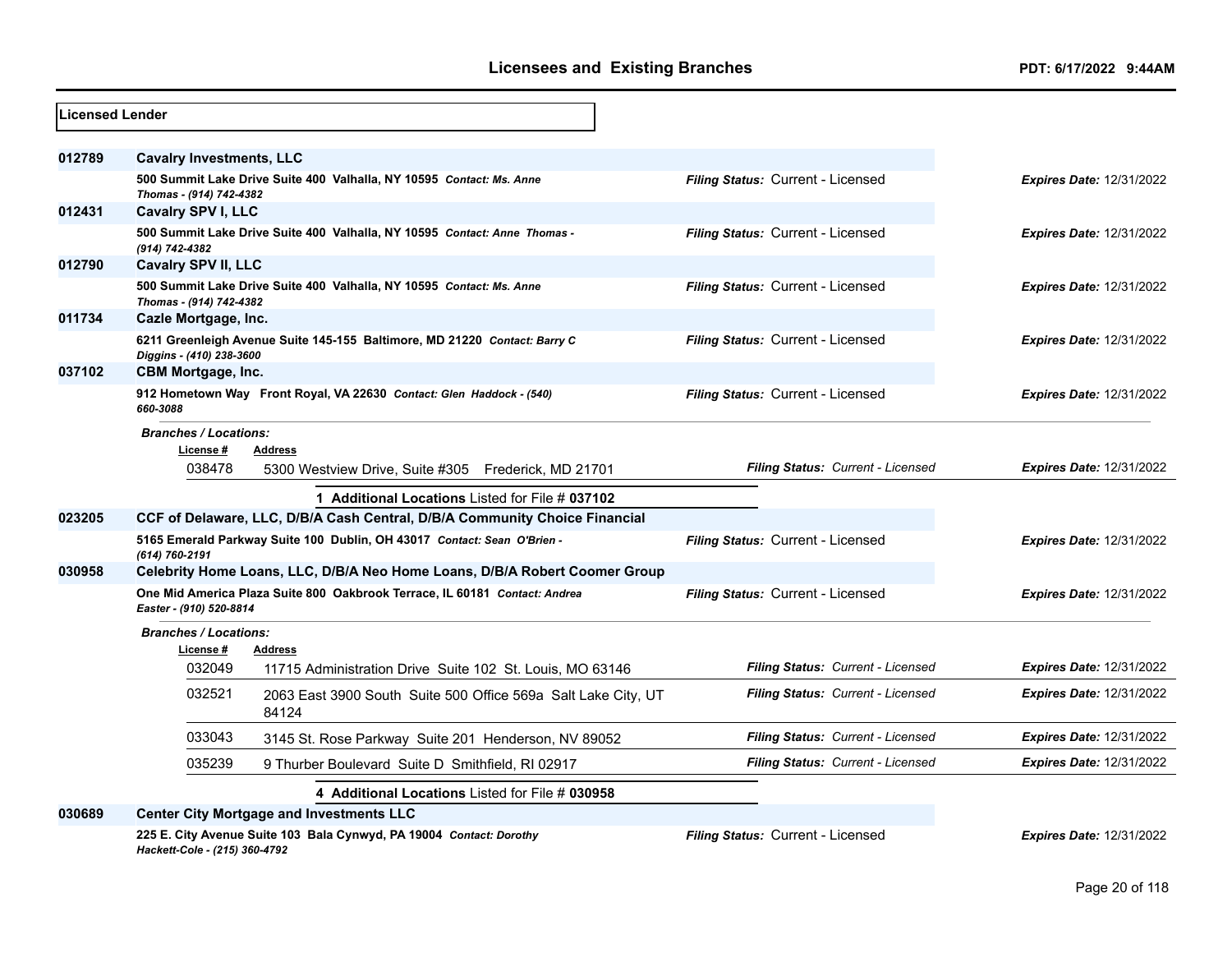| Licensed Lender |                                                        |                                                                                       |                                   |                                 |
|-----------------|--------------------------------------------------------|---------------------------------------------------------------------------------------|-----------------------------------|---------------------------------|
| 036922          | <b>Central Mortgage Funding, LLC</b>                   |                                                                                       |                                   |                                 |
|                 | Munawar B - (248) 802-7126                             | 29777 Telegraph Road Suite 3090 Southfield, MI 48034 Contact: Isaac                   | Filing Status: Current - Licensed | <b>Expires Date: 12/31/2022</b> |
|                 | <b>Branches / Locations:</b><br>License#<br>037289     | <b>Address</b><br>100 Biddle Avenue Suite 200 Newark, DE 19702                        | Filing Status: Current - Licensed | <b>Expires Date: 12/31/2022</b> |
|                 |                                                        | 1 Additional Locations Listed for File # 036922                                       |                                   |                                 |
| 036110          | <b>Certegy Payment Solutions, LLC</b>                  |                                                                                       |                                   |                                 |
|                 | Customer Care - (800) 237-3826                         | 17757 US Highway 19 N Suite 375 Clearwater, FL 33764 Contact: Certegy                 | Filing Status: Current - Licensed | <b>Expires Date: 12/31/2022</b> |
| 034305          | <b>Change Lending, LLC</b>                             |                                                                                       |                                   |                                 |
|                 | Netter - (949) 688-5987                                | 16845 Von Karman Avenue Suite 200 Irvine, CA 92606 Contact: Mr. Steve                 | Filing Status: Current - Licensed | <b>Expires Date: 12/31/2022</b> |
| 026896          | <b>Chaos Home Loans LLC</b>                            |                                                                                       |                                   |                                 |
|                 |                                                        | 900 S. 4th Street Las Vegas, NV 89101                                                 | Filing Status: Current - Licensed | <b>Expires Date: 12/31/2022</b> |
| 033825          | Cherry Creek Mortgage, LLC, D/B/A Blue Spot Home Loans |                                                                                       |                                   |                                 |
|                 | Alezandra Burling - (303) 226-8840                     | 7600 East Orchard Road Suite #250-N Greenwood Village, CO 80111 Contact:              | Filing Status: Current - Licensed | <b>Expires Date: 12/31/2022</b> |
|                 | <b>Branches / Locations:</b><br>License #              | Address                                                                               |                                   |                                 |
|                 | 036436                                                 | 485 E. 17th Street Suite 200 & 202 Costa Mesa, CA 92627                               | Filing Status: Current - Licensed | <b>Expires Date: 12/31/2022</b> |
|                 | 036526                                                 | 2723 South State Street Suite 150, Office 153 Ann Arbor, MI<br>48104                  | Filing Status: Current - Licensed | <b>Expires Date: 12/31/2022</b> |
|                 | 036668                                                 | 215 Schilling Circle Suite 103 Hunt Valley, MD 21031                                  | Filing Status: Current - Licensed | <b>Expires Date: 12/31/2022</b> |
|                 | 036682                                                 | 7400 Beaufont Springs Drive Suite 300, Office 311 & 312<br>Richmond, VA 23225         | Filing Status: Current - Licensed | <b>Expires Date: 12/31/2022</b> |
|                 | 036954                                                 | 76 East Main Street Marlton, NJ 08053                                                 | Filing Status: Current - Licensed | <b>Expires Date: 12/31/2022</b> |
|                 |                                                        | 5 Additional Locations Listed for File # 033825                                       |                                   |                                 |
| 029002          |                                                        | Chicago Mortgage Solutions LLC, D/B/A Interfirst Mortgage Company, D/B/A Zeromortgage |                                   |                                 |
|                 | - (847) 999-7283                                       | 9525 W. Bryn Mawr Ave Suite 400 Rosemont, IL 60018 Contact: Robert Martell            | Filing Status: Current - Licensed | <b>Expires Date: 12/31/2022</b> |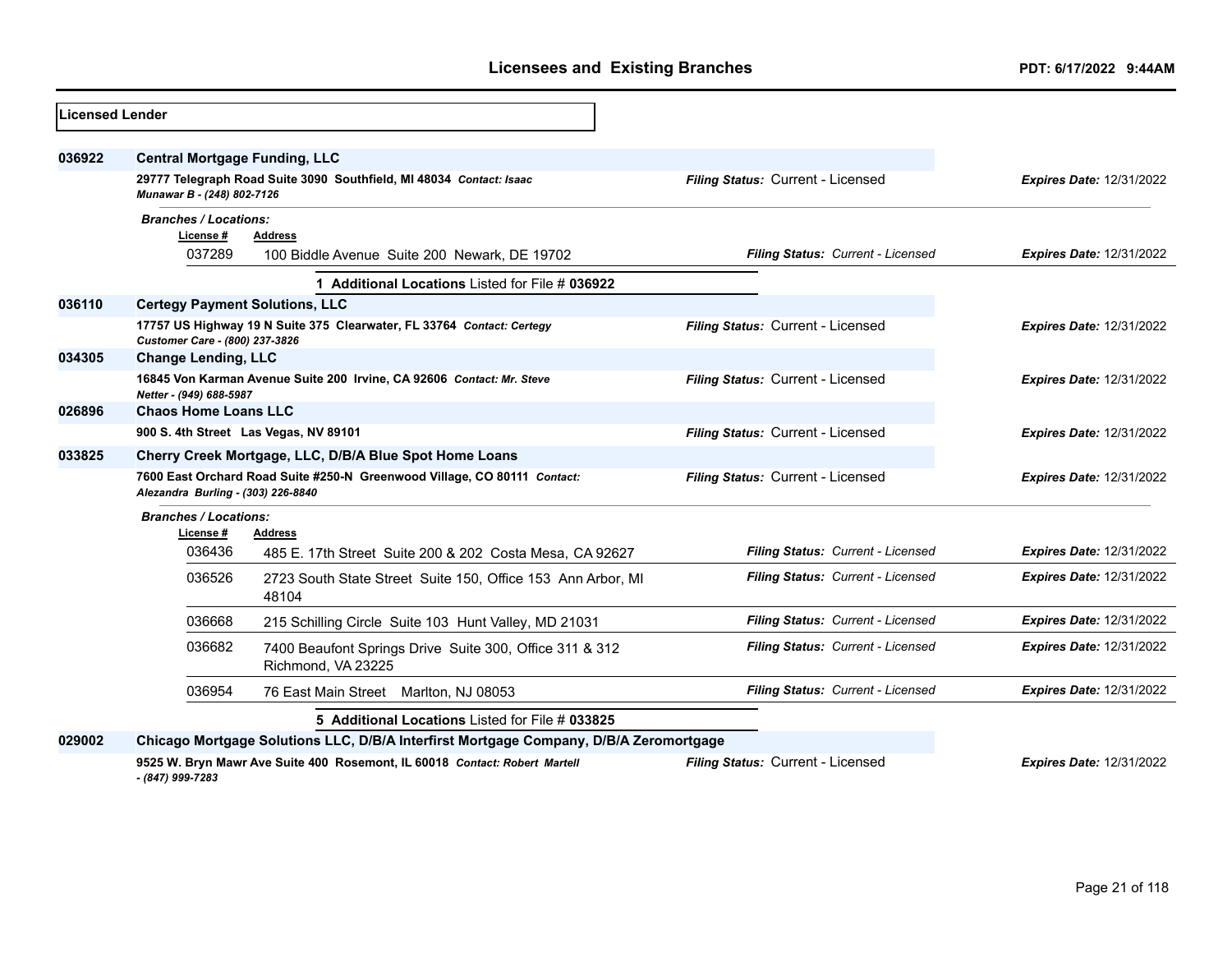| <b>Licensed Lender</b> |                                                                                                       |                                   |                                 |
|------------------------|-------------------------------------------------------------------------------------------------------|-----------------------------------|---------------------------------|
| 033845                 | <b>Churchill Mortgage Corporation</b>                                                                 |                                   |                                 |
|                        | 1749 Mallory Lane Suite 100 Brentwood, TN 37027-2931 Contact: Ms. Bethany<br>Collins - (615) 767-5193 | Filing Status: Current - Licensed | <b>Expires Date: 12/31/2022</b> |
|                        | <b>Branches / Locations:</b>                                                                          |                                   |                                 |
|                        | License #<br><b>Address</b><br>034238<br>1912 G Lincoln Drive Suite 231 Annapolis, MD 21401-4119      | Filing Status: Current - Licensed | <b>Expires Date: 12/31/2022</b> |
|                        | 036602<br>836 S 11th Street Decatur, IN 46733-3402                                                    | Filing Status: Current - Licensed | <b>Expires Date: 12/31/2022</b> |
|                        | 2 Additional Locations Listed for File # 033845                                                       |                                   |                                 |
| 020322                 | CITADEL SERVICING CORPORATION, D/B/A Acra Lending, D/B/A Citadel Mortgage Direct, D/B/A Citadel       |                                   |                                 |
|                        | Mortgage Services, D/B/A www.nonprimelender.com                                                       |                                   |                                 |
|                        | 25531 Commercentre Drive Suite 160 Lake Forest, CA 92630 Contact: Kyle<br>Gunderlock - (949) 900-6630 | Filing Status: Current - Licensed | <b>Expires Date: 12/31/2022</b> |
|                        | <b>Branches / Locations:</b>                                                                          |                                   |                                 |
|                        | License#<br>Address                                                                                   |                                   |                                 |
|                        | 038285<br>8345 W. Sunset Road Suite 350 Las Vegas, NV 89113                                           | Filing Status: Current - Licensed | <b>Expires Date: 12/31/2022</b> |
|                        | 1 Additional Locations Listed for File # 020322                                                       |                                   |                                 |
| 030754                 | <b>City Lending Inc.</b>                                                                              |                                   |                                 |
|                        | 8150 Leesburg Pike #405 Vienna, VA 22182 Contact: Mr. Jorge Campodonico -<br>(703) 239-7711           | Filing Status: Current - Licensed | <b>Expires Date: 12/31/2022</b> |
|                        | <b>Branches / Locations:</b>                                                                          |                                   |                                 |
|                        | License #<br>Address                                                                                  |                                   |                                 |
|                        | 033737<br>100 West Road Suite 300 Towson, MD 21204                                                    | Filing Status: Current - Licensed | <b>Expires Date: 12/31/2022</b> |
|                        | 1 Additional Locations Listed for File # 030754                                                       |                                   |                                 |
| 035000                 | <b>ClearEdge Lending LLC</b>                                                                          |                                   |                                 |
|                        | 20 Enterprise Suite 350 Aliso Viejo, CA 92656 Contact: Mr. Jay Strauss - (203)<br>355-6100            | Filing Status: Current - Licensed | <b>Expires Date: 12/31/2022</b> |
| 019705                 | <b>ClearLine Loans Delaware LLC</b>                                                                   |                                   |                                 |
|                        | 1755 N 400 E North Logan, UT 84341 Contact: Josh Stead - (888) 542-1015                               | Filing Status: Current - Licensed | <b>Expires Date: 12/31/2022</b> |
| 037244                 | <b>Climb Investco, LLC</b>                                                                            |                                   |                                 |
|                        | 133W 19th Street 4th Floor New York, NY 10011                                                         | Filing Status: Current - Licensed | <b>Expires Date: 12/31/2022</b> |
|                        | 037245<br>6543 Las Vegas Boulevard S Suite 02B137 Las Vegas, NV 89119                                 | Filing Status: Current - Licensed | <b>Expires Date: 12/31/2022</b> |
|                        | 1 Additional Locations Listed for File # 037244                                                       |                                   |                                 |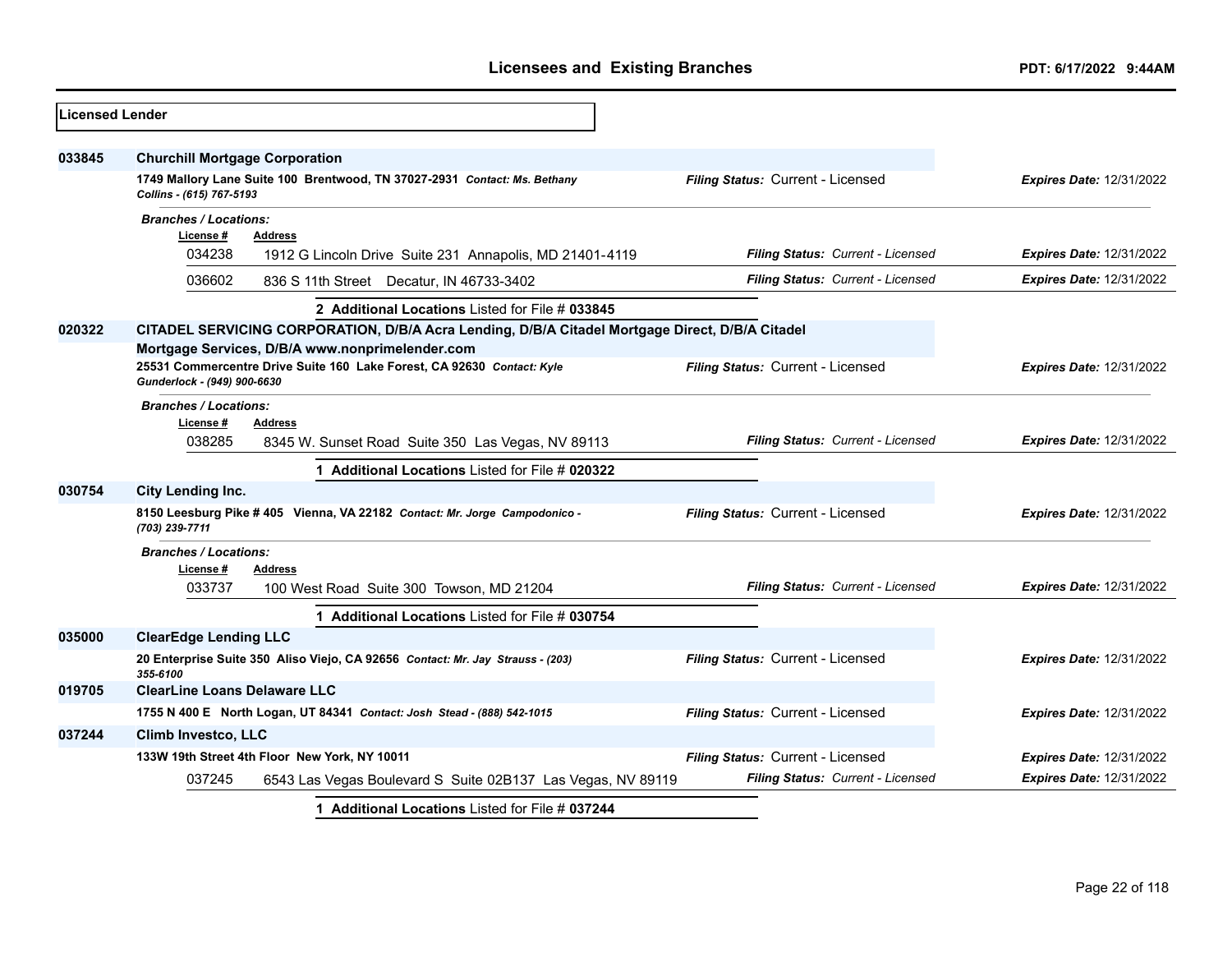| Licensed Lender |                                      |                                                                                                                      |                                   |                                 |
|-----------------|--------------------------------------|----------------------------------------------------------------------------------------------------------------------|-----------------------------------|---------------------------------|
| 010033          |                                      | CMG Mortgage, Inc., D/B/A CMG Financial, D/B/A CMG Home Loans, D/B/A HomeFundIt                                      |                                   |                                 |
|                 |                                      | 3160 Crow Canyon Road Suite 400 San Ramon, CA 94583 Contact: Tara                                                    | Filing Status: Current - Licensed | <b>Expires Date: 12/31/2022</b> |
|                 | Pettersen - (503) 479-1648<br>022288 | 810 Crescent Centre Drive Suite 320 Franklin, TN 37067                                                               | Filing Status: Current - Licensed | <b>Expires Date: 12/31/2022</b> |
|                 | 023568                               | 1000 Crawford Place Suite 360 Mount Laurel, NJ 08054                                                                 | Filing Status: Current - Licensed | <b>Expires Date: 12/31/2022</b> |
|                 | 025418                               | 3220 Tillman Drive Suite 112 Bensalem, PA 19020                                                                      | Filing Status: Current - Licensed | <b>Expires Date: 12/31/2022</b> |
|                 | 027125                               | 2524 N. Stokesberry Place Suite 105 Meridian, ID 83646                                                               | Filing Status: Current - Licensed | <b>Expires Date: 12/31/2022</b> |
|                 | 027292                               | 1675 S State Street Suite 4AC Dover, DE 19901                                                                        | Filing Status: Current - Licensed | <b>Expires Date: 12/31/2022</b> |
|                 | 027672                               | 1671 S State Street Dover, DE 19901                                                                                  | Filing Status: Current - Licensed | <b>Expires Date: 12/31/2022</b> |
|                 | 030324                               | 250 South President Street Suite 3900 Baltimore, MD 21202                                                            | Filing Status: Current - Licensed | <b>Expires Date: 12/31/2022</b> |
|                 | 033977                               | 3160 Crow Canyon Road Suite 300 San Ramon, CA 94583                                                                  | Filing Status: Current - Licensed | <b>Expires Date: 12/31/2022</b> |
|                 | 037385                               | 5474 Longley Lane Suite 100 Reno, NV 89511                                                                           | Filing Status: Current - Licensed | <b>Expires Date: 12/31/2022</b> |
|                 | 037717                               | 123 Bulifants Boulevard Suite 5 Williamsburg, VA 23188                                                               | Filing Status: Current - Licensed | <b>Expires Date: 12/31/2022</b> |
|                 | 038119                               | 1033 B Avenue Suite 105 Coronado, CA 92118                                                                           | Filing Status: Current - Licensed | <b>Expires Date: 12/31/2022</b> |
|                 |                                      | 11 Additional Locations Listed for File # 010033                                                                     |                                   |                                 |
| 3576            |                                      | <b>CNH Industrial Capital America LLC</b>                                                                            |                                   |                                 |
|                 | 355-5985                             | 5729 Washington Avenue Racine, WI 53406 Contact: Mr. Ed Byrd - (717)                                                 | Filing Status: Current - Licensed | <b>Expires Date: 12/31/2022</b> |
| 9546            |                                      | CNU of Delaware, LLC, D/B/A CashNet USA, D/B/A NetCredit                                                             |                                   |                                 |
|                 | Chester - (312) 676-1543             | 175 West Jackson Boulevard Suite 1000 Chicago, IL 60604 Contact: Jonathan                                            | Filing Status: Current - Licensed | <b>Expires Date: 12/31/2022</b> |
| 021107          | <b>Coast 2 Coast Lenders, LLC</b>    |                                                                                                                      |                                   |                                 |
|                 |                                      | 3511 Silverside Road Wilson Building Suite 208 Wilmington, DE 19810<br>Contact: Mr. Kevin J. Gordon - (305) 753-3988 | Filing Status: Current - Licensed | <b>Expires Date: 12/31/2022</b> |
| 020003          |                                      | <b>College Ave Student Loan Servicing, LLC</b>                                                                       |                                   |                                 |
|                 | 497-0757                             | 233 King Street Wilmington, DE 19801 Contact: Joseph M. Grieco - (302)                                               | Filing Status: Current - Licensed | <b>Expires Date: 12/31/2022</b> |
| 023004          | <b>CommonBond Lending, LLC</b>       |                                                                                                                      |                                   |                                 |
|                 | (646) 893-2711                       | 524 Broadway Street 6th Floor Brooklyn, NY 10012 Contact: Margaret Covey -                                           | Filing Status: Current - Licensed | <b>Expires Date: 12/31/2022</b> |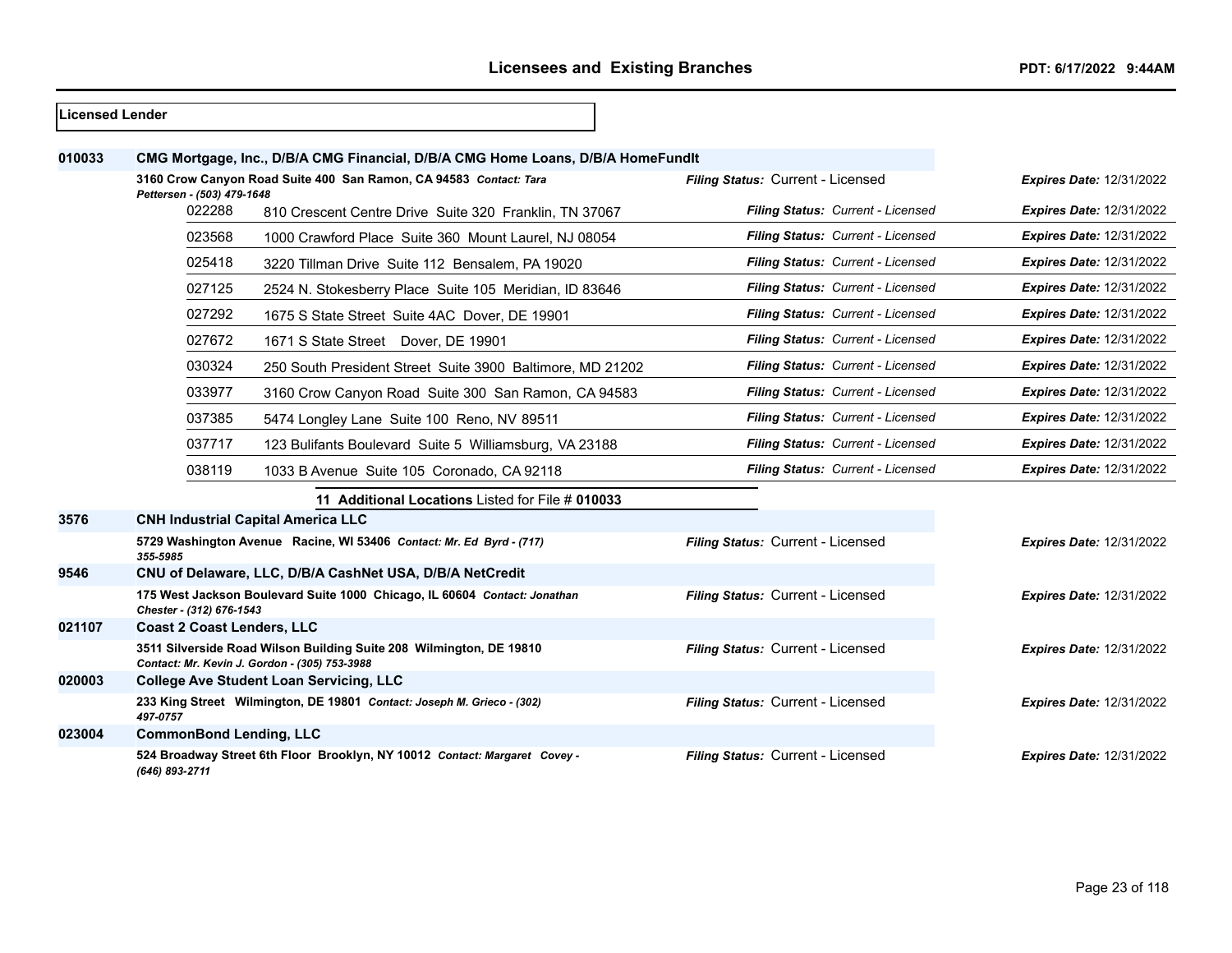| Licensed Lender |                                           |                                                                        |                                   |                                 |
|-----------------|-------------------------------------------|------------------------------------------------------------------------|-----------------------------------|---------------------------------|
| 010470          | <b>Community Loan Servicing, LLC</b>      |                                                                        |                                   |                                 |
|                 | Vanessa Lindow - (305) 644-4640           | 4425 Ponce De Leon Boulevard Suite 300 Coral Gables, FL 33146 Contact: | Filing Status: Current - Licensed | <b>Expires Date: 12/31/2022</b> |
|                 | <b>Branches / Locations:</b><br>License # | <b>Address</b>                                                         |                                   |                                 |
|                 | 010471                                    | 1415 West Cypress Creek Road Suite 200 Fort Lauderdale, FL<br>33309    | Filing Status: Current - Licensed | <b>Expires Date: 12/31/2022</b> |
|                 | 025341                                    | 2200 West Park Drive 2nd Floor Westborough, MA 01581-3961              | Filing Status: Current - Licensed | <b>Expires Date: 12/31/2022</b> |
|                 |                                           | 2 Additional Locations Listed for File # 010470                        |                                   |                                 |
| 023503          | <b>Contour Mortgage Corporation</b>       |                                                                        |                                   |                                 |
|                 | Pregiato - (0.0) -                        | 990 Stewart Avenue Suite 660 Garden City, NY 11530 Contact: Richard A  | Filing Status: Current - Licensed | <b>Expires Date: 12/31/2022</b> |
|                 | <b>Branches / Locations:</b><br>License#  | <b>Address</b>                                                         |                                   |                                 |
|                 | 023504                                    | 1115 Dekalb Pike Suite 201 Blue Bell, PA 19422                         | Filing Status: Current - Licensed | <b>Expires Date: 12/31/2022</b> |
|                 | 023824                                    | 555 Fairmount Avenue Suite 301 Towson, MD 21286                        | Filing Status: Current - Licensed | <b>Expires Date: 12/31/2022</b> |
|                 | 038104                                    | 50 Carroll Creek Way Suite 330 Frederick, MD 21701                     | Filing Status: Current - Licensed | <b>Expires Date: 12/31/2022</b> |
|                 |                                           | 3 Additional Locations Listed for File # 023503                        |                                   |                                 |
| 7761            |                                           | Copiague Funding Corp., D/B/A South Shore Mortgage Company             |                                   |                                 |
|                 | Jacobsen - (631) 956-0111                 | 325 E Sunrise Highway Lindenhurst, NY 11757 Contact: Mr. Robert C.     | Filing Status: Current - Licensed | <b>Expires Date: 12/31/2022</b> |
| 031565          | <b>Core Mortgage Services, LLC</b>        |                                                                        |                                   |                                 |
|                 | Mateo - (814) 272-0125                    | 1840 North Atherton Street State College, PA 16803 Contact: Mr. Johnny | Filing Status: Current - Licensed | <b>Expires Date: 12/31/2022</b> |
| 035054          | <b>Cornerstone First Mortgage, Inc.</b>   |                                                                        |                                   |                                 |
|                 | Cahan - (866) 815-1803                    | 2655 Camino del Rio North Suite 450 San Diego, CA 92108 Contact: Sean  | Filing Status: Current - Licensed | <b>Expires Date: 12/31/2022</b> |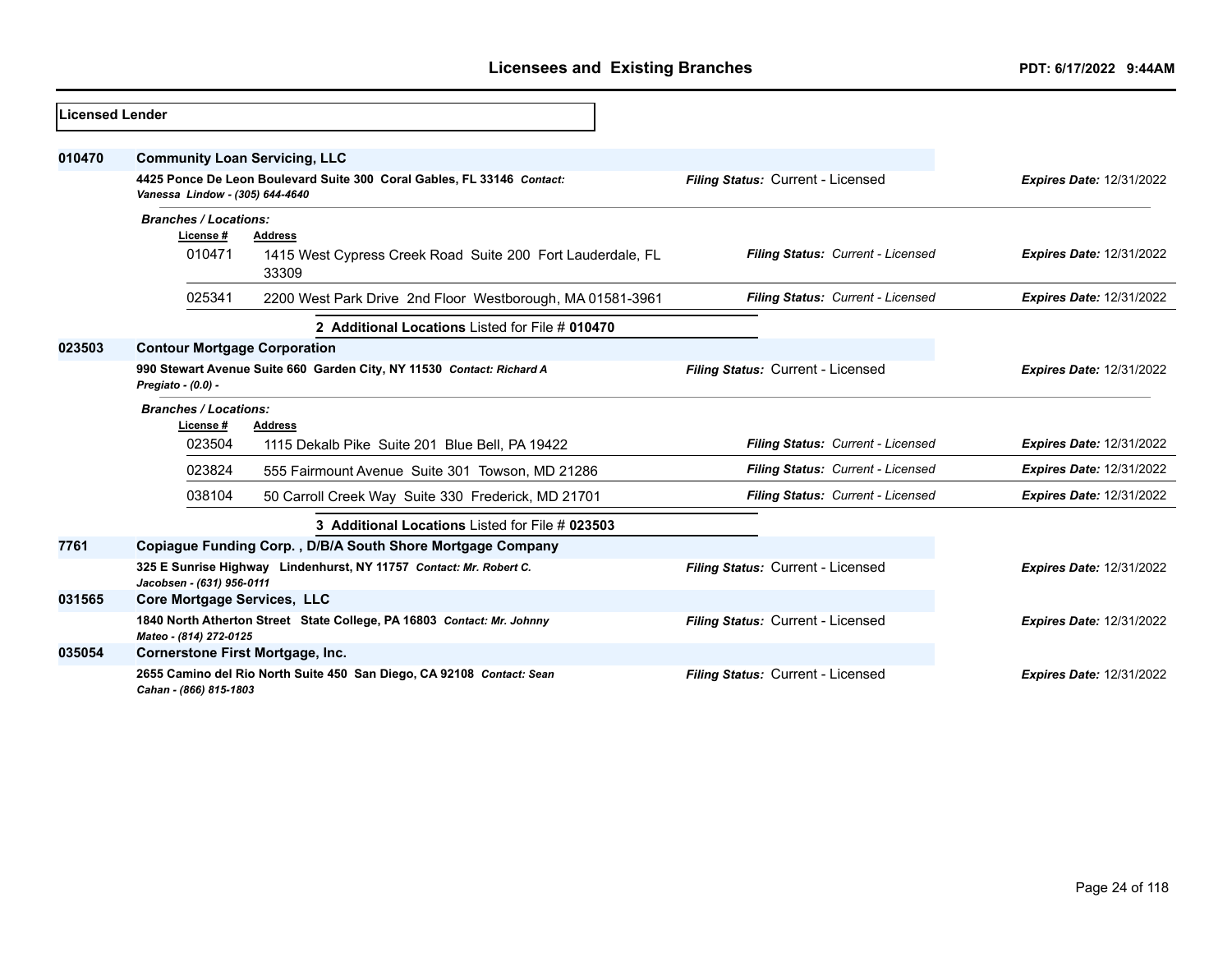| lLicensed Lender |          |                          |                                                |                                                                                                                                  |                                          |                                   |                                 |
|------------------|----------|--------------------------|------------------------------------------------|----------------------------------------------------------------------------------------------------------------------------------|------------------------------------------|-----------------------------------|---------------------------------|
| 011593           |          |                          |                                                | Cornerstone Home Lending, Inc., D/B/A Cornerstone Home Lending                                                                   |                                          |                                   |                                 |
|                  |          |                          |                                                | 1177 West Loop South, Suite 700 ATTN: Compliance/Licensing Department<br>Houston, TX 77027 Contact: Derek Bolls - (713) 212-3043 | Filing Status: Current - Licensed        |                                   | <b>Expires Date: 12/31/2022</b> |
|                  |          | 022161                   |                                                | 3239 N Loop 1604 W, Suite 300 Suite 300 San Antonio, TX 78257                                                                    |                                          | Filing Status: Current - Licensed | <b>Expires Date: 12/31/2022</b> |
|                  |          | 023260                   |                                                | 25020 Shore Parkway Suite 1F Onley, VA 23418                                                                                     |                                          | Filing Status: Current - Licensed | <b>Expires Date: 12/31/2022</b> |
|                  |          | 025912                   |                                                | 23076 Three Notch Road Unit 101 California, MD 20619                                                                             |                                          | Filing Status: Current - Licensed | <b>Expires Date: 12/31/2022</b> |
|                  |          | 037176                   | 80112                                          | 10800 East Geddes Avenue Suites 100 & 200 Englewood, CO                                                                          |                                          | Filing Status: Current - Licensed | <b>Expires Date: 12/31/2022</b> |
|                  |          |                          |                                                | 4 Additional Locations Listed for File # 011593                                                                                  |                                          |                                   |                                 |
| 022405           |          |                          | <b>Credence Funding Corporation</b>            |                                                                                                                                  |                                          |                                   |                                 |
|                  |          |                          |                                                | 1200 Technology Drive Suite A Aberdeen, MD 21001                                                                                 | Filing Status: Current - Licensed        |                                   | <b>Expires Date: 12/31/2022</b> |
| 037982           |          |                          | <b>Credit Union Mortgage Association, Inc.</b> |                                                                                                                                  |                                          |                                   |                                 |
|                  |          |                          |                                                | 10800 Main Street Fairfax, VA 22030 Contact: Scott Toler - (703) 425-7156                                                        | Filing Status: Current - Licensed        |                                   | <b>Expires Date: 12/31/2022</b> |
| 020191           |          | <b>Creditbox.com LLC</b> |                                                |                                                                                                                                  |                                          |                                   |                                 |
|                  |          | Gruchot - (847) 827-9405 |                                                | 2400 East Devon Ave Suite 300 Des Plaines, IL 60018 Contact: Ms. Jill K.                                                         | <b>Filing Status: Current - Licensed</b> |                                   | <b>Expires Date: 12/31/2022</b> |
| 4804             |          |                          | <b>Crescent Mortgage Company</b>               |                                                                                                                                  |                                          |                                   |                                 |
|                  | GA 30328 |                          |                                                | 6600 Peachtree Dunwoody Road NE 600 Embassy Row, Suite 650 Atlanta,                                                              | <b>Filing Status: Current - Licensed</b> |                                   | <b>Expires Date: 12/31/2022</b> |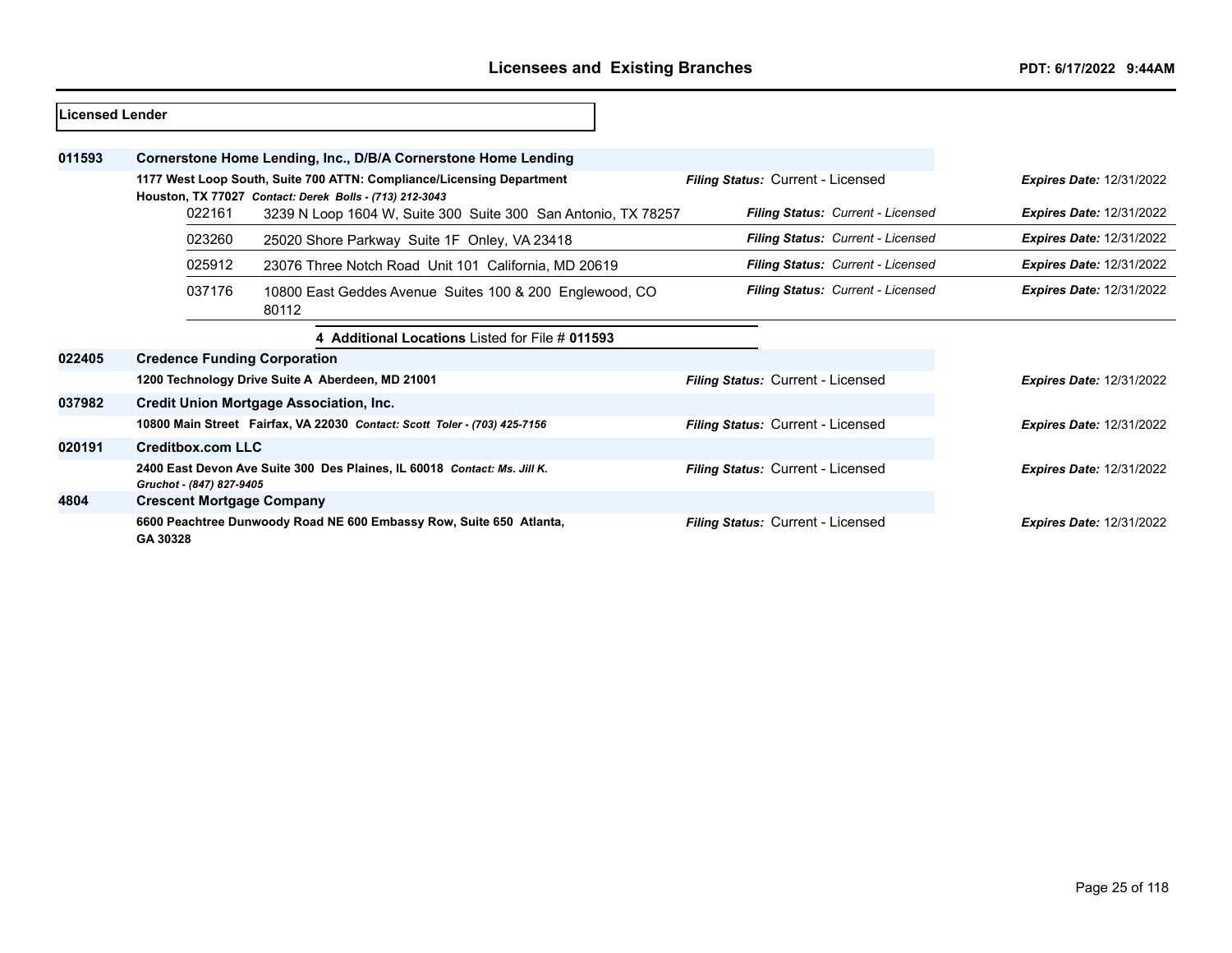## **Licensed Lender CrossCountry Mortgage, LLC, D/B/A BestRateUSA, D/B/A CrossCountry Mortgage, D/B/A Veterans Lending Group 6850 Miller Road Brecksville, OH 44130** *Contact: Alex Ragon - (440) 262-3854 Filing Status:* Current - Licensed *Expires Date:* 12/31/2022 14 Commerce Drive Suite 400 Cranford, NJ 07016 *Filing Status: Current - Licensed Expires Date:* 12/31/2022 448 N. 10th Street Suite 303 Philadelphia, PA 19123 *Filing Status: Current - Licensed Expires Date:* 12/31/2022 625 West Ridge Pike Building A, Suite 100 Conshohocken, PA *Filing Status: Current - Licensed Expires Date:* 12/31/2022 1 East Chocolate Avenue Suite 701 Hershey, PA 17033 *Filing Status: Current - Licensed Expires Date:* 12/31/2022 41 South Market Street Suite 202 Elizabethtown, PA 17022 *Filing Status: Current - Licensed Expires Date:* 12/31/2022 300 Kimball Drive Suite 104 Parsippany, NJ 07054 *Filing Status: Current - Licensed Expires Date:* 12/31/2022 6650 W. Snowville Road Suites A - E Brecksville, OH 44141 *Filing Status: Current - Licensed Expires Date:* 12/31/2022 645 West Carmel Drive Suite 170 Carmel, IN 46032 *Filing Status: Current - Licensed Expires Date:* 12/31/2022 500 Office Center Drive Suite 400, Office 4104 Fort Washington, PA 19034 *Filing Status: Current - Licensed Expires Date:* 12/31/2022 116 East Main Street St. Charles, IL 60174 *Filing Status: Current - Licensed Expires Date:* 12/31/2022 41 Pinelawn Road Suite GL-2 Melville, NY 11747 *Filing Status: Current - Licensed Expires Date:* 12/31/2022 162 Saxer Avenue 2nd Floor Front Office, Suite 2 Springfield, PA *Filing Status: Current - Licensed Expires Date:* 12/31/2022 959 South Coast Drive Suite 490 Costa Mesa, CA 92626 *Filing Status: Current - Licensed Expires Date:* 12/31/2022 1265 Industrial Boulevard Southampton, PA 18966 *Filing Status: Current - Licensed Expires Date:* 12/31/2022 8200 Greensboro Drive Suite 1450 McLean, VA 22102 *Filing Status: Current - Licensed Expires Date:* 12/31/2022 1230 W. Morehead Street Unit 108 Charlotte, NC 28208 *Filing Status: Current - Licensed Expires Date:* 12/31/2022 226 S Main Suite 202 Romeo, MI 48065 *Filing Status: Current - Licensed Expires Date:* 12/31/2022 4610 South Ulster Street Suite 300 Denver, CO 80237 *Filing Status: Current - Licensed Expires Date:* 12/31/2022 375 Morgan Street Suite 2C Phoenixville, PA 19460 *Filing Status: Current - Licensed Expires Date:* 12/31/2022 30 Regency Plaza 3rd Floor Glen Mills, PA 19342 *Filing Status: Current - Licensed Expires Date:* 12/31/2022 1500 Medical Center Parkway Suite 3A, Office 8 & 9 Murfreesboro, TN 37129 *Filing Status: Current - Licensed Expires Date:* 12/31/2022 54 E Oakland Avenue Suite 310 Doylestown, PA 18901 *Filing Status: Current - Licensed Expires Date:* 12/31/2022 1214 N Front Street Philadelphia, PA 19122 *Filing Status: Current - Licensed Expires Date:* 12/31/2022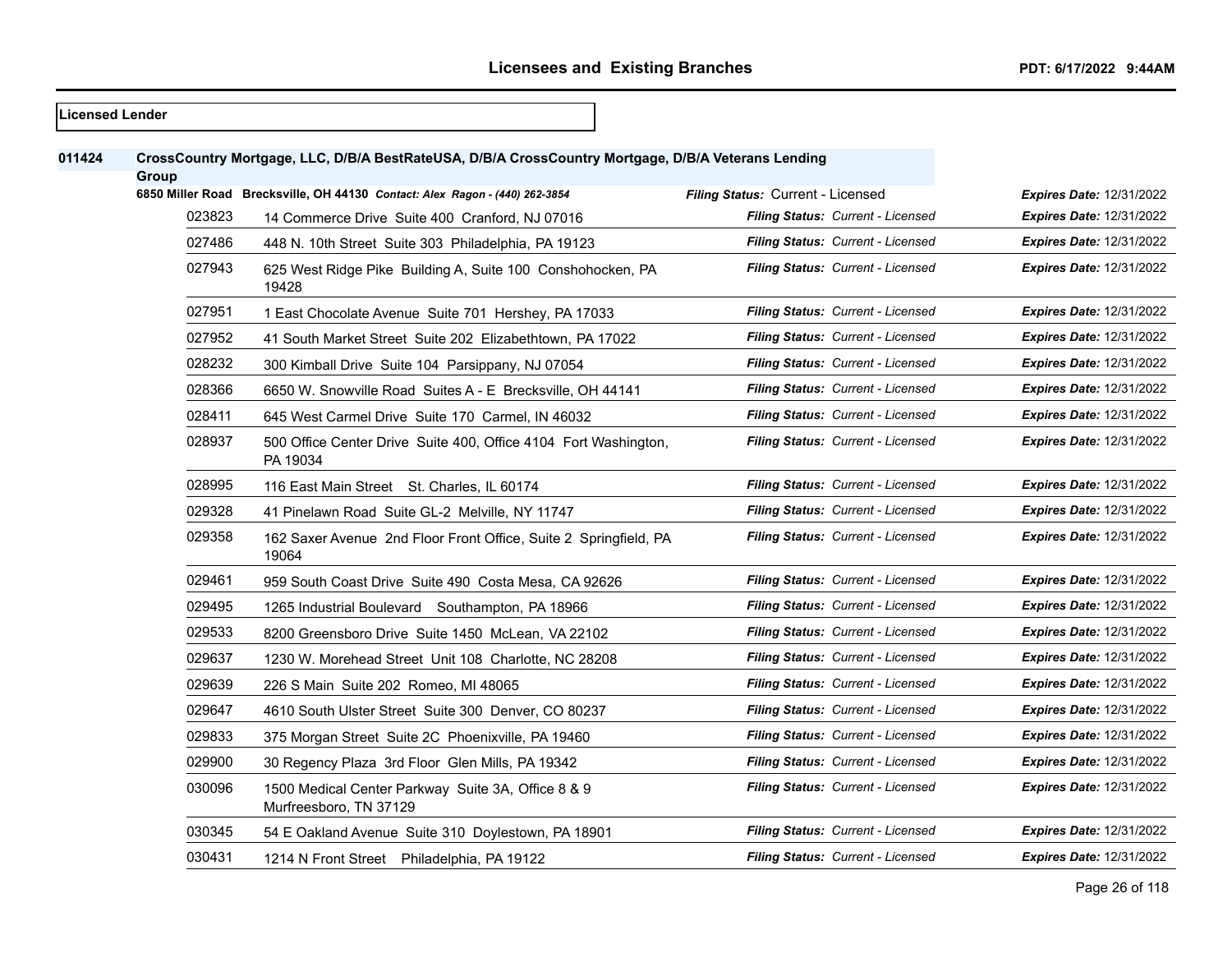| <b>Licensed Lender</b> |                              |                                                                                                                                                                                   |                                          |                                 |
|------------------------|------------------------------|-----------------------------------------------------------------------------------------------------------------------------------------------------------------------------------|------------------------------------------|---------------------------------|
| 011424                 | Group                        | CrossCountry Mortgage, LLC, D/B/A BestRateUSA, D/B/A CrossCountry Mortgage, D/B/A Veterans Lending<br>6850 Miller Road Brecksville, OH 44130 Contact: Alex Ragon - (440) 262-3854 | Filing Status: Current - Licensed        | <b>Expires Date: 12/31/2022</b> |
|                        | <b>Branches / Locations:</b> |                                                                                                                                                                                   |                                          |                                 |
|                        | License #                    | <b>Address</b>                                                                                                                                                                    |                                          |                                 |
|                        | 031116                       | 8840 Stanford Boulevard Suite 4100 Columbia, MD 21045                                                                                                                             | <b>Filing Status: Current - Licensed</b> | <b>Expires Date: 12/31/2022</b> |
|                        | 031295                       | 183 Bridge Street Suite A Phoenixville, PA 19460                                                                                                                                  | Filing Status: Current - Licensed        | <b>Expires Date: 12/31/2022</b> |
|                        | 031416                       | 12700 Fair Lakes Circle Suite 460 Fairfax, VA 22033                                                                                                                               | Filing Status: Current - Licensed        | <b>Expires Date: 12/31/2022</b> |
|                        | 031637                       | 1295 Kelly Johnson Boulevard Suite 100 & 240 Colorado Springs,<br>CO 80920                                                                                                        | <b>Filing Status: Current - Licensed</b> | <b>Expires Date: 12/31/2022</b> |
|                        | 032142                       | 2397 Quentin Road Suite A, Office 1 Lebanon, PA 17042                                                                                                                             | Filing Status: Current - Licensed        | Expires Date: 12/31/2022        |
|                        | 032412                       | 1626 Locust Street Office 0413 Philadelphia, PA 19103                                                                                                                             | Filing Status: Current - Licensed        | <b>Expires Date: 12/31/2022</b> |
|                        | 032436                       | 8801 S. Yale Suite 215 Tulsa, OK 74137                                                                                                                                            | Filing Status: Current - Licensed        | <b>Expires Date: 12/31/2022</b> |
|                        | 032948                       | 7815 Atlantic Avenue Suite R-2 Margate, NJ 08402                                                                                                                                  | Filing Status: Current - Licensed        | <b>Expires Date: 12/31/2022</b> |
|                        | 033069                       | 330 S State Street Office 5 & 6 Newtown, PA 18940                                                                                                                                 | Filing Status: Current - Licensed        | <b>Expires Date: 12/31/2022</b> |
|                        | 033142                       | 7450 Lancaster Pike Suite C Hockessin, DE 19707                                                                                                                                   | Filing Status: Current - Licensed        | <b>Expires Date: 12/31/2022</b> |
|                        | 033169                       | 323 Rehoboth Avenue Suite C Rehoboth Beach, DE 19971                                                                                                                              | <b>Filing Status: Current - Licensed</b> | <b>Expires Date: 12/31/2022</b> |
|                        | 033190                       | 16701 Melford Boulevard Suite 400 Office 472 Bowie, MD 20715                                                                                                                      | Filing Status: Current - Licensed        | <b>Expires Date: 12/31/2022</b> |
|                        | 034396                       | 408 Swedesboro Road Suite C Mullica Hill, NJ 08062                                                                                                                                | Filing Status: Current - Licensed        | Expires Date: 12/31/2022        |
|                        | 034594                       | 7284 West Palmetto Park Road Suite 110-S Boca Raton, FL<br>33433                                                                                                                  | <b>Filing Status: Current - Licensed</b> | <b>Expires Date: 12/31/2022</b> |
|                        | 034825                       | 78 SW 7th Street Suite 800 Office 151 & 152 Miami, FL 33130                                                                                                                       | Filing Status: Current - Licensed        | <b>Expires Date: 12/31/2022</b> |
|                        | 035450                       | 900 Stewart Avenue 1st Floor Suite 125 Garden City, NY 11530                                                                                                                      | Filing Status: Current - Licensed        | <b>Expires Date: 12/31/2022</b> |
|                        | 035544                       | 16755 Von Karman Avenue Suite 200 Office 7 Irvine, CA 92606                                                                                                                       | Filing Status: Current - Licensed        | <b>Expires Date: 12/31/2022</b> |
|                        | 035717                       | 2936 West Belmont Avenue Chicago, IL 60618                                                                                                                                        | <b>Filing Status: Current - Licensed</b> | <b>Expires Date: 12/31/2022</b> |
|                        | 035861                       | 2217 E. 9th Street First Floor, Suite 100 Cleveland, OH 44115                                                                                                                     | Filing Status: Current - Licensed        | Expires Date: 12/31/2022        |
|                        | 036064                       | 21515 Ridgetop Circle Suite 280 Sterling, VA 20166                                                                                                                                | Filing Status: Current - Licensed        | <b>Expires Date: 12/31/2022</b> |
|                        | 036402                       | 9130 Galleria Court Suite 101 Naples, FL 34109                                                                                                                                    | Filing Status: Current - Licensed        | <b>Expires Date: 12/31/2022</b> |
|                        | 036656                       | 728 Maple Street Conshohocken, PA 19428                                                                                                                                           | Filing Status: Current - Licensed        | <b>Expires Date: 12/31/2022</b> |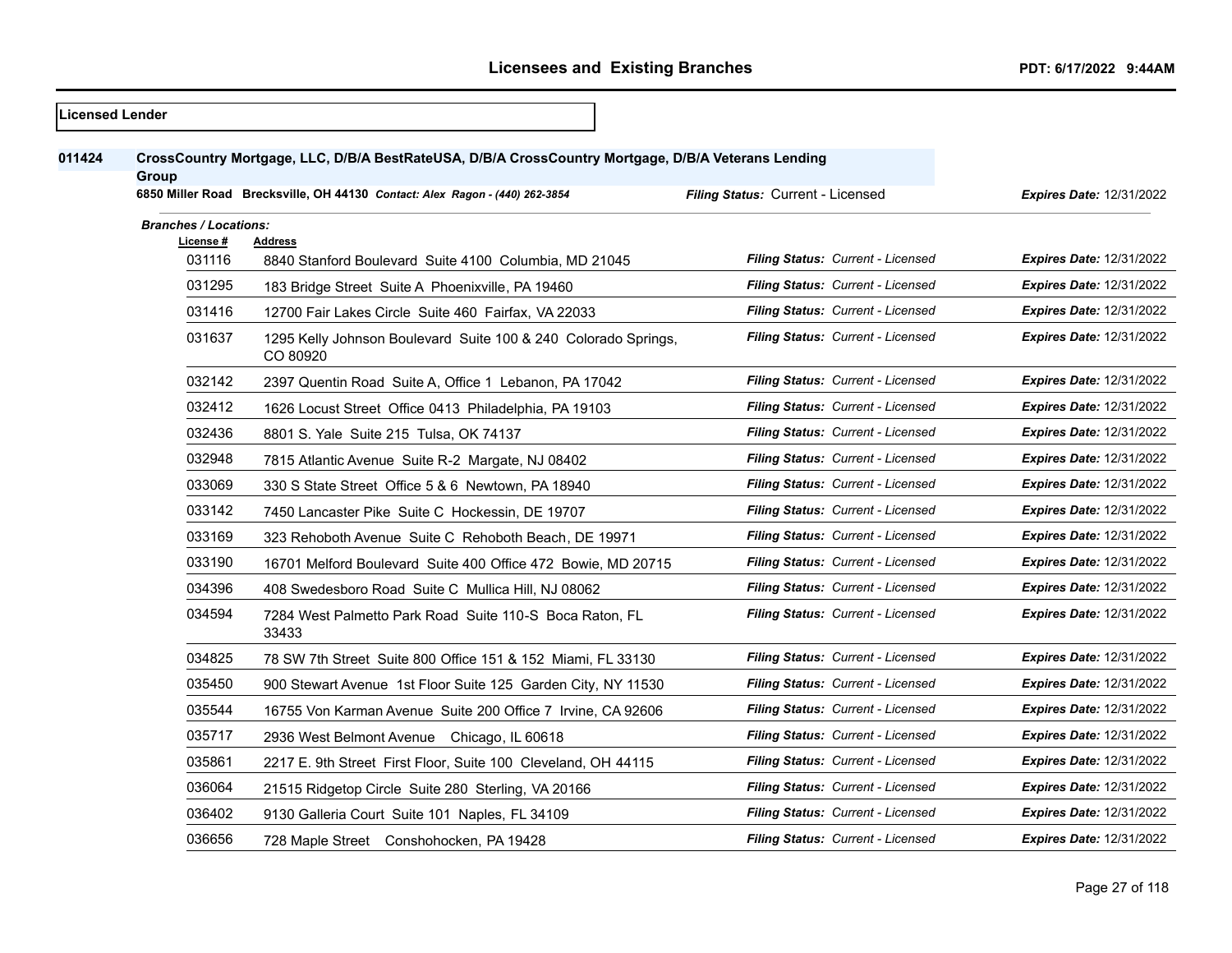| <b>Licensed Lender</b> |                              |                                                                                                                                                                                   |                                          |                                 |
|------------------------|------------------------------|-----------------------------------------------------------------------------------------------------------------------------------------------------------------------------------|------------------------------------------|---------------------------------|
| 011424                 | Group                        | CrossCountry Mortgage, LLC, D/B/A BestRateUSA, D/B/A CrossCountry Mortgage, D/B/A Veterans Lending<br>6850 Miller Road Brecksville, OH 44130 Contact: Alex Ragon - (440) 262-3854 | Filing Status: Current - Licensed        | <b>Expires Date: 12/31/2022</b> |
|                        | <b>Branches / Locations:</b> |                                                                                                                                                                                   |                                          |                                 |
|                        | License #<br>037061          | <b>Address</b><br>100 W Main Street Suite 415 Lansdale, PA 19446                                                                                                                  | Filing Status: Current - Licensed        | <b>Expires Date: 12/31/2022</b> |
|                        | 037241                       | 5000 Stonewood Drive Suite 315 Wexford, PA 15090                                                                                                                                  | Filing Status: Current - Licensed        | <b>Expires Date: 12/31/2022</b> |
|                        | 037288                       | 701 Bethany Loop Suite 2, Office 3-1 Bethany Beach, DE 19930                                                                                                                      | Filing Status: Current - Licensed        | <b>Expires Date: 12/31/2022</b> |
|                        | 037782                       | 100 West Old Wilson Bridge Road Suite 207 Worthington, OH<br>43085                                                                                                                | Filing Status: Current - Licensed        | <b>Expires Date: 12/31/2022</b> |
|                        | 037794                       | 1479 Wilmington Pike Suite 2 and 3 West Chester, PA 19382                                                                                                                         | Filing Status: Current - Licensed        | <b>Expires Date: 12/31/2022</b> |
|                        | 037795                       | 6 Dickinson Drive Units 214 & 215 Chadds Ford, PA 19317                                                                                                                           | Filing Status: Current - Licensed        | <b>Expires Date: 12/31/2022</b> |
|                        | 037796                       | 5491 Scioto Darby Road Suite 102 Hilliard, OH 43026                                                                                                                               | Filing Status: Current - Licensed        | <b>Expires Date: 12/31/2022</b> |
|                        | 037973                       | 800 Penllyn Blue Bell Pike Blue Bell, PA 19422                                                                                                                                    | Filing Status: Current - Licensed        | <b>Expires Date: 12/31/2022</b> |
|                        | 038017                       | 12750 High Bluff Drive Suite 100 San Diego, CA 92130                                                                                                                              | <b>Filing Status: Current - Licensed</b> | <b>Expires Date: 12/31/2022</b> |
|                        | 038088                       | 32 Parking Plaza Space 104 Ardmore, PA 19003                                                                                                                                      | Filing Status: Current - Licensed        | <b>Expires Date: 12/31/2022</b> |
|                        |                              | 55 Additional Locations Listed for File # 011424                                                                                                                                  |                                          |                                 |
| 017916                 | <b>CUW Solutions, LLC</b>    |                                                                                                                                                                                   |                                          |                                 |
|                        |                              | Two Radnor Corporate Center, 3rd Floor 100 Matsonford Road Radnor, PA<br>19087 Contact: Anthony David Shore - (610) 230-0303                                                      | Filing Status: Current - Licensed        | <b>Expires Date: 12/31/2022</b> |
|                        | 018378                       | 7700 Irvine Center Drive Suite 680 Irvine, CA 92618                                                                                                                               | Filing Status: Current - Licensed        | <b>Expires Date: 12/31/2022</b> |
|                        | 018379                       | 101 South Stratford Road Winston-Salem, NC 27104                                                                                                                                  | Filing Status: Current - Licensed        | <b>Expires Date: 12/31/2022</b> |
|                        |                              | 2 Additional Locations Listed for File # 017916                                                                                                                                   |                                          |                                 |
| 029234                 |                              | <b>Cypress Creek Financial, LLC</b>                                                                                                                                               |                                          |                                 |
|                        | (800) 540-0504               | 6360 NW 5th Way Suite 200 Ft. Lauderdale, FL 33309 Contact: Barbara Dolan -                                                                                                       | Filing Status: Current - Licensed        | Expires Date: 12/31/2022        |
| 031399                 |                              | <b>DAS Acquisition Company, LLC</b>                                                                                                                                               |                                          |                                 |
|                        |                              | 12140 Woodcrest Executive Drive Suite 150 St. Louis, MO 63141 Contact: Ms.                                                                                                        | Filing Status: Current - Licensed        | <b>Expires Date: 12/31/2022</b> |
|                        | 035004                       | Linda Colleen Pring - (314) 628-2058<br>2150 S. Central Expressway Suite 310 McKinney, TX 75070                                                                                   | Filing Status: Current - Licensed        | Expires Date: 12/31/2022        |
|                        | 035143                       | 1795 Clarkson Road Suite 301 Chesterfield, MO 63017                                                                                                                               | Filing Status: Current - Licensed        | <b>Expires Date: 12/31/2022</b> |
|                        |                              | 2 Additional Locations Listed for File # 031399                                                                                                                                   |                                          |                                 |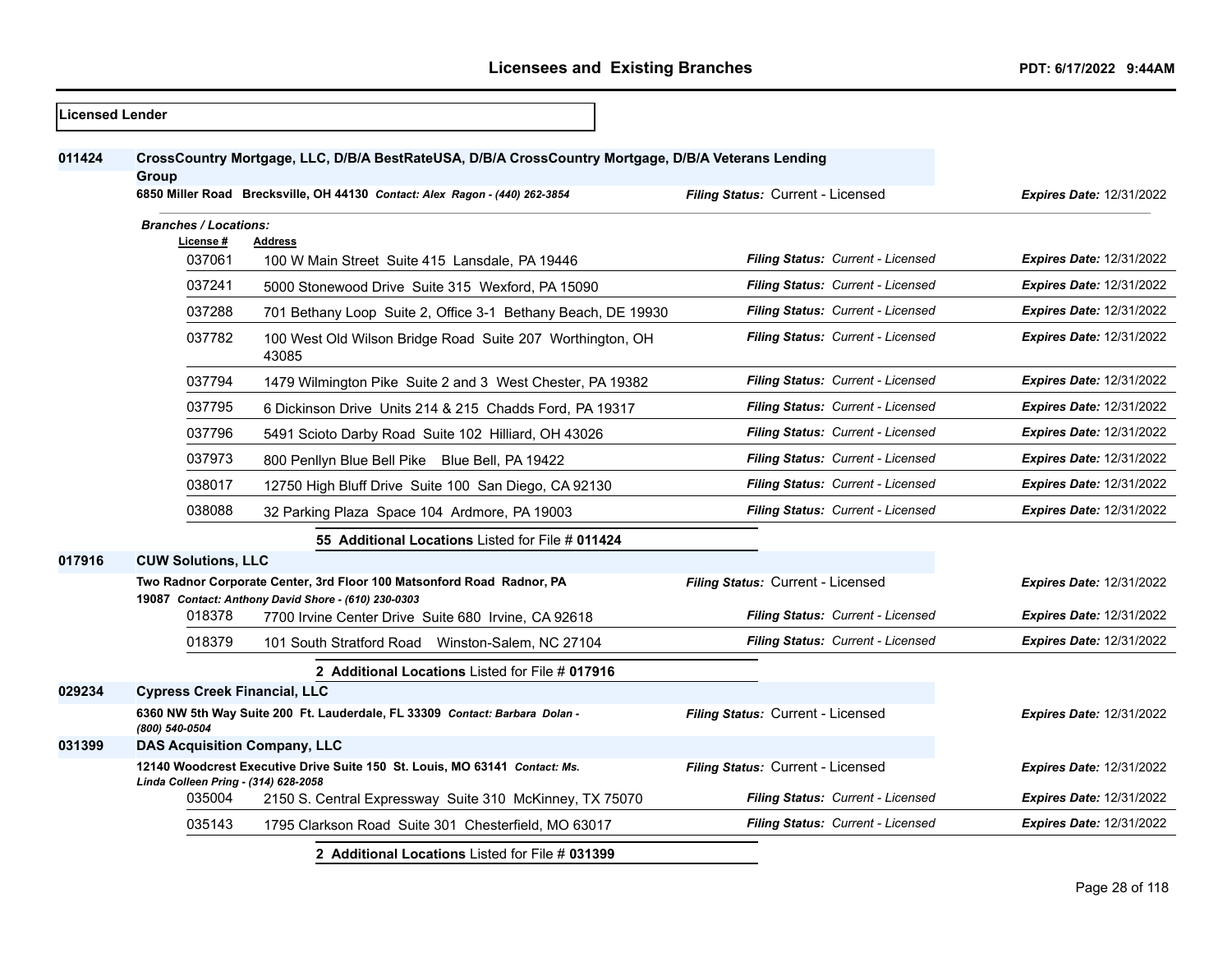| <b>Licensed Lender</b> |                                          |                                                                              |                                   |                                 |
|------------------------|------------------------------------------|------------------------------------------------------------------------------|-----------------------------------|---------------------------------|
| 020858                 | Deephaven Mortgage LLC                   |                                                                              |                                   |                                 |
|                        | Pinckney III. - (704) 628-4108           | 3530 Toringdon Way Suite 300 Charlotte, NC 28277 Contact: Mr. Francis Morris | Filing Status: Current - Licensed | <b>Expires Date: 12/31/2022</b> |
| 2603                   |                                          | Delaware Financial Capital Corp., D/B/A Delaware Financial Mortgage          |                                   |                                 |
|                        | Libonate - (302) 266-9500                | 22 Polly Drummond Hill Road Newark, DE 19711 Contact: Mr. Anthony            | Filing Status: Current - Licensed | <b>Expires Date: 12/31/2022</b> |
| 3935                   | Delaware Title Loans, Inc.               |                                                                              |                                   |                                 |
|                        |                                          | 115 Naamans Road Claymont, DE 19703 Contact: Mark Tepsic - (770) 552-9840    | Filing Status: Current - Licensed | <b>Expires Date: 12/31/2022</b> |
|                        | <b>Branches / Locations:</b><br>License# | Address                                                                      |                                   |                                 |
|                        | 010645                                   | 17672 Coastal Highway Lewes, DE 19958                                        | Filing Status: Current - Licensed | Expires Date: 12/31/2022        |
|                        | 010708                                   | 2431 Pulaski Highway Unit 1 Newark, DE 19702-3905                            | Filing Status: Current - Licensed | <b>Expires Date: 12/31/2022</b> |
|                        | 010857                                   | 22994 Sussex Highway Seaford, DE 19973                                       | Filing Status: Current - Licensed | Expires Date: 12/31/2022        |
|                        | 011536                                   | 3300 Concord Pike Wilmington, DE 19803                                       | Filing Status: Current - Licensed | Expires Date: 12/31/2022        |
|                        | 011909                                   | 505 North DuPont Highway New Castle, DE 19720                                | Filing Status: Current - Licensed | <b>Expires Date: 12/31/2022</b> |
|                        | 3936                                     | 707 South Union Street Unit A2 Wilmington, DE 19805-4101                     | Filing Status: Current - Licensed | <b>Expires Date: 12/31/2022</b> |
|                        | 4142                                     | 260 South DuPont Highway Dover, DE 19901                                     | Filing Status: Current - Licensed | <b>Expires Date: 12/31/2022</b> |
|                        |                                          | 7 Additional Locations Listed for File # 3935                                |                                   |                                 |
| 019704                 | <b>Delmarva Motors Acceptance Corp</b>   |                                                                              |                                   |                                 |
|                        | 248-7003                                 | 10977 State Street Unit 5 Delmar, DE 19940 Contact: Amber Showard - (302)    | Filing Status: Current - Licensed | <b>Expires Date: 12/31/2022</b> |
| 7687                   |                                          | <b>DHI Mortgage Company, Limited Partnership</b>                             |                                   |                                 |
|                        | Fuller - (469) 443-5905                  | 10700 Pecan Park Boulevard Suite 450 Austin, TX 78750 Contact: Audrey        | Filing Status: Current - Licensed | <b>Expires Date: 12/31/2022</b> |
|                        | 011904                                   | 7925 Jones Branch Drive Ste. 6200 Tysons, VA 22102                           | Filing Status: Current - Licensed | <b>Expires Date: 12/31/2022</b> |
|                        | 025494                                   | 671 S. Carter Road Suite 6 Smyrna, DE 19977                                  | Filing Status: Current - Licensed | <b>Expires Date: 12/31/2022</b> |
|                        | 030433                                   | 2040 Briggs Road Suite A Mount Laurel, NJ 08054                              | Filing Status: Current - Licensed | <b>Expires Date: 12/31/2022</b> |
|                        | 034743                                   | 2060 Detwiler Road Suite 103 Harleysville, PA 19438                          | Filing Status: Current - Licensed | Expires Date: 12/31/2022        |
|                        |                                          | 4 Additional Locations Listed for File #7687                                 |                                   |                                 |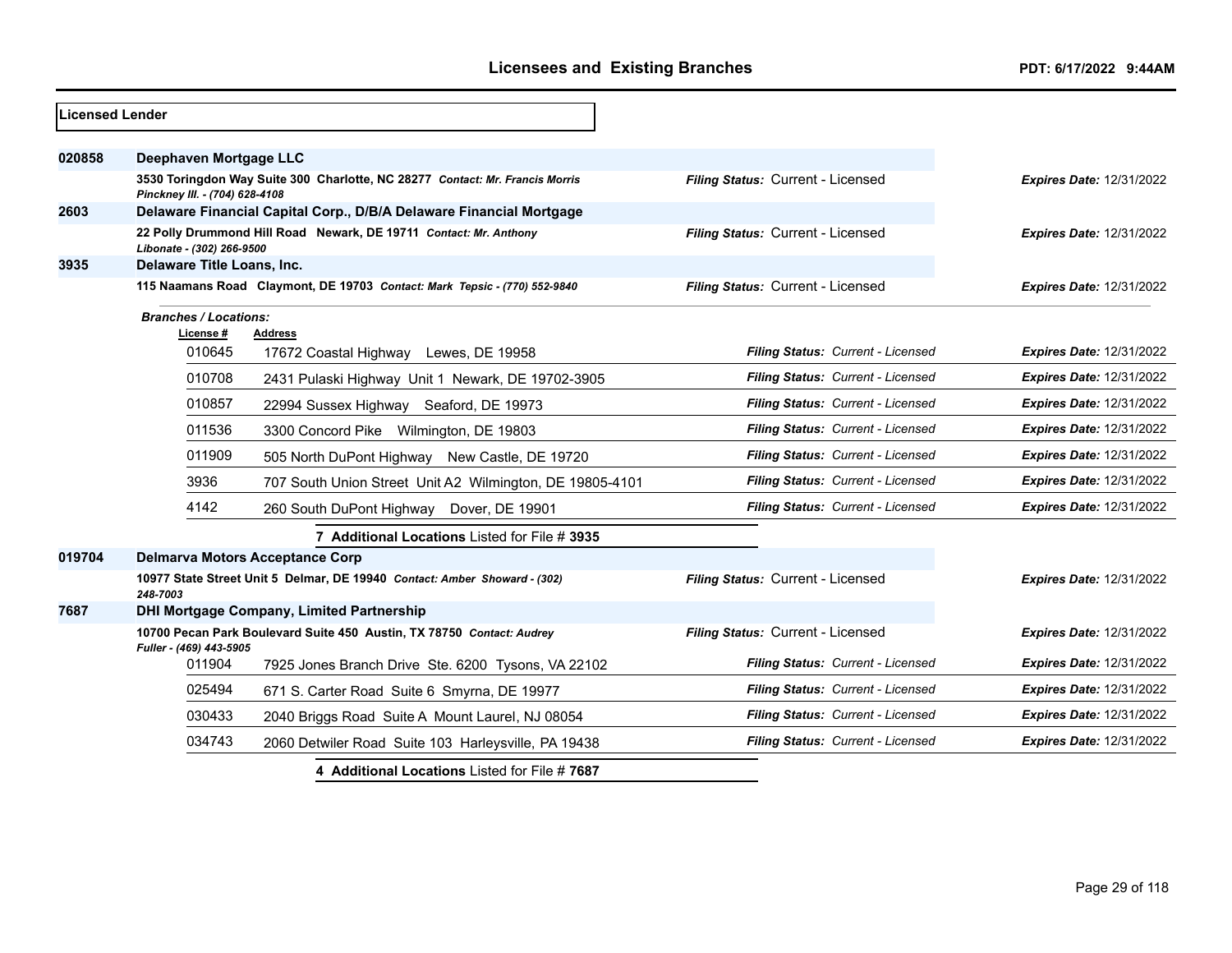| <b>Licensed Lender</b> |                                                                                                    |                                                                                                            |                                   |                                 |
|------------------------|----------------------------------------------------------------------------------------------------|------------------------------------------------------------------------------------------------------------|-----------------------------------|---------------------------------|
| 012275                 |                                                                                                    | Digital Risk Mortgage Services, LLC                                                                        |                                   |                                 |
|                        | Price - (407) 215-2900                                                                             | 2301 Maitland Center Parkway Suite 165 Maitland, FL 32751 Contact: Michelle                                | Filing Status: Current - Licensed | <b>Expires Date: 12/31/2022</b> |
|                        | <b>Branches / Locations:</b><br>License #<br>012276                                                | <b>Address</b><br>8900 Prominence Parkway Building 100, Suite 110 Suite 200<br>Jacksonville, FL 32256      | Filing Status: Current - Licensed | <b>Expires Date: 12/31/2022</b> |
|                        | 017796                                                                                             | 5201 Congress Avenue Suite 250 Boca Raton, FL 33487                                                        | Filing Status: Current - Licensed | <b>Expires Date: 12/31/2022</b> |
|                        | 018168                                                                                             | 660 Century Point Suite A Lake Mary, FL 32746                                                              | Filing Status: Current - Licensed | <b>Expires Date: 12/31/2022</b> |
|                        | 022058                                                                                             | 4th Floor - B-Wing, Building Tower IV - Cybercity Magarpatta City<br>Hadapsar, Pune, International 411 013 | Filing Status: Current - Licensed | <b>Expires Date: 12/31/2022</b> |
|                        | 025251                                                                                             | DLF SEZ IT Park, Tower 1B, 2nd Floor 1/124, Shivaji<br>Garden, Manapakkam, Mount Poonamalle Chennai India, | Filing Status: Current - Licensed | Expires Date: 12/31/2022        |
|                        | 029892                                                                                             | 4120 International Parkway Suite 2300 Carrollton, TX 75007                                                 | Filing Status: Current - Licensed | <b>Expires Date: 12/31/2022</b> |
|                        |                                                                                                    | 6 Additional Locations Listed for File # 012275                                                            |                                   |                                 |
| 012070                 | Direct Mortgage Loans, LLC                                                                         |                                                                                                            |                                   |                                 |
|                        | Paul - (410) 878-9732                                                                              | 11011 McCormick Road Suite 400 Hunt Valley, MD 21031 Contact: Mr. Michael                                  | Filing Status: Current - Licensed | <b>Expires Date: 12/31/2022</b> |
|                        | 024567                                                                                             | 2201 Main Street Suite 2 Chester, MD 21619                                                                 | Filing Status: Current - Licensed | <b>Expires Date: 12/31/2022</b> |
|                        | 026845                                                                                             | 701 Walnut Street Fourth Floor Philadelphia, PA 19106                                                      | Filing Status: Current - Licensed | <b>Expires Date: 12/31/2022</b> |
|                        | 027786                                                                                             | 39682 Sunrise Court Bethany Beach, DE 19930                                                                | Filing Status: Current - Licensed | Expires Date: 12/31/2022        |
|                        | 034242                                                                                             | 7470 Technology Way Suite O Frederick, MD 21703                                                            | Filing Status: Current - Licensed | <b>Expires Date: 12/31/2022</b> |
|                        |                                                                                                    | 4 Additional Locations Listed for File # 012070                                                            |                                   |                                 |
| 020252                 | <b>Dividend Solar Finance LLC</b>                                                                  |                                                                                                            |                                   |                                 |
|                        | 433 California Street 3rd Floor San Francisco, CA 94104 Contact: Dave<br>Sterlitz - (858) 437-5135 |                                                                                                            | Filing Status: Current - Licensed | <b>Expires Date: 12/31/2022</b> |
|                        | <b>Branches / Locations:</b>                                                                       |                                                                                                            |                                   |                                 |
|                        | License #<br>024286                                                                                | <b>Address</b><br>3661 Valley Centre Drive Suite 250 San Diego, CA 92130                                   | Filing Status: Current - Licensed | <b>Expires Date: 12/31/2022</b> |
|                        |                                                                                                    | 1 Additional Locations Listed for File # 020252                                                            |                                   |                                 |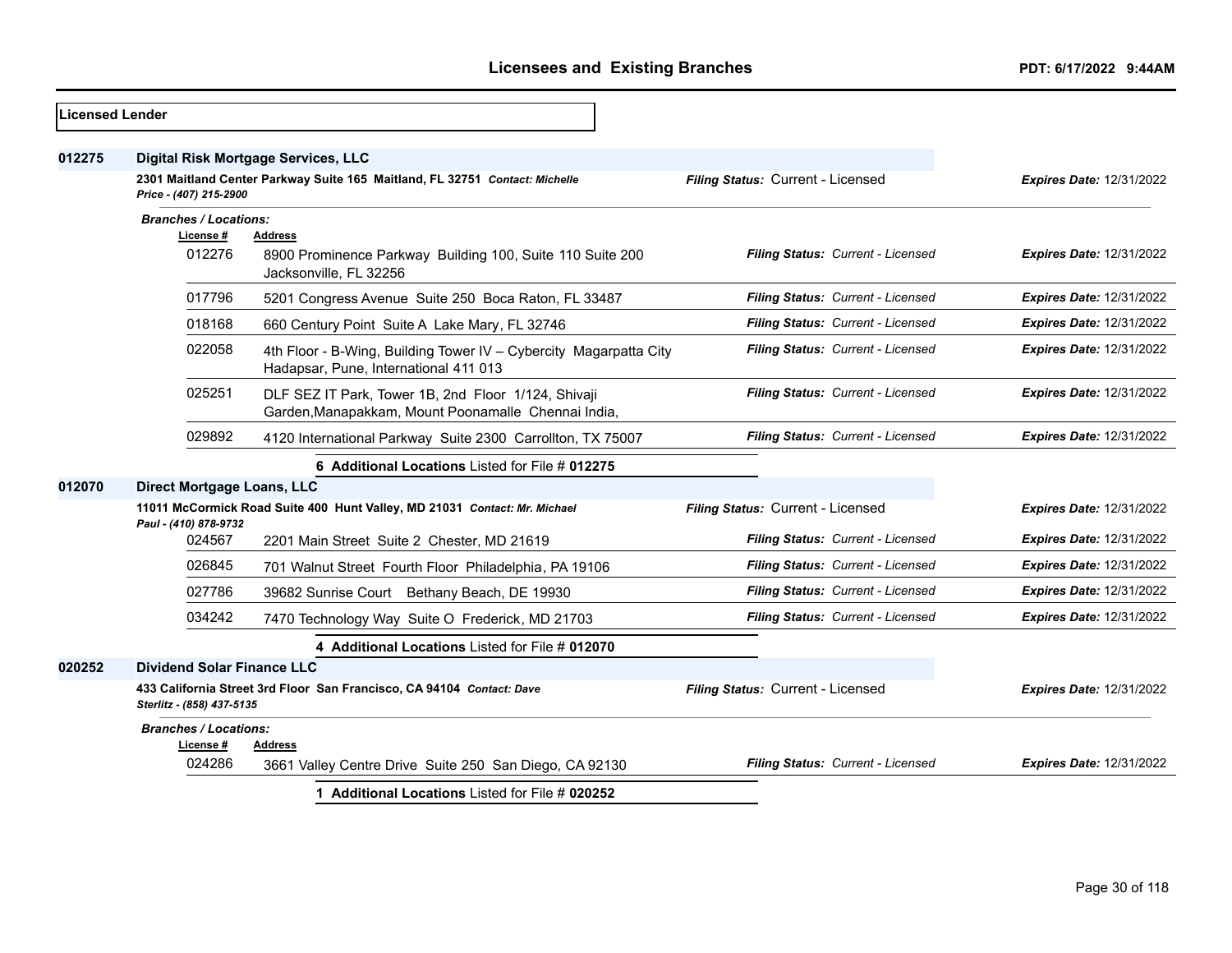| <b>Licensed Lender</b> |                            |                                                                                     |                                   |                                 |
|------------------------|----------------------------|-------------------------------------------------------------------------------------|-----------------------------------|---------------------------------|
| 019745                 |                            | Draper and Kramer Mortgage Corp.                                                    |                                   |                                 |
|                        | Lueken - (630) 376-2100    | 1431 Opus Place Suite 200 Downers Grove, IL 60515-1164 Contact: Mr. Paul            | Filing Status: Current - Licensed | <b>Expires Date: 12/31/2022</b> |
|                        | 020263                     | 5700 Kennett Pike Suite 100 Wilmington, DE 19807                                    | Filing Status: Current - Licensed | <b>Expires Date: 12/31/2022</b> |
|                        | 020634                     | 1521 Concord Pike Suite 201 Wilmington, DE 19803                                    | Filing Status: Current - Licensed | <b>Expires Date: 12/31/2022</b> |
|                        | 023837                     | 9210 Corporate Boulevard Suite 345 Rockville, MD 20850                              | Filing Status: Current - Licensed | <b>Expires Date: 12/31/2022</b> |
|                        | 024026                     | 140 South Village Avenue Suite 120 Exton, PA 19341-1251                             | Filing Status: Current - Licensed | <b>Expires Date: 12/31/2022</b> |
|                        | 025606                     | 2106 New Road Unit A-7 Linwood, NJ 08221                                            | Filing Status: Current - Licensed | <b>Expires Date: 12/31/2022</b> |
|                        | 026728                     | 12005 Sunrise Valley Drive Suite 410 Reston, VA 20191                               | Filing Status: Current - Licensed | <b>Expires Date: 12/31/2022</b> |
|                        | 033044                     | 1819 Main Street Suite 212 Sarasota, FL 34236                                       | Filing Status: Current - Licensed | <b>Expires Date: 12/31/2022</b> |
|                        | 037634                     | 5021 Wilson Lane Bethesda, MD 20814                                                 | Filing Status: Current - Licensed | <b>Expires Date: 12/31/2022</b> |
|                        | 038378                     | 333 Route 46 West Suite 104 Mountain Lakes, NJ 07046                                | Filing Status: Current - Licensed | <b>Expires Date: 12/31/2022</b> |
|                        |                            | 9 Additional Locations Listed for File # 019745                                     |                                   |                                 |
| 3505                   | E Z Cash of Delaware, Inc. |                                                                                     |                                   |                                 |
|                        | - (302) 846-2920           | 300 N. Bi-State Boulevard Suite 1 Delmar, DE 19940 Contact: Ms. Denise Carey        | Filing Status: Current - Licensed | <b>Expires Date: 12/31/2022</b> |
|                        | 3502                       | 1030 Forest Avenue Suite 22 Dover, DE 19901                                         | Filing Status: Current - Licensed | <b>Expires Date: 12/31/2022</b> |
|                        | 3503                       | 23439 Sussex Highway Seaford, DE 19973                                              | Filing Status: Current - Licensed | <b>Expires Date: 12/31/2022</b> |
|                        | 4247                       | Gateway South Boulevard, Suite 230 Gateway South Shopping<br>Center Dover, DE 19901 | Filing Status: Current - Licensed | <b>Expires Date: 12/31/2022</b> |
|                        | 4455                       | 234 East Glenwood Avenue Smyrna, DE 19977                                           | Filing Status: Current - Licensed | <b>Expires Date: 12/31/2022</b> |
|                        | 6120                       | 21305 Berlin Road Unit 3 Georgetown, DE 19947                                       | Filing Status: Current - Licensed | <b>Expires Date: 12/31/2022</b> |
|                        |                            | 5 Additional Locations Listed for File # 3505                                       |                                   |                                 |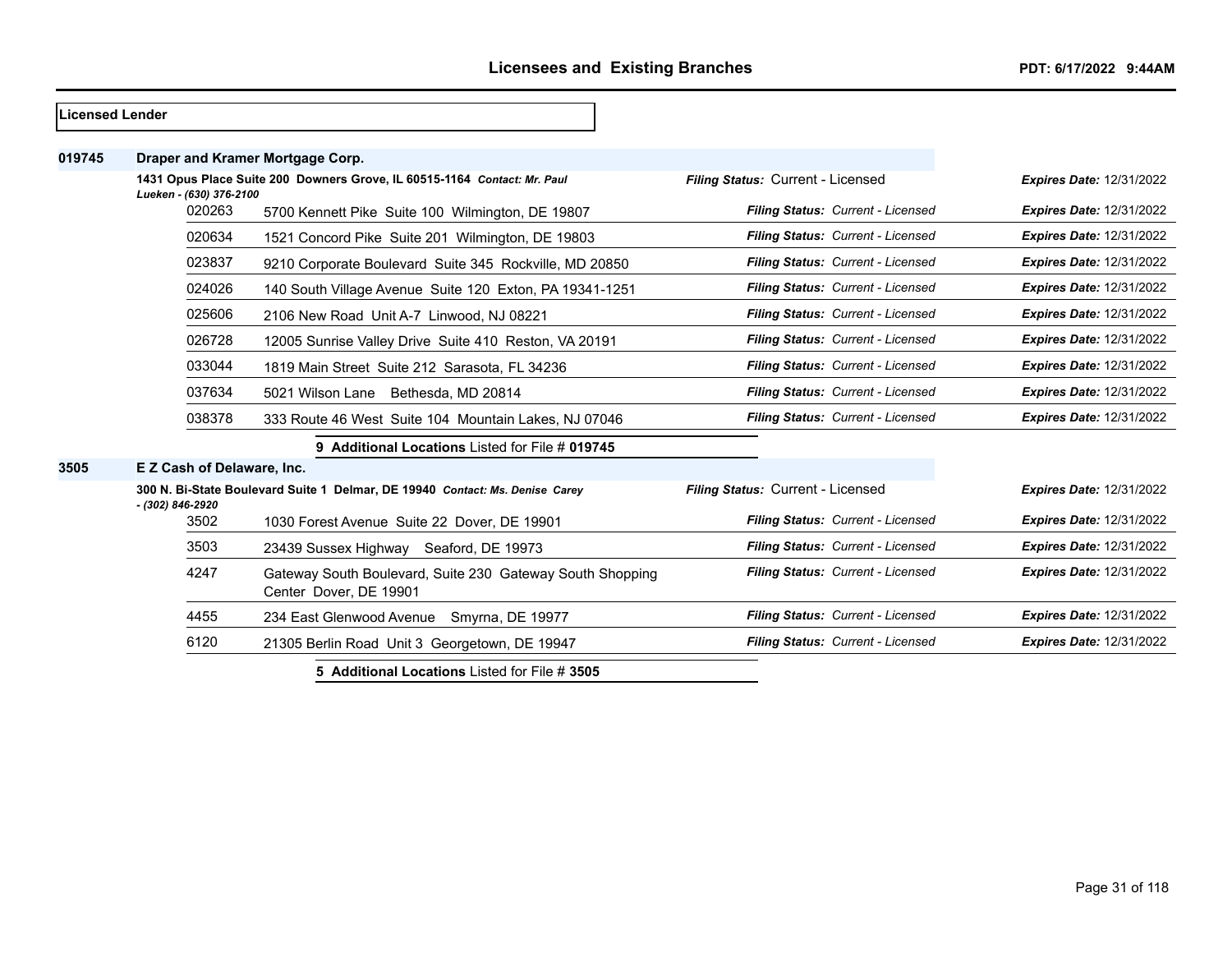| <b>Licensed Lender</b> |                                           |                                                                                                                                        |                                   |                                 |
|------------------------|-------------------------------------------|----------------------------------------------------------------------------------------------------------------------------------------|-----------------------------------|---------------------------------|
| 5414                   |                                           | E Z Loans, Inc., D/B/A Jet Fast Loans                                                                                                  |                                   |                                 |
|                        |                                           | 28544 East DuPont Hwy, Unit 11 Millsboro Townsquare Shopping Center<br>Millsboro, DE 19966 Contact: Mr. John C Adkins - (302) 934-5563 | Filing Status: Current - Licensed | <b>Expires Date: 12/31/2022</b> |
|                        | 010107                                    | Gateway North Shopping Center 229 Stadium Street Smyrna, DE<br>19977                                                                   | Filing Status: Current - Licensed | <b>Expires Date: 12/31/2022</b> |
|                        | 010451                                    | 900 Norman Eskridge Highway Unit 70, Big Lots Plaza Seaford,<br>DE 19973                                                               | Filing Status: Current - Licensed | <b>Expires Date: 12/31/2022</b> |
|                        | 010706                                    | 38394 DuPont Boulevard Unit E Selbyville, DE 19975                                                                                     | Filing Status: Current - Licensed | <b>Expires Date: 12/31/2022</b> |
|                        | 012169                                    | 38661 Sussex Highway Unit 2, Delmar Commons Delmar, DE<br>19940                                                                        | Filing Status: Current - Licensed | <b>Expires Date: 12/31/2022</b> |
|                        | 5418                                      | 402 Suburban Plaza Newark, DE 19711                                                                                                    | Filing Status: Current - Licensed | <b>Expires Date: 12/31/2022</b> |
|                        | 5419                                      | 1630 Newport Pike, Suite 13-A First State Plaza Stanton, DE<br>19804                                                                   | Filing Status: Current - Licensed | <b>Expires Date: 12/31/2022</b> |
|                        | 5736                                      | Unit 5, Route 273 & Appleby Rd Community Plaza New Castle,<br>DE 19720                                                                 | Filing Status: Current - Licensed | <b>Expires Date: 12/31/2022</b> |
|                        | 8280                                      | Unit 5 Route 13 Liberty Plaza Shopping Center Harrington, DE<br>19952                                                                  | Filing Status: Current - Licensed | <b>Expires Date: 12/31/2022</b> |
|                        |                                           | 8 Additional Locations Listed for File # 5414                                                                                          |                                   |                                 |
| 026225                 | <b>Earnest Operations LLC</b>             |                                                                                                                                        |                                   |                                 |
|                        | - (855) 756-2311                          | 535 Mission Street Suite 1663 San Francisco, CA 94105 Contact: Anita Garrett                                                           | Filing Status: Current - Licensed | <b>Expires Date: 12/31/2022</b> |
|                        | <b>Branches / Locations:</b><br>License # | <b>Address</b>                                                                                                                         |                                   |                                 |
|                        | 026226                                    | 10 West Broadway Suite 200 Salt Lake City, UT 84101                                                                                    | Filing Status: Current - Licensed | <b>Expires Date: 12/31/2022</b> |
|                        |                                           | 1 Additional Locations Listed for File # 026225                                                                                        |                                   |                                 |
| 023701                 |                                           | East Coast Capital Corp., D/B/A Coast to Coast Capital, D/B/A ecap Home Loans                                                          |                                   |                                 |
|                        | (516) 753-6090                            | 25 Melville Park Road Suite 200 Melville, NY 11747 Contact: Mr. Seth Fass -                                                            | Filing Status: Current - Licensed | <b>Expires Date: 12/31/2022</b> |
| 3196                   |                                           | East Coast Mortgage and Financial Services, Inc.                                                                                       |                                   |                                 |
|                        | Seidman - (215) 540-5200                  | 524 Plymouth Road 1st Floor Gwynedd Valley, PA 19437 Contact: Mr. Harvey S                                                             | Filing Status: Current - Licensed | <b>Expires Date: 12/31/2022</b> |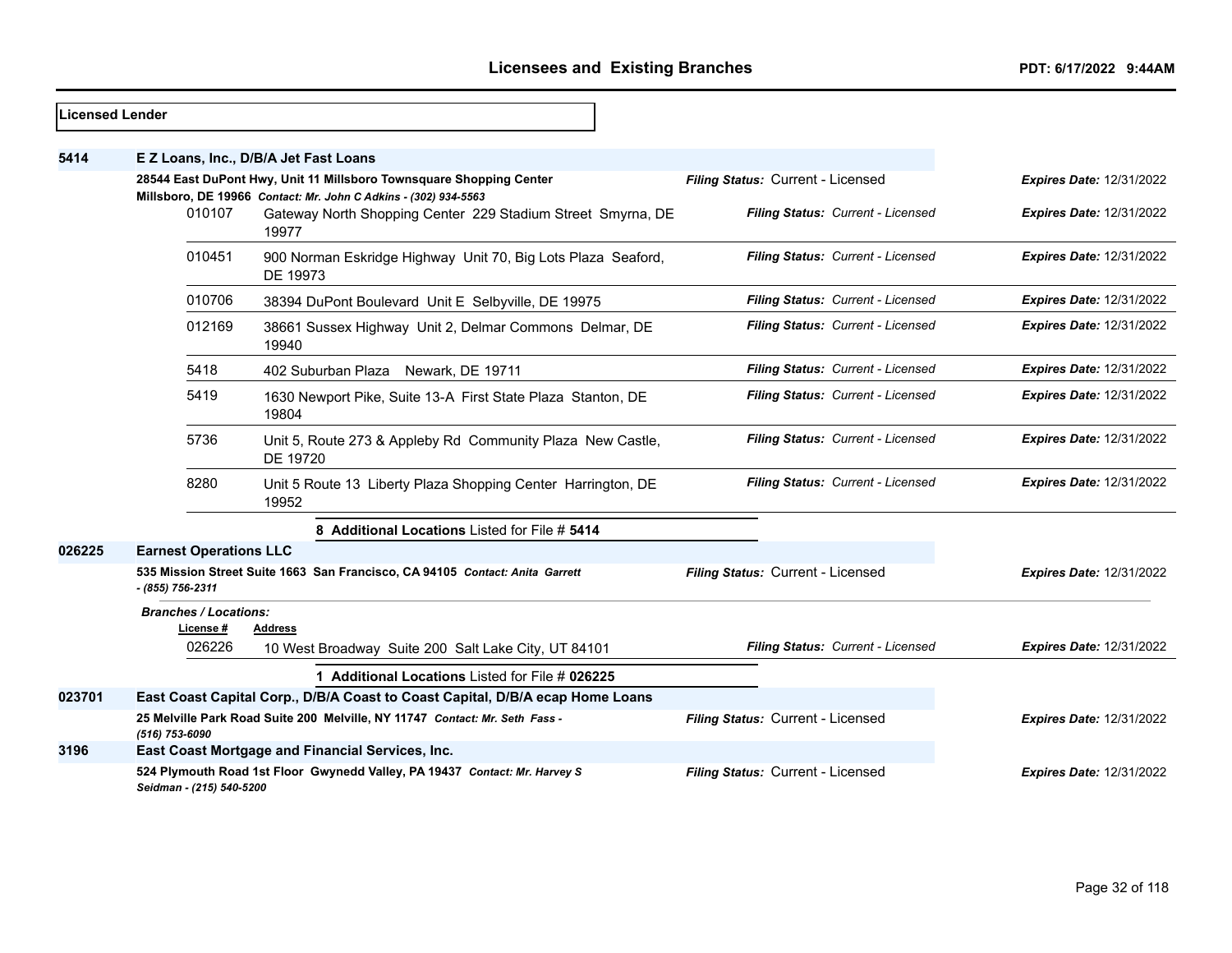| <b>Licensed Lender</b> |                                                                                       |  |                                                    |                                          |                                 |
|------------------------|---------------------------------------------------------------------------------------|--|----------------------------------------------------|------------------------------------------|---------------------------------|
| 9360                   |                                                                                       |  | Eastern Specialty Finance, Inc., D/B/A Check 'n Go |                                          |                                 |
|                        | 27 Chestnut Hill Plaza Newark, DE 19713 Contact: Ms. Kristen Mudd - (513)<br>229-6800 |  |                                                    | <b>Filing Status: Current - Licensed</b> | <b>Expires Date: 12/31/2022</b> |
|                        | 010482                                                                                |  | 374 Walmart Drive Suite 3 Camden-Wyoming, DE 19934 | Filing Status: Current - Licensed        | <b>Expires Date: 12/31/2022</b> |
|                        | 011308                                                                                |  | 100 Commercial Drive Fairfield, OH 45014           | Filing Status: Current - Licensed        | <b>Expires Date: 12/31/2022</b> |
|                        | 011621                                                                                |  | 599 Jimmy Drive Suite 14 Smyrna, DE 19977          | <b>Filing Status: Current - Licensed</b> | <b>Expires Date: 12/31/2022</b> |
|                        | 025373                                                                                |  | 3843 Kirkwood Highway<br>Wilmington, DE 19808      | <b>Filing Status: Current - Licensed</b> | <b>Expires Date: 12/31/2022</b> |
|                        | 025376                                                                                |  | 2822 Pulaski Highway<br>Newark, DE 19702           | <b>Filing Status: Current - Licensed</b> | <b>Expires Date: 12/31/2022</b> |
|                        | 9161                                                                                  |  | 1504 Beaver Brook Plaza<br>New Castle, DE 19720    | Filing Status: Current - Licensed        | <b>Expires Date: 12/31/2022</b> |
|                        | 9577                                                                                  |  | 283 North DuPont Highway Suite B Dover, DE 19901   | Filing Status: Current - Licensed        | <b>Expires Date: 12/31/2022</b> |
|                        | 9774                                                                                  |  | 800 West 4th Street Suite 401 Wilmington, DE 19801 | Filing Status: Current - Licensed        | <b>Expires Date: 12/31/2022</b> |

**8 Additional Locations** Listed for File # **9360**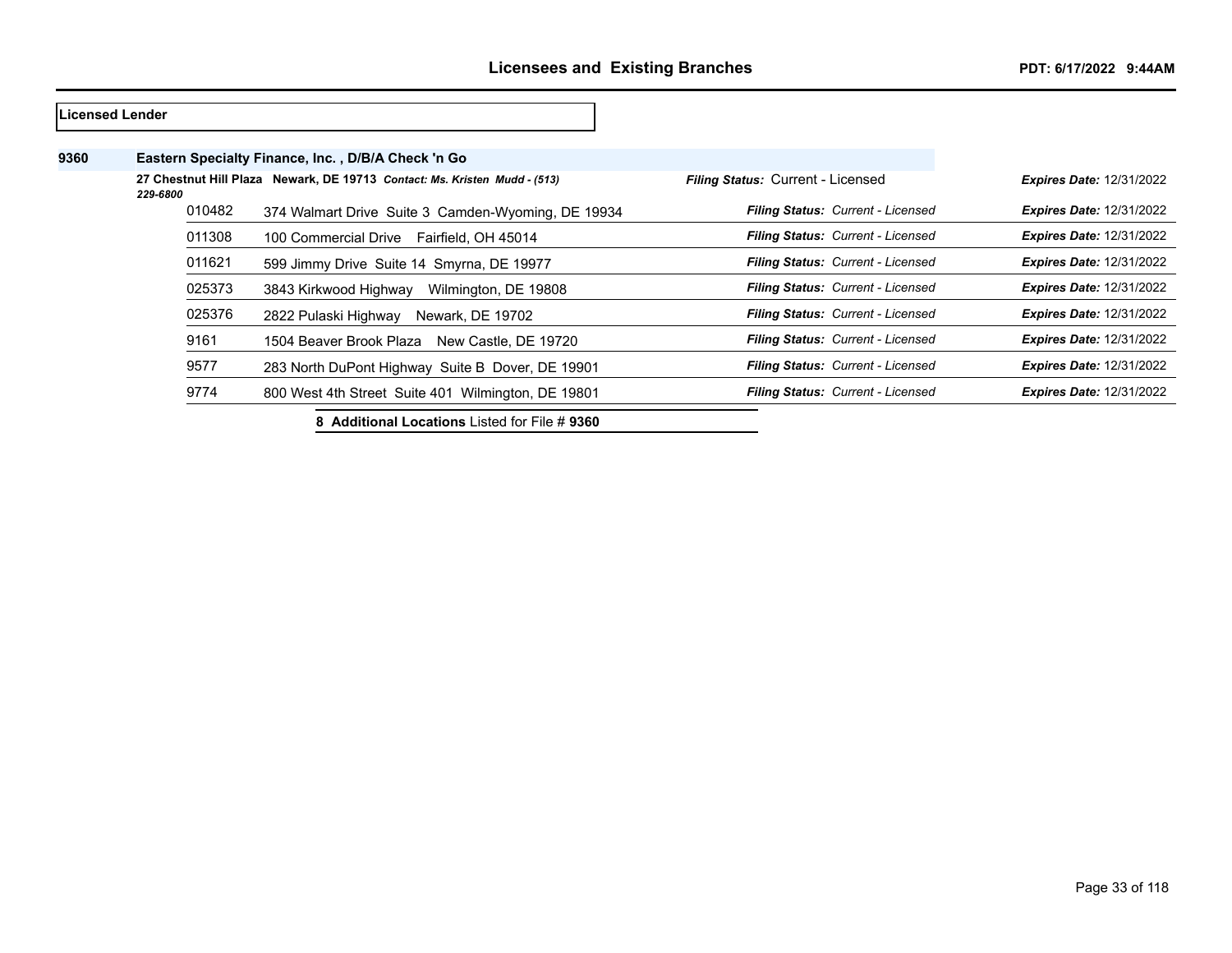|      | Licensed Lender                 |                                                                                |                                   |                                 |
|------|---------------------------------|--------------------------------------------------------------------------------|-----------------------------------|---------------------------------|
| 7317 | <b>Embrace Home Loans, Inc.</b> |                                                                                |                                   |                                 |
|      | 846-3100                        | 25 Enterprise Center Middletown, RI 02842 Contact: Mr. Peter Microulis - (401) | Filing Status: Current - Licensed | <b>Expires Date: 12/31/2022</b> |
|      | 011274                          | 30 West Patrick Street Suite 300 Frederick, MD 21701                           | Filing Status: Current - Licensed | <b>Expires Date: 12/31/2022</b> |
|      | 011306                          | 5341 Limestone Road Suite 101 Wilmington, DE 19808                             | Filing Status: Current - Licensed | <b>Expires Date: 12/31/2022</b> |
|      | 011312                          | 800 King Farm Boulevard Suite 210A Rockville, MD 20850                         | Filing Status: Current - Licensed | <b>Expires Date: 12/31/2022</b> |
|      | 011386                          | 1907 West Street Suite 102 Annapolis, MD 21401                                 | Filing Status: Current - Licensed | <b>Expires Date: 12/31/2022</b> |
|      | 011900                          | 50 Cascade Lane Rehoboth Beach, DE 19971                                       | Filing Status: Current - Licensed | <b>Expires Date: 12/31/2022</b> |
|      | 012068                          | 2205 York Road Suite 203 Timonium, MD 21093                                    | Filing Status: Current - Licensed | <b>Expires Date: 12/31/2022</b> |
|      | 012548                          | 508 Olney Sandy Spring Road Suite 200 Sandy Spring, MD 20860                   | Filing Status: Current - Licensed | <b>Expires Date: 12/31/2022</b> |
|      | 018256                          | 1671 Emancipation Highway Suite 205 Fredericksburg, VA 22401                   | Filing Status: Current - Licensed | <b>Expires Date: 12/31/2022</b> |
|      | 019072                          | 107 Centennial Street Suite 100C La Plata, MD 20646                            | Filing Status: Current - Licensed | <b>Expires Date: 12/31/2022</b> |
|      | 019409                          | 6100 Merriweather Drive Suite 220 Columbia, MD 21044                           | Filing Status: Current - Licensed | <b>Expires Date: 12/31/2022</b> |
|      | 020083                          | 8008 Coastal Highway Suite 2 Ocean City, MD 21842                              | Filing Status: Current - Licensed | <b>Expires Date: 12/31/2022</b> |
|      | 021980                          | 11049 Racetrack Road Ocean Pines, MD 21811                                     | Filing Status: Current - Licensed | <b>Expires Date: 12/31/2022</b> |
|      | 023153                          | 170 Meeting Street Suite 110 Charleston, SC 29401                              | Filing Status: Current - Licensed | <b>Expires Date: 12/31/2022</b> |
|      | 027898                          | 19775 Belmont Executive Plaza Suite 500 Ashburn, VA 20147                      | Filing Status: Current - Licensed | <b>Expires Date: 12/31/2022</b> |
|      | 029975                          | 3175 E. Warm Springs Road Suite 129 Las Vegas, NV 89120                        | Filing Status: Current - Licensed | <b>Expires Date: 12/31/2022</b> |
|      | 030514                          | 10306 Eaton Place Suite 100 Fairfax, VA 22030                                  | Filing Status: Current - Licensed | <b>Expires Date: 12/31/2022</b> |
|      | 033401                          | 6 Pine Tree Drive Suite 100 Arden Hills, MN 55112                              | Filing Status: Current - Licensed | <b>Expires Date: 12/31/2022</b> |

**17 Additional Locations** Listed for File # **7317**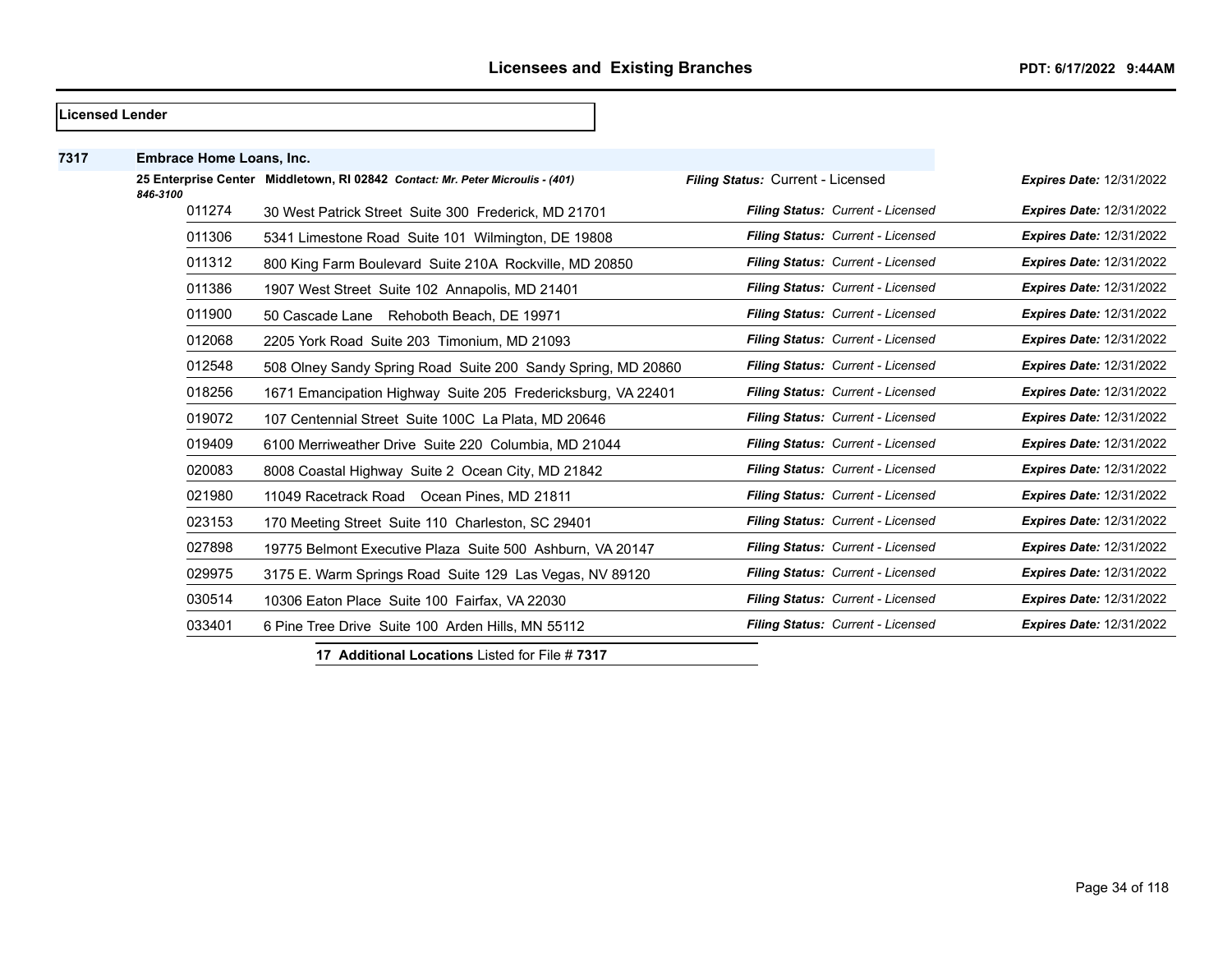| <b>Licensed Lender</b> |                                           |                                                                                                         |                                   |                                 |
|------------------------|-------------------------------------------|---------------------------------------------------------------------------------------------------------|-----------------------------------|---------------------------------|
| 6960                   |                                           | EMG Acquisition Company of DE, LLC, D/B/A Easy Money EMG, D/B/A Minute Loan Center                      |                                   |                                 |
|                        | (757) 279-2014                            | 510 North DuPont Highway Dover, DE 19901 Contact: Mr. Robert Fricovsky -                                | Filing Status: Current - Licensed | <b>Expires Date: 12/31/2022</b> |
|                        | <b>Branches / Locations:</b><br>License # | <b>Address</b>                                                                                          |                                   |                                 |
|                        | 009955                                    | 321 South DuPont Highway Shoppes of Buena Vista New Castle,<br>DE 19720                                 | Filing Status: Current - Licensed | <b>Expires Date: 12/31/2022</b> |
|                        | 010846                                    | 855 Norman Eskridge Highway Seaford, DE 19973                                                           | Filing Status: Current - Licensed | <b>Expires Date: 12/31/2022</b> |
|                        | 010877                                    | 26670 Centerview Drive Unit 13 Millsboro, DE 19966                                                      | Filing Status: Current - Licensed | <b>Expires Date: 12/31/2022</b> |
|                        | 019288                                    | 945A North DuPont Boulevard Unit C Milford, DE 19963                                                    | Filing Status: Current - Licensed | <b>Expires Date: 12/31/2022</b> |
|                        | 7360                                      | 2501 Concord Pike Wilmington, DE 19803                                                                  | Filing Status: Current - Licensed | <b>Expires Date: 12/31/2022</b> |
|                        | 7361                                      | 3603A Philadelphia Pike Claymont, DE 19703                                                              | Filing Status: Current - Licensed | <b>Expires Date: 12/31/2022</b> |
|                        | 7362                                      | 19470 Coastal Highway Unit 4 Rehoboth Beach, DE 19971                                                   | Filing Status: Current - Licensed | <b>Expires Date: 12/31/2022</b> |
|                        | 7363                                      | 3301 Lancaster Pike Unit 1A Wilmington, DE 19805                                                        | Filing Status: Current - Licensed | <b>Expires Date: 12/31/2022</b> |
|                        | 7364                                      | Deer Park Plaza Suite 2693 Newark, DE 19702                                                             | Filing Status: Current - Licensed | <b>Expires Date: 12/31/2022</b> |
|                        | 9455                                      | 3210 Kirkwood Highway Wilmington, DE 19803                                                              | Filing Status: Current - Licensed | <b>Expires Date: 12/31/2022</b> |
|                        |                                           | 10 Additional Locations Listed for File # 6960                                                          |                                   |                                 |
| 8019                   |                                           | emm Ioans IIc, D/B/A EMM Financial, D/B/A EQ Loans, D/B/A Fortren Funding, D/B/A TriState Lending Group |                                   |                                 |
|                        | (856) 793-1400                            | 1950 Route 70 East Suite 300 Cherry Hill, NJ 08003 Contact: John Miriello -                             | Filing Status: Current - Licensed | <b>Expires Date: 12/31/2022</b> |
|                        | 036492                                    | 12700 Townepark Way Suite 305 Louisville, KY 40243                                                      | Filing Status: Current - Licensed | <b>Expires Date: 12/31/2022</b> |
|                        |                                           | 1 Additional Locations Listed for File # 8019                                                           |                                   |                                 |
| 034080                 | <b>Encompass Lending Group, LP.</b>       |                                                                                                         |                                   |                                 |
|                        | Edmund King - (281) 693-5363              | 23108 Seven Meadows Parkway Suite 100 Katy, TX 77494 Contact: Mr.                                       | Filing Status: Current - Licensed | <b>Expires Date: 12/31/2022</b> |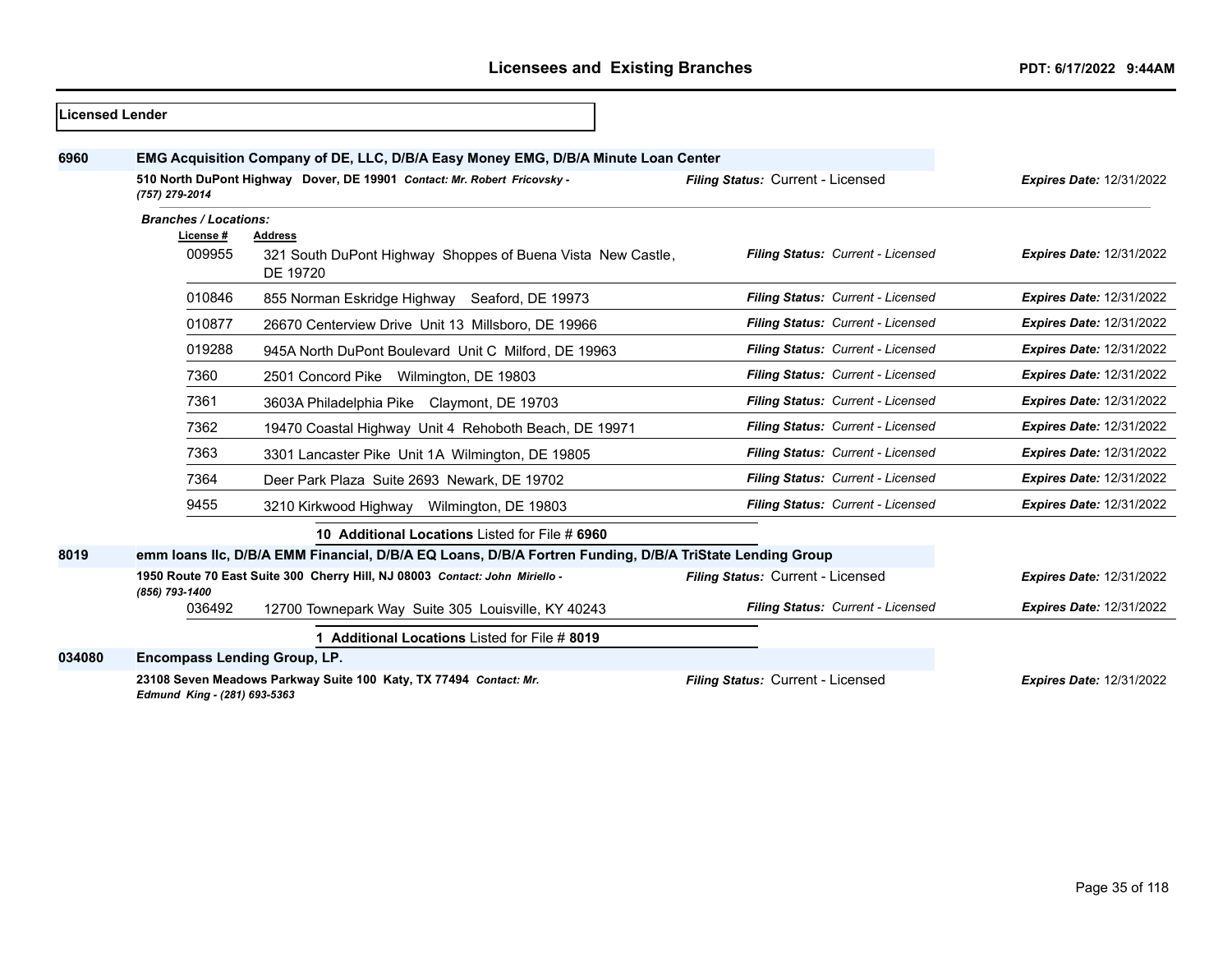| <b>Licensed Lender</b> |                           |                                                                              |                                   |                                 |
|------------------------|---------------------------|------------------------------------------------------------------------------|-----------------------------------|---------------------------------|
| 011264                 | <b>Envoy Mortgage Ltd</b> |                                                                              |                                   |                                 |
|                        | (713) 993-2221            | 10496 Katy Freeway Suite 250 Houston, TX 77043 Contact: Mr. Ronald Millard - | Filing Status: Current - Licensed | <b>Expires Date: 12/31/2022</b> |
|                        | 018184                    | 98 Darby Road Paoli, PA 19301                                                | Filing Status: Current - Licensed | <b>Expires Date: 12/31/2022</b> |
|                        | 019353                    | 113 Ridgely Avenue Suite 4 Annapolis, MD 21403                               | Filing Status: Current - Licensed | <b>Expires Date: 12/31/2022</b> |
|                        | 026915                    | 4006 S. MacDill Avenue Suite C Tampa, FL 33611                               | Filing Status: Current - Licensed | <b>Expires Date: 12/31/2022</b> |
|                        | 027321                    | 820 Ritchie Highway Suite 210 Severna Park, MD 21146                         | Filing Status: Current - Licensed | <b>Expires Date: 12/31/2022</b> |
|                        | 031061                    | 110 Kresson Gibbsboro Road Suite 2 Voorhees, NJ 08043                        | Filing Status: Current - Licensed | Expires Date: 12/31/2022        |
|                        | 035042                    | 2273 Research Boulevard Suite 701 Rockville, MD 20850                        | Filing Status: Current - Licensed | <b>Expires Date: 12/31/2022</b> |
|                        | 036697                    | 1702 Frankford Avenue 2nd Floor, Suite C Philadelphia, PA 19125              | Filing Status: Current - Licensed | <b>Expires Date: 12/31/2022</b> |
|                        | 036849                    | 325 Madison Street Suite E1006 Lansdale, PA 19446                            | Filing Status: Current - Licensed | <b>Expires Date: 12/31/2022</b> |
|                        | 038275                    | 405 Rehoboth Avenue Rehoboth Beach, DE 19971                                 | Filing Status: Current - Licensed | <b>Expires Date: 12/31/2022</b> |
|                        |                           | 9 Additional Locations Listed for File # 011264                              |                                   |                                 |
| 011675                 |                           | Equity Prime Mortgage LLC, D/B/A Lighthouse Lending Capital                  |                                   |                                 |
|                        | - (678) 205-3554          | 5 Concourse Parkway Suite 2250 Atlanta, GA 30328 Contact: Mr. James Lyons    | Filing Status: Current - Licensed | <b>Expires Date: 12/31/2022</b> |
|                        | 012563                    | 799 Route 72 East Side Manahawkin, NJ 08050                                  | Filing Status: Current - Licensed | <b>Expires Date: 12/31/2022</b> |
|                        | 028249                    | 421 S Main St Bel Air, MD 21015                                              | Filing Status: Current - Licensed | <b>Expires Date: 12/31/2022</b> |
|                        | 028750                    | 14A S Maple Avenue Milford, DE 19963                                         | Filing Status: Current - Licensed | <b>Expires Date: 12/31/2022</b> |
|                        |                           | 3 Additional Locations Listed for File # 011675                              |                                   |                                 |
| 9521                   |                           | Equity Resources, Inc., D/B/A Equity Resources of Ohio, Inc.                 |                                   |                                 |
|                        | 349-7082                  | 25 1/2 South Park Place Newark, OH 43055 Contact: Ms. Kelly Welch - (740)    | Filing Status: Current - Licensed | <b>Expires Date: 12/31/2022</b> |
|                        | 011829                    | 15800 Crabbs Branch Way Suite 220 Rockville, MD 20855                        | Filing Status: Current - Licensed | <b>Expires Date: 12/31/2022</b> |
|                        | 031728                    | 500 Market Street Suite 204B Bridgewater, PA 15009-2998                      | Filing Status: Current - Licensed | Expires Date: 12/31/2022        |
|                        |                           | 2 Additional Locations Listed for File # 9521                                |                                   |                                 |
| 028096                 |                           | Essential Lending Inc., D/B/A Wise Loan                                      |                                   |                                 |
|                        | (800) 516-7840            | 3500 Hulen Street Suite 201 Fort Worth, TX 76107 Contact: Jackie Crosby -    | Filing Status: Current - Licensed | Expires Date: 12/31/2022        |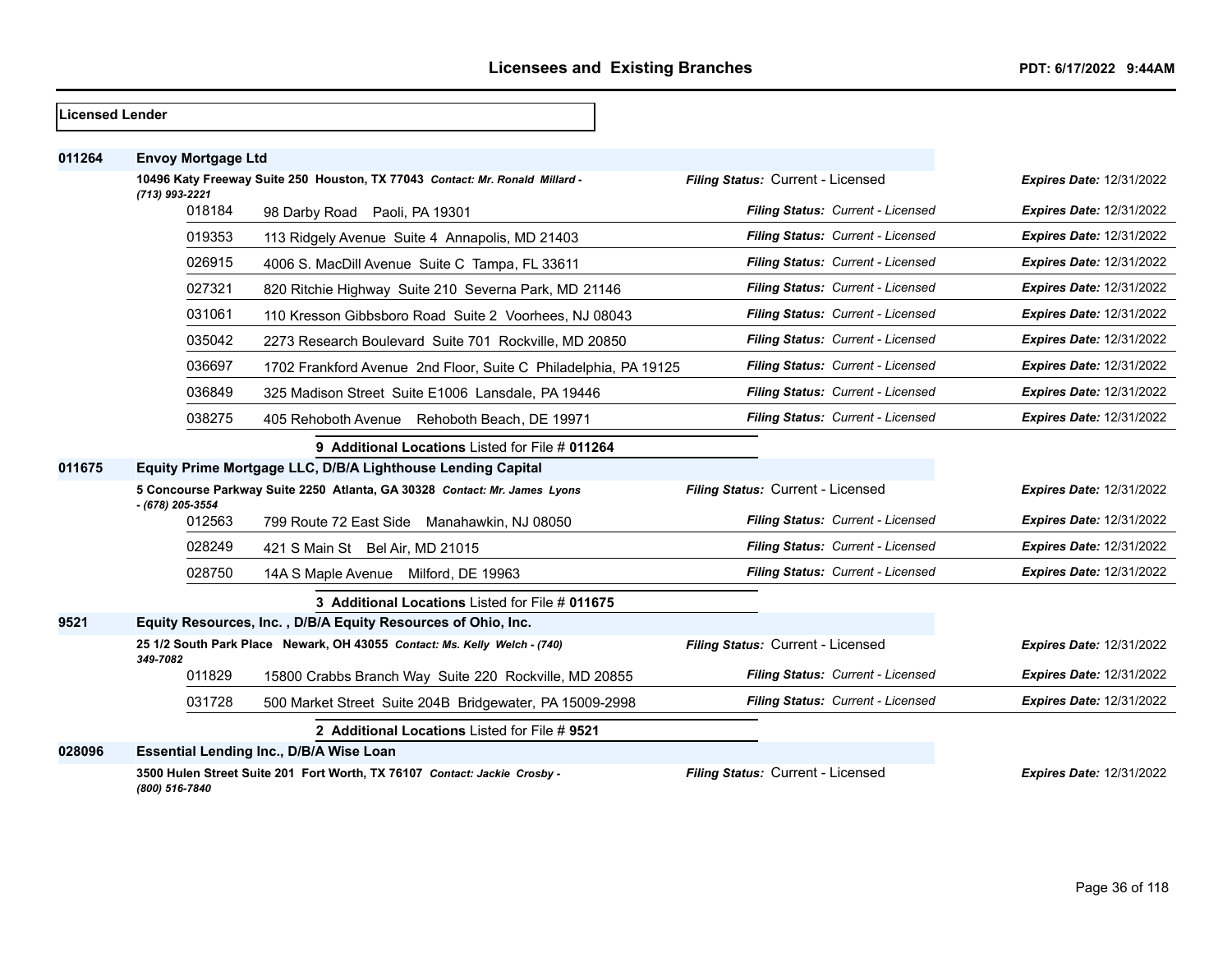| Licensed Lender |                                           |                                                                                       |                                   |                                 |
|-----------------|-------------------------------------------|---------------------------------------------------------------------------------------|-----------------------------------|---------------------------------|
| 010885          |                                           | Everett Financial, Inc., D/B/A Supreme Lending                                        |                                   |                                 |
|                 |                                           | 14801 Quorum Drive Suite 300 Dallas, TX 75254                                         | Filing Status: Current - Licensed | <b>Expires Date: 12/31/2022</b> |
|                 | 020746                                    | 5050 Quorum Drive Suite 500 Dallas, TX 75254                                          | Filing Status: Current - Licensed | <b>Expires Date: 12/31/2022</b> |
|                 | 023544                                    | 4201 Spring Valley Road Suite 1450 Dallas, TX 75244                                   | Filing Status: Current - Licensed | <b>Expires Date: 12/31/2022</b> |
|                 | 029641                                    | 3515 Pelham Road Suite 201B Greenville, SC 29615                                      | Filing Status: Current - Licensed | <b>Expires Date: 12/31/2022</b> |
|                 | 030040                                    | 3974 Brown Park Drive Suite I Hilliard, OH 43026                                      | Filing Status: Current - Licensed | <b>Expires Date: 12/31/2022</b> |
|                 | 031011                                    | 135 South State College Boulevard Suite 200, Office 234, Office<br>236 Brea, CA 92821 | Filing Status: Current - Licensed | <b>Expires Date: 12/31/2022</b> |
|                 | 032294                                    | 118 Westminster Pike Suite 200 Reisterstown, MD 21136                                 | Filing Status: Current - Licensed | <b>Expires Date: 12/31/2022</b> |
|                 | 032984                                    | 14234 NYS Route 9N Au Sable Forks, NY 12912                                           | Filing Status: Current - Licensed | <b>Expires Date: 12/31/2022</b> |
|                 | 034214                                    | 2277 Fort Union Boulevard Salt Lake City, UT 84121                                    | Filing Status: Current - Licensed | <b>Expires Date: 12/31/2022</b> |
|                 | 038306                                    | 3545 Ellicott Mills Drive Suite 303A Ellicott City, MD 21043                          | Filing Status: Current - Licensed | <b>Expires Date: 12/31/2022</b> |
|                 |                                           | 9 Additional Locations Listed for File # 010885                                       |                                   |                                 |
| 035674          | eWise Home Lending LLC                    |                                                                                       |                                   |                                 |
|                 | Douglas - (609) 519-4165                  | 35 Kings Highway East Suite 120 Haddonfield, NJ 08033 Contact: Mr. John               | Filing Status: Current - Licensed | <b>Expires Date: 12/31/2022</b> |
| 033539          | <b>Extreme Loans LLC</b>                  |                                                                                       |                                   |                                 |
|                 | Qarana - (248) 425-0058                   | 29444 Northwestern Highway Suite 100 Southfield, MI 48034 Contact: Ryan               | Filing Status: Current - Licensed | <b>Expires Date: 12/31/2022</b> |
| 025194          |                                           | F3EA Funding, LLC, D/B/A Sky Financial                                                |                                   |                                 |
|                 | 317-1448                                  | 1855 Griffin Road B390 Dania, FL 33004 Contact: Ms. Mollie Wander Esq. - (954)        | Filing Status: Current - Licensed | <b>Expires Date: 12/31/2022</b> |
| 019327          | <b>FAIRWAY ASSET CORPORATION</b>          |                                                                                       |                                   |                                 |
|                 |                                           | 15400 Calhoun Drive Suite 120 Rockville, MD 20855                                     | Filing Status: Current - Licensed | <b>Expires Date: 12/31/2022</b> |
|                 | <b>Branches / Locations:</b><br>License # | <b>Address</b>                                                                        |                                   |                                 |
|                 | 027610                                    | 1415 Route 70 E Cherry Hill, NJ 08034                                                 | Filing Status: Current - Licensed | <b>Expires Date: 12/31/2022</b> |
|                 |                                           | 1 Additional Locations Listed for File # 019327                                       |                                   |                                 |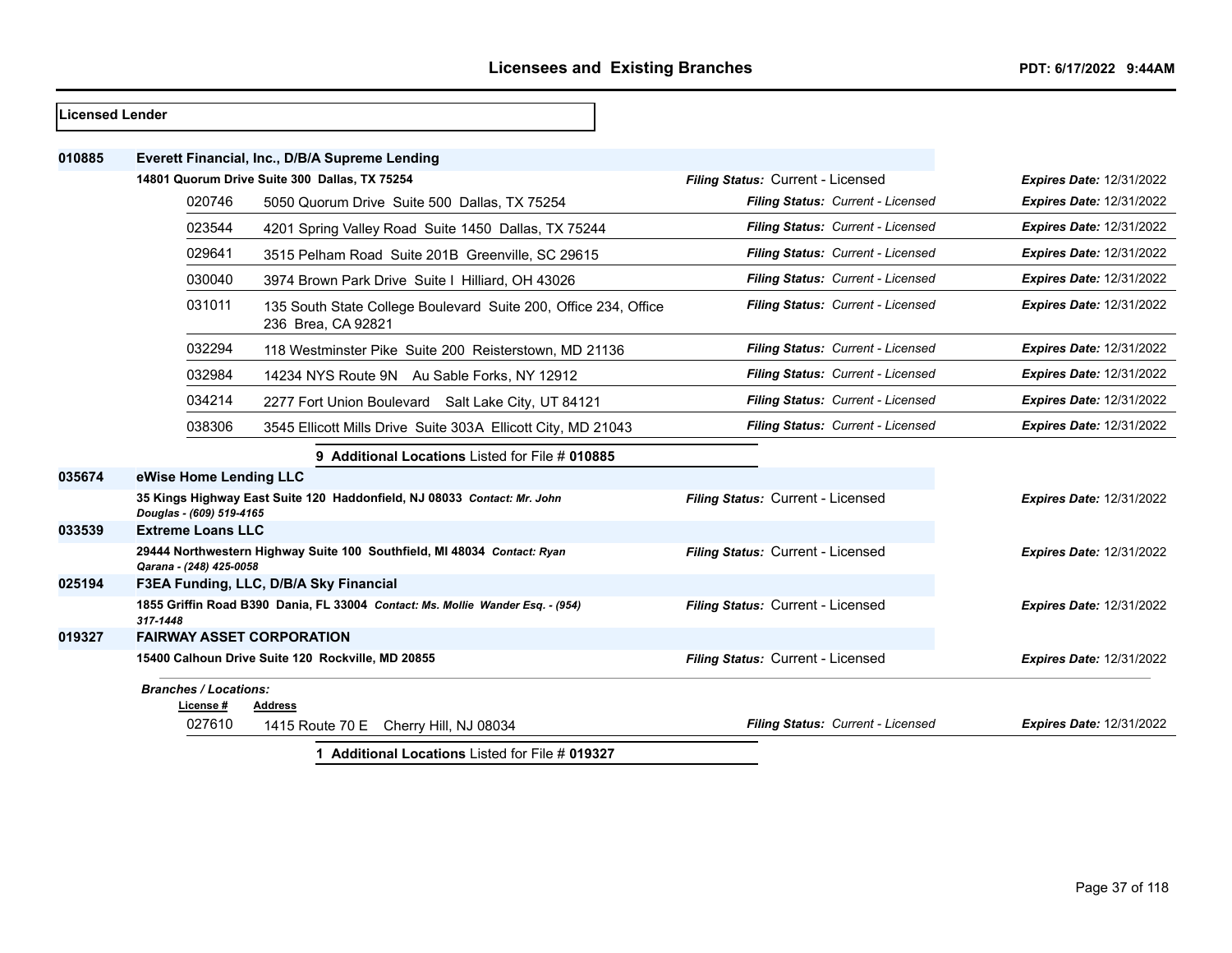| <b>Licensed Lender</b> |                                                                                                                                                                                              |                                                                           |                                          |                                 |
|------------------------|----------------------------------------------------------------------------------------------------------------------------------------------------------------------------------------------|---------------------------------------------------------------------------|------------------------------------------|---------------------------------|
| 010094                 | Fairway Independent Mortgage Corporation, D/B/A Avery Mortgage, D/B/A Fairway Fast Mortgages, D/B/A<br>Fairway Speed Team, D/B/A Fairway Wholesale Lending, D/B/A home.com, D/B/A Homefinity |                                                                           |                                          |                                 |
|                        | 4750 South Biltmore Lane Madison, WI 53718 Contact: Ms. Megan Brandt -<br>(608) 234-4982                                                                                                     |                                                                           | Filing Status: Current - Licensed        | <b>Expires Date: 12/31/2022</b> |
|                        | 010096                                                                                                                                                                                       | 37156 Rehoboth Avenue Suite 1 Rehoboth, DE 19971                          | Filing Status: Current - Licensed        | <b>Expires Date: 12/31/2022</b> |
|                        | 010453                                                                                                                                                                                       | 300 Constitution Avenue Suite 203 Portsmouth, NH 03801                    | Filing Status: Current - Licensed        | <b>Expires Date: 12/31/2022</b> |
|                        | 010840                                                                                                                                                                                       | 5301 Limestone Road Suite 106 Wilmington, DE 19808                        | Filing Status: Current - Licensed        | <b>Expires Date: 12/31/2022</b> |
|                        | 019485                                                                                                                                                                                       | 140 Greentree Drive Dover, DE 19904                                       | Filing Status: Current - Licensed        | <b>Expires Date: 12/31/2022</b> |
|                        | 019835                                                                                                                                                                                       | 2227 Old Emmorton Road Suite 222 Bel Air, MD 21015                        | Filing Status: Current - Licensed        | <b>Expires Date: 12/31/2022</b> |
|                        | 021473                                                                                                                                                                                       | 10665 Stanhaven Place Suite 103 White Plains, MD 20695                    | Filing Status: Current - Licensed        | <b>Expires Date: 12/31/2022</b> |
|                        | 022633                                                                                                                                                                                       | 7001 Heritage Village Plaza Suites 250 255 & 260 Gainesville, VA<br>20155 | <b>Filing Status: Current - Licensed</b> | <b>Expires Date: 12/31/2022</b> |
|                        | 023856                                                                                                                                                                                       | 6011 University Boulevard Suite 230 Ellicott City, MD 21043               | <b>Filing Status: Current - Licensed</b> | <b>Expires Date: 12/31/2022</b> |
|                        | 024116                                                                                                                                                                                       | 104 East Texas Street Leesville, LA 71446                                 | Filing Status: Current - Licensed        | <b>Expires Date: 12/31/2022</b> |
|                        | 024478                                                                                                                                                                                       | 3201 Jermantown Road Suite 220 Fairfax, VA 22030                          | Filing Status: Current - Licensed        | <b>Expires Date: 12/31/2022</b> |
|                        | 026412                                                                                                                                                                                       | 40 West Chesapeake Avenue Suite 400 Towson, MD 21204                      | Filing Status: Current - Licensed        | <b>Expires Date: 12/31/2022</b> |
|                        | 027155                                                                                                                                                                                       | 1800 Golden Trail Court Carrollton, TX 75010                              | Filing Status: Current - Licensed        | <b>Expires Date: 12/31/2022</b> |
|                        | 027638                                                                                                                                                                                       | 1252 Route 109 1st Floor Cape May, NJ 08204                               | Filing Status: Current - Licensed        | <b>Expires Date: 12/31/2022</b> |
|                        | 027681                                                                                                                                                                                       | 563 Carter Court Unit A Kimberly, WI 54136                                | Filing Status: Current - Licensed        | <b>Expires Date: 12/31/2022</b> |
|                        | 028038                                                                                                                                                                                       | 2211 Silverside Road Wilmington, DE 19810                                 | Filing Status: Current - Licensed        | <b>Expires Date: 12/31/2022</b> |
|                        | 028410                                                                                                                                                                                       | 3705 Kennett Pike Wilmington, DE 19807                                    | Filing Status: Current - Licensed        | <b>Expires Date: 12/31/2022</b> |
|                        | 028422                                                                                                                                                                                       | 7234 Lancaster Pike Suite 100A Hockessin, DE 19707                        | <b>Filing Status: Current - Licensed</b> | <b>Expires Date: 12/31/2022</b> |
|                        | 029926                                                                                                                                                                                       | 16108 Ash Way Suite 104 Lynnwood, WA 98087                                | Filing Status: Current - Licensed        | <b>Expires Date: 12/31/2022</b> |
|                        | 030041                                                                                                                                                                                       | 1140 3rd Street N.E. Washington, DC 20002                                 | Filing Status: Current - Licensed        | <b>Expires Date: 12/31/2022</b> |
|                        | 031361                                                                                                                                                                                       | 5307 Limestone Road Suite 100 Wilmington, DE 19808                        | <b>Filing Status: Current - Licensed</b> | <b>Expires Date: 12/31/2022</b> |
|                        | 031516                                                                                                                                                                                       | 37 Newbury Street 6th Floor Boston, MA 02116                              | Filing Status: Current - Licensed        | <b>Expires Date: 12/31/2022</b> |
|                        | 032481                                                                                                                                                                                       | 2815 Mitchell Drive Suite 112 Walnut Creek, CA 94598                      | Filing Status: Current - Licensed        | <b>Expires Date: 12/31/2022</b> |
|                        | 034354                                                                                                                                                                                       | 222 West 6th Street Suite 400, Office 473 San Pedro, CA 90731             | Filing Status: Current - Licensed        | <b>Expires Date: 12/31/2022</b> |
|                        | 034757                                                                                                                                                                                       | 635 North Bestgate Road Annapolis, MD 21401                               | <b>Filing Status: Current - Licensed</b> | <b>Expires Date: 12/31/2022</b> |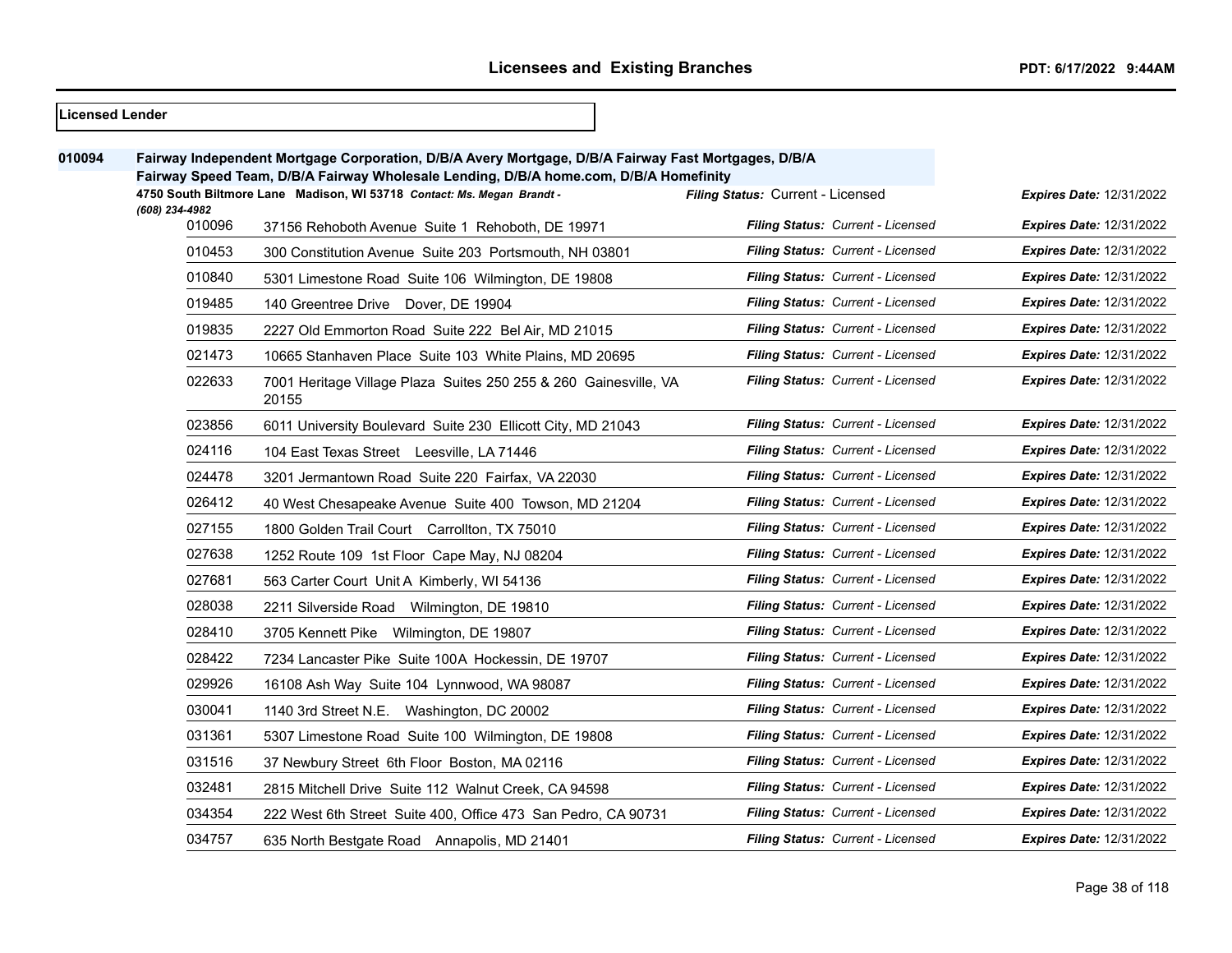| <b>Licensed Lender</b> |                                                      |                                                                                                                                                                                                                                                                        |                                          |                                 |
|------------------------|------------------------------------------------------|------------------------------------------------------------------------------------------------------------------------------------------------------------------------------------------------------------------------------------------------------------------------|------------------------------------------|---------------------------------|
| 010094                 | (608) 234-4982                                       | Fairway Independent Mortgage Corporation, D/B/A Avery Mortgage, D/B/A Fairway Fast Mortgages, D/B/A<br>Fairway Speed Team, D/B/A Fairway Wholesale Lending, D/B/A home.com, D/B/A Homefinity<br>4750 South Biltmore Lane Madison, WI 53718 Contact: Ms. Megan Brandt - | Filing Status: Current - Licensed        | <b>Expires Date: 12/31/2022</b> |
|                        | <b>Branches / Locations:</b>                         |                                                                                                                                                                                                                                                                        |                                          |                                 |
|                        | License #<br>035412                                  | <b>Address</b><br>4070 Bridgewater Parkway, Suite 1 & 3 Suite 3 Stow, OH 44224                                                                                                                                                                                         | Filing Status: Current - Licensed        | <b>Expires Date: 12/31/2022</b> |
|                        | 035489                                               | 6 North East Street Suite 201 Frederick, MD 21701                                                                                                                                                                                                                      | Filing Status: Current - Licensed        | <b>Expires Date: 12/31/2022</b> |
|                        | 036416                                               | 1420 Kettner Boulevard Suite 112 San Diego, CA 92101                                                                                                                                                                                                                   | Filing Status: Current - Licensed        | <b>Expires Date: 12/31/2022</b> |
|                        | 036529                                               | 101407 Overseas Highway Suite 25 Key Largo, FL 33037                                                                                                                                                                                                                   | Filing Status: Current - Licensed        | <b>Expires Date: 12/31/2022</b> |
|                        | 036772                                               | 12724 Gran Bay Parkway West Suite 410 Jacksonville, FL 32258                                                                                                                                                                                                           | Filing Status: Current - Licensed        | <b>Expires Date: 12/31/2022</b> |
|                        | 036992                                               | 37 West Cross Street Suite 102 Baltimore, MD 21230                                                                                                                                                                                                                     | Filing Status: Current - Licensed        | <b>Expires Date: 12/31/2022</b> |
|                        | 037138                                               | 4850 Tamiami Trail North Suite 301 Naples, FL 34103                                                                                                                                                                                                                    | <b>Filing Status: Current - Licensed</b> | <b>Expires Date: 12/31/2022</b> |
|                        | 037872                                               | 632 Pinecroft Place Clayton, NC 27520                                                                                                                                                                                                                                  | Filing Status: Current - Licensed        | <b>Expires Date: 12/31/2022</b> |
|                        | 038020                                               | 1201 N. Federal Highway Suite 2C Fort Lauderdale, FL 33304                                                                                                                                                                                                             | <b>Filing Status: Current - Licensed</b> | <b>Expires Date: 12/31/2022</b> |
|                        |                                                      | 33 Additional Locations Listed for File # 010094                                                                                                                                                                                                                       |                                          |                                 |
| 025470                 | <b>Family First Funding LLC</b>                      |                                                                                                                                                                                                                                                                        |                                          |                                 |
|                        | (732) 505-4600                                       | 44 Washington Street Suite 200 Toms River, NJ 08753 Contact: Gabriel Gillen -                                                                                                                                                                                          | Filing Status: Current - Licensed        | <b>Expires Date: 12/31/2022</b> |
|                        | 026004                                               | 200 Mineral Springs Road Suite 205 Rockaway, NJ 07866                                                                                                                                                                                                                  | Filing Status: Current - Licensed        | <b>Expires Date: 12/31/2022</b> |
|                        | 028383                                               | 280 Highway 35 Suite 400 Red Bank, NJ 07701                                                                                                                                                                                                                            | Filing Status: Current - Licensed        | <b>Expires Date: 12/31/2022</b> |
|                        | 030058                                               | 1 Professional Quadrangle Suite 1 Sparta, NJ 07871                                                                                                                                                                                                                     | Filing Status: Current - Licensed        | <b>Expires Date: 12/31/2022</b> |
|                        |                                                      | <b>3 Additional Locations Listed for File # 025470</b>                                                                                                                                                                                                                 |                                          |                                 |
| 019469                 |                                                      | FBC Mortgage, LLC, D/B/A FBC Mortgage, D/B/A Home Loans Today, D/B/A SimpleLoan, D/B/A                                                                                                                                                                                 |                                          |                                 |
|                        | simpleloan.com<br>Dunn - (407) 872-3383              | 189 South Orange Avenue Suite 970 Orlando, FL 32801 Contact: Mr. Michael                                                                                                                                                                                               | Filing Status: Current - Licensed        | <b>Expires Date: 12/31/2022</b> |
|                        | <b>Branches / Locations:</b><br>License #<br>Address |                                                                                                                                                                                                                                                                        |                                          |                                 |
|                        | 020380                                               | 1 West Church Street Suite 400, Office 403 Orlando, FL 32801                                                                                                                                                                                                           | Filing Status: Current - Licensed        | <b>Expires Date: 12/31/2022</b> |
|                        | 028627                                               | 4400 W. Sample Road Suite 230 Coconut Creek, FL 33073                                                                                                                                                                                                                  | Filing Status: Current - Licensed        | <b>Expires Date: 12/31/2022</b> |
|                        |                                                      | 2 Additional Locations Listed for File # 019469                                                                                                                                                                                                                        |                                          |                                 |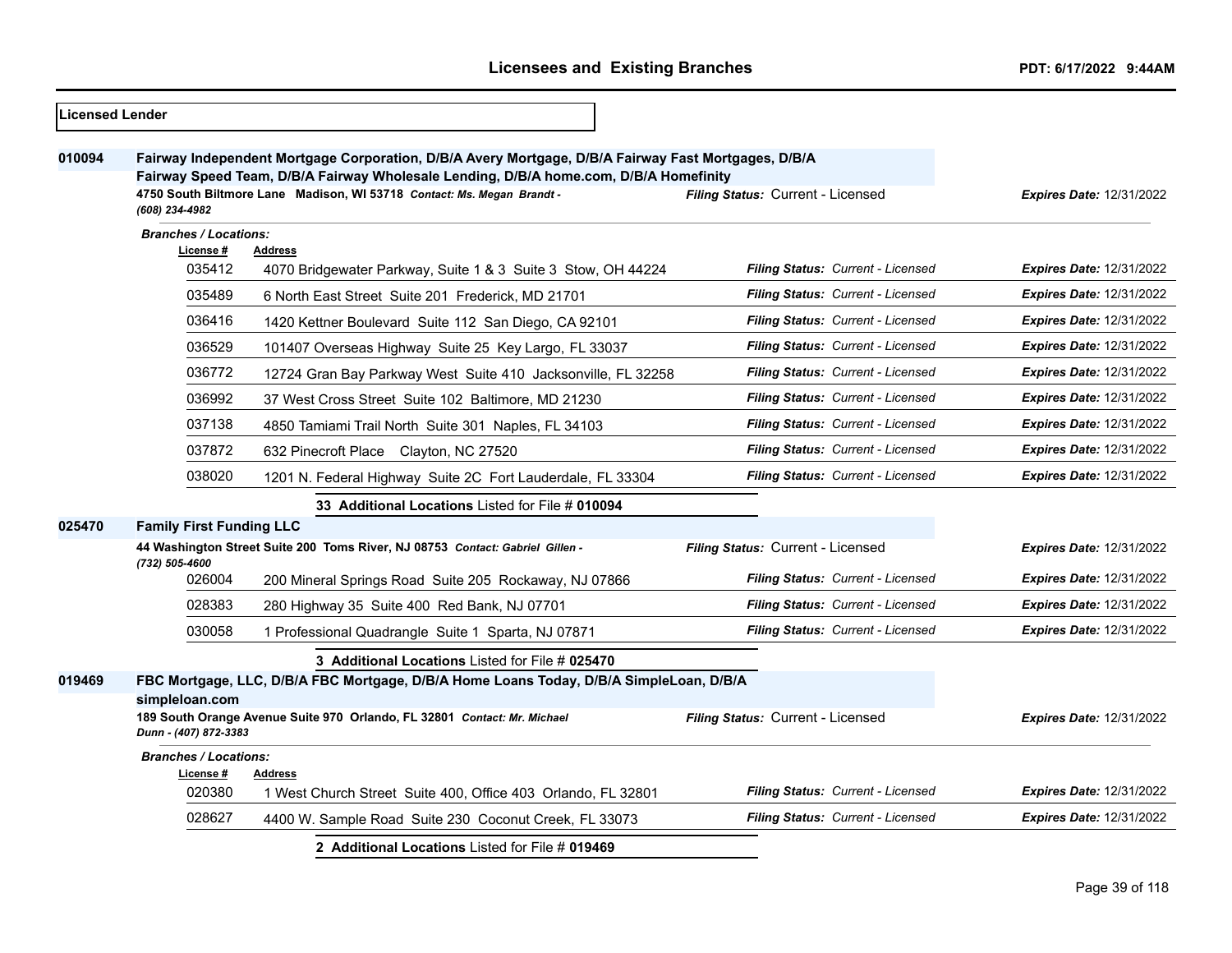| <b>Licensed Lender</b> |                                                                                                            |                                   |                                 |
|------------------------|------------------------------------------------------------------------------------------------------------|-----------------------------------|---------------------------------|
| 035888                 | <b>Fidelis Mortgage Corporation</b>                                                                        |                                   |                                 |
|                        | 1205 East King Street Lancaster, PA 17602                                                                  | Filing Status: Current - Licensed | <b>Expires Date: 12/31/2022</b> |
|                        | <b>Branches / Locations:</b>                                                                               |                                   |                                 |
|                        | License #<br><b>Address</b>                                                                                |                                   |                                 |
|                        | 037177<br>2331 Market Street Camp Hill, PA 17011                                                           | Filing Status: Current - Licensed | <b>Expires Date: 12/31/2022</b> |
|                        | 037178<br>938 Penn Avenue<br>Wyomissing, PA 19610                                                          | Filing Status: Current - Licensed | <b>Expires Date: 12/31/2022</b> |
|                        | 2 Additional Locations Listed for File # 035888                                                            |                                   |                                 |
| 020884                 | <b>Fidelity Direct Mortgage, LLC</b>                                                                       |                                   |                                 |
|                        | 555 Quince Orchard Road Suite 411 Gaithersburg, MD 20878                                                   | Filing Status: Current - Licensed | <b>Expires Date: 12/31/2022</b> |
|                        | 028009<br>11421 Cronhill Drive Suite F Owings Mills, MD 21117                                              | Filing Status: Current - Licensed | <b>Expires Date: 12/31/2022</b> |
|                        | 1 Additional Locations Listed for File # 020884                                                            |                                   |                                 |
| 6813                   | <b>Fidelity First Home Mortgage Company</b>                                                                |                                   |                                 |
|                        | 707 Bestgate Road Annapolis, MD 21401 Contact: Daniel G. Eubanks - (410)<br>266-2544                       | Filing Status: Current - Licensed | <b>Expires Date: 12/31/2022</b> |
| 026485                 | Figure Lending LLC, D/B/A Figure                                                                           |                                   |                                 |
|                        | 15720 Brixham Hill Avenue Suite 300 Charlotte, NC 28277 Contact: Daniel<br>Thomas - (628) 210-6930         | Filing Status: Current - Licensed | <b>Expires Date: 12/31/2022</b> |
|                        | 030767<br>100 West Liberty Street Suite 600 Reno, NV 89501                                                 | Filing Status: Current - Licensed | <b>Expires Date: 12/31/2022</b> |
|                        | 037444<br>111 West Port Plaza Suite 615 St. Louis, MO 63146                                                | Filing Status: Current - Licensed | <b>Expires Date: 12/31/2022</b> |
|                        | 2 Additional Locations Listed for File # 026485                                                            |                                   |                                 |
| 034754                 | Filo Mortgage, L.L.C.                                                                                      |                                   |                                 |
|                        | 555 East North Lane Building C Suite 6125 Conshohocken, PA 19428<br>Contact: Aimee Monroe - (267) 376-8266 | Filing Status: Current - Licensed | <b>Expires Date: 12/31/2022</b> |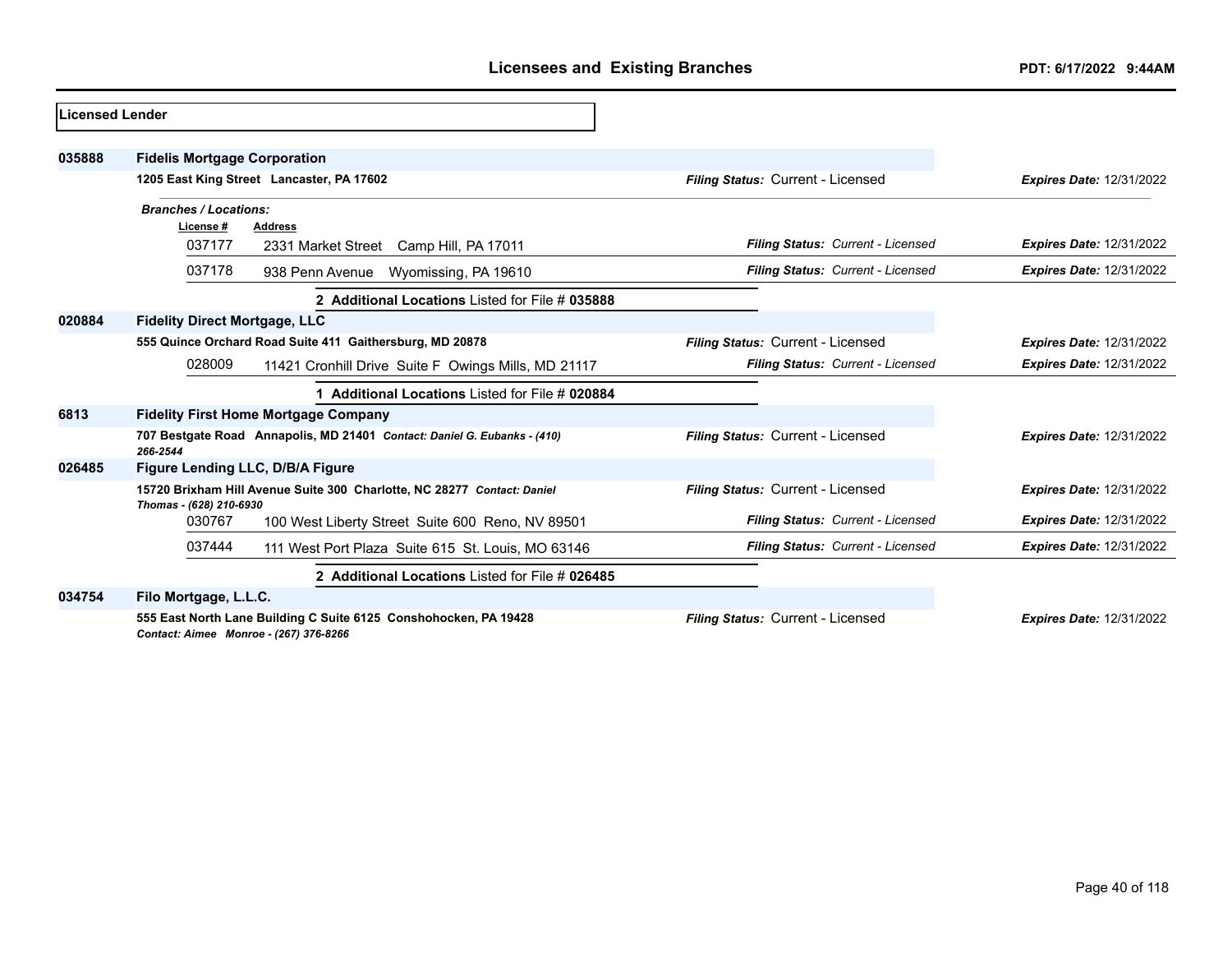# **Finance of America Mortgage LLC, D/B/A Finance of America Home Improvement, D/B/A Lending.com 1 West Elm Street Suite 450 Conshohocken, PA 19428** *Contact: Kathy Semon - (972) 999-1841 Filing Status:* Current - Licensed *Expires Date:* 12/31/2022 37 West Avenue Suite 203 Wayne, PA 19087 *Filing Status: Current - Licensed Expires Date:* 12/31/2022 6230 Fairview Road Suite 425 Charlotte, NC 28210 *Filing Status: Current - Licensed Expires Date:* 12/31/2022 120 E. 7th Avenue Suite 102 Conshohocken, PA 19428 *Filing Status: Current - Licensed Expires Date:* 12/31/2022 33 Witherspoon Street Suite #2 Princeton, NJ 08542 *Filing Status: Current - Licensed Expires Date:* 12/31/2022 400 Arcola Road Suite A5 Collegeville, PA 19426 *Filing Status: Current - Licensed Expires Date:* 12/31/2022 1 East Broad Street Suite 450 Bethlehem, PA 18018 *Filing Status: Current - Licensed Expires Date:* 12/31/2022 224 East Capitol Pierre, SD 57501 *Filing Status: Current - Licensed Expires Date:* 12/31/2022 2 Village Road Unit 11 Horsham, PA 19044 *Filing Status: Current - Licensed Expires Date:* 12/31/2022 1 West Elm Street Suite 100 Conshohocken, PA 19428 *Filing Status: Current - Licensed Expires Date:* 12/31/2022 3685 Quakerbridge Road Hamilton, NJ 08619 *Filing Status: Current - Licensed Expires Date:* 12/31/2022 3439 Brookside Road Suite 209 Stockton, CA 95219 *Filing Status: Current - Licensed Expires Date:* 12/31/2022 385 E. Roseville Road Lancaster, PA 17601 *Filing Status: Current - Licensed Expires Date:* 12/31/2022 3030 Old Ranch Parkway Suite 110 Seal Beach, CA 90740 *Filing Status: Current - Licensed Expires Date:* 12/31/2022 1 West Elm Street Suite 200 Conshohocken, PA 19428 *Filing Status: Current - Licensed Expires Date:* 12/31/2022 **14 Additional Locations** Listed for File # **2299 Finance of America Reverse LLC 8023 East 63rd Place Suite 700 Tulsa, OK 74133** *Contact: Ms. Tonya Black - (918) 236-3504 Filing Status:* Current - Licensed *Expires Date:* 12/31/2022 1801 Market Steet Suite 2670 Philadelphia, PA 19103 *Filing Status: Current - Licensed Expires Date:* 12/31/2022 11350 North Meridian Street Suites 320 and 340 Carmel, IN *Filing Status: Current - Licensed Expires Date:* 12/31/2022

**2 Additional Locations** Listed for File # **011638**

**Licensed Lender**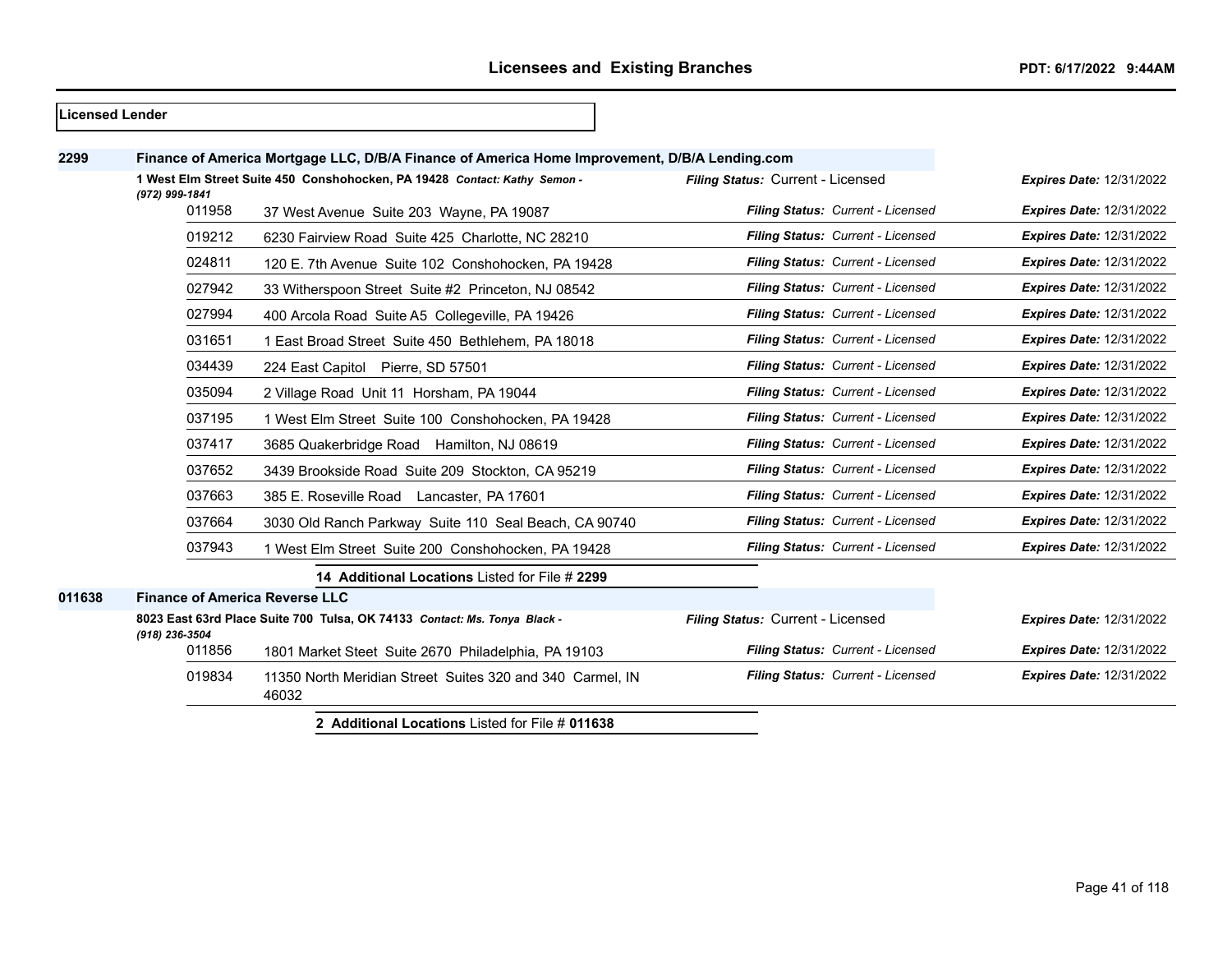| Licensed Lender |                                                     |                                                                             |                                   |                                 |
|-----------------|-----------------------------------------------------|-----------------------------------------------------------------------------|-----------------------------------|---------------------------------|
| 025065          | <b>Financial Freedom Mortgage LLC</b>               |                                                                             |                                   |                                 |
|                 | (856) 574-4650                                      | 112 W Park Drive Suite 300 Mt. Laurel, NJ 08054 Contact: Mr. Paul Terruso - | Filing Status: Current - Licensed | <b>Expires Date: 12/31/2022</b> |
|                 | <b>Branches / Locations:</b><br>License #<br>025501 | <b>Address</b><br>6700 Alexander Bell Drive Suite 200 Columbia, MD 21046    | Filing Status: Current - Licensed | <b>Expires Date: 12/31/2022</b> |
|                 |                                                     | 1 Additional Locations Listed for File # 025065                             |                                   |                                 |
| 018445          |                                                     | First Alliance Home Mortgage, LLC                                           |                                   |                                 |
|                 |                                                     | 20 Jackson Drive 2nd Floor Cranford, NJ 07016                               | Filing Status: Current - Licensed | <b>Expires Date: 12/31/2022</b> |
|                 | <b>Branches / Locations:</b><br>License #           | <b>Address</b>                                                              |                                   |                                 |
|                 | 037600                                              | 2805 Eastern Boulevard York, PA 17402                                       | Filing Status: Current - Licensed | <b>Expires Date: 12/31/2022</b> |
|                 |                                                     | 1 Additional Locations Listed for File # 018445                             |                                   |                                 |
| 5267            |                                                     | <b>First Credit Corporation of New York, Inc.</b>                           |                                   |                                 |
|                 | (518) 773-2718                                      | 21 North Main Street Gloversville, NY 12078 Contact: Mr. T. Samuel Hoye -   | Filing Status: Current - Licensed | <b>Expires Date: 12/31/2022</b> |
| 2403            |                                                     | First Guaranty Mortgage Corporation, D/B/A goodmortgage.com                 |                                   |                                 |
|                 | $(0.0)$ -                                           | 5800 Tennyson Parkway Suite 450 Plano, TX 75024 Contact: Laurie Sullivan -  | Filing Status: Current - Licensed | <b>Expires Date: 12/31/2022</b> |
|                 | 012715                                              | 277 Fairfield Road, Suite 320 Suite 319 Fairfield, NJ 07004                 | Filing Status: Current - Licensed | <b>Expires Date: 12/31/2022</b> |
|                 | 028408                                              | 5100 Buckeystown Pike Suite 250, Offices 235 and 241 Frederick,<br>MD 21704 | Filing Status: Current - Licensed | <b>Expires Date: 12/31/2022</b> |
|                 | 029825                                              | 3326 Siskey Parkway Suite 380 Matthews, NC 28105                            | Filing Status: Current - Licensed | <b>Expires Date: 12/31/2022</b> |
|                 | 037984                                              | 597 Williamsville Road Houston, DE 19954                                    | Filing Status: Current - Licensed | <b>Expires Date: 12/31/2022</b> |
|                 |                                                     | 4 Additional Locations Listed for File # 2403                               |                                   |                                 |
| 012053          |                                                     | First Heritage Financial, LLC, D/B/A First Heritage Mortgage Services       |                                   |                                 |
|                 | John Giordano - (267) 525-7911                      | 2655 Neshaminy Interplex Drive Suite 105 Trevose, PA 19053 Contact: Mr.     | Filing Status: Current - Licensed | <b>Expires Date: 12/31/2022</b> |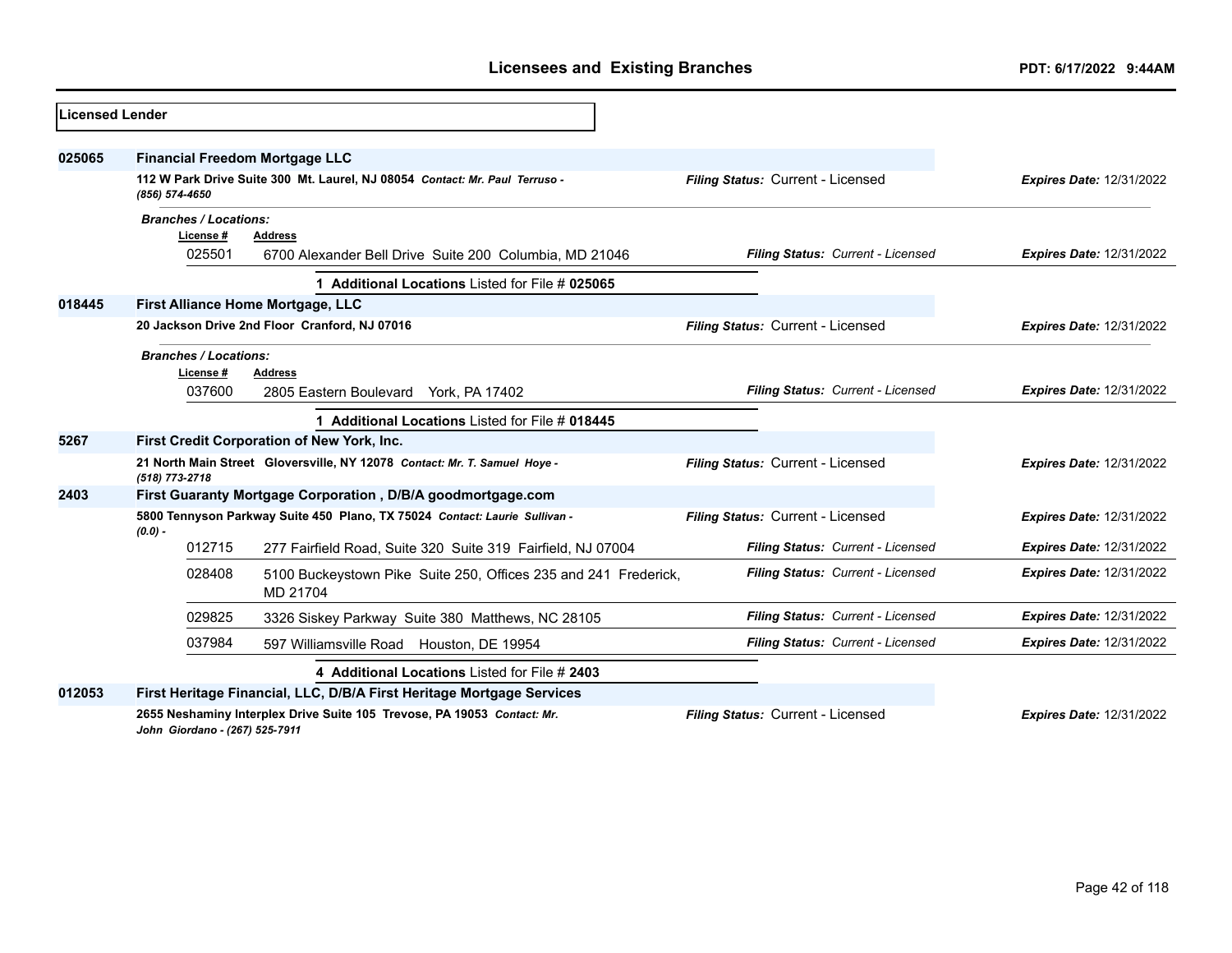|      | lLicensed Lender                                                                           |                                                        |                                          |                                 |
|------|--------------------------------------------------------------------------------------------|--------------------------------------------------------|------------------------------------------|---------------------------------|
| 8693 | <b>First Heritage Mortgage LLC</b>                                                         |                                                        |                                          |                                 |
|      | 3201 Jermantown Road Ste: 800 Fairfax, VA 22030 Contact: Mr. Alex Wish -<br>(703) 293-6145 |                                                        | <b>Filing Status: Current - Licensed</b> | <b>Expires Date: 12/31/2022</b> |
|      | <b>Branches / Locations:</b>                                                               |                                                        |                                          |                                 |
|      | License #                                                                                  | <b>Address</b>                                         |                                          |                                 |
|      | 024334                                                                                     | 116 6th Street<br>Seal Beach, CA 90740                 | Filing Status: Current - Licensed        | <b>Expires Date: 12/31/2022</b> |
|      | 024389                                                                                     | 12701 Marblestone Drive Suite 110 Woodbridge, VA 22192 | <b>Filing Status: Current - Licensed</b> | <b>Expires Date: 12/31/2022</b> |
|      | 9019                                                                                       | 6901 Rockledge Drive Suite 200 Bethesda, MD 20817      | Filing Status: Current - Licensed        | <b>Expires Date: 12/31/2022</b> |
|      |                                                                                            | 3 Additional Locations Listed for File # 8693          |                                          |                                 |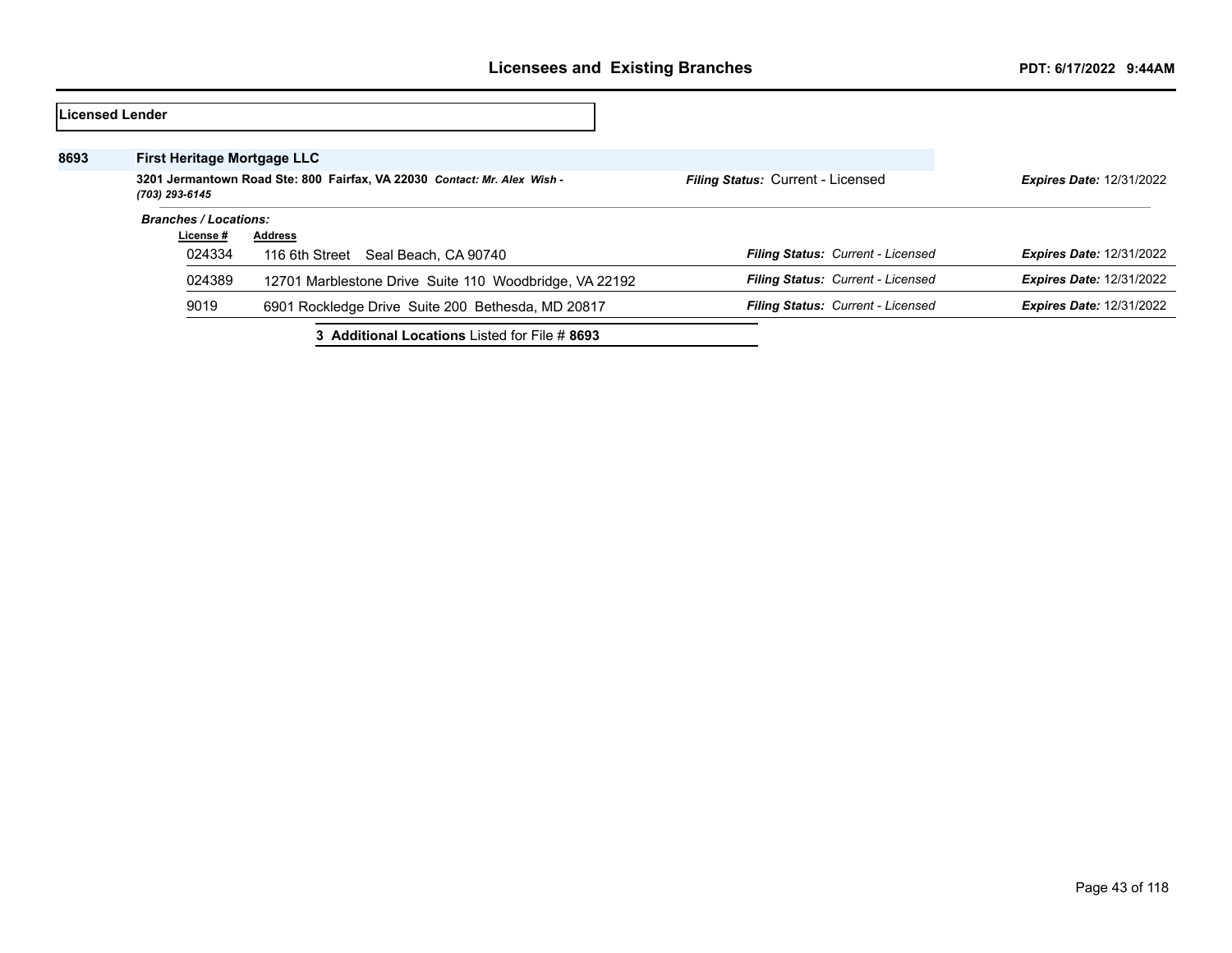|        | Licensed Lender |                              |                                                                            |                                   |                                 |
|--------|-----------------|------------------------------|----------------------------------------------------------------------------|-----------------------------------|---------------------------------|
| 2344   |                 |                              | <b>First Home Mortgage Corporation</b>                                     |                                   |                                 |
|        | $(0.0) -$       |                              | 6211 Greenleigh Avenue Suite 300 Baltimore, MD 21220 Contact: Heidi Ford - | Filing Status: Current - Licensed | <b>Expires Date: 12/31/2022</b> |
|        |                 | 009942                       | 900 Bestgate Road Suite 310 Annapolis, MD 21401                            | Filing Status: Current - Licensed | Expires Date: 12/31/2022        |
|        |                 | 011005                       | 375 West Padonia Road Ste 201 Timonium, MD 21093                           | Filing Status: Current - Licensed | <b>Expires Date: 12/31/2022</b> |
|        |                 | 011717                       | 8638 Veterans's Highway Suite 300 Millersville, MD 21108                   | Filing Status: Current - Licensed | <b>Expires Date: 12/31/2022</b> |
|        |                 | 012198                       | 231 Najoles Road Suite 235 Millersville, MD 21108                          | Filing Status: Current - Licensed | Expires Date: 12/31/2022        |
|        |                 | 012210                       | 6200 Coastal Highway Suite 301 Ocean City, MD 21842                        | Filing Status: Current - Licensed | <b>Expires Date: 12/31/2022</b> |
|        |                 | 018121                       | 9697 Main Street Suite B Fairfax, VA 22031                                 | Filing Status: Current - Licensed | Expires Date: 12/31/2022        |
|        |                 | 018173                       | 1200 Butterworth Court Lower Level Unit A Stevensville, MD<br>21666        | Filing Status: Current - Licensed | <b>Expires Date: 12/31/2022</b> |
|        |                 | 019475                       | 2810 Laurian Lane Suite 100 Dunkirk, MD 20754                              | Filing Status: Current - Licensed | <b>Expires Date: 12/31/2022</b> |
|        |                 | 024624                       | 7910 Woodmont Avenue Suite 1330 Bethesda, MD 20814                         | Filing Status: Current - Licensed | Expires Date: 12/31/2022        |
|        |                 | 025417                       | 2700 Lighthouse Point East Suite 340 Baltimore, MD 21224                   | Filing Status: Current - Licensed | <b>Expires Date: 12/31/2022</b> |
|        |                 | 027406                       | 2200 Defense Highway Suite 400 Crofton, MD 21114                           | Filing Status: Current - Licensed | <b>Expires Date: 12/31/2022</b> |
|        |                 | 028303                       | 435 N. Dupont Highway Dover, DE 19901                                      | Filing Status: Current - Licensed | <b>Expires Date: 12/31/2022</b> |
|        |                 | 029256                       | 11000 Broken Land Parkway Suite 105 Columbia, MD 21044                     | Filing Status: Current - Licensed | <b>Expires Date: 12/31/2022</b> |
|        |                 | 034759                       | 8401 Connecticut Avenue Suite 1100 Chevy Chase, MD 20815                   | Filing Status: Current - Licensed | <b>Expires Date: 12/31/2022</b> |
|        |                 | 3613                         | 111 North West Street Ste C Easton, MD 21601                               | Filing Status: Current - Licensed | <b>Expires Date: 12/31/2022</b> |
|        |                 | 5927                         | 800 East Main Street Salisbury, MD 21804                                   | Filing Status: Current - Licensed | <b>Expires Date: 12/31/2022</b> |
|        |                 | 8300                         | 122 South Main Street Bel Air, MD 21014                                    | Filing Status: Current - Licensed | <b>Expires Date: 12/31/2022</b> |
|        |                 |                              | 17 Additional Locations Listed for File # 2344                             |                                   |                                 |
| 027938 |                 |                              | First Money In, LLC, D/B/A Liberty Loans                                   |                                   |                                 |
|        | (817) 845-0354  |                              | 589 North DuPont Highway Dover, DE 19901 Contact: John Turner-Bloss -      | Filing Status: Current - Licensed | Expires Date: 12/31/2022        |
|        |                 | <b>Branches / Locations:</b> |                                                                            |                                   |                                 |
|        |                 | License #<br>030485          | <b>Address</b><br>4538 Kirkwood Highway<br>Wilmington, DE 19808            | Filing Status: Current - Licensed | <b>Expires Date: 12/31/2022</b> |

**1 Additional Locations** Listed for File # **027938**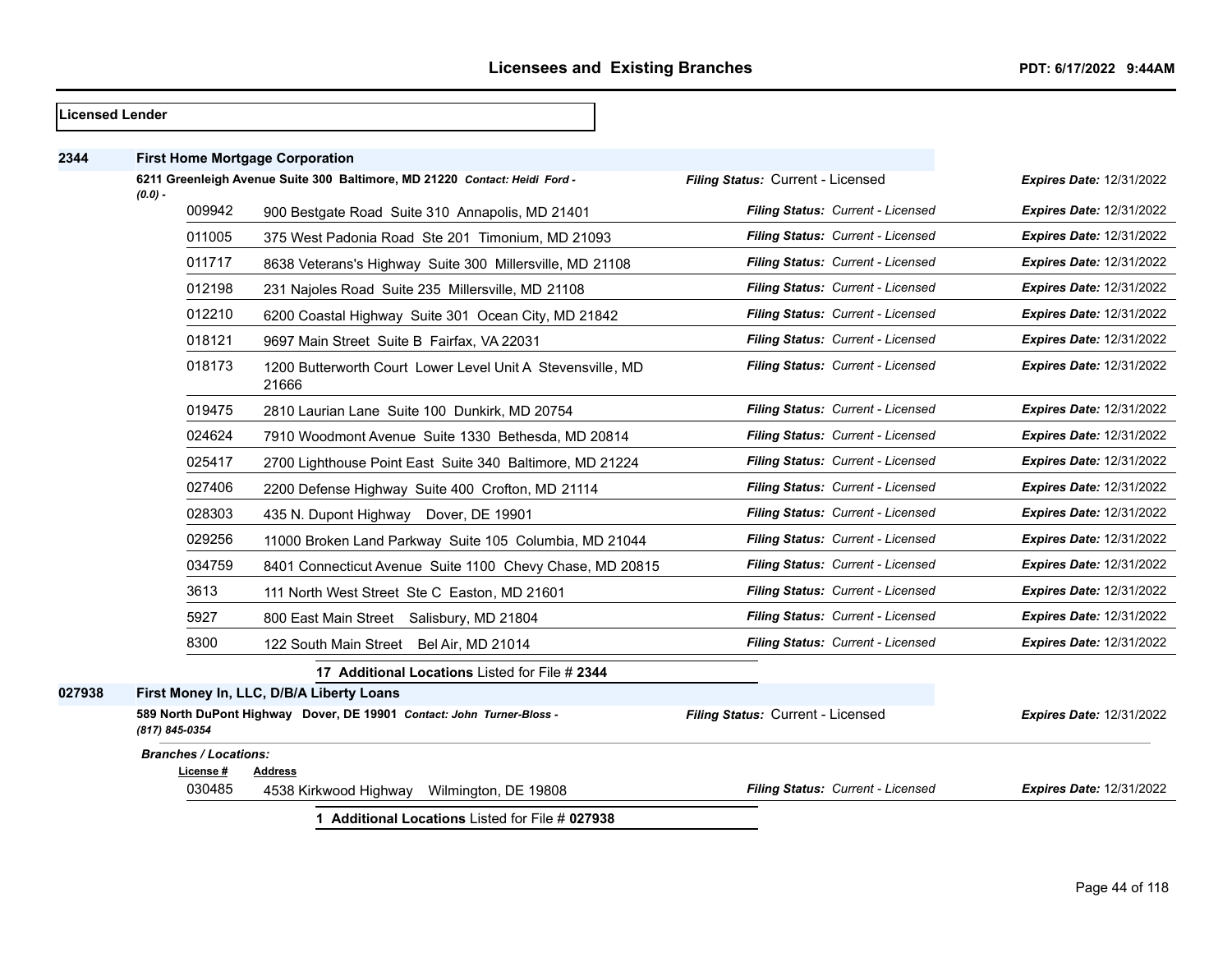| Licensed Lender |                                                                                                                                         |                                   |                                 |
|-----------------|-----------------------------------------------------------------------------------------------------------------------------------------|-----------------------------------|---------------------------------|
| 030974          | <b>First Option Mortgage, LLC</b>                                                                                                       |                                   |                                 |
|                 | 1100 Circle 75 Parkway SE Suite 300 Atlanta, GA 30339-3024 Contact: Mr. Kurt<br>Nikolai - (770) 423-8203                                | Filing Status: Current - Licensed | <b>Expires Date: 12/31/2022</b> |
| 5783            | <b>First Savings Mortgage Corporation</b>                                                                                               |                                   |                                 |
|                 | 8444 Westpark Drive 4th Floor McLean, VA 22102 Contact: David S Alden - (703)<br>827-4683                                               | Filing Status: Current - Licensed | <b>Expires Date: 12/31/2022</b> |
|                 | <b>Branches / Locations:</b><br>License #<br><b>Address</b><br>5893<br>6550 Rock Spring Drive Suite 300 Bethesda, MD 20817              | Filing Status: Current - Licensed | <b>Expires Date: 12/31/2022</b> |
|                 | 1 Additional Locations Listed for File # 5783                                                                                           |                                   |                                 |
| 012807          | FirstKey Mortgage, LLC                                                                                                                  |                                   |                                 |
|                 | 900 Third Avenue Suite 500 New York, NY 10022 Contact: Mr. Patrick Fleming -<br>(646) 362-6493                                          | Filing Status: Current - Licensed | <b>Expires Date: 12/31/2022</b> |
| 021610          | <b>Flagship Credit Acceptance LLC</b>                                                                                                   |                                   |                                 |
|                 | 3 Christy Drive Suite 201 Chadds Ford, PA 19317 Contact: Kenneth J. Sicinski -<br>(610) 717-1911                                        | Filing Status: Current - Licensed | <b>Expires Date: 12/31/2022</b> |
|                 | <b>Branches / Locations:</b>                                                                                                            |                                   |                                 |
|                 | License#<br><b>Address</b><br>021611<br>1234 Lakeshore Drive Suite 300 Coppell, TX 75019                                                | Filing Status: Current - Licensed | <b>Expires Date: 12/31/2022</b> |
|                 | 021613<br>4415 S Wendler Drive Suite 121 Tempe, AZ 85282                                                                                | Filing Status: Current - Licensed | <b>Expires Date: 12/31/2022</b> |
|                 | 2 Additional Locations Listed for File # 021610                                                                                         |                                   |                                 |
| 029803          | Flexible Loans of Delaware, LLC, D/B/A Perch, D/B/A Perch Loans                                                                         |                                   |                                 |
|                 | 750 Shipyard Drive Suite 300 Wilmington, DE 19801 Contact: Mr. David<br>Bennett - (864) 515-5600                                        | Filing Status: Current - Licensed | <b>Expires Date: 12/31/2021</b> |
| 024344          | <b>ForeverCar Consumer Credit, LLC</b>                                                                                                  |                                   |                                 |
|                 | 954 W Washington Boulevard Suite 340 Chicago, IL 60607 Contact: Paul<br>Barbato - (608) 665-7936                                        | Filing Status: Current - Licensed | <b>Expires Date: 12/31/2022</b> |
| 020058          | <b>Freedom Loan Services Corporation</b>                                                                                                |                                   |                                 |
|                 | 10500 Kincaid Drive Suite 11 Fishers, IN 46037 Contact: Naoimi Nieto - (856)<br>554-1514                                                | Filing Status: Current - Licensed | <b>Expires Date: 12/31/2022</b> |
|                 | <b>Branches / Locations:</b>                                                                                                            |                                   |                                 |
|                 | License #<br><b>Address</b>                                                                                                             |                                   |                                 |
|                 | 038327<br>9th Floor, Virgo Building, Block B, Bagmane Constellation<br>Business Park, Outer Ring Rd Bengaluru, Karnataka, International | Filing Status: Current - Licensed | <b>Expires Date: 12/31/2022</b> |
|                 | 1 Additional Locations Listed for File # 020058                                                                                         |                                   |                                 |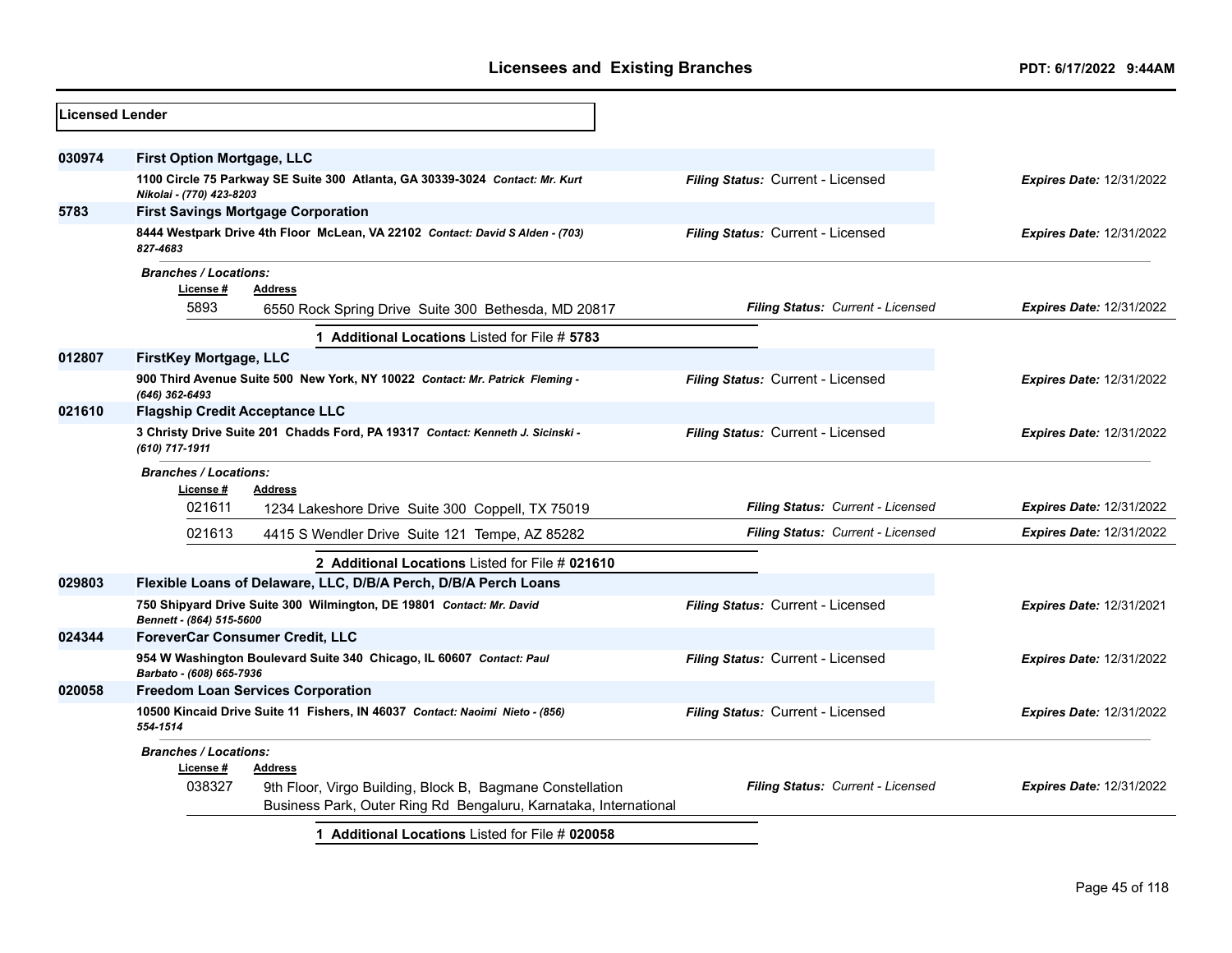#### **Licensed Lender**

| 1603   | <b>Freedom Mortgage Corporation</b> |                                                                                      |                                   |                                 |
|--------|-------------------------------------|--------------------------------------------------------------------------------------|-----------------------------------|---------------------------------|
|        |                                     | 951 Yamato Road Suite 175 Boca Raton, FL 33431                                       | Filing Status: Current - Licensed | <b>Expires Date: 12/31/2022</b> |
|        | 020210                              | 7120 Samuel Morse Drive Suite #130 Columbia, MD 21046                                | Filing Status: Current - Licensed | <b>Expires Date: 12/31/2022</b> |
|        | 021766                              | 1100 West Grove Parkway Suite 101 Tempe, AZ 85283                                    | Filing Status: Current - Licensed | <b>Expires Date: 12/31/2022</b> |
|        | 022085                              | 100 North Citrus Street Suite 340 West Covina, CA 91791                              | Filing Status: Current - Licensed | <b>Expires Date: 12/31/2022</b> |
|        | 023400                              | 20 Lake Center 401 Route 73 Marlton, NJ 08053                                        | Filing Status: Current - Licensed | <b>Expires Date: 12/31/2022</b> |
|        | 023418                              | 801 Douglas Avenue Suite 200 Altamonte Springs, FL 32714                             | Filing Status: Current - Licensed | <b>Expires Date: 12/31/2022</b> |
|        | 026800                              | 8787 Baypine Road 5th Floor Jacksonville, FL 32256                                   | Filing Status: Current - Licensed | <b>Expires Date: 12/31/2022</b> |
|        | 028053                              | 9275 Sky Park Court Suite 400 San Diego, CA 92123                                    | Filing Status: Current - Licensed | <b>Expires Date: 12/31/2022</b> |
|        | 028354                              | 625 W. Ridge Pike Building C Conshohocken, PA 19428                                  | Filing Status: Current - Licensed | <b>Expires Date: 12/31/2022</b> |
|        | 028728                              | 6500 International Parkway Suite 1800 Plano, TX 75093                                | Filing Status: Current - Licensed | <b>Expires Date: 12/31/2022</b> |
|        | 028780                              | 907 Pleasant Valley Avenue Suite 3 Mount Laurel, NJ 08054                            | Filing Status: Current - Licensed | <b>Expires Date: 12/31/2022</b> |
|        | 029406                              | 1400 E. Newport Center Drive 1st Floor Deerfield Beach, FL<br>33442                  | Filing Status: Current - Licensed | <b>Expires Date: 12/31/2022</b> |
|        | 030784                              | 446 Wrenplace Road Suite 210 Fort Mill, SC 29715                                     | Filing Status: Current - Licensed | Expires Date: 12/31/2022        |
|        | 031480                              | 6100 Oak Tree Boulevard Suite 200, Office 241 Independence,<br>OH 44131              | Filing Status: Current - Licensed | <b>Expires Date: 12/31/2022</b> |
|        | 031683                              | Plaza Tower 1, 600 Anton Boulevard 11th Floor, Office 1119 C<br>Costa Mesa, CA 92626 | Filing Status: Current - Licensed | <b>Expires Date: 12/31/2022</b> |
|        | 031830                              | 8875 Hidden River Parkway Suite 300, Office 373 Tampa, FL<br>33637                   | Filing Status: Current - Licensed | <b>Expires Date: 12/31/2022</b> |
|        | 032483                              | 871 Coronado Center Drive Suite 200, Office 265 Henderson, NV<br>89052               | Filing Status: Current - Licensed | Expires Date: 12/31/2022        |
|        | 034741                              | 301 Harper Drive Moorestown, NJ 08057                                                | Filing Status: Current - Licensed | <b>Expires Date: 12/31/2022</b> |
|        | 034937                              | 8196 SW Hall Boulevard Suite 212 Beaverton, OR 97008                                 | Filing Status: Current - Licensed | <b>Expires Date: 12/31/2022</b> |
|        | 9616                                | 10500 Kincaid Drive Suite 300 Fishers, IN 46037                                      | Filing Status: Current - Licensed | <b>Expires Date: 12/31/2022</b> |
|        |                                     | 19 Additional Locations Listed for File # 1603                                       |                                   |                                 |
| 026674 |                                     | <b>Funding Resources Mortgage Corporation</b>                                        |                                   |                                 |
|        |                                     |                                                                                      |                                   |                                 |

**777 Passaic Avenue Suite 220 Clifton, NJ 07012** *Contact: Ms. Judith Sebbag - (973) 249-7878*

*Filing Status:* Current - Licensed *Expires Date:* 12/31/2022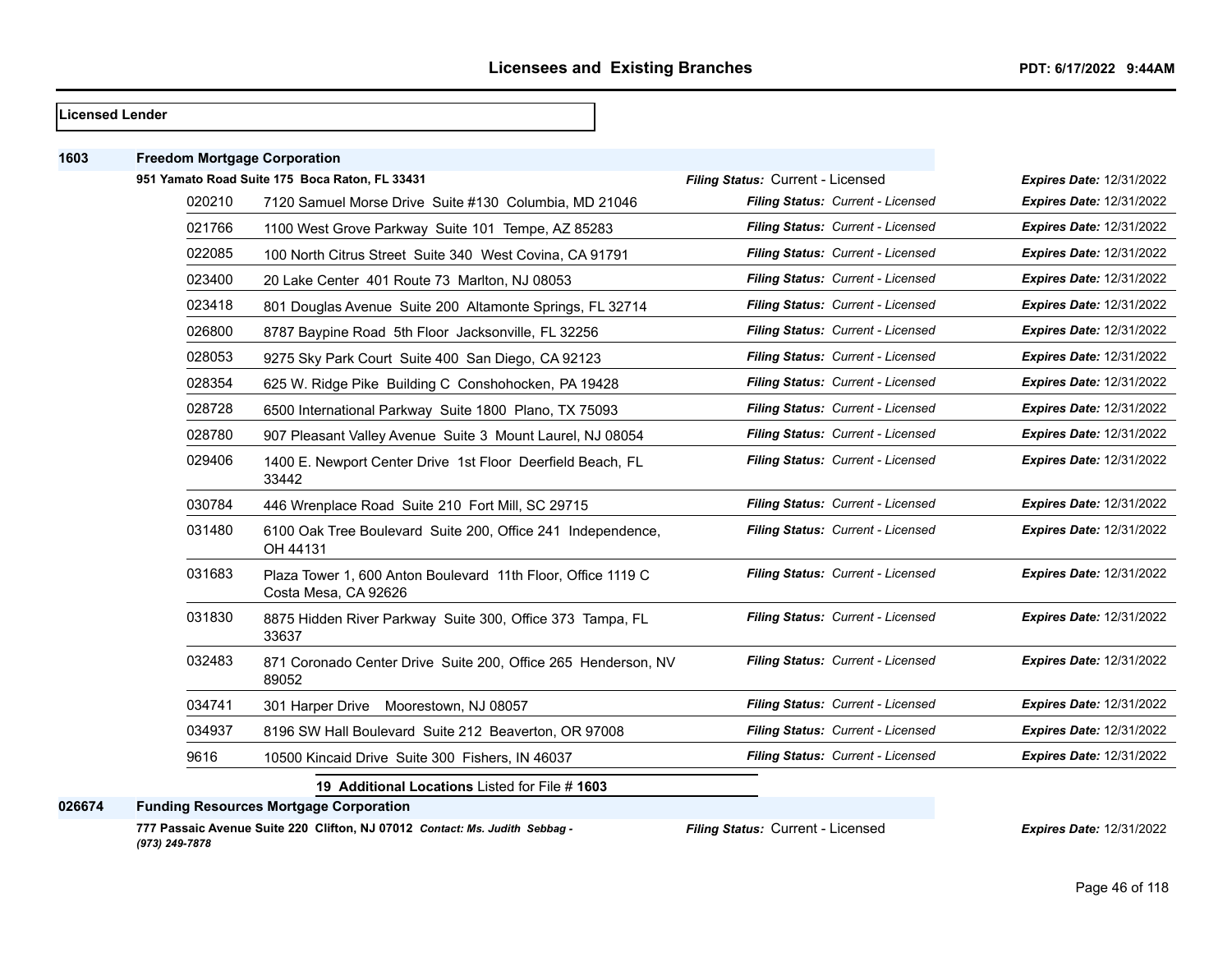| Licensed Lender |                                 |                                                                              |                                   |                                 |
|-----------------|---------------------------------|------------------------------------------------------------------------------|-----------------------------------|---------------------------------|
| 035524          | <b>Funding University, Inc.</b> |                                                                              |                                   |                                 |
|                 | Tarkenton - (404) 915-6655      | 309 East Paces Ferry Road NE Suite 400 Atlanta, GA 30305 Contact: Jean R.    | Filing Status: Current - Licensed | <b>Expires Date: 12/31/2022</b> |
| 030667          |                                 | Garden State Home Loans Incorporated, D/B/A TipTop Mortgage                  |                                   |                                 |
|                 | DeJoseph - (609) 216-7912       | 2091 Springdale Road Suite 16 Cherry Hill, NJ 08003 Contact: Mr. Justin      | Filing Status: Current - Licensed | <b>Expires Date: 12/31/2022</b> |
| 020222          | <b>Geneva Financial, LLC</b>    |                                                                              |                                   |                                 |
|                 |                                 | 180 S Arizona Avenue Suite 310 Chandler, AZ 85225                            | Filing Status: Current - Licensed | <b>Expires Date: 12/31/2022</b> |
|                 | 026528                          | 44809 Fern Circle Temecula, CA 92592                                         | Filing Status: Current - Licensed | <b>Expires Date: 12/31/2022</b> |
|                 | 029454                          | 98 Inverness Dr East Suite 140 Englewood, CO 80112                           | Filing Status: Current - Licensed | <b>Expires Date: 12/31/2022</b> |
|                 | 038161                          | 10220 SW Greenburg Road Suite 140 Portland, OR 97223                         | Filing Status: Current - Licensed | <b>Expires Date: 12/31/2022</b> |
|                 |                                 | 3 Additional Locations Listed for File # 020222                              |                                   |                                 |
| 029956          |                                 | <b>GENHOME MORTGAGE CORPORATION</b>                                          |                                   |                                 |
|                 | 561-0412                        | 2300 Main Street 4th Floor Irvine, CA 92614 Contact: Jeffrey Del Rey - (949) | Filing Status: Current - Licensed | <b>Expires Date: 12/31/2022</b> |
|                 | <b>Branches / Locations:</b>    |                                                                              |                                   |                                 |
|                 | License #                       | Address                                                                      |                                   |                                 |
|                 | 036525                          | 2600 North Central Expressway Suite 600 Richardson, TX 75080                 | Filing Status: Current - Licensed | <b>Expires Date: 12/31/2022</b> |
|                 |                                 | Additional Locations Listed for File # 029956                                |                                   |                                 |
| 010994          | <b>GITSIT SOLUTIONS, LLC</b>    |                                                                              |                                   |                                 |
|                 |                                 | 333 South Anita Drive Suite 400 Orange, CA 92868 Contact: Jan Zemanek -      | Filing Status: Current - Licensed | <b>Expires Date: 12/31/2022</b> |
|                 | (888) 566-3287<br>027438        | 39303 Country Club Drive Suite A-1 Farmington Hills, MI 48331                | Filing Status: Current - Licensed | <b>Expires Date: 12/31/2022</b> |
|                 |                                 | 1 Additional Locations Listed for File # 010994                              |                                   |                                 |
| 019170          |                                 | <b>Glendenning Mortgage Corporation</b>                                      |                                   |                                 |
|                 |                                 | 81 East Water Street Suite 3A Toms River, NJ 08753                           | Filing Status: Current - Licensed | <b>Expires Date: 12/31/2022</b> |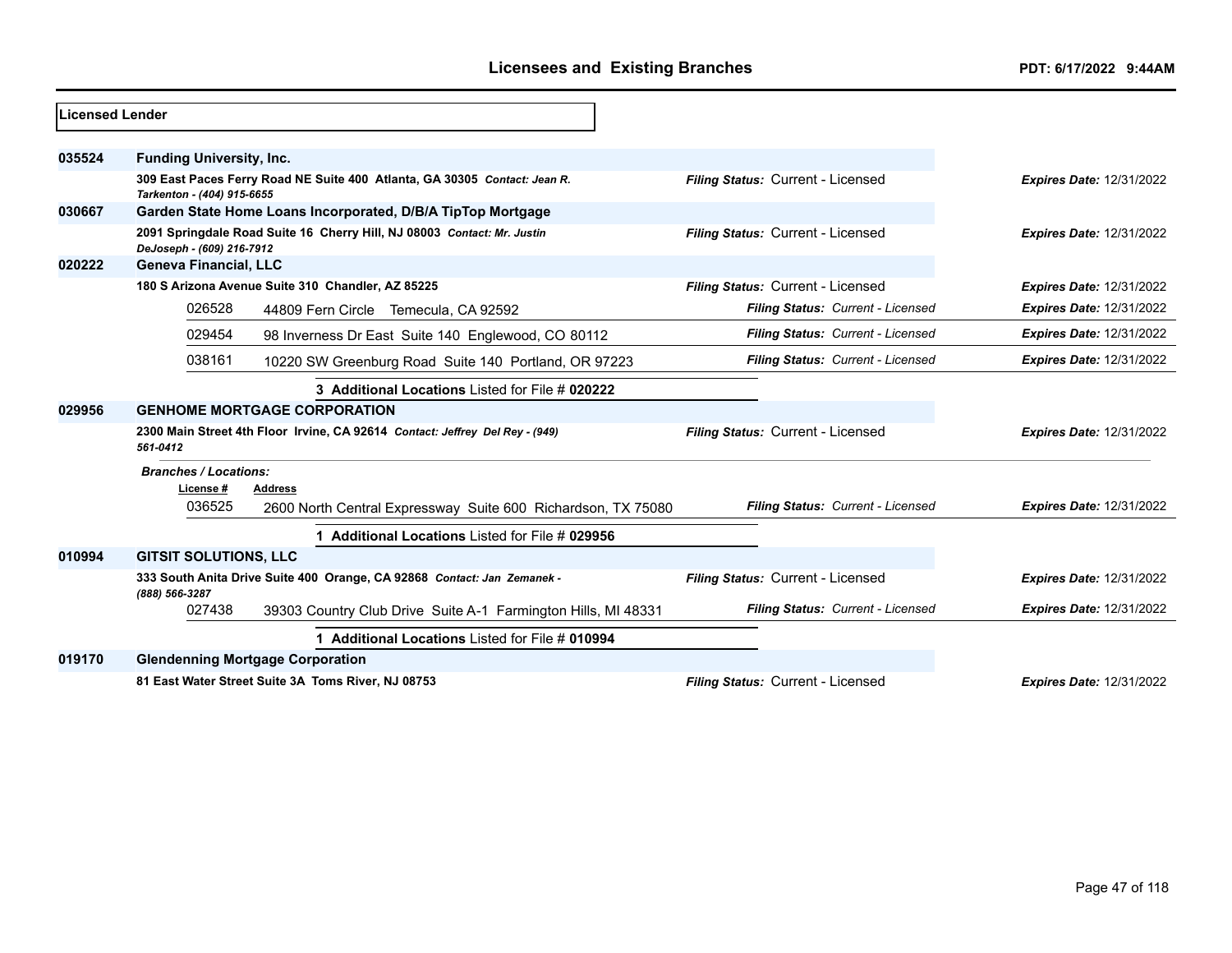| Licensed Lender |                                                                                          |                                                                            |                                   |                                 |
|-----------------|------------------------------------------------------------------------------------------|----------------------------------------------------------------------------|-----------------------------------|---------------------------------|
| 4504            | Go Mortgage, LLC, D/B/A Go Mortgage                                                      |                                                                            |                                   |                                 |
|                 | 15430 West Capitol Drive Brookfield, WI 53005 Contact: Deborah Beier - (262)<br>901-1451 |                                                                            | Filing Status: Current - Licensed | <b>Expires Date: 12/31/2022</b> |
|                 | 017961                                                                                   | 8125 Haddington Court Fairfax Station, VA 22039                            | Filing Status: Current - Licensed | <b>Expires Date: 12/31/2022</b> |
|                 | 020726                                                                                   | 56 West Main Street Plaza 273, Suite 204 Christiana, DE 19702              | Filing Status: Current - Licensed | <b>Expires Date: 12/31/2022</b> |
|                 | 037121                                                                                   | 1286 Jungermann Road Suite A St. Peters, MO 63376                          | Filing Status: Current - Licensed | <b>Expires Date: 12/31/2022</b> |
|                 | 038003                                                                                   | 302 East Main Street Suite 202 Carnegie, PA 15106                          | Filing Status: Current - Licensed | Expires Date: 12/31/2022        |
|                 | 038004                                                                                   | One International Boulevard Suite 400 Mahwah, NJ 07495                     | Filing Status: Current - Licensed | <b>Expires Date: 12/31/2022</b> |
|                 |                                                                                          | 5 Additional Locations Listed for File #4504                               |                                   |                                 |
| 018071          | GoodLeap, LLC                                                                            |                                                                            |                                   |                                 |
|                 | (916) 772-9001                                                                           | 8781 Sierra College Boulevard Roseville, CA 95661 Contact: John Walker -   | Filing Status: Current - Licensed | <b>Expires Date: 12/31/2022</b> |
|                 | 020538                                                                                   | 150 Progress Suite 200 Irvine, CA 92618                                    | Filing Status: Current - Licensed | <b>Expires Date: 12/31/2022</b> |
|                 | 021716                                                                                   | 8888 East Raintree Drive Suite 100 Scottsdale, AZ 85260                    | Filing Status: Current - Licensed | <b>Expires Date: 12/31/2022</b> |
|                 | 025910                                                                                   | 1000 Enterprise Way Suite 200 Roseville, CA 95678                          | Filing Status: Current - Licensed | <b>Expires Date: 12/31/2022</b> |
|                 | 035535                                                                                   | 7160 North Dallas Parkway Suite 200 Plano, TX 75024                        | Filing Status: Current - Licensed | <b>Expires Date: 12/31/2022</b> |
|                 |                                                                                          | 4 Additional Locations Listed for File # 018071                            |                                   |                                 |
| 019408          | GreenBox Loans, Inc.                                                                     |                                                                            |                                   |                                 |
|                 | Rodriguez - (213) 235-4220                                                               | 3250 Wilshire Boulevard Suite 1900 Los Angeles, CA 90010 Contact: Jem      | Filing Status: Current - Licensed | <b>Expires Date: 12/31/2022</b> |
| 1613            |                                                                                          | <b>Greentree Mortgage Company, Limited Partnership</b>                     |                                   |                                 |
|                 | (856) 596-8858                                                                           | 2 Eastwick Drive Suite 300 Gibbsboro, NJ 08026 Contact: Mr. John Mirenda - | Filing Status: Current - Licensed | <b>Expires Date: 12/31/2022</b> |
|                 | <b>Branches / Locations:</b>                                                             |                                                                            |                                   |                                 |
|                 | License #<br>019649                                                                      | Address<br>5001 Route 42 Unit 204 Turnersville, NJ 08012                   | Filing Status: Current - Licensed | <b>Expires Date: 12/31/2022</b> |
|                 | 020023                                                                                   | 5 Perina Boulevard Suite 200 Cherry Hill, NJ 08003                         | Filing Status: Current - Licensed | <b>Expires Date: 12/31/2022</b> |
|                 | 026309                                                                                   | 140 Bridgeton Pike Suite 1 Mantua, NJ 08051                                | Filing Status: Current - Licensed | <b>Expires Date: 12/31/2022</b> |
|                 | 034008                                                                                   | 930 Old Harmony Road Suite E-1 Newark, DE 19713                            | Filing Status: Current - Licensed | <b>Expires Date: 12/31/2022</b> |
|                 |                                                                                          | 4 Additional Locations Listed for File # 1613                              |                                   |                                 |
| 030649          | <b>Greenway Funding Group, Inc.</b>                                                      |                                                                            |                                   |                                 |
|                 | (301) 468-7068                                                                           | 7811 Montrose Road Suite 430 Potomac, MD 20854 Contact: Mr. Daniel Kim -   | Filing Status: Current - Licensed | <b>Expires Date: 12/31/2022</b> |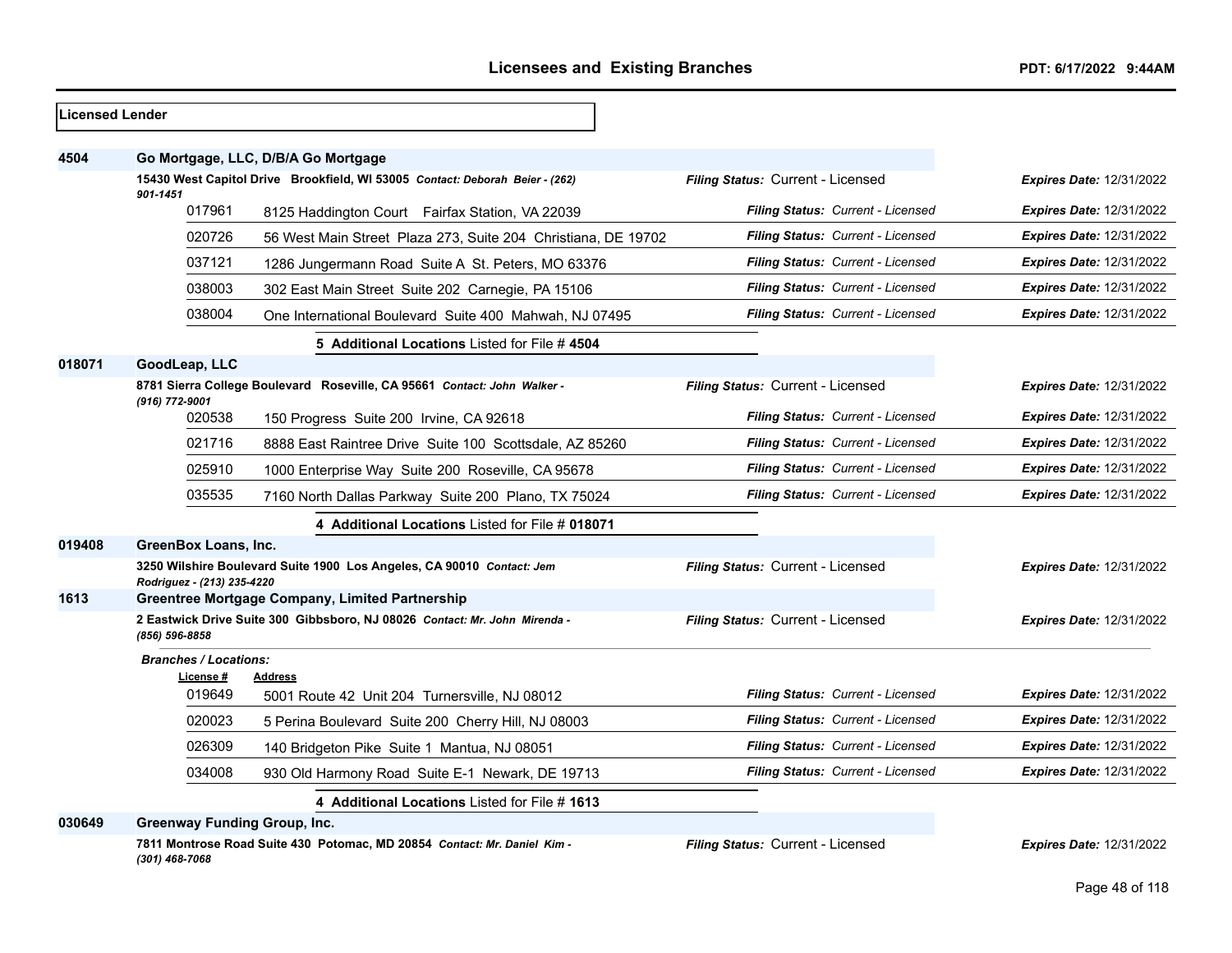| <b>Licensed Lender</b> |                                                                                            |                                                                                      |                                   |                                 |
|------------------------|--------------------------------------------------------------------------------------------|--------------------------------------------------------------------------------------|-----------------------------------|---------------------------------|
| 028866                 |                                                                                            | <b>Greenway Mortgage Funding Corp.</b>                                               |                                   |                                 |
|                        | 107 Tindall Road Suite 14 Middletown, NJ 07748 Contact: Mr. John Mauro -<br>(732) 832-2967 |                                                                                      | Filing Status: Current - Licensed | <b>Expires Date: 12/31/2022</b> |
| 023968                 | <b>Guaranteed Rate Affinity, LLC</b>                                                       |                                                                                      |                                   |                                 |
|                        | (773) 516-6982                                                                             | 1800 West Larchmont Avenue Chicago, IL 60613 Contact: Rebecca Blabolil -             | Filing Status: Current - Licensed | <b>Expires Date: 12/31/2022</b> |
|                        | <b>Branches / Locations:</b>                                                               |                                                                                      |                                   |                                 |
|                        | License #                                                                                  | <b>Address</b>                                                                       |                                   |                                 |
|                        | 024958                                                                                     | 12207 Coastal Highway Suite D Ocean City, MD 21842                                   | Filing Status: Current - Licensed | <b>Expires Date: 12/31/2022</b> |
|                        | 025240                                                                                     | 2000 Midlantic Avenue Suite 410 Mount Laurel, NJ 08054                               | Filing Status: Current - Licensed | <b>Expires Date: 12/31/2022</b> |
|                        | 026072                                                                                     | 325 Chestnut Street Suite 1300 Philadelphia, PA 19106                                | Filing Status: Current - Licensed | <b>Expires Date: 12/31/2022</b> |
|                        | 027005                                                                                     | 6405 Coastal Highway Ocean City, MD 21842                                            | Filing Status: Current - Licensed | <b>Expires Date: 12/31/2022</b> |
|                        | 027619                                                                                     | 3915 Market Street Camp Hill, PA 17011                                               | Filing Status: Current - Licensed | Expires Date: 12/31/2022        |
|                        | 028076                                                                                     | 170 Jennifer Road Suite 102 Annapolis, MD 21401                                      | Filing Status: Current - Licensed | <b>Expires Date: 12/31/2022</b> |
|                        | 028151                                                                                     | 609 East Baltimore Pike Media, PA 19063                                              | Filing Status: Current - Licensed | <b>Expires Date: 12/31/2022</b> |
|                        | 030809                                                                                     | 5349 Limestone Road Wilmington, DE 19808                                             | Filing Status: Current - Licensed | <b>Expires Date: 12/31/2022</b> |
|                        | 031481                                                                                     | 6031 University Boulevard Suite 100 Ellicott City, MD 21043                          | Filing Status: Current - Licensed | <b>Expires Date: 12/31/2022</b> |
|                        | 033121                                                                                     | 1131 S Salisbury Boulevard Suite B Salisbury, MD 21801                               | Filing Status: Current - Licensed | <b>Expires Date: 12/31/2022</b> |
|                        | 033191                                                                                     | 800 Kenilworth Avenue Suite 828 Towson, MD 21204                                     | Filing Status: Current - Licensed | <b>Expires Date: 12/31/2022</b> |
|                        | 033402                                                                                     | 1411 South Salisbury Boulevard Suite C Salisbury, MD 21801                           | Filing Status: Current - Licensed | <b>Expires Date: 12/31/2022</b> |
|                        | 034007                                                                                     | 54 E. 26th Street Chicago, IL 60616                                                  | Filing Status: Current - Licensed | <b>Expires Date: 12/31/2022</b> |
|                        | 035199                                                                                     | 301 N Canon Drive Suite E Beverly Hills, CA 90210                                    | Filing Status: Current - Licensed | <b>Expires Date: 12/31/2022</b> |
|                        | 036537                                                                                     | 10151 Deerwood Park Boulevard Building 200, Suite 250, #45<br>Jacksonville, FL 32256 | Filing Status: Current - Licensed | <b>Expires Date: 12/31/2022</b> |
|                        | 036568                                                                                     | 2605 Enterprise Road East Suite 310 Clearwater, FL 33759                             | Filing Status: Current - Licensed | <b>Expires Date: 12/31/2022</b> |
|                        | 036571                                                                                     | 7903 Providence Road Suite 160 Charlotte, NC 28277                                   | Filing Status: Current - Licensed | <b>Expires Date: 12/31/2022</b> |
|                        | 037529                                                                                     | 600 Grant Street Suite 900 Denver, CO 80203                                          | Filing Status: Current - Licensed | <b>Expires Date: 12/31/2022</b> |
|                        |                                                                                            | 18 Additional Locations Listed for File # 023968                                     |                                   |                                 |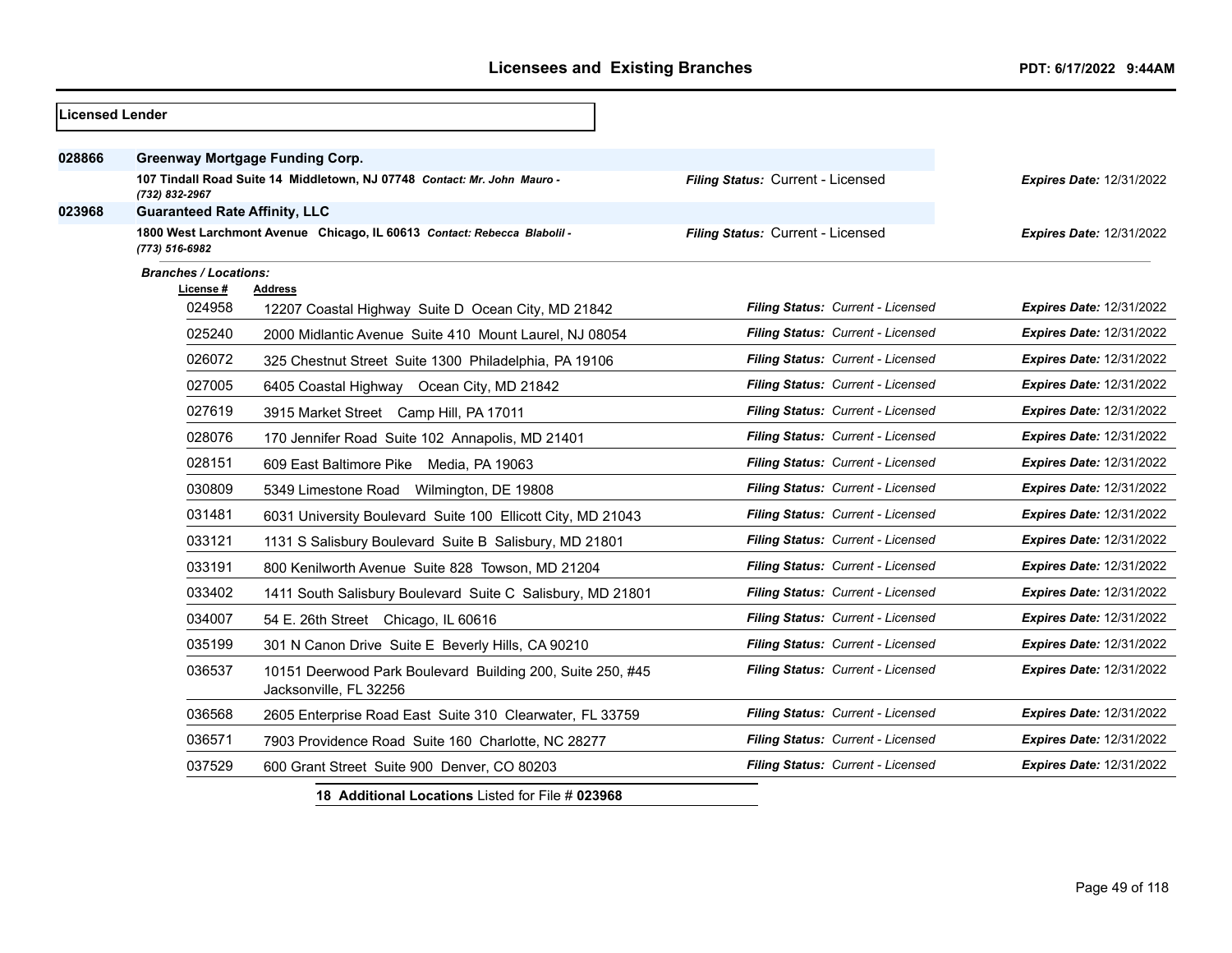$\overline{\phantom{0}}$ 

|      | <b>Licensed Lender</b> |                                                                               |                                          |                                 |
|------|------------------------|-------------------------------------------------------------------------------|------------------------------------------|---------------------------------|
| 9436 |                        | Guaranteed Rate, Inc., D/B/A Owning, D/B/A Qualifi, D/B/A rate.com            |                                          |                                 |
|      | 435-0677               | 3940 North Ravenswood Chicago, IL 60613 Contact: Mr. Victor Ciardelli - (773) | Filing Status: Current - Licensed        | <b>Expires Date: 12/31/2022</b> |
|      | 012121                 | 975 Route 73 North Suite E Marlton, NJ 08053                                  | Filing Status: Current - Licensed        | <b>Expires Date: 12/31/2022</b> |
|      | 018174                 | 2910 N. Federal Highway Suite D Boco Raton, FL 33431                          | Filing Status: Current - Licensed        | <b>Expires Date: 12/31/2022</b> |
|      | 019046                 | 1806 West Cuyler Avenue Suites 1W, 2E, & 2W Chicago, IL<br>60613              | Filing Status: Current - Licensed        | <b>Expires Date: 12/31/2022</b> |
|      | 024232                 | 1500 Walnut Street Suite 803 Philadelphia, PA 19102                           | Filing Status: Current - Licensed        | Expires Date: 12/31/2022        |
|      | 025673                 | 175 Admiral Cochrane Drive Suite 402 & 403 Annapolis, MD<br>21401             | <b>Filing Status: Current - Licensed</b> | <b>Expires Date: 12/31/2022</b> |
|      | 027697                 | 1521 W Concord Pike Suite 301, Office 312 Wilmington, DE<br>19803             | Filing Status: Current - Licensed        | <b>Expires Date: 12/31/2022</b> |
|      | 027706                 | 301 Louviers Drive Newark, DE 19711                                           | Filing Status: Current - Licensed        | <b>Expires Date: 12/31/2022</b> |
|      | 027909                 | 14-16 W. Market Street Suite 2, Second Floor West Chester, PA<br>19382        | Filing Status: Current - Licensed        | <b>Expires Date: 12/31/2022</b> |
|      | 028150                 | 12701 Fair Lakes Circle Suite 102 Fairfax, VA 22033                           | Filing Status: Current - Licensed        | <b>Expires Date: 12/31/2022</b> |
|      | 028286                 | 320 W Ohio Street Suite 1E Chicago, IL 60654                                  | Filing Status: Current - Licensed        | <b>Expires Date: 12/31/2022</b> |
|      | 028400                 | 14 W Hinsdale Avenue Unit A1 Hinsdale, IL 60521                               | Filing Status: Current - Licensed        | <b>Expires Date: 12/31/2022</b> |
|      | 028680                 | 1242 W Chester Pike West Chester, PA 19382                                    | <b>Filing Status: Current - Licensed</b> | <b>Expires Date: 12/31/2022</b> |
|      | 028816                 | 98-1258 Kaahumanu Street Suite 101 Pearl City, HI 96782                       | <b>Filing Status: Current - Licensed</b> | <b>Expires Date: 12/31/2022</b> |
|      | 029114                 | 1111 Military Cutoff Road Suite 191 Wilmington, NC 28405                      | Filing Status: Current - Licensed        | <b>Expires Date: 12/31/2022</b> |
|      | 029212                 | 1300 S.E. Stark Street Suite 111 Portland, OR 97214                           | Filing Status: Current - Licensed        | <b>Expires Date: 12/31/2022</b> |
|      | 029224                 | 465 Waverley Oaks Road Suite 200 Waltham, MA 02452                            | Filing Status: Current - Licensed        | <b>Expires Date: 12/31/2022</b> |
|      | 029379                 | 4863 Old Redwood Highway Suite D Santa Rosa, CA 95403                         | <b>Filing Status: Current - Licensed</b> | <b>Expires Date: 12/31/2022</b> |
|      | 029618                 | 528 E. Lancaster Avenue St. Davids, PA 19087                                  | Filing Status: Current - Licensed        | <b>Expires Date: 12/31/2022</b> |
|      | 029719                 | 350 Main Road Suite 203 Montville, NJ 07045                                   | Filing Status: Current - Licensed        | <b>Expires Date: 12/31/2022</b> |
|      | 030483                 | 825 Wayzata Boulevard East Suite 100 Wayzata, MN 55391                        | <b>Filing Status: Current - Licensed</b> | <b>Expires Date: 12/31/2022</b> |
|      | 031518                 | 469 Angell Street Suite 1 & 5 Providence, RI 02906                            | Filing Status: Current - Licensed        | <b>Expires Date: 12/31/2022</b> |
|      | 031951                 | 1511 Sunday Drive Suite 308 Raleigh, NC 27607                                 | Filing Status: Current - Licensed        | <b>Expires Date: 12/31/2022</b> |
|      | 032522                 | 211 North Union Street Suite 240 Alexandria, VA 22314                         | Filing Status: Current - Licensed        | <b>Expires Date: 12/31/2022</b> |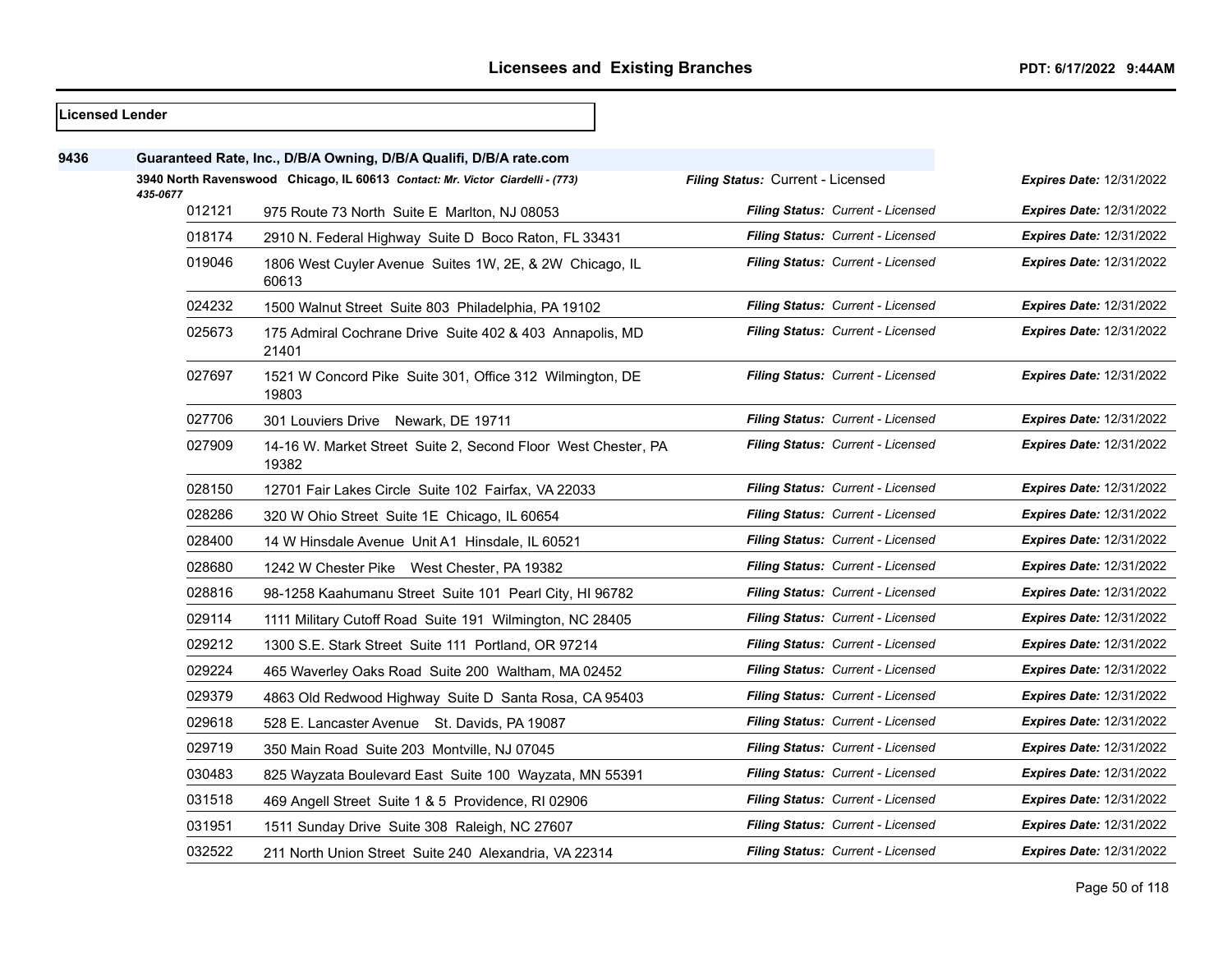|      | Licensed Lender                                                                           |                                                                         |                                   |                                 |  |
|------|-------------------------------------------------------------------------------------------|-------------------------------------------------------------------------|-----------------------------------|---------------------------------|--|
| 9436 |                                                                                           | Guaranteed Rate, Inc., D/B/A Owning, D/B/A Qualifi, D/B/A rate.com      |                                   |                                 |  |
|      | 3940 North Ravenswood Chicago, IL 60613 Contact: Mr. Victor Ciardelli - (773)<br>435-0677 |                                                                         | Filing Status: Current - Licensed | <b>Expires Date: 12/31/2022</b> |  |
|      | <b>Branches / Locations:</b><br><u>License #</u>                                          | Address                                                                 |                                   |                                 |  |
|      | 032985                                                                                    | 530 Communication Circle Suite 202 Colorado Springs, CO 80905           | Filing Status: Current - Licensed | <b>Expires Date: 12/31/2022</b> |  |
|      | 033017                                                                                    | 115 Adelaide Street Elmhurst, IL 60126                                  | Filing Status: Current - Licensed | <b>Expires Date: 12/31/2022</b> |  |
|      | 033192                                                                                    | 385 Garrisonville Road Suite 117 Stafford, VA 22554                     | Filing Status: Current - Licensed | <b>Expires Date: 12/31/2022</b> |  |
|      | 033309                                                                                    | 901 Fayette Street Second Floor, Office 1 Conshohocken, PA<br>19428     | Filing Status: Current - Licensed | <b>Expires Date: 12/31/2022</b> |  |
|      | 033540                                                                                    | 509 S. Exeter Street Suite 220 Baltimore, MD 21202                      | Filing Status: Current - Licensed | <b>Expires Date: 12/31/2022</b> |  |
|      | 033827                                                                                    | 1819 Peachtree Road Suite 100, Office #1 Atlanta, GA 30309              | Filing Status: Current - Licensed | <b>Expires Date: 12/31/2022</b> |  |
|      | 034061                                                                                    | 4 Century Drive Suite 150 Parsippany, NJ 07054                          | Filing Status: Current - Licensed | <b>Expires Date: 12/31/2022</b> |  |
|      | 034239                                                                                    | 161 Wailea Ike Place Suite C-101 Wailea, HI 96753                       | Filing Status: Current - Licensed | <b>Expires Date: 12/31/2022</b> |  |
|      | 034468                                                                                    | 750 Lexington Avenue Suite 2010 New York, NY 10022                      | Filing Status: Current - Licensed | <b>Expires Date: 12/31/2022</b> |  |
|      | 034482                                                                                    | 1 City Boulevard West Suites 100, 1000, 1500 & 1700 Orange, CA<br>92868 | Filing Status: Current - Licensed | <b>Expires Date: 12/31/2022</b> |  |
|      | 035003                                                                                    | 2999 Douglas Boulevard Suite 180, Office 118 Roseville, CA<br>95661     | Filing Status: Current - Licensed | <b>Expires Date: 12/31/2022</b> |  |
|      | 035005                                                                                    | 2027 Miller Road East Petersburg, PA 17520                              | Filing Status: Current - Licensed | <b>Expires Date: 12/31/2022</b> |  |
|      | 035041                                                                                    | 5621 Strand Boulevard Suite 208 Naples, FL 34110                        | Filing Status: Current - Licensed | <b>Expires Date: 12/31/2022</b> |  |
|      | 035201                                                                                    | 161 Washington Street Suite 805 Conshohocken, PA 19428                  | Filing Status: Current - Licensed | <b>Expires Date: 12/31/2022</b> |  |
|      | 035254                                                                                    | 1300 N 17th Street Suite 570 Arlington, VA 22209                        | Filing Status: Current - Licensed | <b>Expires Date: 12/31/2022</b> |  |
|      | 035616                                                                                    | 744 W Lancaster Avenue Suite 125, Offices 1 & 2 Wayne, PA<br>19087      | Filing Status: Current - Licensed | <b>Expires Date: 12/31/2022</b> |  |
|      | 036437                                                                                    | 32 Parking Plaza Suite 501 Ardmore, PA 19003                            | Filing Status: Current - Licensed | <b>Expires Date: 12/31/2022</b> |  |
|      | 036569                                                                                    | 109 Rand Place Suite 1 Franklin, TN 37067                               | Filing Status: Current - Licensed | <b>Expires Date: 12/31/2022</b> |  |
|      | 036570                                                                                    | 27 Frost Lane Lawrence, NY 11559                                        | Filing Status: Current - Licensed | Expires Date: 12/31/2022        |  |
|      | 036797                                                                                    | 3100 Airport Way S Suite 31 Seattle, WA 98134                           | Filing Status: Current - Licensed | <b>Expires Date: 12/31/2022</b> |  |
|      | 036893                                                                                    | 2754 NW Crossing Drive Suite 201 Bend, OR 97703                         | Filing Status: Current - Licensed | <b>Expires Date: 12/31/2022</b> |  |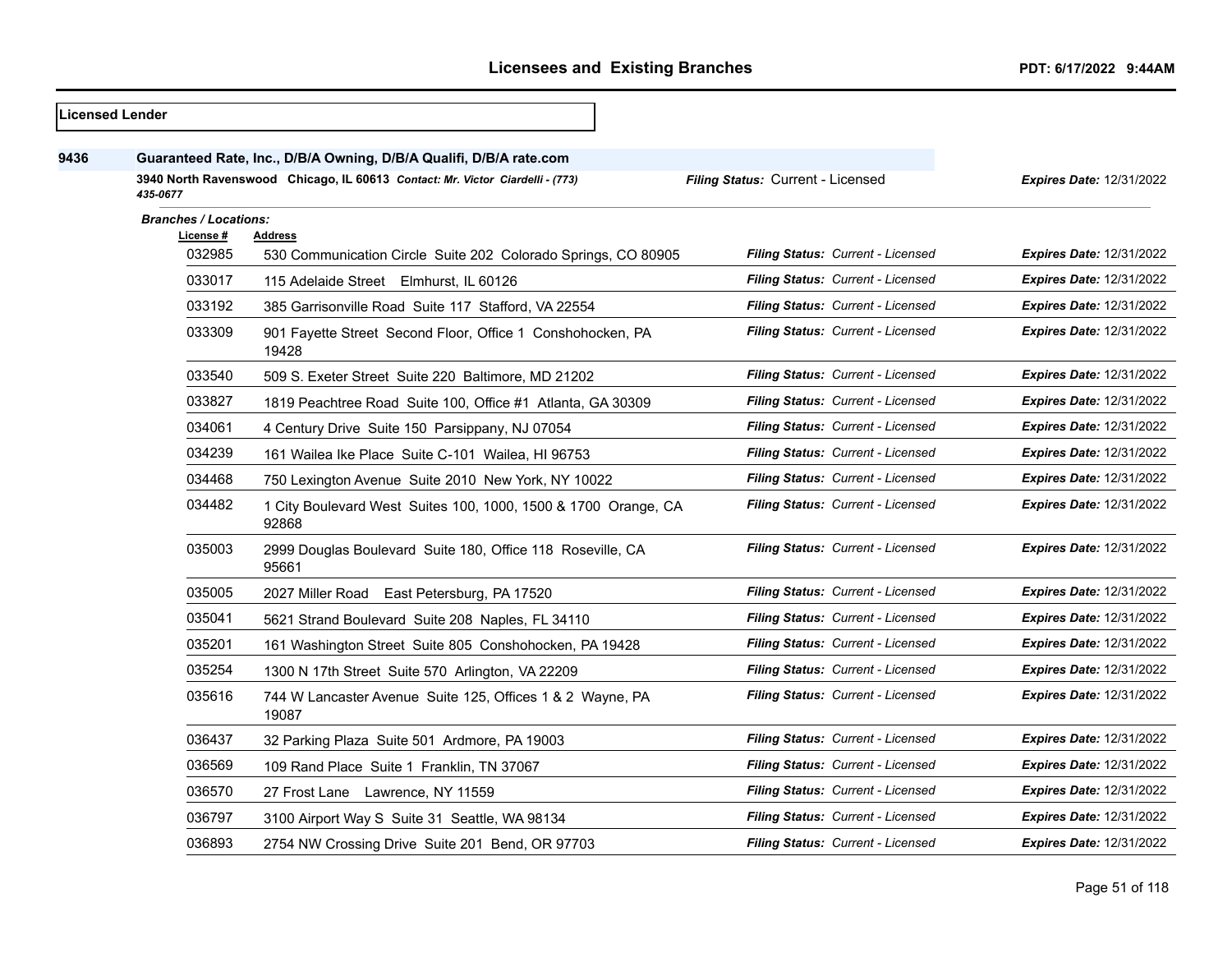| <b>Licensed Lender</b> |                                                                                          |                                                                               |                                   |                                 |
|------------------------|------------------------------------------------------------------------------------------|-------------------------------------------------------------------------------|-----------------------------------|---------------------------------|
| 9436                   |                                                                                          | Guaranteed Rate, Inc., D/B/A Owning, D/B/A Qualifi, D/B/A rate.com            |                                   |                                 |
|                        | 435-0677                                                                                 | 3940 North Ravenswood Chicago, IL 60613 Contact: Mr. Victor Ciardelli - (773) | Filing Status: Current - Licensed | <b>Expires Date: 12/31/2022</b> |
|                        | <b>Branches / Locations:</b><br>License #                                                |                                                                               |                                   |                                 |
|                        | 037062                                                                                   | <b>Address</b><br>2101 Grandin Road Suite B Cincinnati, OH 45208              | Filing Status: Current - Licensed | <b>Expires Date: 12/31/2022</b> |
|                        | 037139                                                                                   | 10320 Little Patuxent Parkway Suite 1140 Columbia, MD 21044                   | Filing Status: Current - Licensed | <b>Expires Date: 12/31/2022</b> |
|                        | 037242                                                                                   | 432 South Main Street Suite 100 Davidson, NC 28036                            | Filing Status: Current - Licensed | <b>Expires Date: 12/31/2022</b> |
|                        | 037290                                                                                   | 330 S State Street 2nd Floor, Offices 5 & 6 Newtown, PA 18940                 | Filing Status: Current - Licensed | <b>Expires Date: 12/31/2022</b> |
|                        | 037344                                                                                   | 111A West State Street O'Fallon, IL 62269                                     | Filing Status: Current - Licensed | <b>Expires Date: 12/31/2022</b> |
|                        | 037345                                                                                   | 636 Fourth Street San Francisco, CA 94107                                     | Filing Status: Current - Licensed | <b>Expires Date: 12/31/2022</b> |
|                        | 037375                                                                                   | 401 E. Corporate Drive Suite 252 Lewisville, TX 75057                         | Filing Status: Current - Licensed | <b>Expires Date: 12/31/2022</b> |
|                        | 037539                                                                                   | 220 S Complex Drive Suite 106 Kalispell, MT 59901                             | Filing Status: Current - Licensed | <b>Expires Date: 12/31/2022</b> |
|                        | 037993                                                                                   | 4894 Sparks Boulevard Unit 105 Sparks, NV 89436                               | Filing Status: Current - Licensed | <b>Expires Date: 12/31/2022</b> |
|                        |                                                                                          | 53 Additional Locations Listed for File # 9436                                |                                   |                                 |
| 027821                 |                                                                                          | <b>Guaranty Home Mortgage Corporation</b>                                     |                                   |                                 |
|                        | 10 Lea Avenue Suite 800 Nashville, TN 37210 Contact: Anita St Pierre - (615)<br>848-6217 |                                                                               | Filing Status: Current - Licensed | <b>Expires Date: 12/31/2022</b> |
|                        | 028167                                                                                   | 102 Mary Alice Park Road Suite 504 Cumming, GA 30040                          | Filing Status: Current - Licensed | <b>Expires Date: 12/31/2022</b> |
|                        | 030159                                                                                   | 316 Robert Rose Drive<br>Murfreesboro, TN 37129                               | Filing Status: Current - Licensed | <b>Expires Date: 12/31/2022</b> |
|                        |                                                                                          | 2 Additional Locations Listed for File # 027821                               |                                   |                                 |
| 022090                 | <b>Guidance Residential, LLC</b>                                                         |                                                                               |                                   |                                 |
|                        |                                                                                          | 11107 Sunset Hills Road Suite 200 Reston, VA 20190                            | Filing Status: Current - Licensed | <b>Expires Date: 12/31/2022</b> |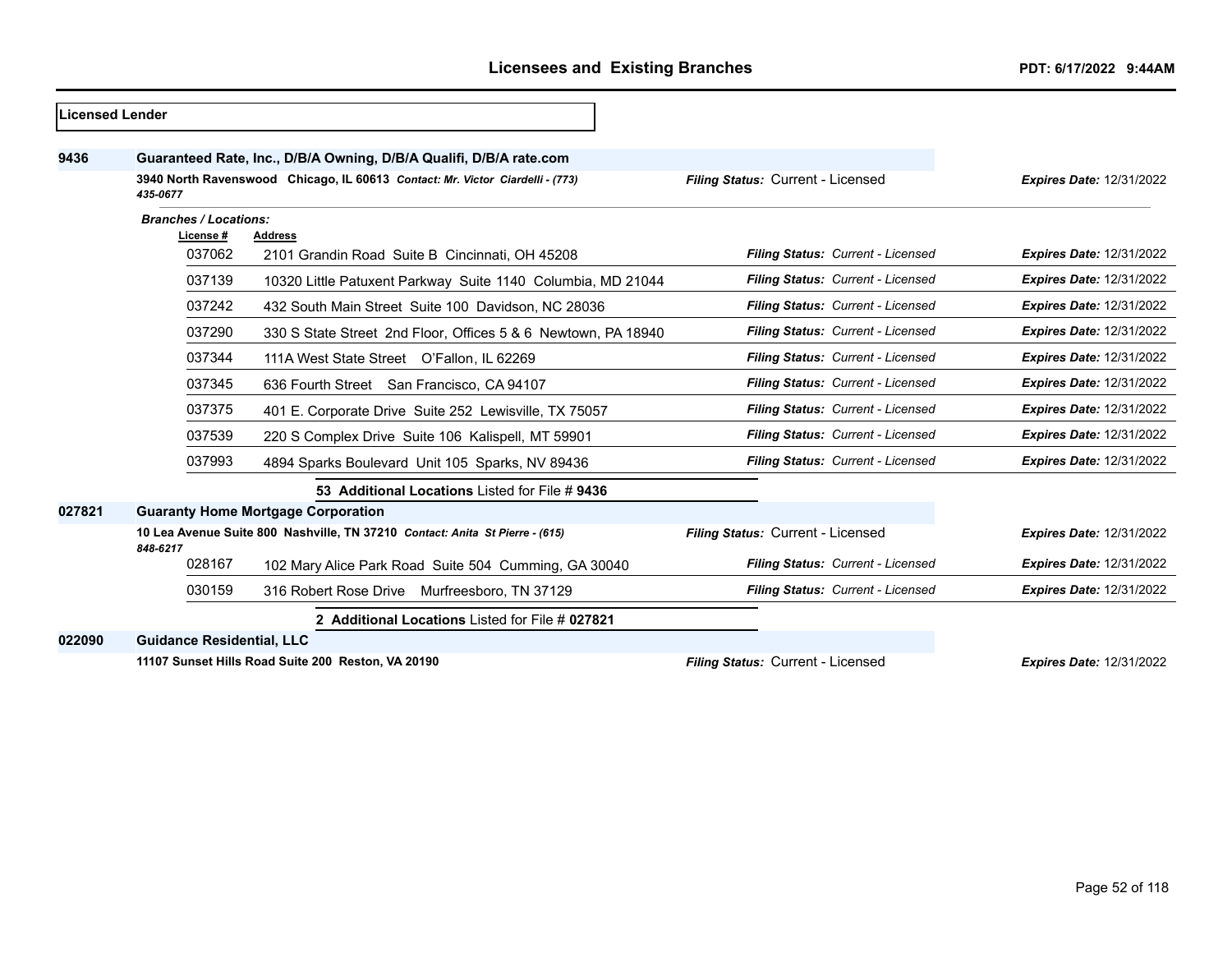#### **Licensed Lender**

| 024782 |                                | Guild Mortgage Company LLC, D/B/A Guild Mortgage, D/B/A Guild Mortgage Company, D/B/A RMS Mortgage |                                   |                                 |
|--------|--------------------------------|----------------------------------------------------------------------------------------------------|-----------------------------------|---------------------------------|
|        | Lisa Klika - (858) 560-6330    | 5887 Copley Drive Floors 1, 3, 4, 5, and 6 San Diego, CA 92111 Contact: Ms.                        | Filing Status: Current - Licensed | <b>Expires Date: 12/31/2022</b> |
|        | 034469                         | 1693 Crowne Avenue Lancaster, PA 17601                                                             | Filing Status: Current - Licensed | <b>Expires Date: 12/31/2022</b> |
|        | 034470                         | 211 Welsh Pool Road Suite 100 Exton, PA 19341                                                      | Filing Status: Current - Licensed | <b>Expires Date: 12/31/2022</b> |
|        | 034471                         | 919 Conestoga Road Suite 312 Rosemont, PA 19010                                                    | Filing Status: Current - Licensed | <b>Expires Date: 12/31/2022</b> |
|        | 034560                         | 220 Continental Drive Suite 100 Newark, DE 19713                                                   | Filing Status: Current - Licensed | <b>Expires Date: 12/31/2022</b> |
|        | 034561                         | 323A Rehoboth Avenue Rehoboth Beach, DE 19971                                                      | Filing Status: Current - Licensed | <b>Expires Date: 12/31/2022</b> |
|        | 034562                         | 1122 Kenilworth Drive Suite 507 Towson, MD 21204                                                   | Filing Status: Current - Licensed | <b>Expires Date: 12/31/2022</b> |
|        | 034563                         | 230 Dove Run Centre Drive Suite 230 Middletown, DE 19709                                           | Filing Status: Current - Licensed | <b>Expires Date: 12/31/2022</b> |
|        | 034564                         | 100 S. Broad Street Middletown, DE 19709                                                           | Filing Status: Current - Licensed | <b>Expires Date: 12/31/2022</b> |
|        | 034566                         | 349 E. Pulaski Highway Suite A-1 Elkton, MD 21921                                                  | Filing Status: Current - Licensed | <b>Expires Date: 12/31/2022</b> |
|        | 034567                         | 5320 Spectrum Drive Suite C Frederick, MD 21703                                                    | Filing Status: Current - Licensed | <b>Expires Date: 12/31/2022</b> |
|        | 034568                         | 806 Landmark Drive Suite 122-123 Glen Burnie, MD 21061                                             | Filing Status: Current - Licensed | <b>Expires Date: 12/31/2022</b> |
|        | 034713                         | 301 South High Street Suite 100 West Chester, PA 19382                                             | Filing Status: Current - Licensed | <b>Expires Date: 12/31/2022</b> |
|        | 034826                         | 1197 Airport Road Milford, DE 19963                                                                | Filing Status: Current - Licensed | <b>Expires Date: 12/31/2022</b> |
|        | 036906                         | 318 South River Road Bedford, NH 03110                                                             | Filing Status: Current - Licensed | <b>Expires Date: 12/31/2022</b> |
|        | 038138                         | 60 Haddonfield-Berlin Road Suite 1 Cherry Hill, NJ 08034                                           | Filing Status: Current - Licensed | <b>Expires Date: 12/31/2022</b> |
|        |                                | 15 Additional Locations Listed for File # 024782                                                   |                                   |                                 |
| 036618 |                                | H & A UNITED, LLC, D/B/A Intercash Loans                                                           |                                   |                                 |
|        | 245-7996                       | 28870 Dupont Boulevard Millsboro, DE 19966 Contact: Horacio Paxtor - (302)                         | Filing Status: Current - Licensed | <b>Expires Date: 12/31/2022</b> |
| 024524 | <b>Happy Money Inc.</b>        |                                                                                                    |                                   |                                 |
|        | - (949) 247-2945               | 21515 Hawthorne Boulevard Suite 200 Torrance, CA 90503 Contact: Andy Pho                           | Filing Status: Current - Licensed | <b>Expires Date: 12/31/2022</b> |
| 021029 | <b>Highlands Mortgage, LLC</b> |                                                                                                    |                                   |                                 |
|        | Scarborough - (302) 504-6232   | 56 West Main Street Suite 102-A Christiana, DE 19702 Contact: Mr. Ryan                             | Filing Status: Current - Licensed | <b>Expires Date: 12/31/2022</b> |
| 033347 | <b>HighPoint Mortgage Inc.</b> |                                                                                                    |                                   |                                 |
|        |                                | 211 Hartford Road Mt. Laurel, NJ 08054 Contact: Mr. Matthew Dorfman - (0.0) -                      | Filing Status: Current - Licensed | <b>Expires Date: 12/31/2022</b> |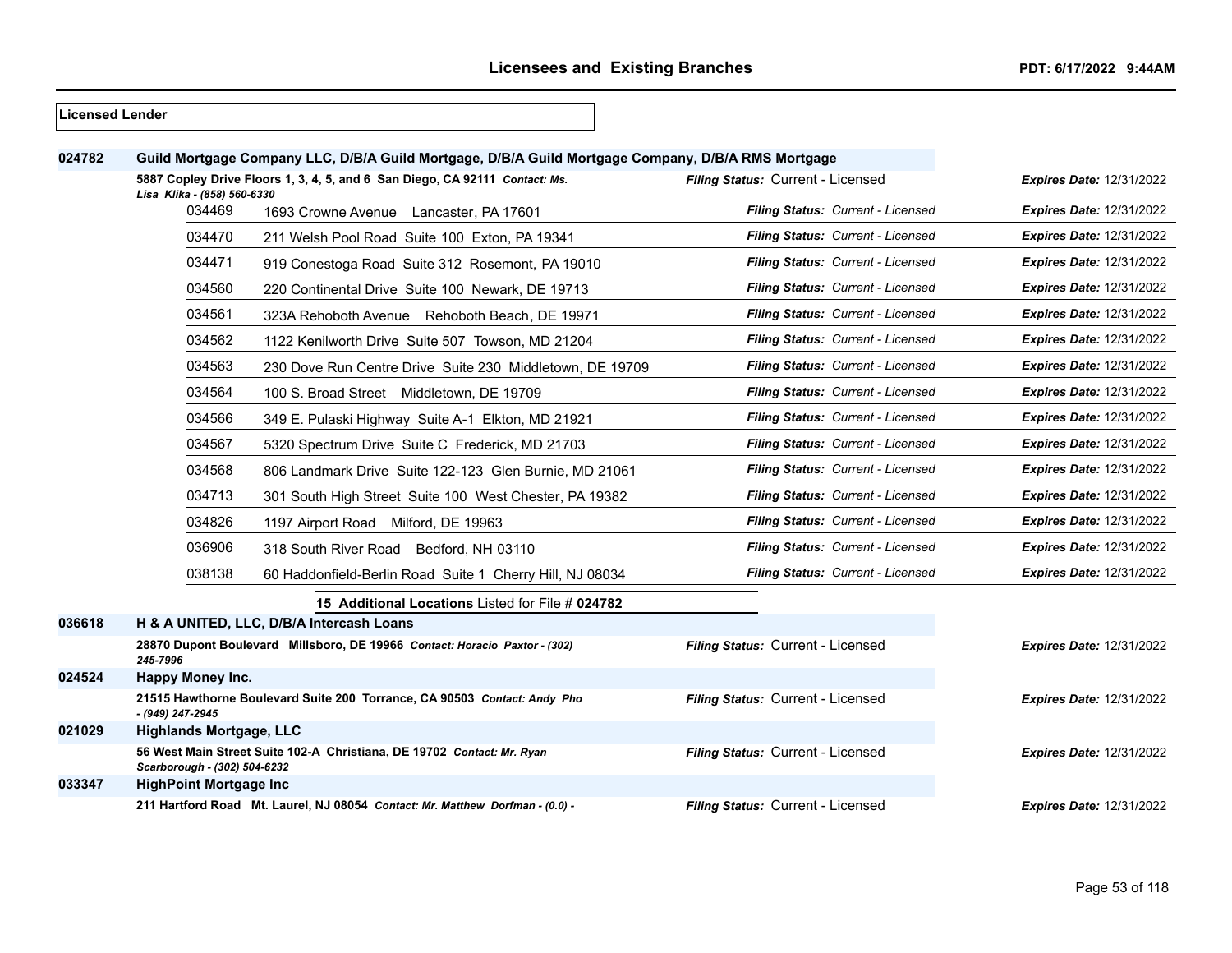| Licensed Lender |                                                                                                                                                                            |                                                                                                                                                                            |                                   |                                 |
|-----------------|----------------------------------------------------------------------------------------------------------------------------------------------------------------------------|----------------------------------------------------------------------------------------------------------------------------------------------------------------------------|-----------------------------------|---------------------------------|
| 025217          |                                                                                                                                                                            | HOME MORTGAGE ALLIANCE CORPORATION (HMAC), D/B/A Fresh Start Financial, D/B/A Just Funded<br>Mortgage, D/B/A NationMac Mortgage, D/B/A Scion Lending, D/B/A Unite Mortgage |                                   |                                 |
|                 | 4 Hutton Centre Drive Suite 500 Santa Ana, CA 92707 Contact: Mr. Lenny Stitz<br>- (714) 417-9098                                                                           |                                                                                                                                                                            | Filing Status: Current - Licensed | <b>Expires Date: 12/31/2022</b> |
|                 | 028423                                                                                                                                                                     | 200 Continental Drive Suite 401, Office 437 Newark, DE 19713                                                                                                               | Filing Status: Current - Licensed | <b>Expires Date: 12/31/2022</b> |
|                 | 029718                                                                                                                                                                     | 325 Chestnut Street Suite 800 Philadelphia, PA 19105                                                                                                                       | Filing Status: Current - Licensed | <b>Expires Date: 12/31/2022</b> |
|                 |                                                                                                                                                                            | 2 Additional Locations Listed for File # 025217                                                                                                                            |                                   |                                 |
| 010458          | Home Point Financial Corporation, D/B/A homepoint                                                                                                                          |                                                                                                                                                                            |                                   |                                 |
|                 | 2211 Old Earhart Road Suite 250 Ann Arbor, MI 48105 Contact: Brian Ludtke -<br>$(317) 663 - 5913$<br>026454<br>11511 Luna Road 2nd and 3rd Floors Farmers Branch, TX 75234 |                                                                                                                                                                            | Filing Status: Current - Licensed | <b>Expires Date: 12/31/2022</b> |
|                 |                                                                                                                                                                            |                                                                                                                                                                            | Filing Status: Current - Licensed | <b>Expires Date: 12/31/2022</b> |
|                 | 029626                                                                                                                                                                     | Chandler 202 2525 West Frye Road, Suite 115 Chandler, AZ<br>85224                                                                                                          | Filing Status: Current - Licensed | <b>Expires Date: 12/31/2022</b> |
|                 | 036493                                                                                                                                                                     | Chandler 202 2525 West Frye Road, Suite 200 Chandler, AZ<br>85224                                                                                                          | Filing Status: Current - Licensed | <b>Expires Date: 12/31/2022</b> |
|                 |                                                                                                                                                                            | 3 Additional Locations Listed for File # 010458                                                                                                                            |                                   |                                 |
| 024991          |                                                                                                                                                                            | Home Point Mortgage Acceptance Corporation                                                                                                                                 |                                   |                                 |
|                 | Sr. - (317) 663-5913                                                                                                                                                       | 11511 Luna Road Suite 120 Farmers Branch, TX 75234 Contact: Lisa Lykins                                                                                                    | Filing Status: Current - Licensed | <b>Expires Date: 12/31/2022</b> |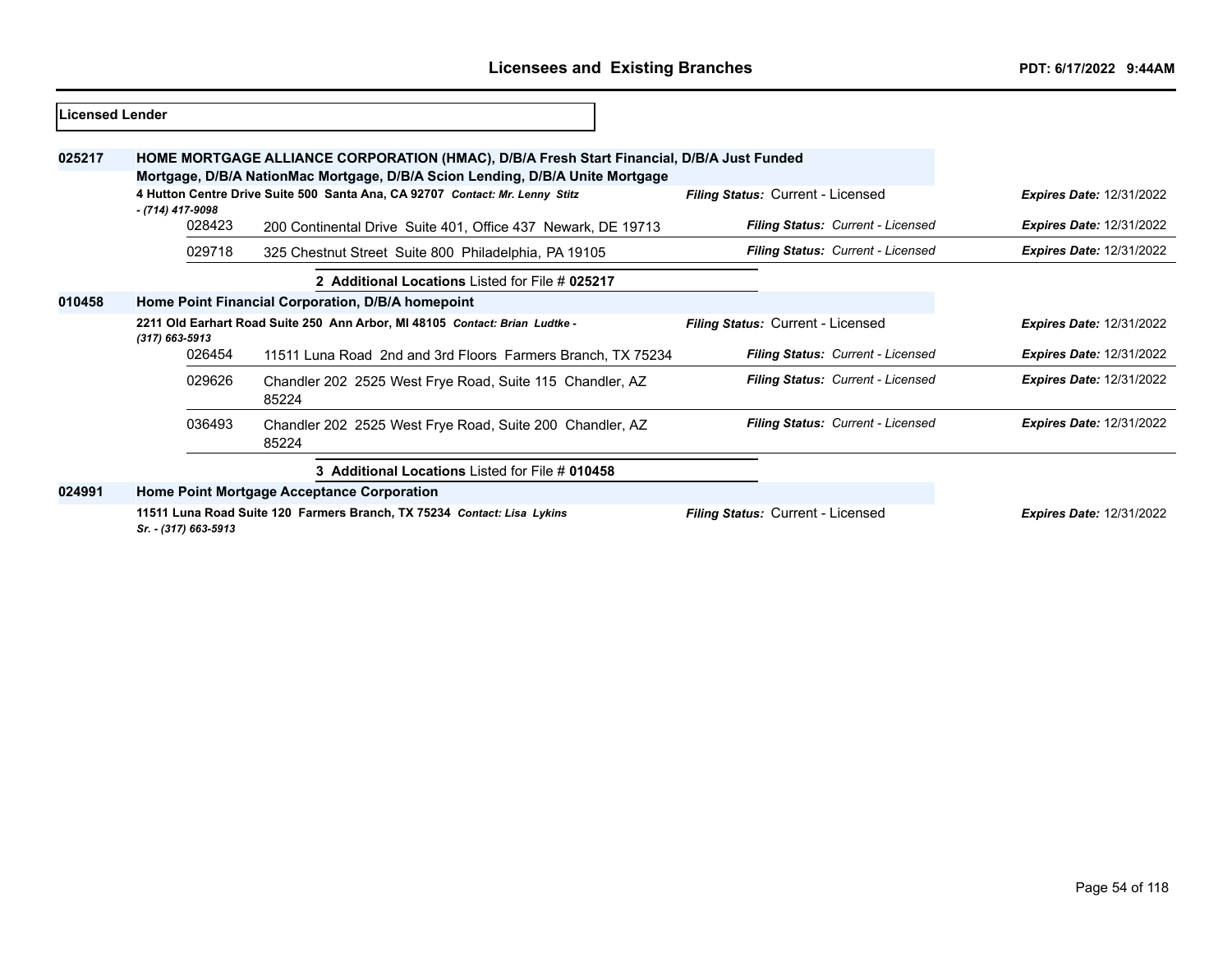$\overline{\phantom{0}}$ 

| <b>Licensed Lender</b> |                                                                   |                                                                                                                                                 |                                          |                                 |
|------------------------|-------------------------------------------------------------------|-------------------------------------------------------------------------------------------------------------------------------------------------|------------------------------------------|---------------------------------|
| 011772                 |                                                                   | HomeBridge Financial Services, Inc., D/B/A FinanceMyHome.com, D/B/A HomeBridge, D/B/A Menlo Park<br>Funding, D/B/A Real Estate Mortgage Network |                                          |                                 |
|                        | (732) 738-7100                                                    | 194 Wood Avenue South 9th Floor Iselin, NJ 08830 Contact: Harold H. Haskin -                                                                    | Filing Status: Current - Licensed        | <b>Expires Date: 12/31/2022</b> |
|                        | 011774<br>400 Interpace Parkway Suite #C0270 Parsippany, NJ 07054 |                                                                                                                                                 | Filing Status: Current - Licensed        | <b>Expires Date: 12/31/2022</b> |
|                        | 011775                                                            | 433 Hackensack Avenue 5th Floor Hackensack, NJ 07601                                                                                            | Filing Status: Current - Licensed        | Expires Date: 12/31/2022        |
|                        | 011776                                                            | 225 Wilmington-West Chester Pike Office 209 Chadds Ford, PA<br>19317                                                                            | <b>Filing Status: Current - Licensed</b> | <b>Expires Date: 12/31/2022</b> |
|                        | 012246                                                            | 2828 Routh Street Suite 600 Dallas, TX 75201                                                                                                    | <b>Filing Status: Current - Licensed</b> | <b>Expires Date: 12/31/2022</b> |
|                        | 023110                                                            | 15601 Dallas Parkway Suite 500 Addison, TX 75001                                                                                                | Filing Status: Current - Licensed        | <b>Expires Date: 12/31/2022</b> |
|                        | 027902                                                            | 161 Gaither Drive Suite 104 Mount Laurel, NJ 08054                                                                                              | Filing Status: Current - Licensed        | Expires Date: 12/31/2022        |
|                        | 028327                                                            | 711 William Street Baltimore, MD 21230                                                                                                          | Filing Status: Current - Licensed        | <b>Expires Date: 12/31/2022</b> |
|                        | 031350                                                            | 128 Lubrano Drive Suite 201 Annapolis, MD 21401                                                                                                 | Filing Status: Current - Licensed        | <b>Expires Date: 12/31/2022</b> |
|                        | 032201                                                            | 25 Hooks Lane Suite 216 Pikesville, MD 21208                                                                                                    | Filing Status: Current - Licensed        | Expires Date: 12/31/2022        |
|                        | 037174                                                            | 2537 Route 52 Suite #2-3 Hopewell Junction, NY 12533                                                                                            | Filing Status: Current - Licensed        | <b>Expires Date: 12/31/2022</b> |
|                        |                                                                   | 10 Additional Locations Listed for File # 011772                                                                                                |                                          |                                 |
| 012560                 | <b>Homespire Mortgage Corporation</b>                             |                                                                                                                                                 |                                          |                                 |
|                        | Mr. Michael Rappaport - (800) 531-5363                            | 9711 Washingtonian Boulevard Suite 500 Gaithersburg, MD 20878 Contact:                                                                          | Filing Status: Current - Licensed        | <b>Expires Date: 12/31/2022</b> |
|                        | <b>Branches / Locations:</b>                                      |                                                                                                                                                 |                                          |                                 |
|                        | License #<br>037886                                               | Address<br>420 Jubal Early Drive Suite 105 Winchester, VA 22601                                                                                 | Filing Status: Current - Licensed        | <b>Expires Date: 12/31/2022</b> |
|                        |                                                                   | 1 Additional Locations Listed for File # 012560                                                                                                 |                                          |                                 |
| 010778                 |                                                                   | Homestead Funding Corp., D/B/A McGlone Mortgage Group                                                                                           |                                          |                                 |
|                        | 464-1100                                                          | 8 Airline Drive Albany, NY 12205 Contact: Ms. Jacqueline L Varrone - (518)                                                                      | Filing Status: Current - Licensed        | <b>Expires Date: 12/31/2022</b> |
|                        | 021102                                                            | 3701 East Evergreen Drive Suite 700 Appleton, WI 54913                                                                                          | Filing Status: Current - Licensed        | <b>Expires Date: 12/31/2022</b> |
|                        | 025504                                                            | 55 Quaker Avenue Suite 207 Cornwall, NY 12518                                                                                                   | Filing Status: Current - Licensed        | <b>Expires Date: 12/31/2022</b> |
|                        |                                                                   | 2 Additional Locations Listed for File # 010778                                                                                                 |                                          |                                 |
| 027908                 |                                                                   | Hometown Equity Mortgage, LLC, D/B/A meMortgage, D/B/A theLender                                                                                |                                          |                                 |
|                        | Iverson - (949) 668-7071                                          | 25531 Commercentre Drive Suite 250 Lake Forest, CA 92630 Contact: Aaron                                                                         | Filing Status: Current - Licensed        | <b>Expires Date: 12/31/2022</b> |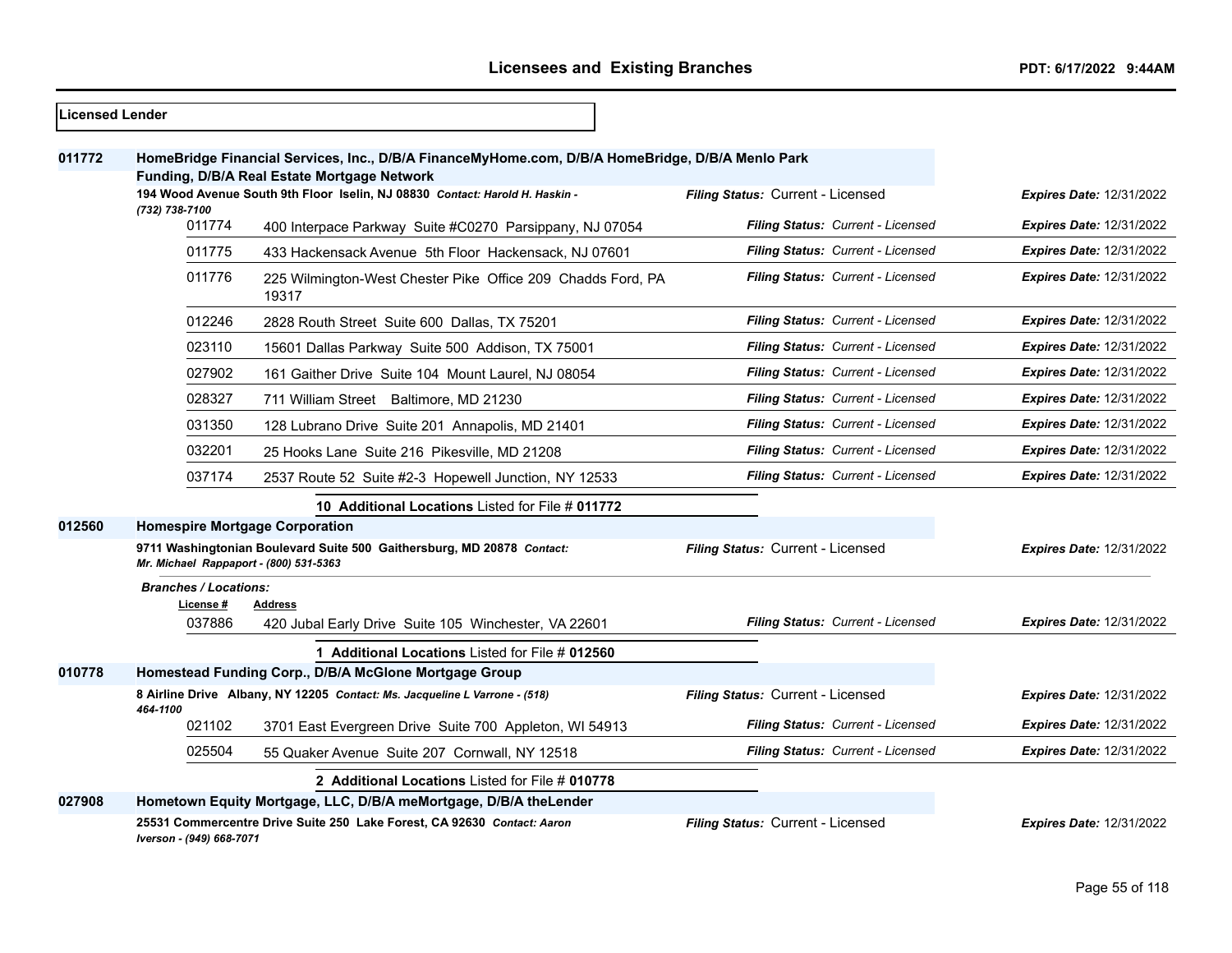| <b>Licensed Lender</b> |                                                                                                               |                                          |                                 |
|------------------------|---------------------------------------------------------------------------------------------------------------|------------------------------------------|---------------------------------|
| 028956                 | HOMETOWN LENDERS, INC.                                                                                        |                                          |                                 |
|                        | 350 The Bridge Street Suites 116, 200 & 202 Huntsville, AL 358006 Contact:<br>Mr. Joe Wilson - (256) 828-8883 | Filing Status: Current - Licensed        | <b>Expires Date: 12/31/2022</b> |
|                        | <b>Branches / Locations:</b>                                                                                  |                                          |                                 |
|                        | License #<br><b>Address</b><br>029341<br>900 Merchants Walk Suites A, B and C Huntsville, AL 35801            | Filing Status: Current - Licensed        | <b>Expires Date: 12/31/2022</b> |
|                        | 029801<br>100 Chestnut Street Philadelphia, PA 19106                                                          | Filing Status: Current - Licensed        | <b>Expires Date: 12/31/2022</b> |
|                        | 031383<br>3500 Boston Street Suite 226 Baltimore City, MD 21224                                               | Filing Status: Current - Licensed        | <b>Expires Date: 12/31/2022</b> |
|                        | 033016<br>19627 Lagrange Road Mokena, IL 60448                                                                | <b>Filing Status: Current - Licensed</b> | <b>Expires Date: 12/31/2022</b> |
|                        | 033258<br>1441 McCormick Drive Suite 1040 Upper Marlboro, MD 20774                                            | <b>Filing Status: Current - Licensed</b> | <b>Expires Date: 12/31/2022</b> |
|                        | 5 Additional Locations Listed for File # 028956                                                               |                                          |                                 |
| 028504                 | HomeXpress Mortgage Corp.                                                                                     |                                          |                                 |
|                        | 1936 East Deere Avenue Suite 200 Santa Ana, CA 92705 Contact: Mr. Dennis<br>Hughes - (714) 598-1446           | Filing Status: Current - Licensed        | <b>Expires Date: 12/31/2022</b> |
| 024134                 | Iconic Mortgage Corp.                                                                                         |                                          |                                 |
|                        | 1444 Biscayne Boulevard Suite 316 Miami, FL 33132 Contact: Mr. Aleksandre<br>Vayshelboym - (443) 677-0197     | Filing Status: Current - Licensed        | <b>Expires Date: 12/31/2022</b> |
| 023853                 | <b>Infosys BPO Americas, LLC</b>                                                                              |                                          |                                 |
|                        | 3225 Cumberland Boulevard SE Suite 700 Atlanta, GA 30339 Contact: Deepak<br>Sadanandan - (770) 690-1500       | Filing Status: Current - Licensed        | <b>Expires Date: 12/31/2022</b> |
|                        | <b>Branches / Locations:</b><br>License#<br><b>Address</b>                                                    |                                          |                                 |
|                        | 036836<br>200 North Illinois Street 21st & 22nd Floors Indianapolis, IN 46204                                 | Filing Status: Current - Licensed        | <b>Expires Date: 12/31/2022</b> |
|                        | 1 Additional Locations Listed for File # 023853                                                               |                                          |                                 |
| 026530                 | Integra Credit Two, LLC, D/B/A Integra Credit                                                                 |                                          |                                 |
|                        | 120 S LaSalle Street Suite 1600 Chicago, IL 60603 Contact: Mr. Arthur Tretyak -<br>(312) 279-1344             | Filing Status: Current - Licensed        | <b>Expires Date: 12/31/2022</b> |
| 026511                 | <b>Integrity Home Mortgage Corporation</b>                                                                    |                                          |                                 |
|                        | 122 Pilot Circle Winchester, VA 22602 Contact: Mr. John G. Mortimer - (540)<br>974-0689                       | Filing Status: Current - Licensed        | <b>Expires Date: 12/31/2022</b> |
|                        | <b>Branches / Locations:</b><br>License #<br><b>Address</b>                                                   |                                          |                                 |
|                        | 035304<br>5300 Westview Drive Suite 408 Frederick, MD 21703                                                   | Filing Status: Current - Licensed        | <b>Expires Date: 12/31/2022</b> |
|                        | 1 Additional Locations Listed for File # 026511                                                               |                                          |                                 |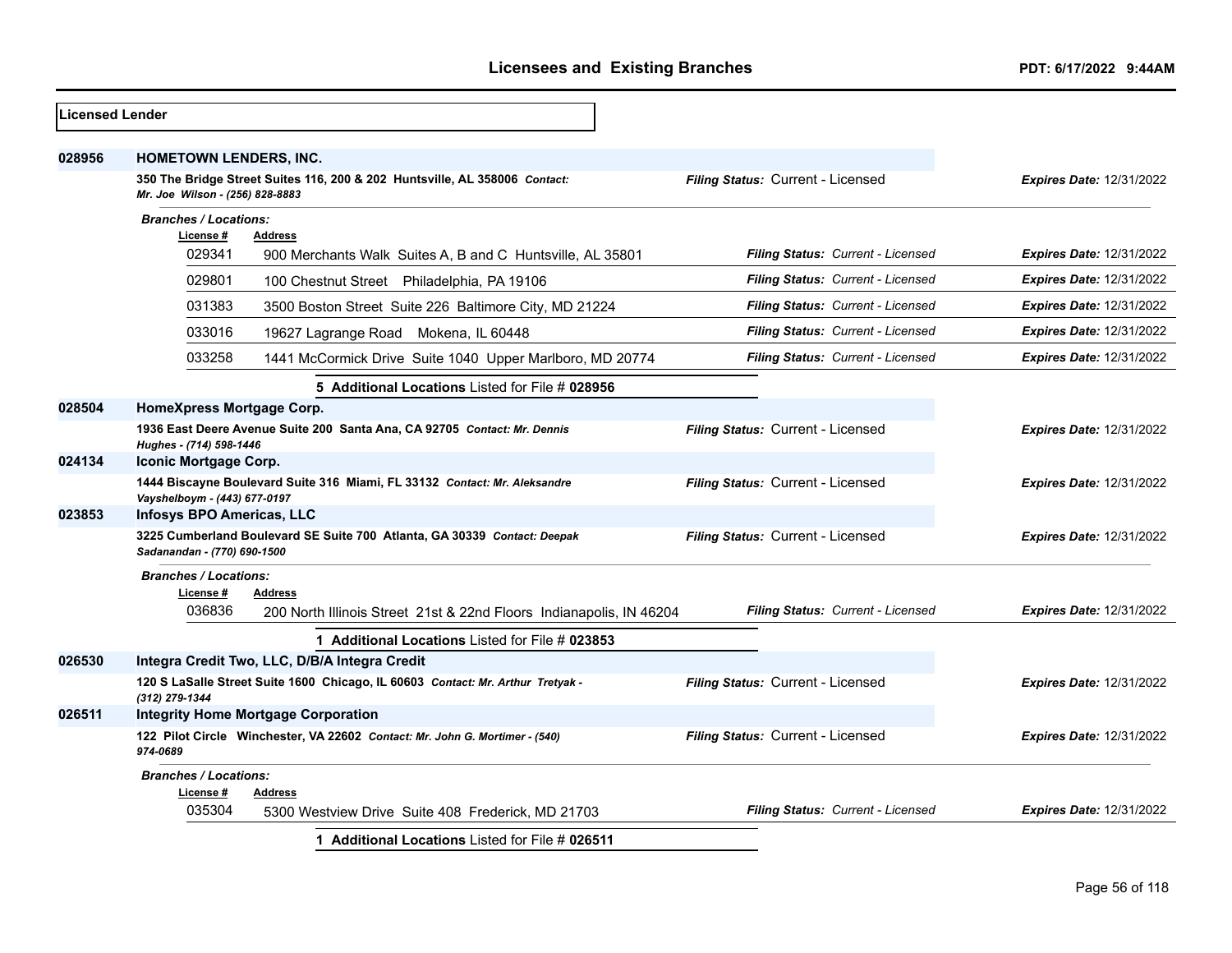| Licensed Lender |                                                                                                                                                                                                                                                                                                              |                                                                               |                                   |                                 |
|-----------------|--------------------------------------------------------------------------------------------------------------------------------------------------------------------------------------------------------------------------------------------------------------------------------------------------------------|-------------------------------------------------------------------------------|-----------------------------------|---------------------------------|
| 025964          | Intelliloan, Inc.                                                                                                                                                                                                                                                                                            |                                                                               |                                   |                                 |
|                 |                                                                                                                                                                                                                                                                                                              | 500 N. State College Suite 1400 Orange, CA 92868 Contact: Darryl C. Preedge - | Filing Status: Current - Licensed | <b>Expires Date: 12/31/2022</b> |
|                 | (800) 319-6001<br>032759                                                                                                                                                                                                                                                                                     | 6031 Connection Drive Suite 100 Irving, TX 75039                              | Filing Status: Current - Licensed | <b>Expires Date: 12/31/2022</b> |
|                 |                                                                                                                                                                                                                                                                                                              | 1 Additional Locations Listed for File # 025964                               |                                   |                                 |
| 8152            | Intercoastal Mortgage, LLC                                                                                                                                                                                                                                                                                   |                                                                               |                                   |                                 |
|                 | (571) 266-6500                                                                                                                                                                                                                                                                                               | 11325 Random Hills Road Suite 600 Fairfax, VA 22030 Contact: Harry Dean -     | Filing Status: Current - Licensed | Expires Date: 12/31/2022        |
|                 | 021045                                                                                                                                                                                                                                                                                                       | 6829 Elm Street Suite 200A McLean, VA 22101                                   | Filing Status: Current - Licensed | <b>Expires Date: 12/31/2022</b> |
|                 | 025200                                                                                                                                                                                                                                                                                                       | 43045 Van Metre Drive Suite 125 Ashburn, VA 20148                             | Filing Status: Current - Licensed | <b>Expires Date: 12/31/2022</b> |
|                 | 029656                                                                                                                                                                                                                                                                                                       | 1440 G Street, NW Suite 1200 Washington, DC 20005                             | Filing Status: Current - Licensed | <b>Expires Date: 12/31/2022</b> |
|                 | 034799                                                                                                                                                                                                                                                                                                       | 12505 Park Potomac Avenue Suite 450 Potomac, MD 20854                         | Filing Status: Current - Licensed | <b>Expires Date: 12/31/2022</b> |
|                 |                                                                                                                                                                                                                                                                                                              | 4 Additional Locations Listed for File # 8152                                 |                                   |                                 |
| 011393          | Intercontinental Capital Group, Inc., D/B/A Ereverse, D/B/A Fellowship Home, D/B/A Fellowship Home Loans,<br>D/B/A Own It Home Loans, D/B/A Proven Mortgage, D/B/A Veterans Community Home Loans<br>Filing Status: Current - Licensed<br>265 Broadhollow Road Suite 220 Melville, NY 11747 Contact: Ms. Keri |                                                                               |                                   |                                 |
|                 |                                                                                                                                                                                                                                                                                                              |                                                                               |                                   | <b>Expires Date: 12/31/2022</b> |
|                 | Lambertus - (516) 784-4225                                                                                                                                                                                                                                                                                   |                                                                               |                                   |                                 |
|                 | 022583                                                                                                                                                                                                                                                                                                       | 100 Merrick Road Suite 516E Rockville Centre, NY 11570                        | Filing Status: Current - Licensed | <b>Expires Date: 12/31/2022</b> |
|                 | 028949                                                                                                                                                                                                                                                                                                       | 1515 Mockingbird Lane Suite 1000 Charlotte, NC 28209                          | Filing Status: Current - Licensed | <b>Expires Date: 12/31/2022</b> |
|                 | 028950                                                                                                                                                                                                                                                                                                       | 400 Spectrum Center Drive Suite 1800 Office 103 Irvine, CA<br>92618           | Filing Status: Current - Licensed | <b>Expires Date: 12/31/2022</b> |
|                 |                                                                                                                                                                                                                                                                                                              | 3 Additional Locations Listed for File # 011393                               |                                   |                                 |
| 035142          | InterLinc Mortgage Services, LLC                                                                                                                                                                                                                                                                             |                                                                               |                                   |                                 |
|                 | 5875 North Sam Houston Parkway West Suite 300 Houston, TX 77086<br>Contact: Mr. Brian Gapen - (205) 795-3817                                                                                                                                                                                                 |                                                                               | Filing Status: Current - Licensed | Expires Date: 12/31/2022        |
|                 | 035718                                                                                                                                                                                                                                                                                                       | 3720 Leonardtown Road Suite 105 Waldorf, MD 20601                             | Filing Status: Current - Licensed | <b>Expires Date: 12/31/2022</b> |
|                 |                                                                                                                                                                                                                                                                                                              | 1 Additional Locations Listed for File # 035142                               |                                   |                                 |
| 012746          |                                                                                                                                                                                                                                                                                                              | IVY Mortgage, Inc., D/B/A Ivy Direct                                          |                                   |                                 |
|                 | (301) 279-0007                                                                                                                                                                                                                                                                                               | 7625 Maple Lawn Boulevard Suite 135 Fulton, MD 20759 Contact: Zheng Li-       | Filing Status: Current - Licensed | <b>Expires Date: 12/31/2022</b> |
| 030045          | J. J. Best & Company                                                                                                                                                                                                                                                                                         |                                                                               |                                   |                                 |
|                 | 991-8000                                                                                                                                                                                                                                                                                                     | 60 N Water Street New Bedford, MA 02740 Contact: Mr. John J. Meldon - (508)   | Filing Status: Current - Licensed | <b>Expires Date: 12/31/2022</b> |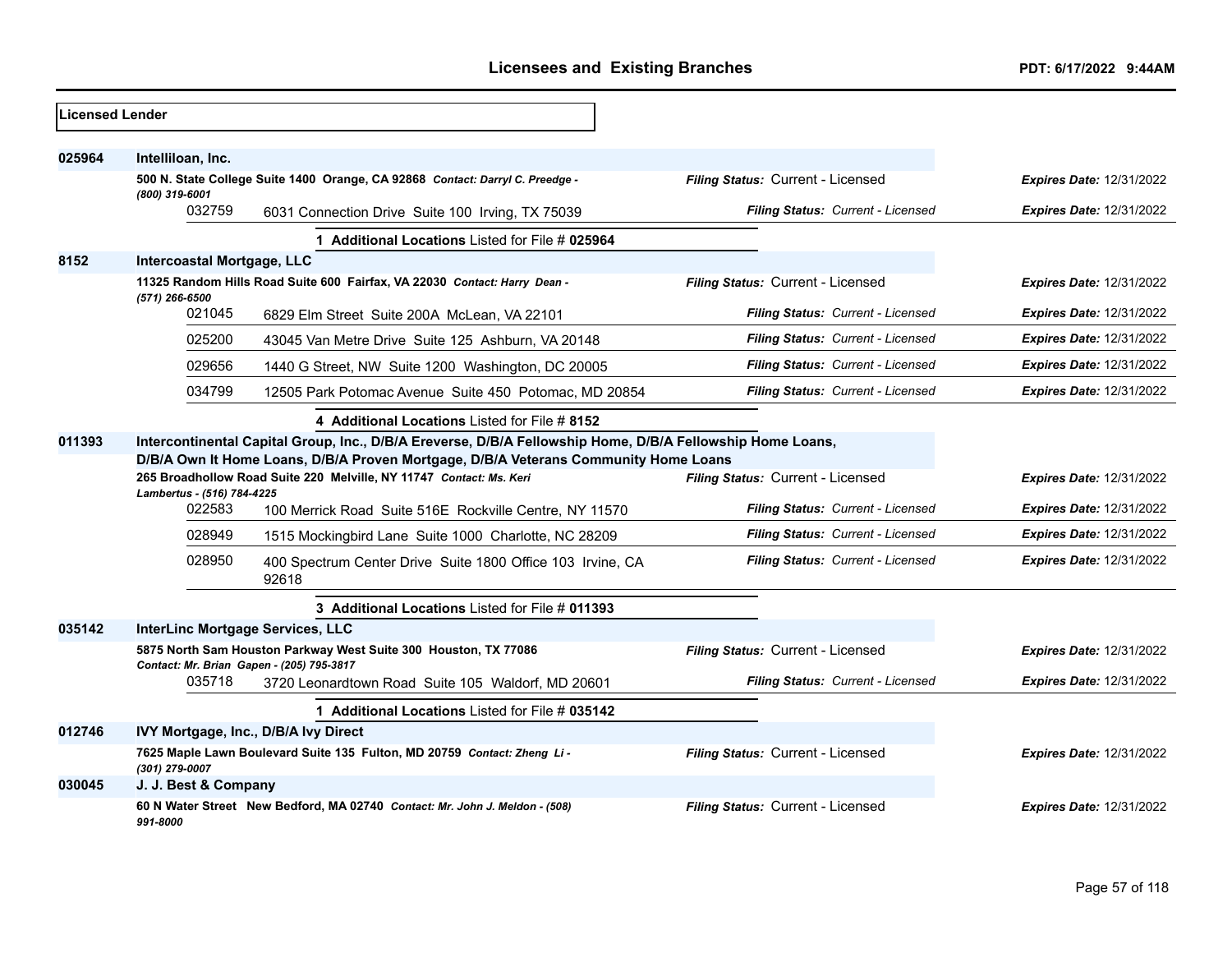| Licensed Lender |                                                                                                |                                   |                                 |
|-----------------|------------------------------------------------------------------------------------------------|-----------------------------------|---------------------------------|
| 1826            | James B. Nutter & Company, D/B/A Nutter Home Loans                                             |                                   |                                 |
|                 | 4153 Broadway Kansas City, MO 64111 Contact: Mr. George B. Lopez - (816)<br>531-2345           | Filing Status: Current - Licensed | <b>Expires Date: 12/31/2022</b> |
| 037372          | <b>Jefferson Capital Systems, LLC</b>                                                          |                                   |                                 |
|                 | 16 McLeland Road St. Cloud, MN 56303 Contact: Ms. Susan B Unterberger -<br>(320) 229-8650      | Filing Status: Current - Licensed | <b>Expires Date: 12/31/2022</b> |
| 032943          | Jet Direct Funding Corp.                                                                       |                                   |                                 |
|                 | Physical Address Not Found Contact: Mark Anthony Spano - (631) 574-1306                        | Filing Status: Current - Licensed | <b>Expires Date: 12/31/2022</b> |
|                 | <b>Branches / Locations:</b><br>License #<br><b>Address</b>                                    |                                   |                                 |
|                 | 035180<br>1400 Old Country Road Suite 101N Westbury, NY 11590                                  | Filing Status: Current - Licensed | <b>Expires Date: 12/31/2022</b> |
|                 | 1 Additional Locations Listed for File # 032943                                                |                                   |                                 |
| 038060          | JMAC Lending, Inc., D/B/A JMAC Home Loans, D/B/A Sol Mortgage                                  |                                   |                                 |
|                 | 2510 Red Hill Avenue Santa Ana, CA 92705 Contact: Mai Pham - (949) 390-2615                    | Filing Status: Current - Licensed | <b>Expires Date: 12/31/2022</b> |
| 024741          | Jora Credit of Delaware, LLC, D/B/A Echo Credit, D/B/A Jora, D/B/A Jora Credit                 |                                   |                                 |
|                 | 7701 Las Colinas Ridge Suite 650 Irving, TX 75063 Contact: Mr. Tom Graber -<br>(972) 421-1157  | Filing Status: Current - Licensed | <b>Expires Date: 12/31/2022</b> |
| 7864            | K. Hovnanian American Mortgage, LLC                                                            |                                   |                                 |
|                 | 3601 Quantum Boulevard Boynton Beach, FL 33426 Contact: Catherine<br>Gentille - (800) 232-0351 | Filing Status: Current - Licensed | <b>Expires Date: 12/31/2022</b> |
|                 | <b>Branches / Locations:</b>                                                                   |                                   |                                 |
|                 | License#<br>Address<br>012116<br>2301 Lucien Way Suite 170 Maitland, FL 32751                  | Filing Status: Current - Licensed | <b>Expires Date: 12/31/2022</b> |
|                 | 034481<br>20830 North Tatum Boulevard Suite 250 Phoenix, AZ 85050                              | Filing Status: Current - Licensed | <b>Expires Date: 12/31/2022</b> |
|                 | 2 Additional Locations Listed for File #7864                                                   |                                   |                                 |
| 020767          | <b>Kashable LLC</b>                                                                            |                                   |                                 |
|                 | 489 5th Avenue 18th Floor New York, NY 10017 Contact: Einat Steklov - (646)<br>214-7200        | Filing Status: Current - Licensed | <b>Expires Date: 12/31/2022</b> |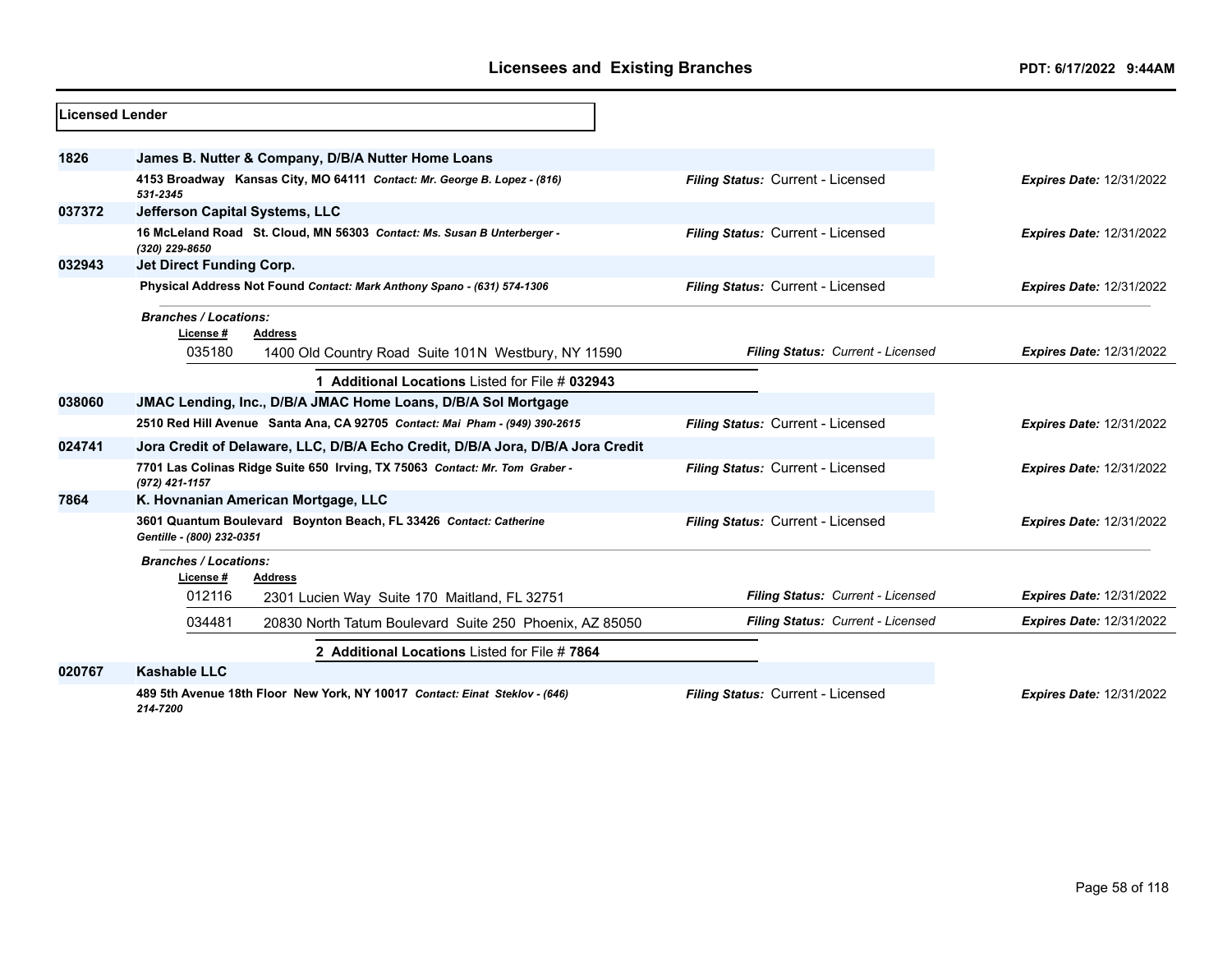| Licensed Lender |                              |                                                                              |                                   |                                 |
|-----------------|------------------------------|------------------------------------------------------------------------------|-----------------------------------|---------------------------------|
| 024522          |                              | Keller Mortgage, LLC, D/B/A Keller Mortgage                                  |                                   |                                 |
|                 | (614) 768-1270               | 4725 Lakehurst Court Suite 400 Dublin, OH 43016 Contact: Jessica Syfko -     | Filing Status: Current - Licensed | <b>Expires Date: 12/31/2022</b> |
|                 | <b>Branches / Locations:</b> |                                                                              |                                   |                                 |
|                 | License#                     | <b>Address</b>                                                               |                                   |                                 |
|                 | 026223                       | 16690 Swingley Ridge Road Suite 240 Chesterfield, MO 63017                   | Filing Status: Current - Licensed | <b>Expires Date: 12/31/2022</b> |
|                 | 027107                       | 3804 Epperson Trail Austin, TX 78732                                         | Filing Status: Current - Licensed | <b>Expires Date: 12/31/2022</b> |
|                 | 033259                       | 28417 N. 2200th Avenue Annawan, IL 61234                                     | Filing Status: Current - Licensed | <b>Expires Date: 12/31/2022</b> |
|                 | 034251                       | 17524 SE 292nd Pl Kent, WA 98042                                             | Filing Status: Current - Licensed | <b>Expires Date: 12/31/2022</b> |
|                 | 035181                       | 5955 Edmond St. Private Office 11, 12, 13 Las Vegas, NV 89118                | Filing Status: Current - Licensed | <b>Expires Date: 12/31/2022</b> |
|                 |                              | 5 Additional Locations Listed for File # 024522                              |                                   |                                 |
| 012839          | Keystone Funding, Inc.       |                                                                              |                                   |                                 |
|                 | 373-7845                     | 519 S Red Haven Lane Dover, DE 19901 Contact: John Ghanayem - (302)          | Filing Status: Current - Licensed | <b>Expires Date: 12/31/2022</b> |
|                 | 028543                       | 4565 Daisy Reid Avenue Suite 240 Woodbridge, VA 22192                        | Filing Status: Current - Licensed | <b>Expires Date: 12/31/2022</b> |
|                 |                              | Additional Locations Listed for File # 012839                                |                                   |                                 |
| 031968          | Kind Lending, LLC            |                                                                              |                                   |                                 |
|                 | (714) 844-7520               | 4 Hutton Centre Drive Suite 1000 Santa Ana, CA 92707 Contact: Francine Ung - | Filing Status: Current - Licensed | <b>Expires Date: 12/31/2022</b> |
| 035490          |                              | KMD Lending, LLC, D/B/A CreditNinja                                          |                                   |                                 |
|                 | Schaller - (312) 635-8065    | 222 S. Riverside Plaza Suite 2200 Chicago, IL 60606 Contact: Mr. Stephen     | Filing Status: Current - Licensed | <b>Expires Date: 12/31/2022</b> |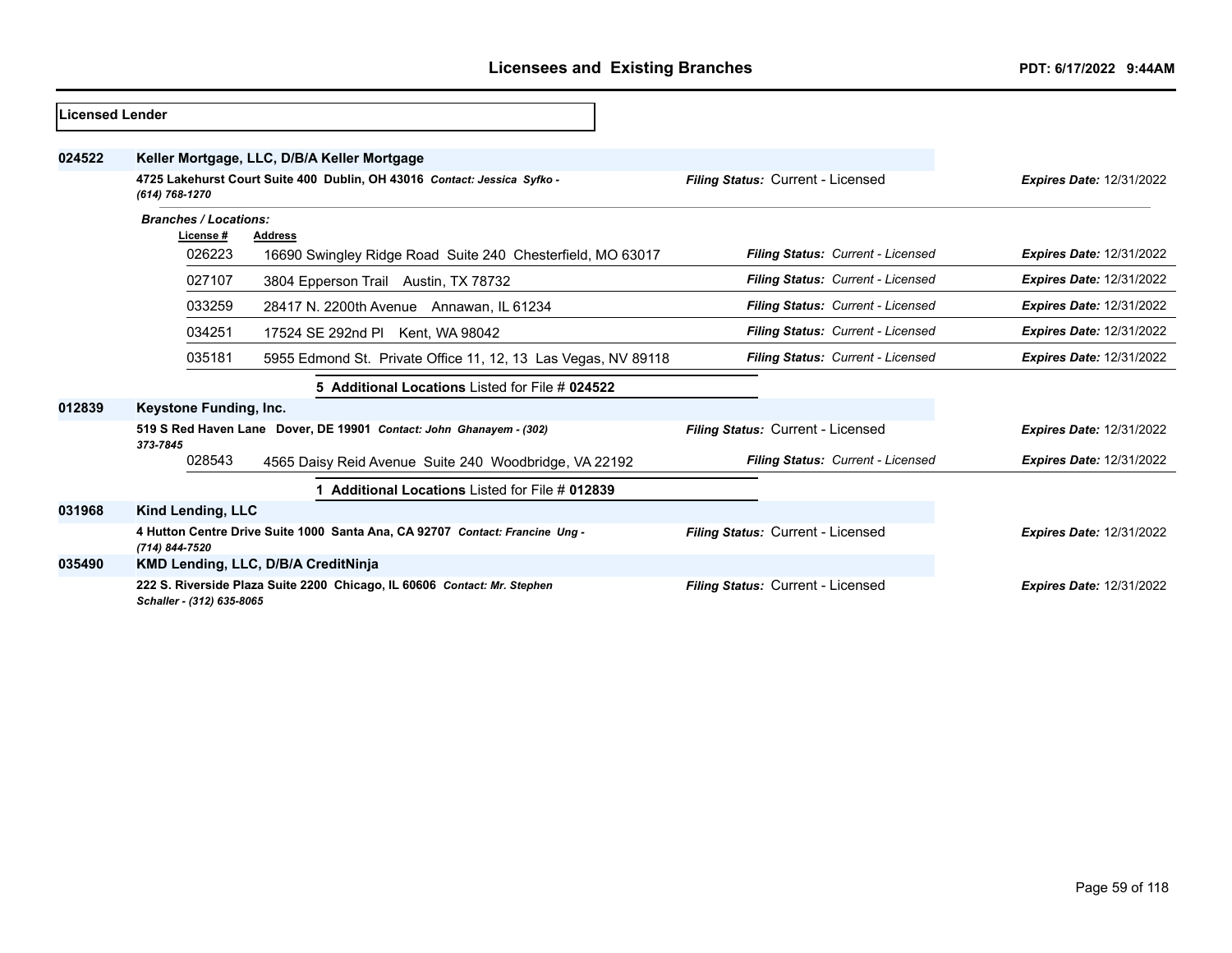| <b>Licensed Lender</b> |                                                                                                   |                                                                             |                                   |                                 |
|------------------------|---------------------------------------------------------------------------------------------------|-----------------------------------------------------------------------------|-----------------------------------|---------------------------------|
| 012482                 | <b>Lakeview Loan Servicing, LLC</b>                                                               |                                                                             |                                   |                                 |
|                        | Ms. Vicky Rinaldi - (305) 646-3903                                                                | 4425 Ponce De Leon Boulevard MS 5-251 Coral Gables, FL 33146 Contact:       | Filing Status: Current - Licensed | <b>Expires Date: 12/31/2022</b> |
|                        | <b>Branches / Locations:</b>                                                                      |                                                                             |                                   |                                 |
|                        | License #<br>012483                                                                               | Address<br>507 Prudential Road Suite 100A Horsham, PA 19044                 | Filing Status: Current - Licensed | <b>Expires Date: 12/31/2022</b> |
|                        |                                                                                                   |                                                                             |                                   |                                 |
|                        | 018259                                                                                            | 1415 W. Cypress Creek Road Suite 200-B Ft. Lauderdale, FL<br>33309          | Filing Status: Current - Licensed | <b>Expires Date: 12/31/2022</b> |
|                        | 022422                                                                                            | 100 East Business Way Suite 310A Cincinnati, OH 45241                       | Filing Status: Current - Licensed | <b>Expires Date: 12/31/2022</b> |
|                        | 023241                                                                                            | 11301 Carmel Commons Boulevard Suite 200B Charlotte, NC<br>28226            | Filing Status: Current - Licensed | <b>Expires Date: 12/31/2022</b> |
|                        | 033267                                                                                            | 3636 N. High Street Suite 202 Columbus, OH 43214                            | Filing Status: Current - Licensed | Expires Date: 12/31/2022        |
|                        |                                                                                                   | 5 Additional Locations Listed for File # 012482                             |                                   |                                 |
| 5088                   | <b>Land Home Financial Services, Inc.</b>                                                         |                                                                             |                                   |                                 |
|                        | 273-5558                                                                                          | 1355 Willow Way Suite 100 Concord, CA 94520 Contact: Lisa Rogers - (281)    | Filing Status: Current - Licensed | <b>Expires Date: 12/31/2022</b> |
|                        | 028997                                                                                            | 611 Bielenberg Drive Suite 3 Woodbury, MN 55125                             | Filing Status: Current - Licensed | <b>Expires Date: 12/31/2022</b> |
|                        | 030432                                                                                            | 5328 Primrose Lake Circle Suite A Tampa, FL 33647                           | Filing Status: Current - Licensed | Expires Date: 12/31/2022        |
|                        | 038318                                                                                            | 404 Executive Drive Office 1 Langhorne, PA 19047                            | Filing Status: Current - Licensed | <b>Expires Date: 12/31/2022</b> |
|                        |                                                                                                   | 3 Additional Locations Listed for File # 5088                               |                                   |                                 |
| 021242                 |                                                                                                   | <b>LeaderOne Financial Corporation</b>                                      |                                   |                                 |
|                        | Brant Barrier - (913) 312-5726                                                                    | 7500 College Boulevard Suite 1150 Overland Park, KS 66210 Contact: Mr.      | Filing Status: Current - Licensed | <b>Expires Date: 12/31/2022</b> |
|                        | 021798                                                                                            | 603 Chadds Ford Drive Chadds Ford, PA 19317                                 | Filing Status: Current - Licensed | <b>Expires Date: 12/31/2022</b> |
|                        |                                                                                                   | 1 Additional Locations Listed for File # 021242                             |                                   |                                 |
| 030413                 |                                                                                                   | LemonBrew Lending Corp., D/B/A SD Capital Funding                           |                                   |                                 |
|                        | 485 Route 1 South Building E, Suite 250 Iselin, NJ 08830 Contact: Jason<br>Doshi - (732) 549-7001 |                                                                             | Filing Status: Current - Licensed | <b>Expires Date: 12/31/2022</b> |
|                        | <b>Branches / Locations:</b>                                                                      |                                                                             |                                   |                                 |
|                        | License #<br>033922                                                                               | <b>Address</b><br>8008 Corporate Center Drive Suite 206 Charlotte, NC 28226 | Filing Status: Current - Licensed | <b>Expires Date: 12/31/2022</b> |
|                        |                                                                                                   | 1 Additional Locations Listed for File # 030413                             |                                   |                                 |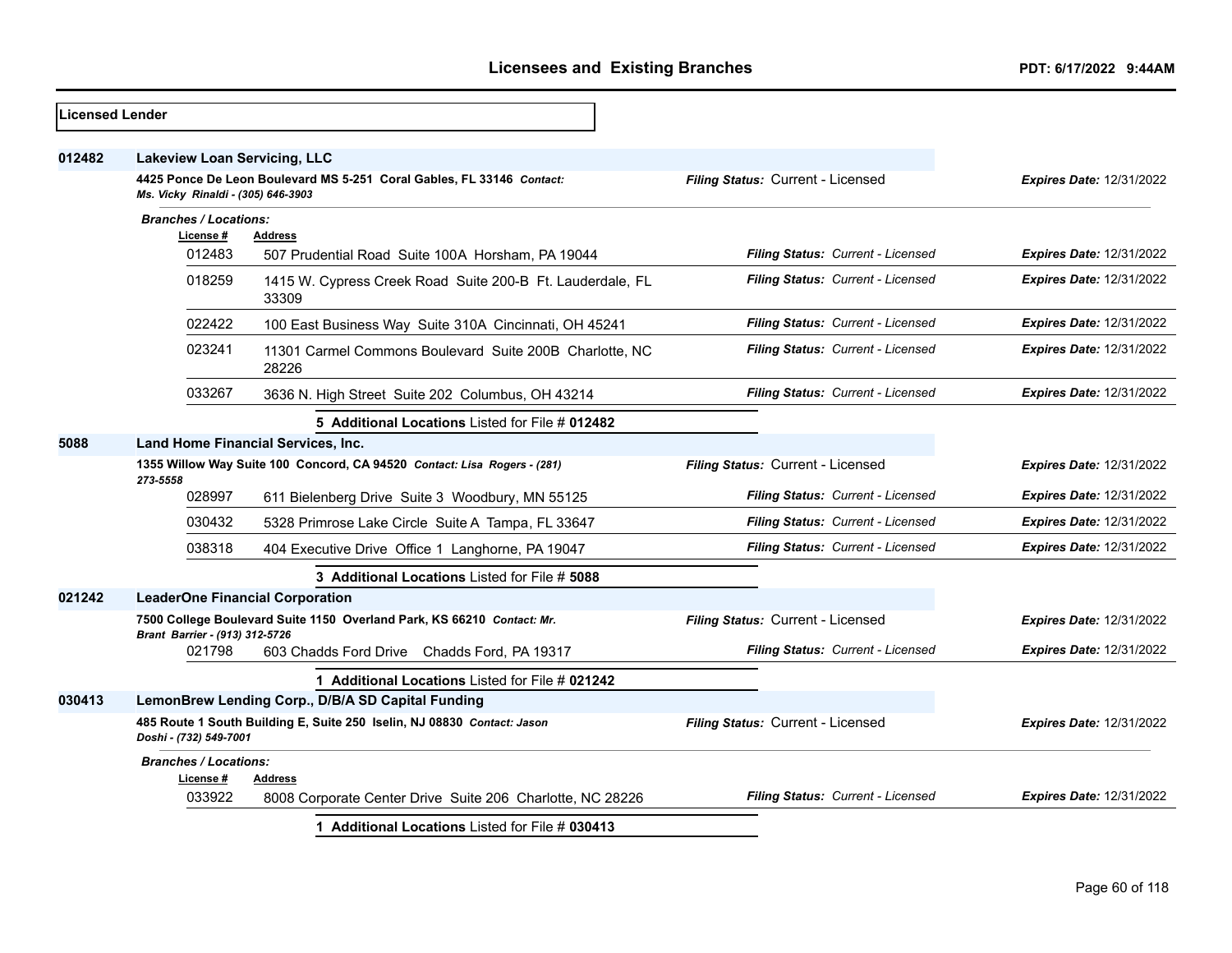| <b>Licensed Lender</b> |                                           |                                                                                        |                                   |                                 |
|------------------------|-------------------------------------------|----------------------------------------------------------------------------------------|-----------------------------------|---------------------------------|
| 012410                 |                                           | LenderFi, Inc., D/B/A Lender Financial, D/B/A LenderFi.com                             |                                   |                                 |
|                        | Scholer - (888) 342-0000                  | 100 E. Linton Blvd Suite 200-A Delray Beach, FL 33483 Contact: Mr. Ryan                | Filing Status: Current - Licensed | <b>Expires Date: 12/31/2022</b> |
| 4729                   | LenderLive Network, LLC                   |                                                                                        |                                   |                                 |
|                        | Donna Clayton - (303) 218-7905            | 6200 S. Quebec Street Suite 150 Greenwood Village, CO 80111 Contact:                   | Filing Status: Current - Licensed | <b>Expires Date: 12/31/2022</b> |
| 027520                 | <b>Lending Capital Group Inc</b>          |                                                                                        |                                   |                                 |
|                        | Sherbakov - (215) 485-5148                | 260 Knowles Avenue Unit 330 Southampton, PA 18966 Contact: Alla                        | Filing Status: Current - Licensed | <b>Expires Date: 12/31/2022</b> |
| 025647                 |                                           | LendingPoint Funding I 2017-1 LLC                                                      |                                   |                                 |
|                        | McLaughlin - (888) 969-0959               | 1201 Roberts Boulevard Suite 200 Kennesaw, GA 30144 Contact: Mr. Greg                  | Filing Status: Current - Licensed | <b>Expires Date: 12/31/2022</b> |
| 021221                 | LendingPoint, LLC                         |                                                                                        |                                   |                                 |
|                        | McLaughlin - (678) 394-0615               | 1201 Roberts Boulevard Suite 200 Kennesaw, GA 30144 Contact: Mr. Greg S.               | Filing Status: Current - Licensed | <b>Expires Date: 12/31/2022</b> |
| 026955                 | LendSure Mortgage Corp.                   |                                                                                        |                                   |                                 |
|                        | 217-5530                                  | 15253 Avenue of Science San Diego, CA 92128 Contact: Stuart Marvin - (858)             | Filing Status: Current - Licensed | <b>Expires Date: 12/31/2022</b> |
| 022598                 |                                           | LendUS, LLC, D/B/A American Eagle Mortgage, D/B/A Regency Mortgage, D/B/A RPM Mortgage |                                   |                                 |
|                        | (925) 951-5697                            | 3240 Stone Valley Road West Alamo, CA 94507 Contact: Mitchell Nomura -                 | Filing Status: Current - Licensed | <b>Expires Date: 12/31/2022</b> |
| 7606                   | Lennar Mortgage, LLC                      |                                                                                        |                                   |                                 |
|                        | (786) 607-8805                            | 5505 Blue Lagoon Drive Suite 502 Miami, FL 33126 Contact: Karem Antoine -              | Filing Status: Current - Licensed | <b>Expires Date: 12/31/2022</b> |
|                        | <b>Branches / Locations:</b><br>License # | <b>Address</b>                                                                         |                                   |                                 |
|                        | 010806                                    | 15550 Lightwave Drive Suite 200 Clearwater, FL 33760                                   | Filing Status: Current - Licensed | <b>Expires Date: 12/31/2022</b> |
|                        | 011799                                    | 1285 Drummers Lane Suite 100A Wayne, PA 19087                                          | Filing Status: Current - Licensed | <b>Expires Date: 12/31/2022</b> |
|                        | 026063                                    | 6701 Carmel Road Suite 410 Charlotte, NC 28226                                         | Filing Status: Current - Licensed | <b>Expires Date: 12/31/2022</b> |
|                        | 026064                                    | 1665 West Alameda Drive Suite 130-A Tempe, AZ 85282                                    | Filing Status: Current - Licensed | <b>Expires Date: 12/31/2022</b> |
|                        | 026685                                    | 2465 Kuser Road 3rd Floor Hamilton, NJ 08690                                           | Filing Status: Current - Licensed | <b>Expires Date: 12/31/2022</b> |
|                        | 029505                                    | 35046 Wright Way Suite 100 Millsboro, DE 19966                                         | Filing Status: Current - Licensed | <b>Expires Date: 12/31/2022</b> |
|                        | 7609                                      | 7035 Albert Einstein Drive Suite 200B Columbia, MD 21046                               | Filing Status: Current - Licensed | <b>Expires Date: 12/31/2022</b> |
|                        |                                           | 7 Additional Locations Listed for File #7606                                           |                                   |                                 |

**012451 Liberty Career Finance, LLC**

**4550 New Linden Hill Road Suite 400 Wilmington, DE 19808** *Contact: Lamiaa Elfar - (732) 957-9560*

*Filing Status:* Current - Licensed *Expires Date:* 12/31/2022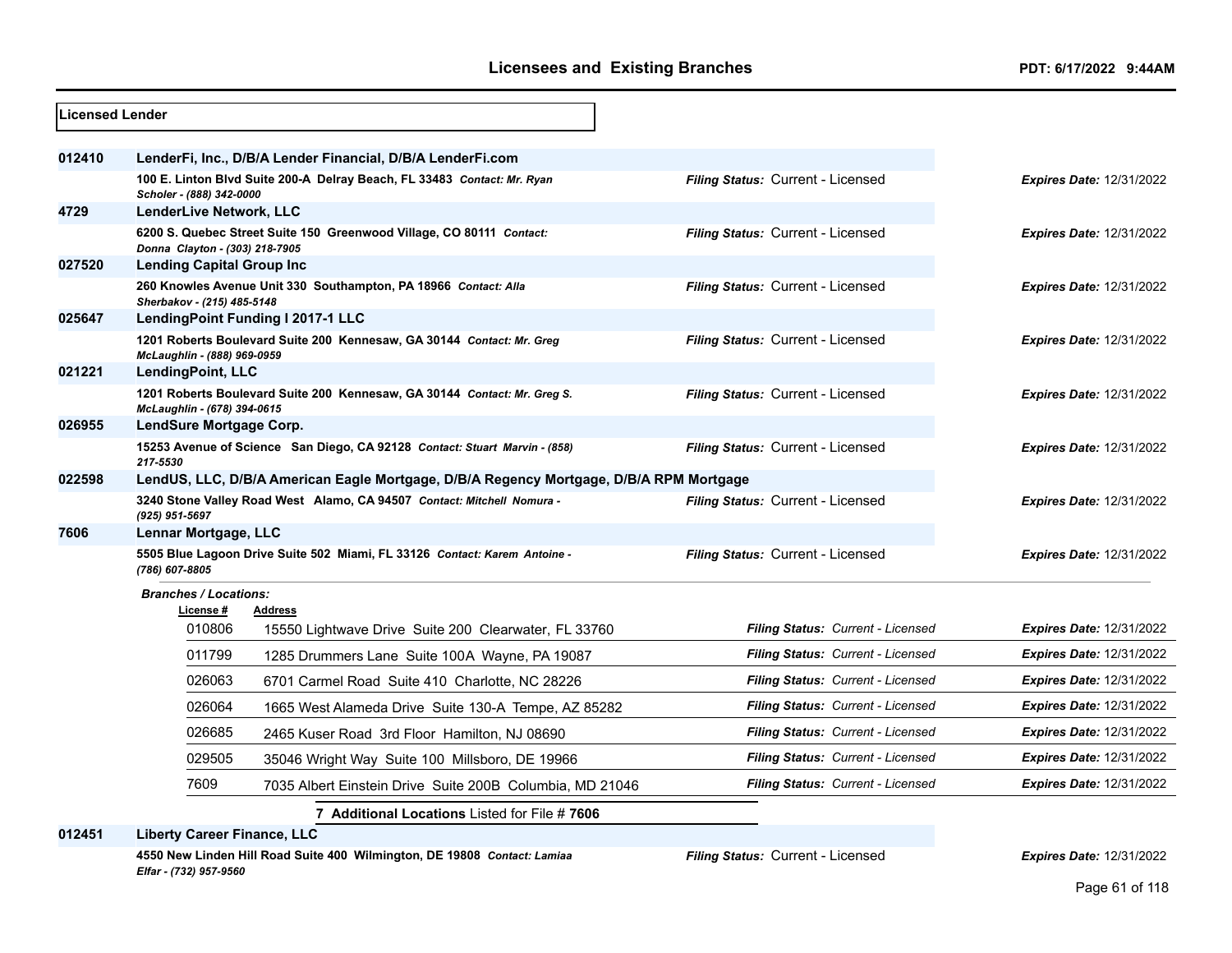| Licensed Lender |                                           |                                                                             |                                          |                                 |
|-----------------|-------------------------------------------|-----------------------------------------------------------------------------|------------------------------------------|---------------------------------|
| 030748          |                                           | <b>Liberty Home Mortgage Corporation</b>                                    |                                          |                                 |
|                 | Khashayar Saghafi - (440) 838-5291        | 6225 Oak Tree Boulevard Suite310 Independence, OH 44131 Contact:            | Filing Status: Current - Licensed        | <b>Expires Date: 12/31/2022</b> |
|                 | <b>Branches / Locations:</b>              |                                                                             |                                          |                                 |
|                 | License #<br>036011                       | <b>Address</b><br>2019 Center Street Unit 303 Cleveland, OH 44113           | Filing Status: Current - Licensed        | <b>Expires Date: 12/31/2022</b> |
|                 |                                           | <b>Additional Locations Listed for File # 030748</b>                        |                                          |                                 |
| 5873            |                                           | Loan By Phone of Delaware, LLC, D/B/A Loan By Phone                         |                                          |                                 |
|                 | 473-4521                                  | 201 Keith Street Suite 7-48 Cleveland, TN 37311 Contact: John Weiss - (423) | <b>Filing Status: Current - Licensed</b> | <b>Expires Date: 12/31/2022</b> |
| 023543          | LoanCare, LLC                             |                                                                             |                                          |                                 |
|                 | 612-8787                                  | 3637 Sentara Way Virginia Beach, VA 23452 Contact: Adam Saab - (757)        | <b>Filing Status: Current - Licensed</b> | <b>Expires Date: 12/31/2022</b> |
|                 | <b>Branches / Locations:</b><br>License # | <b>Address</b>                                                              |                                          |                                 |
|                 | 023871                                    | 601 Riverside Avenue Building 5, 3rd Floor Jacksonville, FL 32204           | Filing Status: Current - Licensed        | <b>Expires Date: 12/31/2022</b> |
|                 | 025273                                    | 4330 West Chandler Boulevard<br>Chandler, AZ 85226                          | Filing Status: Current - Licensed        | <b>Expires Date: 12/31/2022</b> |
|                 | 027809                                    | 1200 Cherrington Pkwy Moon Township, PA 15108                               | Filing Status: Current - Licensed        | <b>Expires Date: 12/31/2022</b> |
|                 |                                           | 3 Additional Locations Listed for File # 023543                             |                                          |                                 |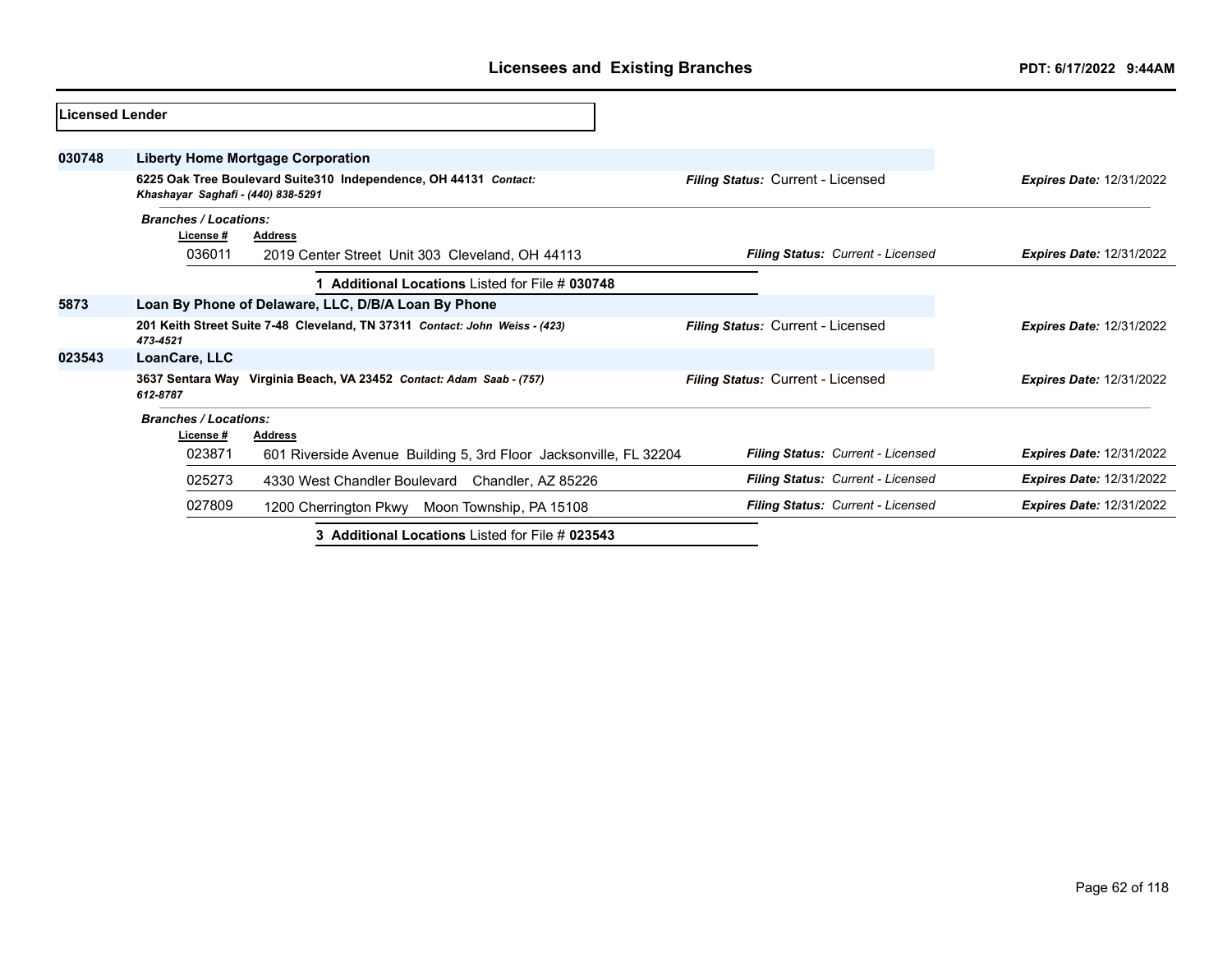| <b>Licensed Lender</b> |                         |                                                                                                      |                                          |                                 |
|------------------------|-------------------------|------------------------------------------------------------------------------------------------------|------------------------------------------|---------------------------------|
| 011162                 | <b>Master</b>           | loanDepot.com, LLC, D/B/A imortgage, D/B/A LDWholesale, D/B/A loanDepot, D/B/A mello, D/B/A Mortgage |                                          |                                 |
|                        | Koupal - (949) 470-6248 | 26642 Towne Centre Drive Foothill Ranch, CA 92610 Contact: Ms. Melissa                               | Filing Status: Current - Licensed        | <b>Expires Date: 12/31/2022</b> |
|                        | 012549                  | 1333 S Spectrum Boulevard Suite 100 Chandler, AZ 85286                                               | Filing Status: Current - Licensed        | <b>Expires Date: 12/31/2022</b> |
|                        | 012697                  | 5465 Legacy Drive Suite 400 Plano, TX 75024                                                          | Filing Status: Current - Licensed        | Expires Date: 12/31/2022        |
|                        | 019777                  | 175 Strafford Avenue Suite 206 Wayne, PA 19087                                                       | <b>Filing Status: Current - Licensed</b> | <b>Expires Date: 12/31/2022</b> |
|                        | 020940                  | 25500 Commercentre Drive Lake Forest, CA 92630                                                       | Filing Status: Current - Licensed        | <b>Expires Date: 12/31/2022</b> |
|                        | 021344                  | 65 Madison Avenue Suite 210 Morristown, NJ 07960                                                     | <b>Filing Status: Current - Licensed</b> | <b>Expires Date: 12/31/2022</b> |
|                        | 021614                  | 1515 Market Street Suite 1530 Philadelphia, PA 19102                                                 | Filing Status: Current - Licensed        | <b>Expires Date: 12/31/2022</b> |
|                        | 022470                  | 3000 Town Center Suite 1600 Southfield, MI 48075                                                     | <b>Filing Status: Current - Licensed</b> | <b>Expires Date: 12/31/2022</b> |
|                        | 023191                  | 2 Trap Falls Road Suite 505 Shelton, CT 06484                                                        | Filing Status: Current - Licensed        | <b>Expires Date: 12/31/2022</b> |
|                        | 024314                  | 6561 Irvine Center Drive Suite 100 Irvine, CA 92618                                                  | <b>Filing Status: Current - Licensed</b> | <b>Expires Date: 12/31/2022</b> |
|                        | 025775                  | 620 West Germantown Pike Suite 180 Plymouth Meeting, PA<br>19462                                     | Filing Status: Current - Licensed        | <b>Expires Date: 12/31/2022</b> |
|                        | 025891                  | 400 Garden City Plaza Suite 103 Garden City, NY 11530                                                | Filing Status: Current - Licensed        | <b>Expires Date: 12/31/2022</b> |
|                        | 026002                  | 4114 Legato Road Suite 240 Fairfax, VA 22033                                                         | Filing Status: Current - Licensed        | Expires Date: 12/31/2022        |
|                        | 027599                  | 888 Bestgate Road Suite 420 Suite 302 Annapolis, MD 21401                                            | <b>Filing Status: Current - Licensed</b> | <b>Expires Date: 12/31/2022</b> |
|                        | 027704                  | 807 W. Devon Avenue Park Ridge, IL 60068                                                             | <b>Filing Status: Current - Licensed</b> | <b>Expires Date: 12/31/2022</b> |
|                        | 029333                  | 4800 N. Scottsdale Road Suite 3800 Scottsdale, AZ 85251                                              | Filing Status: Current - Licensed        | <b>Expires Date: 12/31/2022</b> |
|                        | 029972                  | 300 Brookside Avenue Building 18, Suite 75 Ambler, PA 19002                                          | Filing Status: Current - Licensed        | <b>Expires Date: 12/31/2022</b> |
|                        | 030027                  | 830 Crescent Centre Drive Suite 300 Franklin, TN 37067                                               | Filing Status: Current - Licensed        | Expires Date: 12/31/2022        |
|                        | 032767                  | 14 Main Street Unit 1 Sparta, NJ 07871                                                               | Filing Status: Current - Licensed        | <b>Expires Date: 12/31/2022</b> |
|                        | 032927                  | 114 Willow Avenue Unit G Hoboken, NJ 07030                                                           | <b>Filing Status: Current - Licensed</b> | <b>Expires Date: 12/31/2022</b> |
|                        | 034178                  | 600 Eagleview Boulevard 3rd Floor, Office 330 Exton, PA 19341                                        | Filing Status: Current - Licensed        | <b>Expires Date: 12/31/2022</b> |
|                        | 035218                  | 8200 Coastal Highway Ocean City, MD 21842                                                            | Filing Status: Current - Licensed        | Expires Date: 12/31/2022        |
|                        | 037369                  | 5609 DuPont Parkway Suite 10 Smyrna, DE 19977                                                        | Filing Status: Current - Licensed        | Expires Date: 12/31/2022        |
|                        | 037527                  | 2090 Linglestown Road Suite 103 Harrisburg, PA 17110                                                 | Filing Status: Current - Licensed        | <b>Expires Date: 12/31/2022</b> |
|                        | 037530                  | 14321 Winter Breeze Drive Office 250 Midlothian, VA 23113                                            | <b>Filing Status: Current - Licensed</b> | <b>Expires Date: 12/31/2022</b> |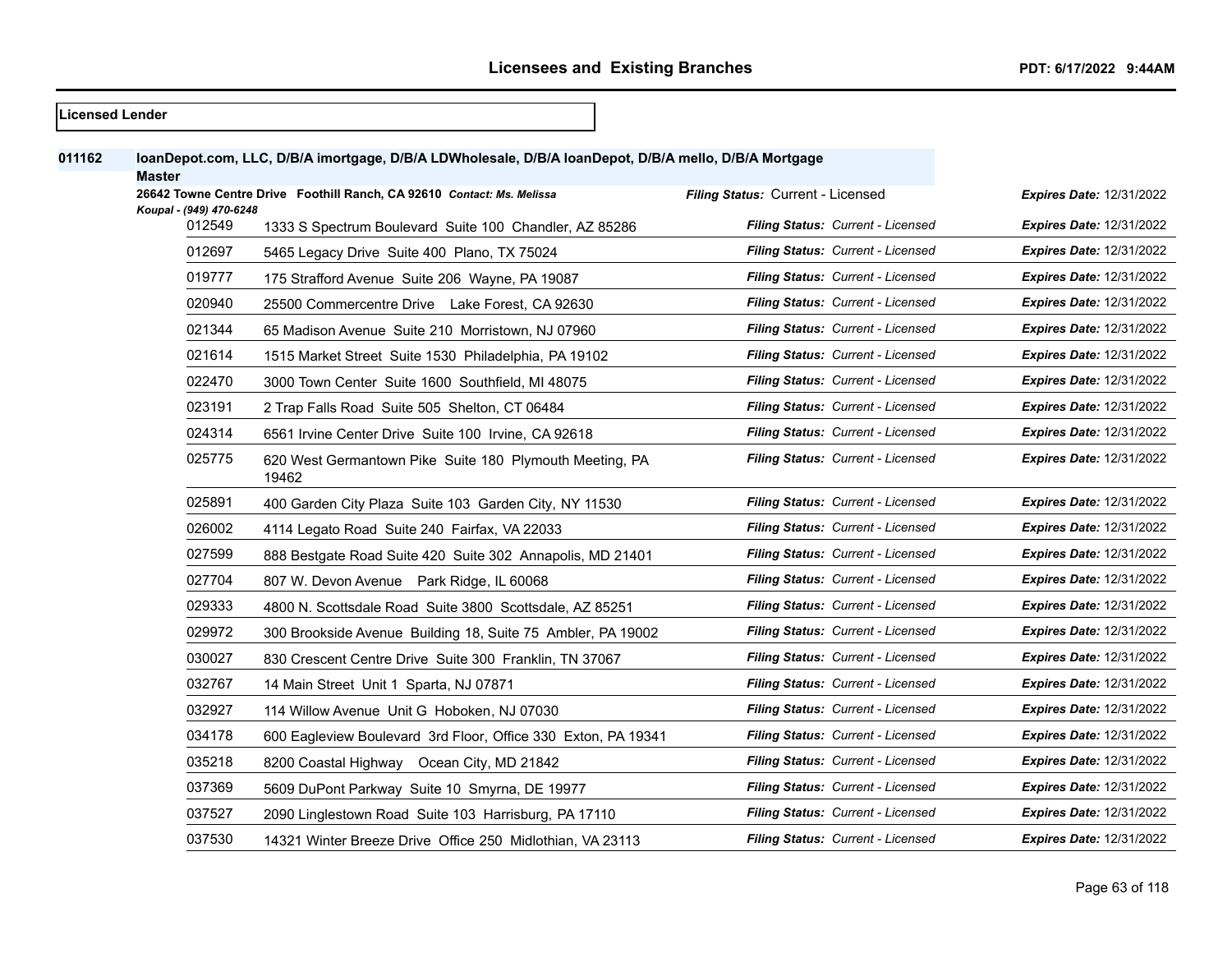| <b>ILicensed Lender</b> |                              |                                                                                                            |                                   |                                 |
|-------------------------|------------------------------|------------------------------------------------------------------------------------------------------------|-----------------------------------|---------------------------------|
|                         |                              | 24 Additional Locations Listed for File # 011162                                                           |                                   |                                 |
| 8272                    |                              | LoanMax, L.L.C., D/B/A QuickClick Loans                                                                    |                                   |                                 |
|                         | - (678) 823-4667             | 1517 North DuPont Highway New Castle, DE 19720 Contact: John J McCloskey                                   | Filing Status: Current - Licensed | <b>Expires Date: 12/31/2022</b> |
|                         | 8273                         | 3440 Preston Ridge Road Suite 500 Alpharetta, GA 30005                                                     | Filing Status: Current - Licensed | <b>Expires Date: 12/31/2022</b> |
|                         |                              | 1 Additional Locations Listed for File # 8272                                                              |                                   |                                 |
| 034623                  | LoanSnap, Inc.               |                                                                                                            |                                   |                                 |
|                         | 323-4542                     | 3070 Bristol Street Suite 200 Costa Mesa, CA 92626 Contact: Karl Jacob - (877)                             | Filing Status: Current - Licensed | <b>Expires Date: 12/31/2022</b> |
| 031060                  | <b>Loansteady LLC</b>        |                                                                                                            |                                   |                                 |
|                         | Rodriguez - (571) 236-6636   | 8401 Greensboro Drive Suite 950 McLean, VA 22102 Contact: Ms. Dianna                                       | Filing Status: Current - Licensed | <b>Expires Date: 12/31/2022</b> |
| 026780                  | LoanUnited.com, LLC          |                                                                                                            |                                   |                                 |
|                         | Cole - (678) 515-5175        | 3150 Holcomb Bridge Road 4th Floor Norcross, GA 30071 Contact: Christine                                   | Filing Status: Current - Licensed | <b>Expires Date: 12/31/2022</b> |
| 019574                  | Longbridge Financial, LLC    |                                                                                                            |                                   |                                 |
|                         |                              | One International Boulevard Suite 900 Mahwah, NJ 07495                                                     | Filing Status: Current - Licensed | <b>Expires Date: 12/31/2022</b> |
|                         | <b>Branches / Locations:</b> |                                                                                                            |                                   |                                 |
|                         | License #<br>020738          | Address<br>4601 Park Road Suite 500 Charlotte, NC 28209                                                    | Filing Status: Current - Licensed | <b>Expires Date: 12/31/2022</b> |
|                         | 023732                       | 945 Bunker Hill Road Suite 500 Houston, TX 77024                                                           | Filing Status: Current - Licensed | <b>Expires Date: 12/31/2022</b> |
|                         |                              | 2 Additional Locations Listed for File # 019574                                                            |                                   |                                 |
| 018115                  |                              | Low VA Rates, LLC, D/B/A Elevate Mortgage Group                                                            |                                   |                                 |
|                         | - (801) 341-7074             | 384 South 400 West Suite 100 Lindon, UT 84042 Contact: Mr. KC Bryan Smalley                                | Filing Status: Current - Licensed | <b>Expires Date: 12/31/2022</b> |
|                         | 020371                       | 2510 Wigwam Parkway Suite 19B Henderson, NV 89074                                                          | Filing Status: Current - Licensed | <b>Expires Date: 12/31/2022</b> |
|                         | 028996                       | 10091 Park Run Drive #170 Las Vegas, NV 89145                                                              | Filing Status: Current - Licensed | <b>Expires Date: 12/31/2022</b> |
|                         |                              | $\bullet$ $\bullet$ and the second construction of the state of $\bullet$ . If $\bullet$ and the $\bullet$ |                                   |                                 |

**2 Additional Locations** Listed for File # **018115**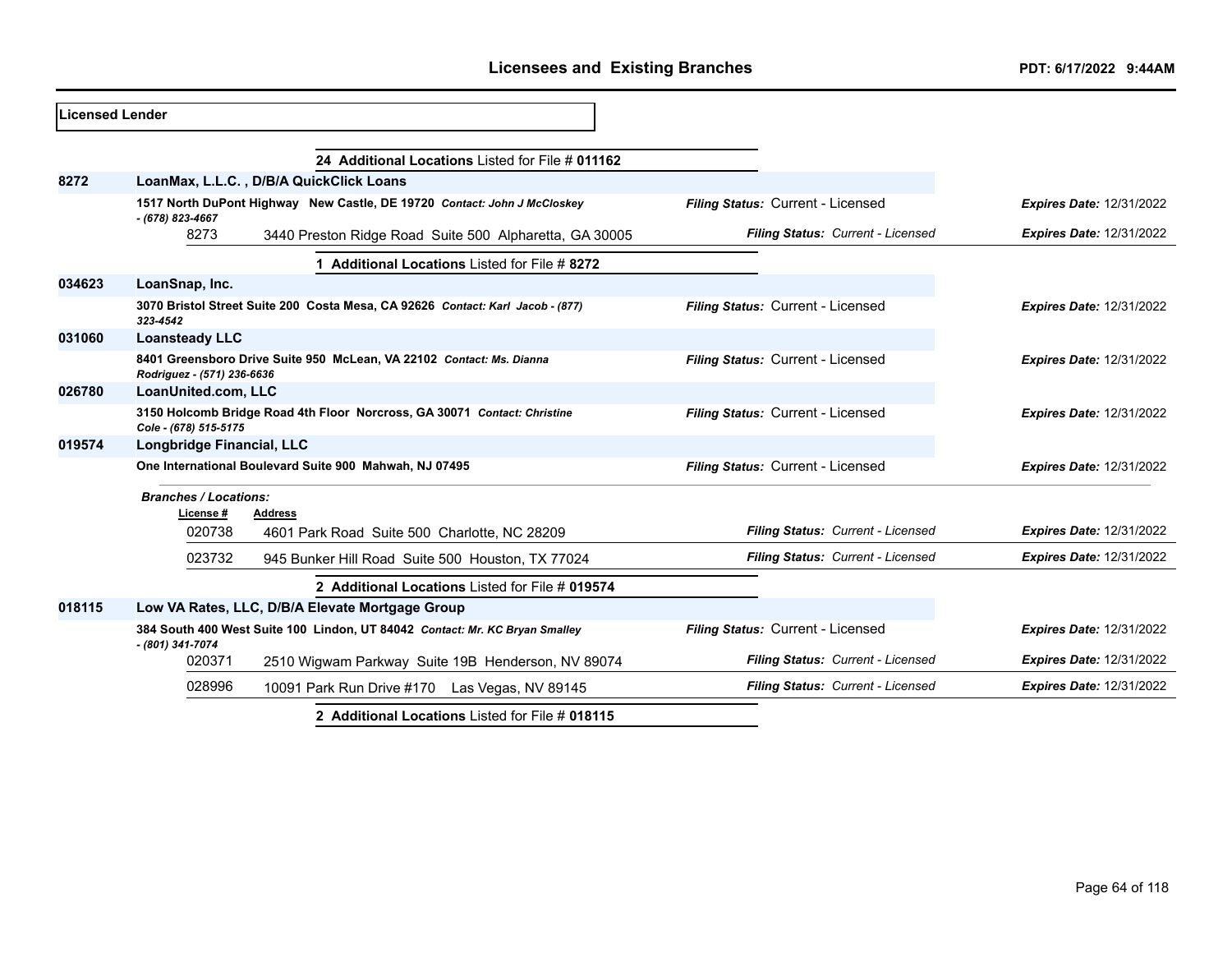| lLicensed Lender |                              |                                                                        |                                   |                                 |
|------------------|------------------------------|------------------------------------------------------------------------|-----------------------------------|---------------------------------|
| 017812           |                              | Lower, LLC, D/B/A Homeside Financial, D/B/A Lower                      |                                   |                                 |
|                  | Parsons - (240) 747-7215     | 8621 Robert Fulton Drive Suite 150 Columbia, MD 21046 Contact: Sam     | Filing Status: Current - Licensed | <b>Expires Date: 12/31/2022</b> |
|                  | <b>Branches / Locations:</b> |                                                                        |                                   |                                 |
|                  | License #<br>018116          | Address<br>8131 Smith's Mill Road 2nd Floor New Albany, OH 43054       | Filing Status: Current - Licensed | <b>Expires Date: 12/31/2022</b> |
|                  | 018318                       | 9211 Corporate Boulevard Suite 290 Rockville, MD 20850                 | Filing Status: Current - Licensed | <b>Expires Date: 12/31/2022</b> |
|                  | 020413                       | 4000 Legato Road Suite 550 Fairfax, VA 22033                           | Filing Status: Current - Licensed | <b>Expires Date: 12/31/2022</b> |
|                  | 022059                       | 8081 Arco Corporate Drive Suite 100 Raleigh, NC 27617                  | Filing Status: Current - Licensed | <b>Expires Date: 12/31/2022</b> |
|                  | 026736                       | 7501 Coastal Highway Suite 101 Ocean City, MD 21842                    | Filing Status: Current - Licensed | <b>Expires Date: 12/31/2022</b> |
|                  | 031373                       | 307 W Tremont Avenue Suite 200 Charlotte, NC 28503                     | Filing Status: Current - Licensed | <b>Expires Date: 12/31/2022</b> |
|                  | 031910                       | 150 N Radnor Chester Road F-200 Radnor, PA 19087                       | Filing Status: Current - Licensed | <b>Expires Date: 12/31/2022</b> |
|                  | 033361                       | 7775 Walton Parkway 1st Floor New Albany, OH 43054                     | Filing Status: Current - Licensed | <b>Expires Date: 12/31/2022</b> |
|                  | 034624                       | 215 W Penn. Avenue Cleona, PA 17042                                    | Filing Status: Current - Licensed | <b>Expires Date: 12/31/2022</b> |
|                  | 036604                       | 505 Independence Parkway Suite 240 Chesapeake, VA 23320                | Filing Status: Current - Licensed | <b>Expires Date: 12/31/2022</b> |
|                  | 036861                       | 20 East Division Street Dover, DE 19901                                | Filing Status: Current - Licensed | <b>Expires Date: 12/31/2022</b> |
|                  | 038131                       | 10000 Lincoln Drive E Suite 201 Marlton, NJ 08053                      | Filing Status: Current - Licensed | <b>Expires Date: 12/31/2022</b> |
|                  |                              | 12 Additional Locations Listed for File # 017812                       |                                   |                                 |
| 022631           | <b>Luxury Mortgage Corp.</b> |                                                                        |                                   |                                 |
|                  | McDonald - (203) 327-4238    | Four Landmark Square Suite 300 Stamford, CT 06901 Contact: Cassandra   | Filing Status: Current - Licensed | <b>Expires Date: 12/31/2022</b> |
| 019060           | <b>LVNV Funding LLC</b>      |                                                                        |                                   |                                 |
|                  | Debra Ciapi - (864) 248-8905 | 6801 South Cimarron Road Suite 424-J Greenville, SC 89113 Contact: Ms. | Filing Status: Current - Licensed | <b>Expires Date: 12/31/2022</b> |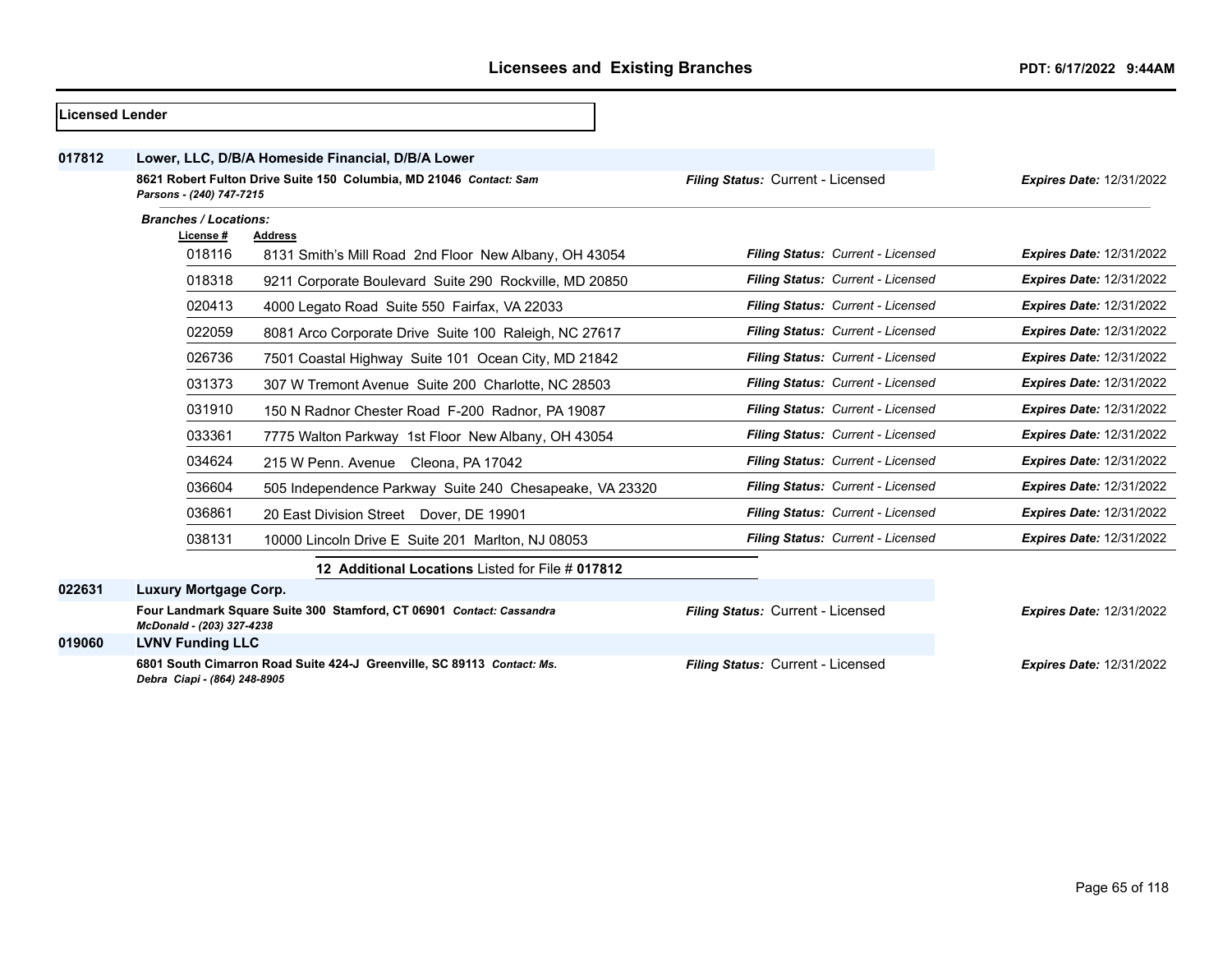| <b>Licensed Lender</b> |                                                                                                        |                                   |                                 |
|------------------------|--------------------------------------------------------------------------------------------------------|-----------------------------------|---------------------------------|
| 7040                   | <b>Mariner Finance, LLC</b>                                                                            |                                   |                                 |
|                        | 8211 Town Center Drive Nottingham, MD 21236 Contact: Brent Nau - (443)<br>461-0734                     | Filing Status: Current - Licensed | <b>Expires Date: 12/31/2022</b> |
|                        | <b>Branches / Locations:</b>                                                                           |                                   |                                 |
|                        | License #<br><b>Address</b><br>009973                                                                  | Filing Status: Current - Licensed | <b>Expires Date: 12/31/2022</b> |
|                        | 222 South DuPont Highway Suite 206 Dover, DE 19901                                                     |                                   |                                 |
|                        | 018178<br>3616 Kirkwood Highway Suite D Wilmington, DE 19808                                           | Filing Status: Current - Licensed | <b>Expires Date: 12/31/2022</b> |
|                        | 7117<br>22826 Sussex Highway Seaford, DE 19973-5862                                                    | Filing Status: Current - Licensed | <b>Expires Date: 12/31/2022</b> |
|                        | 7118<br>1831 Pulaski Highway Bear, DE 19701                                                            | Filing Status: Current - Licensed | <b>Expires Date: 12/31/2022</b> |
|                        | 7869<br>28263 Lexus Drive Units 3 & 4 Milford, DE 19963                                                | Filing Status: Current - Licensed | <b>Expires Date: 12/31/2022</b> |
|                        | 5 Additional Locations Listed for File # 7040                                                          |                                   |                                 |
| 4250                   | MAS Associates, LLC, D/B/A Equity Mortgage Lending, LLC                                                |                                   |                                 |
|                        | 66 Painters Mill Road Suite 202 Owings Mills, MD 21117 Contact: Mr. Mark<br>Greenberg - (410) 321-7800 | Filing Status: Current - Licensed | <b>Expires Date: 12/31/2022</b> |
| 019623                 | Mason McDuffie Mortgage Corporation, D/B/A MasonMac                                                    |                                   |                                 |
|                        | 12647 Alcosta Boulevard Suite 300 San Ramon, CA 94583 Contact: Ashley<br>Miller - (925) 242-4423       | Filing Status: Current - Licensed | <b>Expires Date: 12/31/2022</b> |
| 036549                 | <b>Massachusetts Eductional Financing Authority</b>                                                    |                                   |                                 |
|                        | 60 State Street Suite 900 Boston, MD 02109 Contact: Zarah Tringali - (617)<br>224-4847                 | Filing Status: Current - Licensed | <b>Expires Date: 12/31/2022</b> |
| 009971                 | <b>MBA Mortgage Services Inc.</b>                                                                      |                                   |                                 |
|                        | 426 South Main Street Bel Air, MD 21014 Contact: Mr. Michael P Betley - (410)<br>420-6621              | Filing Status: Current - Licensed | <b>Expires Date: 12/31/2022</b> |
| 034935                 | MC Financial, Inc., D/B/A Mortgage Intelligently                                                       |                                   |                                 |
|                        | 3 Bethesda Metro Center Suite 700 Bethesda, MD 20814                                                   | Filing Status: Current - Licensed | <b>Expires Date: 12/31/2022</b> |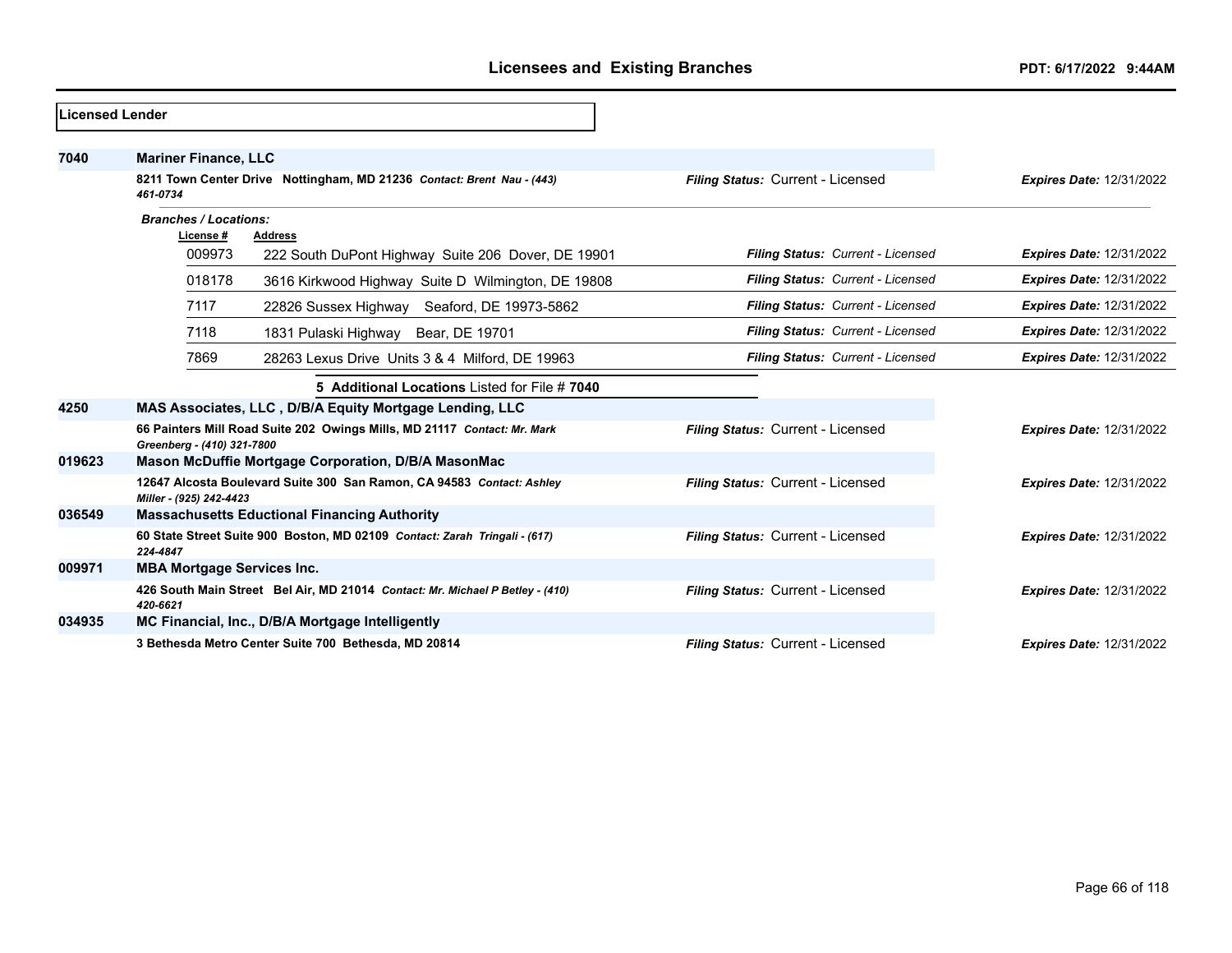| <b>Licensed Lender</b> |                                                                                                                   |                                          |                                 |
|------------------------|-------------------------------------------------------------------------------------------------------------------|------------------------------------------|---------------------------------|
| 011655                 | <b>McLean Mortgage Corporation</b>                                                                                |                                          |                                 |
|                        | 11325 Random Hills Road Suite 400 Fairfax, VA 22030 Contact: Mr. James<br>Nader - (703) 738-0900                  | Filing Status: Current - Licensed        | <b>Expires Date: 12/31/2022</b> |
|                        | 028601<br>2951 Whiteford Road Suite 301 York, PA 17402                                                            | <b>Filing Status: Current - Licensed</b> | <b>Expires Date: 12/31/2022</b> |
|                        | 028681<br>220 East Main Street Suite A Salisbury, MD 21801                                                        | Filing Status: Current - Licensed        | <b>Expires Date: 12/31/2022</b> |
|                        | 028926<br>7904 Coastal Highway Suite 5 Ocean City, MD 21842                                                       | Filing Status: Current - Licensed        | <b>Expires Date: 12/31/2022</b> |
|                        | 028981<br>1148 W. Elm Avenue Hanover, PA 17331                                                                    | Filing Status: Current - Licensed        | <b>Expires Date: 12/31/2022</b> |
|                        | 035536<br>5283 Corporate Drive Suite 102 Frederick, MD 21703                                                      | Filing Status: Current - Licensed        | <b>Expires Date: 12/31/2022</b> |
|                        | 036076<br>12500 Fair Lakes Circle Suite 350 Fairfax, VA 22033                                                     | Filing Status: Current - Licensed        | <b>Expires Date: 12/31/2022</b> |
|                        | 036641<br>1400 Front Avenue Suite 300 Lutherville, MD 21093                                                       | Filing Status: Current - Licensed        | <b>Expires Date: 12/31/2022</b> |
|                        | 036684<br>31 East Front Street Media, PA 19063                                                                    | Filing Status: Current - Licensed        | <b>Expires Date: 12/31/2022</b> |
|                        | 036699<br>1246 West Chester Pike Suite 311 West Chester, PA 19382                                                 | Filing Status: Current - Licensed        | <b>Expires Date: 12/31/2022</b> |
|                        | 037705<br>606 E Pitt Street Bedford, PA 15522                                                                     | <b>Filing Status: Current - Licensed</b> | <b>Expires Date: 12/31/2022</b> |
|                        | 10 Additional Locations Listed for File # 011655                                                                  |                                          |                                 |
| 030959                 | MCM Holdings, Inc., D/B/A MCM Capital Solutions, D/B/A MCM Holdings, Inc. of Florida                              |                                          |                                 |
|                        | 14100 Palmetto Frontage Road Suite 300 Miami Lakes, FL 33016 Contact:<br>Heather Camus - (305) 556-4422           | Filing Status: Current - Licensed        | <b>Expires Date: 12/31/2022</b> |
| 012923                 | <b>MDE Home Loans, LLC</b>                                                                                        |                                          |                                 |
|                        | 766 Shrewsbury Avenue East Building, Suite 204 Tinton Falls, NJ 07724<br>Contact: Danielle Mason - (732) 359-7426 | Filing Status: Current - Licensed        | <b>Expires Date: 12/31/2022</b> |
| 012354                 | Meadowbrook Financial Mortgage Bankers Corp.                                                                      |                                          |                                 |
|                        | 1600 Stewart Avenue Suite 701 Westbury, NY 11590                                                                  | Filing Status: Current - Licensed        | <b>Expires Date: 12/31/2022</b> |
| 035860                 | <b>MEGA CAPITAL FUNDING, INC.</b>                                                                                 |                                          |                                 |
|                        | 5000 N Parkway Calabasas Suite 100 Calabasas, CA 91302 Contact: Mr. John<br>Kosoyan - (818) 657-2618              | Filing Status: Current - Licensed        | <b>Expires Date: 12/31/2022</b> |
| 011515                 | Member Advantage Mortgage, LLC                                                                                    |                                          |                                 |
|                        | 3330 Broadmoor Avenue SE Suite B Grand Rapids, MI 49512-8192 Contact:<br>Jeff Leep - (616) 682-1414               | Filing Status: Current - Licensed        | <b>Expires Date: 12/31/2022</b> |
| 019856                 | Member First Mortgage, LLC                                                                                        |                                          |                                 |
|                        | 616 44th Street SE Grand Rapids, MI 49548 Contact: Ms. Carmen Sherman -<br>(616) 301-6272                         | Filing Status: Current - Licensed        | <b>Expires Date: 12/31/2022</b> |
| 010006                 | Mercedes-Benz Financial Services USA LLC                                                                          |                                          |                                 |
|                        | 14372 Heritage Parkway Fort Worth, TX 76177 Contact: Steven C. Poling - (248)<br>991-6632                         | Filing Status: Current - Licensed        | <b>Expires Date: 12/31/2022</b> |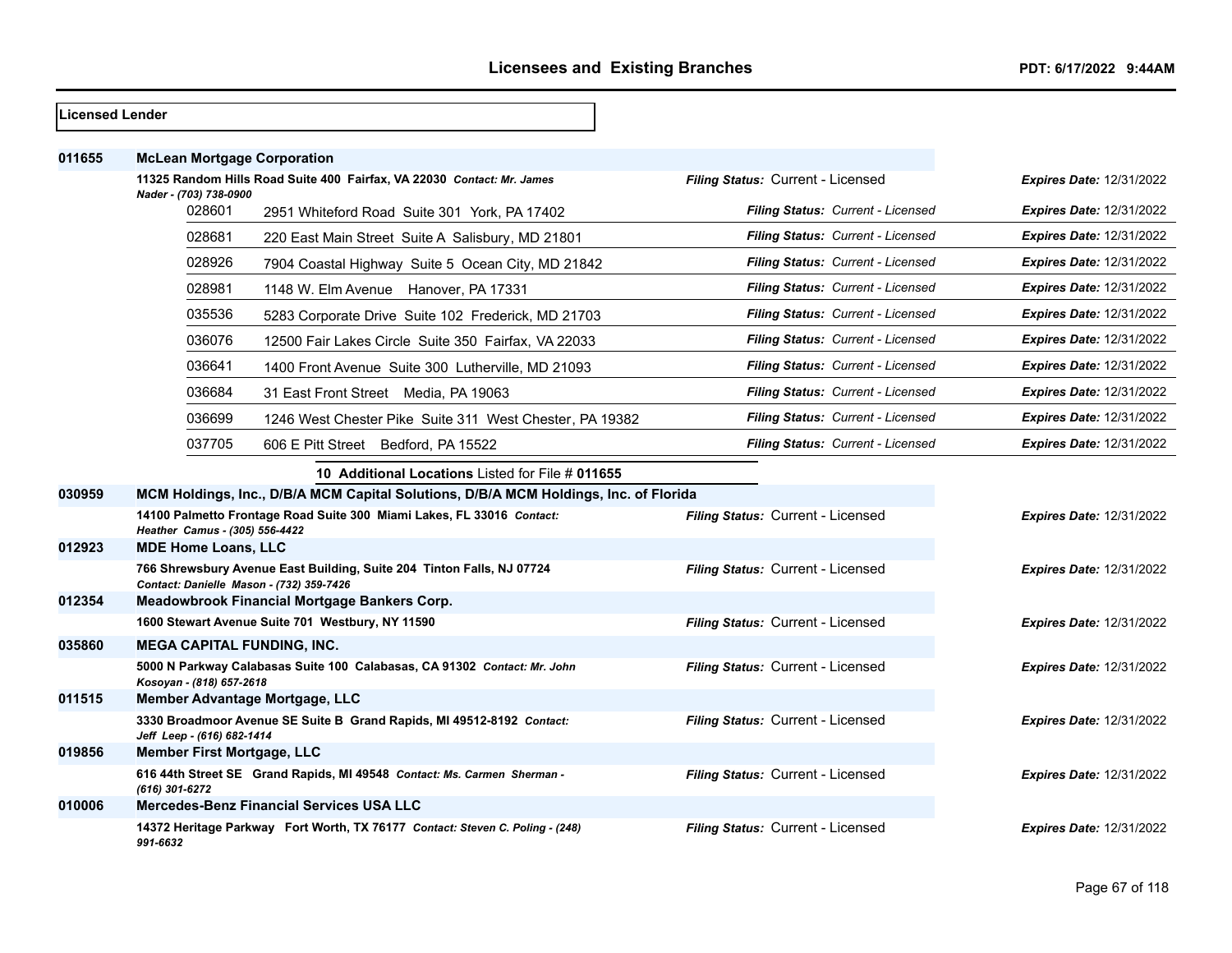| 011767<br><b>MGIC Mortgage Services, LLC</b><br>250 East Kilbourn Avenue Milwaukee, WI 53202 Contact: Ms. Ann K.<br>Filing Status: Current - Licensed<br><b>Expires Date: 12/31/2022</b><br>Scherzinger - (414) 347-6785<br>024477<br>Michigan Mutual, Inc., D/B/A MiMutual Mortgage<br>Filing Status: Current - Licensed<br>911 Military Street Port Huron, MI 48060 Contact: Milo Loop - (0.0) -<br><b>Expires Date: 12/31/2022</b><br><b>Branches / Locations:</b><br>License #<br>Address<br>024479<br>Filing Status: Current - Licensed<br><b>Expires Date: 12/31/2022</b><br>8813 Waltham Woods Rd Unit #204 Baltimore, MD 21234<br>1 Additional Locations Listed for File # 024477<br>9680<br>Mid-Island Mortgage Corp.<br>900 Merchants Concourse Suite 112 Westbury, NY 11590 Contact: Ms. Lynn<br>Filing Status: Current - Licensed<br><b>Expires Date: 12/31/2022</b><br>Porter - (516) 348-0600<br><b>Branches / Locations:</b><br>License #<br><b>Address</b><br>Filing Status: Current - Licensed<br>022454<br><b>Expires Date: 12/31/2022</b><br>3701 Pender Drive Suite 110 Fairfax, VA 22030<br>1 Additional Locations Listed for File # 9680<br>011512<br><b>Midwest Loan Solutions, Inc.</b><br>400 Quincy Street 6th Floor Hancock, MI 49930 Contact: Dyann Osowski - (248)<br>Filing Status: Current - Licensed<br><b>Expires Date: 12/31/2022</b><br>254-8526<br><b>Branches / Locations:</b><br>License#<br>Address<br>012287<br>Filing Status: Current - Licensed<br><b>Expires Date: 12/31/2022</b><br>29777 Telegraph Road Suite 3580 Southfield, MI 48034<br>1 Additional Locations Listed for File # 011512<br>028372<br>Mission Financial, LLC, D/B/A National Cash Lenders<br>7472 Waterside Loop Road Suite 110 Denver, NC 28037 Contact: Bart N Miller -<br>Filing Status: Current - Licensed<br><b>Expires Date: 12/31/2022</b><br>$(913) 634 - 3498$<br>032757<br><b>Mission Loans, LLC</b><br>Filing Status: Current - Licensed<br>5686 Dressler Road NW One Bancorp Building North Canton, OH 44720<br><b>Expires Date: 12/31/2022</b><br>Contact: Holly Guest - (855) 904-3500<br><b>Branches / Locations:</b><br>License #<br><b>Address</b><br>032760<br><b>Filing Status: Current - Licensed</b><br><b>Expires Date: 12/31/2022</b><br>19500 Jamboree Road Suite 300 Irvine, CA 92612<br>036527<br>Filing Status: Current - Licensed<br><b>Expires Date: 12/31/2022</b><br>8700 Freeport Parkway Suite 160 Irving, TX 75063<br>2 Additional Locations Listed for File # 032757 | <b>Licensed Lender</b> |  |  |  |
|------------------------------------------------------------------------------------------------------------------------------------------------------------------------------------------------------------------------------------------------------------------------------------------------------------------------------------------------------------------------------------------------------------------------------------------------------------------------------------------------------------------------------------------------------------------------------------------------------------------------------------------------------------------------------------------------------------------------------------------------------------------------------------------------------------------------------------------------------------------------------------------------------------------------------------------------------------------------------------------------------------------------------------------------------------------------------------------------------------------------------------------------------------------------------------------------------------------------------------------------------------------------------------------------------------------------------------------------------------------------------------------------------------------------------------------------------------------------------------------------------------------------------------------------------------------------------------------------------------------------------------------------------------------------------------------------------------------------------------------------------------------------------------------------------------------------------------------------------------------------------------------------------------------------------------------------------------------------------------------------------------------------------------------------------------------------------------------------------------------------------------------------------------------------------------------------------------------------------------------------------------------------------------------------------------------------------------------------------------------------------------------------------------------------------------------------------------------------------------------------------------------------|------------------------|--|--|--|
|                                                                                                                                                                                                                                                                                                                                                                                                                                                                                                                                                                                                                                                                                                                                                                                                                                                                                                                                                                                                                                                                                                                                                                                                                                                                                                                                                                                                                                                                                                                                                                                                                                                                                                                                                                                                                                                                                                                                                                                                                                                                                                                                                                                                                                                                                                                                                                                                                                                                                                                        |                        |  |  |  |
|                                                                                                                                                                                                                                                                                                                                                                                                                                                                                                                                                                                                                                                                                                                                                                                                                                                                                                                                                                                                                                                                                                                                                                                                                                                                                                                                                                                                                                                                                                                                                                                                                                                                                                                                                                                                                                                                                                                                                                                                                                                                                                                                                                                                                                                                                                                                                                                                                                                                                                                        |                        |  |  |  |
|                                                                                                                                                                                                                                                                                                                                                                                                                                                                                                                                                                                                                                                                                                                                                                                                                                                                                                                                                                                                                                                                                                                                                                                                                                                                                                                                                                                                                                                                                                                                                                                                                                                                                                                                                                                                                                                                                                                                                                                                                                                                                                                                                                                                                                                                                                                                                                                                                                                                                                                        |                        |  |  |  |
|                                                                                                                                                                                                                                                                                                                                                                                                                                                                                                                                                                                                                                                                                                                                                                                                                                                                                                                                                                                                                                                                                                                                                                                                                                                                                                                                                                                                                                                                                                                                                                                                                                                                                                                                                                                                                                                                                                                                                                                                                                                                                                                                                                                                                                                                                                                                                                                                                                                                                                                        |                        |  |  |  |
|                                                                                                                                                                                                                                                                                                                                                                                                                                                                                                                                                                                                                                                                                                                                                                                                                                                                                                                                                                                                                                                                                                                                                                                                                                                                                                                                                                                                                                                                                                                                                                                                                                                                                                                                                                                                                                                                                                                                                                                                                                                                                                                                                                                                                                                                                                                                                                                                                                                                                                                        |                        |  |  |  |
|                                                                                                                                                                                                                                                                                                                                                                                                                                                                                                                                                                                                                                                                                                                                                                                                                                                                                                                                                                                                                                                                                                                                                                                                                                                                                                                                                                                                                                                                                                                                                                                                                                                                                                                                                                                                                                                                                                                                                                                                                                                                                                                                                                                                                                                                                                                                                                                                                                                                                                                        |                        |  |  |  |
|                                                                                                                                                                                                                                                                                                                                                                                                                                                                                                                                                                                                                                                                                                                                                                                                                                                                                                                                                                                                                                                                                                                                                                                                                                                                                                                                                                                                                                                                                                                                                                                                                                                                                                                                                                                                                                                                                                                                                                                                                                                                                                                                                                                                                                                                                                                                                                                                                                                                                                                        |                        |  |  |  |
|                                                                                                                                                                                                                                                                                                                                                                                                                                                                                                                                                                                                                                                                                                                                                                                                                                                                                                                                                                                                                                                                                                                                                                                                                                                                                                                                                                                                                                                                                                                                                                                                                                                                                                                                                                                                                                                                                                                                                                                                                                                                                                                                                                                                                                                                                                                                                                                                                                                                                                                        |                        |  |  |  |
|                                                                                                                                                                                                                                                                                                                                                                                                                                                                                                                                                                                                                                                                                                                                                                                                                                                                                                                                                                                                                                                                                                                                                                                                                                                                                                                                                                                                                                                                                                                                                                                                                                                                                                                                                                                                                                                                                                                                                                                                                                                                                                                                                                                                                                                                                                                                                                                                                                                                                                                        |                        |  |  |  |
|                                                                                                                                                                                                                                                                                                                                                                                                                                                                                                                                                                                                                                                                                                                                                                                                                                                                                                                                                                                                                                                                                                                                                                                                                                                                                                                                                                                                                                                                                                                                                                                                                                                                                                                                                                                                                                                                                                                                                                                                                                                                                                                                                                                                                                                                                                                                                                                                                                                                                                                        |                        |  |  |  |
|                                                                                                                                                                                                                                                                                                                                                                                                                                                                                                                                                                                                                                                                                                                                                                                                                                                                                                                                                                                                                                                                                                                                                                                                                                                                                                                                                                                                                                                                                                                                                                                                                                                                                                                                                                                                                                                                                                                                                                                                                                                                                                                                                                                                                                                                                                                                                                                                                                                                                                                        |                        |  |  |  |
|                                                                                                                                                                                                                                                                                                                                                                                                                                                                                                                                                                                                                                                                                                                                                                                                                                                                                                                                                                                                                                                                                                                                                                                                                                                                                                                                                                                                                                                                                                                                                                                                                                                                                                                                                                                                                                                                                                                                                                                                                                                                                                                                                                                                                                                                                                                                                                                                                                                                                                                        |                        |  |  |  |
|                                                                                                                                                                                                                                                                                                                                                                                                                                                                                                                                                                                                                                                                                                                                                                                                                                                                                                                                                                                                                                                                                                                                                                                                                                                                                                                                                                                                                                                                                                                                                                                                                                                                                                                                                                                                                                                                                                                                                                                                                                                                                                                                                                                                                                                                                                                                                                                                                                                                                                                        |                        |  |  |  |
|                                                                                                                                                                                                                                                                                                                                                                                                                                                                                                                                                                                                                                                                                                                                                                                                                                                                                                                                                                                                                                                                                                                                                                                                                                                                                                                                                                                                                                                                                                                                                                                                                                                                                                                                                                                                                                                                                                                                                                                                                                                                                                                                                                                                                                                                                                                                                                                                                                                                                                                        |                        |  |  |  |
|                                                                                                                                                                                                                                                                                                                                                                                                                                                                                                                                                                                                                                                                                                                                                                                                                                                                                                                                                                                                                                                                                                                                                                                                                                                                                                                                                                                                                                                                                                                                                                                                                                                                                                                                                                                                                                                                                                                                                                                                                                                                                                                                                                                                                                                                                                                                                                                                                                                                                                                        |                        |  |  |  |
|                                                                                                                                                                                                                                                                                                                                                                                                                                                                                                                                                                                                                                                                                                                                                                                                                                                                                                                                                                                                                                                                                                                                                                                                                                                                                                                                                                                                                                                                                                                                                                                                                                                                                                                                                                                                                                                                                                                                                                                                                                                                                                                                                                                                                                                                                                                                                                                                                                                                                                                        |                        |  |  |  |
|                                                                                                                                                                                                                                                                                                                                                                                                                                                                                                                                                                                                                                                                                                                                                                                                                                                                                                                                                                                                                                                                                                                                                                                                                                                                                                                                                                                                                                                                                                                                                                                                                                                                                                                                                                                                                                                                                                                                                                                                                                                                                                                                                                                                                                                                                                                                                                                                                                                                                                                        |                        |  |  |  |
|                                                                                                                                                                                                                                                                                                                                                                                                                                                                                                                                                                                                                                                                                                                                                                                                                                                                                                                                                                                                                                                                                                                                                                                                                                                                                                                                                                                                                                                                                                                                                                                                                                                                                                                                                                                                                                                                                                                                                                                                                                                                                                                                                                                                                                                                                                                                                                                                                                                                                                                        |                        |  |  |  |
|                                                                                                                                                                                                                                                                                                                                                                                                                                                                                                                                                                                                                                                                                                                                                                                                                                                                                                                                                                                                                                                                                                                                                                                                                                                                                                                                                                                                                                                                                                                                                                                                                                                                                                                                                                                                                                                                                                                                                                                                                                                                                                                                                                                                                                                                                                                                                                                                                                                                                                                        |                        |  |  |  |
|                                                                                                                                                                                                                                                                                                                                                                                                                                                                                                                                                                                                                                                                                                                                                                                                                                                                                                                                                                                                                                                                                                                                                                                                                                                                                                                                                                                                                                                                                                                                                                                                                                                                                                                                                                                                                                                                                                                                                                                                                                                                                                                                                                                                                                                                                                                                                                                                                                                                                                                        |                        |  |  |  |
|                                                                                                                                                                                                                                                                                                                                                                                                                                                                                                                                                                                                                                                                                                                                                                                                                                                                                                                                                                                                                                                                                                                                                                                                                                                                                                                                                                                                                                                                                                                                                                                                                                                                                                                                                                                                                                                                                                                                                                                                                                                                                                                                                                                                                                                                                                                                                                                                                                                                                                                        |                        |  |  |  |
|                                                                                                                                                                                                                                                                                                                                                                                                                                                                                                                                                                                                                                                                                                                                                                                                                                                                                                                                                                                                                                                                                                                                                                                                                                                                                                                                                                                                                                                                                                                                                                                                                                                                                                                                                                                                                                                                                                                                                                                                                                                                                                                                                                                                                                                                                                                                                                                                                                                                                                                        |                        |  |  |  |
|                                                                                                                                                                                                                                                                                                                                                                                                                                                                                                                                                                                                                                                                                                                                                                                                                                                                                                                                                                                                                                                                                                                                                                                                                                                                                                                                                                                                                                                                                                                                                                                                                                                                                                                                                                                                                                                                                                                                                                                                                                                                                                                                                                                                                                                                                                                                                                                                                                                                                                                        |                        |  |  |  |
|                                                                                                                                                                                                                                                                                                                                                                                                                                                                                                                                                                                                                                                                                                                                                                                                                                                                                                                                                                                                                                                                                                                                                                                                                                                                                                                                                                                                                                                                                                                                                                                                                                                                                                                                                                                                                                                                                                                                                                                                                                                                                                                                                                                                                                                                                                                                                                                                                                                                                                                        |                        |  |  |  |
|                                                                                                                                                                                                                                                                                                                                                                                                                                                                                                                                                                                                                                                                                                                                                                                                                                                                                                                                                                                                                                                                                                                                                                                                                                                                                                                                                                                                                                                                                                                                                                                                                                                                                                                                                                                                                                                                                                                                                                                                                                                                                                                                                                                                                                                                                                                                                                                                                                                                                                                        |                        |  |  |  |
|                                                                                                                                                                                                                                                                                                                                                                                                                                                                                                                                                                                                                                                                                                                                                                                                                                                                                                                                                                                                                                                                                                                                                                                                                                                                                                                                                                                                                                                                                                                                                                                                                                                                                                                                                                                                                                                                                                                                                                                                                                                                                                                                                                                                                                                                                                                                                                                                                                                                                                                        |                        |  |  |  |
|                                                                                                                                                                                                                                                                                                                                                                                                                                                                                                                                                                                                                                                                                                                                                                                                                                                                                                                                                                                                                                                                                                                                                                                                                                                                                                                                                                                                                                                                                                                                                                                                                                                                                                                                                                                                                                                                                                                                                                                                                                                                                                                                                                                                                                                                                                                                                                                                                                                                                                                        |                        |  |  |  |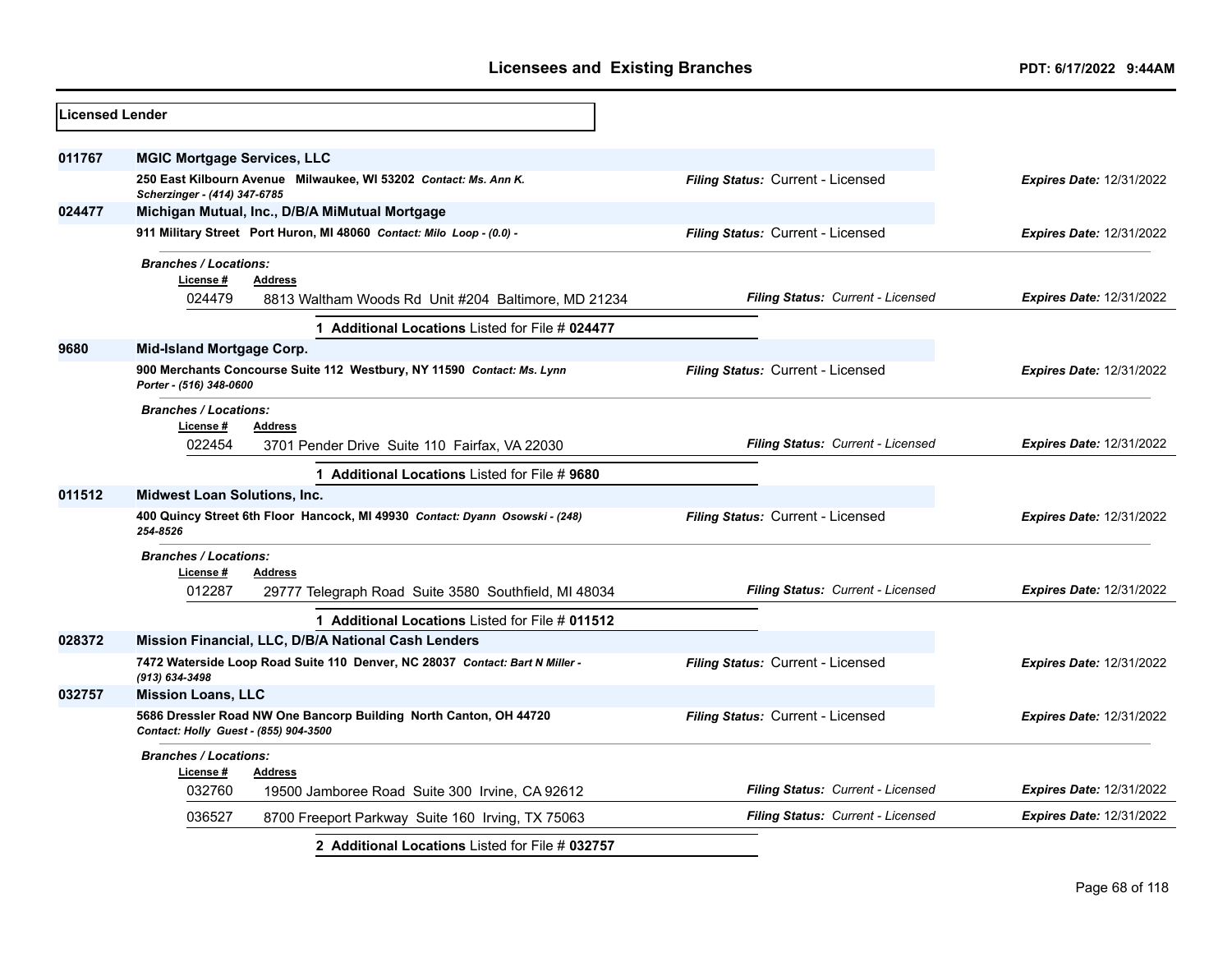| Licensed Lender |                                           |                                                                               |                                          |                                 |
|-----------------|-------------------------------------------|-------------------------------------------------------------------------------|------------------------------------------|---------------------------------|
| 032837          | <b>Mission Mortgage LLC</b>               |                                                                               |                                          |                                 |
|                 |                                           | 3401 A 8th Street NE Washington, DC 20017 Contact: Mr. Joshua Bishop - (864)  | Filing Status: Current - Licensed        | <b>Expires Date: 12/31/2022</b> |
|                 | 312-4354<br>035276                        | 519 C Street NE Washington, DC 20002                                          | <b>Filing Status: Current - Licensed</b> | <b>Expires Date: 12/31/2022</b> |
|                 | 035525                                    | 20 W Gude Drive Suite 200 Rockville, MD 20850                                 | <b>Filing Status: Current - Licensed</b> | <b>Expires Date: 12/31/2022</b> |
|                 | 035632                                    | 4031 University Drive 5th Floor Fairfax, VA 22030                             | <b>Filing Status: Current - Licensed</b> | <b>Expires Date: 12/31/2022</b> |
|                 |                                           | 3 Additional Locations Listed for File # 032837                               |                                          |                                 |
| 022693          | <b>MLB Residential Lending, LLC</b>       |                                                                               |                                          |                                 |
|                 | Doran - (732) 243-0102                    | 51 Commerce Street Suite 101 Springfield, NJ 07081 Contact: Mr. Richard       | Filing Status: Current - Licensed        | <b>Expires Date: 12/31/2022</b> |
|                 | <b>Branches / Locations:</b><br>License # | <b>Address</b>                                                                |                                          |                                 |
|                 | 024029                                    | 242 Old New Brunswick Road Suite 415 Piscataway, NJ 08854                     | Filing Status: Current - Licensed        | <b>Expires Date: 12/31/2022</b> |
|                 | 029832                                    | 10 Elizabeth Street Suite 302 River Edge, NJ 07661                            | Filing Status: Current - Licensed        | <b>Expires Date: 12/31/2022</b> |
|                 | 035510                                    | 33 SE 7th Street Suite M Boca Raton, FL 33432                                 | Filing Status: Current - Licensed        | <b>Expires Date: 12/31/2022</b> |
|                 |                                           | 3 Additional Locations Listed for File # 022693                               |                                          |                                 |
| 8095            |                                           | MLD Mortgage Inc., D/B/A Mortgage Lending Direct, D/B/A The Money Store       |                                          |                                 |
|                 | Zilberman - (0.0) -                       | 30B Vreeland Road Ste 200 & 220 Florham Park, NJ 07932 Contact: Mr. David J   | Filing Status: Current - Licensed        | <b>Expires Date: 12/31/2022</b> |
|                 | 011096                                    | 6501 Congress Avenue Office 103 Boca Raton, FL 33487                          | <b>Filing Status: Current - Licensed</b> | <b>Expires Date: 12/31/2022</b> |
|                 | 021964                                    | 44715 Brimfield Drive Suite N240 Ashburn, VA 20147                            | Filing Status: Current - Licensed        | <b>Expires Date: 12/31/2022</b> |
|                 | 036387                                    | 7208 W. Sand Lake Road Suite 305, Office 303 Orlando, FL<br>32819             | Filing Status: Current - Licensed        | <b>Expires Date: 12/31/2022</b> |
|                 |                                           | 3 Additional Locations Listed for File # 8095                                 |                                          |                                 |
| 021644          |                                           | MoneyKey - DE, Inc., D/B/A MoneyKey                                           |                                          |                                 |
|                 | 776-5477                                  | 69 Yonge Street Suite 600 Toronto, ON M5E 1 K3 Contact: Clive Kinross - (647) | Filing Status: Current - Licensed        | <b>Expires Date: 12/31/2022</b> |
|                 | <b>Branches / Locations:</b>              |                                                                               |                                          |                                 |
|                 | License #<br>027159                       | <b>Address</b><br>161 Portage Avenue E Winnipeg, MB R3B 0Y4                   | Filing Status: Current - Licensed        | <b>Expires Date: 12/31/2022</b> |
|                 |                                           | 1 Additional Locations Listed for File # 021644                               |                                          |                                 |
| 023961          | <b>MoneyLion of Delaware LLC</b>          |                                                                               |                                          |                                 |
|                 | (605) 251-1470                            | 30 West 21st Street 9th Floor New York, NY 10010 Contact: Sam Everson -       | Filing Status: Current - Licensed        | <b>Expires Date: 12/31/2022</b> |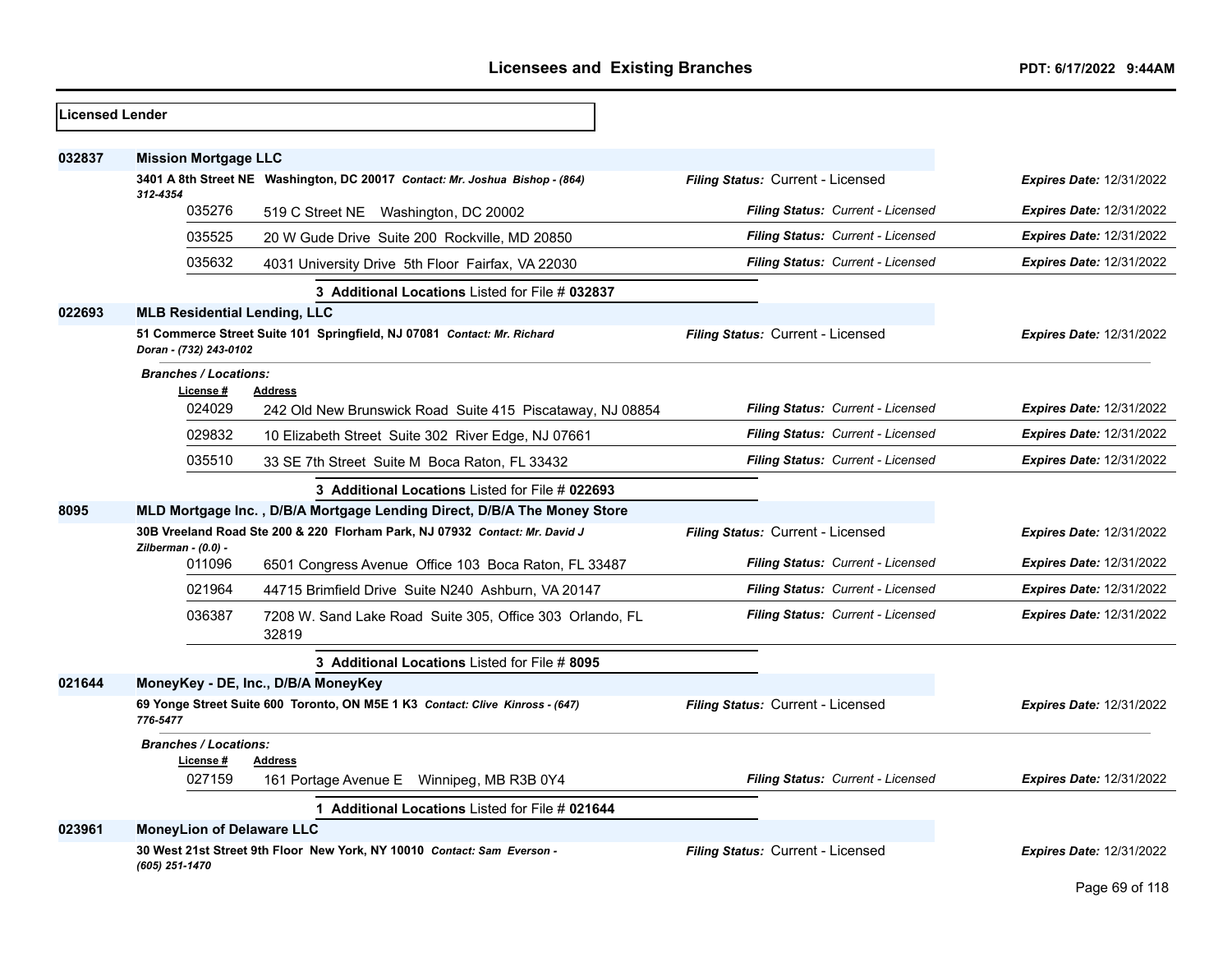|      | <b>Licensed Lender</b>       |                                                                            |                                          |                                 |
|------|------------------------------|----------------------------------------------------------------------------|------------------------------------------|---------------------------------|
| 1577 |                              | Mortgage Access Corporation, D/B/A Weichert Financial Services             |                                          |                                 |
|      |                              | 225 Littleton Road Morris Plains, NJ 07950 Contact: Mr. William Metalsky - | Filing Status: Current - Licensed        | Expires Date: 12/31/2022        |
|      | (973) 401-5553<br>011808     | 1901 Butterfield Road Suite 850 Downers Grove, IL 60515                    | <b>Filing Status: Current - Licensed</b> | <b>Expires Date: 12/31/2022</b> |
|      | 026943                       | 20400 Observation Drive Suite 200 Germantown, MD 20876                     | Filing Status: Current - Licensed        | <b>Expires Date: 12/31/2022</b> |
|      | 028972                       | 1212 Baltimore Pike Chadds Ford, PA 19317                                  | Filing Status: Current - Licensed        | <b>Expires Date: 12/31/2022</b> |
|      | 029247                       | 5070 Route 42 Turnersville, NJ 08012                                       | Filing Status: Current - Licensed        | <b>Expires Date: 12/31/2022</b> |
|      | 029856                       | 1909 Route 70 East Suite 1 Cherry Hill, NJ 08003                           | Filing Status: Current - Licensed        | Expires Date: 12/31/2022        |
|      | 030056                       | 4760 Limestone Road Wilmington, DE 19803                                   | Filing Status: Current - Licensed        | Expires Date: 12/31/2022        |
|      |                              | 6 Additional Locations Listed for File # 1577                              |                                          |                                 |
| 2325 | Mortgage America, Inc.       |                                                                            |                                          |                                 |
|      | 439-8000                     | 1425 Grape Street Whitehall, PA 18052 Contact: Christian Barrett - (610)   | Filing Status: Current - Licensed        | <b>Expires Date: 12/31/2022</b> |
|      | <b>Branches / Locations:</b> |                                                                            |                                          |                                 |
|      | License #<br>018253          | <b>Address</b><br>1100 Berkshire Boulevard Wyomissing, PA 19610            | Filing Status: Current - Licensed        | Expires Date: 12/31/2022        |
|      | 018377                       | 600 West Germantown Pike Suite 400 Plymouth Meeting, PA<br>19462           | Filing Status: Current - Licensed        | <b>Expires Date: 12/31/2022</b> |
|      | 018487                       | 604 Yorklyn Hockessin, DE 19707                                            | Filing Status: Current - Licensed        | <b>Expires Date: 12/31/2022</b> |
|      | 019034                       | 1615 West Chester Pike Suite 103 West Chester, PA 19382                    | Filing Status: Current - Licensed        | <b>Expires Date: 12/31/2022</b> |
|      | 019722                       | 1425 Grape Street Whitehall, PA 18052                                      | Filing Status: Current - Licensed        | <b>Expires Date: 12/31/2022</b> |
|      | 021772                       | 404 Sumneytown Pike Suite 200 North Wales, PA 19454                        | Filing Status: Current - Licensed        | Expires Date: 12/31/2022        |
|      | 023258                       | 404 Main Street Pennsburg, PA 18073                                        | Filing Status: Current - Licensed        | Expires Date: 12/31/2022        |
|      | 023259                       | 4327 Route 309 Schnecksville, PA 18078                                     | Filing Status: Current - Licensed        | <b>Expires Date: 12/31/2022</b> |
|      | 023380                       | 1036 E Philadelphia Avenue Gilbertsville, PA 19525                         | Filing Status: Current - Licensed        | Expires Date: 12/31/2022        |
|      | 026770                       | 115 Pheasant Run Suite 116 Newtown, PA 18940                               | Filing Status: Current - Licensed        | <b>Expires Date: 12/31/2022</b> |
|      | 034356                       | 1300 Horizon Drive Suite 108 Chalfont, PA 18914                            | Filing Status: Current - Licensed        | Expires Date: 12/31/2022        |
|      |                              | 11 Additional Locations Listed for File # 2325                             |                                          |                                 |
| 7552 |                              | <b>Mortgage Network Solutions, LLC</b>                                     |                                          |                                 |

**2036 Foulk Road Suite 102 Wilmington, DE 19810** *Contact: Ms. Cheryl A Rappucci - (302) 252-0100*

*Filing Status:* Current - Licensed *Expires Date:* 12/31/2022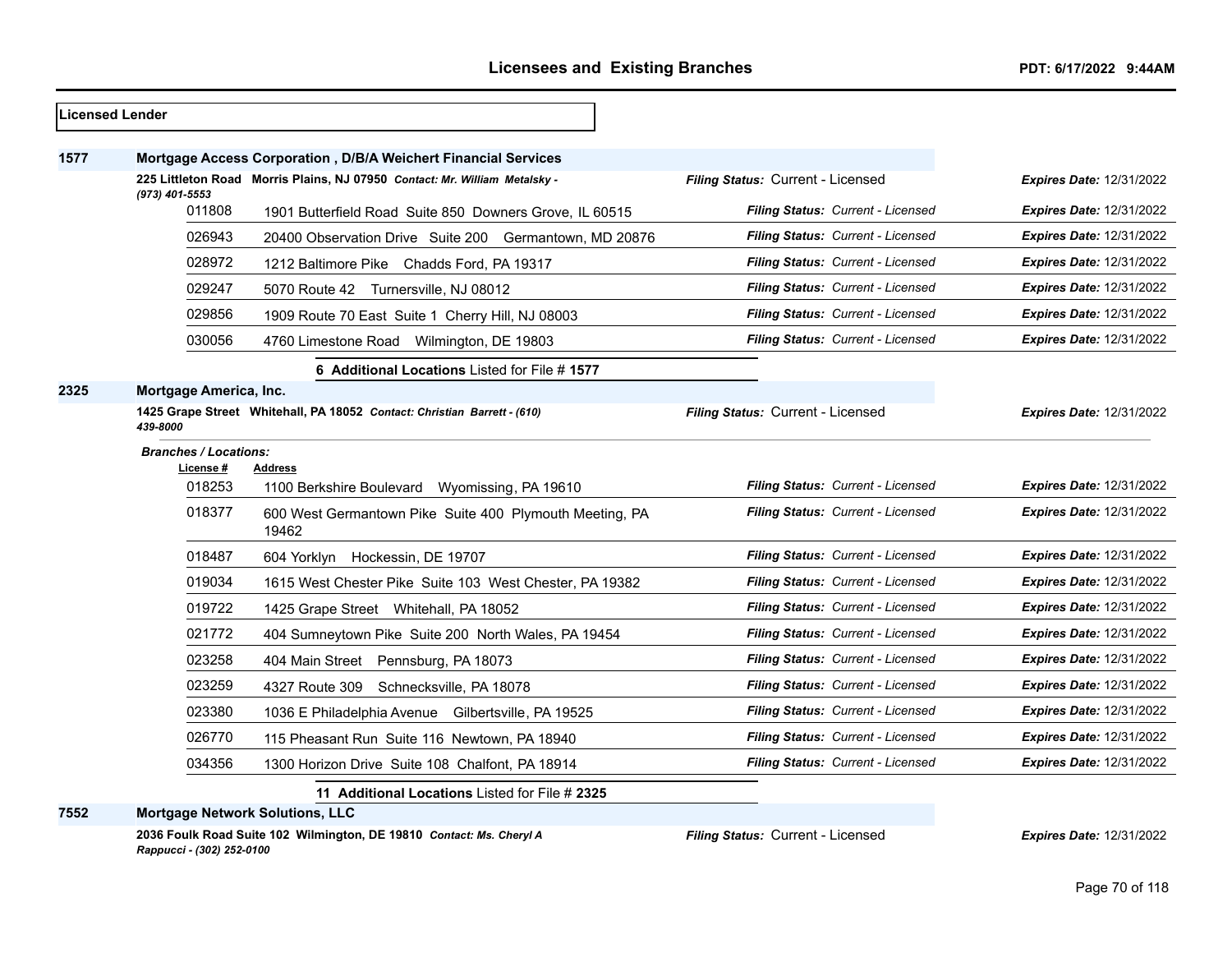| lLicensed Lender |                                             |                                                                                                                                         |                                   |                                 |
|------------------|---------------------------------------------|-----------------------------------------------------------------------------------------------------------------------------------------|-----------------------------------|---------------------------------|
| 010168           | Mortgage Network, Inc.                      |                                                                                                                                         |                                   |                                 |
|                  |                                             | 99 Conifer Hill Drive 3rd Floor, Suite 300 Danvers, MA 01923 Contact: Mr.                                                               | Filing Status: Current - Licensed | <b>Expires Date: 12/31/2022</b> |
|                  | Douglas N. Smith - (978) 777-7500<br>010413 | 180 Good Drive Lancaster, PA 17603                                                                                                      | Filing Status: Current - Licensed | <b>Expires Date: 12/31/2022</b> |
|                  | 010414                                      | 300 Southborough Drive South Portland, ME 04106                                                                                         | Filing Status: Current - Licensed | <b>Expires Date: 12/31/2022</b> |
|                  | 011946                                      | 228 W Church Street Salisbury, MD 21801                                                                                                 | Filing Status: Current - Licensed | <b>Expires Date: 12/31/2022</b> |
|                  | 012173                                      | 312 East Stein Highway Seaford, DE 19973                                                                                                | Filing Status: Current - Licensed | <b>Expires Date: 12/31/2022</b> |
|                  | 029445                                      | 1653 The Fairway Jenkintown, PA 19046                                                                                                   | Filing Status: Current - Licensed | <b>Expires Date: 12/31/2022</b> |
|                  |                                             | 5 Additional Locations Listed for File # 010168                                                                                         |                                   |                                 |
| 010363           |                                             | Mortgage Research Center, LLC, D/B/A Paddio, D/B/A VALoans.com, D/B/A Veteran Loan Center, D/B/A                                        |                                   |                                 |
|                  | Powell - (573) 876-2600                     | Veterans United Home Loans, D/B/A www.VAMortgageCenter.com<br>1400 Veterans United Drive Columbia, MO 65203 Contact: Mr. Justin Gardell | Filing Status: Current - Licensed | <b>Expires Date: 12/31/2022</b> |
|                  | 011959                                      | 3212A Lemone Industrial Boulevard Columbia, MO 65201                                                                                    | Filing Status: Current - Licensed | <b>Expires Date: 12/31/2022</b> |
|                  | 011960                                      | 11274 Renner Boulevard Lenexa, KS 66219                                                                                                 | Filing Status: Current - Licensed | <b>Expires Date: 12/31/2022</b> |
|                  | 019693                                      | 2101 Chapel Plaza Court Columbia, MO 65203                                                                                              | Filing Status: Current - Licensed | <b>Expires Date: 12/31/2022</b> |
|                  | 020682                                      | 4700 S. Providence Road Columbia, MO 65217                                                                                              | Filing Status: Current - Licensed | <b>Expires Date: 12/31/2022</b> |
|                  | 024740                                      | 1500 Vandiver Drive Columbia, MO 65202                                                                                                  | Filing Status: Current - Licensed | <b>Expires Date: 12/31/2022</b> |
|                  | 029025                                      | 111 Corporate Office Drive Suite 400 Earth City, MO 63045                                                                               | Filing Status: Current - Licensed | <b>Expires Date: 12/31/2022</b> |
|                  | 030366                                      | 1930 W Bennett Street Suite 100 Springfield, MO 65807                                                                                   | Filing Status: Current - Licensed | <b>Expires Date: 12/31/2022</b> |
|                  |                                             | 7 Additional Locations Listed for File # 010363                                                                                         |                                   |                                 |
| 020424           |                                             | Mortgage Solutions of Colorado, LLC                                                                                                     |                                   |                                 |
|                  | Young - (719) 531-3085                      | 5455 North Union Boulevard Colorado Springs, CO 80918 Contact: Brittany                                                                 | Filing Status: Current - Licensed | <b>Expires Date: 12/31/2022</b> |
|                  | <b>Branches / Locations:</b>                |                                                                                                                                         |                                   |                                 |
|                  | License #<br>023616                         | <b>Address</b><br>1721 West Valley Highway Units 1 & 2 Auburn, WA 98001                                                                 | Filing Status: Current - Licensed | <b>Expires Date: 12/31/2022</b> |
|                  | 033189                                      | 810 Crescent Centre Drive Suite 180 Franklin, TN 37067                                                                                  | Filing Status: Current - Licensed | <b>Expires Date: 12/31/2022</b> |
|                  | 037016                                      | 118 Vintage Park Suite W, Office 312 Houston, TX 77070                                                                                  | Filing Status: Current - Licensed | Expires Date: 12/31/2022        |
|                  |                                             | 3 Additional Locations Listed for File # 020424                                                                                         |                                   |                                 |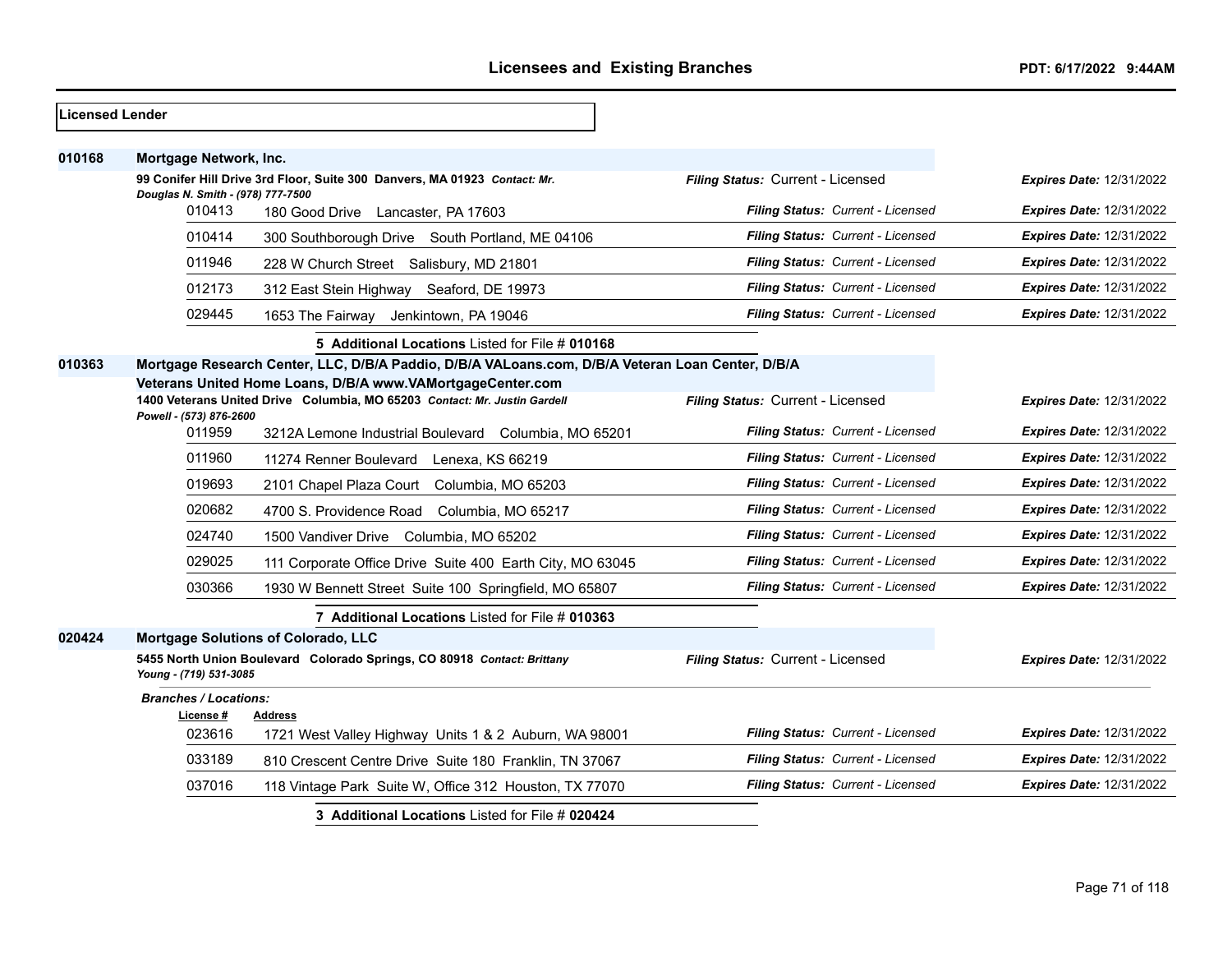| Licensed Lender |                                                                                                     |                                   |                                 |
|-----------------|-----------------------------------------------------------------------------------------------------|-----------------------------------|---------------------------------|
|                 |                                                                                                     |                                   |                                 |
| 033068          | Mortgage Unlimited, L.L.C.                                                                          |                                   |                                 |
|                 | 222 Outwater Lane Suite 4B Garfield, NJ 07026 Contact: Mr. Justin Tagliareni -<br>(973) 478-8444    | Filing Status: Current - Licensed | <b>Expires Date: 12/31/2022</b> |
| 029749          | <b>MortgageCountry, LLC</b>                                                                         |                                   |                                 |
|                 | 725 Skippack Pike Suite 340A Blue Bell, PA 19422 Contact: Mr. Ira M.<br>Brownstein - (484) 900-4100 | Filing Status: Current - Licensed | <b>Expires Date: 12/31/2022</b> |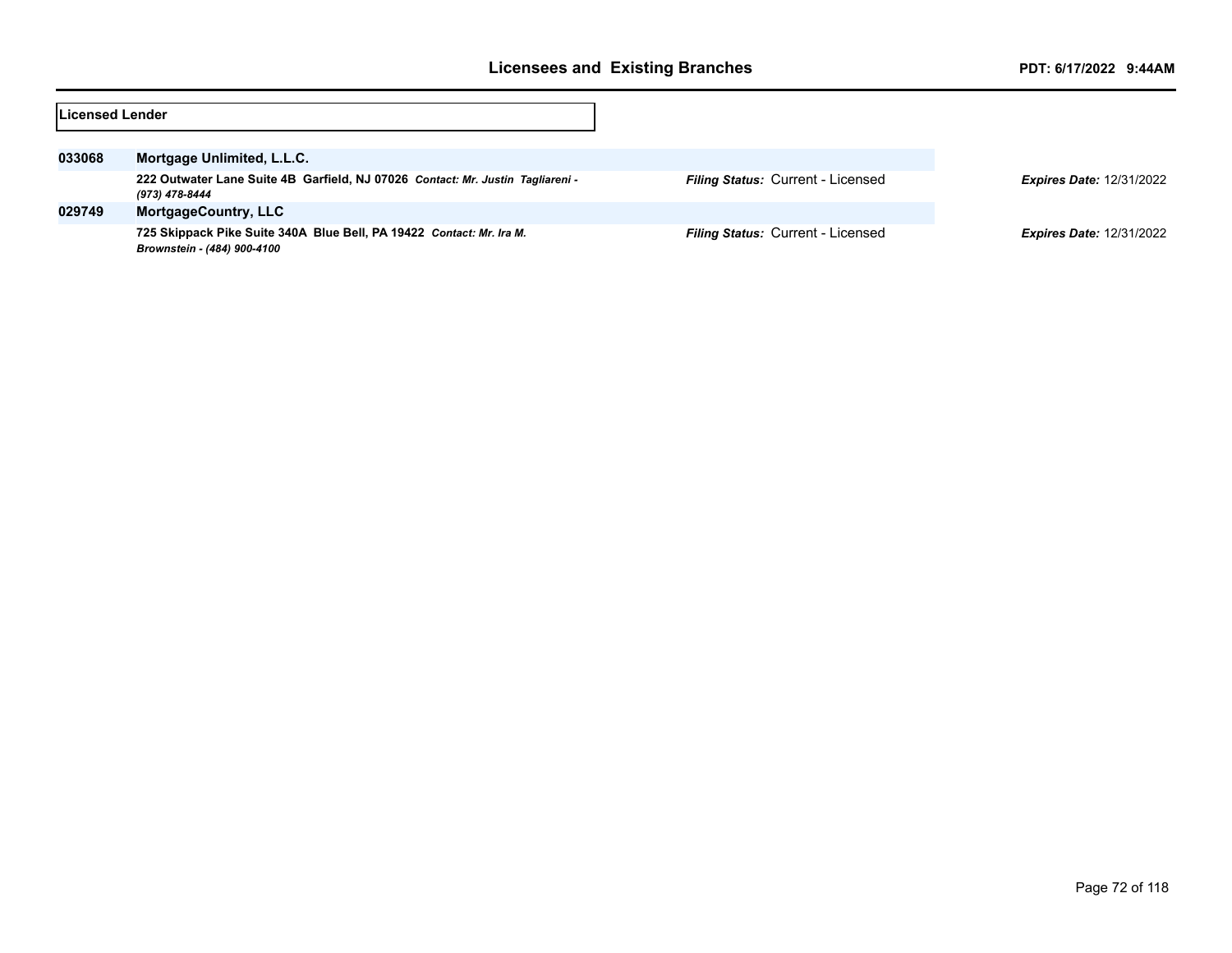#### **Licensed Lender**

| 012644 | <b>Movement Mortgage, LLC</b> |                                                                             |                                   |                                 |
|--------|-------------------------------|-----------------------------------------------------------------------------|-----------------------------------|---------------------------------|
|        | 227-3385                      | 8024 Calvin Hall Road Indian Land, SC 29707 Contact: Mr. John Third - (757) | Filing Status: Current - Licensed | <b>Expires Date: 12/31/2022</b> |
|        | 018345                        | 555 Fairmount Avenue Suite 201 Towson, MD 21286                             | Filing Status: Current - Licensed | Expires Date: 12/31/2022        |
|        | 018463                        | 5700 Coastal Highway Suite 200 Ocean City, MD 21842                         | Filing Status: Current - Licensed | <b>Expires Date: 12/31/2022</b> |
|        | 019113                        | 2610 Course Road York, PA 17402                                             | Filing Status: Current - Licensed | <b>Expires Date: 12/31/2022</b> |
|        | 021013                        | 2200 Defense Highway Suite 204 Crofton, MD 21114                            | Filing Status: Current - Licensed | <b>Expires Date: 12/31/2022</b> |
|        | 021057                        | 2250 Hickory Road Suite 100 Plymouth Meeting, PA 19462                      | Filing Status: Current - Licensed | <b>Expires Date: 12/31/2022</b> |
|        | 021310                        | 9726 Old Bailes Road Suites 121 & 130 Fort Mill, SC 29707                   | Filing Status: Current - Licensed | <b>Expires Date: 12/31/2022</b> |
|        | 022215                        | 1400 North Providence Road Building 2, Suite 1000 Media, PA<br>19063        | Filing Status: Current - Licensed | Expires Date: 12/31/2022        |
|        | 022864                        | 200 Continental Drive Suite 401, Office 403 Newark, DE 19713                | Filing Status: Current - Licensed | <b>Expires Date: 12/31/2022</b> |
|        | 023538                        | 207 West Main Street Suite 103 Salisbury, MD 21801                          | Filing Status: Current - Licensed | Expires Date: 12/31/2022        |
|        | 024615                        | 3701 Pender Drive Suite 115 Fairfax, VA 22030                               | Filing Status: Current - Licensed | <b>Expires Date: 12/31/2022</b> |
|        | 025566                        | 854 1/2 Montgomery Avenue Narberth, PA 19072                                | Filing Status: Current - Licensed | <b>Expires Date: 12/31/2022</b> |
|        | 028783                        | 121 N. Cedar Crest Boulevard Suite E Allentown, PA 18104                    | Filing Status: Current - Licensed | <b>Expires Date: 12/31/2022</b> |
|        | 030415                        | 425 West North Avenue Suites 1B & 1C Chicago, IL 60610                      | Filing Status: Current - Licensed | <b>Expires Date: 12/31/2022</b> |
|        | 031199                        | 10550 Linden Lake Plaza Suite 300 Manassas, VA 20109                        | Filing Status: Current - Licensed | <b>Expires Date: 12/31/2022</b> |
|        | 034777                        | 1031 Route 22 Suite 203 Bridgewater, NJ 08807                               | Filing Status: Current - Licensed | <b>Expires Date: 12/31/2022</b> |
|        | 034874                        | 1542 Packer Avenue Philadelphia, PA 19145                                   | Filing Status: Current - Licensed | <b>Expires Date: 12/31/2022</b> |
|        | 034962                        | 200 Continental Drive Suite 401, Office 437 Newark, DE 19713                | Filing Status: Current - Licensed | Expires Date: 12/31/2022        |
|        | 037402                        | 11821 Parklawn Drive Suite 105 Rockville, MD 20852                          | Filing Status: Current - Licensed | <b>Expires Date: 12/31/2022</b> |
|        | 037797                        | 17877 Von Karman Avenue Suite 230 Irvine, CA 92614-4201                     | Filing Status: Current - Licensed | <b>Expires Date: 12/31/2022</b> |
|        | 038102                        | 19600 W. Catawba Avenue Suites B201 and C201 Cornelius, NC<br>28031         | Filing Status: Current - Licensed | <b>Expires Date: 12/31/2022</b> |
|        |                               |                                                                             |                                   |                                 |

**20 Additional Locations** Listed for File # **012644**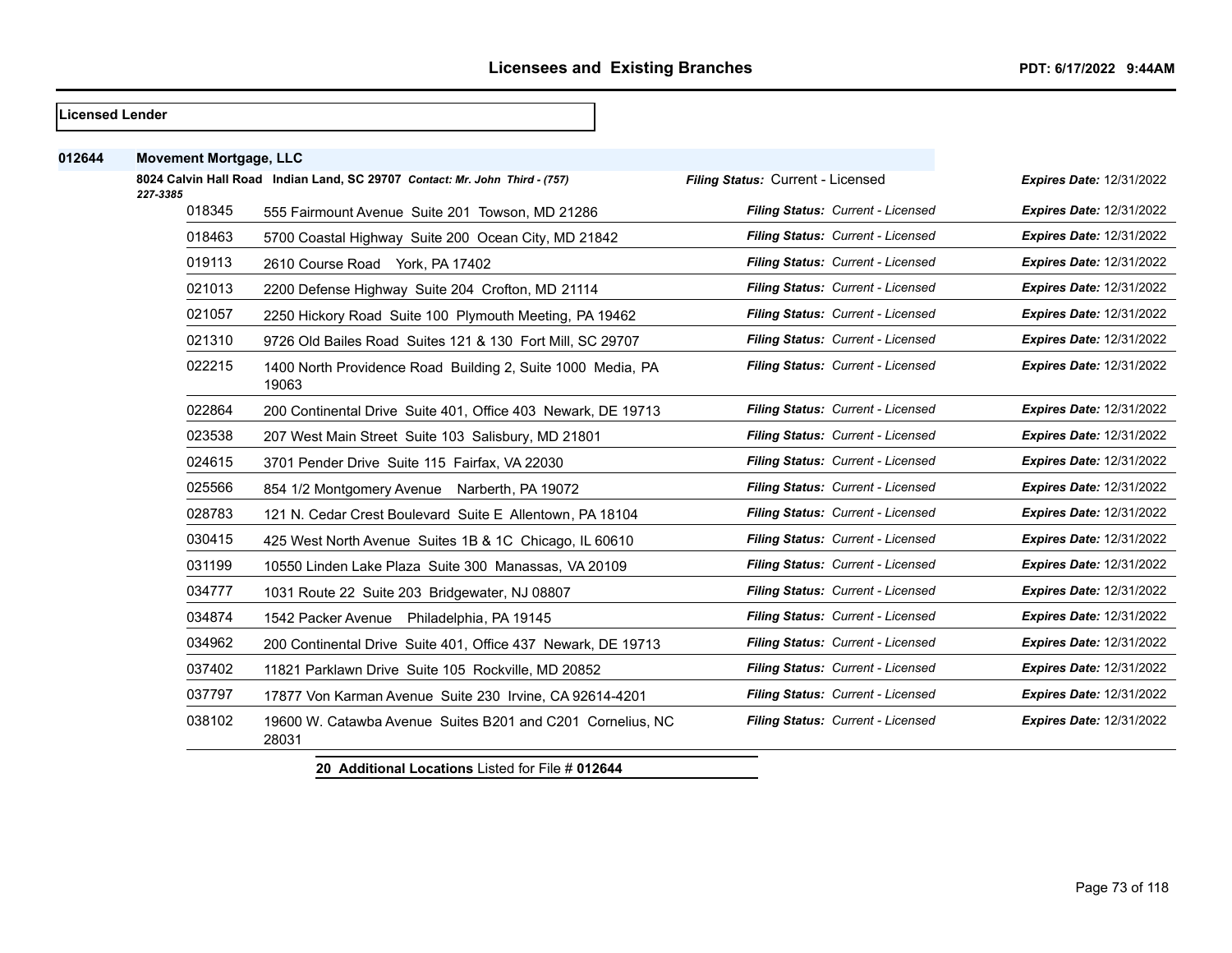| Licensed Lender |                              |                                                                            |                                   |                                 |
|-----------------|------------------------------|----------------------------------------------------------------------------|-----------------------------------|---------------------------------|
| 028515          |                              | Mutual of Omaha Mortgage, Inc., D/B/A Mutual of Omaha Reverse Mortgage     |                                   |                                 |
|                 | (619) 794-1906               | 3131 Camino Del Rio N Suite 1100 San Diego, CA 92108 Contact: Eric Jones - | Filing Status: Current - Licensed | <b>Expires Date: 12/31/2022</b> |
|                 | <b>Branches / Locations:</b> |                                                                            |                                   |                                 |
|                 | <u>License #</u><br>028609   | Address<br>890 Cypress Avenue Suite 101 Redding, CA 96001                  | Filing Status: Current - Licensed | <b>Expires Date: 12/31/2022</b> |
|                 | 028625                       | 5800 Lombardo Center Seven Hills, OH 44131                                 | Filing Status: Current - Licensed | <b>Expires Date: 12/31/2022</b> |
|                 | 028626                       | 116 Westminster Pike Suite 108-110 Reisterstown, MD 21136                  | Filing Status: Current - Licensed | <b>Expires Date: 12/31/2022</b> |
|                 | 028634                       | 16090 Swingley Ridge Road Suite 500 Chesterfield, MO 63017                 | Filing Status: Current - Licensed | <b>Expires Date: 12/31/2022</b> |
|                 | 028661                       |                                                                            | Filing Status: Current - Licensed | <b>Expires Date: 12/31/2022</b> |
|                 | 028667                       | 953 American Lane 1st Floor Schaumburg, IL 60173                           | Filing Status: Current - Licensed | <b>Expires Date: 12/31/2022</b> |
|                 |                              | 100 W. 22nd Street Suite 101 Lombard, IL 60148                             |                                   |                                 |
|                 | 028668                       | 300 Centerville Road Suite 340 East Building Warwick, RI 02886             | Filing Status: Current - Licensed | <b>Expires Date: 12/31/2022</b> |
|                 | 028702                       | 801 E. Morehead Street Suite 301 Charlotte, NC 28202                       | Filing Status: Current - Licensed | <b>Expires Date: 12/31/2022</b> |
|                 | 028727                       | 8820 Columbia 100 Parkway Suite 201 Columbia, MD 21045                     | Filing Status: Current - Licensed | <b>Expires Date: 12/31/2022</b> |
|                 | 028812                       | 401 S Old Woodward Suite 457 Birmingham, MI 48009                          | Filing Status: Current - Licensed | <b>Expires Date: 12/31/2022</b> |
|                 | 028822                       | 400 Galleria Parkway Suite 1500, Office 83 Atlanta, GA 30339               | Filing Status: Current - Licensed | <b>Expires Date: 12/31/2022</b> |
|                 | 029188                       | 24700 Deepwater Drive #20 Saint Michaels, MD 21163                         | Filing Status: Current - Licensed | <b>Expires Date: 12/31/2022</b> |
|                 | 029334                       | 6430 Oak Canyon Suite 100 Irvine, CA 92618                                 | Filing Status: Current - Licensed | <b>Expires Date: 12/31/2022</b> |
|                 | 029602                       | 9401 Indian Creek Parkway Suite 570 Overland Park, KS 66210                | Filing Status: Current - Licensed | <b>Expires Date: 12/31/2022</b> |
|                 | 030803                       | 4902 Eisenhower Boulevard Suite 385 Tampa, FL 33634                        | Filing Status: Current - Licensed | <b>Expires Date: 12/31/2022</b> |
|                 | 031453                       | 10909 Mill Valley Road Suite 200 Omaha, NE 68154                           | Filing Status: Current - Licensed | <b>Expires Date: 12/31/2022</b> |
|                 | 032118                       | 4835 LBJ Freeway Suite 320 Dallas, TX 75244                                | Filing Status: Current - Licensed | <b>Expires Date: 12/31/2022</b> |
|                 | 032141                       | 209 W Main Street Hartselle, AL 35640                                      | Filing Status: Current - Licensed | <b>Expires Date: 12/31/2022</b> |
|                 | 033699                       | 40 Eisenhower Drive Suite 201 Paramus, NJ 07652                            | Filing Status: Current - Licensed | <b>Expires Date: 12/31/2022</b> |
|                 | 033829                       | 25 Washington Lane Suite 10A Wyncote, PA 19095                             | Filing Status: Current - Licensed | <b>Expires Date: 12/31/2022</b> |
|                 | 036552                       | 3065 William Street Suite 408 Cape Girardeau, MO 63703                     | Filing Status: Current - Licensed | <b>Expires Date: 12/31/2022</b> |
|                 |                              | 21 Additional Locations Listed for File # 028515                           |                                   |                                 |

#### **My Mortgage, Inc.**

**2191 Defense Highway Unit 304B Crofton, MD 21114** *Contact: Ashley Goodman - (410) 696-7543*

*Filing Status:* Current - Licensed *Expires Date:* 12/31/2022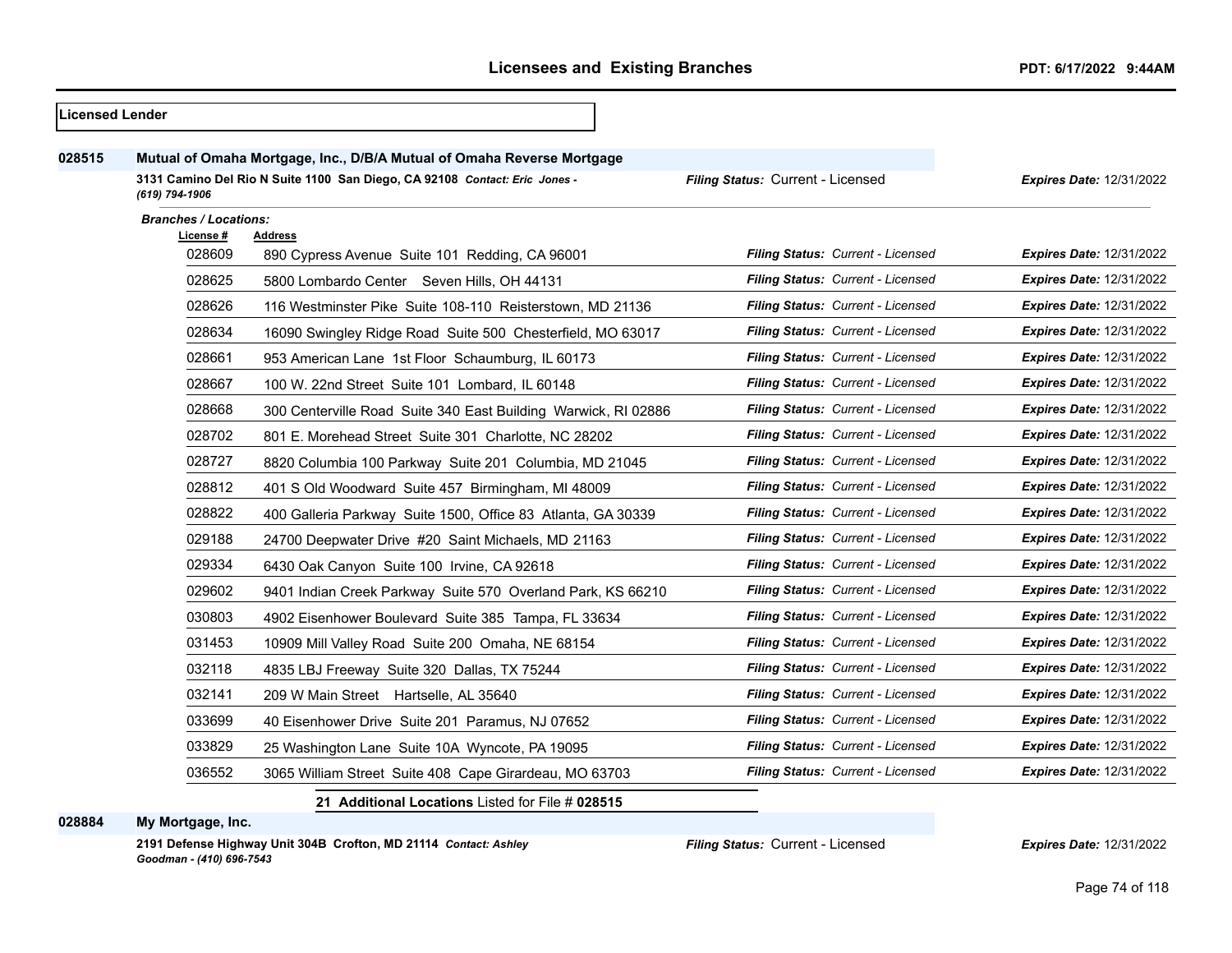| <b>Licensed Lender</b> |                                        |                                                                                 |                                   |                                 |
|------------------------|----------------------------------------|---------------------------------------------------------------------------------|-----------------------------------|---------------------------------|
| 020983                 | myCUmortgage, LLC                      |                                                                                 |                                   |                                 |
|                        | Tonya Coon - (937) 912-7478            | 3560 Pentagon Boulevard Suite 301 Beavercreek, OH 45431-1706 Contact:           | Filing Status: Current - Licensed | <b>Expires Date: 12/31/2022</b> |
| 023415                 | <b>Nation One Mortgage Corporation</b> |                                                                                 |                                   |                                 |
|                        | 334-3333                               | 701 Route 73 North Suite 2 Marlton, NJ 08053 Contact: Mr. Joseph Lang - (856)   | Filing Status: Current - Licensed | <b>Expires Date: 12/31/2022</b> |
| 026639                 |                                        | <b>National Energy Improvement Fund, LLC</b>                                    |                                   |                                 |
|                        | (484) 838-5469                         | 1005 Brookside Road Suite 200 Allentown, PA 18106 Contact: Laura S Nelson -     | Filing Status: Current - Licensed | <b>Expires Date: 12/31/2022</b> |
| 8229                   |                                        | National Financial LLC, D/B/A Loan Till Payday                                  |                                   |                                 |
|                        | McFeeters - (302) 328-1370             | 1511 North Dupont Highway New Castle, DE 19720 Contact: Timothy                 | Filing Status: Current - Licensed | <b>Expires Date: 12/31/2022</b> |
|                        | 011148                                 | 2604 Philadelphia Pike Claymont, DE 19703                                       | Filing Status: Current - Licensed | <b>Expires Date: 12/31/2022</b> |
|                        | 011651                                 | 178A North DuPont Highway Dover, DE 19901                                       | Filing Status: Current - Licensed | <b>Expires Date: 12/31/2022</b> |
|                        | 011670                                 | 1053A North Walnut Street Milford, DE 19963                                     | Filing Status: Current - Licensed | <b>Expires Date: 12/31/2022</b> |
|                        | 011671                                 | 1102 S State Street Dover, DE 19901                                             | Filing Status: Current - Licensed | <b>Expires Date: 12/31/2022</b> |
|                        | 011710                                 | 403 East Main Street Middletown, DE 19709                                       | Filing Status: Current - Licensed | <b>Expires Date: 12/31/2022</b> |
|                        | 011711                                 | 23442 Sussex Highway Seaford, DE 19973                                          | Filing Status: Current - Licensed | <b>Expires Date: 12/31/2022</b> |
|                        | 011977                                 | 28521 DuPont Boulevard Millsboro, DE 19966                                      | Filing Status: Current - Licensed | <b>Expires Date: 12/31/2022</b> |
|                        | 011999                                 | 9537 Bridgeville Center Unit 4 Bridgeville, DE 19933                            | Filing Status: Current - Licensed | <b>Expires Date: 12/31/2022</b> |
|                        | 012212                                 | 502 North BiState Boulevard<br>Delmar, DE 19940                                 | Filing Status: Current - Licensed | <b>Expires Date: 12/31/2022</b> |
|                        | 020691                                 | 38223 DuPont Boulevard Unit 7 Selbyville, DE 19975                              | Filing Status: Current - Licensed | <b>Expires Date: 12/31/2022</b> |
|                        | 020692                                 | 14 Marrows Road Unit B Newark, DE 19713                                         | Filing Status: Current - Licensed | <b>Expires Date: 12/31/2022</b> |
|                        | 8231                                   | 1935 West 4th Street Wilmington, DE 19805                                       | Filing Status: Current - Licensed | <b>Expires Date: 12/31/2022</b> |
|                        | 8970                                   | 1719 White Clay Shopping Ctr. Pulaski Hwy. & Salem Church Rd.<br>Bear, DE 19701 | Filing Status: Current - Licensed | <b>Expires Date: 12/31/2022</b> |
|                        | 9806                                   | 107 North Maryland Avenue Wilmington, DE 19804                                  | Filing Status: Current - Licensed | <b>Expires Date: 12/31/2022</b> |
|                        |                                        | 14 Additional Locations Listed for File # 8229                                  |                                   |                                 |
| 033893                 |                                        | Nations Home Loans LLC, D/B/A Houwzer Mortgage                                  |                                   |                                 |

**1435 Walnut Street 3rd Floor Philadelphia, PA 19102** *Contact: Mr. Mike Mikhail - (484) 844-7891*

*Filing Status:* Current - Licensed *Expires Date:* 12/31/2022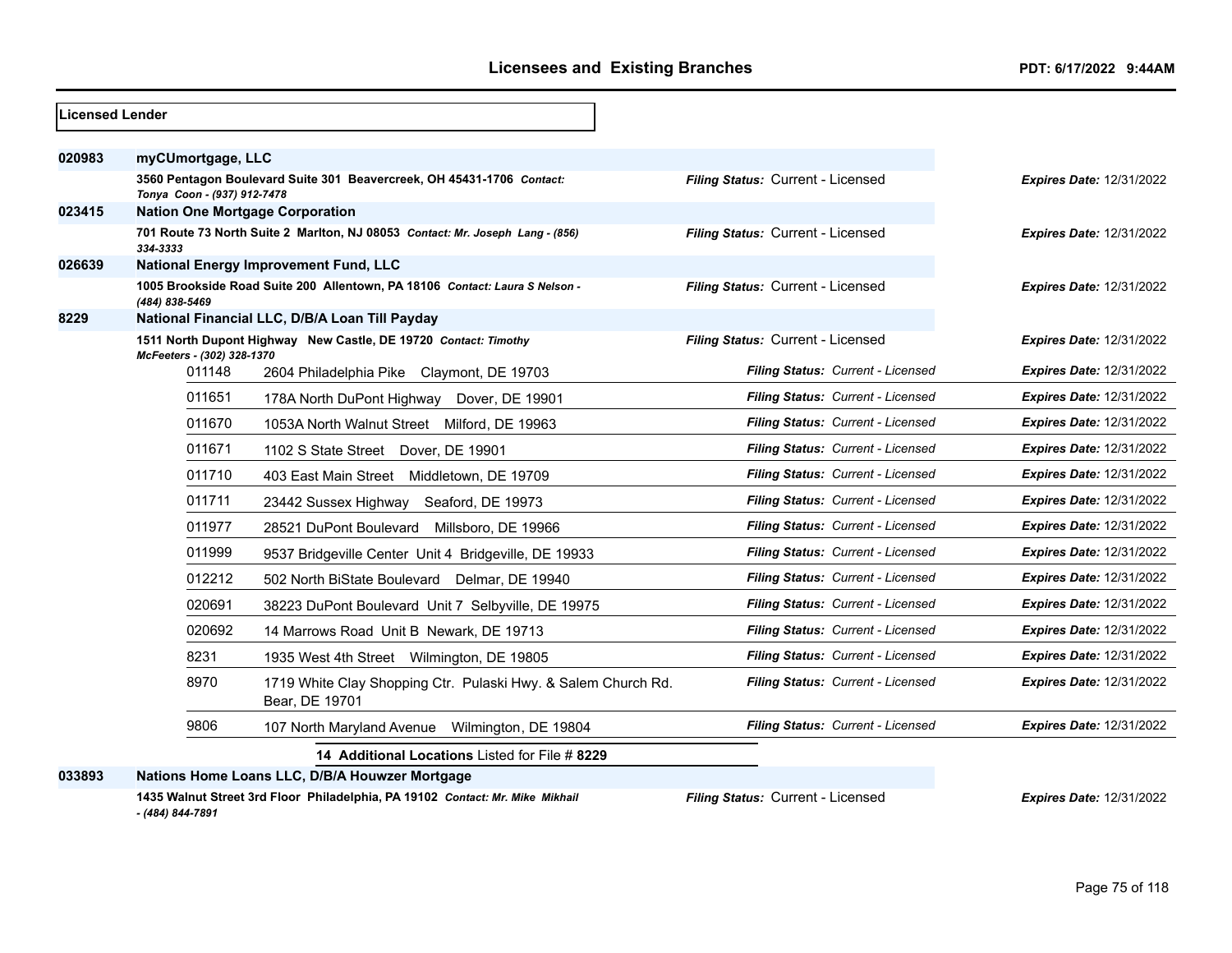| Licensed Lender |                                                                                                                               |                                                                                                                                         |                                   |                                 |
|-----------------|-------------------------------------------------------------------------------------------------------------------------------|-----------------------------------------------------------------------------------------------------------------------------------------|-----------------------------------|---------------------------------|
| 9421            |                                                                                                                               | Nations Lending Corporation, D/B/A Nations Lending, D/B/A NLC Loans                                                                     |                                   |                                 |
|                 | Goshert - (216) 503-6762                                                                                                      | 4 Summit Park Drive Suite 200 Independence, OH 44131 Contact: Mr. Jeff                                                                  | Filing Status: Current - Licensed | <b>Expires Date: 12/31/2022</b> |
|                 | 020282                                                                                                                        | 37 North Orange Avenue Suite 504 Orlando, FL 32801                                                                                      | Filing Status: Current - Licensed | <b>Expires Date: 12/31/2022</b> |
|                 | 024061                                                                                                                        | 1615 Pontiac Avenue Unit 3 Cranston, RI 02920                                                                                           | Filing Status: Current - Licensed | <b>Expires Date: 12/31/2022</b> |
|                 | 025875                                                                                                                        | 2525 Augustine Herman Highway Suite E Chesapeake City, MD<br>21915                                                                      | Filing Status: Current - Licensed | <b>Expires Date: 12/31/2022</b> |
|                 | 025902                                                                                                                        | 9927 Stephen Decatur Highway Suite 16 Ocean City, MD 21842                                                                              | Filing Status: Current - Licensed | <b>Expires Date: 12/31/2022</b> |
|                 | 027532                                                                                                                        | 5005 Rockside Road Suite 460 Independence, OH 44131                                                                                     | Filing Status: Current - Licensed | <b>Expires Date: 12/31/2022</b> |
|                 | 027583                                                                                                                        | 10055 Sweet Valley Drive Unit 2 Valley View, OH 44125                                                                                   | Filing Status: Current - Licensed | <b>Expires Date: 12/31/2022</b> |
|                 | 027916                                                                                                                        | 19621 Blue Bird Lane Suite 3-Upper level Rehoboth Beach, DE<br>19971                                                                    | Filing Status: Current - Licensed | <b>Expires Date: 12/31/2022</b> |
|                 | 034625                                                                                                                        | 401B E. Main Street Unit 4 Middletown, DE 19709                                                                                         | Filing Status: Current - Licensed | <b>Expires Date: 12/31/2022</b> |
|                 | 035488                                                                                                                        | 200 Continental Drive Suite 401, Office 421 Newark, DE 19713                                                                            | Filing Status: Current - Licensed | <b>Expires Date: 12/31/2022</b> |
|                 | 037780                                                                                                                        | 1521 Concord Pike Suite 102 Wilmington, DE 19803                                                                                        | Filing Status: Current - Licensed | <b>Expires Date: 12/31/2022</b> |
|                 | 038328                                                                                                                        | 4343 N Scottsdale Road Suite 150, Office 115 Scottsdale, AZ<br>85251                                                                    | Filing Status: Current - Licensed | <b>Expires Date: 12/31/2022</b> |
|                 |                                                                                                                               | 11 Additional Locations Listed for File #9421                                                                                           |                                   |                                 |
| 019988          |                                                                                                                               | Nations Reliable Lending, LLC, D/B/A modi, D/B/A modi digital mortgage, D/B/A modi home loans, D/B/A<br>modi Ioans, D/B/A modi mortgage |                                   |                                 |
|                 | Filing Status: Current - Licensed<br>1220 Augusta Drive Suite 600 Houston, TX 77057 Contact: Mr. Ron Zach - (713)<br>275-1300 |                                                                                                                                         |                                   | <b>Expires Date: 12/31/2022</b> |
|                 | 031638                                                                                                                        | 8900 Business Park Drive Austin, TX 78759                                                                                               | Filing Status: Current - Licensed | <b>Expires Date: 12/31/2022</b> |
|                 |                                                                                                                               |                                                                                                                                         |                                   |                                 |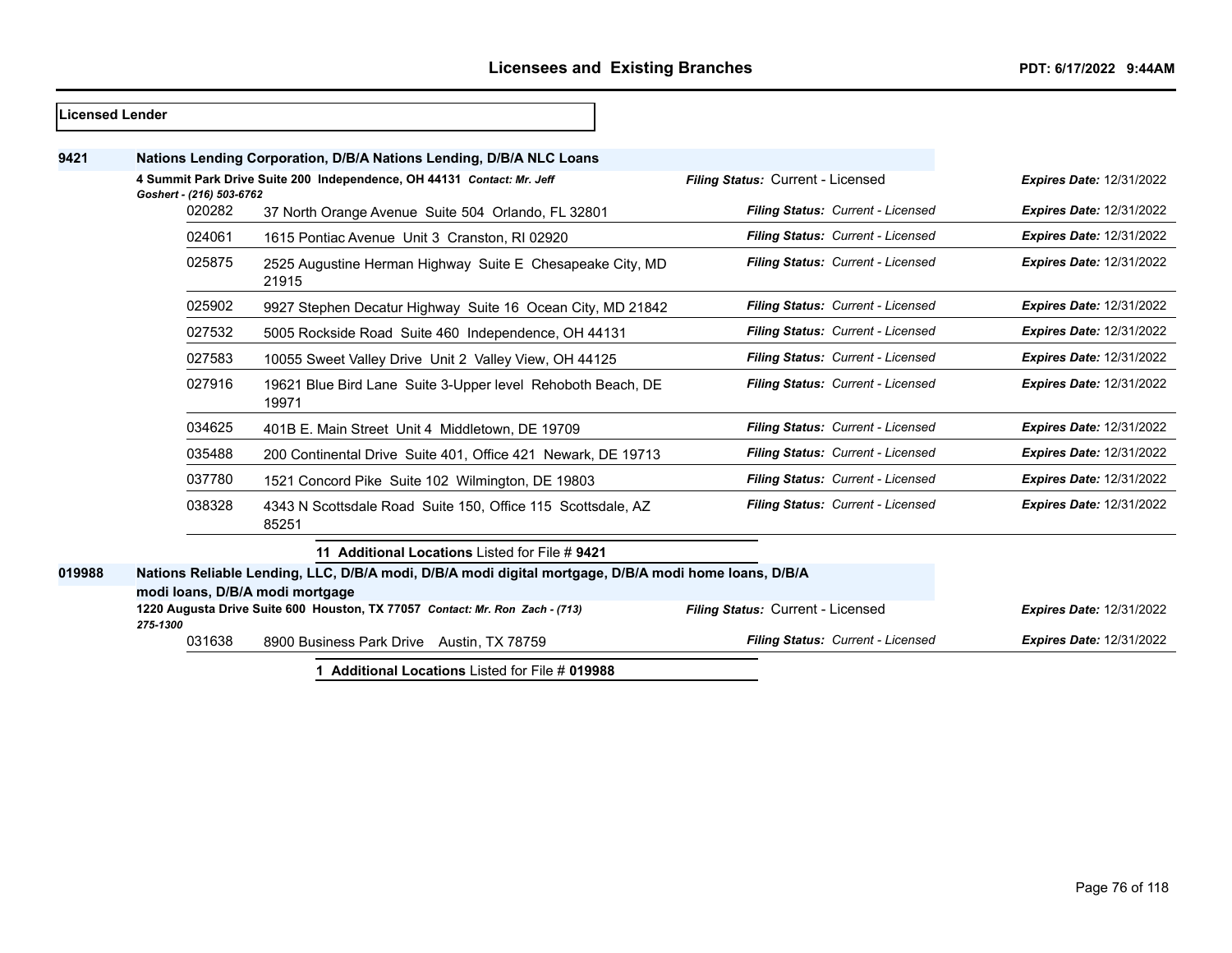$\overline{\phantom{a}}$ 

| <b>Licensed Lender</b> |                                                                                                       |                                                                                                               |                                          |                                 |
|------------------------|-------------------------------------------------------------------------------------------------------|---------------------------------------------------------------------------------------------------------------|------------------------------------------|---------------------------------|
| 5256                   | <b>Servicing</b>                                                                                      | Nationstar Mortgage LLC, D/B/A Champion Mortgage Company, D/B/A Mr. Cooper, D/B/A RightPath                   |                                          |                                 |
|                        | (469) 426-3006                                                                                        | 8950 Cypress Waters Boulevard Coppell, TX 75019 Contact: Kurt Johnson -                                       | Filing Status: Current - Licensed        | <b>Expires Date: 12/31/2022</b> |
|                        | 011301                                                                                                | 4000 Horizon Way Suite 150 Irving, TX 75063                                                                   | Filing Status: Current - Licensed        | <b>Expires Date: 12/31/2022</b> |
|                        | 012706                                                                                                | 1600 East St. Andrew Place Suite 100 Santa Ana, CA 92705                                                      | <b>Filing Status: Current - Licensed</b> | <b>Expires Date: 12/31/2022</b> |
|                        | 012792                                                                                                | 2501 South Price Road Suite 105 Chandler, AZ 85286                                                            | Filing Status: Current - Licensed        | <b>Expires Date: 12/31/2022</b> |
|                        | 026669                                                                                                | 800 State Highway 121 Lewisville, TX 75057                                                                    | Filing Status: Current - Licensed        | <b>Expires Date: 12/31/2022</b> |
|                        | 031293                                                                                                | 400 East Pratt Street 8th Floor, Office 819 Baltimore, MD 21202                                               | Filing Status: Current - Licensed        | <b>Expires Date: 12/31/2022</b> |
|                        | 037446                                                                                                | 750 State Highway 121 Bypass Suite 101 Lewisville, TX 75067                                                   | Filing Status: Current - Licensed        | <b>Expires Date: 12/31/2022</b> |
|                        | 038018                                                                                                | 4425 Ponce De Leon Boulevard 5th Floor Coral Gables, FL 33146                                                 | Filing Status: Current - Licensed        | Expires Date: 12/31/2022        |
|                        | 038019                                                                                                | 1900 L. Don Dodson Drive Suite 375 Bedford, TX 76021                                                          | Filing Status: Current - Licensed        | <b>Expires Date: 12/31/2022</b> |
|                        |                                                                                                       | 8 Additional Locations Listed for File # 5256                                                                 |                                          |                                 |
| 012269                 |                                                                                                       | Nationwide Equities Corporation, D/B/A Reverse Loans USA                                                      |                                          |                                 |
|                        | Wallace - (201) 529-1401                                                                              | 1 International Boulevard Suite 1202 Mahwah, NJ 07495 Contact: Glenn                                          | Filing Status: Current - Licensed        | <b>Expires Date: 12/31/2022</b> |
| 026151                 | Nationwide Mortgage Bankers, Inc., D/B/A Americasa, D/B/A Americasa Home Loans, D/B/A Equalify, D/B/A |                                                                                                               |                                          |                                 |
|                        | <b>D/B/A NMBNOW</b>                                                                                   | fasterfi.com, D/B/A Fellowship Home Lenders, D/B/A First Veterans Mortgage, D/B/A MortgageNow.com,            |                                          |                                 |
|                        |                                                                                                       | 310 A Main Street Lebanon, NJ 08833 Contact: Mr. Richard Steinberg - (917)                                    | Filing Status: Current - Licensed        | <b>Expires Date: 12/31/2022</b> |
|                        | 455-2268<br>026825                                                                                    | 109 N Bridge Street Elkton, MD 21921                                                                          | Filing Status: Current - Licensed        | <b>Expires Date: 12/31/2022</b> |
|                        | 027475                                                                                                | 3 Huntington Quadrangle Suite 403N Melville, NY 11747                                                         | Filing Status: Current - Licensed        | <b>Expires Date: 12/31/2022</b> |
|                        | 028032                                                                                                | 225 Montauk Highway Suite 117 Moriches, NY 11955                                                              | Filing Status: Current - Licensed        | Expires Date: 12/31/2022        |
|                        | 032199                                                                                                | 100 Enterprise Drive Suite 341 Rockaway, NJ 07866                                                             | Filing Status: Current - Licensed        | <b>Expires Date: 12/31/2022</b> |
|                        | 037060                                                                                                | 55 Leonard Street Fourth Floor New York, NY 10013                                                             | Filing Status: Current - Licensed        | <b>Expires Date: 12/31/2022</b> |
|                        |                                                                                                       | 5 Additional Locations Listed for File # 026151                                                               |                                          |                                 |
| 035414                 | <b>Nationwide SBL, LLC</b>                                                                            |                                                                                                               |                                          |                                 |
|                        |                                                                                                       | One Nationwide Plaza 1 W Nationwide Boulevard Columbus, OH 43215<br>Contact: Ms. Tara McCann - (614) 677-1155 | Filing Status: Current - Licensed        | <b>Expires Date: 12/31/2022</b> |
| 012553                 |                                                                                                       | NC Financial Solutions of Delaware, LLC, D/B/A NetCredit                                                      |                                          |                                 |
|                        | Chester - (312) 361-4230                                                                              | 175 West Jackson Boulevard Suite 1000 Chicago, IL 60604 Contact: Jonathan                                     | Filing Status: Current - Licensed        | <b>Expires Date: 12/31/2022</b> |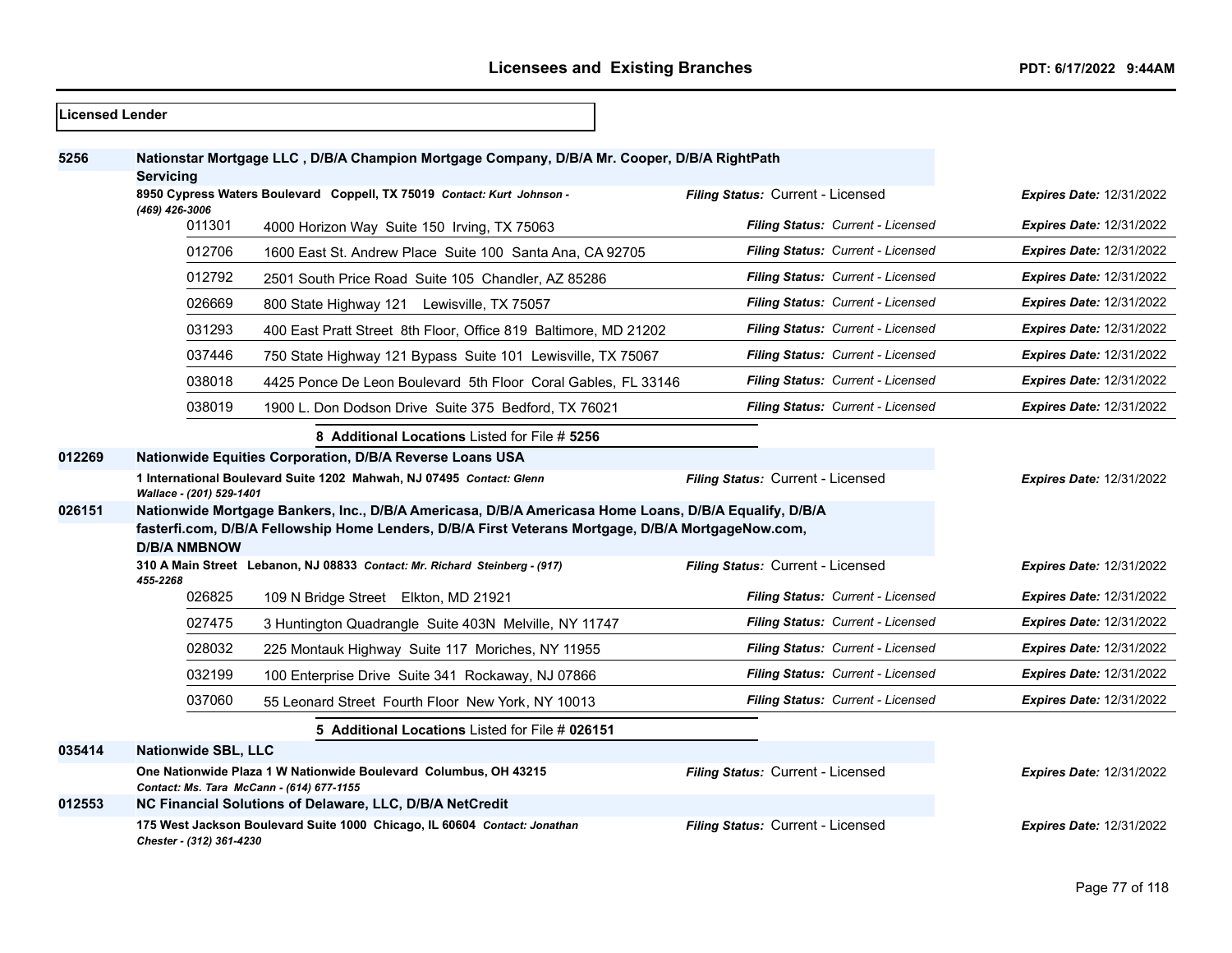| <b>Licensed Lender</b> |                              |                                                                              |                                   |                                 |
|------------------------|------------------------------|------------------------------------------------------------------------------|-----------------------------------|---------------------------------|
| 4472                   |                              | NCAS of Delaware, LLC, D/B/A Advance America, Cash Advance Centers           |                                   |                                 |
|                        |                              | 2720 Philadelphia Pike Claymont, DE 19703 Contact: Mr. David Bennett - (864) | Filing Status: Current - Licensed | Expires Date: 12/31/2022        |
|                        | 515-5600<br>010431           | 22828 Sussex Highway Seaford, DE 19973                                       | Filing Status: Current - Licensed | <b>Expires Date: 12/31/2022</b> |
|                        | 020190                       | 750 Shipyard Drive Suite 300 Wilmington, DE 19801                            | Filing Status: Current - Licensed | <b>Expires Date: 12/31/2022</b> |
|                        | 4473                         | 8 Chesmar Plaza Newark, DE 19713                                             | Filing Status: Current - Licensed | Expires Date: 12/31/2022        |
|                        | 4474                         | 264 South DuPont Highway Dover, DE 19901                                     | Filing Status: Current - Licensed | <b>Expires Date: 12/31/2022</b> |
|                        | 6076                         | 941 North DuPont Highway Suite J Milford, DE 19963                           | Filing Status: Current - Licensed | <b>Expires Date: 12/31/2022</b> |
|                        | 6971                         | 27 Georgetown Plaza Shopping Center Georgetown, DE 19947                     | Filing Status: Current - Licensed | Expires Date: 12/31/2022        |
|                        | 6996                         | 1659 Pulaski Highway Suite 14 Bear, DE 19701                                 | Filing Status: Current - Licensed | <b>Expires Date: 12/31/2022</b> |
|                        | 7400                         | 527 East Basin Road New Castle, DE 19720                                     | Filing Status: Current - Licensed | <b>Expires Date: 12/31/2022</b> |
|                        |                              | 8 Additional Locations Listed for File #4472                                 |                                   |                                 |
| 037287                 | <b>Neat Loans LLC</b>        |                                                                              |                                   |                                 |
|                        | 765-0955                     | 2580 55th Street Suite 101 Boulder, CO 80301 Contact: Berenice Nuss - (720)  | Filing Status: Current - Licensed | Expires Date: 12/31/2022        |
| 010234                 |                              | <b>Network Capital Funding Corporation, D/B/A Network Capital</b>            |                                   |                                 |
|                        | Wright - (949) 408-2854      | 7700 Irvine Center Drive Suite 300 Irvine, CA 92618 Contact: Ms. Christine   | Filing Status: Current - Licensed | <b>Expires Date: 12/31/2022</b> |
|                        | <b>Branches / Locations:</b> |                                                                              |                                   |                                 |
|                        | License #<br>035274          | <b>Address</b><br>1395 Brickell Avenue 4th Floor Miami, FL 33131             | Filing Status: Current - Licensed | Expires Date: 12/31/2022        |
|                        | 035275                       |                                                                              | Filing Status: Current - Licensed | <b>Expires Date: 12/31/2022</b> |
|                        | 036872                       | One World Trade Center 57th Floor New York, NY 10007                         | Filing Status: Current - Licensed | <b>Expires Date: 12/31/2022</b> |
|                        |                              | 1801 Century Park East Suite 110 Los Angeles, CA 90067                       |                                   |                                 |
|                        |                              | 3 Additional Locations Listed for File # 010234                              |                                   |                                 |
| 6944                   |                              | New Day Financial, LLC, D/B/A NewDay USA                                     |                                   |                                 |
|                        | 581-5236                     | 8160 Maple Lawn Boulevard Fulton, MD 20759 Contact: Crystal Raines - (877)   | Filing Status: Current - Licensed | Expires Date: 12/31/2022        |
|                        | 022239                       | 8115 Maple Lawn Boulevard Suite 400 Fulton, MD 20759                         | Filing Status: Current - Licensed | <b>Expires Date: 12/31/2022</b> |
|                        | 035719                       | 360 South Rosemary Avenue Suite 1900 West Palm Beach, FL<br>33401            | Filing Status: Current - Licensed | <b>Expires Date: 12/31/2022</b> |
|                        |                              | 2 Additional Locations Listed for File # 6944                                |                                   |                                 |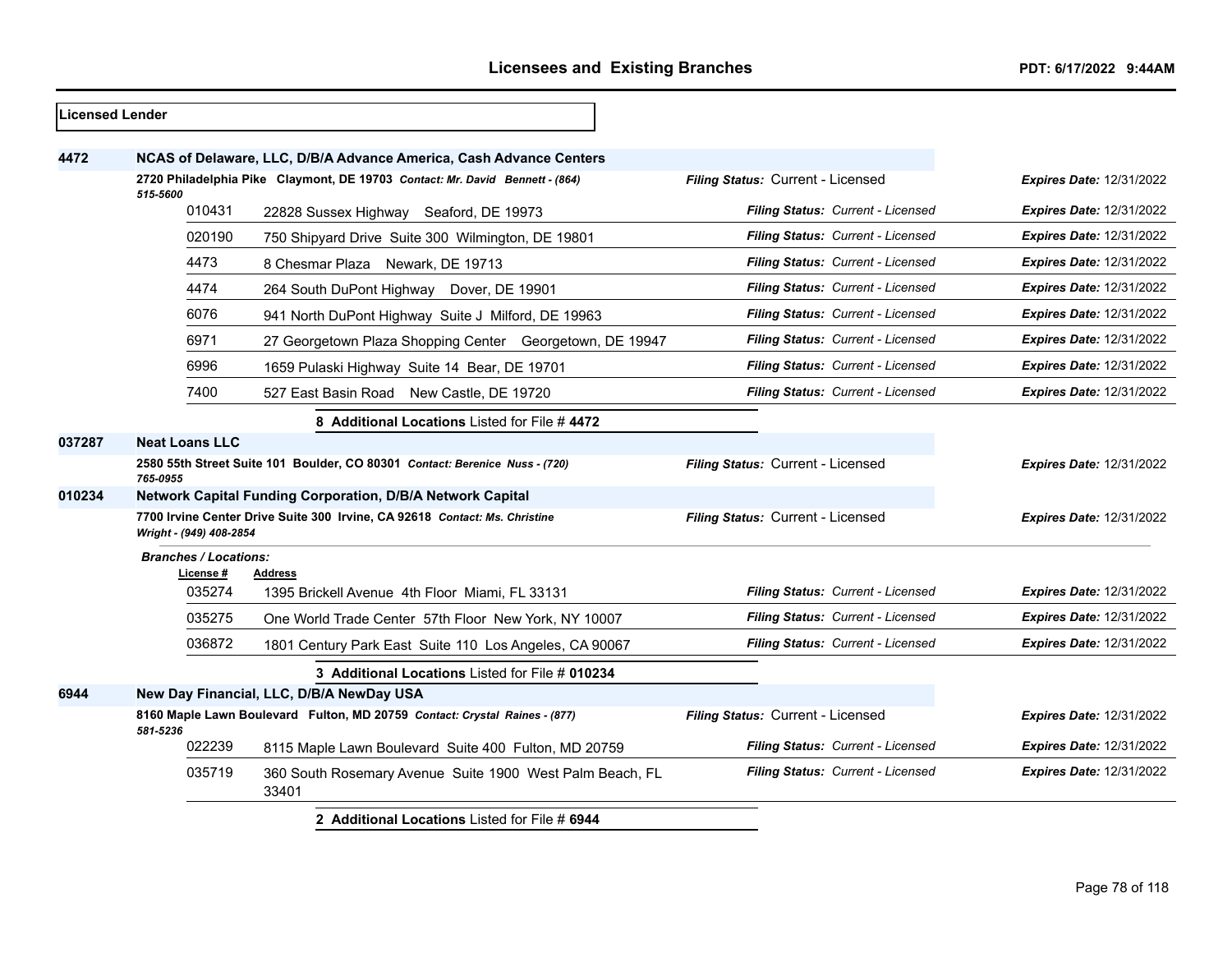| <b>Licensed Lender</b> |                                                 |                                                                             |                                   |                                 |  |  |
|------------------------|-------------------------------------------------|-----------------------------------------------------------------------------|-----------------------------------|---------------------------------|--|--|
| 021220                 | <b>New Residential Mortgage LLC</b>             |                                                                             |                                   |                                 |  |  |
|                        | Cameron MacDougall - (212) 798-6100             | 1345 Avenue of the Americas 45th Floor New York, NY 10105 Contact:          | Filing Status: Current - Licensed | <b>Expires Date: 12/31/2022</b> |  |  |
| 010174                 |                                                 | NewRez LLC, D/B/A Rate30, D/B/A Shellpoint Mortgage Servicing               |                                   |                                 |  |  |
|                        | Silverstein - (864) 312-3693                    | 1100 Virginia Drive Suite 125 Fort Washington, PA 19034 Contact: Baron      | Filing Status: Current - Licensed | <b>Expires Date: 12/31/2022</b> |  |  |
|                        | 010749                                          | 6250 Old Dobbins Lane Suite 110 Columbia, MD 21045                          | Filing Status: Current - Licensed | <b>Expires Date: 12/31/2022</b> |  |  |
|                        | 012582                                          | 11020 David Taylor Drive Suite 415 Charlotte, NC 28262                      | Filing Status: Current - Licensed | <b>Expires Date: 12/31/2022</b> |  |  |
|                        | 028299                                          | 13550 Falling Water Road Suite 202 Strongsville, OH 44136                   | Filing Status: Current - Licensed | <b>Expires Date: 12/31/2022</b> |  |  |
|                        | 028314                                          | 2100 E Elliot Road Suite A Tempe, AZ 85284                                  | Filing Status: Current - Licensed | <b>Expires Date: 12/31/2022</b> |  |  |
|                        | 028379                                          | 7785 Baymeadows Way Suite 200 2nd Floor Jacksonville, FL<br>32256           | Filing Status: Current - Licensed | <b>Expires Date: 12/31/2022</b> |  |  |
|                        |                                                 | 5 Additional Locations Listed for File # 010174                             |                                   |                                 |  |  |
| 035586                 |                                                 | Nexera Holding LLC, D/B/A NewFi, D/B/A Newfi Lending, D/B/A Newfi Wholesale |                                   |                                 |  |  |
|                        | Constantine - (510) 844-4002                    | 2200 Powell Street Suite 340 Emeryville, CA 94608 Contact: Ms. Michelle     | Filing Status: Current - Licensed | <b>Expires Date: 12/31/2022</b> |  |  |
|                        | <b>Branches / Locations:</b><br>License#        | <b>Address</b>                                                              |                                   |                                 |  |  |
|                        | 038533                                          | 1921 S Alma School Road Suite 107 Mesa, AZ 85210                            | Filing Status: Current - Licensed | <b>Expires Date: 12/31/2022</b> |  |  |
|                        |                                                 | Additional Locations Listed for File # 035586                               |                                   |                                 |  |  |
| 032237                 | <b>Nexo Financial LLC</b>                       |                                                                             |                                   |                                 |  |  |
|                        |                                                 | One Canada Square Level 39 Canary Wharf London, International E14 5AB       | Filing Status: Current - Licensed | <b>Expires Date: 12/31/2022</b> |  |  |
| 034795                 | <b>NextMortgage, LLC</b>                        |                                                                             |                                   |                                 |  |  |
|                        | Leber - (925) 884-2760                          | 3160 Crow Canyon Road Suite 340 San Ramon, CA 94583 Contact: Ms. Paula      | Filing Status: Current - Licensed | <b>Expires Date: 12/31/2022</b> |  |  |
|                        | 036553                                          | 11810 Grand Park Avenue Suite 500 North Bethesda, MD 20852                  | Filing Status: Current - Licensed | <b>Expires Date: 12/31/2022</b> |  |  |
|                        | 1 Additional Locations Listed for File # 034795 |                                                                             |                                   |                                 |  |  |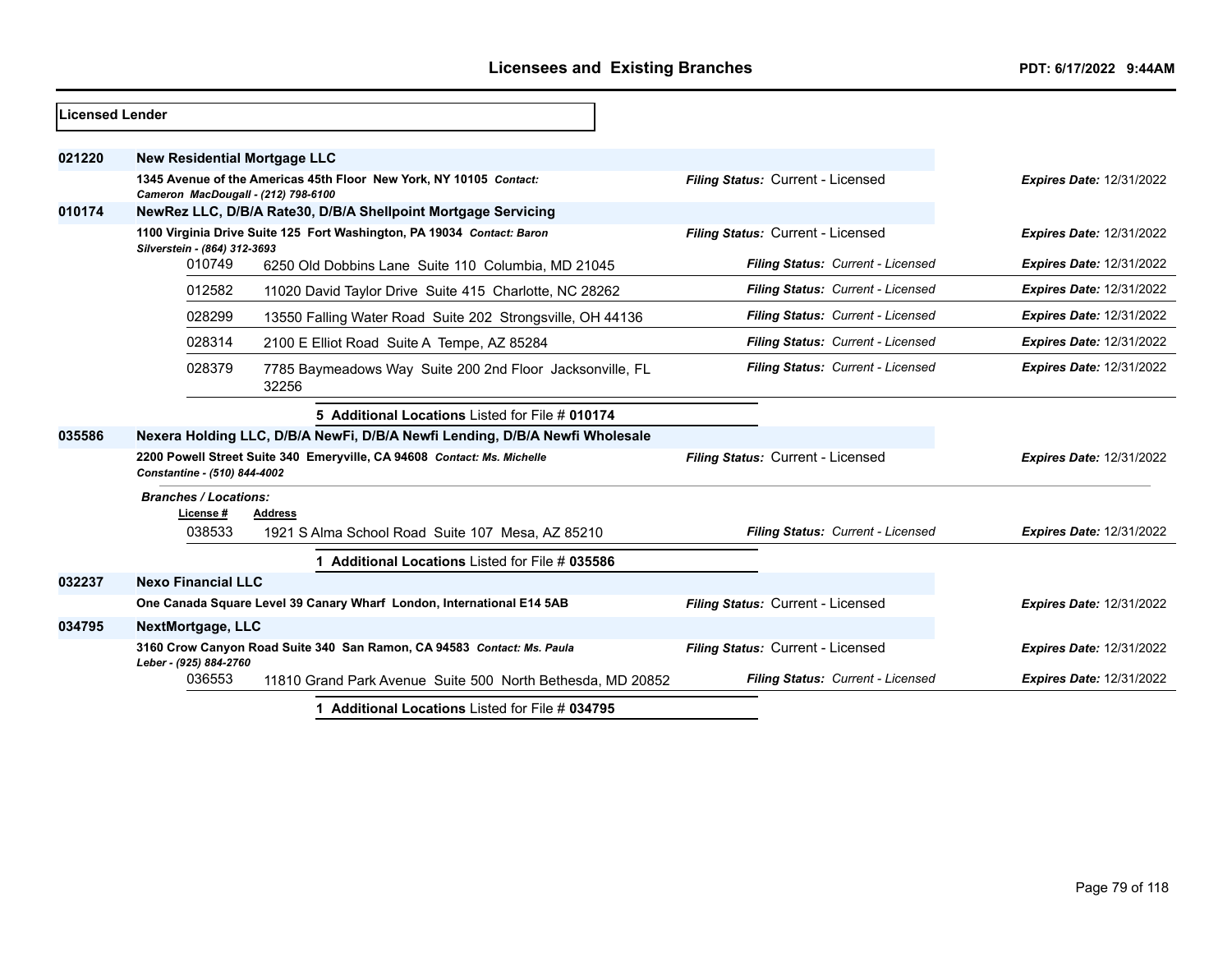|      | <b>Licensed Lender</b> |                                                                                                    |                                   |                                 |
|------|------------------------|----------------------------------------------------------------------------------------------------|-----------------------------------|---------------------------------|
| 3879 |                        | NFM Inc., D/B/A BluPrint Home Loans, D/B/A Freedmont Mortgage Group, D/B/A Main Street Home Loans, |                                   |                                 |
|      |                        | D/B/A NFM Lending, D/B/A NFM Lending Partners                                                      |                                   |                                 |
|      | Rowe - (443) 451-3122  | 1190 Winterson Road Suite 300 Linthicum, MD 21090 Contact: Ms. LaTasha                             | Filing Status: Current - Licensed | <b>Expires Date: 12/31/2022</b> |
|      | 012486                 | 1524 Kings Highway Swedesboro, NJ 08085-1212                                                       | Filing Status: Current - Licensed | <b>Expires Date: 12/31/2022</b> |
|      | 024014                 | 111 Forbes Street Suite 200 Annapolis, MD 21401                                                    | Filing Status: Current - Licensed | <b>Expires Date: 12/31/2022</b> |
|      | 024359                 | 1190 Winterson Road Suites 130 & 180 Linthicum, MD 21090                                           | Filing Status: Current - Licensed | <b>Expires Date: 12/31/2022</b> |
|      | 026769                 | 241 E 4th Street Unit 104 Frederick, MD 21701                                                      | Filing Status: Current - Licensed | <b>Expires Date: 12/31/2022</b> |
|      | 027500                 | 19775 Belmont Executive Plaza Suite 350 Ashburn, VA 20147                                          | Filing Status: Current - Licensed | <b>Expires Date: 12/31/2022</b> |
|      | 027534                 | 75 Community Road Suite 2206 Pinehurst, NC 28374                                                   | Filing Status: Current - Licensed | <b>Expires Date: 12/31/2022</b> |
|      | 027563                 | 1954 Greenspring Drive Suite 420 Timonium, MD 21093                                                | Filing Status: Current - Licensed | <b>Expires Date: 12/31/2022</b> |
|      | 027582                 | 35 SE 6th Avenue Suite 12 Delray Beach, FL 33483                                                   | Filing Status: Current - Licensed | <b>Expires Date: 12/31/2022</b> |
|      | 027664                 | 50 Scott Adam Road Suite 212 Cockeysville, MD 21030                                                | Filing Status: Current - Licensed | <b>Expires Date: 12/31/2022</b> |
|      | 027872                 | 12501 Prosperity Drive Suite 215 Silver Spring, MD 20904                                           | Filing Status: Current - Licensed | <b>Expires Date: 12/31/2022</b> |
|      | 027965                 | 3975 Fair Ridge Drive Suite 320N Fairfax, VA 22033                                                 | Filing Status: Current - Licensed | <b>Expires Date: 12/31/2022</b> |
|      | 029437                 | 116 E Front Street Suite B Laurel, DE 19956                                                        | Filing Status: Current - Licensed | <b>Expires Date: 12/31/2022</b> |
|      | 029506                 | 825 S. College Avenue Newark, DE 19713                                                             | Filing Status: Current - Licensed | <b>Expires Date: 12/31/2022</b> |
|      | 029764                 | 33 State Street Dover, DE 19901                                                                    | Filing Status: Current - Licensed | <b>Expires Date: 12/31/2022</b> |
|      | 032944                 | 607 N. Vulcan Avenue Unit 6 Encinitas, CA 92024                                                    | Filing Status: Current - Licensed | <b>Expires Date: 12/31/2022</b> |
|      | 033166                 | 4 Trading Post Way Medford Lakes, NJ 08055                                                         | Filing Status: Current - Licensed | <b>Expires Date: 12/31/2022</b> |
|      | 034355                 | 628 Milford Harrington Highway Suite 4 Milford, DE 19963                                           | Filing Status: Current - Licensed | <b>Expires Date: 12/31/2022</b> |
|      | 035002                 | 27 Loockerman Street Dover, DE 19904                                                               | Filing Status: Current - Licensed | <b>Expires Date: 12/31/2022</b> |
|      | 036603                 | 10632 Little Patuxent Parkway Suite 333 Columbia, MD 21044                                         | Filing Status: Current - Licensed | <b>Expires Date: 12/31/2022</b> |
|      | 036838                 | 14950 Washington Street Haymarket, VA 20169                                                        | Filing Status: Current - Licensed | <b>Expires Date: 12/31/2022</b> |
|      | 037719                 | 9925 Stephen Decatur Highway Suite 4 Ocean City, MD 21842                                          | Filing Status: Current - Licensed | <b>Expires Date: 12/31/2022</b> |
|      | 037941                 | One Easton Oval Suite 500 Columbus, OH 43219                                                       | Filing Status: Current - Licensed | <b>Expires Date: 12/31/2022</b> |
|      | 038002                 | 884 Walker Road Suite B Dover, DE 19904                                                            | Filing Status: Current - Licensed | <b>Expires Date: 12/31/2022</b> |
|      | 038151                 | 479 Jumpers Hole Road Suite 404 Severna Park, MD 21146                                             | Filing Status: Current - Licensed | <b>Expires Date: 12/31/2022</b> |
|      |                        | 24 Additional Locations Listed for File # 3879                                                     |                                   |                                 |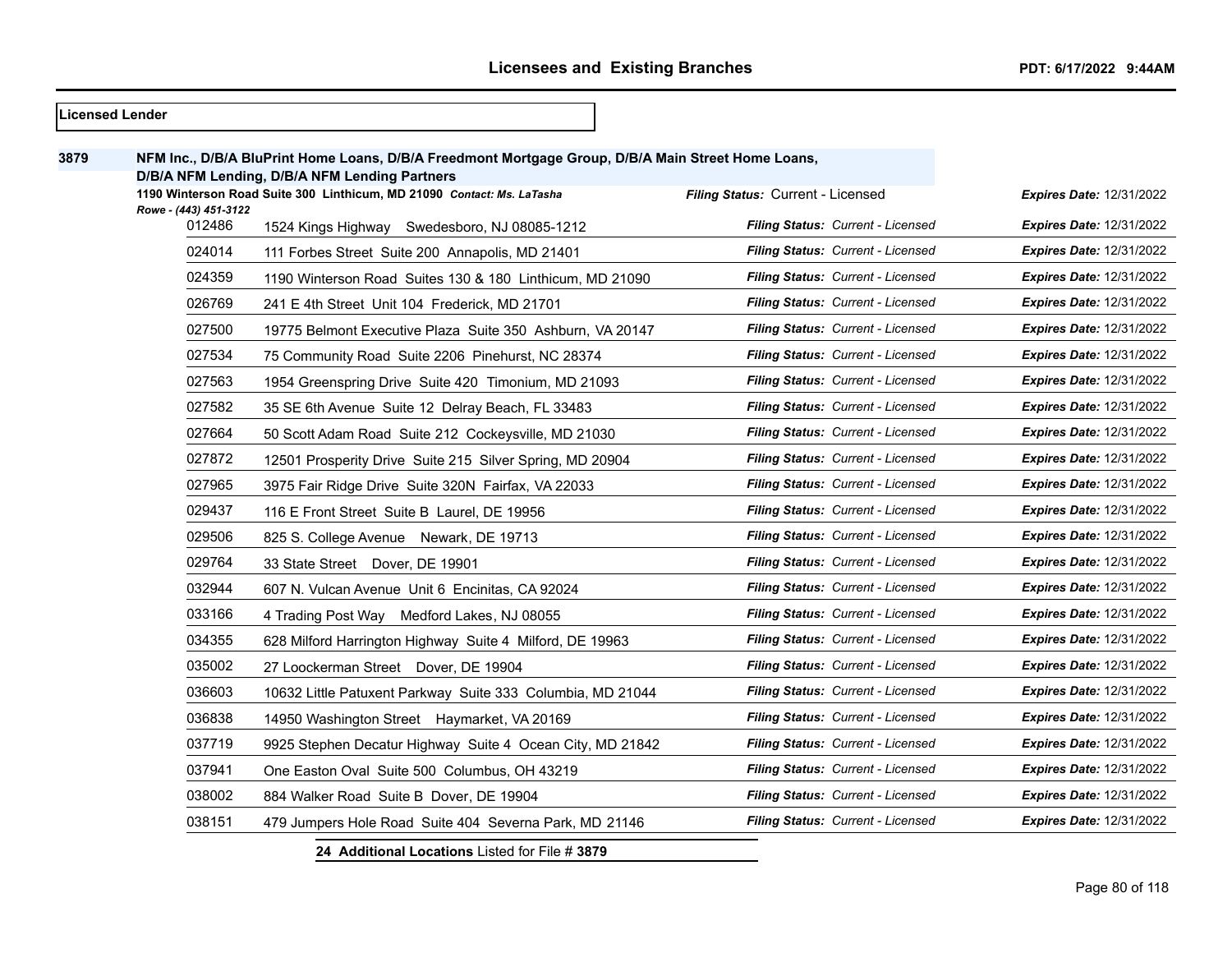| Licensed Lender |                                          |                                                                                         |                                   |                                 |
|-----------------|------------------------------------------|-----------------------------------------------------------------------------------------|-----------------------------------|---------------------------------|
|                 |                                          |                                                                                         |                                   |                                 |
| 033575          | <b>NHCASH.COM, LLC</b>                   |                                                                                         |                                   |                                 |
|                 | 626-6004                                 | 169 S. River Road Suite 19 Bedford, NH 03110 Contact: Ms. Kaitlyn Mello - (603)         | Filing Status: Current - Licensed | <b>Expires Date: 12/31/2022</b> |
| 020048          |                                          | Nissan Signature Direct Finance LLC                                                     |                                   |                                 |
|                 | 596-4946                                 | One Nissan Way Franklin, TN 37067 Contact: Katherine Melendrez - (214)                  | Filing Status: Current - Licensed | <b>Expires Date: 12/31/2022</b> |
| 031935          |                                          | NJ LENDERS CORP., D/B/A Home Owners Mortgage Express, D/B/A Silver Bay Lending          |                                   |                                 |
|                 | 890-0005                                 | 219 Paterson Avenue Little Falls, NJ 07424 Contact: Mr. Glenn Durr - (973)              | Filing Status: Current - Licensed | <b>Expires Date: 12/31/2022</b> |
|                 | <b>Branches / Locations:</b><br>License# | <b>Address</b>                                                                          |                                   |                                 |
|                 | 033717                                   | 25A Hanover Road First Floor Florham Park, NJ 07932                                     | Filing Status: Current - Licensed | <b>Expires Date: 12/31/2022</b> |
|                 | 036232                                   | 2220 Fairmont Avenue 3rd Floor - Front Office Philadelphia, PA<br>19130                 | Filing Status: Current - Licensed | <b>Expires Date: 12/31/2022</b> |
|                 | 038509                                   | 1800 Century Park East Suite 600 Los Angeles, CA 90067                                  | Filing Status: Current - Licensed | <b>Expires Date: 12/31/2022</b> |
|                 |                                          | 3 Additional Locations Listed for File # 031935                                         |                                   |                                 |
| 029215          |                                          | NMSI, Inc., D/B/A Divine Mortgage Capital, D/B/A Mortgage Mac, D/B/A The Money Mortgage |                                   |                                 |
|                 | Kim - (213) 788-3530                     | 3700 Wilshire Boulevard Suite 330 Los Angeles, CA 90010 Contact: Daniel                 | Filing Status: Current - Licensed | <b>Expires Date: 12/31/2022</b> |
|                 | <b>Branches / Locations:</b>             |                                                                                         |                                   |                                 |
|                 | License#                                 | <b>Address</b>                                                                          |                                   |                                 |
|                 | 029901                                   | 17870 Castleton Street, Suite 388 Suite 203 City of Industry, CA<br>91748               | Filing Status: Current - Licensed | <b>Expires Date: 12/31/2022</b> |
|                 |                                          | 1 Additional Locations Listed for File # 029215                                         |                                   |                                 |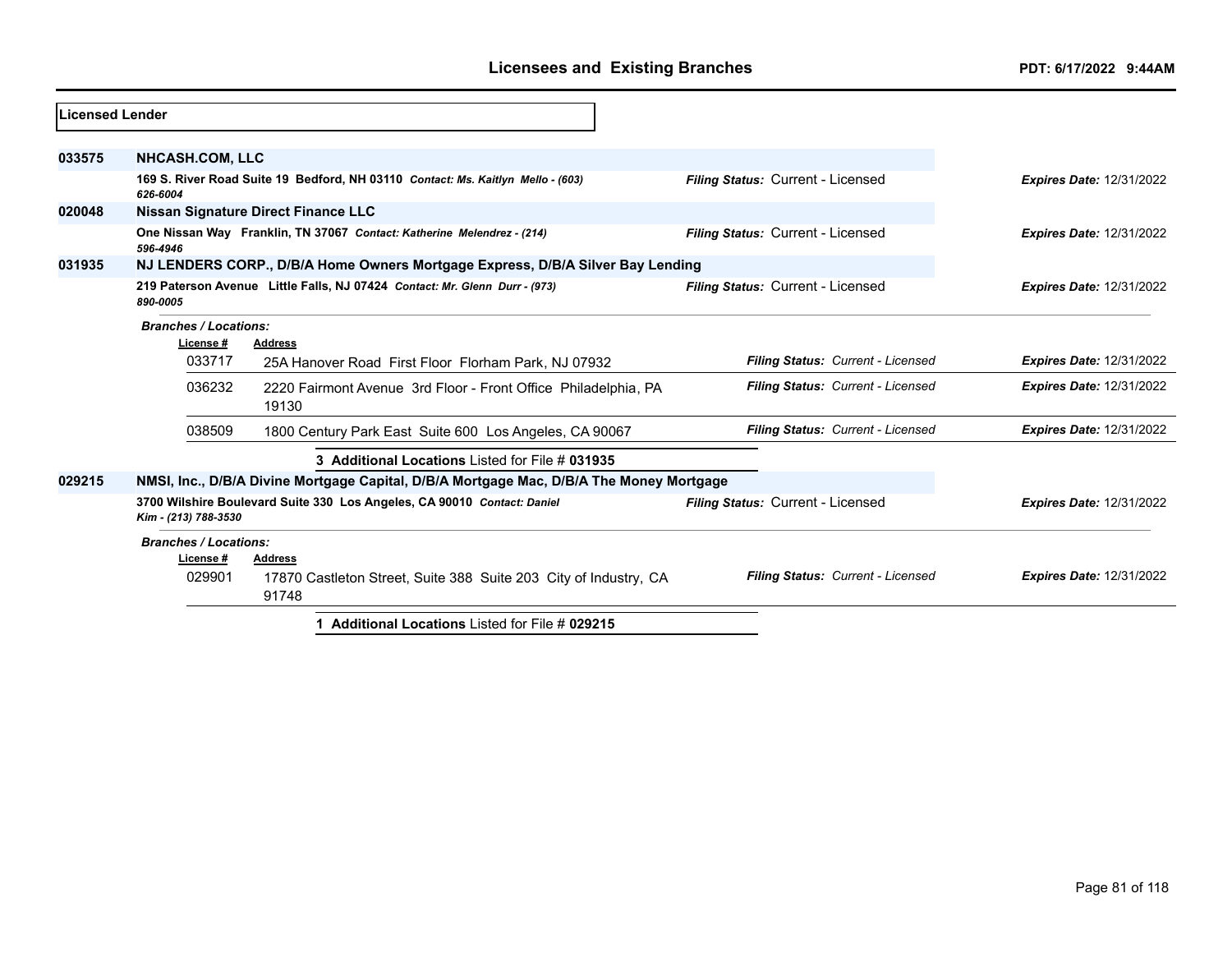| Licensed Lender |                                                                                        |                                                                                 |                                   |                                 |
|-----------------|----------------------------------------------------------------------------------------|---------------------------------------------------------------------------------|-----------------------------------|---------------------------------|
| 3937            | Northeastern Title Loans, LLC                                                          |                                                                                 |                                   |                                 |
|                 | 105 North DuPont Highway Dover, DE 19901 Contact: John J McCloskey - (678)<br>823-4667 |                                                                                 | Filing Status: Current - Licensed | <b>Expires Date: 12/31/2022</b> |
|                 | <b>Branches / Locations:</b><br>License #                                              | <b>Address</b>                                                                  |                                   |                                 |
|                 | 011422                                                                                 | 103 Naamans Road Claymont, DE 19703                                             | Filing Status: Current - Licensed | <b>Expires Date: 12/31/2022</b> |
|                 | 011849                                                                                 | 24504 Sussex Highway Seaford, DE 19973                                          | Filing Status: Current - Licensed | <b>Expires Date: 12/31/2022</b> |
|                 | 012313                                                                                 | 2900 Concord Pike<br>Wilmington, DE 19803                                       | Filing Status: Current - Licensed | <b>Expires Date: 12/31/2022</b> |
|                 | 3938                                                                                   | 1502 North DuPont Highway New Castle, DE 19720                                  | Filing Status: Current - Licensed | <b>Expires Date: 12/31/2022</b> |
|                 | 4129                                                                                   | 38650 Sussex Highway Unit 8 Delmar, DE 19940                                    | Filing Status: Current - Licensed | <b>Expires Date: 12/31/2022</b> |
|                 |                                                                                        | 5 Additional Locations Listed for File # 3937                                   |                                   |                                 |
| 020211          | <b>Norval Lending LLC</b>                                                              |                                                                                 |                                   |                                 |
|                 |                                                                                        | 10977 State Street Delmar, DE 19940 Contact: Amber Showard - (302) 248-7003     | Filing Status: Current - Licensed | <b>Expires Date: 12/31/2022</b> |
| 012796          | Norwich Commercial Group, Inc., D/B/A Norcom Mortgage, D/B/A TPO Go                    |                                                                                 |                                   |                                 |
|                 |                                                                                        | 38 Security Drive Avon, CT 06001 Contact: Mr. Gerald A. Gordon - (860) 507-1664 | Filing Status: Current - Licensed | <b>Expires Date: 12/31/2022</b> |
|                 | <b>Branches / Locations:</b><br>License #                                              | Address                                                                         |                                   |                                 |
|                 | 018361                                                                                 | 11615 1/2 Coastal Highway, Suite E Ocean City, MD 21842                         | Filing Status: Current - Licensed | <b>Expires Date: 12/31/2022</b> |
|                 | 019151                                                                                 | 5397 Twin Knolls Road Suite #13 Columbia, MD 21045                              | Filing Status: Current - Licensed | <b>Expires Date: 12/31/2022</b> |
|                 | 034755                                                                                 | 731 Main Street Unit 101 Monroe, CT 06468                                       | Filing Status: Current - Licensed | <b>Expires Date: 12/31/2022</b> |
|                 |                                                                                        | 3 Additional Locations Listed for File # 012796                                 |                                   |                                 |
| 033613          | <b>Notable Finance, LLC</b>                                                            |                                                                                 |                                   |                                 |
|                 | (646) 960-6582                                                                         | 6 Landmark Square 4th Floor Stamford, CT 06091 Contact: Leigh Browne -          | Filing Status: Current - Licensed | <b>Expires Date: 12/31/2022</b> |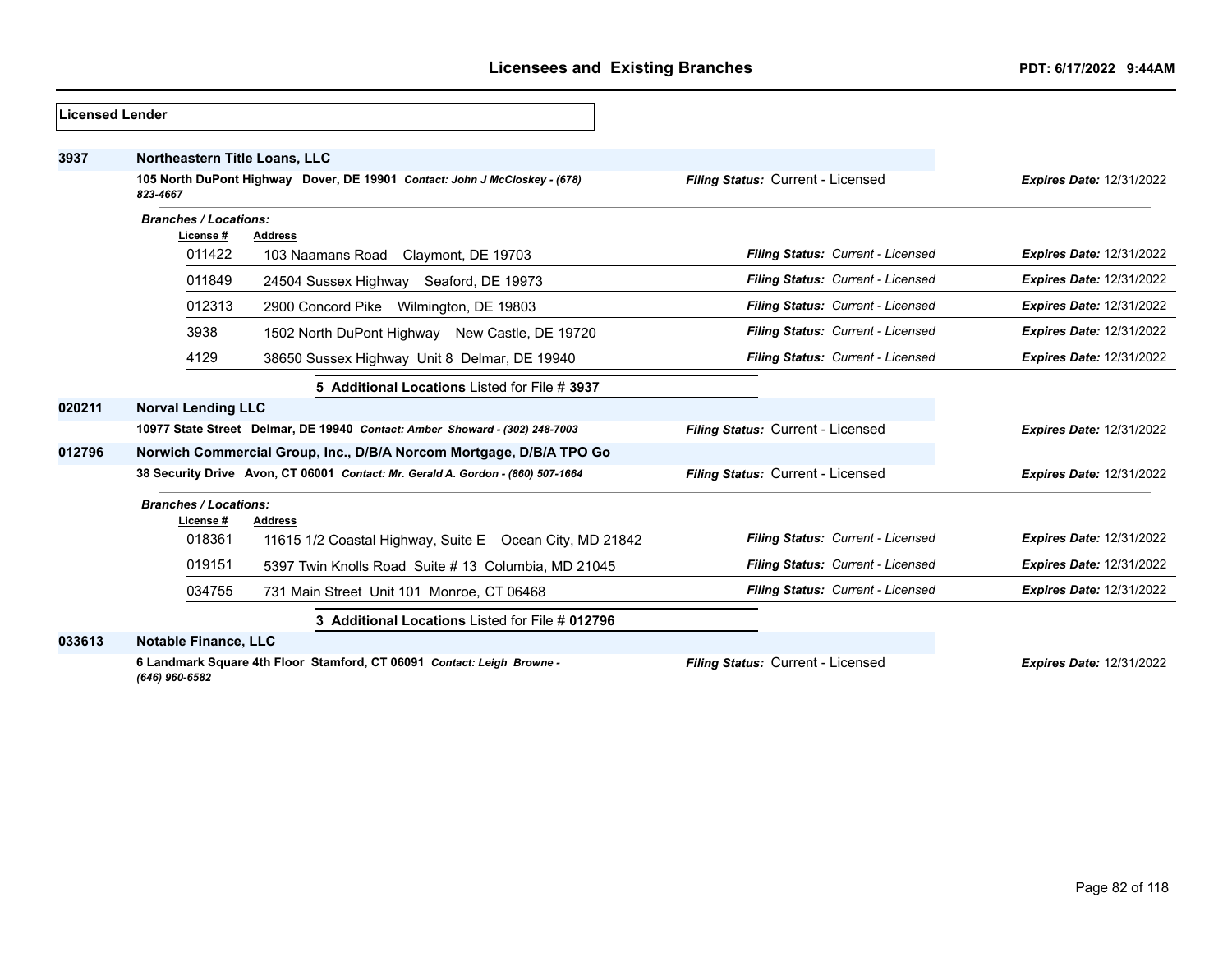| <b>Licensed Lender</b> |                                           |                                                                                                                                               |                                   |                                 |
|------------------------|-------------------------------------------|-----------------------------------------------------------------------------------------------------------------------------------------------|-----------------------------------|---------------------------------|
| 027932                 |                                           | NP, INC., D/B/A Premier Mortgage Associates, D/B/A US Mortgage of Delaware, D/B/A Villa Home Loans                                            |                                   |                                 |
|                        |                                           | 4800 N Federal Highway Building E Suite 200 Boca Raton, FL 33431 Contact:<br>Mr. Anthony Acquaviva - (561) 886-0300                           | Filing Status: Current - Licensed | <b>Expires Date: 12/31/2022</b> |
|                        | <b>Branches / Locations:</b>              |                                                                                                                                               |                                   |                                 |
|                        | License #<br>029462                       | <b>Address</b><br>2309 Bel Air Road Suites 301, 302 & 303 Fallston, MD 21047                                                                  | Filing Status: Current - Licensed | <b>Expires Date: 12/31/2022</b> |
|                        | 029489                                    | 100 B Street Suite 240 Santa Rosa, CA 95401                                                                                                   | Filing Status: Current - Licensed | <b>Expires Date: 12/31/2022</b> |
|                        | 038258                                    | 5601 77 Center Drive Suite 200 Charlotte, NC 28217                                                                                            | Filing Status: Current - Licensed | <b>Expires Date: 12/31/2022</b> |
|                        |                                           | 3 Additional Locations Listed for File # 027932                                                                                               |                                   |                                 |
| 032069                 | <b>NSM Services Private Limited</b>       |                                                                                                                                               |                                   |                                 |
|                        |                                           | Floor 11, Block 7, DLF SEZ PARK Mount Poonamallee Road, Mannapakkam<br>Chennai 600089, International Contact: Phillip Montes - (972) 894-9094 | Filing Status: Current - Licensed | <b>Expires Date: 12/31/2022</b> |
|                        | <b>Branches / Locations:</b>              |                                                                                                                                               |                                   |                                 |
|                        | License #<br>032574                       | <b>Address</b><br>Bharatiya City IT Park North Block, 3rd Floor Thanisandra Main                                                              | Filing Status: Current - Licensed | <b>Expires Date: 12/31/2022</b> |
|                        |                                           | Road, Chokkanahalli, Karnataka Bangalore, International 560064                                                                                |                                   |                                 |
|                        |                                           | <b>Additional Locations Listed for File # 032069</b>                                                                                          |                                   |                                 |
| 1726                   | <b>NVR Mortgage Finance, Inc.</b>         |                                                                                                                                               |                                   |                                 |
|                        | Oglesby - (724) 743-5410                  | 555 Southpointe Boulevard 3rd Floor Canonsburg, PA 15317 Contact: Raina                                                                       | Filing Status: Current - Licensed | <b>Expires Date: 12/31/2022</b> |
|                        | 018187                                    | 32445 Royal Blvd., Suite 1 Dagsboro, DE 19939                                                                                                 | Filing Status: Current - Licensed | <b>Expires Date: 12/31/2022</b> |
|                        | 8047                                      | 2500 Wrangle Hill Road Suite 200 Fox Run Business Park Bear,<br>DE 19701                                                                      | Filing Status: Current - Licensed | <b>Expires Date: 12/31/2022</b> |
|                        | 9043                                      | 980 Harvest Drive Suite 350 Blue Bell, PA 19422                                                                                               | Filing Status: Current - Licensed | <b>Expires Date: 12/31/2022</b> |
|                        |                                           | 3 Additional Locations Listed for File #1726                                                                                                  |                                   |                                 |
| 037223                 | <b>Oaktree Funding Corp.</b>              |                                                                                                                                               |                                   |                                 |
|                        | Lippens - (480) 206-3889                  | 3133 West Frye Road Suite 205 Chandler, AZ 85226 Contact: Mr. Stephen                                                                         | Filing Status: Current - Licensed | <b>Expires Date: 12/31/2022</b> |
|                        | <b>Branches / Locations:</b><br>License # | <b>Address</b>                                                                                                                                |                                   |                                 |
|                        | 037224                                    | 5 Walnut Grove Drive Suite 200 Horsham, PA 19044                                                                                              | Filing Status: Current - Licensed | <b>Expires Date: 12/31/2022</b> |
|                        |                                           | 1 Additional Locations Listed for File # 037223                                                                                               |                                   |                                 |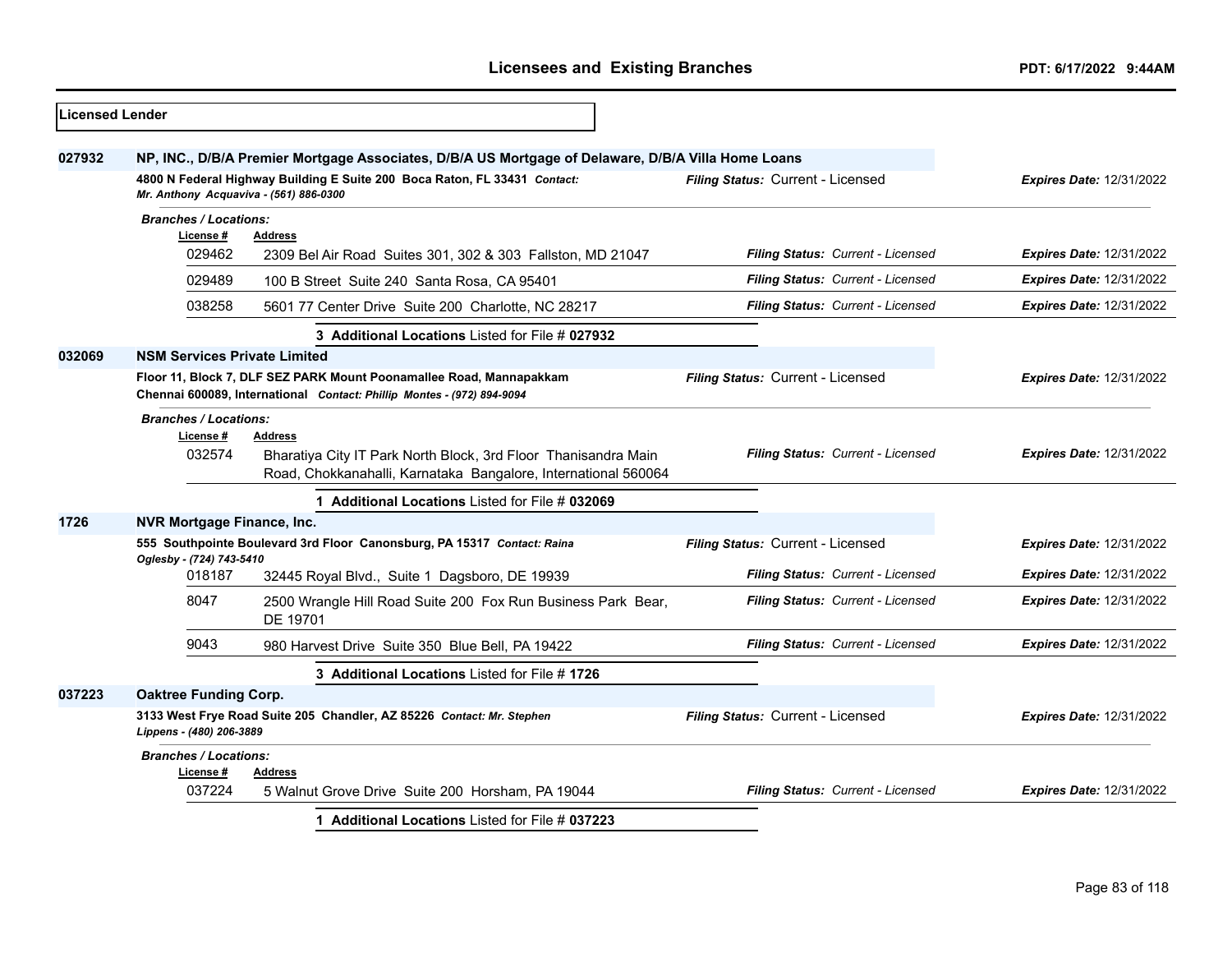| <b>Licensed Lender</b> |                                                                                                                    |                                   |                                 |
|------------------------|--------------------------------------------------------------------------------------------------------------------|-----------------------------------|---------------------------------|
| 021488                 | <b>Obsidian Financial Services, Inc.</b>                                                                           |                                   |                                 |
|                        | 907 E. Strawbridge Avenue Melbourne, FL 32901 Contact: Danielle Fontaine -<br>(321) 473-9090                       | Filing Status: Current - Licensed | <b>Expires Date: 12/31/2022</b> |
|                        | 030057<br>200 Continental Drive Suite 201 Newark, DE 19713                                                         | Filing Status: Current - Licensed | <b>Expires Date: 12/31/2022</b> |
|                        | 1 Additional Locations Listed for File # 021488                                                                    |                                   |                                 |
| 022084                 | Oceans Lending, L.L.C.                                                                                             |                                   |                                 |
|                        | 6 North Park Drive Suite 108 Hunt Valley, MD 21030 Contact: Shawn Roland -<br>(321) 323-3099                       | Filing Status: Current - Licensed | <b>Expires Date: 12/31/2022</b> |
| 020521                 | <b>Oceanside Mortgage Company</b>                                                                                  |                                   |                                 |
|                        | 55 Main Street Toms River, NJ 08753 Contact: David Stone - (609) 971-8500                                          | Filing Status: Current - Licensed | <b>Expires Date: 12/31/2022</b> |
| 028624                 | OCMBC, INC.                                                                                                        |                                   |                                 |
|                        | 19000 MacArthur Boulevard Suite 200 Irvine, CA 92612 Contact: Rabi Aziz -<br>(949) 679-7400                        | Filing Status: Current - Licensed | <b>Expires Date: 12/31/2022</b> |
| 022737                 | <b>Ocwen Financial Solutions Private Limited</b>                                                                   |                                   |                                 |
|                        | Pritech Park, Block 12 Bellandur Village Bangalore, International 560103<br>Contact: Marlon Groen - (856) 917-0902 | Filing Status: Current - Licensed | <b>Expires Date: 12/31/2022</b> |
| 034187                 | OM Mortgage, LLC                                                                                                   |                                   |                                 |
|                        | 30 East Padonia Road Suite 303 Timonium, MD 21093 Contact: Dari Jo Sklar -<br>(410) 245-2811                       | Filing Status: Current - Licensed | <b>Expires Date: 12/31/2022</b> |
| 022303                 | On Q Financial, Inc.                                                                                               |                                   |                                 |
|                        | 615 S River Drive Suite 170 Tempe, AZ 85281 Contact: John Bergman - (480)<br>444-7100                              | Filing Status: Current - Licensed | <b>Expires Date: 12/31/2022</b> |
|                        | 028048<br>2089 S DuPont Highway Unit #3 Dover, DE 19901                                                            | Filing Status: Current - Licensed | <b>Expires Date: 12/31/2022</b> |
|                        | 1 Additional Locations Listed for File # 022303                                                                    |                                   |                                 |
| 010622                 | One Reverse Mortgage, LLC                                                                                          |                                   |                                 |
|                        | 660 Woodward Avenue Suite 1527 Detroit, MI 48226 Contact: Scott King - (313)<br>373-5160                           | Filing Status: Current - Licensed | <b>Expires Date: 12/31/2022</b> |
| 012412                 | OneMain Consumer Loan, Inc.                                                                                        |                                   |                                 |
|                        | 601 NW Second Street First Floor Evansville, IN 47708 Contact: Mark                                                | Filing Status: Current - Licensed | <b>Expires Date: 12/31/2022</b> |
|                        | Kilchenstein - (410) 537-9051<br>012677<br>725 Industrial Blvd<br>London, KY 40741                                 | Filing Status: Current - Licensed | <b>Expires Date: 12/31/2022</b> |
|                        | $-4!$ $-1!$ $-1 \leq i$ $-1!$ $-1!$ $-11 \leq i \leq n$                                                            |                                   |                                 |

**1 Additional Locations** Listed for File # **012412**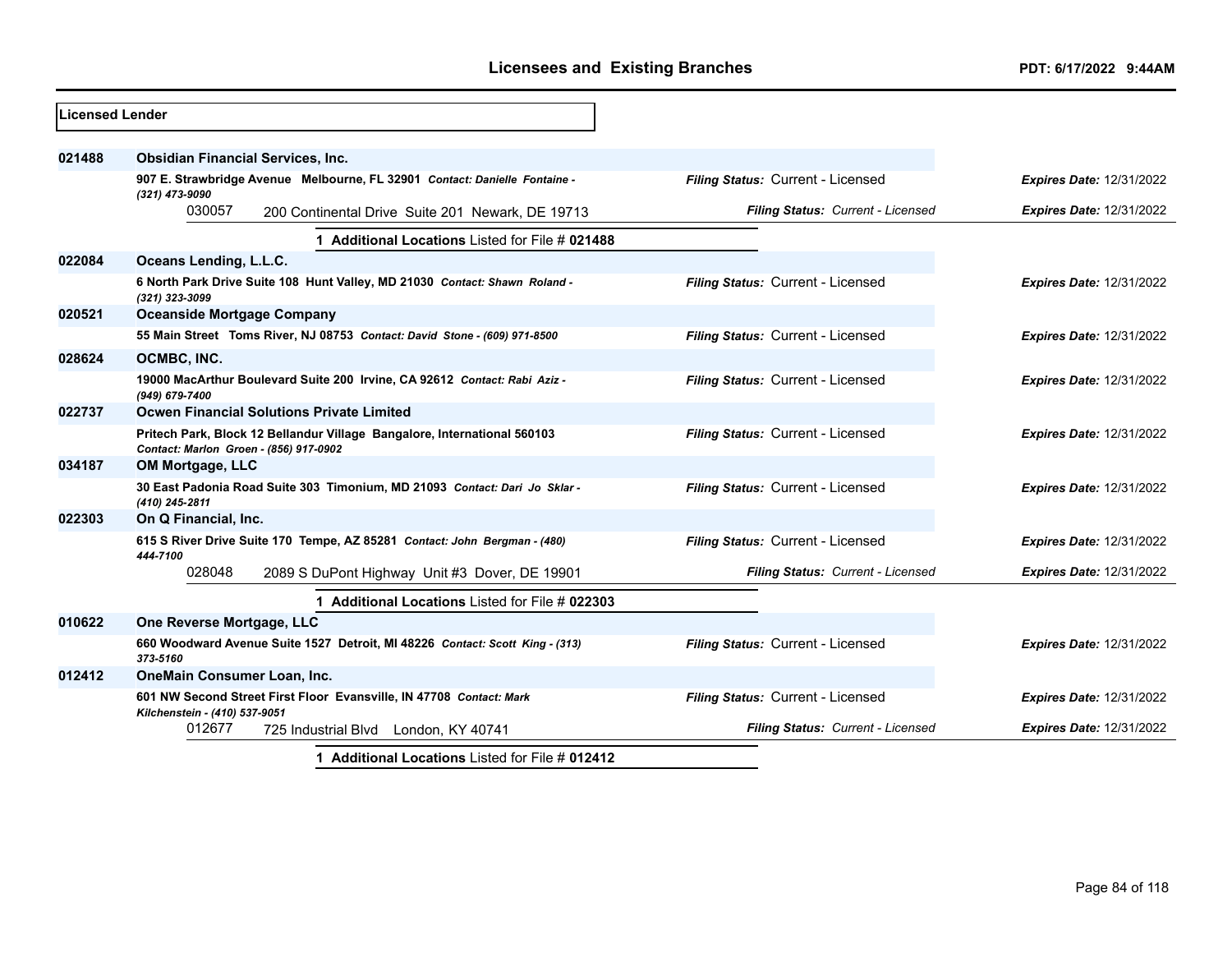| Licensed Lender |                                     |                                                                             |                                   |                                   |                                 |
|-----------------|-------------------------------------|-----------------------------------------------------------------------------|-----------------------------------|-----------------------------------|---------------------------------|
| 011786          | <b>OneMain Financial Group, LLC</b> |                                                                             |                                   |                                   |                                 |
|                 |                                     | 100 International Drive 16th Floor Baltimore, MD 21202                      | Filing Status: Current - Licensed |                                   | <b>Expires Date: 12/31/2022</b> |
|                 | <b>Branches / Locations:</b>        |                                                                             |                                   |                                   |                                 |
|                 | License #<br>011787                 | <b>Address</b><br>1057 North DuPont Highway Dover, DE 19901                 |                                   | Filing Status: Current - Licensed | <b>Expires Date: 12/31/2022</b> |
|                 | 011788                              | 420 Suburban Plaza Newark, DE 19711                                         |                                   | Filing Status: Current - Licensed | <b>Expires Date: 12/31/2022</b> |
|                 | 011789                              | 660 North DuPont Boulevard Milford Plaza Milford, DE 19963                  |                                   | Filing Status: Current - Licensed | <b>Expires Date: 12/31/2022</b> |
|                 | 011790                              | 4325 Concord Pike Concord Square Shopping Center Wilmington,<br>DE 19803    |                                   | Filing Status: Current - Licensed | <b>Expires Date: 12/31/2022</b> |
|                 | 011791                              | 22974 Sussex Highway Seaford, DE 19973                                      |                                   | Filing Status: Current - Licensed | <b>Expires Date: 12/31/2022</b> |
|                 | 019782                              | 605 Munn Road 3rd Floor Fort Mill, SC 29715                                 |                                   | Filing Status: Current - Licensed | <b>Expires Date: 12/31/2022</b> |
|                 | 024082                              | 601 NW Second Street Evansville, IN 47708                                   |                                   | Filing Status: Current - Licensed | <b>Expires Date: 12/31/2022</b> |
|                 | 024083                              | 725 Industrial Boulevard London, KY 40741                                   |                                   | Filing Status: Current - Licensed | <b>Expires Date: 12/31/2022</b> |
|                 | 026947                              | 24 Fox Hunt Drive Bear, DE 19701                                            |                                   | Filing Status: Current - Licensed | <b>Expires Date: 12/31/2022</b> |
|                 | 029230                              | 4920 S. Wendler Drive Suite 202 Tempe, AZ 85282                             |                                   | Filing Status: Current - Licensed | <b>Expires Date: 12/31/2022</b> |
|                 |                                     | 10 Additional Locations Listed for File # 011786                            |                                   |                                   |                                 |
| 035384          | OnY Glo, Inc.                       |                                                                             |                                   |                                   |                                 |
|                 | Bruggeman - (714) 869-2876          | 6 Hutton Centre Drive Suite 1030 Santa Ana, CA 92707 Contact: Ms. Rebecca   | Filing Status: Current - Licensed |                                   | <b>Expires Date: 12/31/2022</b> |
| 020179          | Open Mortgage, LLC                  |                                                                             |                                   |                                   |                                 |
|                 | (512) 492-3348                      | 14101 West Highway 290 Suite 1300 Austin, TX 78737 Contact: Valerie Silva - | Filing Status: Current - Licensed |                                   | <b>Expires Date: 12/31/2022</b> |
| 013016          | <b>Opportunity Financial, LLC</b>   |                                                                             |                                   |                                   |                                 |
|                 | Hagner - (312) 212-8079             | 130 East Randolph Street Suite 3400 Chicago, IL 60601 Contact: Carolyn      | Filing Status: Current - Licensed |                                   | <b>Expires Date: 12/31/2021</b> |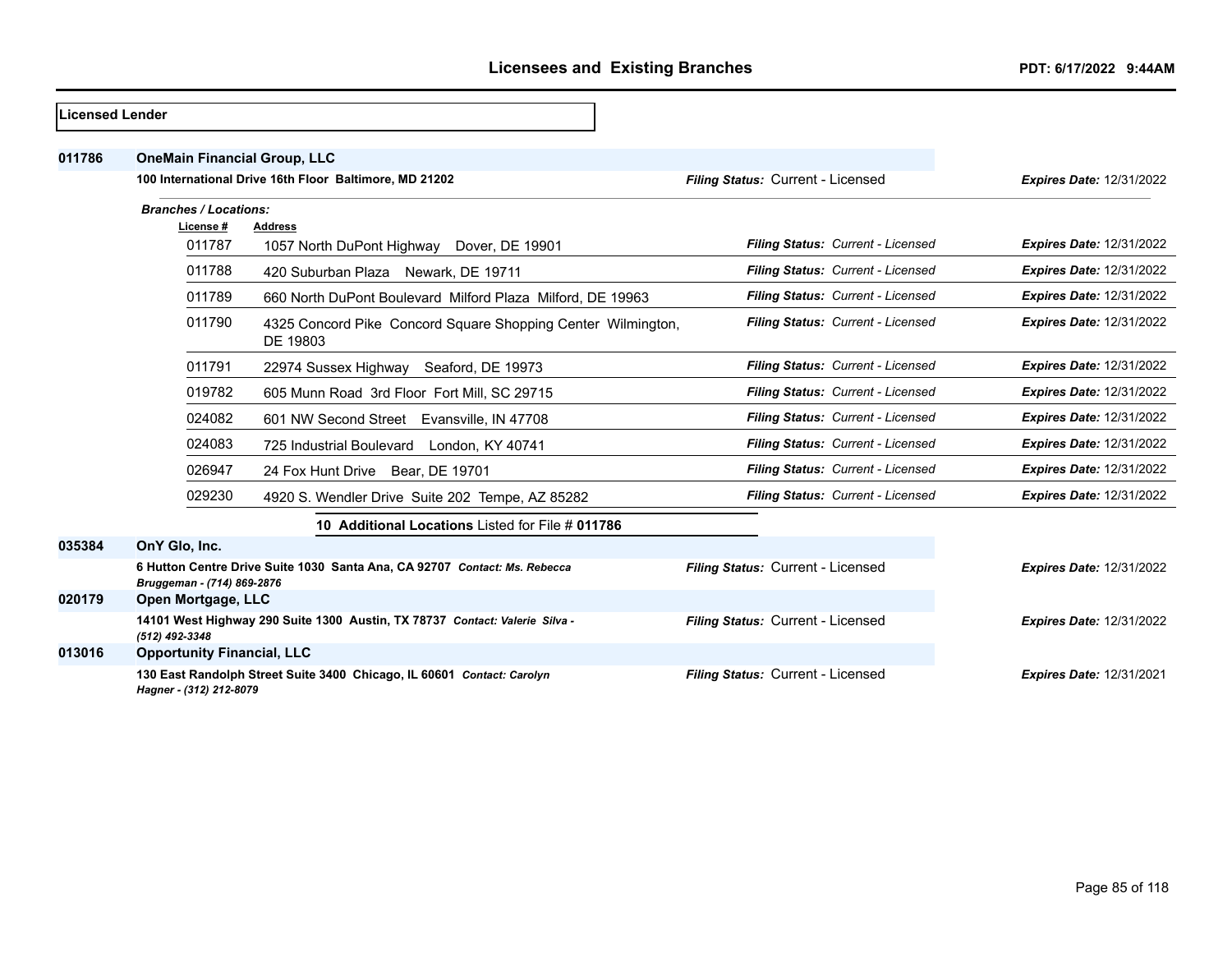| Licensed Lender |                              |                                                                                                                 |                                   |                                 |
|-----------------|------------------------------|-----------------------------------------------------------------------------------------------------------------|-----------------------------------|---------------------------------|
| 036435          | <b>OriginPoint LLC</b>       |                                                                                                                 |                                   |                                 |
|                 | Jurkowski - (773) 969-5650   | 1800 W Larchmont Avenue Suite 305 Chicago, IL 60613 Contact: Robin                                              | Filing Status: Current - Licensed | <b>Expires Date: 12/31/2022</b> |
|                 | <b>Branches / Locations:</b> |                                                                                                                 |                                   |                                 |
|                 | License #                    | <b>Address</b>                                                                                                  |                                   |                                 |
|                 | 038472                       | 2603 Camino Ramon Suite 200, Office 2146 San Ramon, CA<br>94583                                                 | Filing Status: Current - Licensed | <b>Expires Date: 12/31/2022</b> |
|                 | 038473                       | 1300 I Street NW Suite 400E, Offices 442 & 443 Washington, DC<br>20005                                          | Filing Status: Current - Licensed | <b>Expires Date: 12/31/2022</b> |
|                 |                              | 2 Additional Locations Listed for File # 036435                                                                 |                                   |                                 |
| 017880          |                              | <b>OwnersChoice Funding, Incorporated</b>                                                                       |                                   |                                 |
|                 | (800) 342-4998               | 1021 Watervliet Sharker Road Albany, NY 12205 Contact: Delila Morrison -                                        | Filing Status: Current - Licensed | <b>Expires Date: 12/31/2022</b> |
| 028358          |                              | Pacific Residential Mortgage, LLC                                                                               |                                   |                                 |
|                 | (503) 699-2626               | 13010 SW 68th Parkway Suite 145 Tigard, OR 97223 Contact: Mr. Eric Wiley -                                      | Filing Status: Current - Licensed | <b>Expires Date: 12/31/2022</b> |
| 027024          |                              | Panorama Mortgage Group, LLC, D/B/A Alterra Home Loans, D/B/A Panorama Mortgage Advisors                        |                                   |                                 |
|                 |                              | 6623 Las Vegas Boulevard South Suite F-200 Las Vegas, NV 89119-3245<br>Contact: Miguel Narvaez - (702) 819-8150 | Filing Status: Current - Licensed | <b>Expires Date: 12/31/2022</b> |
|                 | 030540                       | 13907 S Minuteman Drive Ste 225 Draper, UT 84020                                                                | Filing Status: Current - Licensed | <b>Expires Date: 12/31/2022</b> |
|                 | 030560                       | 160 Littleton Road Ste 303 Parsippany, NJ 07054-1871                                                            | Filing Status: Current - Licensed | <b>Expires Date: 12/31/2022</b> |
|                 | 034213                       | 5901 W Century Boulevard Suite 1550 Los Angeles, CA<br>90045-5437                                               | Filing Status: Current - Licensed | <b>Expires Date: 12/31/2022</b> |
|                 | 036871                       | 1405 Route 18 Suite 206 Old Bridge, NJ 08857-3719                                                               | Filing Status: Current - Licensed | <b>Expires Date: 12/31/2022</b> |
|                 |                              | 4 Additional Locations Listed for File # 027024                                                                 |                                   |                                 |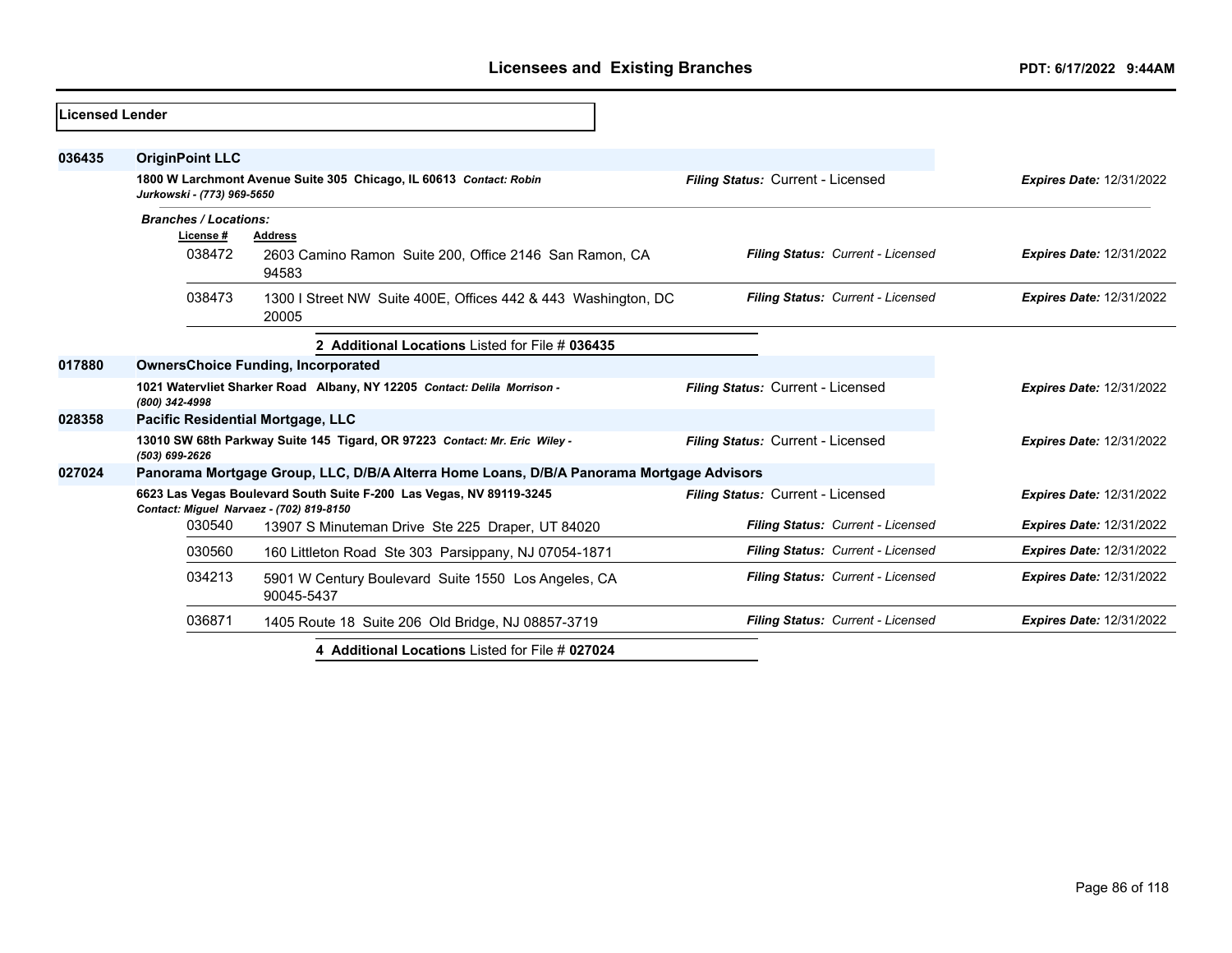| lLicensed Lender |                         |                                                                        |                                          |                                 |
|------------------|-------------------------|------------------------------------------------------------------------|------------------------------------------|---------------------------------|
| 012270           |                         | Paramount Residential Mortgage Group, Inc.                             |                                          |                                 |
|                  | Aamodt - (951) 278-0000 | 1265 Corona Pointe Court Suite 301 Corona, CA 92879 Contact: Elisabeth | Filing Status: Current - Licensed        | <b>Expires Date: 12/31/2022</b> |
|                  | 020459                  | 10200 W. State Road 84 Suite 107 Davie, FL 33324                       | <b>Filing Status: Current - Licensed</b> | <b>Expires Date: 12/31/2022</b> |
|                  | 022592                  | 53 NW 100th Avenue Suites 106 & 107 Plantation, FL 33324               | Filing Status: Current - Licensed        | <b>Expires Date: 12/31/2022</b> |
|                  | 027845                  | 3051 Progress Way Suite 208 Kaukauna, WI 45130                         | Filing Status: Current - Licensed        | <b>Expires Date: 12/31/2022</b> |
|                  | 037206                  | 11 E Mount Royal Avenue PH Suite Baltimore, MD 21202                   | Filing Status: Current - Licensed        | <b>Expires Date: 12/31/2022</b> |
|                  | 037506                  | 5505 Edmondson Pike Suite 12 Nashville, TN 37211                       | Filing Status: Current - Licensed        | <b>Expires Date: 12/31/2022</b> |
|                  | 037924                  | 5100 Route 42 Unit B Turnersville, NJ 08012                            | <b>Filing Status: Current - Licensed</b> | <b>Expires Date: 12/31/2022</b> |
|                  | 038162                  | 1014 West 36th Street Suite 208 Baltimore, MD 21211                    | Filing Status: Current - Licensed        | <b>Expires Date: 12/31/2022</b> |
|                  |                         | 7 Additional Locations Listed for File # 012270                        |                                          |                                 |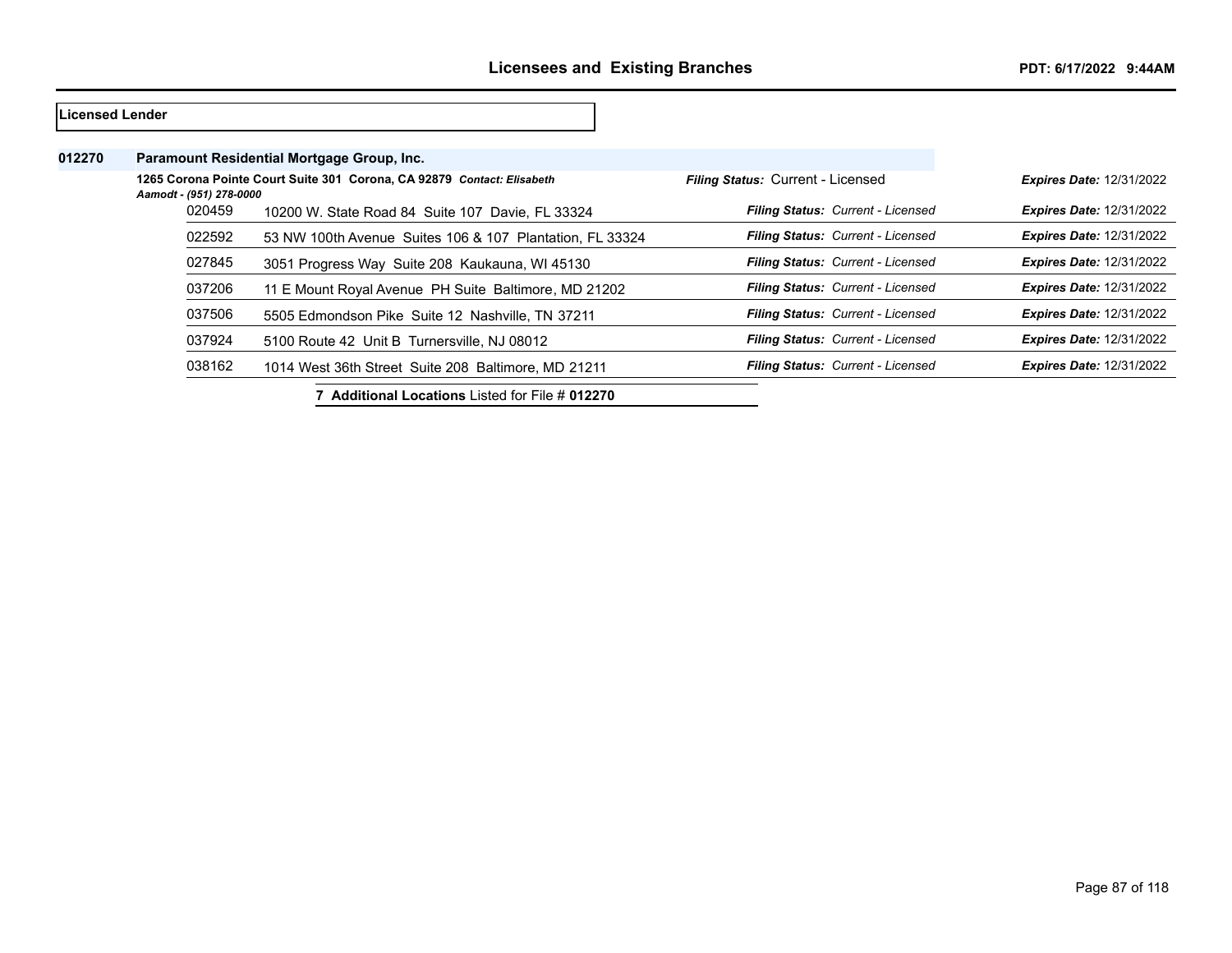| Licensed Lender |                                                    |                                                                                                                            |                                   |                                 |
|-----------------|----------------------------------------------------|----------------------------------------------------------------------------------------------------------------------------|-----------------------------------|---------------------------------|
| 010604          |                                                    | PennyMac Loan Services, LLC, D/B/A PennyMac<br>3043 Townsgate Road Suite 200 Westlake Village, CA 91361 Contact: Mr.       | Filing Status: Current - Licensed | <b>Expires Date: 12/31/2022</b> |
|                 | Jeffrey Paul Grogin - (818) 224-7050               |                                                                                                                            |                                   |                                 |
|                 | <b>Branches / Locations:</b><br>License#<br>012408 | <b>Address</b><br>251 South Lake Avenue Suite 500 and Sixth Floor Pasadena, CA<br>91101                                    | Filing Status: Current - Licensed | <b>Expires Date: 12/31/2022</b> |
|                 | 012682                                             | 3013 Douglas Boulevard Suites 110 and 250 Roseville, CA 95661                                                              | Filing Status: Current - Licensed | <b>Expires Date: 12/31/2022</b> |
|                 | 020939                                             | 6101 Condor Drive Suite 200 Moorpark, CA 93021                                                                             | Filing Status: Current - Licensed | <b>Expires Date: 12/31/2022</b> |
|                 | 022591                                             | 2201 West Plano Parkway Suites 150 & 300 Plano, TX 75075                                                                   | Filing Status: Current - Licensed | Expires Date: 12/31/2022        |
|                 | 026687                                             | 9009 Corporate Lake Drive Suites 100 and 320 Tampa, FL 33634                                                               | Filing Status: Current - Licensed | <b>Expires Date: 12/31/2022</b> |
|                 | 026710                                             | 4300 Duncan Avenue, Fourth Floor St. Louis, MO 63110                                                                       | Filing Status: Current - Licensed | Expires Date: 12/31/2022        |
|                 | 026724                                             | 112 S. Lakeview Canyon Road Suites 130, 200 and 220 Thousand<br>Oaks, CA 91362                                             | Filing Status: Current - Licensed | <b>Expires Date: 12/31/2022</b> |
|                 | 029891                                             | 3201 E. Elwood Street Suite 100 Phoenix, AZ 85034                                                                          | Filing Status: Current - Licensed | Expires Date: 12/31/2022        |
|                 | 030026                                             | 2301 West Plano Parkway Suite 300 Plano, TX 75075                                                                          | Filing Status: Current - Licensed | <b>Expires Date: 12/31/2022</b> |
|                 | 033718                                             | 1000 CentreGreen Way, Suite 100 and 200 Suite 100 Cary, NC<br>27513                                                        | Filing Status: Current - Licensed | <b>Expires Date: 12/31/2022</b> |
|                 | 034121                                             | 10550 West Charleston Boulevard Suite A Las Vegas, NV 89135                                                                | Filing Status: Current - Licensed | Expires Date: 12/31/2022        |
|                 | 034419                                             | 6840 Carothers Parkway Suite 500 Franklin, TN 37067                                                                        | Filing Status: Current - Licensed | <b>Expires Date: 12/31/2022</b> |
|                 |                                                    | 12 Additional Locations Listed for File # 010604                                                                           |                                   |                                 |
| 2784            |                                                    | PHH Mortgage Corporation, D/B/A Instamortgage.com, D/B/A Liberty Reverse Mortgage, D/B/A Mortgage                          |                                   |                                 |
|                 |                                                    | Service Center, D/B/A PHH Mortgage Services<br>1 Mortgage Way Mount Laurel, NJ 08054 Contact: Danny Moore - (856) 917-8181 | Filing Status: Current - Licensed | <b>Expires Date: 12/31/2022</b> |
|                 | 025448                                             | 971 16th Street N Jacksonville Beach, FL 32250                                                                             | Filing Status: Current - Licensed | <b>Expires Date: 12/31/2022</b> |
|                 | 027734                                             | 1661 Worthington Road Suite 100 West Palm Beach, FL 33409                                                                  | Filing Status: Current - Licensed | <b>Expires Date: 12/31/2022</b> |
|                 | 028109                                             | 10951 White Rock Road Suite 200 Rancho Cordova, CA 95670                                                                   | Filing Status: Current - Licensed | <b>Expires Date: 12/31/2022</b> |
|                 | 032573                                             | 3803 36th Street Lubbock, MI 79413                                                                                         | Filing Status: Current - Licensed | <b>Expires Date: 12/31/2022</b> |
|                 | 033350                                             | 32 Executive Park Suite 170 Irvine, CA 92614                                                                               | Filing Status: Current - Licensed | <b>Expires Date: 12/31/2022</b> |
|                 | 035631                                             | 14405 Walters Road Suites 300-400 Houston, TX 77014                                                                        | Filing Status: Current - Licensed | <b>Expires Date: 12/31/2022</b> |
|                 |                                                    | <b>6 Additional Locations</b> Listed for File # 2784                                                                       |                                   |                                 |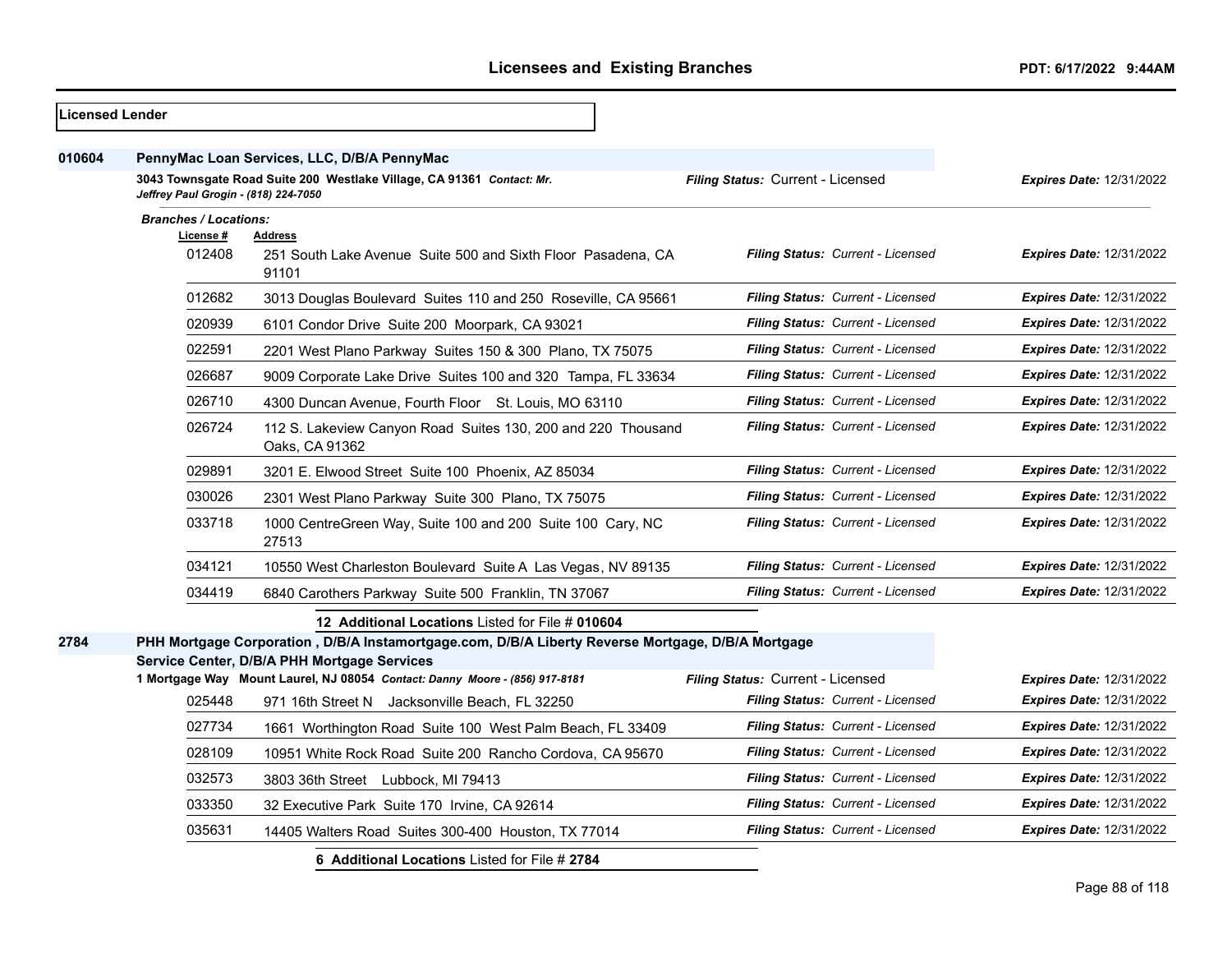| <b>Licensed Lender</b> |                                           |                                                                                                    |                                   |                                 |
|------------------------|-------------------------------------------|----------------------------------------------------------------------------------------------------|-----------------------------------|---------------------------------|
| 011089                 |                                           | Philadelphia Mortgage Advisors, Inc.                                                               |                                   |                                 |
|                        | Jonathan G. Kraus - (610) 834-8700        | 600 West Germantown Pike Suite 270 Plymouth Meeting, PA 19462 Contact:                             | Filing Status: Current - Licensed | <b>Expires Date: 12/31/2022</b> |
|                        | 021580                                    | 60 Green Street, 1st Floor Doylestown, PA 18901                                                    | Filing Status: Current - Licensed | <b>Expires Date: 12/31/2022</b> |
|                        |                                           | 1 Additional Locations Listed for File # 011089                                                    |                                   |                                 |
| 3885                   |                                           | Pike Creek Mortgage Services, Inc., D/B/A First State Mortgage, D/B/A First State Veteran Mortgage |                                   |                                 |
|                        | Moses - (302) 892-2811                    | 2100 Drummond Plaza Building 2 Newark, DE 19711 Contact: Mr. Wayne L                               | Filing Status: Current - Licensed | <b>Expires Date: 12/31/2022</b> |
|                        | <b>Branches / Locations:</b><br>License # | <b>Address</b>                                                                                     |                                   |                                 |
|                        | 011818                                    | 2400 Coastal Highway Dewey Beach, DE 19971                                                         | Filing Status: Current - Licensed | <b>Expires Date: 12/31/2022</b> |
|                        | 024974                                    | 1908A Kirkwood Highway Newark, DE 19711                                                            | Filing Status: Current - Licensed | <b>Expires Date: 12/31/2022</b> |
|                        | 028436                                    | 951 N State Street Dover, DE 19901                                                                 | Filing Status: Current - Licensed | <b>Expires Date: 12/31/2022</b> |
|                        | 036862                                    | 7 Neshaminy Interplex 1st Floor Suite 115 Trevose, PA 19053                                        | Filing Status: Current - Licensed | <b>Expires Date: 12/31/2022</b> |
|                        |                                           | 4 Additional Locations Listed for File # 3885                                                      |                                   |                                 |
| 029816                 |                                           | Pivot Financial Partners, Inc., D/B/A Pivot Lending Group                                          |                                   |                                 |
|                        | Ottaviano - (303) 798-6100                | 10397 W Centennial Road Suite 220 Littleton, CO 80127 Contact: Mr. Bryant                          | Filing Status: Current - Licensed | <b>Expires Date: 12/31/2022</b> |
|                        | 030989                                    | 13835 N. Northsight Blvd Suite 100 Scottsdale, AZ 85260                                            | Filing Status: Current - Licensed | <b>Expires Date: 12/31/2022</b> |
|                        | 032665                                    | 401 South Frontage Road Pahrump, NV 89048                                                          | Filing Status: Current - Licensed | <b>Expires Date: 12/31/2022</b> |
|                        |                                           | 2 Additional Locations Listed for File # 029816                                                    |                                   |                                 |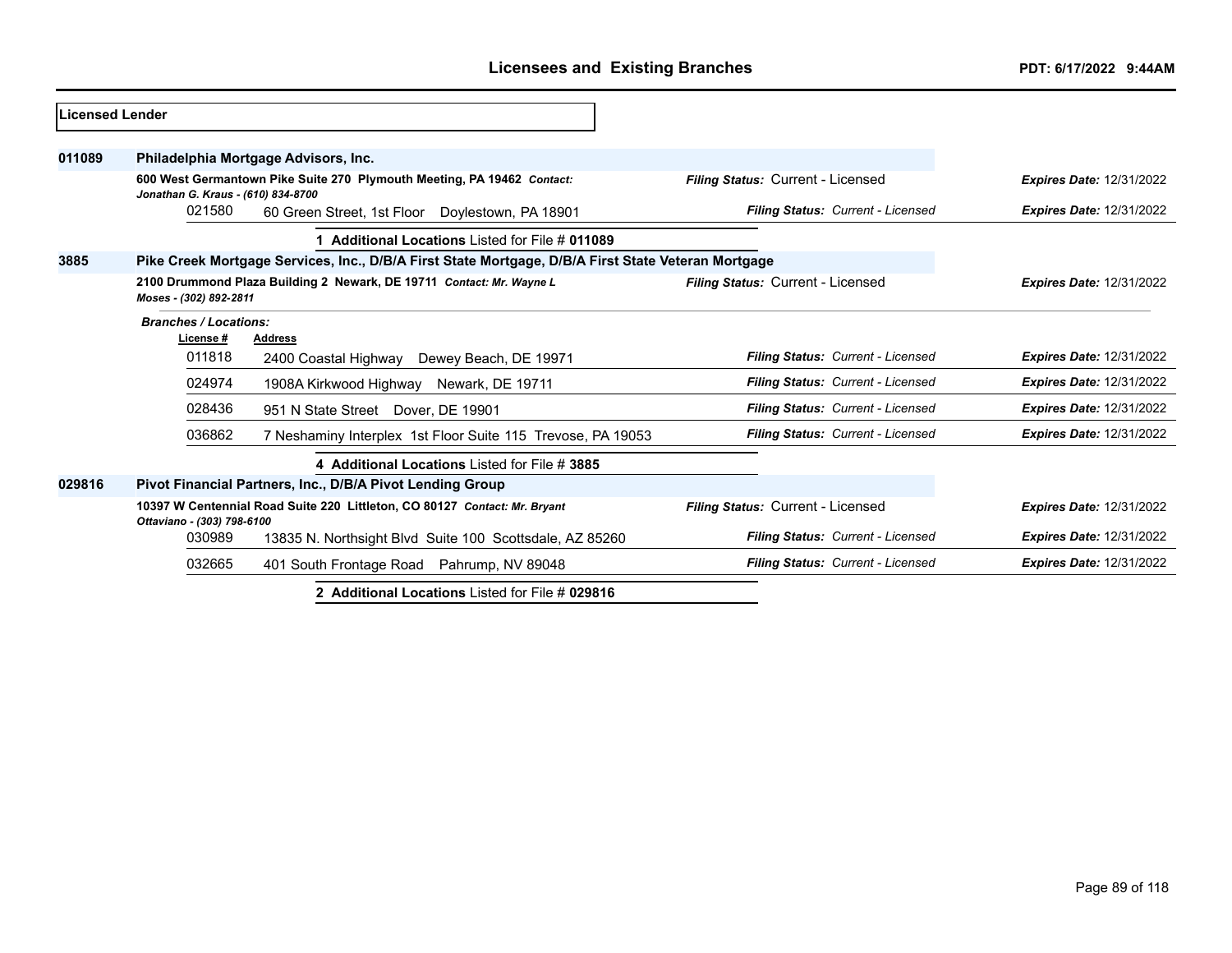| Licensed Lender |                                           |                                                                                                                                    |                                   |                                 |
|-----------------|-------------------------------------------|------------------------------------------------------------------------------------------------------------------------------------|-----------------------------------|---------------------------------|
| 019841          | (203) 303-5280                            | Planet Home Lending, LLC, D/B/A Planet Loan Servicing<br>321 Research Parkway Suite 303 Meriden, CT 06450 Contact: Sandra Jarish - | Filing Status: Current - Licensed | Expires Date: 12/31/2022        |
|                 | <b>Branches / Locations:</b>              |                                                                                                                                    |                                   |                                 |
|                 | License #                                 | <b>Address</b>                                                                                                                     |                                   |                                 |
|                 | 022479                                    | 11000 Broken Land Parkway Suite 200 Columbia, MD 21044                                                                             | Filing Status: Current - Licensed | <b>Expires Date: 12/31/2022</b> |
|                 | 022483                                    | 2002 North Lois Avenue Suite 800 Tampa, FL 33607                                                                                   | Filing Status: Current - Licensed | <b>Expires Date: 12/31/2022</b> |
|                 | 022492                                    | 265 Broad Hollow Road Suite 100 Melville, NY 11747                                                                                 | Filing Status: Current - Licensed | <b>Expires Date: 12/31/2022</b> |
|                 | 026698                                    | 9 Eves Drive Suite 160 Marlton, NJ 08053                                                                                           | Filing Status: Current - Licensed | <b>Expires Date: 12/31/2022</b> |
|                 | 027064                                    | 120 Erie Canal Drive Suite 240 Rochester, NY 14626                                                                                 | Filing Status: Current - Licensed | <b>Expires Date: 12/31/2022</b> |
|                 | 027553                                    | 5020 Riverside Drive Suite 300 Irving, TX 75039                                                                                    | Filing Status: Current - Licensed | <b>Expires Date: 12/31/2022</b> |
|                 | 030874                                    | 116 N. Oliver Street Suite B Wichita, KS 67208                                                                                     | Filing Status: Current - Licensed | <b>Expires Date: 12/31/2022</b> |
|                 | 031294                                    | 927-C Merchants Walk Huntsville, AL 35801                                                                                          | Filing Status: Current - Licensed | <b>Expires Date: 12/31/2022</b> |
|                 | 033558                                    | 891 Kuhn Drive Suite 200 Chula Vista, CA 91914                                                                                     | Filing Status: Current - Licensed | <b>Expires Date: 12/31/2022</b> |
|                 | 037959                                    | 165 South Union Boulevard Suite 901 Lakewood, CO 80228                                                                             | Filing Status: Current - Licensed | <b>Expires Date: 12/31/2022</b> |
|                 |                                           | 10 Additional Locations Listed for File # 019841                                                                                   |                                   |                                 |
| 011341          |                                           | <b>Platinum Home Mortgage Corporation</b>                                                                                          |                                   |                                 |
|                 | Pelinski - (847) 454-8175                 | 2000 Center Drive Suite East D403 Hoffman Estates, IL 60192 Contact: Lori S                                                        | Filing Status: Current - Licensed | <b>Expires Date: 12/31/2022</b> |
|                 | 011511                                    | 4811 Airport Plaza Drive Suite 220 Long Beach, CA 90815                                                                            | Filing Status: Current - Licensed | <b>Expires Date: 12/31/2022</b> |
|                 |                                           | 1 Additional Locations Listed for File # 011341                                                                                    |                                   |                                 |
| 8674            | Plaza Home Mortgage, Inc.                 |                                                                                                                                    |                                   |                                 |
|                 | Fontaine - (858) 346-1208                 | 9808 Scranton Road Suite 3000 San Diego, CA 92121 Contact: Michael                                                                 | Filing Status: Current - Licensed | <b>Expires Date: 12/31/2022</b> |
|                 | <b>Branches / Locations:</b><br>License # | <b>Address</b>                                                                                                                     |                                   |                                 |
|                 | 011004                                    | 4655 Salisbury Road Suite 250 Jacksonville, FL 32256                                                                               | Filing Status: Current - Licensed | <b>Expires Date: 12/31/2022</b> |
|                 | 019549                                    | 1979 Marcus Avenue Suite 210, Office 139 Lake Success, NY<br>11042                                                                 | Filing Status: Current - Licensed | <b>Expires Date: 12/31/2022</b> |
|                 | 019746                                    | 7535 East Hampden Avenue Suite 109 Denver, CO 80231                                                                                | Filing Status: Current - Licensed | Expires Date: 12/31/2022        |
|                 |                                           | 3 Additional Locations Listed for File # 8674                                                                                      |                                   |                                 |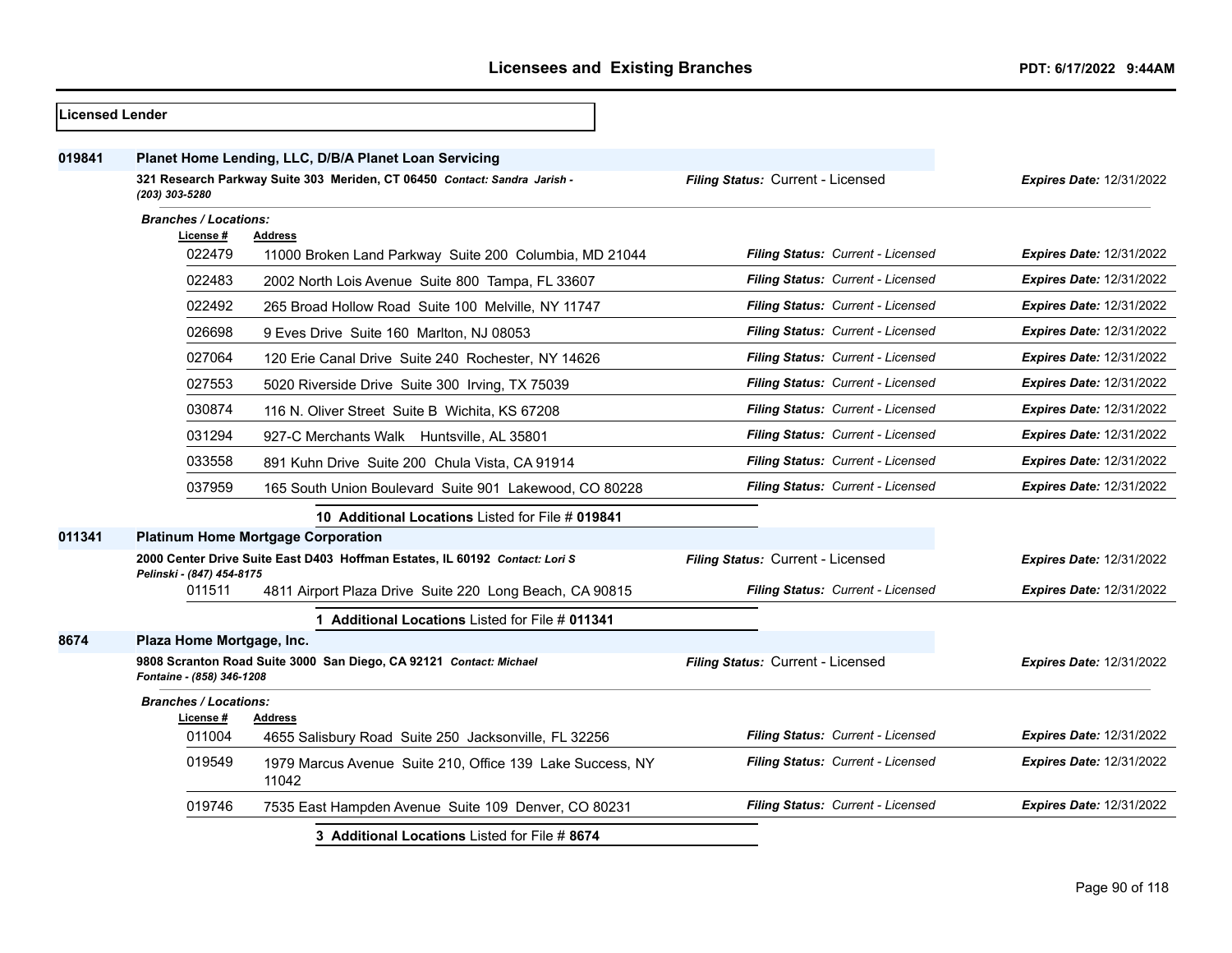| Licensed Lender |                                    |                                                                              |                                          |                                 |
|-----------------|------------------------------------|------------------------------------------------------------------------------|------------------------------------------|---------------------------------|
| 034161          | <b>Polaris Home Loans, LLC</b>     |                                                                              |                                          |                                 |
|                 | Raymond Brousseau - (413) 278-5741 | One Monarch Place 22nd Floor Suite 2200 Springfield, MA 01144 Contact: Mr.   | Filing Status: Current - Licensed        | <b>Expires Date: 12/31/2022</b> |
| 024313          | Poli Mortgage Group, Inc.          |                                                                              |                                          |                                 |
|                 | (781) 801-1411                     | 100 River Ridge Drive Suite 304 Norwood, MA 02062 Contact: Edmund Poli -     | <b>Filing Status: Current - Licensed</b> | <b>Expires Date: 12/31/2022</b> |
| 033757          |                                    | Populus Financial Group, Inc., D/B/A ACE Cash Express                        |                                          |                                 |
|                 | Sterenchuk - (972) 753-2354        | 300 E John Carpenter Freeway Suite 900 Irving, TX 75062 Contact: Ms. Lisa    | <b>Filing Status: Current - Licensed</b> | <b>Expires Date: 12/31/2022</b> |
| 011905          |                                    | Premia Mortgage, LLC, D/B/A Premia Relocation Mortgage                       |                                          |                                 |
|                 | 924-4977                           | 1111 W. Long Lake Road Suite 102 Troy, MI 48098 Contact: Regina Lall - (312) | Filing Status: Current - Licensed        | <b>Expires Date: 12/31/2022</b> |
|                 | <b>Branches / Locations:</b>       |                                                                              |                                          |                                 |
|                 | License #                          | <b>Address</b>                                                               |                                          |                                 |
|                 | 012372                             | 6465 Wayzata Boulevard 2nd Floor, Suite 200 Saint Louis Park,<br>MN 55426    | Filing Status: Current - Licensed        | <b>Expires Date: 12/31/2022</b> |
|                 |                                    | Additional Locations Listed for File # 011905                                |                                          |                                 |
| 031804          | Premier Lending, Inc.              |                                                                              |                                          |                                 |
|                 | 579-1000                           | 3420 Toringdon Way Suite220 Charlotte, NC 28277 Contact: Fadi Faraj - (650)  | Filing Status: Current - Licensed        | <b>Expires Date: 12/31/2022</b> |
| 035158          |                                    | Premier Processing, LLC, D/B/A UMortgage                                     |                                          |                                 |
|                 | Santarelli - (215) 454-6098        | 100 N. 18th Street Suite 1400 Philadelphia, PA 19103 Contact: Ms. Joy        | <b>Filing Status: Current - Licensed</b> | <b>Expires Date: 12/31/2022</b> |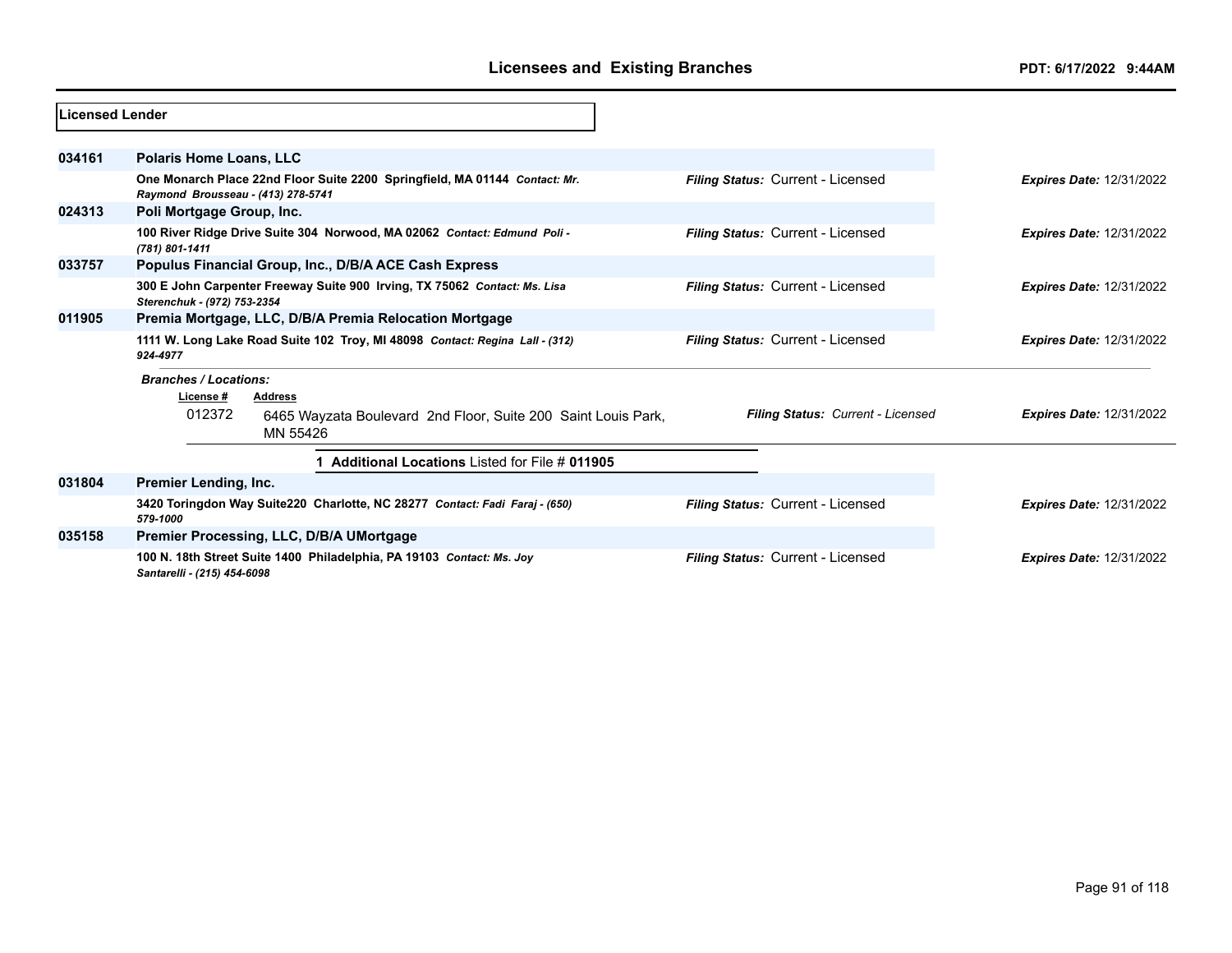| <b>Licensed Lender</b> |                              |                                                                                     |                                          |                                 |
|------------------------|------------------------------|-------------------------------------------------------------------------------------|------------------------------------------|---------------------------------|
| 5644                   |                              | Primary Residential Mortgage, Inc.                                                  |                                          |                                 |
|                        | 586-8707                     | 1480 North 2200 West Salt Lake City, UT 84116 Contact: Hollie Wyllie - (801)        | Filing Status: Current - Licensed        | <b>Expires Date: 12/31/2022</b> |
|                        | 010608                       | 248 East Chestnut Hill Road Newark, DE 19713                                        | <b>Filing Status: Current - Licensed</b> | <b>Expires Date: 12/31/2022</b> |
|                        | 011861                       | 23 Turner Lane West Chester, PA 19380                                               | Filing Status: Current - Licensed        | <b>Expires Date: 12/31/2022</b> |
|                        | 023425                       | 489 Ritchie Highway Suite 202 & 203 Severna Park, MD 21146                          | Filing Status: Current - Licensed        | <b>Expires Date: 12/31/2022</b> |
|                        | 025425                       | 11551 Coastal Highway Ocean City, MD 21842                                          | Filing Status: Current - Licensed        | <b>Expires Date: 12/31/2022</b> |
|                        | 028065                       | 1050 Kings Highway N Suite 209 Cherry Hill, NJ 08034                                | Filing Status: Current - Licensed        | <b>Expires Date: 12/31/2022</b> |
|                        | 029510                       | 101 W Ridgely Rd Suites 1-2A Lutherville, MD 21093                                  | Filing Status: Current - Licensed        | <b>Expires Date: 12/31/2022</b> |
|                        | 032860                       | 415 Egg Harbor Road Suite 21B Sewell, NJ 08080                                      | <b>Filing Status: Current - Licensed</b> | <b>Expires Date: 12/31/2022</b> |
|                        | 034039                       | 137 Laxton Road Suite 3N Lynchburg, VA 24502                                        | Filing Status: Current - Licensed        | <b>Expires Date: 12/31/2022</b> |
|                        | 036589                       | 7939 Honeygo Boulevard Suite 108 Nottingham, MD 21236                               | Filing Status: Current - Licensed        | <b>Expires Date: 12/31/2022</b> |
|                        | 036834                       | 14550 Torrey Chase Boulevard Suite 465 Houston, TX 77014                            | Filing Status: Current - Licensed        | <b>Expires Date: 12/31/2022</b> |
|                        | 6611                         | 1220A East Joppa Road Suite 118 Towson, MD 21286                                    | Filing Status: Current - Licensed        | <b>Expires Date: 12/31/2022</b> |
|                        |                              | 11 Additional Locations Listed for File # 5644                                      |                                          |                                 |
| 025874                 |                              | Prime Choice Funding Inc., D/B/A PCF Wholesale, D/B/A Prime Choice Funding          |                                          |                                 |
|                        | $- (714) 263 - 1607$         | 17852 East 17th Street Suite 107 Tustin, CA 92780 Contact: Ms. Danielle Panno       | Filing Status: Current - Licensed        | <b>Expires Date: 12/31/2022</b> |
|                        | <b>Branches / Locations:</b> |                                                                                     |                                          |                                 |
|                        | License #<br>025970          | Address<br>17782 East 17th Street Suite 101 Tustin, CA 92780                        | Filing Status: Current - Licensed        | <b>Expires Date: 12/31/2022</b> |
|                        |                              | 1 Additional Locations Listed for File # 025874                                     |                                          |                                 |
| 025304                 |                              | Princeton Mortgage Corporation, D/B/A Princeton Mortgage, D/B/A Princeton Wholesale |                                          |                                 |
|                        | 737-1000                     | 439 Grand Avenue Ewing, NJ 08628 Contact: Mr. James T Guggenheim - (609)            | Filing Status: Current - Licensed        | <b>Expires Date: 12/31/2022</b> |
|                        | <b>Branches / Locations:</b> |                                                                                     |                                          |                                 |
|                        | License #<br>025622          | Address<br>3495 Butler Street Suite 200 & 201 Pittsburgh, PA 15201                  | Filing Status: Current - Licensed        | <b>Expires Date: 12/31/2022</b> |
|                        | 026453                       | 7 Radcliffe Street Suite 200 Charleston, SC 29403                                   | Filing Status: Current - Licensed        | <b>Expires Date: 12/31/2022</b> |
|                        |                              | 2 Additional Locations Listed for File # 025304                                     |                                          |                                 |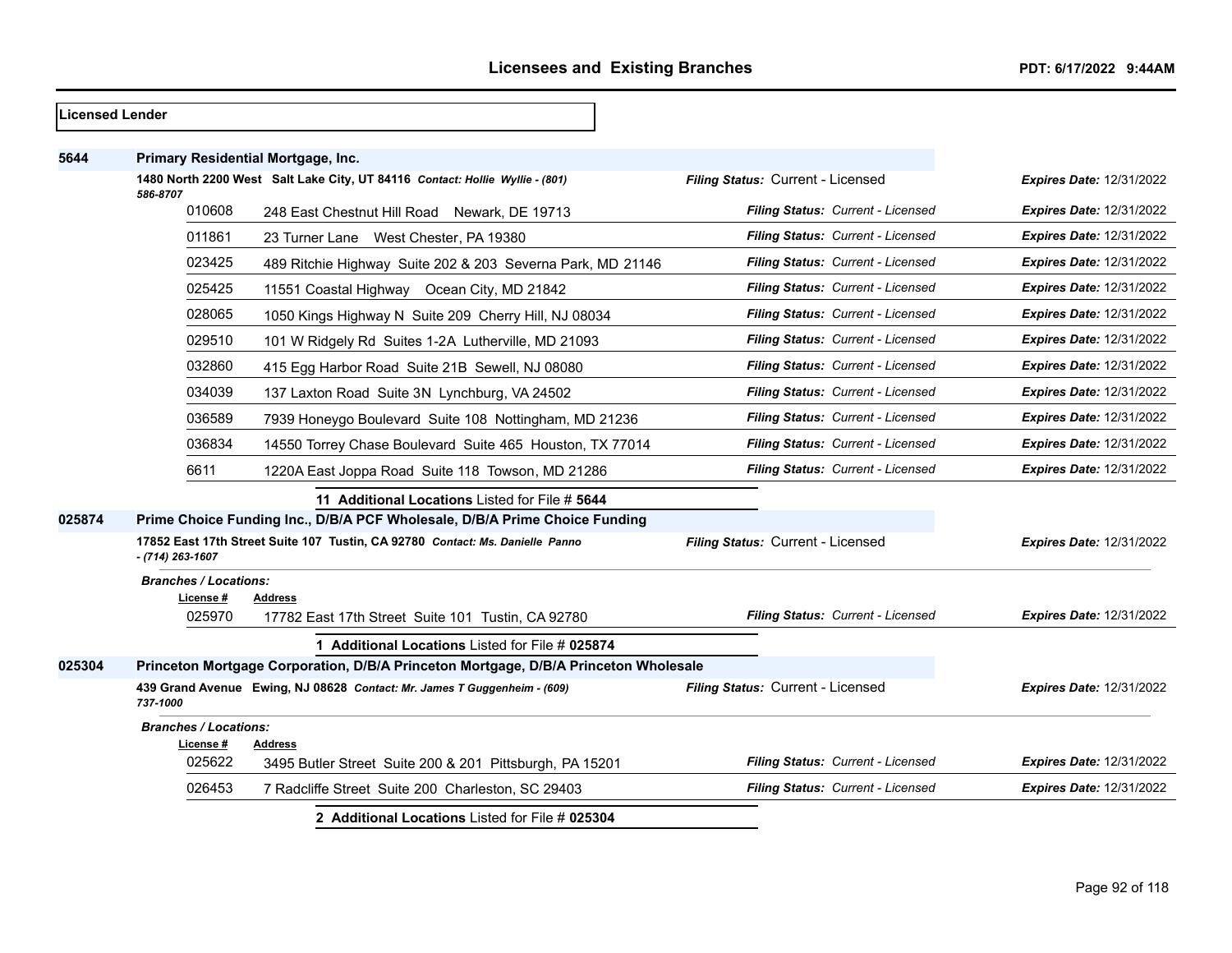| lLicensed Lender |                                    |                                                                       |                                          |                                 |
|------------------|------------------------------------|-----------------------------------------------------------------------|------------------------------------------|---------------------------------|
| 012747           | <b>Priority Funding, LLC</b>       |                                                                       |                                          |                                 |
|                  | Schofield - (508) 393-5511         | 292 Main Street Suite G1 Northboro, MA 01532 Contact: Mr. Christopher | <b>Filing Status: Current - Licensed</b> | <b>Expires Date: 12/31/2022</b> |
|                  | 020477                             | 125 Wolf Road Suite 306 Albany, NY 12205                              | Filing Status: Current - Licensed        | <b>Expires Date: 12/31/2022</b> |
|                  | 026820                             | 52 Turtle Creek Drive<br>Tequesta, FL 33469                           | <b>Filing Status: Current - Licensed</b> | <b>Expires Date: 12/31/2022</b> |
|                  | 028781                             | 94 Tremont Terrace<br>Wanaque, NJ 07465                               | Filing Status: Current - Licensed        | <b>Expires Date: 12/31/2022</b> |
|                  |                                    | 3 Additional Locations Listed for File # 012747                       |                                          |                                 |
| 025825           | <b>Promontory MortgagePath LLC</b> |                                                                       |                                          |                                 |
|                  | Corsaro - (203) 456-9339           | 44 Old Ridgebury Road Suite 301 Danbury, CT 06810 Contact: Ms. Cindy  | <b>Filing Status: Current - Licensed</b> | <b>Expires Date: 12/31/2022</b> |
|                  | <b>Branches / Locations:</b>       |                                                                       |                                          |                                 |
|                  | License #                          | <b>Address</b>                                                        |                                          |                                 |
|                  | 029165                             | 1512 Larimer Street Suite 210 Denver, CO 80202                        | <b>Filing Status: Current - Licensed</b> | <b>Expires Date: 12/31/2022</b> |
|                  |                                    | <b>Additional Locations Listed for File # 025825</b>                  |                                          |                                 |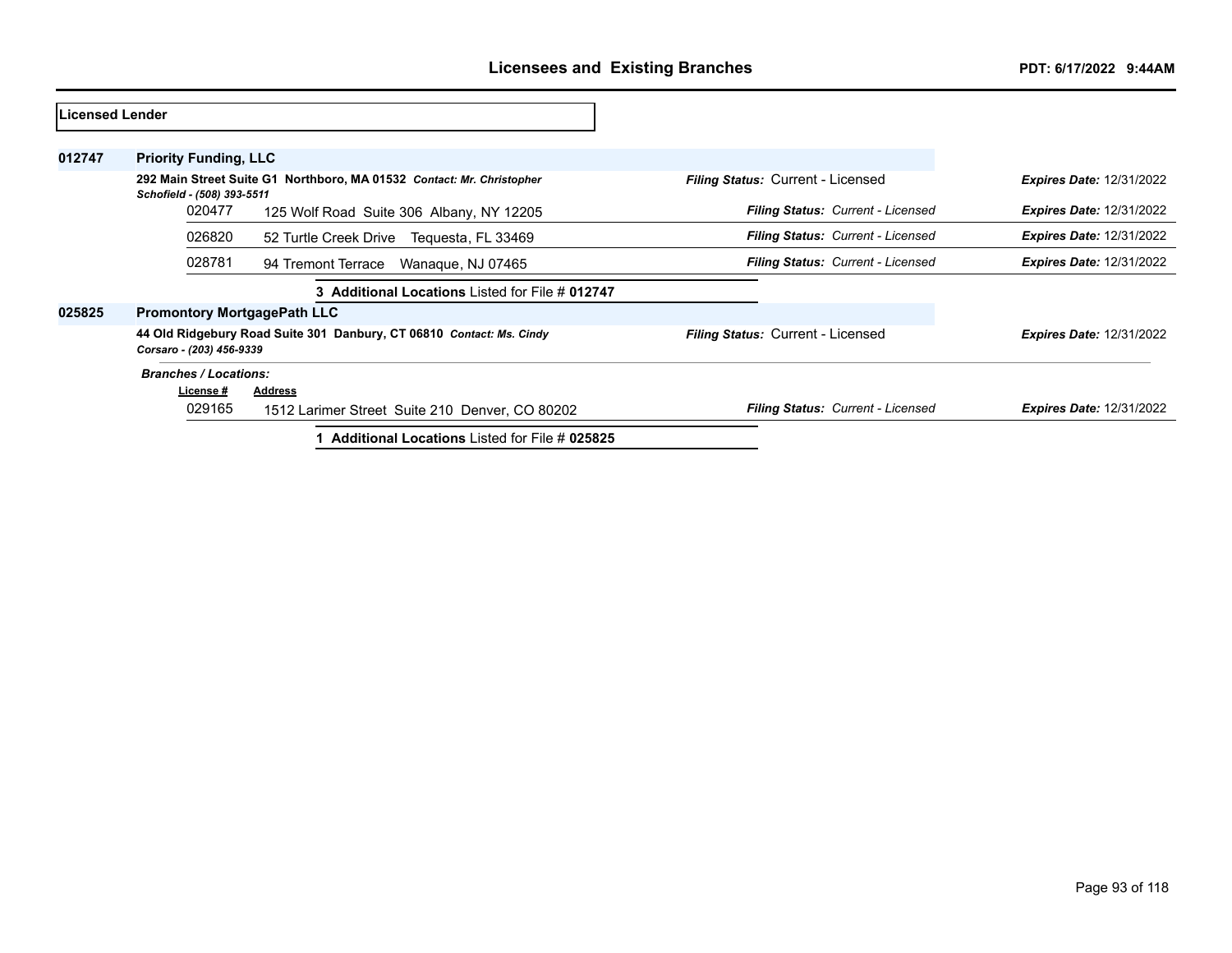| <b>ILicensed Lender</b> |                                      |  |  |  |
|-------------------------|--------------------------------------|--|--|--|
|                         |                                      |  |  |  |
| 012729                  | <b>Prosperity Home Mortgage, LLC</b> |  |  |  |

| T. Bosma Esq. - (703) 653-8557 | 14501 George Carter Way Suite 300 Chantilly, VA 20151 Contact: Ms. Katherine | Filing Status: Current - Licensed        | <b>Expires Date: 12/31/2022</b> |
|--------------------------------|------------------------------------------------------------------------------|------------------------------------------|---------------------------------|
| 012978                         | 33298 Coastal Highway Bethany Beach, DE 19930                                | Filing Status: Current - Licensed        | <b>Expires Date: 12/31/2022</b> |
| 012984                         | 3801 Kennett Pike Suite D-200 Greenville, DE 19807                           | Filing Status: Current - Licensed        | <b>Expires Date: 12/31/2022</b> |
| 017824                         | 3709 Kennett Pike Building B Greenville, DE 19807                            | Filing Status: Current - Licensed        | <b>Expires Date: 12/31/2022</b> |
| 019951                         | 313 Arch Street Suite 101 Philadelphia, PA 19106                             | Filing Status: Current - Licensed        | <b>Expires Date: 12/31/2022</b> |
| 020106                         | 1405 South Salisbury Boulevard Suite 102 Salisbury, MD 21801                 | Filing Status: Current - Licensed        | <b>Expires Date: 12/31/2022</b> |
| 020295                         | 418-A Mill Street Bristol, PA 19007                                          | Filing Status: Current - Licensed        | <b>Expires Date: 12/31/2022</b> |
| 022774                         | 650 W Uwchlan Avenue Exton, PA 19341                                         | Filing Status: Current - Licensed        | <b>Expires Date: 12/31/2022</b> |
| 025650                         | 711 Bestgate Road Annapolis, MD 21401                                        | Filing Status: Current - Licensed        | <b>Expires Date: 12/31/2022</b> |
| 028095                         | 4444 Brookfield Corporate Drive Suite 101 Chantilly, VA 20151                | Filing Status: Current - Licensed        | <b>Expires Date: 12/31/2022</b> |
| 028662                         | 5901 Golden Hills Drive Suite 600 Golden Valley, MN 55416                    | Filing Status: Current - Licensed        | <b>Expires Date: 12/31/2022</b> |
| 028817                         | 709 E. Gay Street West Chester, PA 19380                                     | Filing Status: Current - Licensed        | <b>Expires Date: 12/31/2022</b> |
| 031535                         | 800 Laskin Road Virginia Beach, VA 23451                                     | Filing Status: Current - Licensed        | <b>Expires Date: 12/31/2022</b> |
| 031775                         | 100 Deerfield Lane Suite 140 Malvern, PA 19355                               | Filing Status: Current - Licensed        | <b>Expires Date: 12/31/2022</b> |
| 031776                         | 312 West State Street Suite A Kennett Square, PA 19348                       | Filing Status: Current - Licensed        | <b>Expires Date: 12/31/2022</b> |
| 031777                         | 600 Evergreen Drive Suite 100 Glen Mills, PA 19342                           | Filing Status: Current - Licensed        | <b>Expires Date: 12/31/2022</b> |
| 031778                         | 421 N. 7th Street Unit 412 & 413 Philadelphia, PA 19123                      | Filing Status: Current - Licensed        | <b>Expires Date: 12/31/2022</b> |
| 031779                         | 8400 Germantown Avenue Suite 2B Philadelphia, PA 19118                       | Filing Status: Current - Licensed        | <b>Expires Date: 12/31/2022</b> |
| 031780                         | 2200 Concord Pike First Floor Wilmington, DE 19803                           | Filing Status: Current - Licensed        | <b>Expires Date: 12/31/2022</b> |
| 031781                         | 3838 Kennett Pike Powder Mill Square Wilmington, DE 19807                    | Filing Status: Current - Licensed        | <b>Expires Date: 12/31/2022</b> |
| 031782                         | 3409 West Chester Pike Suite 204 Newtown Square, PA 19073                    | Filing Status: Current - Licensed        | <b>Expires Date: 12/31/2022</b> |
| 031783                         | 88 Lantana Drive Lantana Square Hockessin, DE 19707                          | Filing Status: Current - Licensed        | <b>Expires Date: 12/31/2022</b> |
| 032411                         | 601 East Baltimore Pike Media, PA 19063                                      | Filing Status: Current - Licensed        | <b>Expires Date: 12/31/2022</b> |
| 033194                         | 189 Kentlands Boulevard Gaithersburg, MD 20878                               | Filing Status: Current - Licensed        | <b>Expires Date: 12/31/2022</b> |
| 033777                         | 17 Main Street Suite 402 Robbinsville, NJ 08691                              | Filing Status: Current - Licensed        | <b>Expires Date: 12/31/2022</b> |
| 034137                         | 11701 Coastal Highway Ocean City, MD 21842                                   | Filing Status: Current - Licensed        | <b>Expires Date: 12/31/2022</b> |
| 035629                         | 23541 Westheimer Pkwy Suite 200 Houston, TX 77494                            | <b>Filing Status: Current - Licensed</b> | <b>Expires Date: 12/31/2022</b> |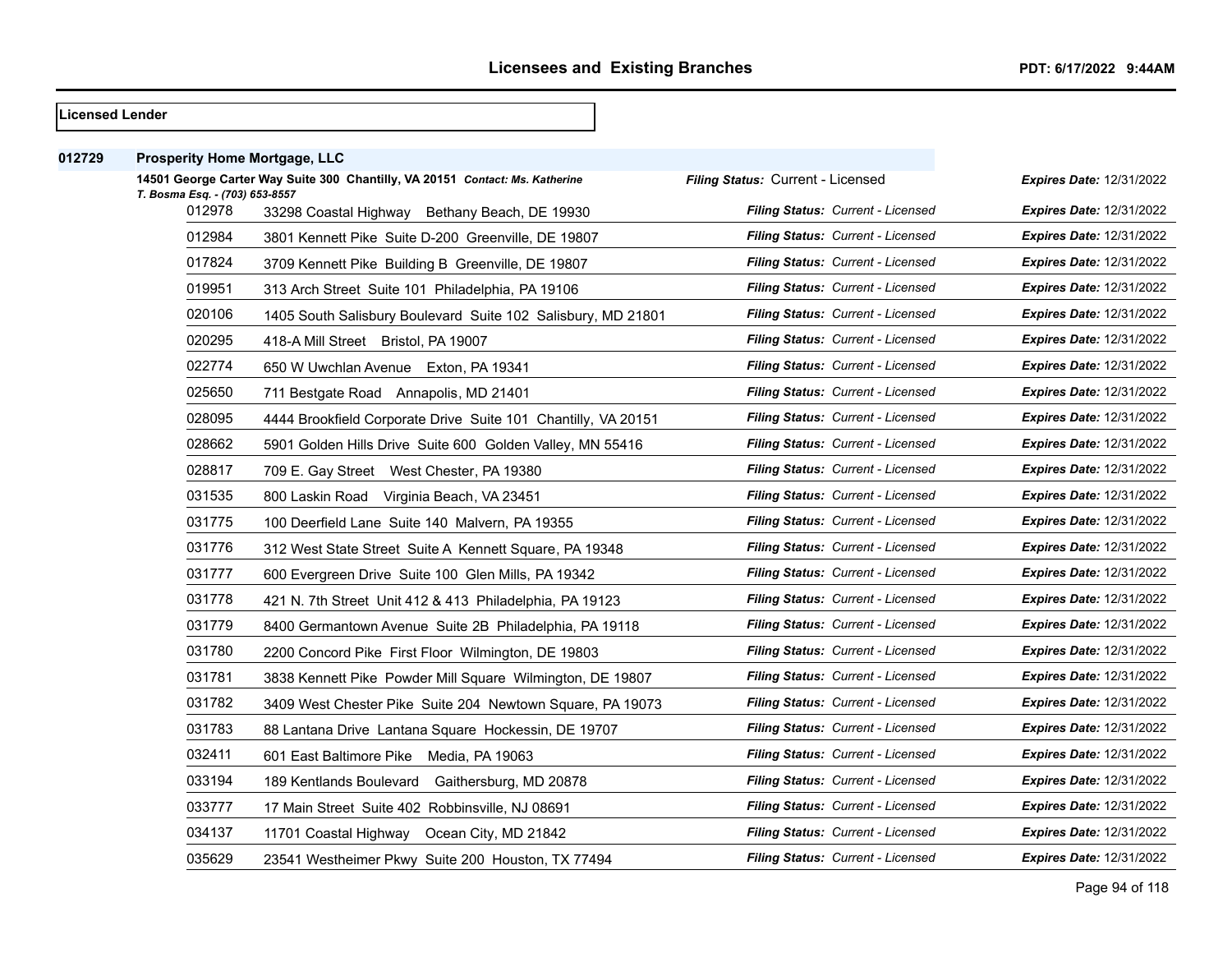| <b>Licensed Lender</b> |                                                                                                                                                     |                                   |                                 |
|------------------------|-----------------------------------------------------------------------------------------------------------------------------------------------------|-----------------------------------|---------------------------------|
| 012729                 | <b>Prosperity Home Mortgage, LLC</b><br>14501 George Carter Way Suite 300 Chantilly, VA 20151 Contact: Tim Wilson -<br>(703) 653-8533               | Filing Status: Current - Licensed | <b>Expires Date: 12/31/2022</b> |
|                        | <b>Branches / Locations:</b><br>License #<br><b>Address</b><br>036601<br>1109 W. Baltimore Pike Suite E Media, PA 19063                             | Filing Status: Current - Licensed | Expires Date: 12/31/2022        |
|                        | 036620<br>1312 Bellona Avenue Suite 200 Lutherville, MD 21093                                                                                       | Filing Status: Current - Licensed | <b>Expires Date: 12/31/2022</b> |
|                        | 036698<br>9841 Broken Land Parkway Suite 212 Columbia, MD 21046                                                                                     | Filing Status: Current - Licensed | Expires Date: 12/31/2022        |
|                        | 036837<br>2800 S. 20th Street Philadelphia, PA 19145                                                                                                | Filing Status: Current - Licensed | <b>Expires Date: 12/31/2022</b> |
|                        | 038500<br>107 Williamsport Circle Salisbury, MD 21804                                                                                               | Filing Status: Current - Licensed | <b>Expires Date: 12/31/2022</b> |
|                        | 31 Additional Locations Listed for File # 012729                                                                                                    |                                   |                                 |
| 011892                 | Provident Funding Associates, LP, D/B/A Provident Funding                                                                                           |                                   |                                 |
|                        | 700 Airport Blvd Suite 430 Burlingame, CA 94010 Contact: Mr. Kristopher<br>Nielsen - (650) 652-1300                                                 | Filing Status: Current - Licensed | <b>Expires Date: 12/31/2022</b> |
|                        | <b>Branches / Locations:</b><br>License #<br><b>Address</b><br>011893<br>875 Greentree Road Seven Parkway Center, Suite 220 Pittsburgh,<br>PA 15220 | Filing Status: Current - Licensed | <b>Expires Date: 12/31/2022</b> |
|                        | 1 Additional Locations Listed for File # 011892                                                                                                     |                                   |                                 |
| 019031                 | <b>PYOD LLC</b>                                                                                                                                     |                                   |                                 |
|                        | 6801 South Cimarron Road Suite 424-K Las Vegas, NV 89113 Contact: Ms.<br>Debra Ciapi - (864) 248-8905                                               | Filing Status: Current - Licensed | <b>Expires Date: 12/31/2022</b> |
| 023781                 | R M K Financial Corp., D/B/A Majestic Home Loan                                                                                                     |                                   |                                 |
|                        | 1819 South Excise Avenue Ontario, CA 91761                                                                                                          | Filing Status: Current - Licensed | <b>Expires Date: 12/31/2022</b> |
| 021593                 | <b>Radian Lender Services LLC</b>                                                                                                                   |                                   |                                 |
|                        | 550 East Swedesford Road Suite 350 Wayne, PA 19087 Contact: Robert<br>Mullins Jr. - (215) 231-1098                                                  | Filing Status: Current - Licensed | <b>Expires Date: 12/31/2022</b> |
|                        | <b>Branches / Locations:</b><br>License #<br><b>Address</b><br>021765<br>1700 Lincoln Street Suite 2600 Denver, CO 80203                            | Filing Status: Current - Licensed | <b>Expires Date: 12/31/2022</b> |
|                        | 1 Additional Locations Listed for File # 021593                                                                                                     |                                   |                                 |
| 033289                 | <b>RAM Mortgage Partners, LLC</b>                                                                                                                   |                                   |                                 |
|                        | 399 Campus Drive Suite 315 Somerset, NJ 08873 Contact: Mr. Richard<br>Messano - (732) 881-1490                                                      | Filing Status: Current - Licensed | <b>Expires Date: 12/31/2022</b> |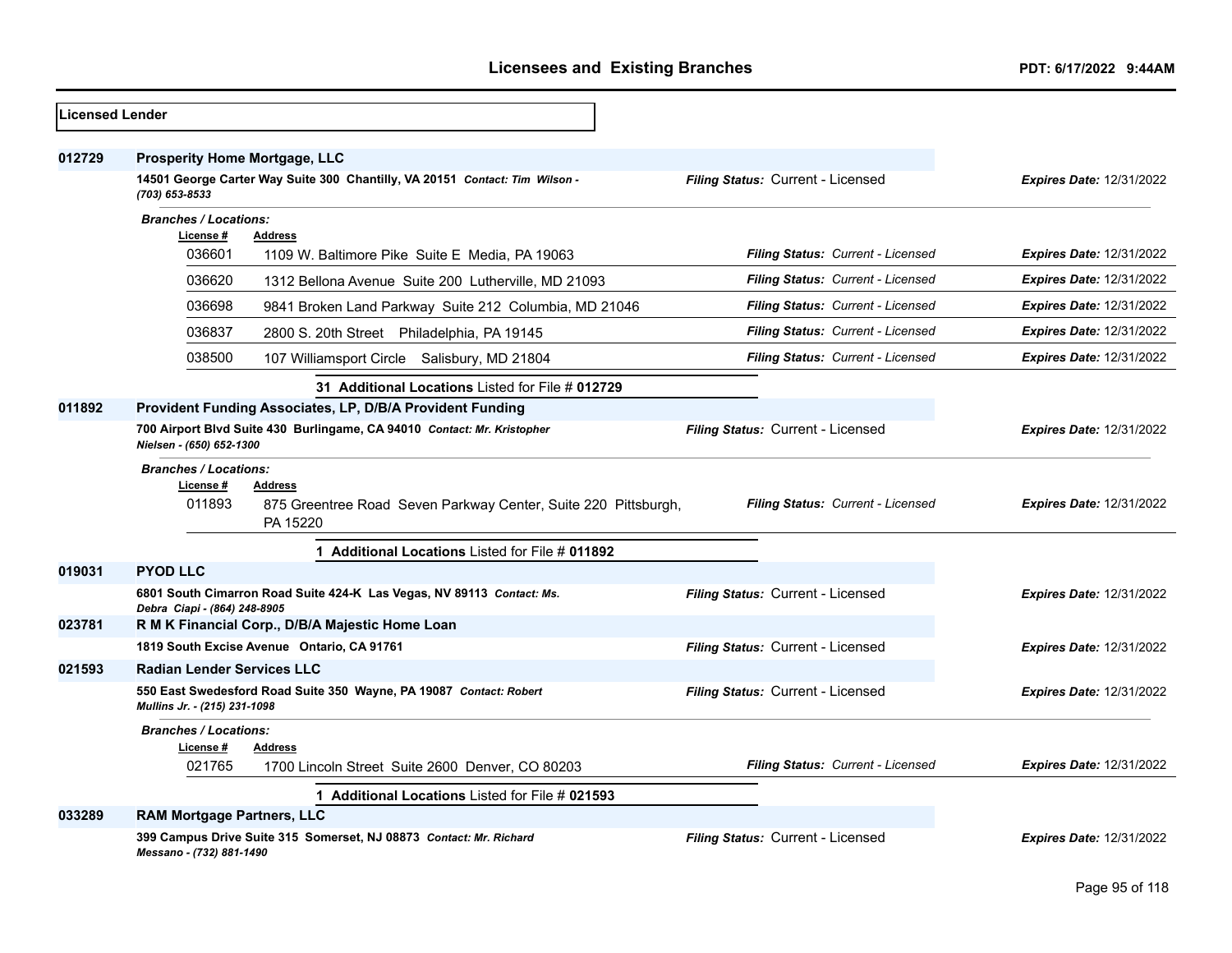| <b>Licensed Lender</b> |                                                                                                        |                                   |                                 |
|------------------------|--------------------------------------------------------------------------------------------------------|-----------------------------------|---------------------------------|
| 024470                 | <b>Rapid Mortgage Company</b>                                                                          |                                   |                                 |
|                        | 7870 East Kemper Road Suite 280 Cincinnati, OH 45249 Contact: Mr. Mike<br>McGuffey - (513) 769-6900    | Filing Status: Current - Licensed | <b>Expires Date: 12/31/2022</b> |
|                        | 027540<br>500 Orchard Avenue Kennett Square, PA 19348                                                  | Filing Status: Current - Licensed | <b>Expires Date: 12/31/2022</b> |
|                        | 1 Additional Locations Listed for File # 024470                                                        |                                   |                                 |
| 033776                 | Rate Rabbit, Inc., D/B/A Rate Rabbit Home Loans, D/B/A SimpleFee Home Loans                            |                                   |                                 |
|                        | 540 Front Street San Diego, CA 92101 Contact: Ms. Susan Johnson - (619)<br>280-0655                    | Filing Status: Current - Licensed | <b>Expires Date: 12/31/2022</b> |
| 010073                 | RealFi Home Funding Corp., D/B/A RHF Wholesale                                                         |                                   |                                 |
|                        | 707 Westchester Avenue Suite 305 White Plains, NY 10604 Contact: Mr. John<br>Lettera - (973) 577-7008  | Filing Status: Current - Licensed | Expires Date: 12/31/2022        |
|                        | 029966<br>11421 Cronhill Drive Suite C Owings Mills, MD 21117                                          | Filing Status: Current - Licensed | Expires Date: 12/31/2022        |
|                        | 035159<br>6555 NW 9th Avenue Suite 201 Fort Lauderdale, FL 33309                                       | Filing Status: Current - Licensed | <b>Expires Date: 12/31/2022</b> |
|                        | 035385<br>333 Jericho Turnpike Suite 220 Jericho, NY 11753                                             | Filing Status: Current - Licensed | <b>Expires Date: 12/31/2022</b> |
|                        | 037764<br>4319 Old Milford Mill Road Suite 200 Baltimore, MD 21208                                     | Filing Status: Current - Licensed | <b>Expires Date: 12/31/2022</b> |
|                        | 4 Additional Locations Listed for File # 010073                                                        |                                   |                                 |
| 6055                   | Redwood Capital, Inc.                                                                                  |                                   |                                 |
|                        | 180 Admiral Cochrane Drive Suite 350 Annapolis, MD 21401 Contact: C. Stuart<br>Kiehne - (410) 266-1621 | Filing Status: Current - Licensed | <b>Expires Date: 12/31/2022</b> |
| 8377                   | <b>Redwood Mortgage Company</b>                                                                        |                                   |                                 |
|                        | 40 Tanner Street, Suite #2 Haddonfield, NJ 08033 Contact: Ms. Susan Lange -<br>(856) 985-7200          | Filing Status: Current - Licensed | <b>Expires Date: 12/31/2022</b> |
| 023204                 | <b>Regional Acceptance Corporation</b>                                                                 |                                   |                                 |
|                        | 1424 East Fire Tower Road Greenville, NC 27858 Contact: Mr. Dexter Tinnin -<br>$(336)$ 231-2268        | Filing Status: Current - Licensed | <b>Expires Date: 12/31/2022</b> |
|                        | <b>Branches / Locations:</b>                                                                           |                                   |                                 |
|                        | License #<br><b>Address</b><br>030196<br>336 Fox Meadow Lane<br>Banner Elk, NC 28604                   | Filing Status: Current - Licensed | <b>Expires Date: 12/31/2022</b> |
|                        | 030197<br>11331 San Jose Boulevard Jacksonville, FL 32223                                              | Filing Status: Current - Licensed | <b>Expires Date: 12/31/2022</b> |
|                        | 2 Additional Locations Listed for File # 023204                                                        |                                   |                                 |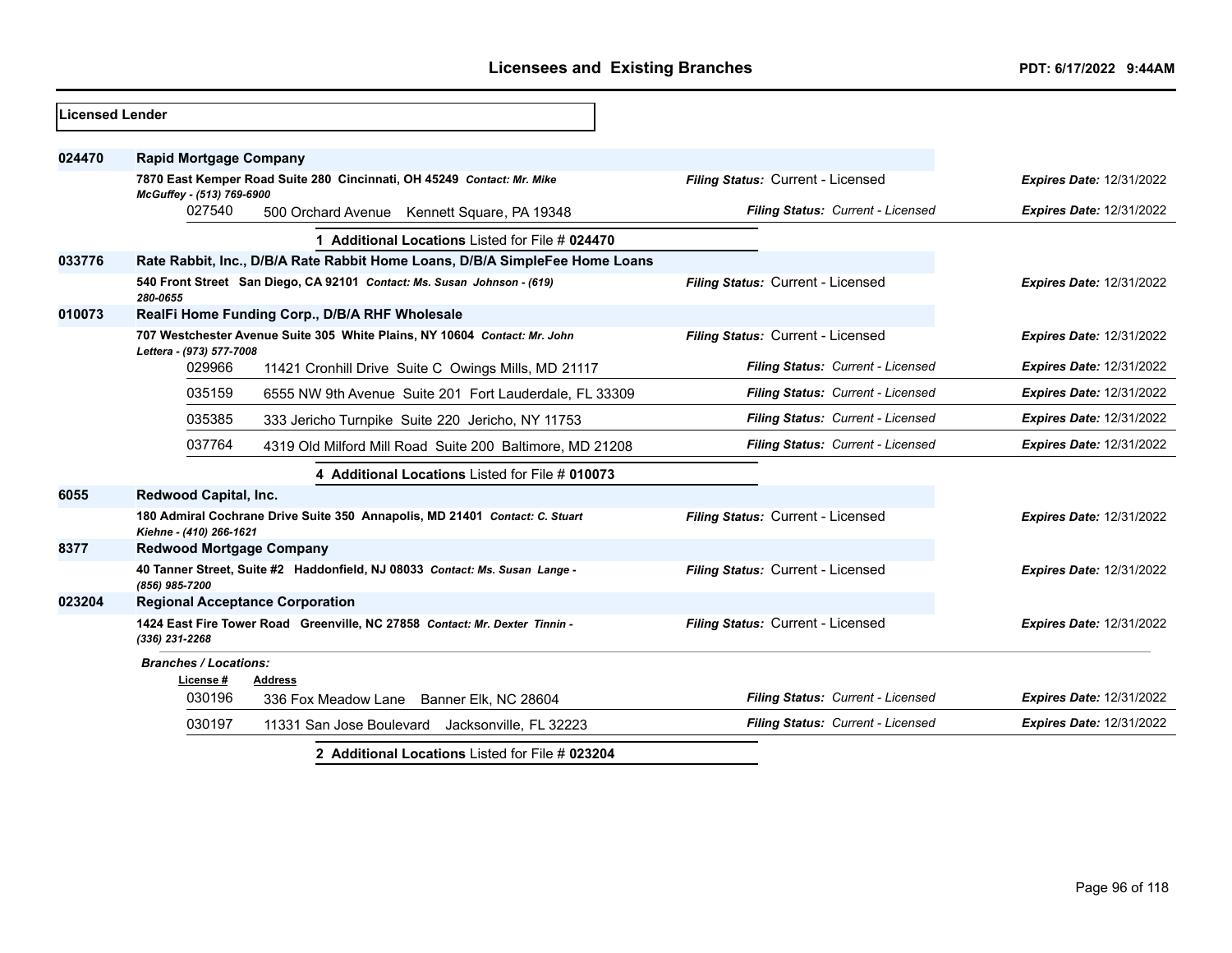| <b>Licensed Lender</b> |                                     |                                                                              |                                   |                                 |
|------------------------|-------------------------------------|------------------------------------------------------------------------------|-----------------------------------|---------------------------------|
| 012808                 | <b>Reliance First Capital, LLC</b>  |                                                                              |                                   |                                 |
|                        |                                     | 201 Old Country Road Suite 205 Melville, NY 11747-2731 Contact: Mr. Marc     | Filing Status: Current - Licensed | <b>Expires Date: 12/31/2022</b> |
|                        | Miller - (516) 422-8814<br>017887   | 11605 North Community House Road Suite 200 Charlotte, NC<br>28277            | Filing Status: Current - Licensed | <b>Expires Date: 12/31/2022</b> |
|                        | 020246                              | 800 Crescent Centre Drive Suite 500 Franklin, TN 37067                       | Filing Status: Current - Licensed | <b>Expires Date: 12/31/2022</b> |
|                        | 036065                              | 681 Andersen Drive Suite 500 Pittsburgh, PA 15220                            | Filing Status: Current - Licensed | <b>Expires Date: 12/31/2022</b> |
|                        |                                     | 3 Additional Locations Listed for File # 012808                              |                                   |                                 |
| 034395                 | <b>Reliant Home Funding, Inc.</b>   |                                                                              |                                   |                                 |
|                        | Alan Topal - (631) 446-3103         | 445 Broad Hollow Road Suite 334 Melville, NY 11747 Contact: Mr. Gregory      | Filing Status: Current - Licensed | <b>Expires Date: 12/31/2022</b> |
| 031907                 | Renaissance Lenders, Inc.           |                                                                              |                                   |                                 |
|                        | Reese Jr. - (443) 396-2600          | 8221 Ritchie Highway Suite 203 Pasadena, MD 21122 Contact: Richard G.        | Filing Status: Current - Licensed | <b>Expires Date: 12/31/2022</b> |
| 028819                 | <b>Resurgent Acquisitions LLC</b>   |                                                                              |                                   |                                 |
|                        | Cipai - (864) 248-8905              | 6801 S. Cimarron Road Suite 424-N Las Vegas, NV 89113 Contact: Ms. Debra     | Filing Status: Current - Licensed | <b>Expires Date: 12/31/2022</b> |
| 028818                 | <b>Resurgent Receivables LLC</b>    |                                                                              |                                   |                                 |
|                        | Ciapi - (864) 248-8905              | 6801 S. Cimarron Road Suite 424-P Las Vegas, NV 89113 Contact: Ms. Debra     | Filing Status: Current - Licensed | <b>Expires Date: 12/31/2022</b> |
| 012573                 | <b>Reverse Mortgage Funding LLC</b> |                                                                              |                                   |                                 |
|                        | - (973) 842-2448                    | 1455 Broad Street 2nd Floor Bloomfield, NJ 07003 Contact: Michele Zachensky  | Filing Status: Current - Licensed | <b>Expires Date: 12/31/2022</b> |
|                        | <b>Branches / Locations:</b>        |                                                                              |                                   |                                 |
|                        | License #                           | <b>Address</b>                                                               |                                   |                                 |
|                        | 012966                              | 41 Pinelawn Road Suite 200 Melville, NY 11747                                | Filing Status: Current - Licensed | <b>Expires Date: 12/31/2022</b> |
|                        | 018326                              | 540 Ritchie Highway Suite 303 Severna Park, MD 21146                         | Filing Status: Current - Licensed | <b>Expires Date: 12/31/2022</b> |
|                        | 019470                              | 700 Corporate Boulevard Newburgh, NY 12550                                   | Filing Status: Current - Licensed | <b>Expires Date: 12/31/2022</b> |
|                        | 020899                              | 2355 Gold Meadow Way Suite 150 Gold River, CA 95670                          | Filing Status: Current - Licensed | <b>Expires Date: 12/31/2022</b> |
|                        | 023370                              | 1501 Pleasure Avenue Ocean City, NJ 08226                                    | Filing Status: Current - Licensed | <b>Expires Date: 12/31/2022</b> |
|                        | 023599                              | 433 Patriots Way Lititz, PA 17543                                            | Filing Status: Current - Licensed | <b>Expires Date: 12/31/2022</b> |
|                        |                                     | 6 Additional Locations Listed for File # 012573                              |                                   |                                 |
| 7910                   |                                     | RISE Credit of Delaware, LLC, D/B/A RISE                                     |                                   |                                 |
|                        | - (817) 928-1500                    | 4150 International Plaza Suite 300 Fort Worth, TX 76109 Contact: Daniel Rhea | Filing Status: Current - Licensed | <b>Expires Date: 12/31/2022</b> |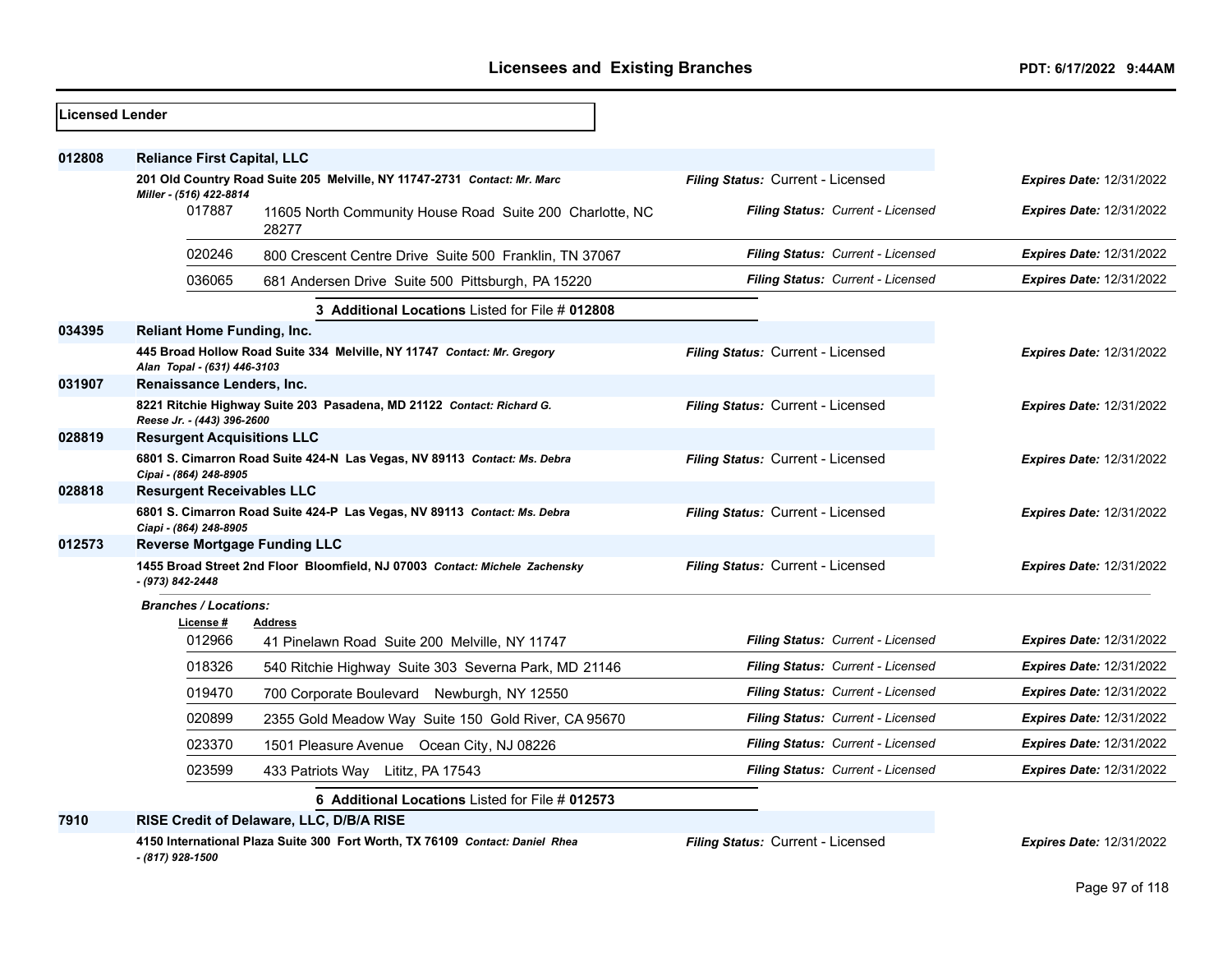| Licensed Lender |                                                                                                      |                                                      |                                          |                                 |
|-----------------|------------------------------------------------------------------------------------------------------|------------------------------------------------------|------------------------------------------|---------------------------------|
| 028971          | <b>River City Mortgage LLC</b>                                                                       |                                                      |                                          |                                 |
|                 | 4555 Lake Forest Drive Suite 450 Cincinnati, OH 45242 Contact: Raymond<br>Brousseau - (413) 315-3427 |                                                      | <b>Filing Status: Current - Licensed</b> | <b>Expires Date: 12/31/2022</b> |
|                 | <b>Branches / Locations:</b>                                                                         |                                                      |                                          |                                 |
|                 | License #                                                                                            | <b>Address</b>                                       |                                          |                                 |
|                 | 029012                                                                                               | 11350 McCormick Road Suite 604 Hunt Valley, MD 21030 | Filing Status: Current - Licensed        | <b>Expires Date: 12/31/2022</b> |
|                 | 029115                                                                                               | 1350 Main Street Suite 1418 Springfield, MA 01103    | Filing Status: Current - Licensed        | <b>Expires Date: 12/31/2022</b> |
|                 |                                                                                                      | 2 Additional Locations Listed for File # 028971      |                                          |                                 |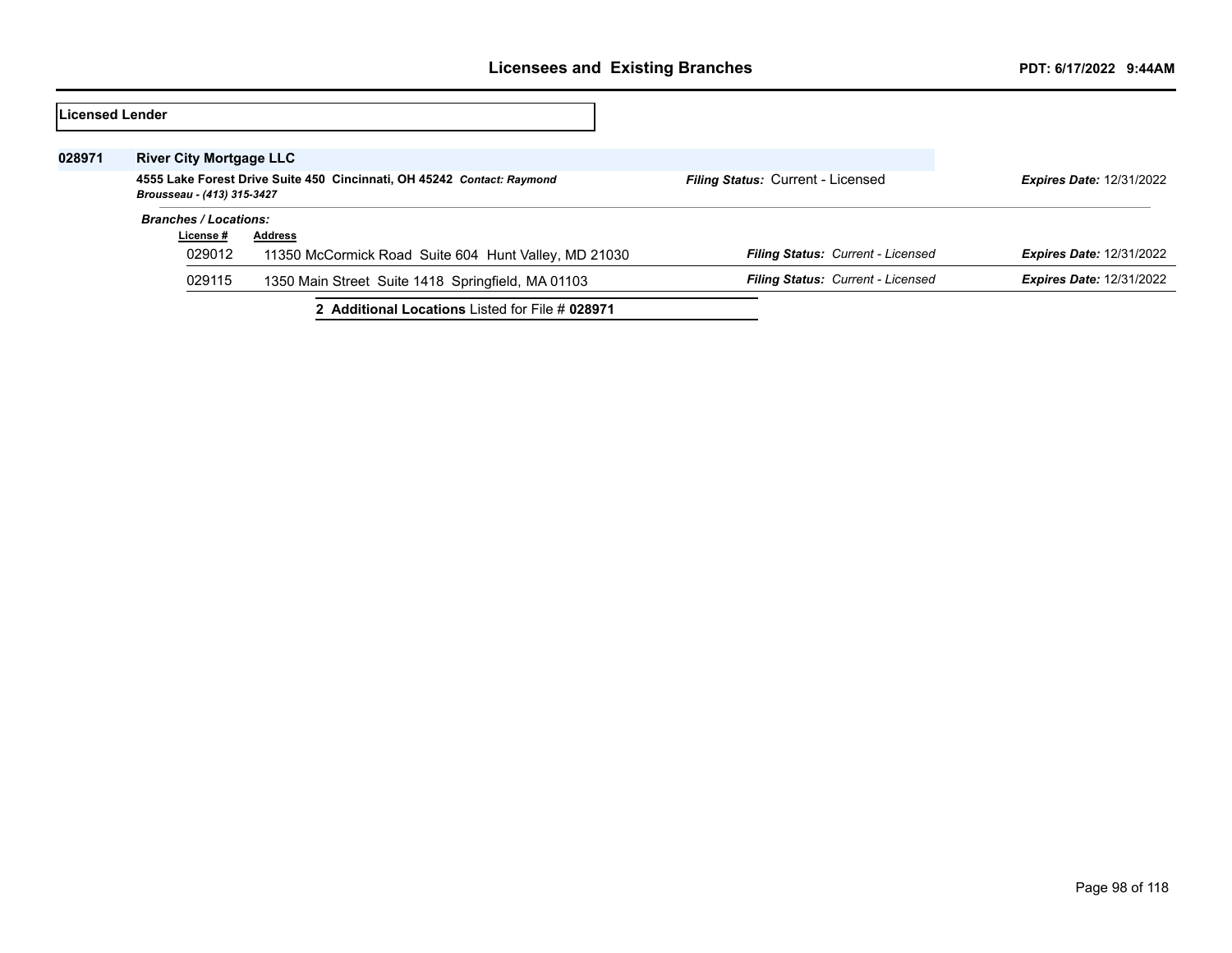|      | <b>Licensed Lender</b> |                                                                                                   |                                          |                                 |
|------|------------------------|---------------------------------------------------------------------------------------------------|------------------------------------------|---------------------------------|
| 4355 |                        | Rocket Mortgage, LLC, D/B/A Rocket Mortgage, D/B/A Rocket Pro, D/B/A Rocket Pro TPO, D/B/A Rocket |                                          |                                 |
|      | <b>Professional</b>    |                                                                                                   |                                          |                                 |
|      | (313) 373-3000         | 1050 Woodward Avenue Detroit, MI 48226-1906 Contact: Timothy Birkmeier -                          | Filing Status: Current - Licensed        | <b>Expires Date: 12/31/2022</b> |
|      | 012800                 | 719 Griswold Street Suite 400 Detroit, MI 48226                                                   | Filing Status: Current - Licensed        | <b>Expires Date: 12/31/2022</b> |
|      | 020806                 | 615 West Lafayette Suite 100 Detroit, MI 48226                                                    | Filing Status: Current - Licensed        | <b>Expires Date: 12/31/2022</b> |
|      | 021552                 | One Woodward Avenue Suite 1700 Detroit, MI 48226                                                  | Filing Status: Current - Licensed        | Expires Date: 12/31/2022        |
|      | 021553                 | 1001 Woodward Avenue Suite 1600 Detroit, MI 48226                                                 | Filing Status: Current - Licensed        | <b>Expires Date: 12/31/2022</b> |
|      | 024240                 | 6135 Park South Drive Suite 200 Charlotte, NC 28210                                               | <b>Filing Status: Current - Licensed</b> | <b>Expires Date: 12/31/2022</b> |
|      | 029404                 | 239 Christina Road Suite C New Castle, DE 19720                                                   | Filing Status: Current - Licensed        | <b>Expires Date: 12/31/2022</b> |
|      | 029405                 | 31038 Country Gardens Suite D2 Dagsboro, DE 19939                                                 | Filing Status: Current - Licensed        | <b>Expires Date: 12/31/2022</b> |
|      | 029427                 | 4758 Limestone Road Suite C Wilmington, DE 19808                                                  | Filing Status: Current - Licensed        | <b>Expires Date: 12/31/2022</b> |
|      | 029428                 | 33 Possum Park Mall Newark, DE 19711                                                              | Filing Status: Current - Licensed        | <b>Expires Date: 12/31/2022</b> |
|      | 029472                 | 1303 Kirkwood Highway Wilmington, DE 19805                                                        | Filing Status: Current - Licensed        | <b>Expires Date: 12/31/2022</b> |
|      | 029507                 | 29787 John J Williams Highway Unit 1 Millsboro, DE 19966                                          | Filing Status: Current - Licensed        | <b>Expires Date: 12/31/2022</b> |
|      | 029518                 | 20650 Dupont Boulevard Georgetown, DE 19947                                                       | Filing Status: Current - Licensed        | <b>Expires Date: 12/31/2022</b> |
|      | 029519                 | 4120 Concord Pike Unit 2 Wilmington, DE 19803                                                     | Filing Status: Current - Licensed        | <b>Expires Date: 12/31/2022</b> |
|      | 029520                 | 910 S Chapel Street Suite 206 Newark, DE 19713                                                    | Filing Status: Current - Licensed        | <b>Expires Date: 12/31/2022</b> |
|      | 029642                 | 29848 Millsboro Highway Milsboro, DE 19966                                                        | Filing Status: Current - Licensed        | <b>Expires Date: 12/31/2022</b> |
|      | 029649                 | 28354 Lewes Georgetown Highway Milton, DE 19971                                                   | Filing Status: Current - Licensed        | <b>Expires Date: 12/31/2022</b> |
|      | 029666                 | 1991 S. State Street Dover, DE 19901                                                              | Filing Status: Current - Licensed        | <b>Expires Date: 12/31/2022</b> |
|      | 029787                 | 2150 S. Dupont Highway Camden, DE 19934                                                           | Filing Status: Current - Licensed        | <b>Expires Date: 12/31/2022</b> |
|      | 029899                 | 32442 Royal Boulevard Unit 3 Dagsboro, DE 19939                                                   | Filing Status: Current - Licensed        | <b>Expires Date: 12/31/2022</b> |
|      | 029982                 | 2048 Limestone Road Wilmington, DE 19808                                                          | Filing Status: Current - Licensed        | <b>Expires Date: 12/31/2022</b> |
|      | 030021                 | 16583 Coastal Highway Lewes, DE 19958                                                             | Filing Status: Current - Licensed        | <b>Expires Date: 12/31/2022</b> |
|      | 030131                 | 8275 South Eastern Avenue Office 200, Suite 200, Space 249 Las<br>Vegas, NV 89123                 | <b>Filing Status: Current - Licensed</b> | <b>Expires Date: 12/31/2022</b> |
|      | 030226                 | 4390 Summit Bridge Road Suite 2 Wilmington, DE 19709                                              | <b>Filing Status: Current - Licensed</b> | Expires Date: 12/31/2022        |
|      | 030303                 | 522 East Market Street Georgetown, DE 19947                                                       | Filing Status: Current - Licensed        | <b>Expires Date: 12/31/2022</b> |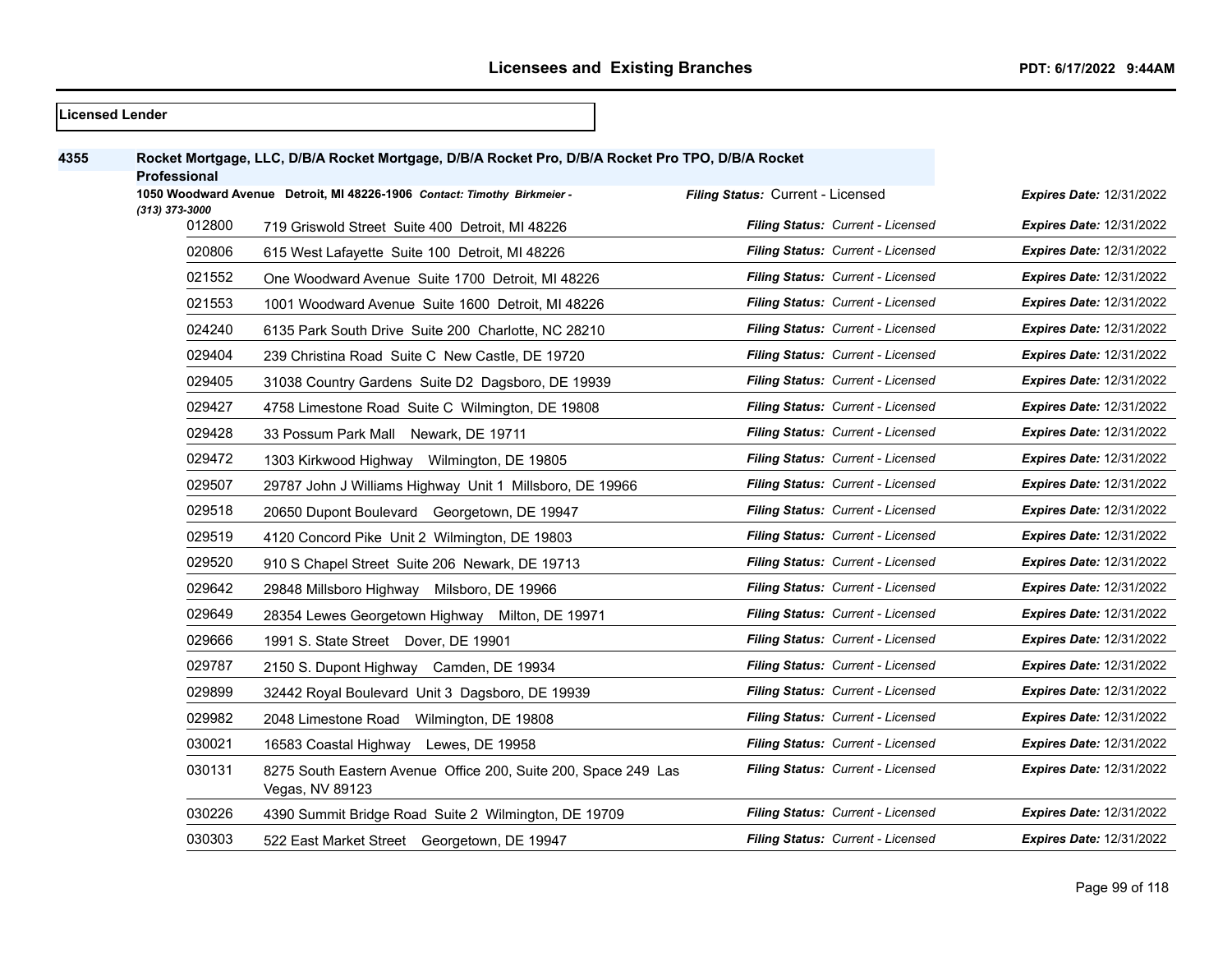|      | <b>ILicensed Lender</b>                   |                                                                                                                                                                               |                                   |                                 |
|------|-------------------------------------------|-------------------------------------------------------------------------------------------------------------------------------------------------------------------------------|-----------------------------------|---------------------------------|
| 4355 | Professional<br>(313) 373-3000            | Rocket Mortgage, LLC, D/B/A Rocket Mortgage, D/B/A Rocket Pro, D/B/A Rocket Pro TPO, D/B/A Rocket<br>1050 Woodward Avenue Detroit, MI 48226-1906 Contact: Timothy Birkmeier - | Filing Status: Current - Licensed | <b>Expires Date: 12/31/2022</b> |
|      | <b>Branches / Locations:</b><br>License # | <b>Address</b>                                                                                                                                                                |                                   |                                 |
|      | 030515                                    | 1041 Valley Road Hockessin, DE 19707                                                                                                                                          | Filing Status: Current - Licensed | <b>Expires Date: 12/31/2022</b> |
|      | 030516                                    | 1813 Marsh Road Suite G Wilmington, DE 19810                                                                                                                                  | Filing Status: Current - Licensed | <b>Expires Date: 12/31/2022</b> |
|      | 031382                                    | 1805 Foulk Road Suite A & B Wilmington, DE 19810                                                                                                                              | Filing Status: Current - Licensed | <b>Expires Date: 12/31/2022</b> |
|      | 031479                                    | 2150 South 1300 East Suite 500 Salt Lake City, UT 84106                                                                                                                       | Filing Status: Current - Licensed | <b>Expires Date: 12/31/2022</b> |
|      | 032061                                    | 300 Limestone Road Oxford, PA 19363                                                                                                                                           | Filing Status: Current - Licensed | <b>Expires Date: 12/31/2022</b> |
|      | 032880                                    | 8275 South Eastern Avenue Office 200, Suite 200, Space 267 Las<br>Vegas, NV 89123                                                                                             | Filing Status: Current - Licensed | <b>Expires Date: 12/31/2022</b> |
|      | 033122                                    | 219 E Main Street Newark, DE 19711                                                                                                                                            | Filing Status: Current - Licensed | <b>Expires Date: 12/31/2022</b> |
|      | 033921                                    | 384 East Main Street Middletown, DE 19709                                                                                                                                     | Filing Status: Current - Licensed | <b>Expires Date: 12/31/2022</b> |
|      | 037464                                    | 1900 St Antoine Detroit, MI 48226                                                                                                                                             | Filing Status: Current - Licensed | <b>Expires Date: 12/31/2022</b> |
|      | 9044                                      | 100 Public Square Suite 400 Cleveland, OH 44113                                                                                                                               | Filing Status: Current - Licensed | <b>Expires Date: 12/31/2022</b> |
|      | 9731                                      | 1 North Central Avenue Suite 2000 Phoenix, AZ 85004                                                                                                                           | Filing Status: Current - Licensed | <b>Expires Date: 12/31/2022</b> |
|      | 9984                                      | 635 Woodward Avenue<br>Detroit. MI 48226                                                                                                                                      | Filing Status: Current - Licensed | <b>Expires Date: 12/31/2022</b> |

**36 Additional Locations** Listed for File # **4355**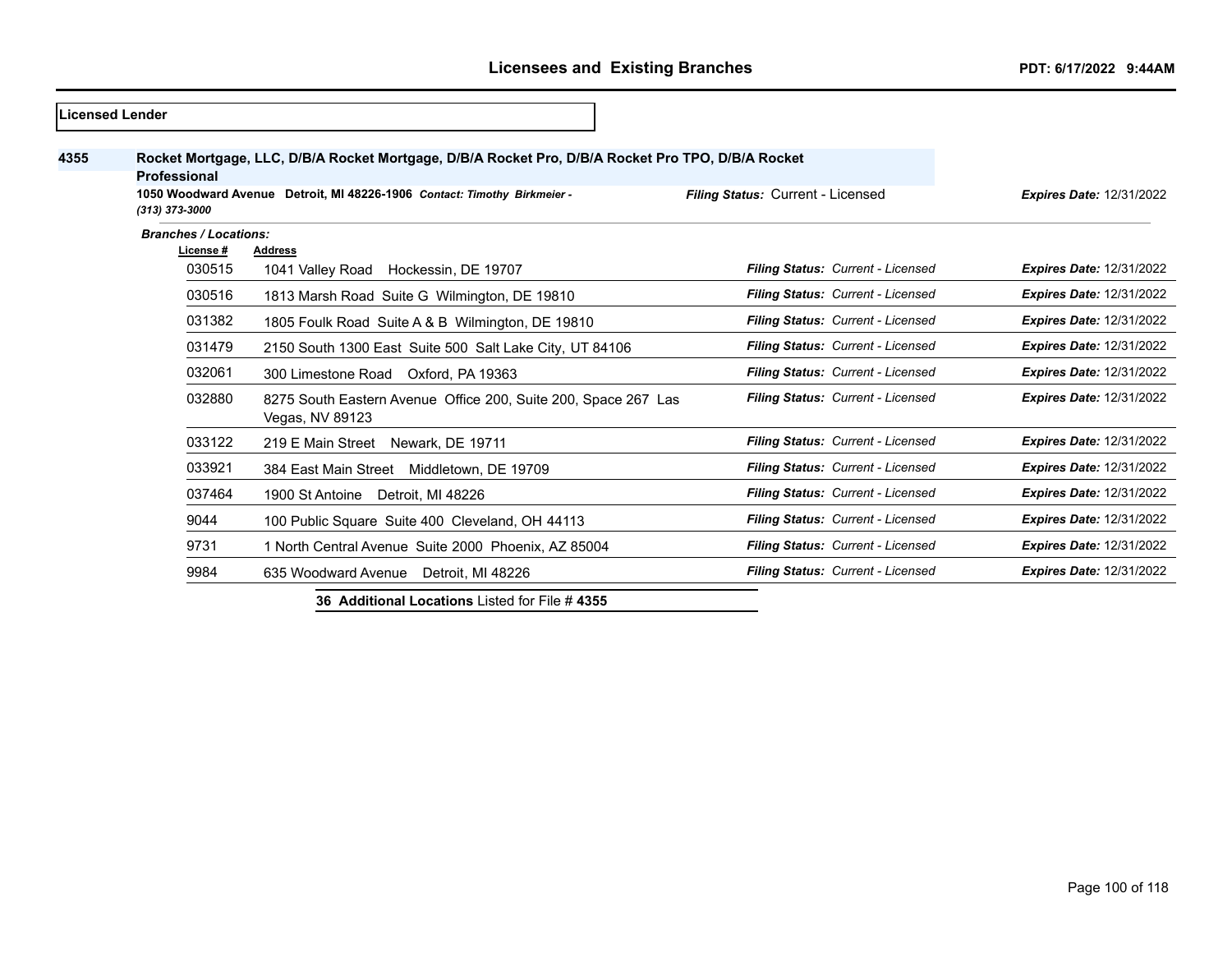| Licensed Lender |                                          |                                                                                            |                                   |                                 |
|-----------------|------------------------------------------|--------------------------------------------------------------------------------------------|-----------------------------------|---------------------------------|
| 031291          |                                          | RoundPoint Mortgage Servicing Corporation, D/B/A RoundPoint                                |                                   |                                 |
|                 | 426-8942                                 | 446 Wrenplace Road Fort Mill, SC 29715 Contact: Renee Estrada - (704)                      | Filing Status: Current - Licensed | <b>Expires Date: 12/31/2022</b> |
|                 | 033270                                   | 43490 Yukon Drive Suite 103 Ashburn, VA 20147                                              | Filing Status: Current - Licensed | <b>Expires Date: 12/31/2022</b> |
|                 | 033362                                   | 6000 Executive Boulevard Suite 405 N. Bethesda, MD 20852                                   | Filing Status: Current - Licensed | <b>Expires Date: 12/31/2022</b> |
|                 | 034189                                   | 175 Pinelawn Road Suite 400 Melville, NY 11747                                             | Filing Status: Current - Licensed | <b>Expires Date: 12/31/2022</b> |
|                 | 034267                                   | 9 Eves Drive Suite 190 Marlton, NJ 08053                                                   | Filing Status: Current - Licensed | <b>Expires Date: 12/31/2022</b> |
|                 | 034268                                   | 630 West Germantown Pike Suite 160 Plymouth Meeting, PA<br>19462                           | Filing Status: Current - Licensed | <b>Expires Date: 12/31/2022</b> |
|                 | 035219                                   | 3415 South Sepulveda Boulevard Suite 1100, Office 1119 Los<br>Angeles, CA 90034            | Filing Status: Current - Licensed | <b>Expires Date: 12/31/2022</b> |
|                 | 036640                                   | 257 Market Street West Gaithersburg, MD 20878                                              | Filing Status: Current - Licensed | <b>Expires Date: 12/31/2022</b> |
|                 | 037196                                   | 19 N Tejon Street Suite 3000, Offices 326, 327(2) & 337 Colorado<br>Springs, CO 80903-1534 | Filing Status: Current - Licensed | <b>Expires Date: 12/31/2022</b> |
|                 | 037528                                   | 231 Union Boulevard 1st Floor Totowa, NJ 07512                                             | Filing Status: Current - Licensed | <b>Expires Date: 12/31/2022</b> |
|                 | 037677                                   | 16A Bel Air South Parkway Suite 205 & 206 Bel Air, MD 21015                                | Filing Status: Current - Licensed | <b>Expires Date: 12/31/2022</b> |
|                 | 038264                                   | 3333 Mendocino Avenue Suite 110 Santa Rosa, CA 95403                                       | Filing Status: Current - Licensed | <b>Expires Date: 12/31/2022</b> |
|                 |                                          | 11 Additional Locations Listed for File # 031291                                           |                                   |                                 |
| 022939          | <b>Royal Pacific Funding Corporation</b> |                                                                                            |                                   |                                 |
|                 | Sameh Soliman - (657) 229-7005           | 4000 MacArthur Boulevard Suite 7000 Newport Beach, CA 92660 Contact:                       | Filing Status: Current - Licensed | <b>Expires Date: 12/31/2022</b> |
| 024040          | <b>RSVP Lending LLC</b>                  |                                                                                            |                                   |                                 |
|                 | 422-0006                                 | 15271 Barranca Parkway Suite C Irvine, CA 92618 Contact: Alex Dorn - (714)                 | Filing Status: Current - Licensed | <b>Expires Date: 12/31/2022</b> |
| 024827          |                                          | Ruoff Mortgage Company, Inc., D/B/A Ruoff Home Mortgage, D/B/A Ruoff Mortgage              |                                   |                                 |
|                 | - (260) 999-6200                         | 1700 Magnavox Way Suite 220 Fort Wayne, IN 46804 Contact: Ms. Diana Ringer                 | Filing Status: Current - Licensed | <b>Expires Date: 12/31/2022</b> |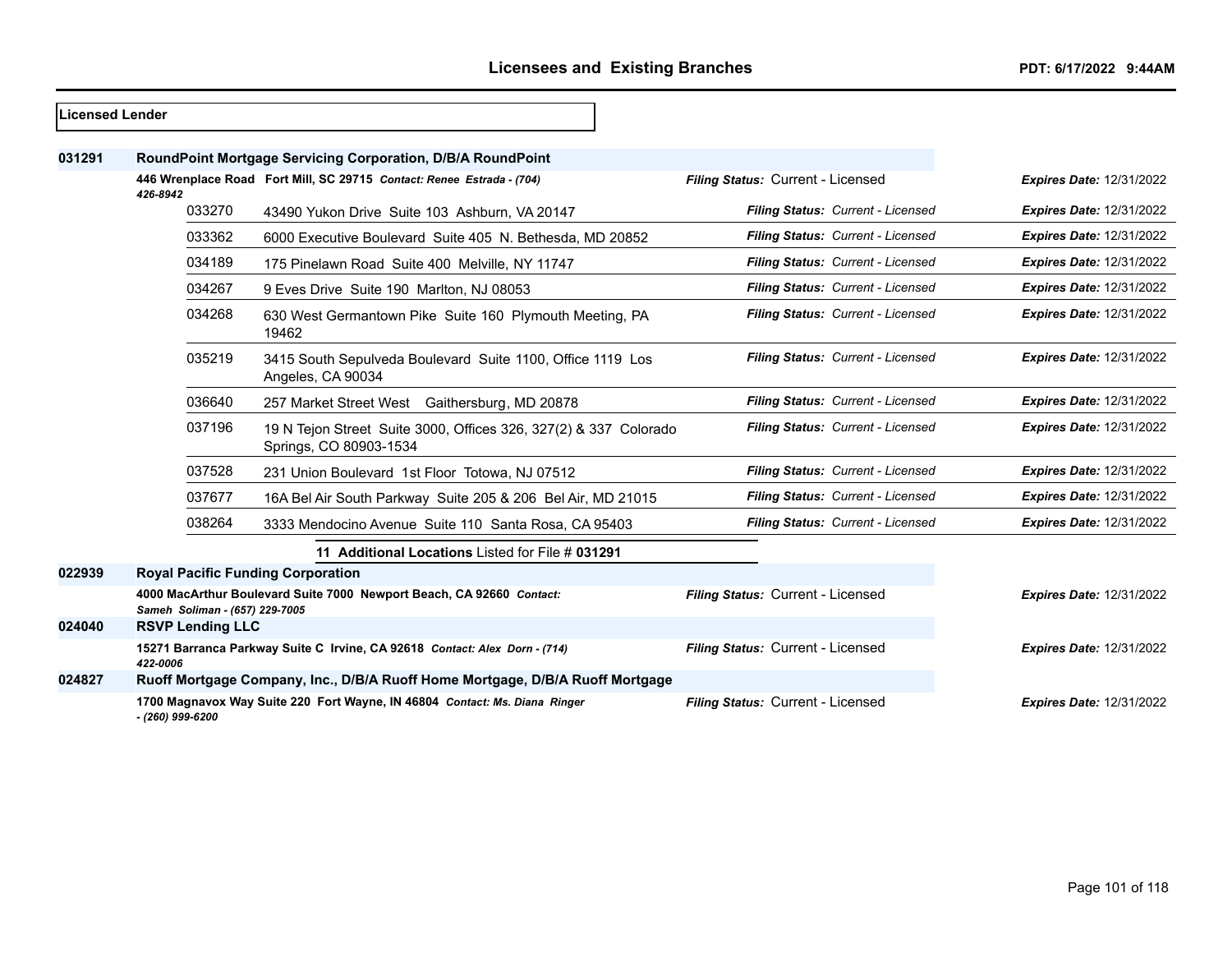| Licensed Lender |                                                                                           |                                   |                                 |
|-----------------|-------------------------------------------------------------------------------------------|-----------------------------------|---------------------------------|
| 012394          | <b>Rushmore Loan Management Services LLC</b>                                              |                                   |                                 |
|                 | 8616 Freeport Parkway Suite 100 Irving, TX 75063 Contact: Terry Smith - (949)<br>341-0777 | Filing Status: Current - Licensed | <b>Expires Date: 12/31/2022</b> |
|                 | <b>Branches / Locations:</b>                                                              |                                   |                                 |
|                 | License #<br><b>Address</b><br>020066                                                     | Filing Status: Current - Licensed | <b>Expires Date: 12/31/2022</b> |
|                 | 15480 Laguna Canyon Rd, Suite 100 Irvine, CA 92618                                        |                                   |                                 |
|                 | 025995<br>2000 North Classen Boulevard Suite N3400 Oklahoma City, OK<br>73106             | Filing Status: Current - Licensed | <b>Expires Date: 12/31/2022</b> |
|                 | 2 Additional Locations Listed for File # 012394                                           |                                   |                                 |
| 030811          | <b>Salary Finance Inc.</b>                                                                |                                   |                                 |
|                 | 77 Sleeper Street Boston, MA 02210 Contact: Mr. Nathan Herr - (617) 285-6359              | Filing Status: Current - Licensed | <b>Expires Date: 12/31/2022</b> |
| 010716          | Santander Consumer USA Inc., D/B/A RoadLoans                                              |                                   |                                 |
|                 | 1601 Elm Street Suite 800 Dallas, TX 75201 Contact: Laurie Kight - (617)<br>757-5891      | Filing Status: Current - Licensed | <b>Expires Date: 12/31/2022</b> |
|                 | <b>Branches / Locations:</b><br>License #<br><b>Address</b>                               |                                   |                                 |
|                 | 011010<br>5201 Rufe Snow Drive Suite 100 North Richland Hills, TX 76180                   | Filing Status: Current - Licensed | <b>Expires Date: 12/31/2022</b> |
|                 | 021717<br>1550 West Southern Avenue Mesa, AZ 85202                                        | Filing Status: Current - Licensed | Expires Date: 12/31/2022        |
|                 | 031913<br>16400 State Road 54 Suite 1300 Odessa, FL 33556                                 | Filing Status: Current - Licensed | <b>Expires Date: 12/31/2022</b> |
|                 | 3 Additional Locations Listed for File # 010716                                           |                                   |                                 |
| 010266          | Scalessa-Fischer LLC, D/B/A Capitol Title Loans                                           |                                   |                                 |
|                 | 772 Pulaski Highway Bear, DE 19701 Contact: Mr. Donald Scalessa - (302)<br>221-0886       | Filing Status: Current - Licensed | <b>Expires Date: 12/31/2022</b> |
|                 | <b>Branches / Locations:</b><br>License #<br><b>Address</b>                               |                                   |                                 |
|                 | 010954<br>241 South DuPont Highway<br>New Castle, DE 19720                                | Filing Status: Current - Licensed | <b>Expires Date: 12/31/2022</b> |
|                 | 1 Additional Locations Listed for File # 010266                                           |                                   |                                 |
| 024174          | SCIL, Inc., D/B/A Speedy Cash                                                             |                                   |                                 |
|                 | 3615 N. Ridge Road Wichita, KS 67205 Contact: Eugene Thomas IV - (316)<br>425-1120        | Filing Status: Current - Licensed | <b>Expires Date: 12/31/2022</b> |
| 024411          | Scratch Financial, Inc.                                                                   |                                   |                                 |
|                 | 225 S. Lake Avenue Suite 250 Pasadena, CA 91101 Contact: Cathy Morse -<br>(310) 859-2730  | Filing Status: Current - Licensed | <b>Expires Date: 12/31/2022</b> |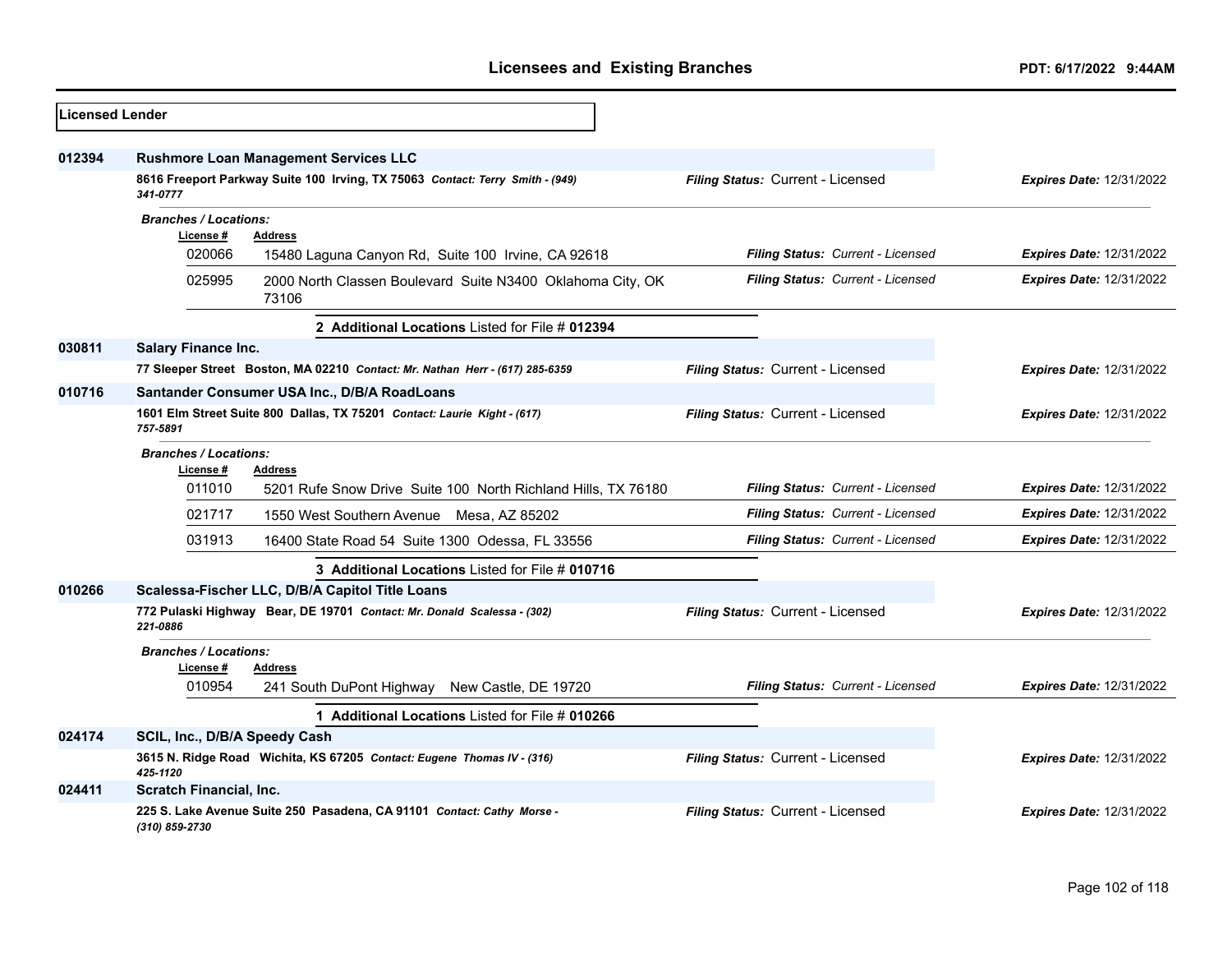| Licensed Lender |                                       |                                                                                                                     |                                   |                                 |
|-----------------|---------------------------------------|---------------------------------------------------------------------------------------------------------------------|-----------------------------------|---------------------------------|
| 034120          | <b>Secure One Capital Corporation</b> |                                                                                                                     |                                   |                                 |
|                 | Hill - (949) 337-4740                 | 3200 Park Center Drive Suite 1300 Costa Mesa, CA 92626 Contact: Ms. Nicole                                          | Filing Status: Current - Licensed | <b>Expires Date: 12/31/2022</b> |
| 028434          |                                       | SecurityNational Mortgage Company, D/B/A SN Mortgage Company                                                        |                                   |                                 |
|                 | Brumble - (801) 264-8111              | 433 Ascension Way 5th Floor Salt Lake City, UT 84123 Contact: Michael                                               | Filing Status: Current - Licensed | <b>Expires Date: 12/31/2022</b> |
|                 | 028861                                | 21430 Cedar Drive Unit 200 Sterling, VA 20164                                                                       | Filing Status: Current - Licensed | <b>Expires Date: 12/31/2022</b> |
|                 | 030367                                | 2635 St. Rose Parkway, Suite 100 Suites D-100, 110 & 120<br>Henderson, NV 89052                                     | Filing Status: Current - Licensed | <b>Expires Date: 12/31/2022</b> |
|                 | 034020                                | 8684 Veterans Highway Suite 101 Millersville, MD 21108                                                              | Filing Status: Current - Licensed | <b>Expires Date: 12/31/2022</b> |
|                 | 037137                                | 2350 Fruitville Road, Suite 110 Sarasota, FL 34237                                                                  | Filing Status: Current - Licensed | <b>Expires Date: 12/31/2022</b> |
|                 |                                       | 4 Additional Locations Listed for File # 028434                                                                     |                                   |                                 |
| 012521          | Semper Home Loans, Inc.               |                                                                                                                     |                                   |                                 |
|                 | 632-0330                              | 225 Dupont Drive Providence, RI 02907 Contact: Mr. Matthew J. Sullivan - (401)                                      | Filing Status: Current - Licensed | <b>Expires Date: 12/31/2022</b> |
| 028407          | ServiceMac, LLC                       |                                                                                                                     |                                   |                                 |
|                 | (704) 650-9863                        | 9726 Old Bailes Road Suite 200 Fort Mill, SC 29707 Contact: Mr. Eric S Sadow -                                      | Filing Status: Current - Licensed | <b>Expires Date: 12/31/2022</b> |
| 019802          |                                       | Servion, Inc., D/B/A Servion, D/B/A Servion Mortgage, D/B/A The Servion Group                                       |                                   |                                 |
|                 | (651) 787-9525                        | 500 Main Street Suite 100 New Brighton, MN 55112 Contact: S Brad Crandall -                                         | Filing Status: Current - Licensed | <b>Expires Date: 12/31/2022</b> |
| 025500          |                                       | Servis One, Inc., D/B/A BSI Financial Services                                                                      |                                   |                                 |
|                 | 707-0686                              | 1425 Greenway Drive Suite 400 Irving, TX 75038 Contact: Jacob Balmer - (814)                                        | Filing Status: Current - Licensed | <b>Expires Date: 12/31/2022</b> |
| 026249          | <b>SG Capital Partners LLC</b>        |                                                                                                                     |                                   |                                 |
|                 | $- (203)$ 355-6113                    | 750 Washington Blvd Suite 1050 Stamford, CT 06901 Contact: Mr. Jay Strauss                                          | Filing Status: Current - Licensed | <b>Expires Date: 12/31/2022</b> |
| 1908            | <b>Shallcross Mortgage Company</b>    |                                                                                                                     |                                   |                                 |
|                 |                                       | 410 Century Boulevard Boxwood Commerce Centre Wilmington, DE 19808<br>Contact: Mr. Jay L Pierce Jr - (302) 999-9800 | Filing Status: Current - Licensed | <b>Expires Date: 12/31/2022</b> |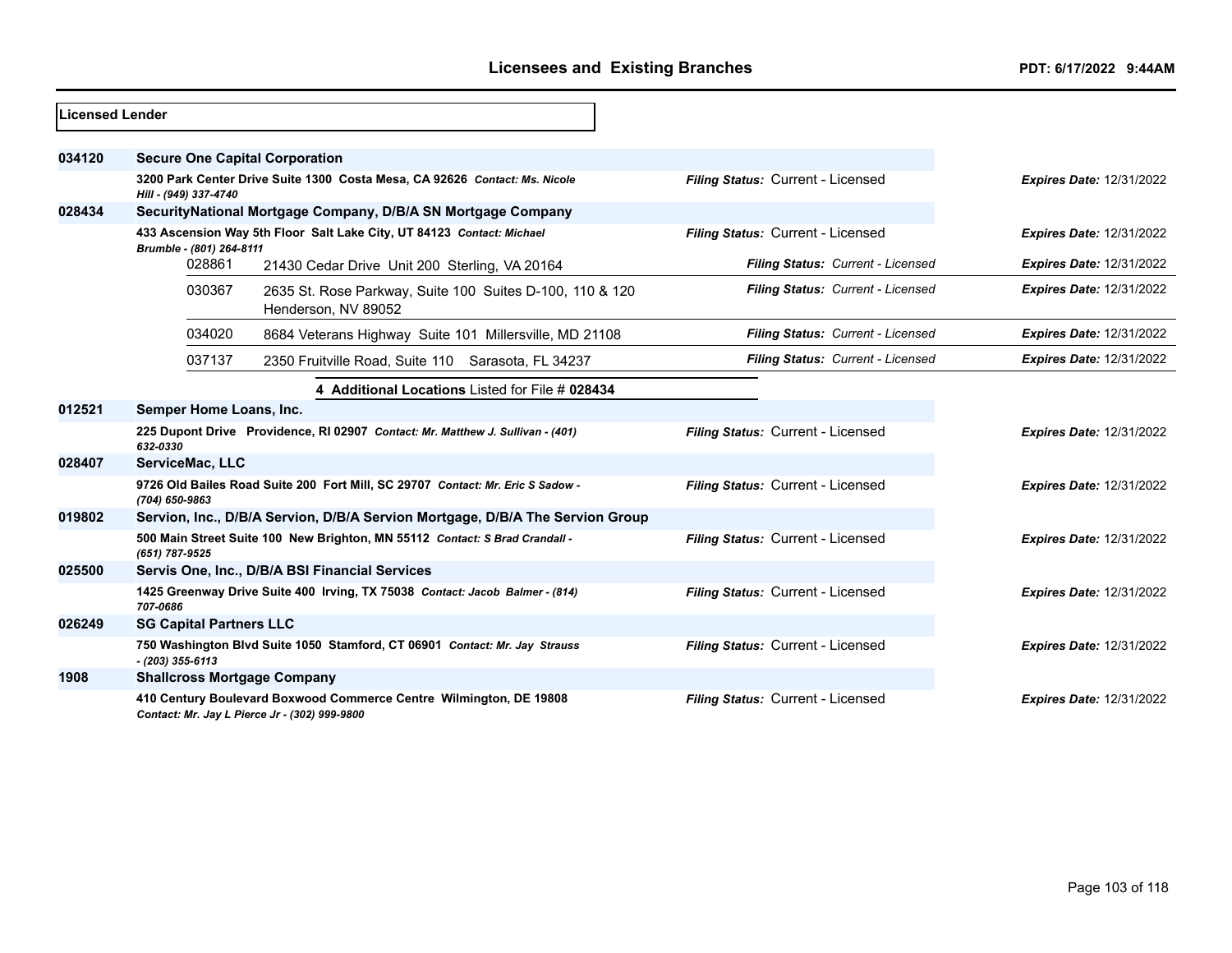| <b>Licensed Lender</b> |                                                                                                               |                                   |                                 |
|------------------------|---------------------------------------------------------------------------------------------------------------|-----------------------------------|---------------------------------|
| 018221                 | Shore Finance LLC, D/B/A Atlantic Finance                                                                     |                                   |                                 |
|                        | 10977 State Street Delmar, DE 19940 Contact: Ms. Kathryn S. Moore - (302)<br>846-3900                         | Filing Status: Current - Licensed | <b>Expires Date: 12/31/2022</b> |
|                        | <b>Branches / Locations:</b><br>License #<br><b>Address</b>                                                   |                                   |                                 |
|                        | 018222<br>22937 Sussex Highway<br>Seaford, DE 19973                                                           | Filing Status: Current - Licensed | <b>Expires Date: 12/31/2022</b> |
|                        | 018223<br>400 Delaware Avenue<br>Millsboro, DE 19966                                                          | Filing Status: Current - Licensed | <b>Expires Date: 12/31/2022</b> |
|                        | 018224<br>927 North DuPont Highway<br>Milford, DE 19963                                                       | Filing Status: Current - Licensed | <b>Expires Date: 12/31/2022</b> |
|                        | 018225<br>1650 South Governors Avenue Dover, DE 19904                                                         | Filing Status: Current - Licensed | <b>Expires Date: 12/31/2022</b> |
|                        | 018226<br>71 Greentree Drive Dover, DE 19901                                                                  | Filing Status: Current - Licensed | <b>Expires Date: 12/31/2022</b> |
|                        | 5 Additional Locations Listed for File # 018221                                                               |                                   |                                 |
| 012653                 | SI Mortgage Company, D/B/A Sistar Mortgage Company                                                            |                                   |                                 |
|                        | 35871 Mound Road Suite 201 Sterling Heights, MI 48310 Contact: Sheri Wuest<br>$-(0.0) -$                      | Filing Status: Current - Licensed | <b>Expires Date: 12/31/2022</b> |
| 9801                   | Sierra Pacific Mortgage Company, Inc., D/B/A Gen Lending                                                      |                                   |                                 |
|                        | 1180 Iron Point Road Suite 200 Folsom, CA 95630 Contact: Gary Clark - (916)<br>932-1700                       | Filing Status: Current - Licensed | Expires Date: 12/31/2022        |
|                        | <b>Branches / Locations:</b>                                                                                  |                                   |                                 |
|                        | License #<br><b>Address</b><br>009890<br>6021 University Blvd. Suite 200 Ellicott City, MD 21043              | Filing Status: Current - Licensed | <b>Expires Date: 12/31/2022</b> |
|                        | 023520<br>5 N. Main Street Suite 3A Bel Air, MD 21014                                                         | Filing Status: Current - Licensed | <b>Expires Date: 12/31/2022</b> |
|                        | 027631<br>2300 York Road Suite 214 Lutherville-Timonium, MD 21093                                             | Filing Status: Current - Licensed | <b>Expires Date: 12/31/2022</b> |
|                        | 3 Additional Locations Listed for File # 9801                                                                 |                                   |                                 |
| 035272                 | <b>Silver Hill Funding, LLC</b>                                                                               |                                   |                                 |
|                        | 4425 Ponce De Leon Boulevard Suite 250 Coral Gables, FL 33146 Contact:<br>Maria Rinaldi - (305) 646-3903      | Filing Status: Current - Licensed | <b>Expires Date: 12/31/2022</b> |
| 026621                 | Simple Fast Loans, Inc.                                                                                       |                                   |                                 |
|                        | 8601 Dunwoody Place Suite 406 Atlanta, GA 30350 Contact: Mr. Mark Tepsic -<br>(770) 552-9840                  | Filing Status: Current - Licensed | <b>Expires Date: 12/31/2022</b> |
| 033399                 | Simplist Mortgage LLC, D/B/A Simplist                                                                         |                                   |                                 |
|                        | 500 7th Avenue 14th Floor, Office #14A124 New York, NY 10018 Contact: Mr.<br>Anthony Sherman - (305) 398-7707 | Filing Status: Current - Licensed | <b>Expires Date: 12/31/2022</b> |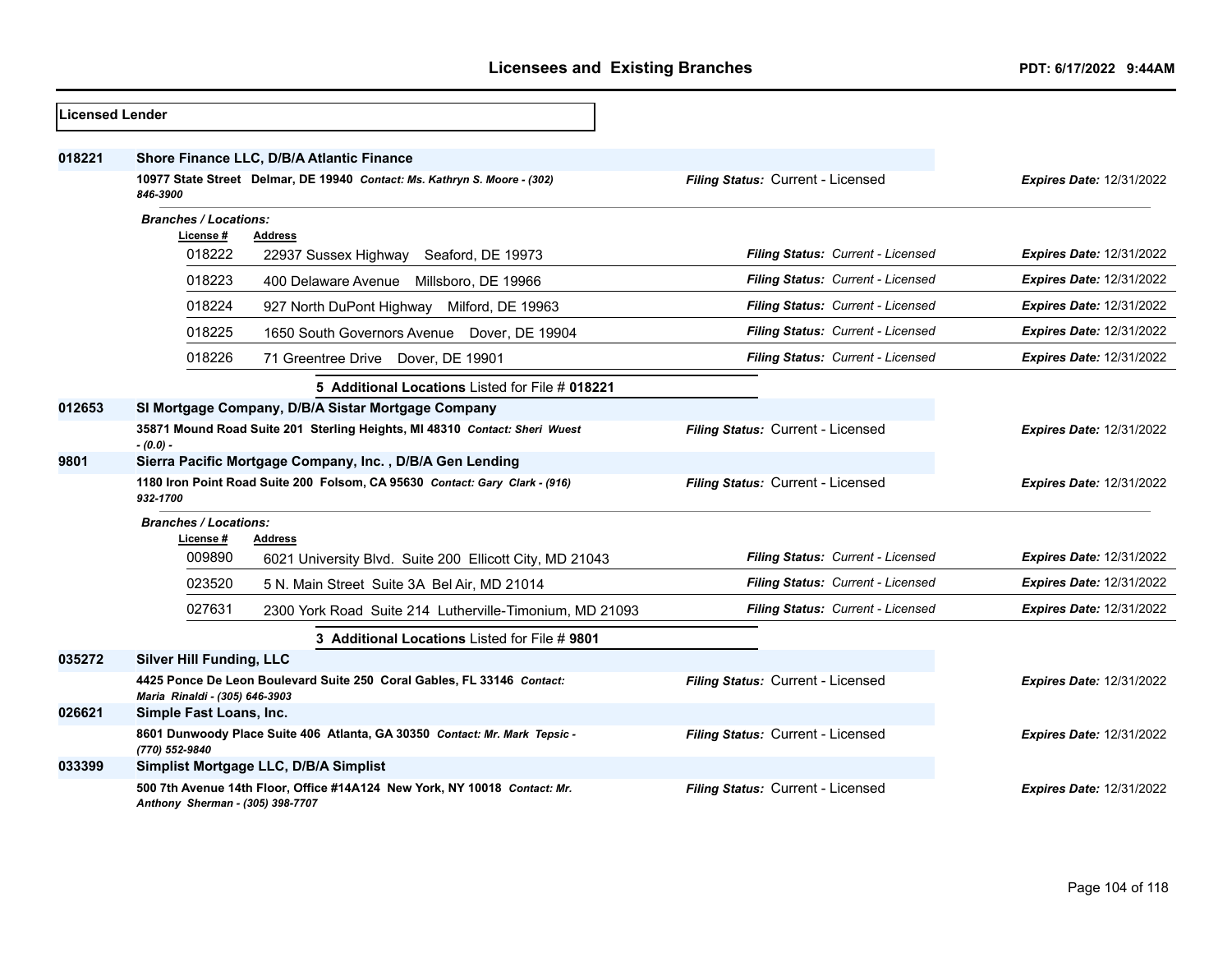| <b>ILicensed Lender</b> |                                           |                                                                             |                                   |                                 |
|-------------------------|-------------------------------------------|-----------------------------------------------------------------------------|-----------------------------------|---------------------------------|
| 1755                    | SIRVA Mortgage, Inc.                      |                                                                             |                                   |                                 |
|                         | Paul E Klemme - (216) 606-4145            | 6200 Oak Tree Boulevard Suite 300 Independence, OH 44131 Contact: Mr.       | Filing Status: Current - Licensed | <b>Expires Date: 12/31/2022</b> |
|                         | 4054                                      | 3300 Fernbrook Lane Suite 300 Plymouth, MN 55447                            | Filing Status: Current - Licensed | <b>Expires Date: 12/31/2022</b> |
|                         |                                           | 1 Additional Locations Listed for File #1755                                |                                   |                                 |
| 035073                  |                                           | Skopos Financial, LLC, D/B/A Reprise Financial                              |                                   |                                 |
|                         | Cody Estep - (405) 306-1751               | 500 East John Carpenter Freeway Suite 300 Irving, TX 75062 Contact: Mr.     | Filing Status: Current - Licensed | <b>Expires Date: 12/31/2022</b> |
| 022776                  |                                           | Slate Lending of Delaware, LLC, D/B/A Blue Frog Loans                       |                                   |                                 |
|                         | - (636) 533-0289                          | 1855 Bowles Avenue Suite 110 Fenton, MO 63026 Contact: Ms. Melissa Streeter | Filing Status: Current - Licensed | <b>Expires Date: 12/31/2022</b> |
| 011537                  | <b>SN Servicing Corporation</b>           |                                                                             |                                   |                                 |
|                         | Robin Arkley II. - (225) 296-6897         | 13702 Coursey Boulevard Building 1A Baton Rouge, LA 70817 Contact: Mr.      | Filing Status: Current - Licensed | <b>Expires Date: 12/31/2022</b> |
|                         | <b>Branches / Locations:</b><br>License # | <b>Address</b>                                                              |                                   |                                 |
|                         | 011538                                    | 323 Fifth Street Eureka, CA 95501                                           | Filing Status: Current - Licensed | <b>Expires Date: 12/31/2022</b> |
|                         |                                           | 1 Additional Locations Listed for File # 011537                             |                                   |                                 |
| 019654                  | SoFI Lending Corp., D/B/A SOFI            |                                                                             |                                   |                                 |
|                         | Contact: Drishti Khatri - (415) 510-2196  | 2750 E Cottonwood Parkway, Suite 300 Cottonwood Heights, UT 84121           | Filing Status: Current - Licensed | <b>Expires Date: 12/31/2022</b> |
|                         | 026538                                    | 3960 Howard Hughes Parkway Suite #480 Las Vegas, NV 89169                   | Filing Status: Current - Licensed | <b>Expires Date: 12/31/2022</b> |
|                         | 027807                                    | 2601 Network Blvd., Suite 600 Suite 245 Frisco, TX 75034                    | Filing Status: Current - Licensed | <b>Expires Date: 12/31/2022</b> |
|                         |                                           | 2 Additional Locations Listed for File # 019654                             |                                   |                                 |
| 020847                  | Solar Mosaic, LLC, D/B/A Mosaic           |                                                                             |                                   |                                 |
|                         | 269-4018                                  | 601 12th Street Suite 325 Oakland, CA 94607 Contact: Erica Johnson - (510)  | Filing Status: Current - Licensed | Expires Date: 12/31/2022        |
| 036386                  | Southern Trust Mortgage, LLC              |                                                                             |                                   |                                 |
|                         |                                           | 295 Bendix Road Suite 400 Virginia Beach, VA 23452                          | Filing Status: Current - Licensed | Expires Date: 12/31/2022        |
|                         | 036554                                    | 181 Harry S. Truman Parkway Suite 195 Annapolis, MD 21401                   | Filing Status: Current - Licensed | <b>Expires Date: 12/31/2022</b> |
|                         | 036590                                    | 6011 University Boulevard Suite 400 Ellicott City, MD 21043                 | Filing Status: Current - Licensed | <b>Expires Date: 12/31/2022</b> |
|                         |                                           | 2 Additional Locations Listed for File # 036386                             |                                   |                                 |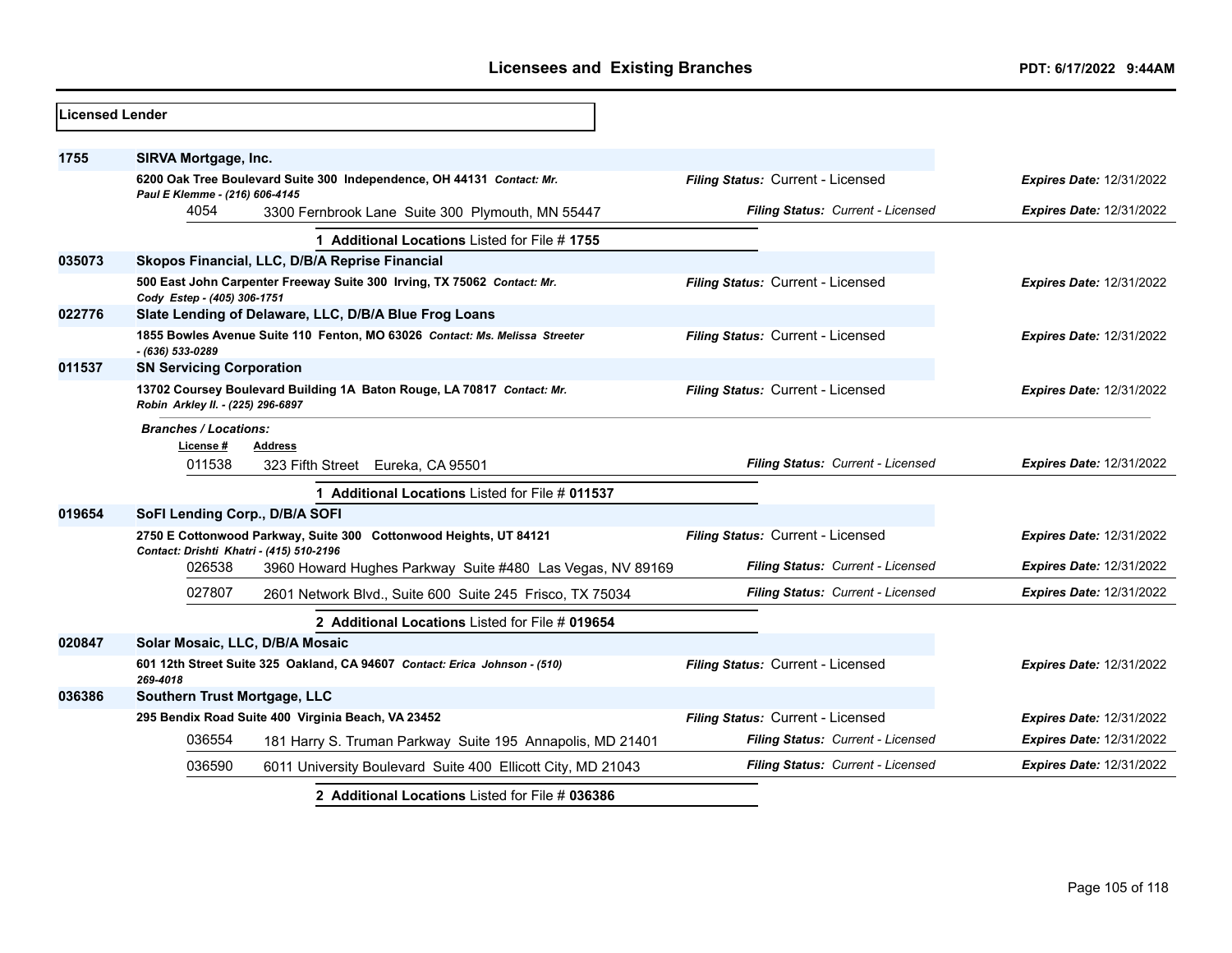| <b>Licensed Lender</b> |                                                                                                                                             |                                                                                                                                              |                                   |                                 |
|------------------------|---------------------------------------------------------------------------------------------------------------------------------------------|----------------------------------------------------------------------------------------------------------------------------------------------|-----------------------------------|---------------------------------|
| 011888                 | (480) 539-5230                                                                                                                              | Southwest Stage Funding, LLC, D/B/A Cascade Land Home Financing<br>2701 E. Insight Way Suite 150 Chandler, AZ 85286 Contact: David Chernek - | Filing Status: Current - Licensed | <b>Expires Date: 12/31/2022</b> |
|                        | <b>Branches / Locations:</b><br>License #<br>037888                                                                                         | <b>Address</b><br>192 Cimarron Park Loop Suite B Buda, TX 78610                                                                              | Filing Status: Current - Licensed | <b>Expires Date: 12/31/2022</b> |
|                        |                                                                                                                                             | 1 Additional Locations Listed for File # 011888                                                                                              |                                   |                                 |
| 023904                 |                                                                                                                                             | <b>Sovereign Lending Group Incorporated</b><br>3545 Howard Way Costa Mesa, CA 92626 Contact: Mr. Daniel Douglas Holtz -                      | Filing Status: Current - Licensed |                                 |
|                        | $(0.0) -$                                                                                                                                   |                                                                                                                                              |                                   | <b>Expires Date: 12/31/2022</b> |
|                        | 032099                                                                                                                                      | 3540 Howard Way Suite 200 Costa Mesa, CA 92626                                                                                               | Filing Status: Current - Licensed | Expires Date: 12/31/2022        |
|                        |                                                                                                                                             | 1 Additional Locations Listed for File # 023904                                                                                              |                                   |                                 |
| 024783                 | <b>Specialized Loan Servicing LLC</b>                                                                                                       |                                                                                                                                              |                                   |                                 |
|                        | 6200 S. Quebec Street Suite 300 Greenwood Village, CO 80111 Contact: Emily<br>Filing Status: Current - Licensed<br>Arreche - (720) 241-7574 |                                                                                                                                              | <b>Expires Date: 12/31/2022</b>   |                                 |
|                        | <b>Branches / Locations:</b><br>License #<br>024786                                                                                         | Address<br>8800 Baymeadows Way West Suite 220 Jacksonville, FL 32256                                                                         | Filing Status: Current - Licensed | Expires Date: 12/31/2022        |
|                        |                                                                                                                                             | 1 Additional Locations Listed for File # 024783                                                                                              |                                   |                                 |
| 022213                 | <b>Spring EQ LLC</b>                                                                                                                        |                                                                                                                                              |                                   |                                 |
|                        | (215) 391-1200                                                                                                                              | 2929 Arch Street Suite 500 Philadelphia, PA 19104 Contact: Josh Selchert -                                                                   | Filing Status: Current - Licensed | <b>Expires Date: 12/31/2022</b> |
|                        | <b>Branches / Locations:</b><br>License#                                                                                                    | <b>Address</b>                                                                                                                               |                                   |                                 |
|                        | 031117                                                                                                                                      | 5210 Belfort Road Suite 140 Jacksonville, FL 32256                                                                                           | Filing Status: Current - Licensed | <b>Expires Date: 12/31/2022</b> |
|                        | 036090                                                                                                                                      | 308 Harper Drive Suite 310 Moorestown, NJ 08057                                                                                              | Filing Status: Current - Licensed | <b>Expires Date: 12/31/2022</b> |
|                        |                                                                                                                                             | 2 Additional Locations Listed for File # 022213                                                                                              |                                   |                                 |
| 028013                 | <b>Sprout Mortgage, LLC</b>                                                                                                                 |                                                                                                                                              |                                   |                                 |
|                        | 1680 SW St. Lucie West Boulevard Suite 208 Port Saint Lucie, FL 34986<br>Contact: Laura LaRaia - (516) 783-4273                             |                                                                                                                                              | Filing Status: Current - Licensed | <b>Expires Date: 12/31/2022</b> |
|                        | <b>Branches / Locations:</b><br>License #<br>Address                                                                                        |                                                                                                                                              |                                   |                                 |
|                        | 029648                                                                                                                                      | 6501 Irvine Center Dr. Suite 250, Room No.3 Irvine, CA 92618                                                                                 | Filing Status: Current - Licensed | Expires Date: 12/31/2022        |
|                        |                                                                                                                                             | 1 Additional Locations Listed for File # 028013                                                                                              |                                   |                                 |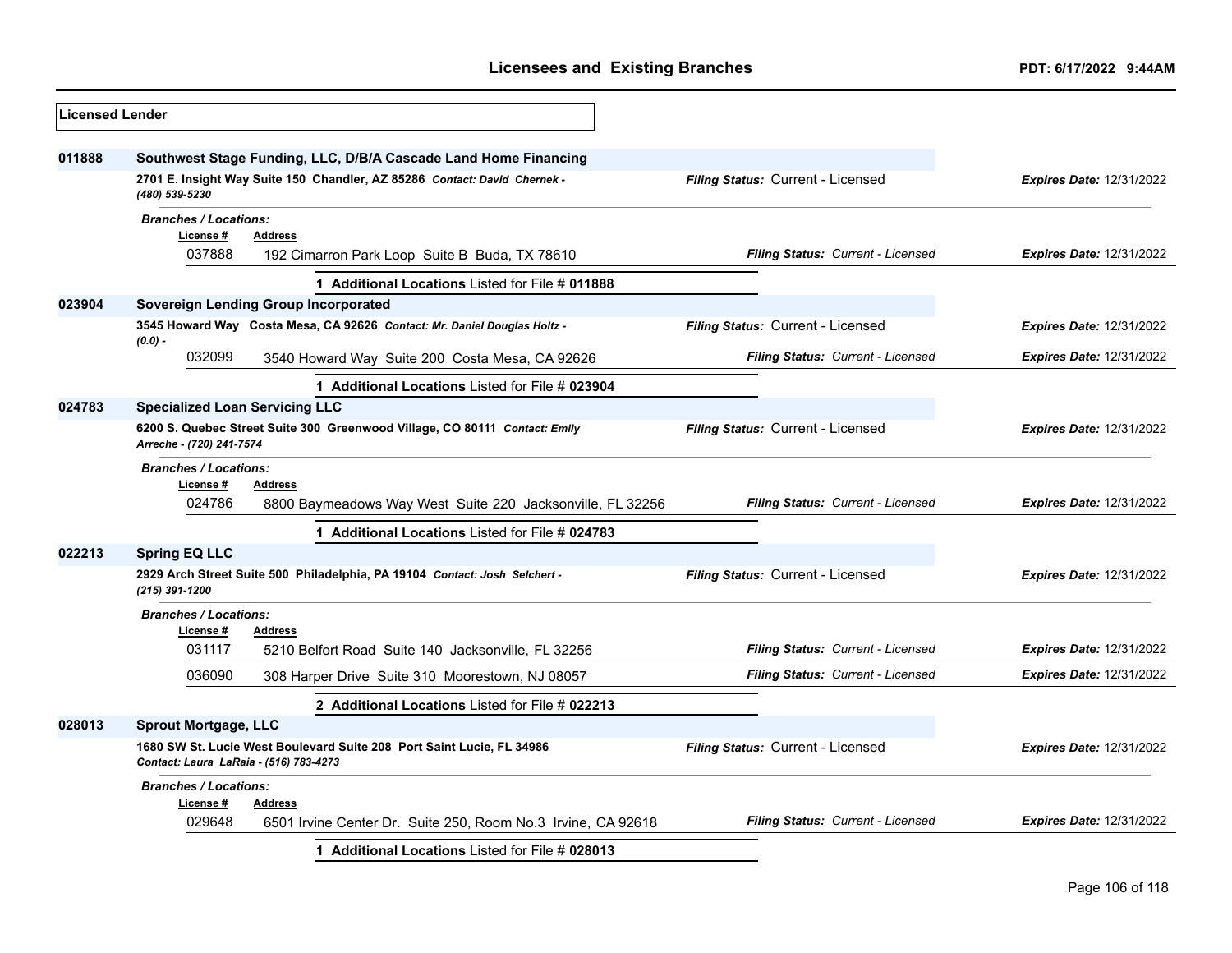| <b>Licensed Lender</b> |                                                                                                                                 |                                   |                                 |
|------------------------|---------------------------------------------------------------------------------------------------------------------------------|-----------------------------------|---------------------------------|
| 025840                 | <b>Square Capital, LLC</b>                                                                                                      |                                   |                                 |
|                        | 1455 Market Street Suite 600 MSC 715 San Francisco, CA 94103 Contact: Mr.<br>Benjamin Rowe Gray - (415) 805-9272                | Filing Status: Current - Licensed | <b>Expires Date: 12/31/2022</b> |
|                        | <b>Branches / Locations:</b>                                                                                                    |                                   |                                 |
|                        | License #<br><b>Address</b><br>035958<br>136 South Main Street Suite 400 Salt Lake City, UT 84101                               | Filing Status: Current - Licensed | <b>Expires Date: 12/31/2022</b> |
|                        | 1 Additional Locations Listed for File # 025840                                                                                 |                                   |                                 |
| 1660                   | <b>State Financial Network, LLC</b>                                                                                             |                                   |                                 |
|                        | 5 Hillman Drive Suite 300 Chadds Ford, PA 19317 Contact: David T. MacMillan -<br>(610) 492-7502                                 | Filing Status: Current - Licensed | <b>Expires Date: 12/31/2022</b> |
| 7498                   | Steelhead Investments Corporation, D/B/A Delaware Fast Funds                                                                    |                                   |                                 |
|                        | 712 Market Street Wilmington, DE 19801 Contact: Mr. Larry Leonard - (302)<br>888-1812                                           | Filing Status: Current - Licensed | <b>Expires Date: 12/31/2022</b> |
| 013012                 | Stellantis Financial Services, Inc., D/B/A 1st Investors Financial Services, D/B/A First Investors Financial<br><b>Services</b> |                                   |                                 |
|                        | 5757 Woodway Drive Suite 400 Houston, TX 77057 Contact: Mr. Jonathan C.<br>Poss - (770) 956-3888                                | Filing Status: Current - Licensed | <b>Expires Date: 12/31/2022</b> |
| 035587                 | <b>Stellar Mortgage Corporation</b>                                                                                             |                                   |                                 |
|                        | 729 Grove Avenue Suite 8 Southampton, PA 18966 Contact: Mr. Sergey<br>Umansky - (267) 241-9900                                  | Filing Status: Current - Licensed | <b>Expires Date: 12/31/2022</b> |
| 027268                 | Strong Home Mortgage, LLC, D/B/A Best Lenders                                                                                   |                                   |                                 |
|                        | 9408 Grant Avenue Suite 302 Manassas, VA 20110 Contact: Ms. Christine<br>Moore - (571) 443-2014                                 | Filing Status: Current - Licensed | <b>Expires Date: 12/31/2022</b> |
|                        | <b>Branches / Locations:</b><br>License #                                                                                       |                                   |                                 |
|                        | <b>Address</b><br>037694<br>King of Prussia, PA 19406<br>651 Park Avenue                                                        | Filing Status: Current - Licensed | <b>Expires Date: 12/31/2022</b> |
|                        | 1 Additional Locations Listed for File # 027268                                                                                 |                                   |                                 |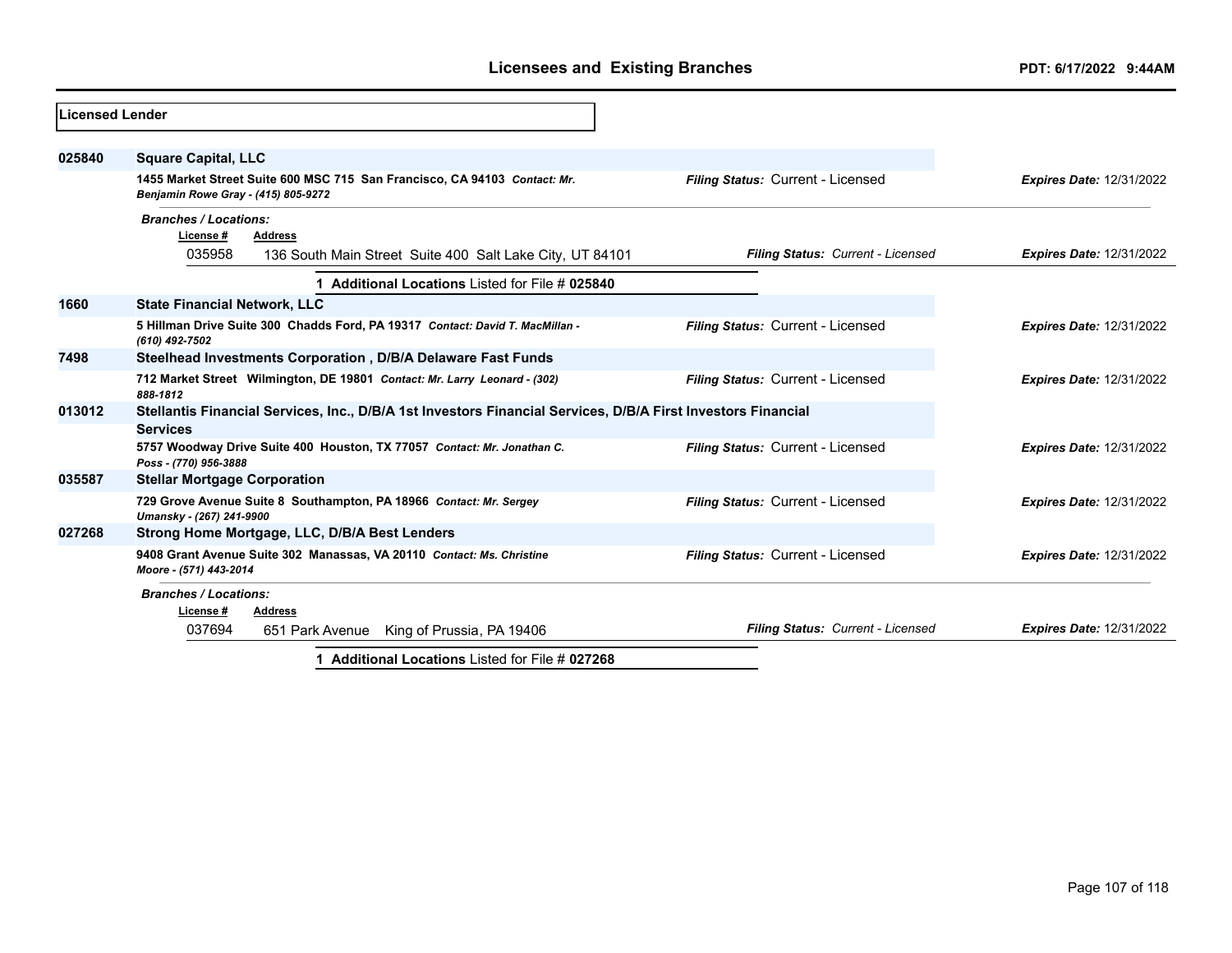| <b>Licensed Lender</b> |                                                                                                                                                   |                                                                               |                                   |                                 |
|------------------------|---------------------------------------------------------------------------------------------------------------------------------------------------|-------------------------------------------------------------------------------|-----------------------------------|---------------------------------|
| 027411                 | Success Mortgage Partners, Inc., D/B/A Centennial Lending Group, D/B/A CLG                                                                        |                                                                               |                                   |                                 |
|                        | 1200 S. Sheldon Road Suite 150 Plymouth, MI 48170 Contact: Owen Lee - (734)<br>259-0880                                                           |                                                                               | Filing Status: Current - Licensed | <b>Expires Date: 12/31/2022</b> |
|                        | <b>Branches / Locations:</b>                                                                                                                      |                                                                               |                                   |                                 |
|                        | License #<br>027792                                                                                                                               | <b>Address</b><br>1126 Horsham Road Maple Glen, PA 19002                      | Filing Status: Current - Licensed | <b>Expires Date: 12/31/2022</b> |
|                        | 029857                                                                                                                                            | 460 S. Lewis Road Suite 210 Royersford, PA 19468                              | Filing Status: Current - Licensed | <b>Expires Date: 12/31/2022</b> |
|                        | 030042                                                                                                                                            | 17187 N. Laurel Park Drive Suite 450 Livonia, MI 48152                        | Filing Status: Current - Licensed | <b>Expires Date: 12/31/2022</b> |
|                        | 030402                                                                                                                                            | 210 North Railroad Street Myerstown, PA 17067                                 | Filing Status: Current - Licensed | <b>Expires Date: 12/31/2022</b> |
|                        | 036974                                                                                                                                            | 16701 Melford Boulevard Suite 400 Bowie, MD 20715                             | Filing Status: Current - Licensed | <b>Expires Date: 12/31/2022</b> |
|                        | 038152                                                                                                                                            | 186 Airport Plaza Suite C Alcoa, TN 37701                                     | Filing Status: Current - Licensed | <b>Expires Date: 12/31/2022</b> |
|                        |                                                                                                                                                   | 6 Additional Locations Listed for File # 027411                               |                                   |                                 |
| 036869                 | <b>Success Mortgage, LLC</b>                                                                                                                      |                                                                               |                                   |                                 |
|                        | 678-0800                                                                                                                                          | 508 Front Royal Pike Winchester, VA 22602 Contact: Robyn Graves - (540)       | Filing Status: Current - Licensed | Expires Date: 12/31/2022        |
| 013018                 | <b>Summit Funding Enterprises, Inc.</b>                                                                                                           |                                                                               |                                   |                                 |
|                        | 3900 Lennane Drive Suite 210 Sacramento, CA 95834 Contact: Mr. Todd<br>Scrima - (916) 571-3002                                                    |                                                                               | Filing Status: Current - Licensed | <b>Expires Date: 12/31/2022</b> |
|                        | <b>Branches / Locations:</b><br>License #                                                                                                         | <b>Address</b>                                                                |                                   |                                 |
|                        | 034798                                                                                                                                            | 9430 Research Boulevard Suite 302 Austin, TX 78759                            | Filing Status: Current - Licensed | <b>Expires Date: 12/31/2022</b> |
|                        | 035589                                                                                                                                            | 2300 Camp Creek Parkway Suite 230 College Park, GA 30337                      | Filing Status: Current - Licensed | <b>Expires Date: 12/31/2022</b> |
|                        | 2 Additional Locations Listed for File # 013018                                                                                                   |                                                                               |                                   |                                 |
| 9970                   | Sun West Mortgage Company, Inc., D/B/A 1st Liberty, a Division of Sun West Mortgage Company, Inc., D/B/A<br>LOWRATES.COM, D/B/A Mortgage Possible |                                                                               |                                   |                                 |
|                        | 6131 Orangethorpe Avenue Suite 500 Buena Park, CA 90620 Contact: Pavan<br>Agarwal - (562) 916-1424                                                |                                                                               | Filing Status: Current - Licensed | <b>Expires Date: 12/31/2022</b> |
|                        | 017991                                                                                                                                            | 101 San Patricio Avenue Maramar Building, Suite G1 Guaynabo,<br>PR 00968-1704 | Filing Status: Current - Licensed | Expires Date: 12/31/2022        |
|                        | 019431                                                                                                                                            | 606 Edmondson Avenue Suite 300 Catonsville, MD 21228                          | Filing Status: Current - Licensed | <b>Expires Date: 12/31/2022</b> |
|                        | 028336                                                                                                                                            | One Columbus Center Suite 636 Virginia Beach, VA 23462                        | Filing Status: Current - Licensed | <b>Expires Date: 12/31/2022</b> |
|                        | 3 Additional Locations Listed for File # 9970                                                                                                     |                                                                               |                                   |                                 |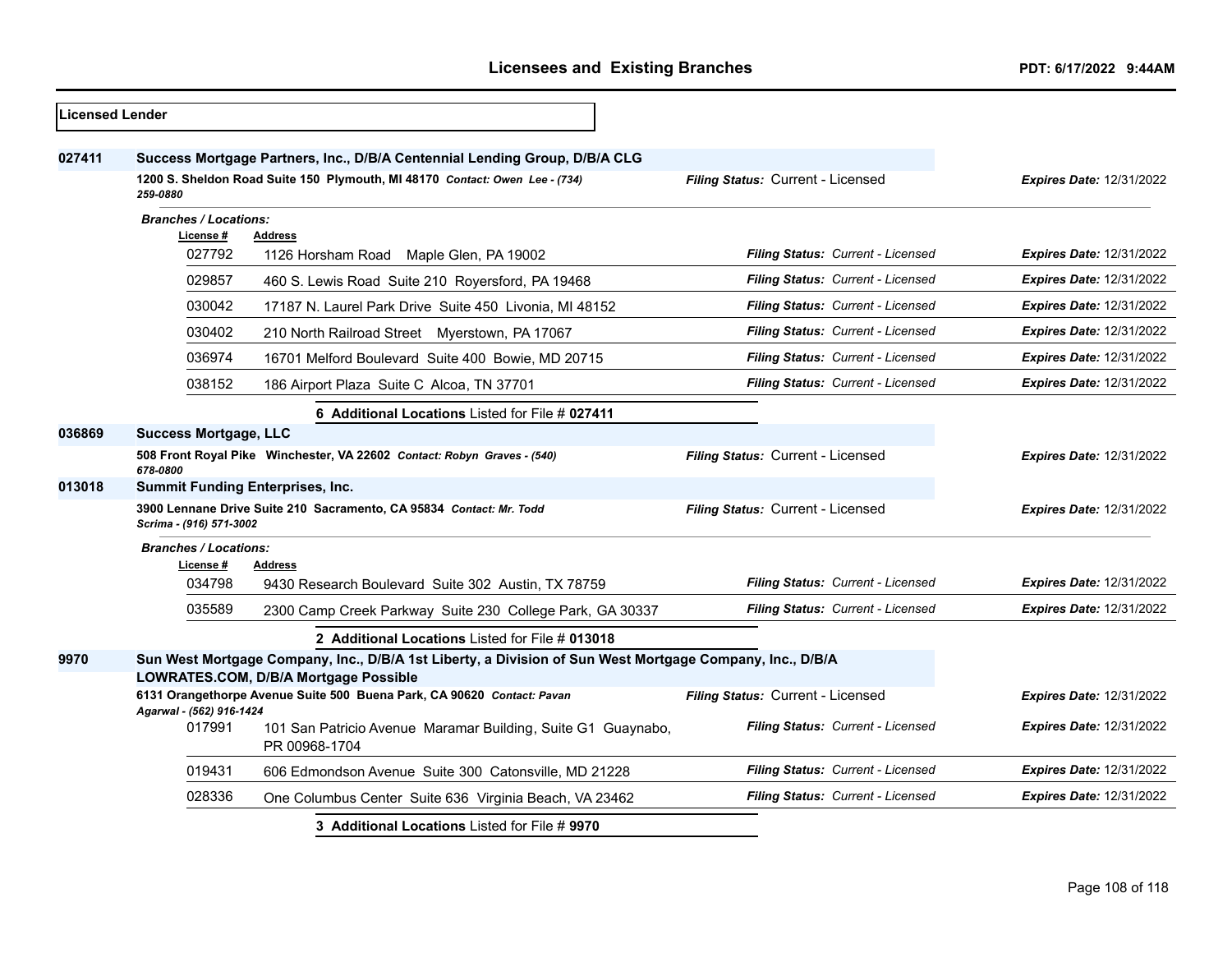| <b>Licensed Lender</b> |                                           |                                                                                                                                  |                                   |                                 |
|------------------------|-------------------------------------------|----------------------------------------------------------------------------------------------------------------------------------|-----------------------------------|---------------------------------|
| 035057                 | <b>Sunnova Energy Corporation</b>         |                                                                                                                                  |                                   |                                 |
|                        | Mittelsted - (281) 985-9900               | 20 Greenway Plaza Suite 540 Houston, TX 77046 Contact: Ms. Alejandra                                                             | Filing Status: Current - Licensed | <b>Expires Date: 12/31/2022</b> |
| 024137                 |                                           | SunUp Financial, LLC, D/B/A BalanceCredit.com                                                                                    |                                   |                                 |
|                        | 280-8856                                  | 33 N LaSalle Street Suite 800 Chicago, IL 60602 Contact: Emily Meyer - (773)                                                     | Filing Status: Current - Licensed | <b>Expires Date: 12/31/2022</b> |
| 023438                 | <b>Supernova Lending, LLC</b>             |                                                                                                                                  |                                   |                                 |
|                        |                                           | 500 W. Madison Street Suite 1650 Chicago, IL 60661                                                                               | Filing Status: Current - Licensed | <b>Expires Date: 12/31/2022</b> |
| 012196                 |                                           | <b>Sutherland Mortgage Services, Inc.</b>                                                                                        |                                   |                                 |
|                        |                                           | 14090 Southwest Freeway Suite 300 Room 361 Sugar Land, TX 77478<br>Contact: Mr. John Lotterhos - (713) 210-9108                  | Filing Status: Current - Licensed | <b>Expires Date: 12/31/2022</b> |
|                        | 026705                                    | Building A6, 6th Floor, Shriram The Gateway, #16, GST Road,<br>Perungalathur Chennai, International 600063                       | Filing Status: Current - Licensed | <b>Expires Date: 12/31/2022</b> |
|                        | 028481                                    | Unit No. 401- B, Liberty Tower, Reliable Plaza Plot No. K-10, Kalwa<br>Industrial Area, Airoli Navi Mumbai, International 400708 | Filing Status: Current - Licensed | <b>Expires Date: 12/31/2022</b> |
|                        | 030225                                    | 5th Floor, Muthoot Technopolis, Plot No: 1 CSEZ Kakkanad<br>Cochin. International 682 037                                        | Filing Status: Current - Licensed | <b>Expires Date: 12/31/2022</b> |
|                        |                                           | 3 Additional Locations Listed for File # 012196                                                                                  |                                   |                                 |
| 011254                 | <b>SWBC Mortgage Corporation</b>          |                                                                                                                                  |                                   |                                 |
|                        | Stewart - (210) 826-6999                  | 9311 San Pedro Suite 100 San Antonio, TX 78216 Contact: Mr. Scott Van                                                            | Filing Status: Current - Licensed | <b>Expires Date: 12/31/2022</b> |
|                        | 011256                                    | 800 South Union Avenue Havre de Grace, MD 21078                                                                                  | Filing Status: Current - Licensed | <b>Expires Date: 12/31/2022</b> |
|                        | 020223                                    | 721 S. CENTRAL EXPRESSWAY Allen, TX 75013                                                                                        | Filing Status: Current - Licensed | <b>Expires Date: 12/31/2022</b> |
|                        | 027149                                    | 11085 Stratfield Court Marriottsville, MD 21104                                                                                  | Filing Status: Current - Licensed | <b>Expires Date: 12/31/2022</b> |
|                        | 031359                                    | 2506 W. Alamo Avenue Suite 201 Littleton, CO 80120                                                                               | Filing Status: Current - Licensed | <b>Expires Date: 12/31/2022</b> |
|                        | 033753                                    | 5 Zimmerman Street Suite 203 Clarks Summit, PA 18411                                                                             | Filing Status: Current - Licensed | <b>Expires Date: 12/31/2022</b> |
|                        |                                           | 5 Additional Locations Listed for File # 011254                                                                                  |                                   |                                 |
| 029426                 |                                           | Synergy One Lending, Inc., D/B/A Loanlife                                                                                        |                                   |                                 |
|                        | Nemec - (385) 273-5250                    | 3131 El Camino Del Rio N. Suite 150 San Diego, CA 92108 Contact: Aaron                                                           | Filing Status: Current - Licensed | <b>Expires Date: 12/31/2022</b> |
|                        | <b>Branches / Locations:</b><br>License # | Address                                                                                                                          |                                   |                                 |
|                        | 036209                                    | 3131 Camino Del Rio N. Suite 150 Lake Forest, CA 92108                                                                           | Filing Status: Current - Licensed | <b>Expires Date: 12/31/2022</b> |
|                        |                                           | 1 Additional Locations Listed for File # 029426                                                                                  |                                   |                                 |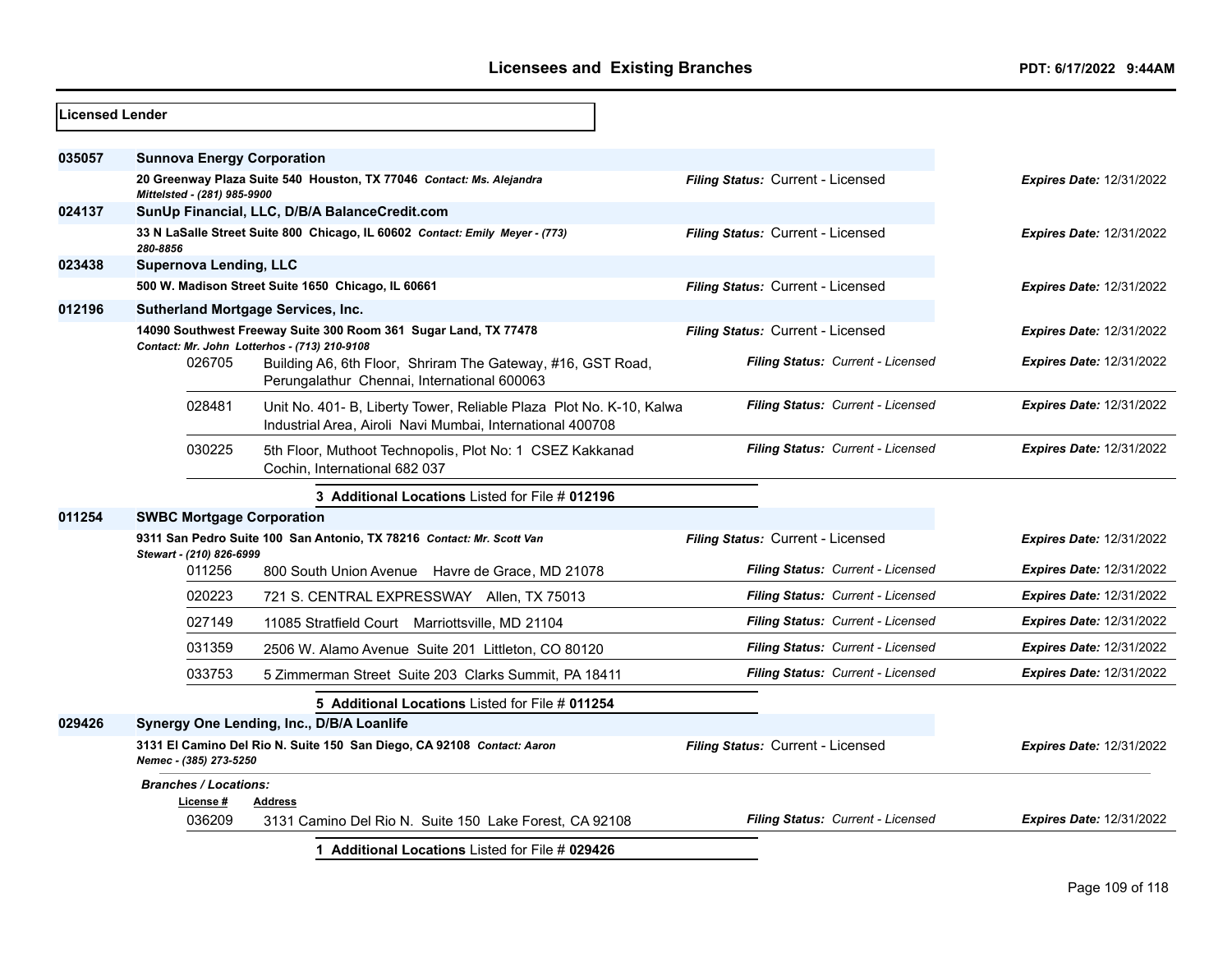| <b>Licensed Lender</b> |                                                                                                                               |                                   |                                 |
|------------------------|-------------------------------------------------------------------------------------------------------------------------------|-----------------------------------|---------------------------------|
| 036832                 | <b>T2 Financial LLC</b><br>480 Olde Worthington Road Suite 300 Westerville, OH 43082 Contact: Sally<br>Woods - (601) 946-6209 | Filing Status: Current - Licensed | <b>Expires Date: 12/31/2022</b> |
|                        | <b>Branches / Locations:</b><br>License #<br><b>Address</b><br>036839<br>3900 Skippack Pike Unit C5 Skippack, PA 19474        | Filing Status: Current - Licensed | <b>Expires Date: 12/31/2022</b> |
|                        | 1 Additional Locations Listed for File # 036832                                                                               |                                   |                                 |
| 027469                 | TAM Lending Center Inc., D/B/A Today's American Mortgage                                                                      |                                   |                                 |
|                        | 251 South White Horse Pike Audubon, NJ 08106                                                                                  | Filing Status: Current - Licensed | <b>Expires Date: 12/31/2022</b> |
|                        | 027616<br>1521 Concord Pike Suite 102 Wilmington, DE 19803                                                                    | Filing Status: Current - Licensed | <b>Expires Date: 12/31/2022</b> |
|                        | 1 Additional Locations Listed for File # 027469                                                                               |                                   |                                 |
| 5994                   | <b>Tammac Holdings Corporation</b>                                                                                            |                                   |                                 |
|                        | 480 Swedesford Road Suite 200 Wayne, PA 19087 Contact: Joel Gillick - (570)<br>830-0240                                       | Filing Status: Current - Licensed | <b>Expires Date: 12/31/2022</b> |
|                        | <b>Branches / Locations:</b><br>License #<br>Address<br>038171<br>613 Baltimore Drive Suite 1 Wilkes Barre, PA 18702          | Filing Status: Current - Licensed | <b>Expires Date: 12/31/2022</b> |
|                        | 1 Additional Locations Listed for File # 5994                                                                                 |                                   |                                 |
| 036972                 | The Lending Group Company                                                                                                     |                                   |                                 |
|                        | 1111 Street Road Suite 202 Southampton, PA 18966 Contact: Mr. Leon Belov -<br>$(215) 516 - 5555$                              | Filing Status: Current - Licensed | <b>Expires Date: 12/31/2022</b> |
| 012734                 | The Money Source Inc.                                                                                                         |                                   |                                 |
|                        | 3138 E. Elwood Street Phoenix, AZ 85034 Contact: Richard Toma - (631)<br>454-1941                                             | Filing Status: Current - Licensed | <b>Expires Date: 12/31/2022</b> |
|                        | 020377<br>500 South Broad Street Suite 100A Meriden, CT 06450                                                                 | Filing Status: Current - Licensed | <b>Expires Date: 12/31/2022</b> |
|                        | 033381<br>3412 Kirkfield Court The Colony, TX 75056                                                                           | Filing Status: Current - Licensed | <b>Expires Date: 12/31/2022</b> |
|                        | 2 Additional Locations Listed for File # 012734                                                                               |                                   |                                 |
| 032358                 | The Mortgage Firm, Inc.                                                                                                       |                                   |                                 |
|                        | 921 Douglas Avenue Suite 200 Altamonte Springs, FL 32714 Contact: Mr.<br>Richard Peek - (321) 754-1382                        | Filing Status: Current - Licensed | Expires Date: 12/31/2022        |
| 019208                 | The Mortgage Link, Inc.                                                                                                       |                                   |                                 |
|                        | 3 Research Place Suite 103 Rockville, MD 20850 Contact: Mr. Steven M<br>Summers - (240) 683-8585                              | Filing Status: Current - Licensed | <b>Expires Date: 12/31/2022</b> |
| 037493                 | think one mortgage inc                                                                                                        |                                   |                                 |
|                        | 1888 Hylan Boulevard Suite 1 Staten Island, NY 10305                                                                          | Filing Status: Current - Licensed | <b>Expires Date: 12/31/2022</b> |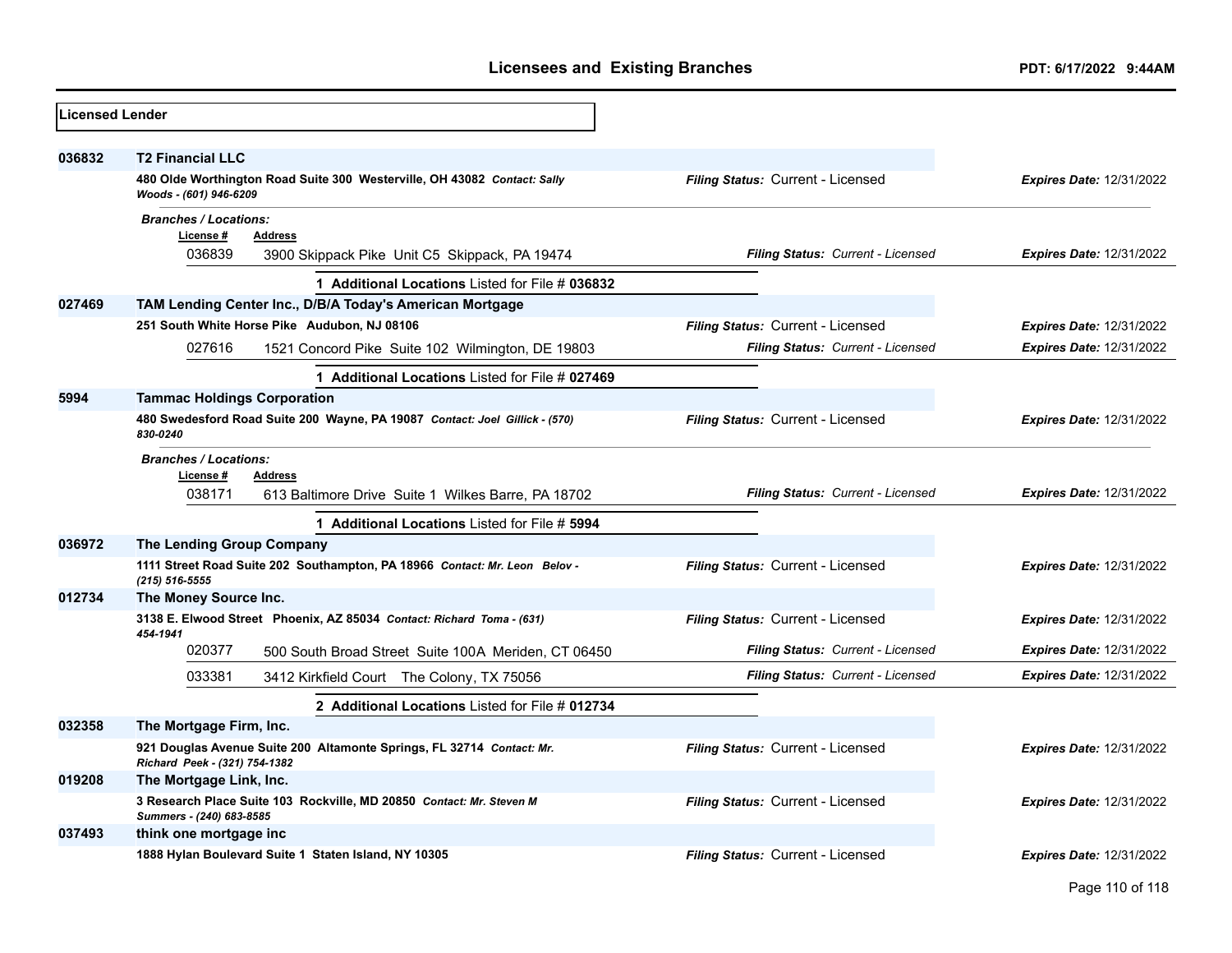| <b>Licensed Lender</b> |                                                                                                            |                                                                            |                                   |                                 |
|------------------------|------------------------------------------------------------------------------------------------------------|----------------------------------------------------------------------------|-----------------------------------|---------------------------------|
| 030294                 |                                                                                                            | Thrive Mortgage, LLC, D/B/A Thrive Mortgage                                |                                   |                                 |
|                        | 686-3889                                                                                                   | 4819 Williams Drive Georgetown, TX 78633 Contact: Ms. Linda Preece - (512) | Filing Status: Current - Licensed | <b>Expires Date: 12/31/2022</b> |
|                        | <b>Branches / Locations:</b><br>License #                                                                  | <b>Address</b>                                                             |                                   |                                 |
|                        | 032319                                                                                                     | 1020 E Walnut Office 206 Columbia, MO 65201-4941                           | Filing Status: Current - Licensed | <b>Expires Date: 12/31/2022</b> |
|                        | 036895                                                                                                     | 6000 Fairview Road Suite1200, Office 1215 Charlotte, NC<br>28210-2252      | Filing Status: Current - Licensed | <b>Expires Date: 12/31/2022</b> |
|                        |                                                                                                            | 2 Additional Locations Listed for File # 030294                            |                                   |                                 |
| 6595                   |                                                                                                            | <b>Tidewater Mortgage Services, Inc.</b>                                   |                                   |                                 |
|                        | 200 Golden Oak Court Suite 100 Virginia Beach, VA 23452 Contact: Ms.<br>Patricia Bartneck - (757) 498-7400 |                                                                            | Filing Status: Current - Licensed | <b>Expires Date: 12/31/2022</b> |
|                        | <b>Branches / Locations:</b><br>License #                                                                  | <b>Address</b>                                                             |                                   |                                 |
|                        | 012731                                                                                                     | 102 Larch Circle Suite 102 Wilmington, DE 19804-2363                       | Filing Status: Current - Licensed | <b>Expires Date: 12/31/2022</b> |
|                        | 022098                                                                                                     | 213 Hess Road Unit 5 Grasonville, MD 21638                                 | Filing Status: Current - Licensed | <b>Expires Date: 12/31/2022</b> |
|                        | 037326                                                                                                     | 5388 Discovery Park Boulevard Suite 130-A Williamsburg, VA<br>23188        | Filing Status: Current - Licensed | <b>Expires Date: 12/31/2022</b> |
|                        |                                                                                                            | 3 Additional Locations Listed for File # 6595                              |                                   |                                 |
| 012605                 |                                                                                                            | TitleMax of Delaware, Inc. d/b/a TitleMax and TitleBucks                   |                                   |                                 |
|                        | 3401 Kirkwood Highway Wilmington, DE 19808 Contact: Shoshana<br>Thoma-Isgur - (469) 557-2967               |                                                                            | Filing Status: Current - Licensed | <b>Expires Date: 12/31/2022</b> |
|                        | <b>Branches / Locations:</b><br>License#                                                                   | <b>Address</b>                                                             |                                   |                                 |
|                        | 013020                                                                                                     | 38660 Sussex Highway Suite 11 Delmar, DE 19940                             | Filing Status: Current - Licensed | <b>Expires Date: 12/31/2022</b> |
|                        | 019250                                                                                                     | 127 South DuPont Highway Dover, DE 19901                                   | Filing Status: Current - Licensed | Expires Date: 12/31/2022        |
|                        | 027901                                                                                                     | 2312 E. Trinity Mills Road Carrollton, TX 75006                            | Filing Status: Current - Licensed | Expires Date: 12/31/2022        |
|                        |                                                                                                            | 3 Additional Locations Listed for File # 012605                            |                                   |                                 |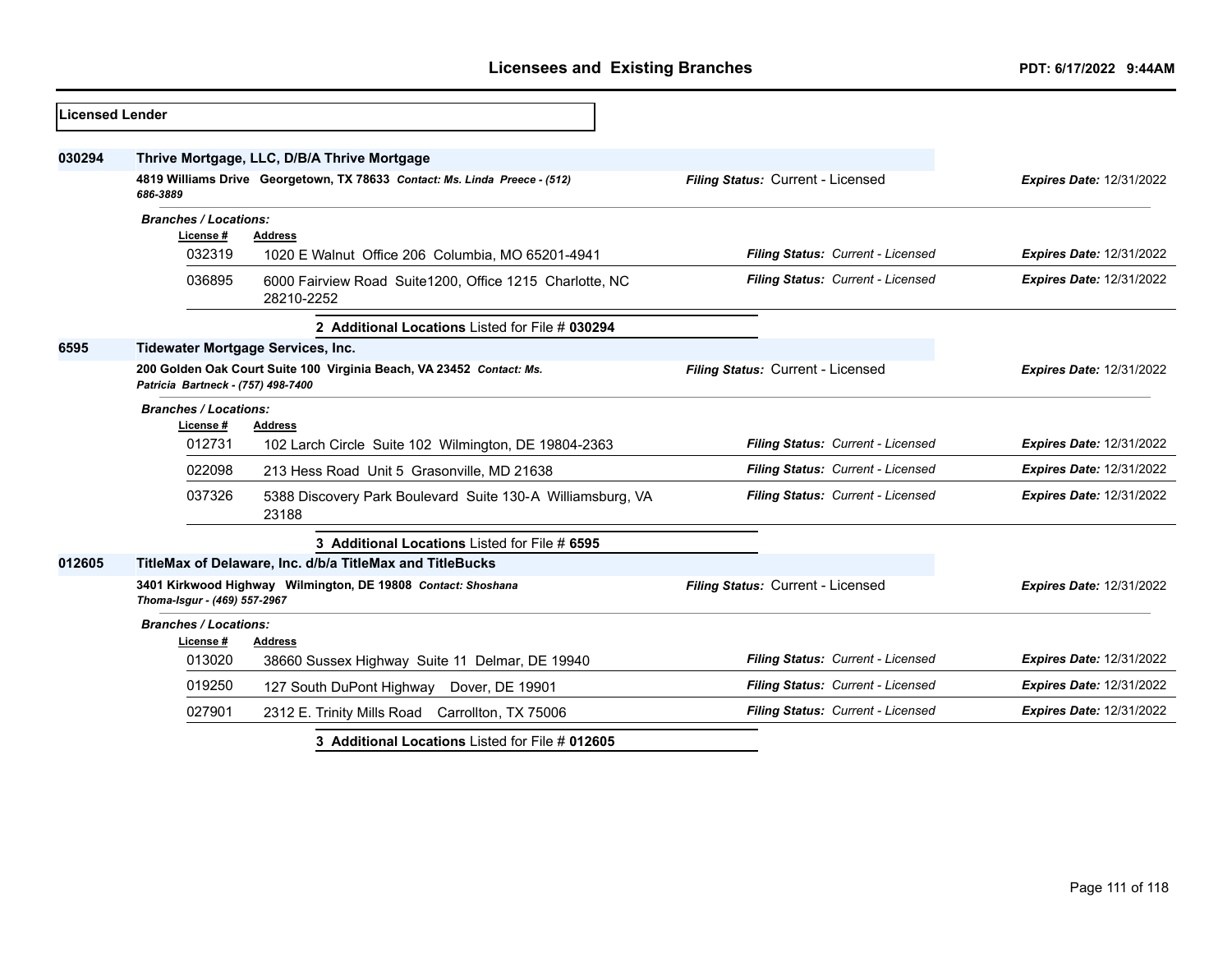| <b>Licensed Lender</b> |                                                                                                   |                                          |                                 |
|------------------------|---------------------------------------------------------------------------------------------------|------------------------------------------|---------------------------------|
| 034186                 | TJC Mortgage, Inc.                                                                                |                                          |                                 |
|                        | One Perimeter Park South Suites 130S & 230S Birmingham, AL 35243                                  | Filing Status: Current - Licensed        | <b>Expires Date: 12/31/2022</b> |
|                        | <b>Branches / Locations:</b>                                                                      |                                          |                                 |
|                        | License #<br><b>Address</b><br>036264<br>6600 Chase Oaks Boulevard Suite 150 Plano, TX 75023      | Filing Status: Current - Licensed        | <b>Expires Date: 12/31/2022</b> |
|                        | 036591<br>1896 Urbana Pike Suite 5 A Clarksburg, MD 20871                                         | Filing Status: Current - Licensed        | <b>Expires Date: 12/31/2022</b> |
|                        | 036592<br>11350 Random Hills Road Suite 800 Fairfax, VA 22030                                     | Filing Status: Current - Licensed        | <b>Expires Date: 12/31/2022</b> |
|                        | 036973<br>1712 Main Street Suite 200 Chester, MD 21619                                            | Filing Status: Current - Licensed        | <b>Expires Date: 12/31/2022</b> |
|                        | 4 Additional Locations Listed for File # 034186                                                   |                                          |                                 |
| 011852                 | <b>TJM Financial Group, LLC</b>                                                                   |                                          |                                 |
|                        | 738 N. Dupont Highway Dover, DE 19901 Contact: Mr. William McKee II - (302)<br>655-5313           | Filing Status: Current - Licensed        | <b>Expires Date: 12/31/2021</b> |
| 012604                 | TMX Credit, Inc. d/b/a TitleLoanPlace and WebCashExperts                                          |                                          |                                 |
|                        | 2312 East Trinity Mills Road Carrollton, TX 75006                                                 | Filing Status: Current - Licensed        | <b>Expires Date: 12/31/2022</b> |
| 1671                   | <b>Toll Brothers Mortgage Company</b>                                                             |                                          |                                 |
|                        | 1140 Virginia Drive Fort Washington, PA 19034 Contact: Christopher W.<br>Pierson - (215) 293-5587 | Filing Status: Current - Licensed        | <b>Expires Date: 12/31/2022</b> |
| 7732                   | Total Mortgage Services L.L.C., D/B/A RateCloud                                                   |                                          |                                 |
|                        | 185 Plains Road 3rd FLoor Milford, CT 06461 Contact: Erin Regan - (203)<br>783-4550               | Filing Status: Current - Licensed        | Expires Date: 12/31/2022        |
|                        | <b>Branches / Locations:</b>                                                                      |                                          |                                 |
|                        | License#<br><b>Address</b><br>033070<br>23 Catoonah Street 1st Floor Ridgefield, CT 06877         | <b>Filing Status: Current - Licensed</b> | <b>Expires Date: 12/31/2022</b> |
|                        | 033097<br>67 Federal Road Building A, Suite 203 Brookfield, CT 06804                              | Filing Status: Current - Licensed        | <b>Expires Date: 12/31/2022</b> |
|                        | 035559<br>3055 Cardinal Drive Suite 101 Vero Beach, FL 32963                                      | Filing Status: Current - Licensed        | <b>Expires Date: 12/31/2022</b> |
|                        | 3 Additional Locations Listed for File # 7732                                                     |                                          |                                 |
| 020294                 | Towne Mortgage Company, D/B/A AmeriCU Mortgage                                                    |                                          |                                 |
|                        | 2170 E. Big Beaver Road Suite A Troy, MI 48083 Contact: Dana Peznowski -<br>(248) 247-1864        | Filing Status: Current - Licensed        | Expires Date: 12/31/2022        |
| 030267                 | <b>Traditional Mortgage LLC</b>                                                                   |                                          |                                 |
|                        | 682 N Brookside Road Suite 101 Allentown, PA 18106 Contact: Mr. Kevin Miller<br>- (484) 893-4100  | Filing Status: Current - Licensed        | <b>Expires Date: 12/31/2022</b> |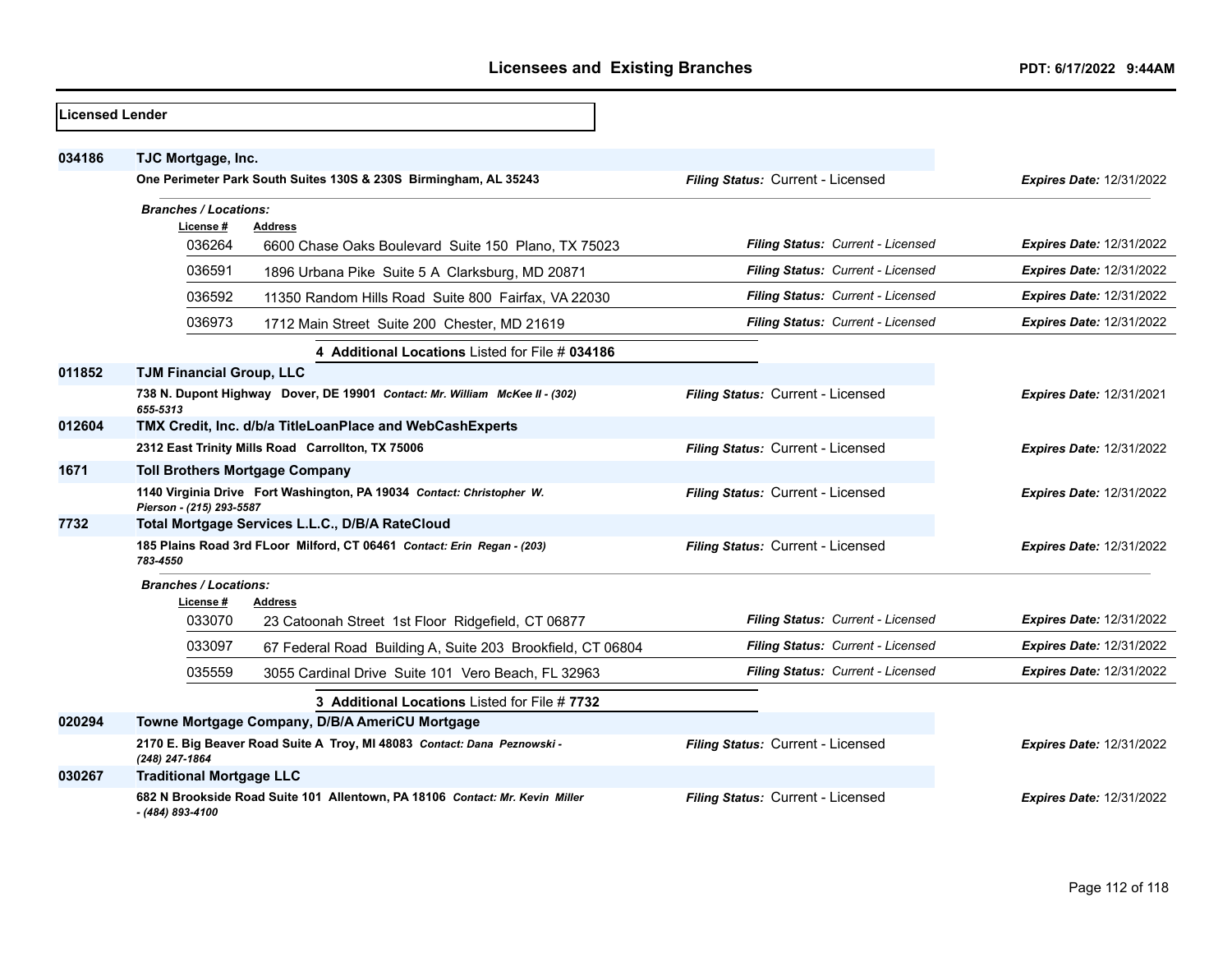| Licensed Lender |                                       |                                                                          |                                   |                                 |
|-----------------|---------------------------------------|--------------------------------------------------------------------------|-----------------------------------|---------------------------------|
| 025355          | <b>Triad Financial Services, Inc.</b> |                                                                          |                                   |                                 |
|                 | Cynthia Eckhardt - (888) 936-1179     | 13901 Sutton Park Drive South Suite 300 Jacksonville, FL 32224 Contact:  | Filing Status: Current - Licensed | <b>Expires Date: 12/31/2022</b> |
|                 | <b>Branches / Locations:</b>          |                                                                          |                                   |                                 |
|                 | License #                             | <b>Address</b>                                                           |                                   |                                 |
|                 | 025357                                | 19 Heritage Drive Bourbonnais, IL 60914                                  | Filing Status: Current - Licensed | <b>Expires Date: 12/31/2022</b> |
|                 |                                       | Additional Locations Listed for File # 025355                            |                                   |                                 |
| 020950          | <b>Trident Home Loans, LLC</b>        |                                                                          |                                   |                                 |
|                 |                                       | 6723 Plantation Road Pensacola, FL 32504                                 | Filing Status: Current - Licensed | <b>Expires Date: 12/31/2022</b> |
| 022430          | <b>TruHome Solutions, LLC</b>         |                                                                          |                                   |                                 |
|                 | 998-6856                              | 9601 Legler Road Lenexa, KS 66219 Contact: Mr. Andrew Duncan - (913)     | Filing Status: Current - Licensed | <b>Expires Date: 12/31/2022</b> |
| 020355          |                                       | Union Home Mortgage Corp., D/B/A VLOAN                                   |                                   |                                 |
|                 | Griffiths - (440) 234-4300            | 8241 Dow Circle West Strongsville, OH 44136 Contact: Mr. Donald Gerard   | Filing Status: Current - Licensed | <b>Expires Date: 12/31/2022</b> |
|                 | 023806                                | 200 Continental Drive Suite 401 Newark, DE 19713                         | Filing Status: Current - Licensed | <b>Expires Date: 12/31/2022</b> |
|                 | 027223                                | 113 E.Market Street Suite 120 Leesburg, VA 20176                         | Filing Status: Current - Licensed | <b>Expires Date: 12/31/2022</b> |
|                 | 032098                                | 8840 Stanford Boulevard Suite 3100 Columbia, MD 21045                    | Filing Status: Current - Licensed | <b>Expires Date: 12/31/2022</b> |
|                 | 034266                                | 2111 New Road Suite 103 Northfield, NJ 08225                             | Filing Status: Current - Licensed | <b>Expires Date: 12/31/2022</b> |
|                 | 036835                                | 168 W. Ridge Pike Suite 101 Royersford, PA 19468                         | Filing Status: Current - Licensed | <b>Expires Date: 12/31/2022</b> |
|                 | 037695                                | 3101 Emrick Boulevard Suite 209 Bethlehem, PA 18020                      | Filing Status: Current - Licensed | <b>Expires Date: 12/31/2022</b> |
|                 |                                       | 6 Additional Locations Listed for File # 020355                          |                                   |                                 |
| 021358          |                                       | United Guaranty Services, Inc., D/B/A Arch Fulfillment Services          |                                   |                                 |
|                 | 412-0614                              | 230 North Elm Street Greensboro, NC 27401 Contact: Jeffrey Woehr - (336) | Filing Status: Current - Licensed | <b>Expires Date: 12/31/2022</b> |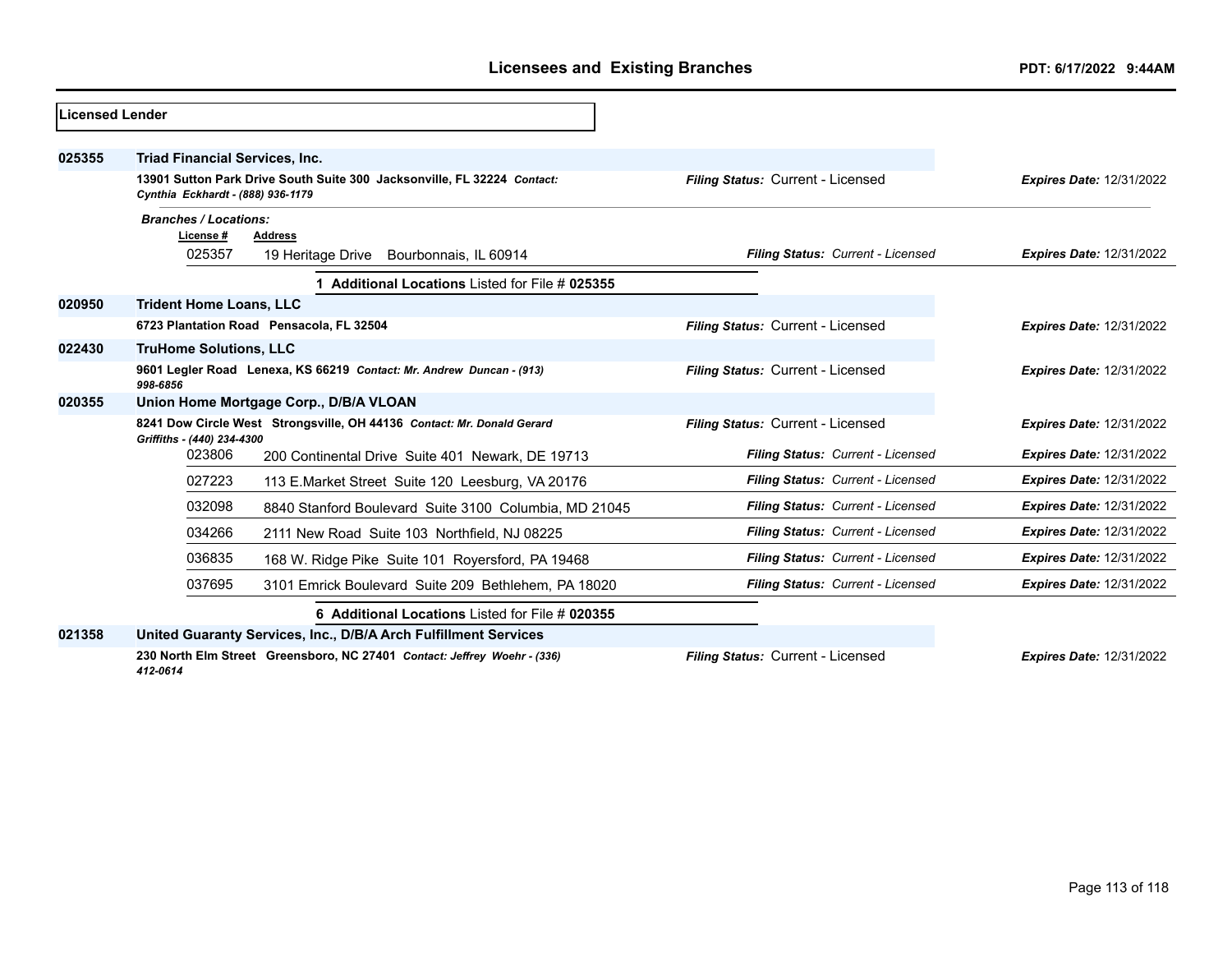| <b>Licensed Lender</b> |                                        |                                                                                       |                                   |                                 |
|------------------------|----------------------------------------|---------------------------------------------------------------------------------------|-----------------------------------|---------------------------------|
| 9799                   |                                        | United Mortgage Corp., D/B/A United Faith Mortgage, D/B/A Xtra Benefit                |                                   |                                 |
|                        | Rosenbloom - (631) 396-1803            | 25 Melville Park Road Suite 100 Melville, NY 11747 Contact: Mr. Mark                  | Filing Status: Current - Licensed | Expires Date: 12/31/2022        |
|                        | 022359                                 | 399 Conklin Street Suite 206 Farmingdale, NY 11735                                    | Filing Status: Current - Licensed | <b>Expires Date: 12/31/2022</b> |
|                        | 031417                                 | 7000 SE Federal Hwy Suite 210 Stuart, FL 34997                                        | Filing Status: Current - Licensed | Expires Date: 12/31/2022        |
|                        | 032143                                 | 825 East Gate Boulevard Suite 202 Garden City, NY 11530                               | Filing Status: Current - Licensed | <b>Expires Date: 12/31/2022</b> |
|                        | 034241                                 | 20 Crossways Park Drive North Suite 110, Unit A Woodbury, NY<br>11797                 | Filing Status: Current - Licensed | <b>Expires Date: 12/31/2022</b> |
|                        | 035588                                 | 4706 Chiquita Boulevard East Suites E04 Cape Coral, FL 33914                          | Filing Status: Current - Licensed | <b>Expires Date: 12/31/2022</b> |
|                        | 036894                                 | 221 S. Ola Vista Suite #101 San Clemente, CA 92672                                    | Filing Status: Current - Licensed | <b>Expires Date: 12/31/2022</b> |
|                        |                                        | 6 Additional Locations Listed for File # 9799                                         |                                   |                                 |
| 012293                 | <b>United Security Financial Corp.</b> |                                                                                       |                                   |                                 |
|                        |                                        | 930 East 6600 South Murray, UT 84121 Contact: Ryan Turner - (801) 262-2600            | Filing Status: Current - Licensed | <b>Expires Date: 12/31/2022</b> |
| 011104                 |                                        | United Wholesale Mortgage, LLC, D/B/A Shore Mortgage, D/B/A United Wholesale Mortgage |                                   |                                 |
|                        |                                        | 585 South Boulevard E Pontiac, MI 48341 Contact: Adam Wolfe - (248) 833-4329          | Filing Status: Current - Licensed | <b>Expires Date: 12/31/2022</b> |
|                        | 035777                                 | 700 South Boulevard E Pontiac, MI 48341                                               | Filing Status: Current - Licensed | <b>Expires Date: 12/31/2022</b> |
|                        |                                        | 1 Additional Locations Listed for File # 011104                                       |                                   |                                 |
| 021322                 |                                        | Universal Capital Services Inc., D/B/A US Mortgageline                                |                                   |                                 |
|                        |                                        | 2 Bala Plaza Suite 800 Bala Cynwyd, PA 19004                                          | Filing Status: Current - Licensed | <b>Expires Date: 12/31/2022</b> |
| 6836                   |                                        | Universal Mortgage & Finance, Inc.                                                    |                                   |                                 |
|                        | - (800) 316-6846                       | 2450 Riva Road Suite 200 Annapolis, MD 21401 Contact: Mr. Stephen F Sullivan          | Filing Status: Current - Licensed | <b>Expires Date: 12/31/2022</b> |
| 011425                 | <b>US Mortgage Corporation</b>         |                                                                                       |                                   |                                 |
|                        | (631) 580-2600                         | 201 Old Country Road Suite 140 Melville, NY 11747 Contact: Ms. Marilyn Lang -         | Filing Status: Current - Licensed | <b>Expires Date: 12/31/2022</b> |
|                        | 024182                                 | 400 Horsham Road Suite 135 Horsham, PA 19044                                          | Filing Status: Current - Licensed | <b>Expires Date: 12/31/2022</b> |
|                        | 032236                                 | 1200 48th Avenue Suite 201 Myrtle Beach, SC 29577                                     | Filing Status: Current - Licensed | <b>Expires Date: 12/31/2022</b> |
|                        | 037693                                 | 5100 Buckeystown Pike Suite 235 Frederick, MD 21704                                   | Filing Status: Current - Licensed | <b>Expires Date: 12/31/2022</b> |
|                        |                                        | 3 Additional Locations Listed for File # 011425                                       |                                   |                                 |
| 030973                 | Valon Mortgage, Inc.                   |                                                                                       |                                   |                                 |
|                        | (855) 218-3690                         | 14647 S. 50th Street Suite A-150 Phoenix, AZ 85044 Contact: David Friend -            | Filing Status: Current - Licensed | <b>Expires Date: 12/31/2022</b> |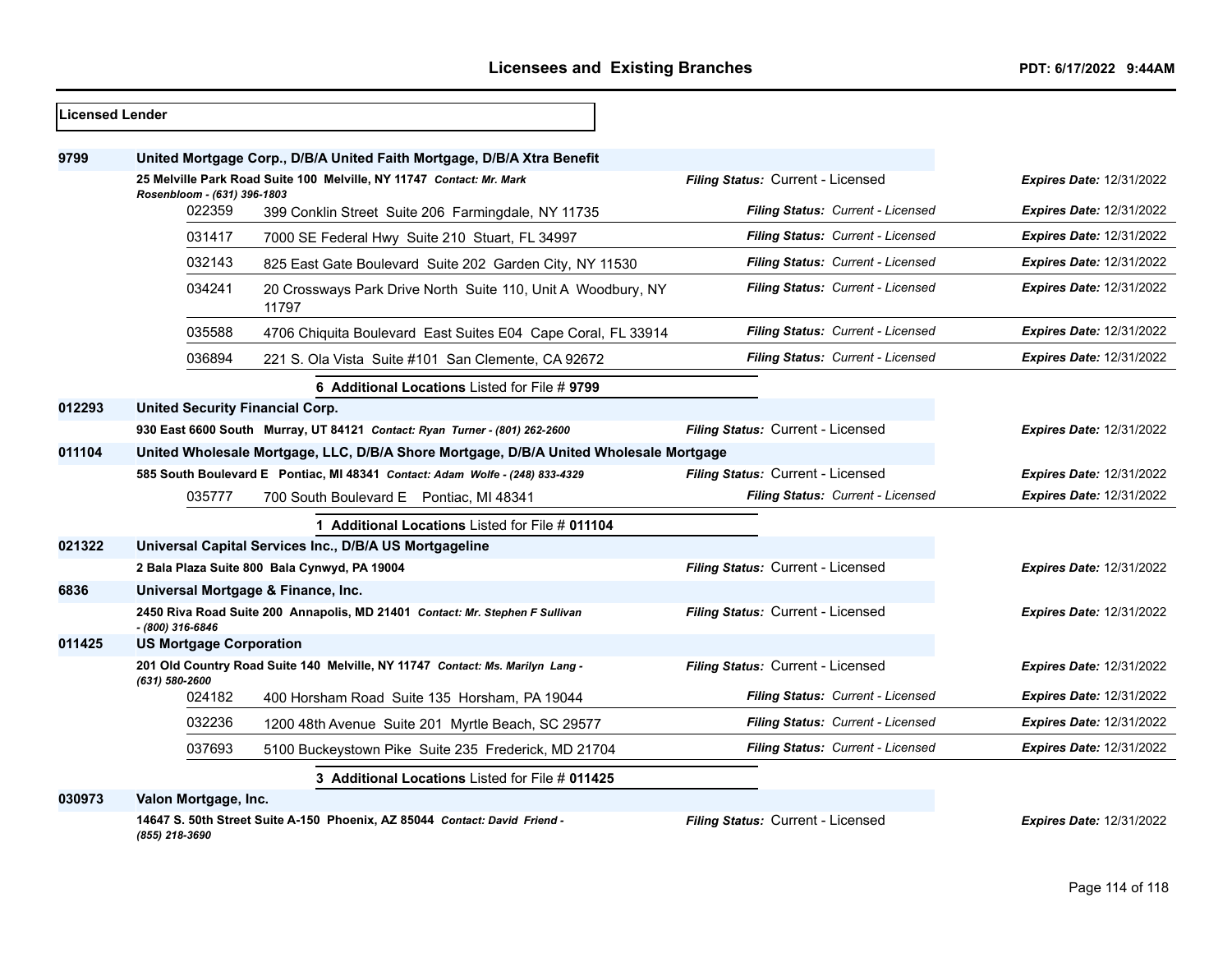| <b>Licensed Lender</b> |                                                                                                      |                                   |                                 |
|------------------------|------------------------------------------------------------------------------------------------------|-----------------------------------|---------------------------------|
| 7394                   | Van Buren Mortgage, LLC                                                                              |                                   |                                 |
|                        | 10500 Kincaid Drive Suite 106 Fishers, IN 46037                                                      | Filing Status: Current - Licensed | <b>Expires Date: 12/31/2022</b> |
| 010055                 | Van Dyk Mortgage Corporation                                                                         |                                   |                                 |
|                        | 2449 Camelot Court SE Grand Rapids, MI 49546-6001 Contact: Jeannie<br>Nivison - (616) 940-3000       | Filing Status: Current - Licensed | <b>Expires Date: 12/31/2022</b> |
|                        | 017918<br>9708 Monroe Street Suite 201 Cockeysville, MD 21030                                        | Filing Status: Current - Licensed | <b>Expires Date: 12/31/2022</b> |
|                        | 025375<br>13577 Feather Sound Drive Suite 100 Clearwater, FL 33762                                   | Filing Status: Current - Licensed | <b>Expires Date: 12/31/2022</b> |
|                        | 2 Additional Locations Listed for File # 010055                                                      |                                   |                                 |
| 2150                   | Vanderbilt Mortgage & Finance, Inc., D/B/A Silverton Mortgage                                        |                                   |                                 |
|                        | 500 Alcoa Trail Maryville, TN 37804 Contact: Ms. Alisha Huling - (865) 380-3000                      | Filing Status: Current - Licensed | <b>Expires Date: 12/31/2022</b> |
|                        | <b>Branches / Locations:</b><br>License #<br>Address                                                 |                                   |                                 |
|                        | 028685<br>3701 Arco Corporate Drive Suite 415 Charlotte, NC 28273                                    | Filing Status: Current - Licensed | <b>Expires Date: 12/31/2022</b> |
|                        | 030491<br>11551 Nuckols Road Suite P Glen Allen, VA 23059                                            | Filing Status: Current - Licensed | <b>Expires Date: 12/31/2022</b> |
|                        | 2 Additional Locations Listed for File # 2150                                                        |                                   |                                 |
| 037793                 | Vellum Mortgage, Inc.                                                                                |                                   |                                 |
|                        | 12700 Fair Lakes Circle Suite 400 Fairfax, VA 22033 Contact: Mr. Patrick<br>Gardner - (571) 830-2850 | Filing Status: Current - Licensed | <b>Expires Date: 12/31/2022</b> |
| 022398                 | Verizon Wireless Services, LLC                                                                       |                                   |                                 |
|                        | One Verizon Way Basking Ridge, NJ 07920                                                              | Filing Status: Current - Licensed | <b>Expires Date: 12/31/2022</b> |
| 023073                 | Verus Residential Loanco, LLC, D/B/A Verus Mortgage Capital                                          |                                   |                                 |
|                        | 2001 M Street NW Suite 300 Washington, DC 20036 Contact: Mr. Dane Smith -<br>(202) 393-6527          | Filing Status: Current - Licensed | <b>Expires Date: 12/31/2022</b> |
|                        | <b>Branches / Locations:</b><br>License#<br>Address                                                  |                                   |                                 |
|                        | 034339<br>7900 International Drive Suite 225 Bloomington, MN 55425                                   | Filing Status: Current - Licensed | <b>Expires Date: 12/31/2022</b> |
|                        | 1 Additional Locations Listed for File # 023073                                                      |                                   |                                 |
| 031198                 | Victorian Finance, LLC, D/B/A Reliant Funding Group                                                  |                                   |                                 |
|                        | 2570 Boyce Plaza Road Pittsburg, PA 15241 Contact: Mr. Eugene Bringol -<br>(412) 854-4500            | Filing Status: Current - Licensed | Expires Date: 12/31/2022        |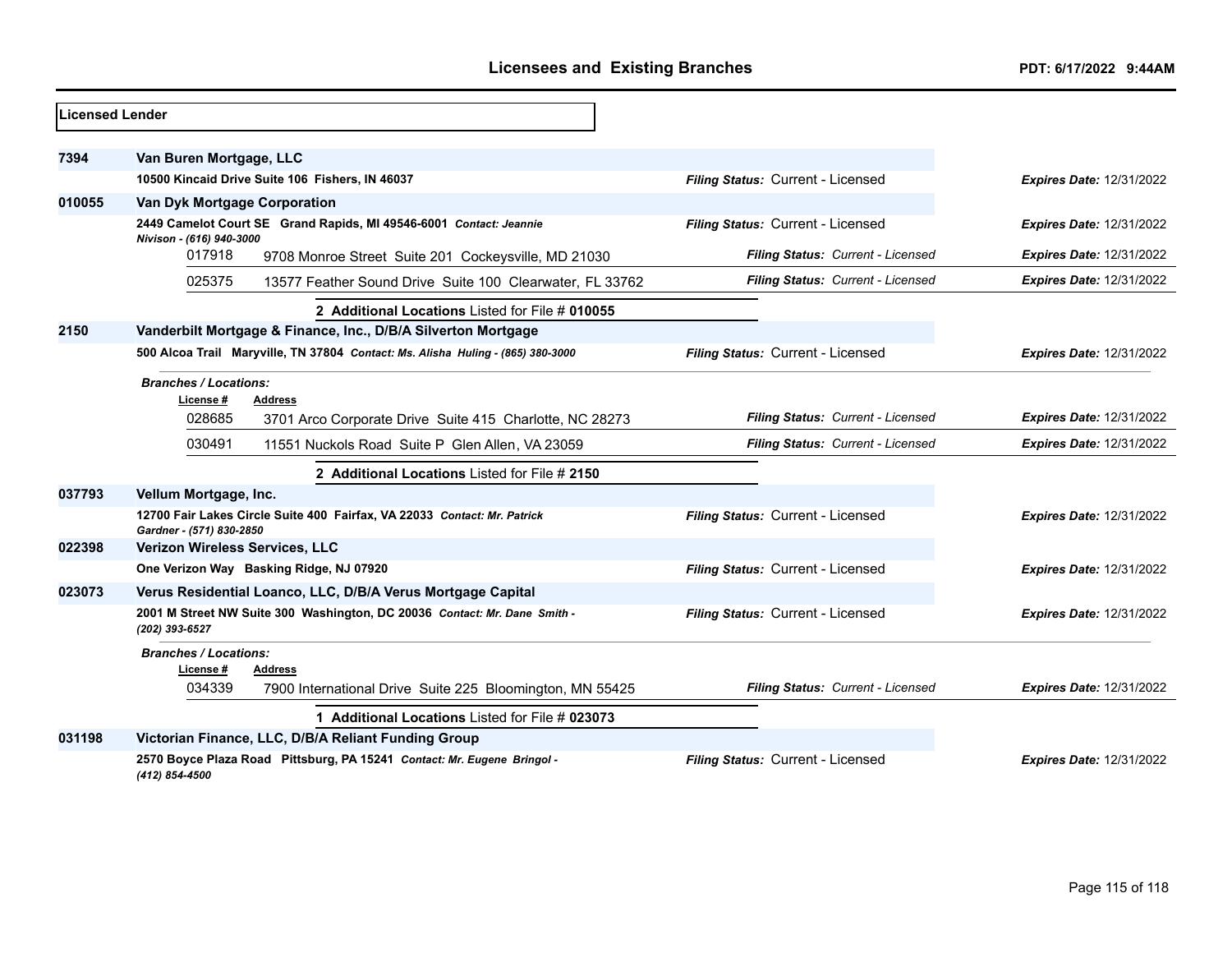| <b>Licensed Lender</b> |                                                                                                                                        |                                                                               |                                          |                                 |
|------------------------|----------------------------------------------------------------------------------------------------------------------------------------|-------------------------------------------------------------------------------|------------------------------------------|---------------------------------|
| 9553                   |                                                                                                                                        | Village Capital & Investment, LLC, D/B/A Village Home Mortgage                |                                          |                                 |
|                        | 2550 Paseo Verde Parkway Suite 100 Henderson, NV 89074 Contact: Lise<br>Filing Status: Current - Licensed<br>Narducci - (856) 206-0421 |                                                                               | <b>Expires Date: 12/31/2022</b>          |                                 |
|                        | 012699                                                                                                                                 | 1645 South Central Street Building B, Suite 4 Centennial Park, AZ<br>86021    | Filing Status: Current - Licensed        | <b>Expires Date: 12/31/2022</b> |
|                        | 026791                                                                                                                                 | 912 W 1600 S Building A, Suite 102 St. George, UT 84770                       | Filing Status: Current - Licensed        | <b>Expires Date: 12/31/2022</b> |
|                        | 032947                                                                                                                                 | 13961 S. Minuteman Drive Suite 200 Draper, UT 84020                           | Filing Status: Current - Licensed        | <b>Expires Date: 12/31/2022</b> |
|                        | 036796                                                                                                                                 | 1670 N. Kolb Road Suite 244 Tucson, AZ 85715                                  | Filing Status: Current - Licensed        | Expires Date: 12/31/2022        |
|                        | 038499                                                                                                                                 | 644 Fernandez Juncos Avenue Suite 28 San Juan, PR 00907                       | <b>Filing Status: Current - Licensed</b> | <b>Expires Date: 12/31/2022</b> |
|                        |                                                                                                                                        | 5 Additional Locations Listed for File # 9553                                 |                                          |                                 |
| 032586                 |                                                                                                                                        | Vista Point Mortgage, LLC, D/B/A NextUs Lending                               |                                          |                                 |
|                        | (949) 333-3816                                                                                                                         | 1920 Main Street Suite 200 Irvine, CA 92614 Contact: Mr. Steve Wichmann -     | Filing Status: Current - Licensed        | <b>Expires Date: 12/31/2022</b> |
| 030223                 | <b>VRM LENDING LLC</b>                                                                                                                 |                                                                               |                                          |                                 |
|                        | (909) 623-3819                                                                                                                         | 740 Corporate Center Drive Suite 900 Pomona, CA 91768 Contact: Leslie Le-     | Filing Status: Current - Licensed        | <b>Expires Date: 12/31/2022</b> |
|                        | <b>Branches / Locations:</b><br>License #<br>030256                                                                                    | <b>Address</b><br>4100 International Parkway, Suite 1010 Carrollton, TX 75007 | Filing Status: Current - Licensed        | <b>Expires Date: 12/31/2022</b> |
|                        |                                                                                                                                        | 1 Additional Locations Listed for File # 030223                               |                                          |                                 |
| 035072                 | <b>Watercress Financial Group LLC</b>                                                                                                  |                                                                               |                                          |                                 |
|                        | Young - (545) 418-3759                                                                                                                 | 1415 28th Street Suite 315 West Des Moines, IA 50266 Contact: Mr. Robert M.   | Filing Status: Current - Licensed        | Expires Date: 12/31/2022        |
| 025614                 | <b>Watermark Capital, Inc.</b>                                                                                                         |                                                                               |                                          |                                 |
|                        | Dragna - (949) 276-9933                                                                                                                | 100 Spectrum Center Drive Suite 150 Irvine, CA 92618 Contact: Mr. Charles     | Filing Status: Current - Licensed        | <b>Expires Date: 12/31/2022</b> |
| 027605                 |                                                                                                                                        | Western Express Lending, D/B/A WE Lending                                     |                                          |                                 |
|                        | Feathers - (949) 679-1212                                                                                                              | 1 Spectrum Pointe Drive Suite 200 Lake Forest, CA 92630 Contact: Jesse        | Filing Status: Current - Licensed        | <b>Expires Date: 12/31/2022</b> |
|                        | <b>Branches / Locations:</b>                                                                                                           |                                                                               |                                          |                                 |
|                        | License #<br>028059                                                                                                                    | Address<br>8000 Sagemore Drive Suite 8202 Marlton, NJ 08053                   | Filing Status: Current - Licensed        | <b>Expires Date: 12/31/2022</b> |
|                        |                                                                                                                                        | 1 Additional Locations Listed for File # 027605                               |                                          |                                 |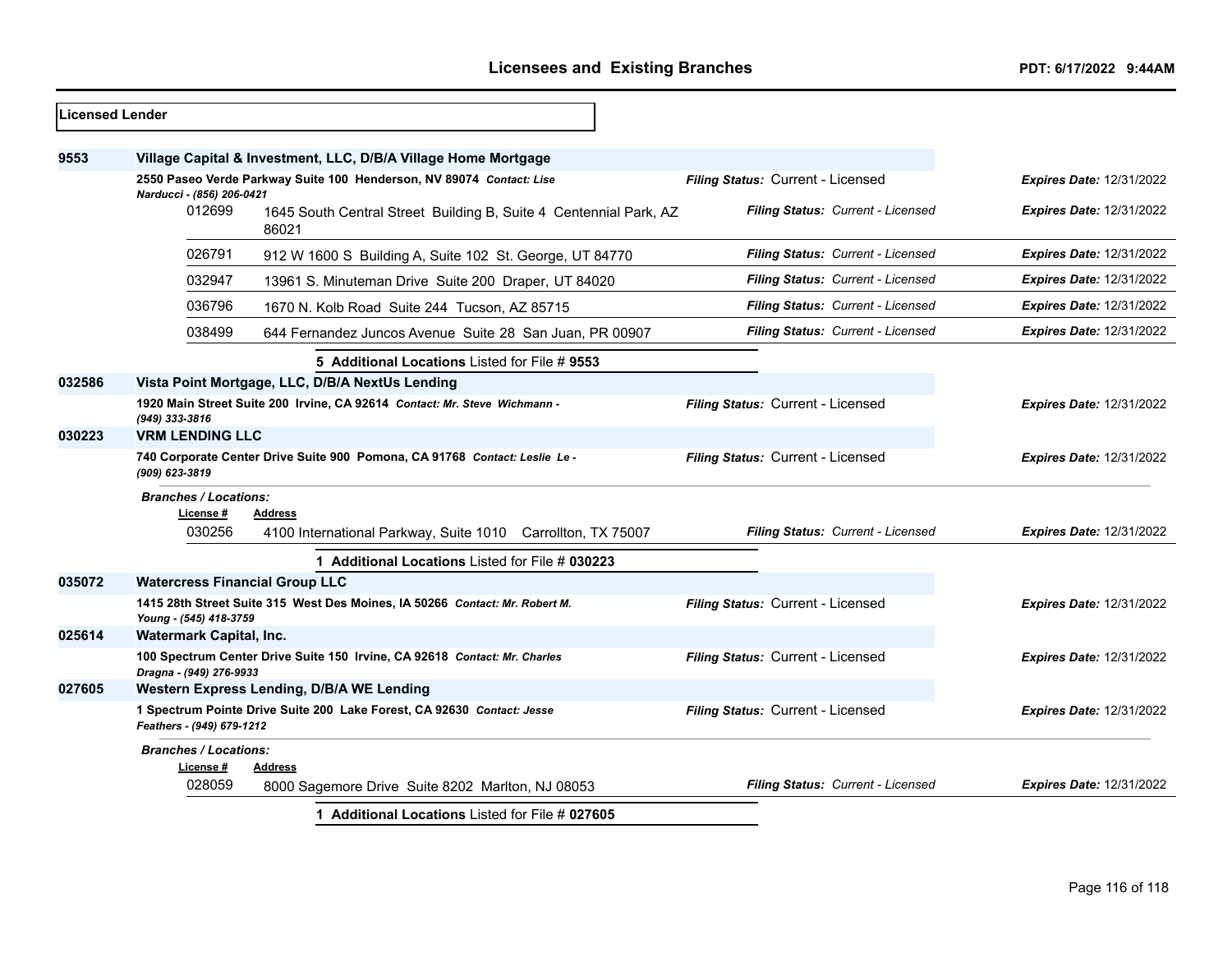| <b>Licensed Lender</b> |                                           |                                                                                                                           |                                   |                                 |
|------------------------|-------------------------------------------|---------------------------------------------------------------------------------------------------------------------------|-----------------------------------|---------------------------------|
| 029229                 | <b>Westlake Direct, LLC</b>               |                                                                                                                           |                                   |                                 |
|                        | Calderon - (323) 837-5851                 | 4751 Wilshire Boulevard Los Angeles, CA 90010 Contact: Ms. Evangelina                                                     | Filing Status: Current - Licensed | <b>Expires Date: 12/31/2022</b> |
| 010872                 | <b>Wipro Gallagher Solutions, LLC</b>     |                                                                                                                           |                                   |                                 |
|                        | (305) 251-6648                            | 3535 Piedmont Road Suite 1400 Atlanta, GA 30305 Contact: Ms. Karen Keller -                                               | Filing Status: Current - Licensed | <b>Expires Date: 12/31/2022</b> |
|                        | <b>Branches / Locations:</b><br>License # | <b>Address</b>                                                                                                            |                                   |                                 |
|                        | 027636                                    | No. 1 at Desarrollo Inmoiliario Industrial El Bosque 1, Avenida<br>Camino a Iteso #8499 Tlaquepaque, Jalisco, 45080       | Filing Status: Current - Licensed | <b>Expires Date: 12/31/2022</b> |
|                        | 034609                                    | 475 A, Old Mahabalipuram Road Shollinganallur, Chennai, DE<br>600119                                                      | Filing Status: Current - Licensed | <b>Expires Date: 12/31/2022</b> |
|                        |                                           | 2 Additional Locations Listed for File # 010872                                                                           |                                   |                                 |
| 025001                 | Wyndham Capital Mortgage, Inc.            |                                                                                                                           |                                   |                                 |
|                        | Ms. Ashley Winge - (704) 369-2187         | 4064 Colony Road Morrocroft II, Floor 2 and 3 Charlotte, NC 28211 Contact:                                                | Filing Status: Current - Licensed | <b>Expires Date: 12/31/2022</b> |
|                        | 031396                                    | 2141 E. Highland Avenue Suite A-200 Phoenix, AZ 85016                                                                     | Filing Status: Current - Licensed | <b>Expires Date: 12/31/2022</b> |
|                        | 032482                                    | 10955 Lowell Ave. Suite 300 Building #20 Overland Park, KS<br>66210                                                       | Filing Status: Current - Licensed | <b>Expires Date: 12/31/2022</b> |
|                        | 035077                                    | 3100 Olympus Boulevard Suite 300 Dallas, TX 75019                                                                         | Filing Status: Current - Licensed | <b>Expires Date: 12/31/2022</b> |
|                        |                                           | 3 Additional Locations Listed for File # 025001                                                                           |                                   |                                 |
| 011155                 | <b>Zenta Mortgage Services LLC</b>        |                                                                                                                           |                                   |                                 |
|                        | Therese Ainsworth - (702) 998-4883        | 2425 Cascade Pointe Boulevard 19th Floor Charlotte, NC 28208 Contact: Ms.                                                 | Filing Status: Current - Licensed | <b>Expires Date: 12/31/2022</b> |
|                        | <b>Branches / Locations:</b>              |                                                                                                                           |                                   |                                 |
|                        | License #                                 | <b>Address</b>                                                                                                            |                                   |                                 |
|                        | 012458                                    | 5205 North O'Connor Boulevard Suite 1400 Irving, TX 75039                                                                 | Filing Status: Current - Licensed | <b>Expires Date: 12/31/2022</b> |
|                        | 019259                                    | Block B, Tecci Park, No. 173, Rajiv Gandhi Salai (Old<br>Mahabalipuram Rd.) Sholinganallur Chennai, International 600 119 | Filing Status: Current - Licensed | <b>Expires Date: 12/31/2022</b> |
|                        | 019420                                    | 2850 West Horizon Ridge Parkway Suite 268 Henderson, NV<br>89052                                                          | Filing Status: Current - Licensed | <b>Expires Date: 12/31/2022</b> |
|                        | 021891                                    | 1610 R Street Suite 240 Sacramento, CA 95811                                                                              | Filing Status: Current - Licensed | <b>Expires Date: 12/31/2022</b> |
|                        |                                           | 4 Additional Locations Listed for File # 011155                                                                           |                                   |                                 |